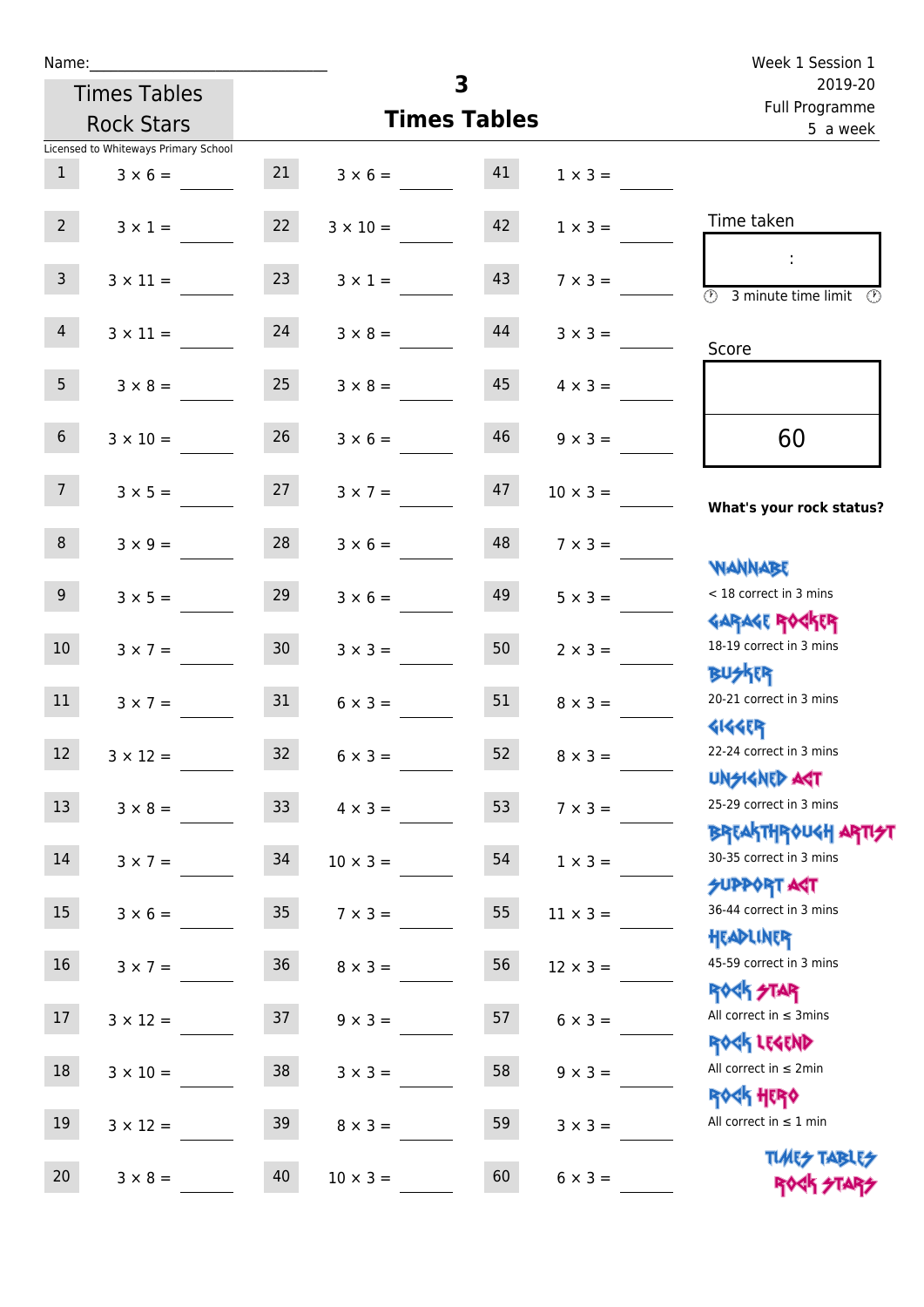| Name:           |                                      |    |                        |    |                                  |    |                       |    |                        | Week 1 Session 2                                          |
|-----------------|--------------------------------------|----|------------------------|----|----------------------------------|----|-----------------------|----|------------------------|-----------------------------------------------------------|
|                 | <b>Times Tables</b>                  |    |                        |    |                                  | 3  |                       |    |                        | 2019-20<br>Full Programme                                 |
|                 | <b>Rock Stars</b>                    |    |                        |    |                                  |    | <b>Times Tables</b>   |    |                        | 5 a week                                                  |
|                 | Licensed to Whiteways Primary School |    |                        |    |                                  |    |                       |    |                        |                                                           |
| $\,1\,$         |                                      | 13 |                        | 25 |                                  | 37 |                       | 49 |                        |                                                           |
|                 | 15<br>3                              |    | 33<br>$\mathsf{3}$     |    | $\mathsf{3}$<br>$30\,$           |    | $27\,$<br>3           |    | $18\,$<br>$\mathsf{3}$ | Time taken                                                |
| $\overline{2}$  |                                      | 14 |                        | 26 |                                  | 38 |                       | 50 |                        |                                                           |
|                 | 21<br>$\mathsf{3}$                   |    | $24\,$<br>3            |    | $\mathsf{3}$<br>24               |    | $12\,$<br>3           |    | 3<br>24                | $\odot$<br>3 minute time limit<br>$\odot$                 |
| $\overline{3}$  |                                      | 15 |                        | 27 |                                  | 39 |                       | 51 |                        | Score                                                     |
|                 | $36\,$<br>3                          |    | $15\,$<br>$\mathsf{3}$ |    | $12\,$<br>3                      |    | $\boldsymbol{9}$<br>3 |    | 3<br>3                 |                                                           |
| 4               |                                      | 16 |                        | 28 |                                  | 40 |                       | 52 |                        | 60                                                        |
|                 | 33<br>3                              |    | 15<br>$\mathsf{3}$     |    | $\mathsf{3}$<br>24               |    | 24<br>$\mathsf{3}$    |    | $12\,$<br>3            |                                                           |
| $\overline{5}$  |                                      | 17 |                        | 29 |                                  | 41 |                       | 53 |                        | What's your rock status?                                  |
|                 | 30<br>3                              |    | 33<br>3 <sup>1</sup>   |    | $21\,$<br>$\overline{3}$         |    | $21\,$<br>3           |    | $\boldsymbol{9}$<br>3  | <b>WANNA</b>                                              |
|                 |                                      |    |                        |    |                                  |    |                       |    |                        | < 18 correct in 3 mins                                    |
| $6\phantom{1}6$ |                                      | 18 |                        | 30 |                                  | 42 |                       | 54 |                        |                                                           |
|                 | $\mathsf{3}$<br>3                    |    | 24<br>3                |    | $\mathsf{3}$<br>$\boldsymbol{9}$ |    | 15<br>3               |    | 12<br>3                | 18-19 correct in 3 mins                                   |
|                 |                                      |    |                        |    |                                  |    |                       |    |                        | <b>BUSKER</b>                                             |
| $\overline{7}$  |                                      | 19 |                        | 31 |                                  | 43 |                       | 55 |                        | 20-21 correct in 3 mins                                   |
|                 | 9<br>3                               |    | $18\,$<br>3            |    | $15\,$<br>3                      |    | 36<br>3               |    | $\mathsf{3}$<br>3      | <b>4144EP</b>                                             |
|                 |                                      |    |                        |    |                                  |    |                       |    |                        | 22-24 correct in 3 mins                                   |
| 8               |                                      | 20 |                        | 32 |                                  | 44 |                       | 56 |                        | <b>UNGIGNED ART</b><br>25-29 correct in 3 mins            |
|                 | $27\,$<br>$\mathsf{3}$               |    | 3<br>$\,$ 6 $\,$       |    | 24<br>3                          |    | 3<br>3                |    | 3<br>21                | <b>BREAKTHROUGH</b>                                       |
|                 |                                      |    |                        |    |                                  |    |                       |    |                        | 30-35 correct in 3 mins                                   |
| 9               |                                      | 21 |                        | 33 |                                  | 45 |                       | 57 |                        | <b>SUPPORT AST</b>                                        |
|                 | 12<br>3                              |    | $21\,$<br>3            |    | 3<br>$30\,$                      |    | 27<br>3               |    | 3<br>9                 | 36-44 correct in 3 mins                                   |
|                 |                                      |    |                        |    |                                  |    |                       |    |                        | HEADLINER                                                 |
| 10              |                                      | 22 |                        | 34 |                                  | 46 |                       | 58 |                        | 45-59 correct in 3 mins                                   |
|                 | 15<br>3                              |    | 3<br>$21\,$            |    | 3<br>27                          |    | 15<br>3               |    | 36<br>3                | <b>Rock</b><br><b>STAR</b><br>All correct in $\leq$ 3mins |
| $11\,$          |                                      | 23 |                        | 35 |                                  | 47 |                       | 59 |                        | ROCK LEGEND                                               |
|                 | $\mathsf 3$<br>3                     |    | 3<br>3                 |    | 3<br>$\boldsymbol{9}$            |    | 15<br>3               |    | 3<br>6                 | All correct in $\leq 2$ min                               |
|                 |                                      |    |                        |    |                                  |    |                       |    |                        | <b>ROCK HERO</b>                                          |
| 12              |                                      | 24 |                        | 36 |                                  | 48 |                       | 60 |                        | All correct in $\leq 1$ min                               |
|                 | 33<br>3                              |    | 3<br>9                 |    | 3<br>27                          |    | $15\,$<br>3           |    | 24<br>3                | <b>TLARS</b>                                              |
|                 |                                      |    |                        |    |                                  |    |                       |    |                        |                                                           |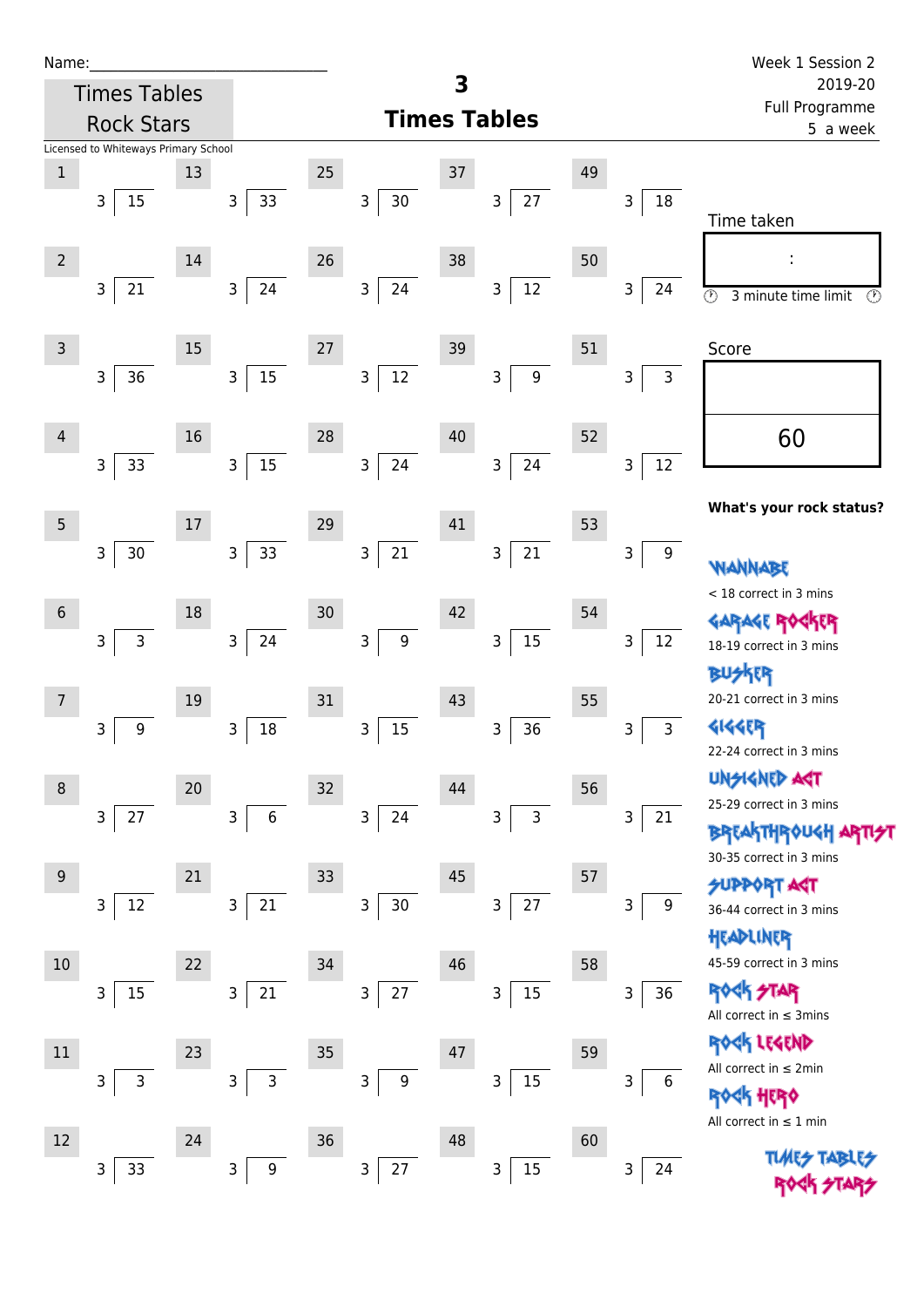| Name:                                                            |                                |                  |                        |    |                           | Week 1 Session 3                                                                        |
|------------------------------------------------------------------|--------------------------------|------------------|------------------------|----|---------------------------|-----------------------------------------------------------------------------------------|
| <b>Times Tables</b>                                              |                                |                  | 3                      |    |                           | 2019-20<br>Full Programme                                                               |
| <b>Rock Stars</b>                                                |                                |                  | <b>Times Tables</b>    |    |                           | 5 a week                                                                                |
| Licensed to Whiteways Primary School<br>3<br>$1\,$<br>$\times 8$ | 3<br>25<br>13<br>$\times$ 5    | 3<br>$\times$ 12 | 3<br>37<br>$\times$ 11 | 49 | 3<br>$\times$ 12          | Time taken                                                                              |
| 3<br>$\overline{2}$<br>$\times$ 1                                | 3<br>26<br>14<br>$\times$ 7    | 3<br>$\times$ 1  | 3<br>38<br>$\times$ 1  | 50 | $\mathsf 3$<br>$\times$ 7 | $\circled{r}$<br>3 minute time limit<br>$\circled{r}$                                   |
| 3<br>$\overline{3}$<br>$\times$ 7                                | 3<br>$27$<br>15<br>$\times$ 10 | 3<br>$\times 8$  | 3<br>39<br>$\times$ 5  | 51 | 3<br>$\times$ 3           | Score                                                                                   |
| 3<br>4<br>$\times$ 12                                            | 3<br>16<br>28<br>$\times$ 9    | 3<br>$\times$ 6  | 3<br>40<br>$\times$ 11 | 52 | 3<br>$\times$ 10          | 60                                                                                      |
| 3<br>5<br>$\times$ 3                                             | 3<br>29<br>17<br>$\times$ 6    | 3<br>$\times$ 5  | 3<br>41<br>$\times$ 10 | 53 | 3<br>$\times 9$           | What's your rock status?<br><b>WANNABE</b>                                              |
| 3<br>$6\phantom{1}6$<br>$\times 8$                               | 3<br>30<br>18<br>$\times$ 11   | 3<br>$\times$ 7  | 3<br>42<br>$\times$ 9  | 54 | 3<br>$\times$ 7           | < 18 correct in 3 mins<br><b>GARAGE ROGKER</b><br>18-19 correct in 3 mins               |
| 3<br>$\overline{7}$<br>$\times$ 3                                | 3<br>19<br>31<br>$\times$ 7    | 3<br>$\times 2$  | 3<br>43<br>$\times$ 9  | 55 | 3<br>$\times$ 7           | <b>BUSKER</b><br>20-21 correct in 3 mins<br><b>4144EP</b><br>22-24 correct in 3 mins    |
| $\mathsf 3$<br>$\,8\,$<br>$\times$ 3                             | 3<br>32<br>20<br>$\times$ 10   | 3<br>$\times$ 6  | 3<br>44<br>$\times$ 11 | 56 | 3<br>$\times$ 8           | <b>UNSIGNED AGT</b><br>25-29 correct in 3 mins<br><b>BREAKTHROUGH ARTI<del>S</del>T</b> |
| 3<br>$9\,$<br>$\times$ 2                                         | 3<br>33<br>21<br>$\times$ 4    | 3<br>$\times$ 8  | 3<br>45<br>$\times$ 3  | 57 | 3<br>$\times$ 8           | 30-35 correct in 3 mins<br><b>SUPPORT AGT</b><br>36-44 correct in 3 mins                |
| 3<br>10<br>$\times$ 4                                            | 3<br>22<br>34<br>$\times$ 10   | 3<br>$\times$ 4  | 3<br>46<br>$\times$ 1  | 58 | 3<br>$\times 9$           | HEADLINER<br>45-59 correct in 3 mins<br><b>ROCK STAR</b><br>All correct in $\leq$ 3mins |
| 3<br>11<br>$\times$ 12                                           | 3<br>23<br>35<br>$\times$ 1    | 3<br>$\times$ 10 | 3<br>47<br>$\times$ 9  | 59 | $\mathsf 3$<br>$\times$ 4 | ROCK LEGEND<br>All correct in $\leq 2$ min<br>ROCK HERO                                 |
| 3<br>12<br>$\times$ 7                                            | 3<br>36<br>24<br>$\times$ 9    | 3<br>$\times$ 12 | 3<br>48<br>$\times$ 2  | 60 | 3<br>$\times$ 12          | All correct in $\leq 1$ min<br><b>TUARS TABLES</b><br>ROCK STARS                        |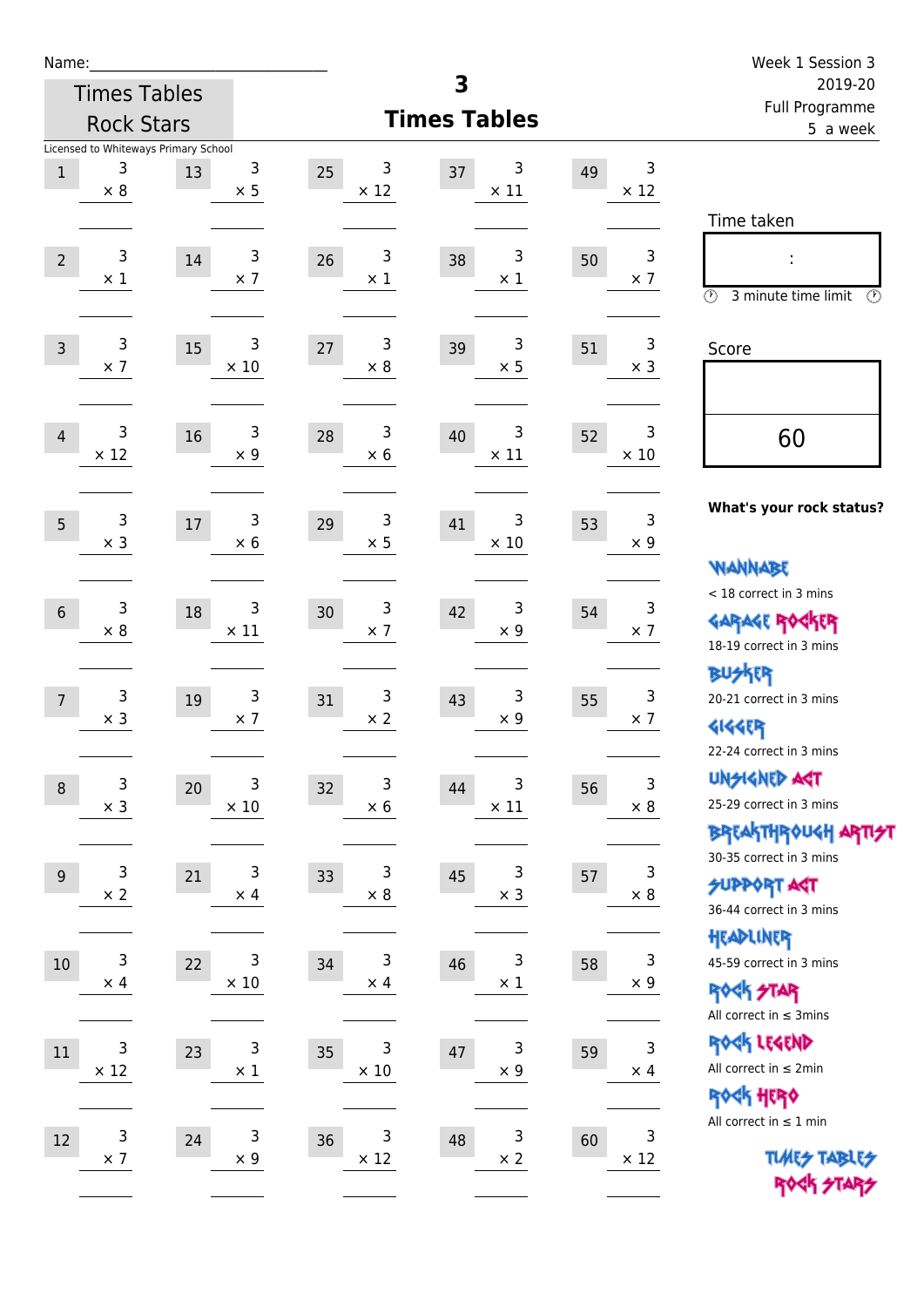| Name:                                |                 |                         |               | Week 1 Session 4                                                    |  |
|--------------------------------------|-----------------|-------------------------|---------------|---------------------------------------------------------------------|--|
| <b>Times Tables</b>                  |                 | $\overline{\mathbf{3}}$ |               | 2019-20<br>Full Programme                                           |  |
| <b>Rock Stars</b>                    |                 | <b>Times Tables</b>     |               | 5 a week                                                            |  |
| Licensed to Whiteways Primary School |                 |                         |               |                                                                     |  |
| $\mathbf{1}$<br>$27 \div 3 =$        | 21              | 41<br>$36 \div 3 =$     | $30 \div 3 =$ |                                                                     |  |
| 2 <sup>7</sup><br>$27 \div 3 =$      | 22              | 42<br>$36 \div 3 =$     | $24 \div 3 =$ | Time taken                                                          |  |
| $\mathbf{3}$<br>$30 \div 3 =$        | 23              | 43<br>$12 \div 3 =$     | $6 \div 3 =$  | $\overline{(\mathfrak{h})}$<br>3 minute time limit<br>$\mathcal{O}$ |  |
| $\overline{4}$<br>$18 \div 3 =$      | 24              | 44<br>$12 \div 3 =$     | $36 \div 3 =$ | Score                                                               |  |
| 5 <sub>1</sub><br>$27 \div 3 =$      | 25              | 45<br>$9 \div 3 =$      | $6 \div 3 =$  |                                                                     |  |
| $6\phantom{.}$<br>$36 \div 3 =$      | 26              | 46<br>$12 \div 3 =$     | $18 \div 3 =$ | 60                                                                  |  |
| 7 <sup>7</sup><br>$9 ÷ 3 =$          | 27              | 47<br>$24 \div 3 =$     | $18 \div 3 =$ | What's your rock status?                                            |  |
| 8<br>$12 \div 3 =$                   | 28              | 48<br>$21 \div 3 =$     | $3 ÷ 3 =$     | <b>NANNABE</b>                                                      |  |
| 9 <sup>°</sup><br>$15 \div 3 =$      | 29              | 49<br>$24 \div 3 =$     | $24 \div 3 =$ | < 18 correct in 3 mins<br><b>GARAGE ROCKER</b>                      |  |
| 10 <sup>°</sup><br>$3 ÷ 3 =$         | 30 <sup>°</sup> | 50<br>$9 ÷ 3 =$         | $24 \div 3 =$ | 18-19 correct in 3 mins<br><b>BUSKER</b>                            |  |
| 11<br>$9 \div 3 =$                   | 31              | 51<br>$27 \div 3 =$     | $36 \div 3 =$ | 20-21 correct in 3 mins<br><b>4144EP</b>                            |  |
| 12<br>$15 \div 3 =$                  | 32              | 52<br>$15 \div 3 =$     | $3 ÷ 3 =$     | 22-24 correct in 3 mins<br><b>UNSIGNED AGT</b>                      |  |
| 13<br>$30 \div 3 =$                  | 33              | 53<br>$18 \div 3 =$     | $27 ÷ 3 =$    | 25-29 correct in 3 mins<br><b>BREAKTHROUGH ARTI</b>                 |  |
| 14<br>$18 \div 3 =$                  | 34              | 54<br>$24 \div 3 =$     | $9 ÷ 3 =$     | 30-35 correct in 3 mins<br><b>SUPPORT AGT</b>                       |  |
| 15<br>$30 \div 3 =$                  | $35\,$          | 55<br>$9 ÷ 3 =$         | $12 \div 3 =$ | 36-44 correct in 3 mins<br>HEADLINER                                |  |
| 16<br>$36 ÷ 3 =$                     | 36              | 56<br>$27 ÷ 3 =$        | $21 \div 3 =$ | 45-59 correct in 3 mins<br><b>ROCK STAR</b>                         |  |
| 17<br>$12 \div 3 =$                  | 37              | 57<br>$9 ÷ 3 =$         | $21 \div 3 =$ | All correct in $\leq$ 3mins<br>ROCK LEGEND                          |  |
| $18\,$<br>$27 ÷ 3 =$                 | 38              | 58<br>$36 \div 3 =$     | $12 \div 3 =$ | All correct in $\leq 2$ min<br>ROCK HERO                            |  |
| 19<br>$30 \div 3 =$                  | 39              | 59<br>$30 \div 3 =$     | $30 \div 3 =$ | All correct in $\leq 1$ min                                         |  |
| 20<br>$36 ÷ 3 =$                     | 40              | 60<br>$27 ÷ 3 =$        | $33 ÷ 3 =$    | <b>TUARS TABLES</b><br>ROCK STARS                                   |  |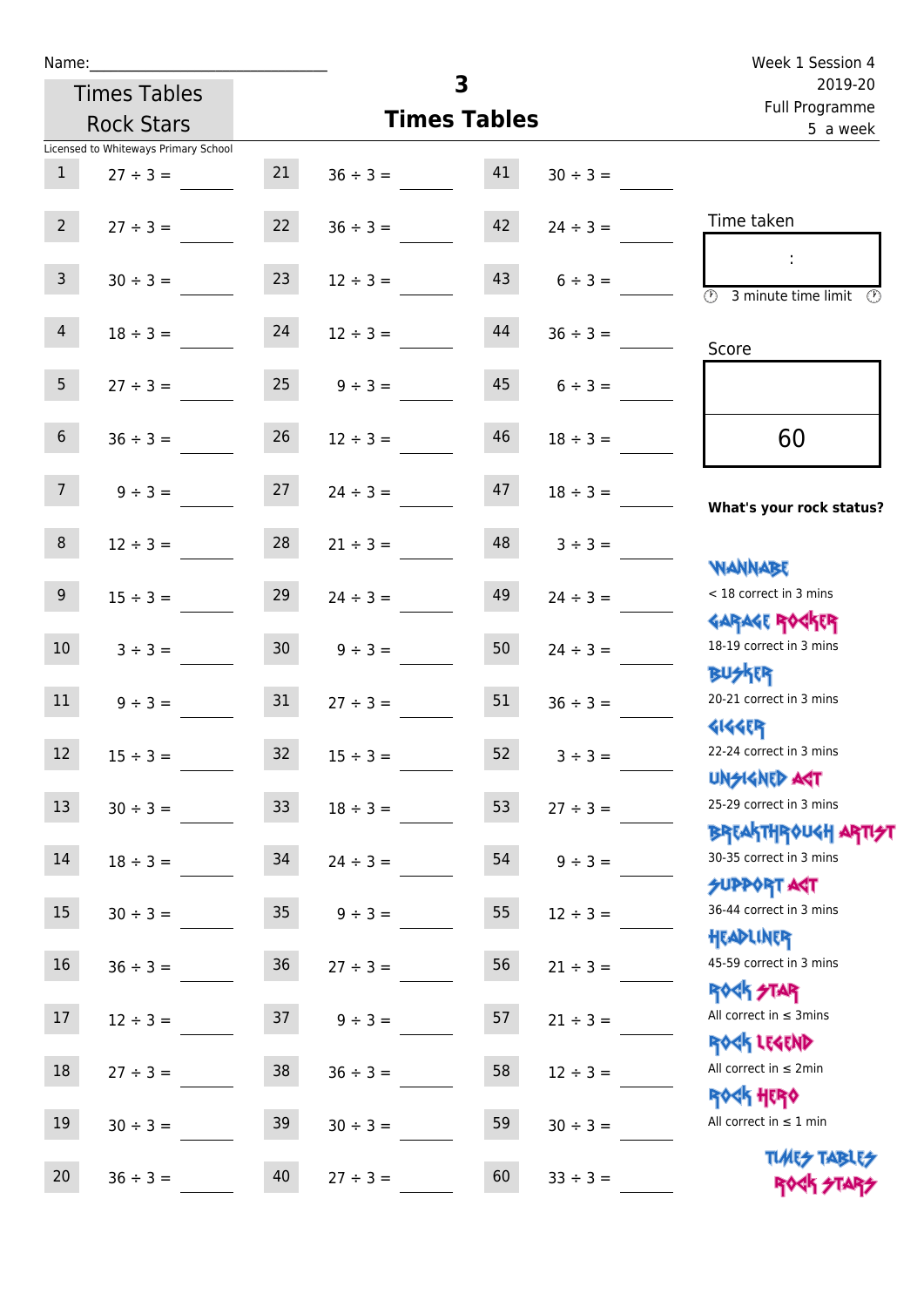|                 | Name:                                |                 |                     |                     |                    | Week 1 Session 5                                                                           |
|-----------------|--------------------------------------|-----------------|---------------------|---------------------|--------------------|--------------------------------------------------------------------------------------------|
|                 | <b>Times Tables</b>                  |                 |                     | 3                   |                    | 2019-20                                                                                    |
|                 | <b>Rock Stars</b>                    |                 |                     | <b>Times Tables</b> |                    | Full Programme<br>5 a week                                                                 |
|                 | Licensed to Whiteways Primary School |                 |                     |                     |                    |                                                                                            |
| 1               | $3 \times 2 =$                       | 21              | $3 \times 5 = 41$   |                     | $27 \div 3 =$      |                                                                                            |
| 2 <sup>7</sup>  | $3 \times 5 =$                       | 22              | $3 \times 5 =$      | 42                  | $33 \div 3 =$      | Time taken                                                                                 |
| $\mathbf{3}$    | $3 \times 12 =$                      | 23              | $3 \times 3 =$      | 43                  | $15 \div 3 =$      | $\sim 10$<br>$\overline{\textcircled{1}}$ 3 minute time limit $\overline{\textcircled{1}}$ |
| 4               | $3 \times 5 =$                       | 24              | $3 \times 5 =$      | 44                  | $30 \div 3 =$      | Score                                                                                      |
| 5 <sub>1</sub>  | $3 \times 11 =$                      | 25              | $3 \times 12 =$     | 45                  | $24 \div 3 =$      |                                                                                            |
| 6 <sup>1</sup>  | $3 \times 7 =$                       | 26              | $3 \times 5 =$      | 46                  | $27 \div 3 =$      | 60                                                                                         |
| 7 <sup>7</sup>  | $3 \times 11 =$                      | 27              | $3 \times 10 =$     |                     | $47 \t3 \div 3 =$  | Add up your time                                                                           |
| 8               | $3 \times 10 =$                      |                 | $28$ $3 \times 5 =$ | 48                  | $27 \div 3 =$      | <b>Mins</b><br><b>S1 S1</b>                                                                |
| 9 <sub>o</sub>  | $3 \times 5 =$                       | 29              | $3 \times 2 =$      | 49                  | $3 \div 3 =$       |                                                                                            |
| 10 <sup>1</sup> | $3 \times 6 =$                       | 30 <sup>1</sup> | $3 \times 8 =$      | 50                  | $36 \div 3 =$      |                                                                                            |
| 11              | $3 \times 12 =$                      | 31              | $30 \div 3 =$       | 51                  | $33 \div 3 =$      | S5<br>Total $\qquad$                                                                       |
| 12              | $3 \times 5 =$                       | 32              | $15 \div 3 =$       | 52                  | $24 \div 3 =$      | <b>Secs</b>                                                                                |
| 13              | $3 \times 1 =$                       | 33              | $18 \div 3 =$       | 53                  | $33 \div 3 =$      |                                                                                            |
| 14              | $3 \times 4 =$                       | 34              | $24 \div 3 =$       | 54                  | $24 \div 3 =$      |                                                                                            |
| 15              | $3 \times 12 =$                      | 35 <sub>1</sub> | $27 \div 3 =$       | 55                  | $36 \div 3 =$      | S5                                                                                         |
| 16              | $3 \times 4 =$                       | 36              | $24 \div 3 =$       |                     | $56$ $6 \div 3 =$  | $\begin{tabular}{c} Total \end{tabular}$<br>Add up your score                              |
| 17              | $3 \times 9 =$                       | 37              | $27 \div 3 =$       |                     | $57 \t 6 \div 3 =$ | S1                                                                                         |
| 18              | $3 \times 8 =$                       | 38              | $36 \div 3 =$       | 58                  | $3 \div 3 =$       | S2                                                                                         |
| 19              | $3 \times 12 =$                      | 39              | $15 \div 3 =$       | 59                  | $6 \div 3 =$       | S5                                                                                         |
| 20              | $3 \times 11 =$                      | 40              | $24 \div 3 =$       | 60                  | $33 \div 3 =$      | Total $\frac{1}{1}$                                                                        |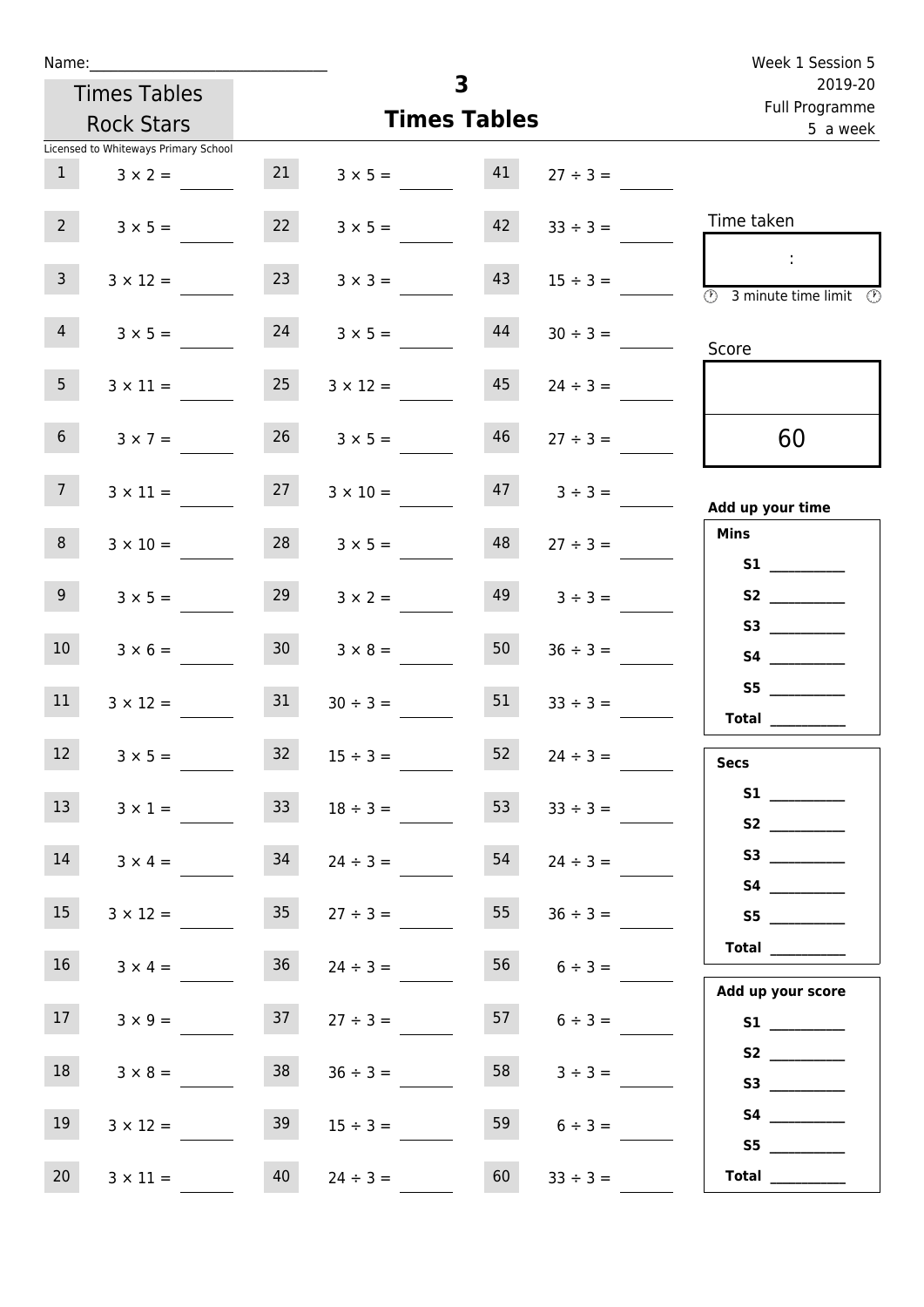| Name:           |                                      |                 |                      |                     |                 | Week 2 Session 1                                    |
|-----------------|--------------------------------------|-----------------|----------------------|---------------------|-----------------|-----------------------------------------------------|
|                 | <b>Times Tables</b>                  |                 |                      | 4                   |                 | 2019-20<br>Full Programme                           |
|                 | <b>Rock Stars</b>                    |                 |                      | <b>Times Tables</b> |                 | 5 a week                                            |
|                 | Licensed to Whiteways Primary School |                 |                      |                     |                 |                                                     |
| $\mathbf{1}$    | $4 \times 11 =$                      |                 | $21 \t 4 \times 9 =$ | 41                  | $7 \times 4 =$  |                                                     |
| $2^{\circ}$     | $4 \times 4 = 22$ $4 \times 11 =$    |                 |                      | 42                  | $9 \times 4 =$  | Time taken                                          |
| 3 <sup>7</sup>  | $4 \times 7 =$                       | 23              | $4 \times 10 =$      | 43                  | $8 \times 4 =$  | <b>3</b> minute time limit <b>3</b>                 |
| $\overline{4}$  | $4 \times 6 =$                       | 24              | $4 \times 6 =$       | 44                  | $9 \times 4 =$  | Score                                               |
| 5 <sub>1</sub>  | $4 \times 10 =$                      | 25              | $4 \times 12 =$      | 45                  | $4 \times 4 =$  |                                                     |
| 6 <sup>1</sup>  | $4 \times 9 =$                       | 26              | $4 \times 8 =$       | 46                  | $6 \times 4 =$  | 60                                                  |
| 7 <sup>7</sup>  | $4 \times 2 =$                       |                 | $27 \t 4 \times 2 =$ | 47                  | $3 \times 4 =$  | What's your rock status?                            |
| 8 <sup>1</sup>  | $4 \times 3 =$                       | 28              | $4 \times 7 =$       | 48                  | $7 \times 4 =$  | <b>NANNABE</b>                                      |
| 9 <sub>o</sub>  | $4 \times 1 =$                       | 29              | $4 \times 6 =$       | 49                  | $12 \times 4 =$ | < 18 correct in 3 mins<br><b>GARAGE ROCKER</b>      |
| 10 <sup>°</sup> | $4 \times 12 =$                      | 30 <sub>o</sub> | $4 \times 6 =$       | 50                  | $6 \times 4 =$  | 18-19 correct in 3 mins<br><b>BUSKER</b>            |
| 11              | $4 \times 6 =$                       | 31              | $11 \times 4 =$      | 51                  | $10 \times 4 =$ | 20-21 correct in 3 mins<br><b>4144EP</b>            |
| 12              | $4 \times 2 =$                       | 32              | $12 \times 4 =$      | 52                  | $1 \times 4 =$  | 22-24 correct in 3 mins<br><b>UNSIGNED AGT</b>      |
| 13              | $4 \times 8 =$                       | 33 <sup>°</sup> | $2 \times 4 =$       | 53                  | $8 \times 4 =$  | 25-29 correct in 3 mins<br><b>BREAKTHROUGH ARTH</b> |
| 14              | $4 \times 3 =$                       | 34              | $8 \times 4 =$       | 54                  | $7 \times 4 =$  | 30-35 correct in 3 mins<br><b>SUPPORT AGT</b>       |
| 15              | $4 \times 3 =$                       | 35 <sub>1</sub> | $8 \times 4 =$       | 55                  | $4 \times 4 =$  | 36-44 correct in 3 mins<br>HEADLINER                |
| 16 <sup>1</sup> | $4 \times 5 =$                       | 36              | $4 \times 4 =$       | 56                  | $6 \times 4 =$  | 45-59 correct in 3 mins<br><b>ROCK STAR</b>         |
| 17 <sup>7</sup> | $4 \times 6 =$                       | 37              | $11 \times 4 =$      | 57                  | $9 \times 4 =$  | All correct in $\leq$ 3mins<br>ROCK LEGEND          |
| 18              | $4 \times 4 =$                       | 38              | $5 \times 4 =$       | 58                  | $10 \times 4 =$ | All correct in $\leq 2$ min<br>ROCK HERO            |
| 19              | $4 \times 10 =$                      | 39              | $3 \times 4 =$       | 59                  | $8 \times 4 =$  | All correct in $\leq 1$ min                         |
| 20              | $4 \times 11 =$                      | 40              | $5 \times 4 =$       | 60                  | $8 \times 4 =$  | <b>TUARS TABLES</b><br>ROCK STARS                   |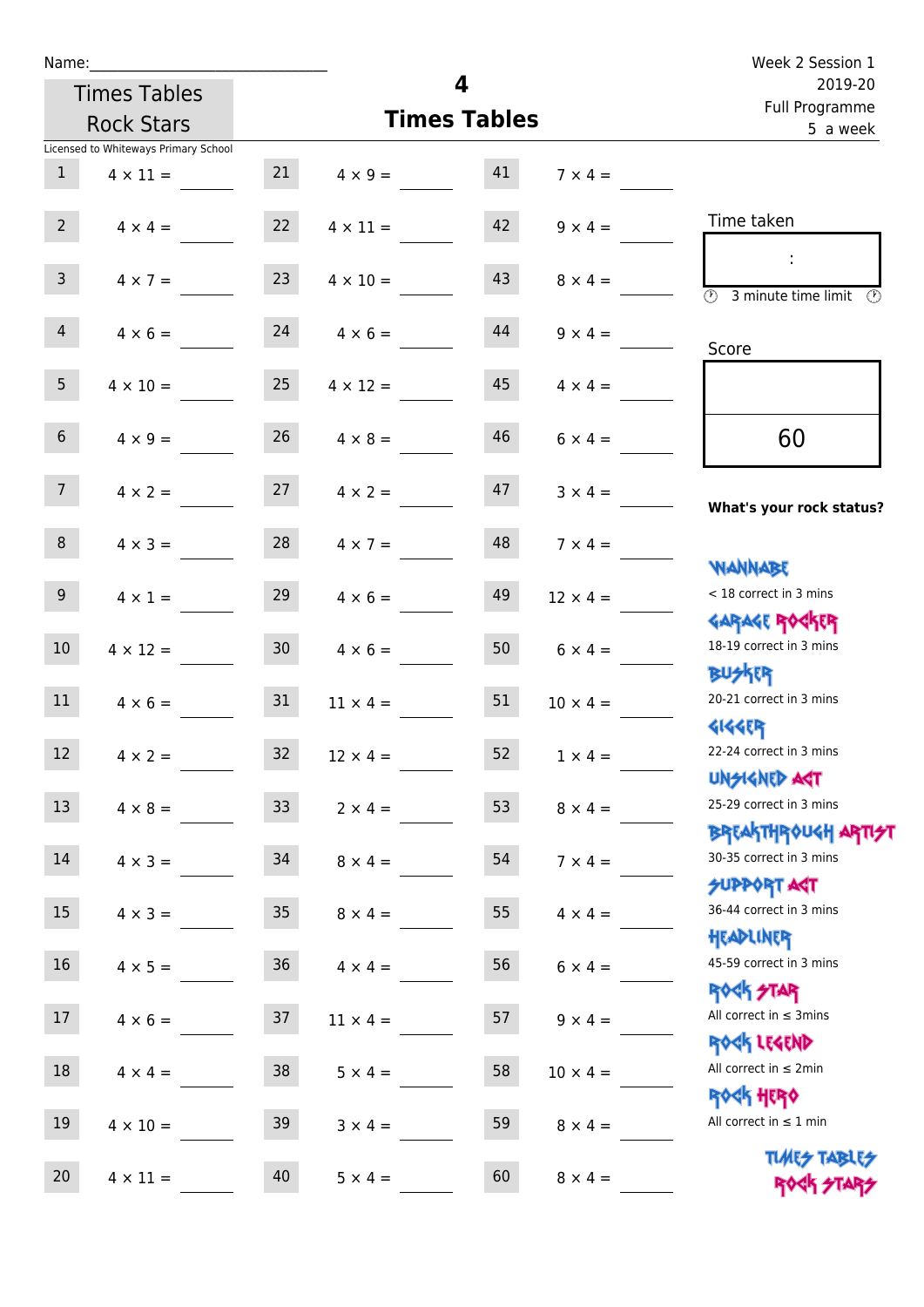| Name |  |  |  |
|------|--|--|--|
|      |  |  |  |

| <b>Times Tables</b>                  |        |             |      |                              | 4  |                     |    |             | 2019-20                                                                   |
|--------------------------------------|--------|-------------|------|------------------------------|----|---------------------|----|-------------|---------------------------------------------------------------------------|
| <b>Rock Stars</b>                    |        |             |      |                              |    | <b>Times Tables</b> |    |             | Full Programme<br>5 a week                                                |
| Licensed to Whiteways Primary School |        |             |      |                              |    |                     |    |             |                                                                           |
| $\mathbf 1$                          | 13     |             | 25   |                              | 37 |                     | 49 |             |                                                                           |
| 48<br>4                              |        | 32<br>4     |      | ${\bf 28}$<br>$\overline{4}$ |    | 32<br>4             |    | $12\,$<br>4 | Time taken                                                                |
| $\overline{2}$                       | 14     |             | 26   |                              | 38 |                     | 50 |             |                                                                           |
| 24<br>4                              |        | 28<br>4     |      | $12\,$<br>$\overline{4}$     |    | 12<br>4             |    | 28<br>4     | $\odot$<br>$\circled{r}$<br>3 minute time limit                           |
| $\overline{3}$                       | 15     |             | $27$ |                              | 39 |                     | 51 |             | Score                                                                     |
| $12\,$<br>4                          |        | $20\,$<br>4 |      | $\overline{\mathbf{4}}$<br>4 |    | 44<br>4             |    | 8<br>4      |                                                                           |
| 4                                    | 16     |             | 28   |                              | 40 |                     | 52 |             | 60                                                                        |
| $\, 8$<br>4                          | 4      | ${\bf 28}$  |      | $16\,$<br>4                  |    | $20\,$<br>4         |    | $16\,$<br>4 |                                                                           |
| 5                                    | 17     |             | 29   |                              | 41 |                     | 53 |             | What's your rock status?                                                  |
| $16\,$<br>4                          | 4      | $\bf 8$     |      | 44<br>4                      |    | $\overline{4}$<br>4 |    | 32<br>4     | WANNABE                                                                   |
| 6                                    | 18     |             | 30   |                              | 42 |                     | 54 |             | < 18 correct in 3 mins                                                    |
| 32<br>4                              |        | 48<br>4     |      | $12\,$<br>4                  |    | 8<br>4              |    | 16<br>4     | ίR<br>GARAGE ROG                                                          |
|                                      |        |             |      |                              |    |                     |    |             | 18-19 correct in 3 mins<br><b>BU</b> SKER                                 |
| 7                                    | $19\,$ |             | 31   |                              | 43 |                     | 55 |             | 20-21 correct in 3 mins                                                   |
| 8<br>4                               | 4      | 16          |      | 48<br>4                      |    | 44<br>4             |    | 24<br>4     | <b>4144ER</b>                                                             |
|                                      |        |             |      |                              |    |                     |    |             | 22-24 correct in 3 mins                                                   |
| 8                                    | 20     |             | 32   |                              | 44 |                     | 56 |             | UNSIGNED AGT                                                              |
| $12\,$<br>4                          | 4      | 48          |      | 44<br>4                      |    | 12<br>4             |    | 16<br>4     | 25-29 correct in 3 mins<br><b>BREAKTHROUGH</b><br>30-35 correct in 3 mins |
| 9                                    | 21     |             | 33   |                              | 45 |                     | 57 |             | <b>SUPPORT AST</b>                                                        |
| 40<br>4                              |        | 24<br>4     |      | 44<br>4                      |    | 48<br>4             |    | 20<br>4     | 36-44 correct in 3 mins                                                   |
|                                      |        |             |      |                              |    |                     |    |             | HEADLINER                                                                 |
| 10                                   | 22     |             | 34   |                              | 46 |                     | 58 |             | 45-59 correct in 3 mins                                                   |
| 16<br>4                              | 4      | 28          |      | $12\,$<br>4                  |    | 48<br>4             |    | 28<br>4     | <b>ROCK STAR</b><br>All correct in $\leq$ 3mins                           |
| $11\,$                               | 23     |             | 35   |                              | 47 |                     | 59 |             | ROCK LEGEND                                                               |
| 16<br>4                              | 4      | 36          |      | 4<br>4                       |    | 32<br>4             |    | 36<br>4     | All correct in $\leq 2$ min                                               |
|                                      |        |             |      |                              |    |                     |    |             | <u><h her<="" u="">o<br/>All correct in <math>\leq 1</math> min</h></u>   |
| 12                                   | 24     |             | 36   |                              | 48 |                     | 60 |             |                                                                           |
| 48<br>4                              |        | 4<br>4      |      | $16\,$<br>4                  |    | 12<br>4             |    | $20\,$<br>4 | TLMES                                                                     |
|                                      |        |             |      |                              |    |                     |    |             |                                                                           |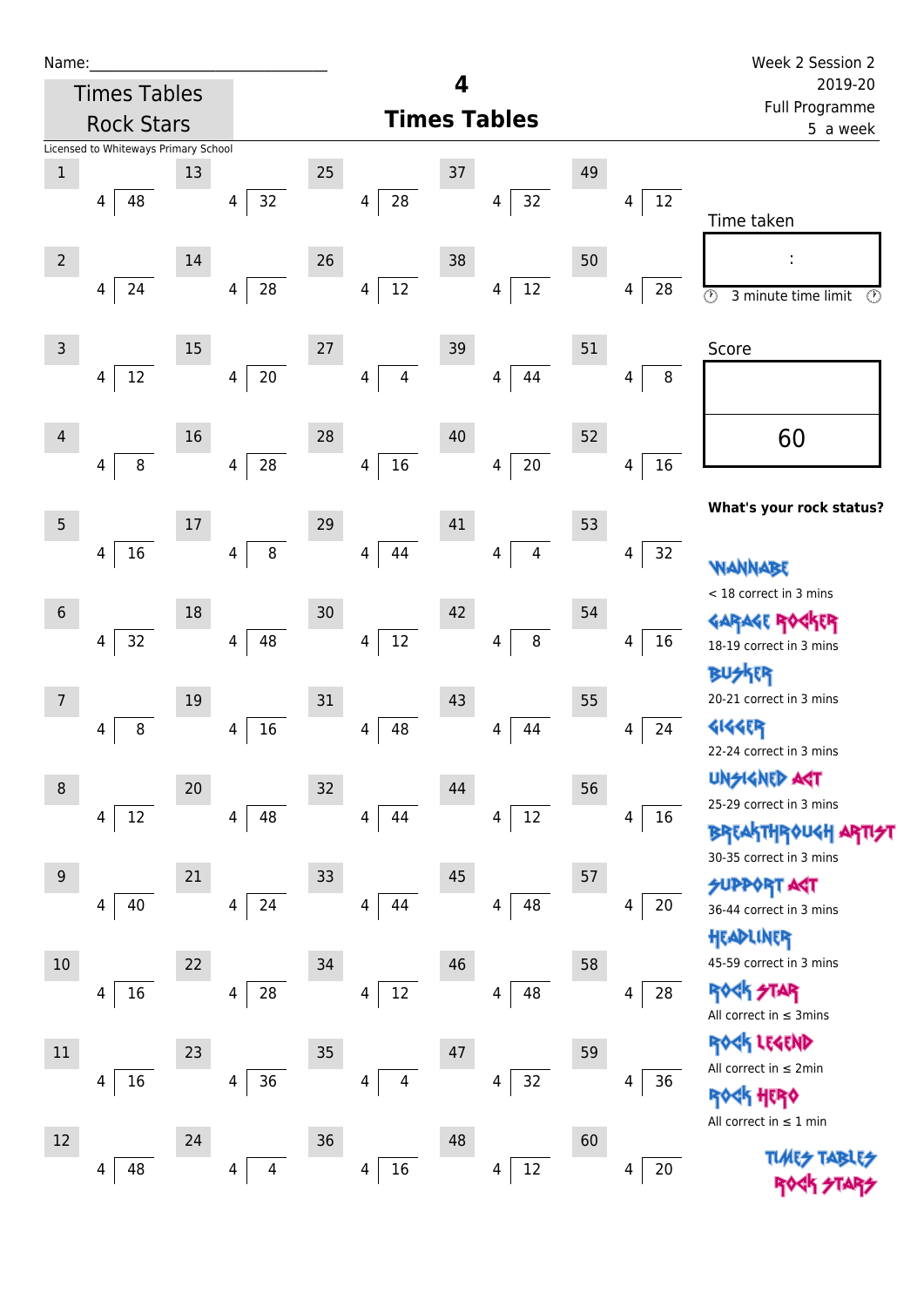| Name:            |                                           |        |                  |        |                  |                     |                 |    |                              | Week 2 Session 3                                      |
|------------------|-------------------------------------------|--------|------------------|--------|------------------|---------------------|-----------------|----|------------------------------|-------------------------------------------------------|
|                  | <b>Times Tables</b>                       |        |                  |        |                  | 4                   |                 |    |                              | 2019-20<br>Full Programme                             |
|                  | <b>Rock Stars</b>                         |        |                  |        |                  | <b>Times Tables</b> |                 |    |                              | 5 a week                                              |
|                  | Licensed to Whiteways Primary School<br>4 |        | 4                |        | 4                |                     | 4               |    | $\overline{4}$               |                                                       |
| $1\,$            | $\times$ 5                                | 13     | $\times$ 10      | 25     | $\times$ 1       | 37                  | $\times$ 12     | 49 | $\times$ 11                  |                                                       |
|                  |                                           |        |                  |        |                  |                     |                 |    |                              | Time taken                                            |
|                  |                                           |        |                  |        |                  |                     |                 |    |                              |                                                       |
| $\overline{2}$   | 4<br>$\times$ 1                           | 14     | 4<br>$\times$ 12 | 26     | 4<br>$\times$ 12 | 38                  | 4<br>$\times 8$ | 50 | $\overline{4}$<br>$\times$ 4 |                                                       |
|                  |                                           |        |                  |        |                  |                     |                 |    |                              | $\circled{r}$<br>3 minute time limit<br>$\mathcal{O}$ |
| $\overline{3}$   | 4                                         | 15     | 4                | $27\,$ | 4                | 39                  | 4               | 51 | 4                            | Score                                                 |
|                  | $\times$ 5                                |        | $\times$ 7       |        | $\times$ 9       |                     | $\times$ 2      |    | $\times$ 12                  |                                                       |
|                  |                                           |        |                  |        |                  |                     |                 |    |                              |                                                       |
| $\overline{4}$   | 4                                         | 16     | 4                | 28     | 4                | 40                  | 4               | 52 | $\overline{4}$               | 60                                                    |
|                  | $\times$ 12                               |        | $\times$ 8       |        | $\times$ 10      |                     | $\times$ 10     |    | $\times$ 6                   |                                                       |
|                  |                                           |        |                  |        |                  |                     |                 |    |                              |                                                       |
| 5                | 4                                         | $17\,$ | 4                | 29     | 4                | 41                  | 4               | 53 | $\overline{4}$               | What's your rock status?                              |
|                  | $\times 10$                               |        | $\times$ 7       |        | $\times$ 10      |                     | $\times$ 5      |    | $\times$ 1                   |                                                       |
|                  |                                           |        |                  |        |                  |                     |                 |    |                              | <b>WANNABE</b><br>< 18 correct in 3 mins              |
| $6\phantom{1}$   | 4                                         | 18     | 4                | 30     | 4                | 42                  | $\overline{4}$  | 54 | $\overline{4}$               | <b>GARAGE ROCKER</b>                                  |
|                  | $\times$ 6                                |        | $\times$ 11      |        | $\times$ 11      |                     | $\times$ 7      |    | $\times$ 7                   | 18-19 correct in 3 mins                               |
|                  |                                           |        |                  |        |                  |                     |                 |    |                              | <b>BUSKER</b>                                         |
| $\overline{7}$   | 4                                         | 19     | 4                | 31     | 4                | 43                  | 4               | 55 | $\overline{4}$               | 20-21 correct in 3 mins                               |
|                  | $\times$ 9                                |        | $\times$ 1       |        | $\times$ 8       |                     | $\times$ 3      |    | $\times$ 4                   | <b>4144EP</b>                                         |
|                  |                                           |        |                  |        |                  |                     |                 |    |                              | 22-24 correct in 3 mins                               |
| $\boldsymbol{8}$ | 4                                         | 20     | 4                | 32     | 4                | 44                  | 4               | 56 | 4                            | <b>UNSIGNED AGT</b>                                   |
|                  | $\times$ 7                                |        | $\times$ 12      |        | $\times$ 8       |                     | $\times$ 12     |    | $\times$ 6                   | 25-29 correct in 3 mins                               |
|                  |                                           |        |                  |        |                  |                     |                 |    |                              | <b>BREAKTHROUGH ARTIST</b>                            |
| 9                | 4                                         | 21     | 4                | 33     | 4                | 45                  | 4               | 57 | 4                            | 30-35 correct in 3 mins                               |
|                  | $\times$ 10                               |        | $\times$ 4       |        | $\times$ 3       |                     | $\times$ 10     |    | $\times$ 8                   | <b>SUPPORT AGT</b><br>36-44 correct in 3 mins         |
|                  |                                           |        |                  |        |                  |                     |                 |    |                              | HEADLINER                                             |
| 10               | 4                                         | 22     | 4                | 34     | 4                | 46                  | 4               | 58 | 4                            | 45-59 correct in 3 mins                               |
|                  | $\times$ 6                                |        | $\times$ 10      |        | $\times 8$       |                     | $\times$ 1      |    | $\times$ 7                   | <b>ROCK STAR</b>                                      |
|                  |                                           |        |                  |        |                  |                     |                 |    |                              | All correct in $\leq$ 3mins                           |
| $11\,$           | 4                                         | 23     | $\overline{4}$   | 35     | 4                | 47                  | 4               | 59 | $\overline{4}$               | ROCK LEGEND                                           |
|                  | $\times$ 5                                |        | $\times$ 8       |        | $\times$ 12      |                     | $\times$ 7      |    | $\times 2$                   | All correct in $\leq 2$ min                           |
|                  |                                           |        |                  |        |                  |                     |                 |    |                              | ROCK HERO                                             |
| 12               | 4                                         | 24     | $\overline{4}$   | 36     | 4                | 48                  | 4               | 60 | $\overline{4}$               | All correct in $\leq 1$ min                           |
|                  | $\times$ 3                                |        | $\times$ 9       |        | $\times 8$       |                     | $\times$ 10     |    | $\times 8$                   | <b>TUARS TABLES</b>                                   |
|                  |                                           |        |                  |        |                  |                     |                 |    |                              | ROCK STARS                                            |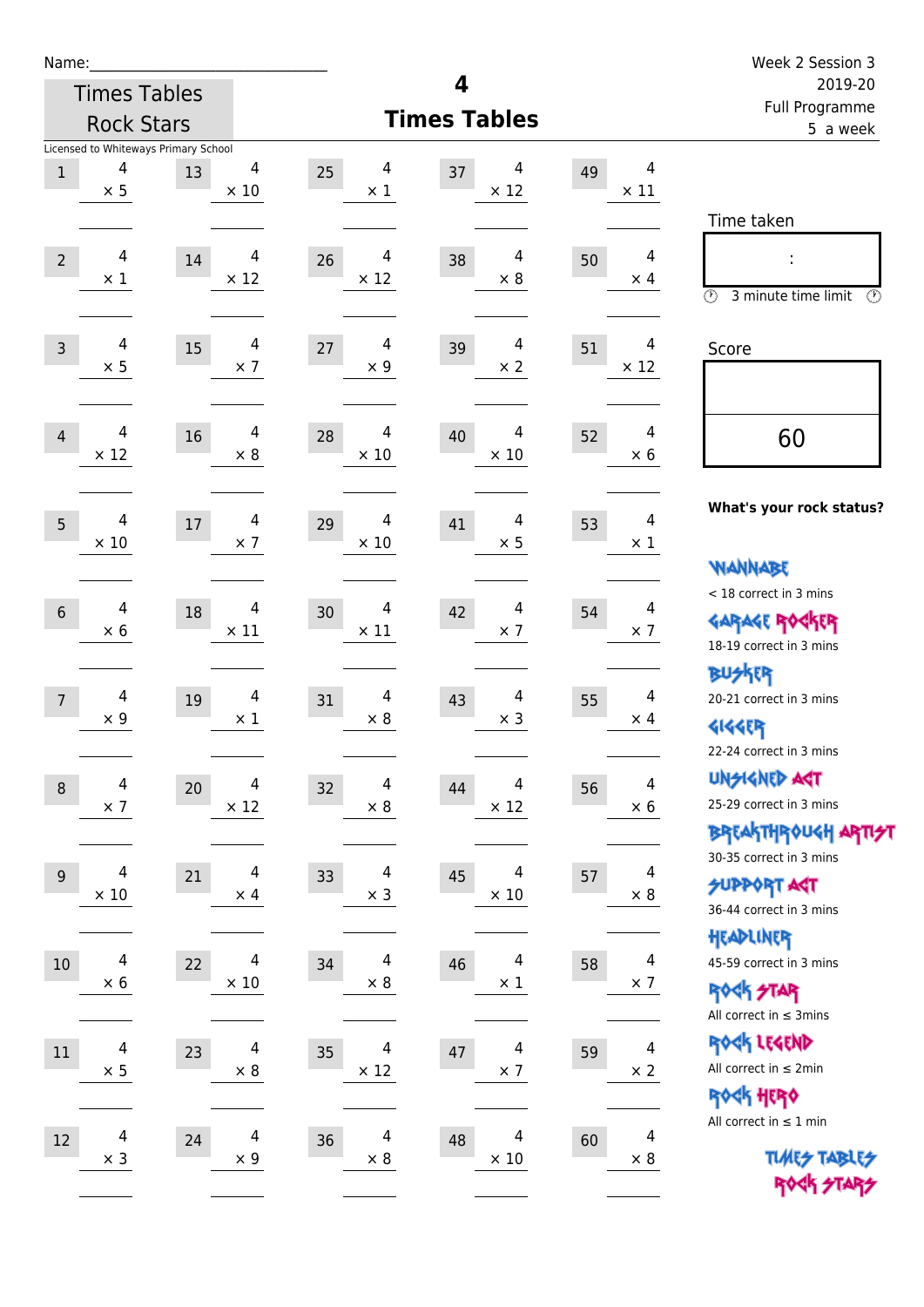Times Tables

|                 | <b>Rock Stars</b>                    |                 | <b>Times Tables</b> | Tull Flogramme<br>5 a week |               |                                                      |
|-----------------|--------------------------------------|-----------------|---------------------|----------------------------|---------------|------------------------------------------------------|
|                 | Licensed to Whiteways Primary School |                 |                     |                            |               |                                                      |
| $\mathbf{1}$    | $8 \div 4 =$                         | 21              | $44 \div 4 =$       | 41                         | $28 \div 4 =$ |                                                      |
| $2^{\circ}$     | $24 \div 4 =$                        | 22              | $20 \div 4 =$       | 42                         | $44 \div 4 =$ | Time taken                                           |
|                 |                                      |                 |                     |                            |               |                                                      |
| 3 <sup>7</sup>  | $28 \div 4 =$                        | 23              | $4 \div 4 =$        | 43                         | $8 \div 4 =$  | $\overline{\mathcal{O}}$<br>3 minute time limit<br>⊙ |
|                 |                                      |                 |                     |                            |               |                                                      |
| $\overline{4}$  | $44 \div 4 =$                        | 24              | $4 \div 4 =$        | 44                         | $4 \div 4 =$  | Score                                                |
|                 |                                      |                 |                     |                            |               |                                                      |
| 5               | $12 \div 4 =$                        | 25              | $36 \div 4 =$       | 45                         | $28 \div 4 =$ |                                                      |
| $6\overline{6}$ | $20 \div 4 =$                        | 26              | $40 \div 4 =$       | 46                         | $8 \div 4 =$  | 60                                                   |
|                 |                                      |                 |                     |                            |               |                                                      |
| 7 <sup>7</sup>  | $40 \div 4 =$                        | 27              | $32 \div 4 =$       | 47                         | $36 \div 4 =$ |                                                      |
|                 |                                      |                 |                     |                            |               | What's your rock status?                             |
| $8\phantom{.}$  | $16 \div 4 =$                        | 28              | $32 \div 4 =$       | 48                         | $12 \div 4 =$ |                                                      |
|                 |                                      |                 |                     |                            |               | <b>NANNABE</b>                                       |
| 9 <sup>°</sup>  | $36 \div 4 =$                        | 29              | $4 \div 4 =$        | 49                         | $48 \div 4 =$ | < 18 correct in 3 mins                               |
|                 |                                      |                 |                     |                            |               | <b>GARAGE ROGKER</b>                                 |
| $10\,$          | $48 \div 4 =$                        | 30 <sup>°</sup> | $48 \div 4 =$       | 50                         | $36 \div 4 =$ | 18-19 correct in 3 mins                              |
|                 |                                      |                 |                     |                            |               | <b>BUSKER</b>                                        |
| 11              | $16 \div 4 =$                        | 31              | $16 \div 4 =$       | 51                         | $16 \div 4 =$ | 20-21 correct in 3 mins                              |
|                 |                                      |                 |                     |                            |               | <b>4144EP</b>                                        |
| 12              | $36 \div 4 =$                        | 32              | $8 \div 4 =$        | 52                         | $4 \div 4 =$  | 22-24 correct in 3 mins                              |
|                 |                                      |                 |                     |                            |               | <b>UNSIGNED AGT</b>                                  |
| 13              | $48 \div 4 =$                        | 33 <sup>°</sup> | $36 \div 4 =$       | 53                         | $4 \div 4 =$  | 25-29 correct in 3 mins                              |
|                 |                                      |                 |                     |                            |               | <b>BREAKTHR0UGH ARTI<del>S</del>T</b>                |
| 14              | $20 \div 4 =$                        | 34              | $8 \div 4 =$        | 54                         | $4 \div 4 =$  | 30-35 correct in 3 mins                              |
|                 |                                      |                 |                     |                            |               | <b>SUPPORT AGT</b>                                   |
| 15              | $4 \div 4 =$                         | 35 <sub>1</sub> | $24 \div 4 =$       | 55                         | $4 \div 4 =$  | 36-44 correct in 3 mins                              |
|                 |                                      |                 |                     |                            |               | HEADLINER                                            |
| 16              | $48 \div 4 =$                        | 36              | $8 \div 4 =$        | 56                         | $44 \div 4 =$ | 45-59 correct in 3 mins                              |
|                 |                                      |                 |                     |                            |               | <b>ROGK STAR</b>                                     |
| $17\,$          | $24 \div 4 =$                        | 37              | $28 \div 4 =$       | 57                         | $4 \div 4 =$  | All correct in $\leq$ 3mins                          |
|                 |                                      |                 |                     |                            |               | ROCK LEGEND<br>All correct in $\leq 2$ min           |
| 18              | $36 \div 4 =$                        | 38              | $32 \div 4 =$       | 58                         | $28 \div 4 =$ |                                                      |
| 19              |                                      |                 |                     |                            |               | ROCK HERO<br>All correct in $\leq 1$ min             |
|                 | $12 \div 4 =$                        | 39              | $44 \div 4 =$       | 59                         | $24 \div 4 =$ |                                                      |
| 20              |                                      | 40              |                     | 60                         |               | <b>TUARS TABLES</b>                                  |
|                 | $20 \div 4 =$                        |                 | $20 \div 4 =$       |                            | $24 \div 4 =$ | ROCK STARS                                           |

**4**

**Times Tables**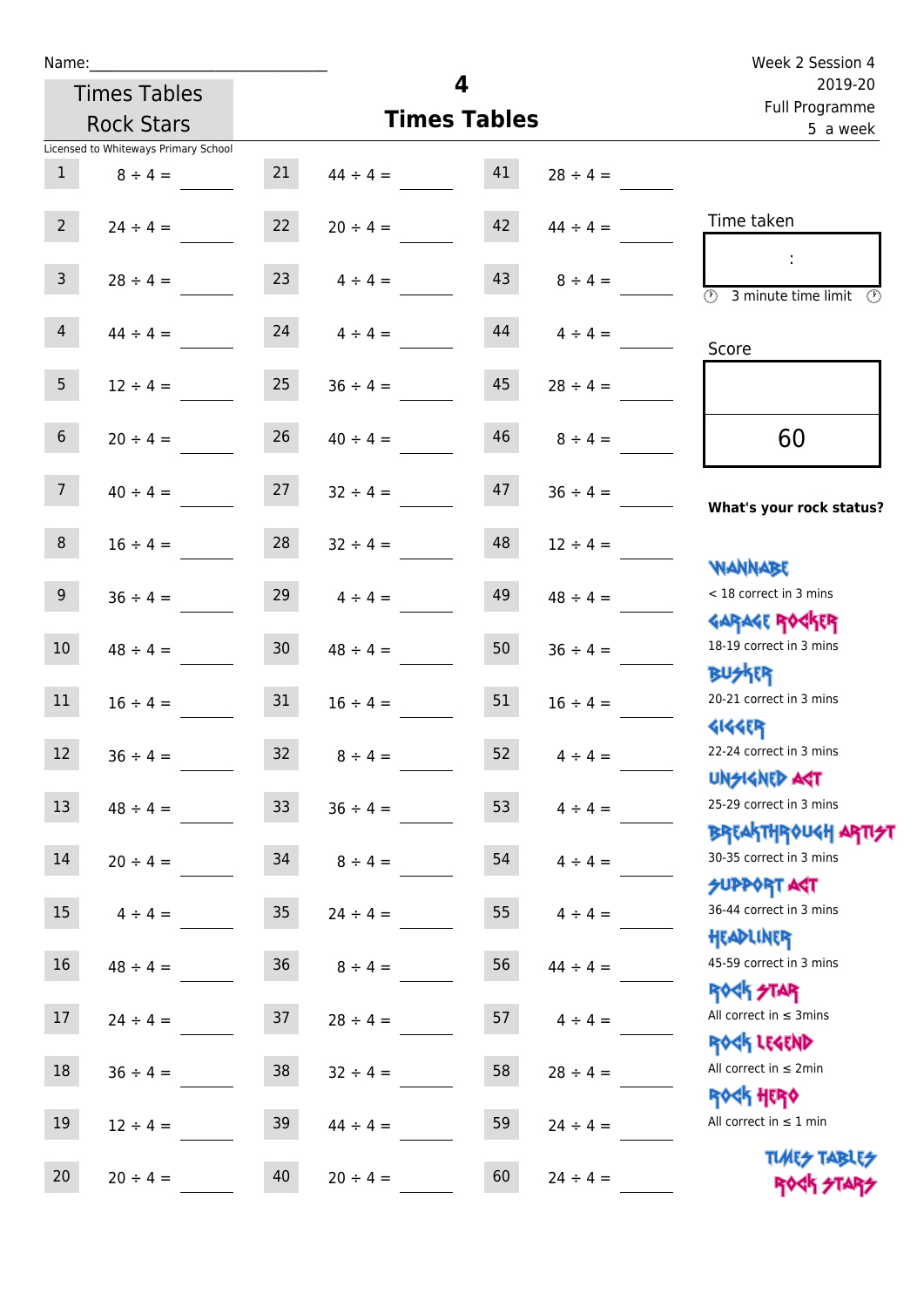| Name:                                |                 |                      |                         |                               | Week 2 Session 5                                        |
|--------------------------------------|-----------------|----------------------|-------------------------|-------------------------------|---------------------------------------------------------|
| <b>Times Tables</b>                  |                 |                      | $\overline{\mathbf{4}}$ |                               | 2019-20<br>Full Programme                               |
| <b>Rock Stars</b>                    |                 |                      | <b>Times Tables</b>     |                               | 5 a week                                                |
| Licensed to Whiteways Primary School |                 |                      |                         |                               |                                                         |
| $\mathbf{1}$<br>$4 \times 4 =$       | 21              | $4 \times 9 =$       | 41                      | $36 \div 4 =$                 |                                                         |
| $2^{\circ}$<br>$4 \times 11 =$       |                 | $4 \times 4 =$       | 42                      | $20 \div 4 =$                 | Time taken                                              |
| 3 <sup>7</sup><br>$4 \times 4 =$     | 23              | $4 \times 2 =$       | 43                      | $16 \div 4 =$                 | $\overline{\textcircled{2}}$ 3 minute time limit<br>-09 |
| $\overline{4}$<br>$4 \times 7 =$     | 24              | $4 \times 12 =$      | 44                      | $16 \div 4 =$                 | Score                                                   |
| 5 <sub>1</sub><br>$4 \times 2 =$     | 25              | $4 \times 8 =$       | 45                      | $12 \div 4 =$                 |                                                         |
| 6 <sup>1</sup><br>$4 \times 2 =$     | 26              | $4 \times 7 =$       | 46                      | $24 \div 4 =$                 | 60                                                      |
| 7 <sup>7</sup><br>$4 \times 8 =$     |                 | $27 \t 4 \times 5 =$ | 47                      | $32 \div 4 =$                 | Add up your time                                        |
| 8<br>$4 \times 11 =$                 | 28              | $4 \times 10 =$      | 48                      | $44 \div 4 =$                 | <b>Mins</b>                                             |
| 9 <sub>o</sub><br>$4 \times 6 =$     | 29              | $4 \times 8 =$       | 49                      | $28 \div 4 =$                 | S2                                                      |
| 10 <sup>°</sup><br>$4 \times 5 =$    | 30 <sub>o</sub> | $4 \times 9 =$       |                         | 50 $8 \div 4 =$               |                                                         |
| 11<br>$4 \times 12 =$                | 31              | $24 \div 4 =$        | 51                      | $20 \div 4 =$                 | S5<br>Total $\_\_$                                      |
| 12 <sub>2</sub><br>$4 \times 5 =$    | 32              | $36 \div 4 =$        | 52                      | $40 \div 4 =$                 | <b>Secs</b>                                             |
| 13<br>$4 \times 3 =$                 | 33              | $40 \div 4 =$        | 53                      | $44 \div 4 =$                 |                                                         |
| 14<br>$4 \times 6 =$                 | 34              | $20 \div 4 =$        | 54                      | $40 \div 4 =$                 | <b>S2</b><br>S3                                         |
| 15<br>$4 \times 2 =$                 | 35              | $24 \div 4 =$        | 55                      | $48 \div 4 =$                 | S5                                                      |
| 16 <sup>1</sup><br>$4 \times 9 =$    | 36              | $12 \div 4 =$        | 56                      | $16 \div 4 =$                 | $\begin{tabular}{c} Total \end{tabular}$                |
| 17 <sup>7</sup><br>$4 \times 2 =$    | 37              | $32 \div 4 =$        | 57                      | $32 \div 4 =$                 | Add up your score                                       |
| 18<br>$4 \times 3 =$                 | 38              | $20 \div 4 =$        | 58                      | $36 \div 4 =$                 |                                                         |
| 19<br>$4 \times 11 =$                | 39              | $4 \div 4 =$         | 59                      |                               | S4                                                      |
| 20<br>$4 \times 4 =$                 | 40              | $4 \div 4 =$         | 60                      | $4 \div 4 =$<br>$36 \div 4 =$ | S5<br>Total $\qquad$                                    |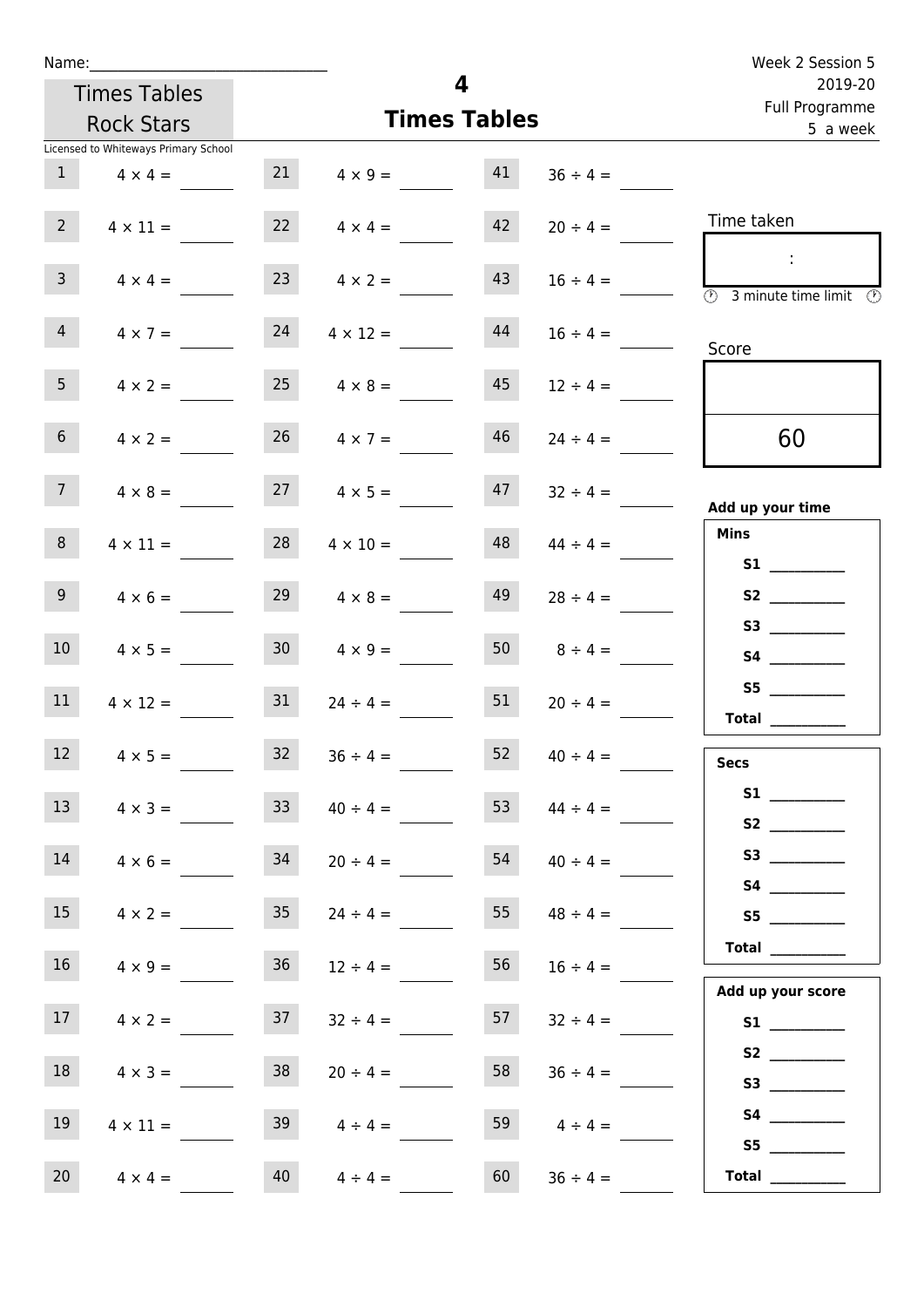| Name:             |                                      |                  |                   |                     |                 | Week 3 Session 1                                                          |  |
|-------------------|--------------------------------------|------------------|-------------------|---------------------|-----------------|---------------------------------------------------------------------------|--|
|                   | <b>Times Tables</b>                  |                  |                   | 5                   |                 | 2019-20<br>Full Programme                                                 |  |
| <b>Rock Stars</b> |                                      |                  |                   | <b>Times Tables</b> |                 | 5 a week                                                                  |  |
|                   | Licensed to Whiteways Primary School |                  |                   |                     |                 |                                                                           |  |
| 1                 | $5 \times 11 =$                      | 21               | $5 \times 7 = 41$ |                     | $5 \times 5 =$  |                                                                           |  |
| $2^{\circ}$       | $5 \times 6 =$                       | 22               | $5 \times 5 =$    | 42                  | $3 \times 5 =$  | Time taken                                                                |  |
| 3 <sup>7</sup>    | $5 \times 7 =$                       | 23               | $5 \times 4 =$    | 43                  | $4 \times 5 =$  | $\mathbb{R}^n$<br>$\overline{(\mathcal{V})}$<br>3 minute time limit<br>O) |  |
| $\overline{4}$    | $5 \times 6 = 24$                    |                  | $5 \times 8 =$    | 44                  | $9 \times 5 =$  | Score                                                                     |  |
| 5 <sup>5</sup>    | $5 \times 7 =$                       | 25               | $5 \times 6 =$    | 45                  | $1 \times 5 =$  |                                                                           |  |
| 6 <sup>1</sup>    | $5 \times 9 =$                       | 26               | $5 \times 6 =$    | 46                  | $10 \times 5 =$ | 60                                                                        |  |
| 7 <sup>7</sup>    | $5 \times 7 = 27$                    |                  | $5 \times 10 =$   | 47                  | $1 \times 5 =$  | What's your rock status?                                                  |  |
| 8                 | $5 \times 1 =$                       | 28               | $5 \times 1 =$    | 48                  | $9 \times 5 =$  | <b>NANNABE</b>                                                            |  |
| 9 <sub>o</sub>    | $5 \times 4 =$                       | 29               | $5 \times 4 =$    | 49                  | $8 \times 5 =$  | < 18 correct in 3 mins<br><b>GARAGE ROCKER</b>                            |  |
| 10 <sup>°</sup>   | $5 \times 10 =$                      | 30 <sub>2</sub>  | $5 \times 11 =$   | 50                  | $10 \times 5 =$ | 18-19 correct in 3 mins<br><b>BU外四</b>                                    |  |
| 11                | $5 \times 4 =$                       | 31               | $6 \times 5 =$    | 51                  | $11 \times 5 =$ | 20-21 correct in 3 mins<br><b>4144ER</b>                                  |  |
| 12                | $5 \times 4 =$                       | 32               | $7 \times 5 =$    | 52                  | $7 \times 5 =$  | 22-24 correct in 3 mins<br><b>UNSIGNED AGT</b>                            |  |
| 13                | $5 \times 10 =$                      | 33 <sup>°</sup>  | $9 \times 5 =$    | 53                  | $6 \times 5 =$  | 25-29 correct in 3 mins<br><b>BREAKTHROUGH ARTI<del>S</del>T</b>          |  |
| 14                | $5 \times 10 =$                      | 34               | $4 \times 5 =$    | 54                  | $1 \times 5 =$  | 30-35 correct in 3 mins<br><b>SUPPORT AGT</b>                             |  |
| 15                | $5 \times 3 =$                       | $35\phantom{.0}$ | $7 \times 5 =$    | 55                  | $7 \times 5 =$  | 36-44 correct in 3 mins<br>HEADLINER                                      |  |
| 16                | $5 \times 1 =$                       | $36\,$           | $8 \times 5 =$    | 56                  | $3 \times 5 =$  | 45-59 correct in 3 mins<br><b>ROCK STAR</b>                               |  |
| 17                | $5 \times 12 =$                      | 37               | $8 \times 5 =$    | 57                  | $3 \times 5 =$  | All correct in $\leq$ 3mins<br>ROCK LEGEND                                |  |
| 18                | $5 \times 9 =$                       | 38               | $2 \times 5 =$    | 58                  | $8 \times 5 =$  | All correct in $\leq 2$ min<br><b>ROCK HERO</b>                           |  |
| 19                | $5 \times 9 =$                       | 39               | $3 \times 5 =$    | 59                  | $9 \times 5 =$  | All correct in $\leq 1$ min                                               |  |
| 20                | $5 \times 1 =$                       | 40               | $6 \times 5 =$    | 60                  | $5 \times 5 =$  | <b>TUARS TABLES</b><br>ROCK STARS                                         |  |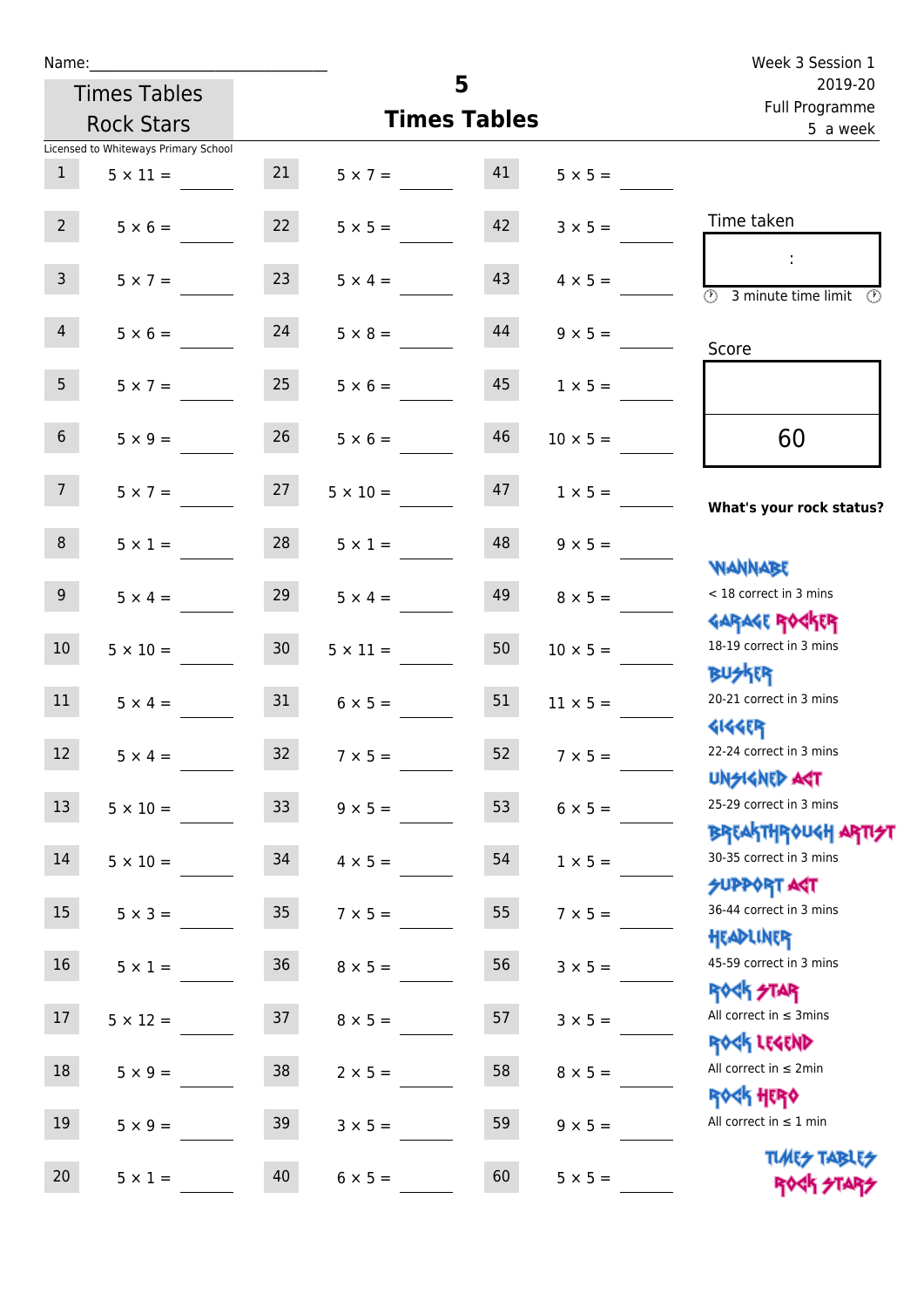| Name |  |  |  |
|------|--|--|--|
|      |  |  |  |

| Name:          |                                      |    |                      |    |             |        |                       |    |             | Week 3 Session 2                                       |
|----------------|--------------------------------------|----|----------------------|----|-------------|--------|-----------------------|----|-------------|--------------------------------------------------------|
|                | <b>Times Tables</b>                  |    |                      |    |             | 5      |                       |    |             | 2019-20<br>Full Programme                              |
|                | <b>Rock Stars</b>                    |    |                      |    |             |        | <b>Times Tables</b>   |    |             | 5 a week                                               |
|                | Licensed to Whiteways Primary School |    |                      |    |             |        |                       |    |             |                                                        |
| $\mathbf 1$    |                                      | 13 |                      | 25 |             | 37     |                       | 49 |             |                                                        |
|                | 20<br>5                              |    | 25<br>5              |    | 5<br>60     |        | 55<br>5               |    | 5<br>$30\,$ | Time taken                                             |
|                |                                      |    |                      |    |             |        |                       |    |             |                                                        |
| $\overline{2}$ |                                      | 14 |                      | 26 | 5           | 38     |                       | 50 |             |                                                        |
|                | 25<br>5                              |    | 35<br>$\overline{5}$ |    | $30\,$      |        | $\sqrt{5}$<br>40      |    | 5<br>50     | $\circledcirc$<br>3 minute time limit<br>$\circled{r}$ |
| $\overline{3}$ |                                      | 15 |                      | 27 |             |        |                       | 51 |             |                                                        |
|                | 40<br>5                              |    | $20\,$<br>5          |    | 5<br>60     | 39     | 5<br>5                |    | 5<br>20     | Score                                                  |
|                |                                      |    |                      |    |             |        |                       |    |             |                                                        |
| 4              |                                      | 16 |                      | 28 |             | $40\,$ |                       | 52 |             |                                                        |
|                | $20\,$<br>5                          |    | $10\,$<br>5          |    | 5<br>$30\,$ |        | 60<br>5               |    | 5<br>50     | 60                                                     |
|                |                                      |    |                      |    |             |        |                       |    |             |                                                        |
| 5              |                                      | 17 |                      | 29 |             | 41     |                       | 53 |             | What's your rock status?                               |
|                | 5<br>60                              |    | 50<br>5              |    | 5<br>55     |        | 45<br>5               |    | 5<br>45     |                                                        |
|                |                                      |    |                      |    |             |        |                       |    |             | WANNABE                                                |
| $6\phantom{1}$ |                                      | 18 |                      | 30 |             | 42     |                       | 54 |             | < 18 correct in 3 mins                                 |
|                | 55<br>5                              |    | 55<br>$\mathsf S$    |    | 60<br>5     |        | $10\,$<br>5           |    | 5<br>55     | <b>GARAGE RO</b><br>18-19 correct in 3 mins            |
|                |                                      |    |                      |    |             |        |                       |    |             | <b>BUSKER</b>                                          |
| 7              |                                      | 19 |                      | 31 |             | 43     |                       | 55 |             | 20-21 correct in 3 mins                                |
|                | 20<br>5                              |    | $10\,$<br>5          |    | 5<br>5      |        | 5<br>50               |    | 5<br>25     | <b>4144EP</b>                                          |
|                |                                      |    |                      |    |             |        |                       |    |             | 22-24 correct in 3 mins                                |
| 8              |                                      | 20 |                      | 32 |             | 44     |                       | 56 |             | <b>UNSIGNED ART</b>                                    |
|                | 60<br>5                              |    | 35<br>5              |    | 5<br>5      |        | 60<br>5               |    | 5<br>60     | 25-29 correct in 3 mins                                |
|                |                                      |    |                      |    |             |        |                       |    |             | <b>BREAKTHROUGH</b>                                    |
| 9              |                                      | 21 |                      | 33 |             | 45     |                       | 57 |             | 30-35 correct in 3 mins                                |
|                | $10\,$<br>5                          |    | $10\,$<br>5          |    | 5<br>40     |        | 60<br>5               |    | 5<br>60     | <b>SUPPORT AGT</b><br>36-44 correct in 3 mins          |
|                |                                      |    |                      |    |             |        |                       |    |             | HEADLINER                                              |
| 10             |                                      | 22 |                      | 34 |             | 46     |                       | 58 |             | 45-59 correct in 3 mins                                |
|                | 25<br>5                              |    | 5<br>$30\,$          |    | 5<br>$30\,$ |        | 55<br>5               |    | 5<br>15     | <b>ROCK STAR</b>                                       |
|                |                                      |    |                      |    |             |        |                       |    |             | All correct in $\leq$ 3mins                            |
| 11             |                                      | 23 |                      | 35 |             | 47     |                       | 59 |             | ROCK LEGEND                                            |
|                | 25<br>5                              |    | $15\,$<br>5          |    | 5<br>$20\,$ |        | $50\,$<br>$\mathbf 5$ |    | 5<br>40     | All correct in ≤ 2min                                  |
|                |                                      |    |                      |    |             |        |                       |    |             | \$ HERO<br>All correct in $\leq 1$ min                 |
| 12             |                                      | 24 |                      | 36 |             | 48     |                       | 60 |             |                                                        |
|                | 45<br>$\overline{5}$                 |    | 15<br>5              |    | 5<br>5      |        | 5<br>60               |    | 5<br>15     |                                                        |

Rock Stars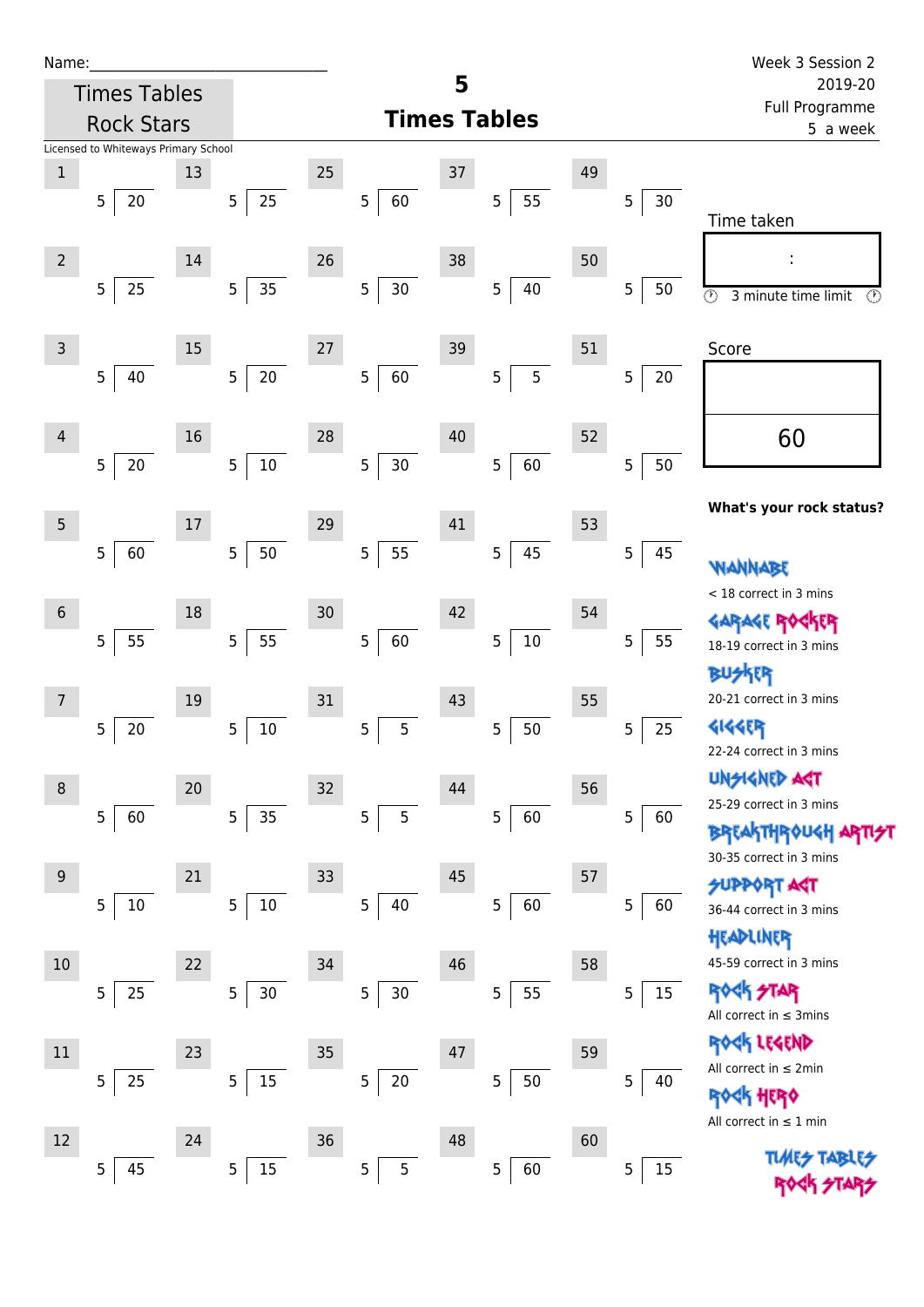| Name:           |                 |                                            |                 |                                 |                       |    |                 | Week 3 Session 3                                                 |
|-----------------|-----------------|--------------------------------------------|-----------------|---------------------------------|-----------------------|----|-----------------|------------------------------------------------------------------|
|                 |                 | <b>Times Tables</b>                        |                 |                                 | 5                     |    |                 | 2019-20<br>Full Programme                                        |
|                 |                 | <b>Rock Stars</b>                          |                 |                                 | <b>Times Tables</b>   |    |                 | 5 a week                                                         |
| $1\,$           | 5               | Licensed to Whiteways Primary School<br>13 | 5               | 5<br>25                         | 5<br>37               | 49 | 5               |                                                                  |
|                 | $\times$ 4      |                                            | $\times 8$      | $\times$ 7                      | $\times$ 3            |    | $\times$ 5      |                                                                  |
|                 |                 |                                            |                 |                                 |                       |    |                 | Time taken                                                       |
| $\overline{2}$  | 5               | 14                                         | 5               | 5<br>26                         | 5<br>38               | 50 | 5               |                                                                  |
|                 | $\times$ 1      |                                            | $\times 2$      | $\times$ 4                      | $\times$ 7            |    | $\times$ 10     |                                                                  |
|                 |                 |                                            |                 |                                 |                       |    |                 | $\circled{r}$<br>3 minute time limit<br>$\circled{r}$            |
| $\overline{3}$  | 5               | 15                                         | 5               | 5<br>27                         | 5<br>39               | 51 | 5               | Score                                                            |
|                 | $\times$ 11     |                                            | $\times 2$      | $\times$ 12                     | $\times$ 12           |    | $\times$ 10     |                                                                  |
|                 |                 |                                            |                 |                                 |                       |    |                 |                                                                  |
| 4               | 5               | 16                                         | $\sqrt{5}$      | 5<br>28                         | 5<br>40               | 52 | 5               | 60                                                               |
|                 | $\times$ 11     |                                            | $\times$ 6      | $\times$ 10                     | $\times$ 9            |    | $\times$ 11     |                                                                  |
|                 |                 |                                            |                 |                                 |                       |    |                 |                                                                  |
| 5               | 5               | 17                                         | 5               | $\sqrt{5}$<br>29                | 5<br>41               | 53 | 5               | What's your rock status?                                         |
|                 | $\times$ 6      |                                            | $\times$ 4      | $\times$ 4                      | $\times$ 11           |    | $\times$ 11     |                                                                  |
|                 |                 |                                            |                 |                                 |                       |    |                 | <b>WANNABE</b><br>< 18 correct in 3 mins                         |
| $6\phantom{1}6$ | 5               | 18                                         | $\sqrt{5}$      | $\mathbf 5$<br>30               | 5<br>42               | 54 | 5               | <b>GARAGE ROCKER</b>                                             |
|                 | $\times$ 10     |                                            | $\times 2$      | $\times$ 4                      | $\times$ 10           |    | $\times$ 11     | 18-19 correct in 3 mins                                          |
|                 |                 |                                            |                 |                                 |                       |    |                 | <b>BUSKER</b>                                                    |
| $\overline{7}$  | 5               | 19                                         | 5               | $\sqrt{5}$<br>31                | 5<br>43               | 55 | 5               | 20-21 correct in 3 mins                                          |
|                 | $\times$ 11     |                                            | $\times$ 5      | $\times$ 9                      | $\times 8$            |    | $\times$ 10     | <b>4144EP</b>                                                    |
|                 |                 |                                            |                 |                                 |                       |    |                 | 22-24 correct in 3 mins                                          |
| $\,8\,$         | 5               | 20                                         | $\mathbf 5$     | 5<br>32                         | 5<br>44               | 56 | 5               | <b>UNSIGNED AGT</b>                                              |
|                 | $\times$ 8      |                                            | $\times$ 3      | $\times 8$                      | $\times$ 3            |    | $\times$ 3      | 25-29 correct in 3 mins                                          |
|                 |                 |                                            |                 |                                 |                       |    |                 | <b>BREAKTHROUGH ARTI<del>S</del>T</b><br>30-35 correct in 3 mins |
| 9               | 5               | 21                                         | $\sqrt{5}$      | 5<br>33                         | 5<br>45               | 57 | 5               | <b>SUPPORT AGT</b>                                               |
|                 | $\times$ 12     |                                            | $\times$ 5      | $\times$ 11                     | $\times$ 10           |    | $\times$ 8      | 36-44 correct in 3 mins                                          |
|                 |                 |                                            |                 |                                 |                       |    |                 | HEADLINER                                                        |
| $10\,$          | 5               | 22                                         | 5               | 5<br>34                         | 5<br>46               | 58 | 5               | 45-59 correct in 3 mins                                          |
|                 | $\times$ 10     |                                            | $\times$ 12     | $\times$ 5                      | $\times$ 2            |    | $\times$ 4      | <b>ROCK STAR</b>                                                 |
|                 |                 |                                            |                 |                                 |                       |    |                 | All correct in $\leq$ 3mins                                      |
| 11              | 5               | 23                                         | 5               | 5<br>35                         | 5<br>47               | 59 | 5               | ROCK LEGEND<br>All correct in $\leq 2$ min                       |
|                 | $\times$ 12     |                                            | $\times$ 8      | $\times$ 10                     | $\times$ 2            |    | $\times$ 4      | ROCK HERO                                                        |
|                 |                 |                                            |                 |                                 |                       |    |                 | All correct in $\leq 1$ min                                      |
| 12              | 5<br>$\times$ 7 | 24                                         | 5<br>$\times$ 2 | $\mathsf 5$<br>36<br>$\times$ 3 | 5<br>48<br>$\times$ 9 | 60 | 5<br>$\times 6$ | <b>TUARS TABLES</b>                                              |
|                 |                 |                                            |                 |                                 |                       |    |                 | ROCK STARS                                                       |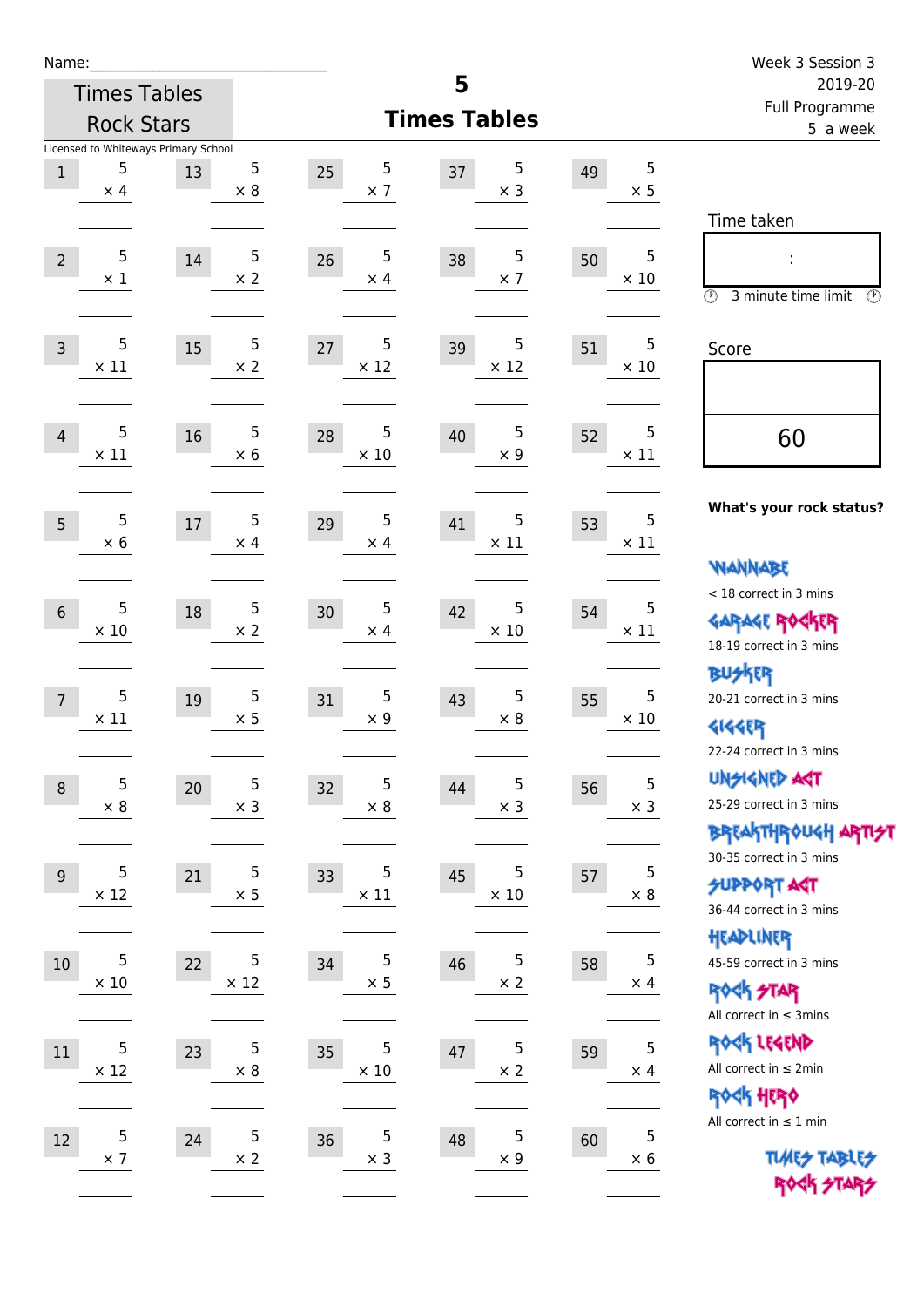| Name:                                |               |                  |               |                     |               | Week 3 Session 4                                                   |
|--------------------------------------|---------------|------------------|---------------|---------------------|---------------|--------------------------------------------------------------------|
| <b>Times Tables</b>                  |               |                  |               | 5                   |               | 2019-20<br>Full Programme                                          |
| <b>Rock Stars</b>                    |               |                  |               | <b>Times Tables</b> |               | 5 a week                                                           |
| Licensed to Whiteways Primary School |               |                  |               |                     |               |                                                                    |
| $\mathbf{1}$                         | $10 \div 5 =$ | 21               | $60 \div 5 =$ | 41                  | $60 \div 5 =$ |                                                                    |
| 2 <sup>7</sup>                       | $50 \div 5 =$ | 22               | $15 \div 5 =$ | 42                  | $55 \div 5 =$ | Time taken                                                         |
| $\overline{3}$                       | $25 \div 5 =$ | 23               | $25 \div 5 =$ | 43                  | $35 \div 5 =$ | $\overline{\mathcal{O}}$<br>3 minute time limit<br>$(\mathcal{V})$ |
| $\overline{4}$                       | $50 \div 5 =$ | 24               | $35 \div 5 =$ | 44                  | $25 \div 5 =$ | Score                                                              |
| 5 <sub>1</sub><br>$50 \div 5 =$      |               | 25               | $5 \div 5 =$  | 45                  | $45 \div 5 =$ |                                                                    |
| 6<br>$55 \div 5 =$                   |               | 26               | $45 \div 5 =$ | 46                  | $40 \div 5 =$ | 60                                                                 |
| 7 <sup>7</sup><br>$20 \div 5 =$      |               | 27               | $55 \div 5 =$ | 47                  | $50 \div 5 =$ | What's your rock status?                                           |
| 8<br>$20 \div 5 =$                   |               | 28               | $40 \div 5 =$ | 48                  | $10 \div 5 =$ | <b>JARNARY</b>                                                     |
| 9 <sub>o</sub>                       | $40 \div 5 =$ | 29               | $30 \div 5 =$ | 49                  | $50 \div 5 =$ | < 18 correct in 3 mins<br><b>GARAGE ROGKER</b>                     |
| $10\,$                               | $20 \div 5 =$ | 30 <sub>o</sub>  | $25 \div 5 =$ | 50                  | $15 \div 5 =$ | 18-19 correct in 3 mins<br><b>BUSKER</b>                           |
| 11                                   | $10 \div 5 =$ | 31               | $35 \div 5 =$ | 51                  | $45 \div 5 =$ | 20-21 correct in 3 mins<br><b>4144EP</b>                           |
| 12<br>$15 \div 5 =$                  |               | 32               | $40 \div 5 =$ | 52                  | $45 \div 5 =$ | 22-24 correct in 3 mins<br><b>UNSIGNED AST</b>                     |
| 13<br>$50 \div 5 =$                  |               | 33               | $60 \div 5 =$ | 53                  | $55 \div 5 =$ | 25-29 correct in 3 mins<br>BREAKTHRÓUGH ARTI <del>2</del> 1        |
| 14<br>$60 \div 5 =$                  |               | 34               | $45 \div 5 =$ | 54                  | $15 \div 5 =$ | 30-35 correct in 3 mins<br>SUPPORT ART                             |
| 15<br>$45 \div 5 =$                  |               | $35\phantom{.0}$ | $60 \div 5 =$ | 55                  | $25 \div 5 =$ | 36-44 correct in 3 mins<br>HEADLINER                               |
| 16<br>$45 \div 5 =$                  |               | $36\,$           | $20 \div 5 =$ | 56                  | $45 \div 5 =$ | 45-59 correct in 3 mins<br><b>ROCK STAR</b>                        |
| 17<br>$5 ÷ 5 =$                      |               | 37               | $60 \div 5 =$ | 57                  | $30 \div 5 =$ | All correct in $\leq$ 3mins<br>ROCK LEGEND                         |
| $18\,$<br>$45 \div 5 =$              |               | $38\,$           | $55 \div 5 =$ | 58                  | $45 \div 5 =$ | All correct in $\leq 2$ min<br><b>ROCK HERO</b>                    |
| $19\,$<br>$15 \div 5 =$              |               | 39               | $50 \div 5 =$ | 59                  | $50 \div 5 =$ | All correct in $\leq 1$ min                                        |
| 20<br>$35 \div 5 =$                  |               | 40               | $40 \div 5 =$ | 60                  | $50 \div 5 =$ | <b>TUARS TABLES</b><br>ROCK STARS                                  |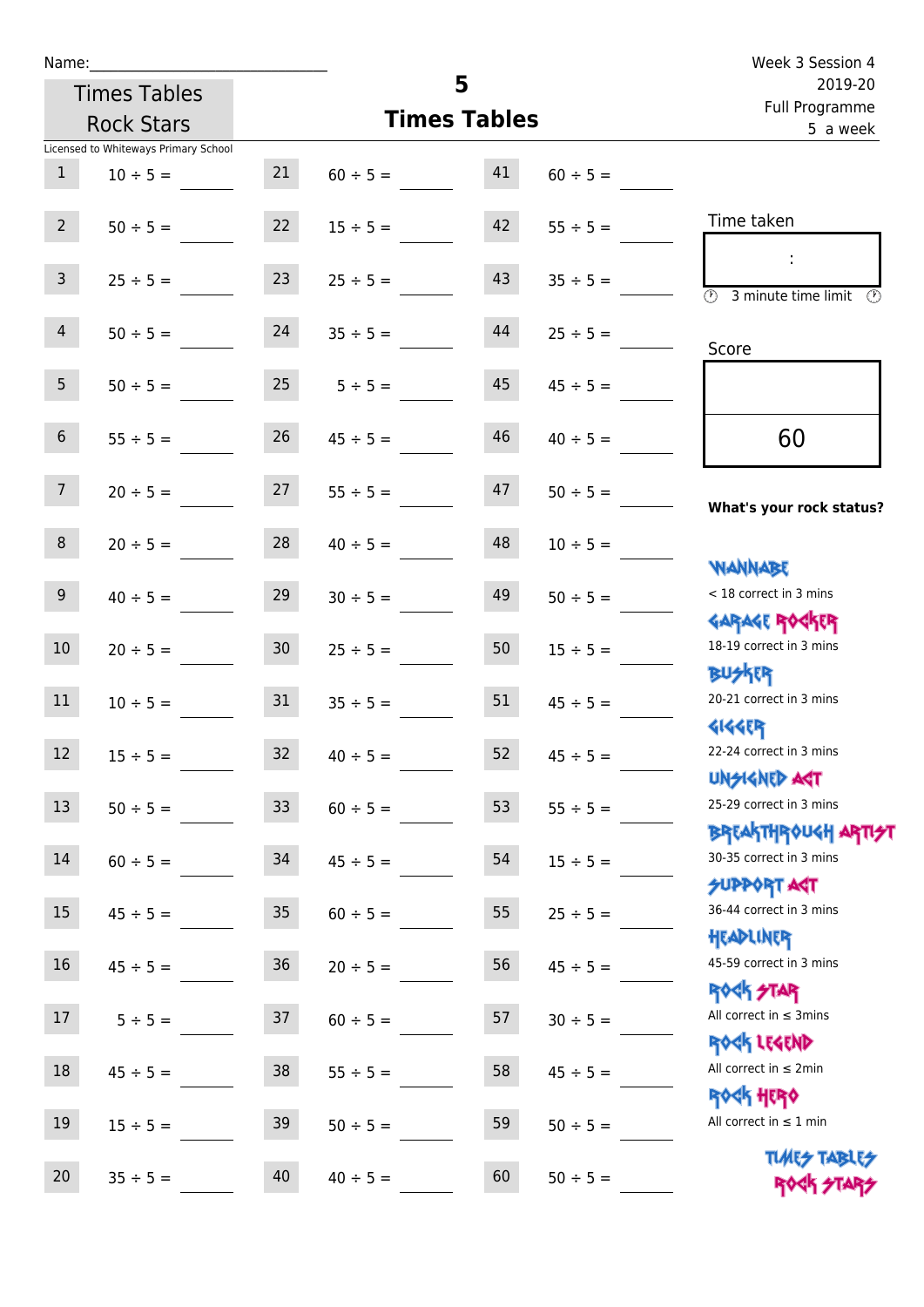| Week 3 Session 5                                                                           |                    |    |                       |                 | Name:                                |                 |
|--------------------------------------------------------------------------------------------|--------------------|----|-----------------------|-----------------|--------------------------------------|-----------------|
| 2019-20<br>Full Programme                                                                  |                    |    | 5                     |                 | <b>Times Tables</b>                  |                 |
| 5 a week                                                                                   |                    |    | <b>Times Tables</b>   |                 | <b>Rock Stars</b>                    |                 |
|                                                                                            |                    |    |                       |                 | Licensed to Whiteways Primary School |                 |
|                                                                                            | $40 \div 5 =$      |    | $5 \times 3 = 41$     | 21              | $5 \times 10 =$                      | 1               |
| Time taken                                                                                 | $40 \div 5 =$      | 42 | $5 \times 1 =$        | 22              | $5 \times 9 =$                       | $2^{\circ}$     |
| $\sim 10$<br>$\overline{\textcircled{1}}$ 3 minute time limit $\overline{\textcircled{1}}$ | $35 \div 5 =$      | 43 | $5 \times 1 =$        | 23              | $5 \times 12 =$                      | 3 <sup>7</sup>  |
| Score                                                                                      | $20 \div 5 =$      | 44 | $5 \times 3 =$        | 24              | $5 \times 8 =$                       | 4               |
|                                                                                            | $55 \div 5 =$      | 45 | $5 \times 10 =$       | 25              | $5 \times 3 =$                       | 5 <sub>1</sub>  |
| 60                                                                                         | $45 \div 5 =$      | 46 | $5 \times 11 =$       | 26              | $5 \times 11 =$                      | 6 <sup>1</sup>  |
| Add up your time                                                                           | $47$ $55 \div 5 =$ |    | $27 \t 5 \times 11 =$ |                 | $5 \times 12 =$                      | 7 <sup>7</sup>  |
| <b>Mins</b><br><b>S1 S1</b>                                                                | $30 \div 5 =$      | 48 | $28$ $5 \times 1 =$   |                 | $5 \times 9 =$                       | 8               |
| S2                                                                                         | $25 \div 5 =$      | 49 | $5 \times 12 =$       | 29              | $5 \times 11 =$                      | 9 <sub>o</sub>  |
| S4                                                                                         | $15 \div 5 =$      | 50 | $30 \t 5 \times 7 =$  |                 | $5 \times 5 =$                       | 10 <sup>°</sup> |
| S5<br>Total $\_\_$                                                                         | $10 \div 5 =$      | 51 | $50 \div 5 =$         | 31              | $5 \times 1 =$                       | 11              |
| <b>Secs</b>                                                                                | $25 \div 5 =$      | 52 | $30 \div 5 =$         | 32 <sup>2</sup> | $5 \times 9 =$                       | 12              |
|                                                                                            | $55 \div 5 =$      | 53 | $30 \div 5 =$         | 33 <sup>7</sup> | $5 \times 5 =$                       | 13              |
| S3                                                                                         | $15 \div 5 =$      | 54 | $20 \div 5 =$         | 34              | $5 \times 2 =$                       | 14              |
| S5                                                                                         | $25 \div 5 =$      | 55 | $30 \div 5 =$         | 35 <sub>1</sub> | $5 \times 6 =$                       | 15              |
| <b>Total</b><br>Add up your score                                                          | $15 \div 5 =$      | 56 | $25 \div 5 =$         | 36              | $5 \times 1 =$                       | 16              |
|                                                                                            | $55 \div 5 =$      | 57 | $10 \div 5 =$         | 37              | $5 \times 10 =$                      | 17              |
| S2                                                                                         | $10 \div 5 =$      | 58 | $50 \div 5 =$         | 38              | $5 \times 11 =$                      | 18              |
| S5                                                                                         | $35 \div 5 =$      | 59 | $55 \div 5 =$         | 39              | $5 \times 8 =$                       | 19              |
| Total $\frac{1}{1}$                                                                        | $30 \div 5 =$      | 60 | $25 \div 5 =$         | 40              | $5 \times 8 =$                       | 20              |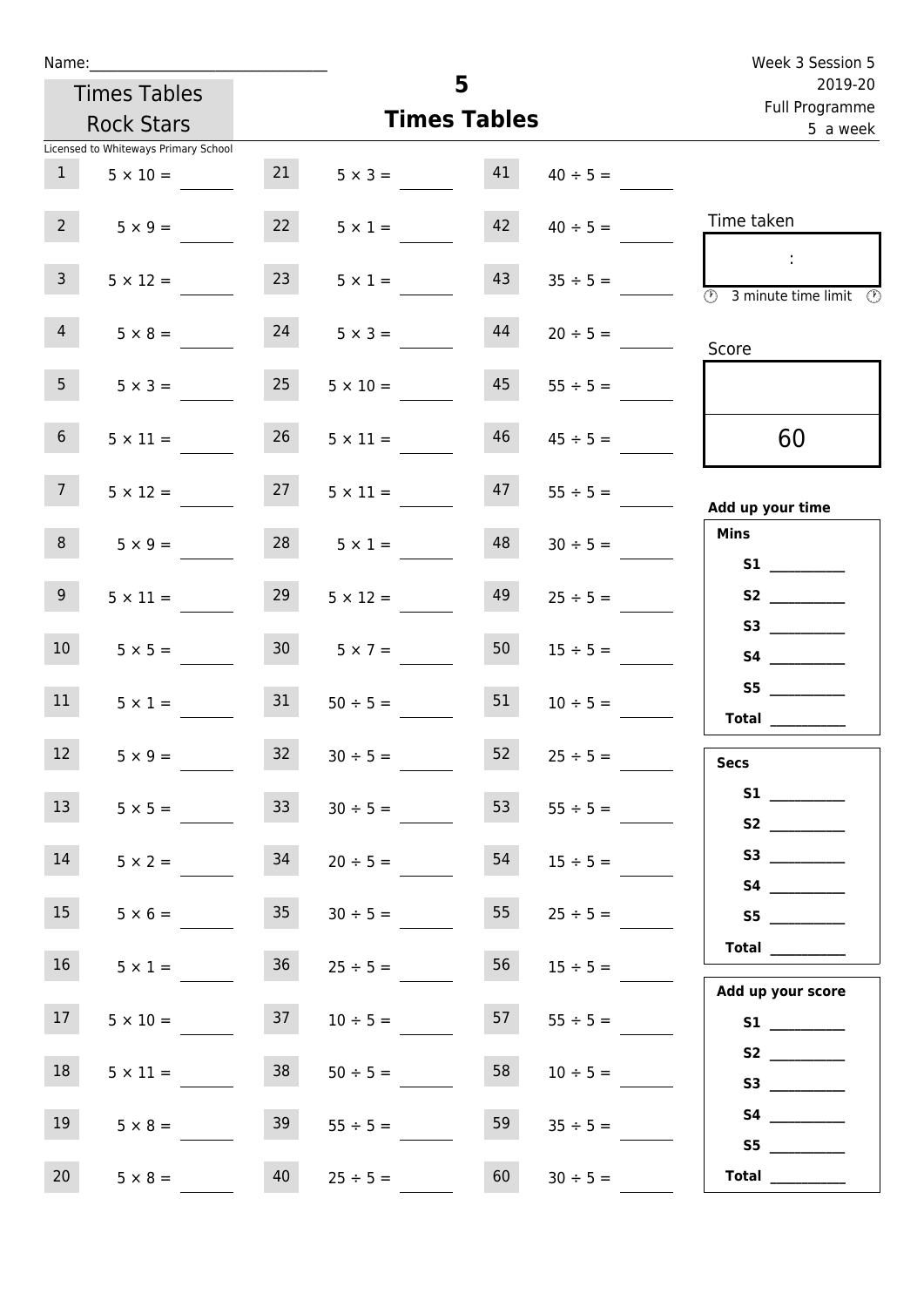| Name:           |                                      |                 |                 |                     |                 | Week 4 Session 1                                                 |
|-----------------|--------------------------------------|-----------------|-----------------|---------------------|-----------------|------------------------------------------------------------------|
|                 | <b>Times Tables</b>                  |                 |                 | 3,4,5               |                 | 2019-20                                                          |
|                 | <b>Rock Stars</b>                    |                 |                 | <b>Times Tables</b> |                 | Full Programme<br>5 a week                                       |
|                 | Licensed to Whiteways Primary School |                 |                 |                     |                 |                                                                  |
| $\mathbf{1}$    | $3 \times 1 =$                       | 21              | $4 \times 6 =$  | 41                  | $10 \times 3 =$ |                                                                  |
| $2^{\circ}$     | $3 \times 11 =$                      | 22              | $4 \times 3 =$  | 42                  | $3 \times 3 =$  | Time taken                                                       |
|                 |                                      |                 |                 |                     |                 |                                                                  |
| 3 <sup>7</sup>  | $5 \times 12 =$                      | 23              | $4 \times 9 =$  | 43                  | $11 \times 3 =$ | $\overline{\mathcal{O}}$<br>3 minute time limit<br>$\mathcal{O}$ |
| $\overline{4}$  | $3 \times 12 =$                      | 24              | $5 \times 11 =$ | 44                  | $3 \times 3 =$  | Score                                                            |
|                 |                                      |                 |                 |                     |                 |                                                                  |
| 5 <sub>1</sub>  | $3 \times 10 =$                      | 25              | $5 \times 9 =$  | 45                  | $4 \times 5 =$  |                                                                  |
| 6 <sup>1</sup>  | $5 \times 12 =$                      | 26              | $4 \times 4 =$  | 46                  | $12 \times 3 =$ | 60                                                               |
| 7 <sup>7</sup>  | $5 \times 4 =$                       | 27              | $5 \times 5 =$  | 47                  | $3 \times 3 =$  |                                                                  |
|                 |                                      |                 |                 |                     |                 | What's your rock status?                                         |
| 8               | $4 \times 12 =$                      | 28              | $4 \times 12 =$ | 48                  | $7 \times 3 =$  | <b>NANNABE</b>                                                   |
| 9               | $3 \times 1 =$                       | 29              | $3 \times 12 =$ | 49                  | $2 \times 3 =$  | < 18 correct in 3 mins                                           |
|                 |                                      |                 |                 |                     |                 | <b>GARAGE ROCKER</b>                                             |
| 10 <sup>°</sup> | $5 \times 6 =$                       | 30 <sub>o</sub> | $5 \times 10 =$ | 50                  | $1 \times 3 =$  | 18-19 correct in 3 mins                                          |
| 11              | $4 \times 12 =$                      | 31              | $10 \times 4 =$ | 51                  | $1 \times 5 =$  | <b>BUSKER</b><br>20-21 correct in 3 mins                         |
|                 |                                      |                 |                 |                     |                 | <b>4144EP</b>                                                    |
| 12              | $3 \times 11 =$                      | 32              | $1 \times 5 =$  | 52                  | $4 \times 5 =$  | 22-24 correct in 3 mins                                          |
|                 |                                      |                 |                 |                     |                 | <b>UNSIGNED AST</b>                                              |
| 13              | $4 \times 6 =$                       | 33              | $8 \times 3 =$  | 53                  | $2 \times 4 =$  | 25-29 correct in 3 mins<br><b>BREAKTHROUGH ARTI<del>S</del>T</b> |
| 14              | $4 \times 3 = 34$                    |                 | $12 \times 4 =$ | 54                  | $5 \times 5 =$  | 30-35 correct in 3 mins                                          |
|                 |                                      |                 |                 |                     |                 | <b>SUPPORT AGT</b>                                               |
| 15              | $3 \times 12 =$                      | 35              | $4 \times 3 =$  | 55                  | $11 \times 3 =$ | 36-44 correct in 3 mins                                          |
|                 |                                      |                 |                 |                     |                 | HEADLINER                                                        |
| 16              | $3 \times 1 =$                       | 36              | $1 \times 5 =$  | 56                  | $5 \times 3 =$  | 45-59 correct in 3 mins<br><b>ROCK STAR</b>                      |
| 17 <sup>2</sup> | $5 \times 12 =$                      | 37              | $12 \times 3 =$ | 57                  | $3 \times 5 =$  | All correct in $\leq$ 3mins                                      |
|                 |                                      |                 |                 |                     |                 | ROCK LEGEND                                                      |
| 18              | $5 \times 12 =$                      | 38              | $7 \times 5 =$  | 58                  | $3 \times 3 =$  | All correct in $\leq 2$ min                                      |
| 19              | $5 \times 9 =$                       | 39              |                 | 59                  |                 | <b>ROCK HERO</b><br>All correct in $\leq 1$ min                  |
|                 |                                      |                 | $3 \times 3 =$  |                     | $6 \times 5 =$  |                                                                  |
| 20 <sub>2</sub> | $4 \times 11 =$                      | 40              | $5 \times 5 =$  | 60                  | $11 \times 4 =$ | <b>TUARS TABLES</b><br>ROCK STARS                                |
|                 |                                      |                 |                 |                     |                 |                                                                  |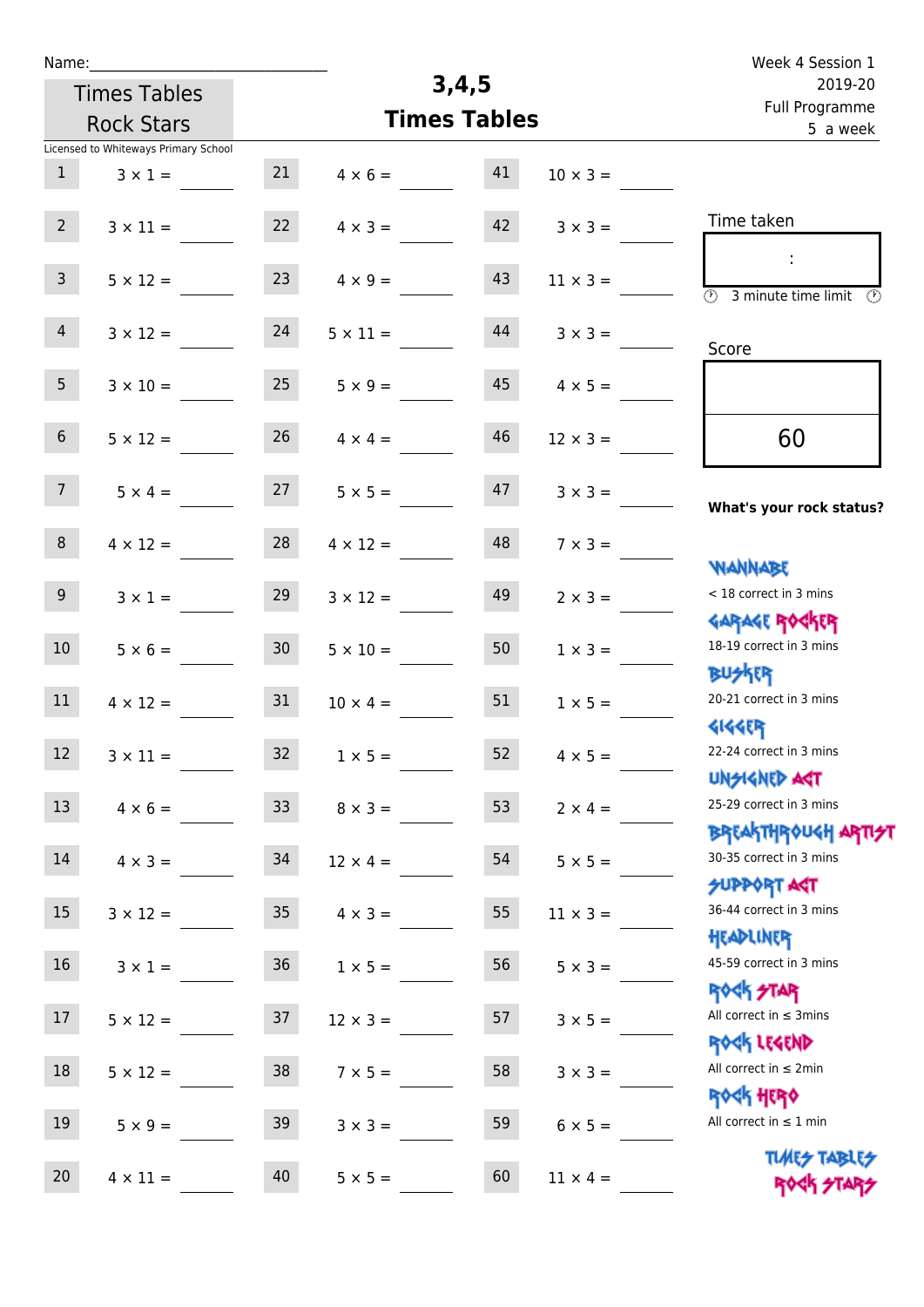| Name:           |                                      |        |                              |    |             |       |                          |    |             | Week 4 Session 2                                                 |
|-----------------|--------------------------------------|--------|------------------------------|----|-------------|-------|--------------------------|----|-------------|------------------------------------------------------------------|
|                 | <b>Times Tables</b>                  |        |                              |    |             | 3,4,5 |                          |    |             | 2019-20<br>Full Programme                                        |
|                 | <b>Rock Stars</b>                    |        |                              |    |             |       | <b>Times Tables</b>      |    |             | 5 a week                                                         |
|                 | Licensed to Whiteways Primary School |        |                              |    |             |       |                          |    |             |                                                                  |
| $\,1$           |                                      | 13     |                              | 25 |             | 37    |                          | 49 |             |                                                                  |
|                 | $\,8\,$<br>$\overline{4}$            |        | $40\,$<br>4                  |    | 5<br>$30\,$ |       | $\mathsf 9$<br>3         |    | $10\,$<br>5 | Time taken                                                       |
|                 |                                      |        |                              |    |             |       |                          |    |             |                                                                  |
| $\overline{2}$  |                                      | 14     |                              | 26 |             | 38    |                          | 50 |             |                                                                  |
|                 | 44<br>4                              |        | 15<br>$\mathsf{3}$           |    | $35\,$<br>5 |       | 25<br>5                  |    | 5<br>5      | $\overline{\circlearrowright}$<br>$\odot$<br>3 minute time limit |
|                 |                                      |        |                              |    |             |       |                          |    |             |                                                                  |
| $\mathsf{3}$    |                                      | 15     |                              | 27 |             | 39    |                          | 51 |             | Score                                                            |
|                 | $18\,$<br>3                          |        | $30\,$<br>5                  |    | 24<br>4     |       | $20\,$<br>$\overline{5}$ |    | 5<br>55     |                                                                  |
|                 |                                      |        |                              |    |             |       |                          |    |             |                                                                  |
| 4               |                                      | 16     |                              | 28 |             | 40    |                          | 52 |             | 60                                                               |
|                 | $\mathsf{3}$<br>18                   |        | 33<br>$\mathbf{3}$           |    | 5<br>50     |       | 24<br>$\overline{4}$     |    | 27<br>3     |                                                                  |
|                 |                                      |        |                              |    |             |       |                          |    |             |                                                                  |
| $5\phantom{.0}$ |                                      | $17\,$ |                              | 29 |             | 41    |                          | 53 |             | What's your rock status?                                         |
|                 | 3<br>$30$                            |        | 24<br>4                      |    | $12\,$<br>4 |       | 5<br>40                  |    | 12<br>4     |                                                                  |
|                 |                                      |        |                              |    |             |       |                          |    |             | <b>WANNABE</b>                                                   |
| $6\,$           |                                      | 18     |                              | 30 |             | 42    |                          | 54 |             | < 18 correct in 3 mins                                           |
|                 |                                      |        |                              |    |             |       |                          |    |             | <b>GARAGE RO</b>                                                 |
|                 | $\mathsf{3}$<br>$30\,$               |        | $\mathsf{3}$<br>$\mathsf{3}$ |    | $25\,$<br>5 |       | 36<br>4                  |    | $16\,$<br>4 | 18-19 correct in 3 mins                                          |
|                 |                                      |        |                              |    |             |       |                          |    |             | <b>BUSKER</b>                                                    |
| $\overline{7}$  |                                      | 19     |                              | 31 |             | 43    |                          | 55 |             | 20-21 correct in 3 mins                                          |
|                 | 48<br>4                              |        | 16<br>4                      |    | 12<br>3     |       | 24<br>4                  |    | 5<br>45     | <b>4144ER</b><br>22-24 correct in 3 mins                         |
|                 |                                      |        |                              |    |             |       |                          |    |             | <b>UNSIGNED AST</b>                                              |
| 8               |                                      | 20     |                              | 32 |             | 44    |                          | 56 |             | 25-29 correct in 3 mins                                          |
|                 | 5<br>$20\,$                          |        | 5 <sub>5</sub><br>15         |    | 32<br>4     |       | $16\,$<br>4              |    | 20<br>4     | <b>BREAKTHROUGH</b>                                              |
|                 |                                      |        |                              |    |             |       |                          |    |             | 30-35 correct in 3 mins                                          |
| $\overline{9}$  |                                      | 21     |                              | 33 |             | 45    |                          | 57 |             | <b>SUPPORT AGT</b>                                               |
|                 | 33<br>3                              |        | 15<br>5                      |    | 32<br>4     |       | 24<br>4                  |    | 6<br>3      | 36-44 correct in 3 mins                                          |
|                 |                                      |        |                              |    |             |       |                          |    |             | HEADLINER                                                        |
| 10              |                                      | 22     |                              | 34 |             | 46    |                          | 58 |             | 45-59 correct in 3 mins                                          |
|                 | 40<br>4                              |        | 5 <sub>1</sub><br>10         |    | 44<br>4     |       | $16\,$<br>4              |    | 28<br>4     | ROCK STAR                                                        |
|                 |                                      |        |                              |    |             |       |                          |    |             | All correct in $\leq$ 3mins                                      |
| 11              |                                      | 23     |                              | 35 |             | 47    |                          | 59 |             | ROCK LEGEND                                                      |
|                 | 3<br>6                               |        | 33<br>3                      |    | $12\,$<br>4 |       | 50<br>5                  |    | 5<br>60     | All correct in $\leq 2$ min                                      |
|                 |                                      |        |                              |    |             |       |                          |    |             | ROCK HERO                                                        |
| 12              |                                      | 24     |                              | 36 |             | 48    |                          | 60 |             | All correct in $\leq 1$ min                                      |
|                 | 5<br>$30$                            |        | 18<br>$\mathsf{3}$           |    | 3<br>$30\,$ |       | $12\,$<br>3              |    | 20<br>4     | <b>TUARS TABLES</b>                                              |
|                 |                                      |        |                              |    |             |       |                          |    |             |                                                                  |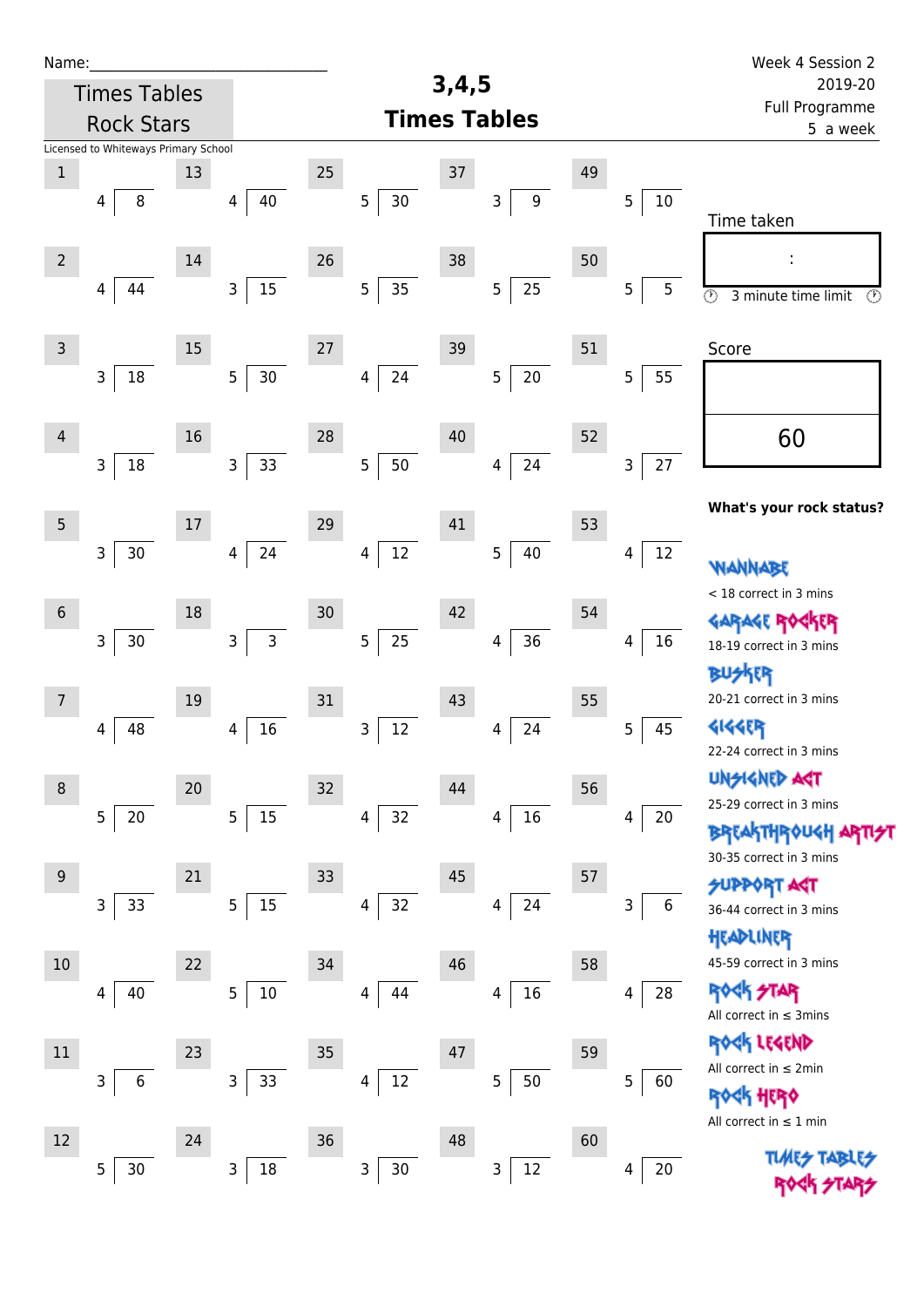| Name:          |                                                         |    |                              |                                |                        |    |                              | Week 4 Session 3                                                                        |  |
|----------------|---------------------------------------------------------|----|------------------------------|--------------------------------|------------------------|----|------------------------------|-----------------------------------------------------------------------------------------|--|
|                | <b>Times Tables</b>                                     |    |                              |                                | 3,4,5                  |    |                              | 2019-20                                                                                 |  |
|                | <b>Rock Stars</b>                                       |    |                              |                                | <b>Times Tables</b>    |    |                              | Full Programme<br>5 a week                                                              |  |
| $\mathbf 1$    | Licensed to Whiteways Primary School<br>5<br>$\times$ 3 | 13 | $\overline{4}$<br>$\times$ 5 | $\sqrt{5}$<br>25<br>$\times$ 7 | 5<br>37<br>$\times$ 4  | 49 | $\overline{5}$<br>$\times$ 8 |                                                                                         |  |
| $\overline{2}$ | 5<br>$\times$ 4                                         | 14 | 3<br>$\times$ 1              | 5<br>26<br>$\times$ 3          | 5<br>38<br>$\times$ 10 | 50 | 4<br>$\times 8$              | Time taken<br>Ì,<br>$\circled{r}$<br>3 minute time limit<br>⊕                           |  |
| $\mathsf{3}$   | 4<br>$\times 1$                                         | 15 | 4<br>$\times$ 12             | $\sqrt{5}$<br>27<br>$\times$ 3 | 4<br>39<br>$\times$ 9  | 51 | 5<br>$\times$ 5              | Score                                                                                   |  |
| $\overline{4}$ | 5<br>$\times$ 3                                         | 16 | 4<br>$\times$ 3              | 3<br>28<br>$\times$ 10         | 4<br>40<br>$\times 8$  | 52 | 3<br>$\times 2$              | 60                                                                                      |  |
| 5              | 5<br>$\times$ 3                                         | 17 | 3<br>$\times 8$              | 3<br>29<br>$\times 10$         | 3<br>41<br>$\times$ 5  | 53 | $\overline{5}$<br>$\times$ 3 | What's your rock status?<br><b>WANNABE</b>                                              |  |
| $\sqrt{6}$     | 5<br>$\times$ 1                                         | 18 | $\overline{4}$<br>$\times$ 1 | 5<br>30<br>$\times$ 10         | 4<br>42<br>$\times$ 11 | 54 | 5<br>$\times$ 4              | < 18 correct in 3 mins<br><b>GARAGE ROCKER</b><br>18-19 correct in 3 mins               |  |
| $\overline{7}$ | $\overline{4}$<br>$\times 6$                            | 19 | 3<br>$\times$ 1              | 3<br>31<br>$\times$ 11         | 3<br>43<br>$\times$ 1  | 55 | 3<br>$\times$ 3              | <b>BUSKER</b><br>20-21 correct in 3 mins<br><b>4144EP</b><br>22-24 correct in 3 mins    |  |
| $\,8\,$        | 4<br>$\times$ 4                                         | 20 | 4<br>$\times$ 4              | 5<br>32<br>$\times$ 7          | 3<br>44<br>$\times$ 12 | 56 | 5<br>$\times$ 8              | <b>UNSIGNED AGT</b><br>25-29 correct in 3 mins<br>ΒΡΓΑΚΤΗΡΟUGH ΑΡΤΙ <del>2</del> Τ      |  |
| $9$            | 5<br>$\times$ 12                                        | 21 | 3<br>$\times$ 10             | 4<br>33<br>$\times$ 6          | 3<br>45<br>$\times$ 10 | 57 | 4<br>$\times$ 7              | 30-35 correct in 3 mins<br><b>SUPPORT AGT</b><br>36-44 correct in 3 mins                |  |
| $10$           | 3<br>$\times$ 3                                         | 22 | 3<br>$\times$ 6              | $\sqrt{5}$<br>34<br>$\times$ 9 | 3<br>46<br>$\times$ 10 | 58 | 5<br>$\times$ 12             | HEADLINER<br>45-59 correct in 3 mins<br><b>ROCK STAR</b><br>All correct in $\leq$ 3mins |  |
| 11             | $\overline{4}$<br>$\times$ 11                           | 23 | 4<br>$\times$ 3              | 3<br>35<br>$\times$ 3          | 4<br>47<br>$\times$ 2  | 59 | $\mathsf 3$<br>$\times$ 4    | ROCK LEGEND<br>All correct in $\leq 2$ min<br>ROCK HERO                                 |  |
| $12\,$         | 5<br>$\times$ 12                                        | 24 | $\overline{4}$<br>$\times$ 3 | 4<br>36<br>$\times$ 3          | 4<br>48<br>$\times$ 9  | 60 | $\mathbf 5$<br>$\times$ 3    | All correct in $\leq 1$ min<br><b>TUARS TABLES</b><br>ROCK STARS                        |  |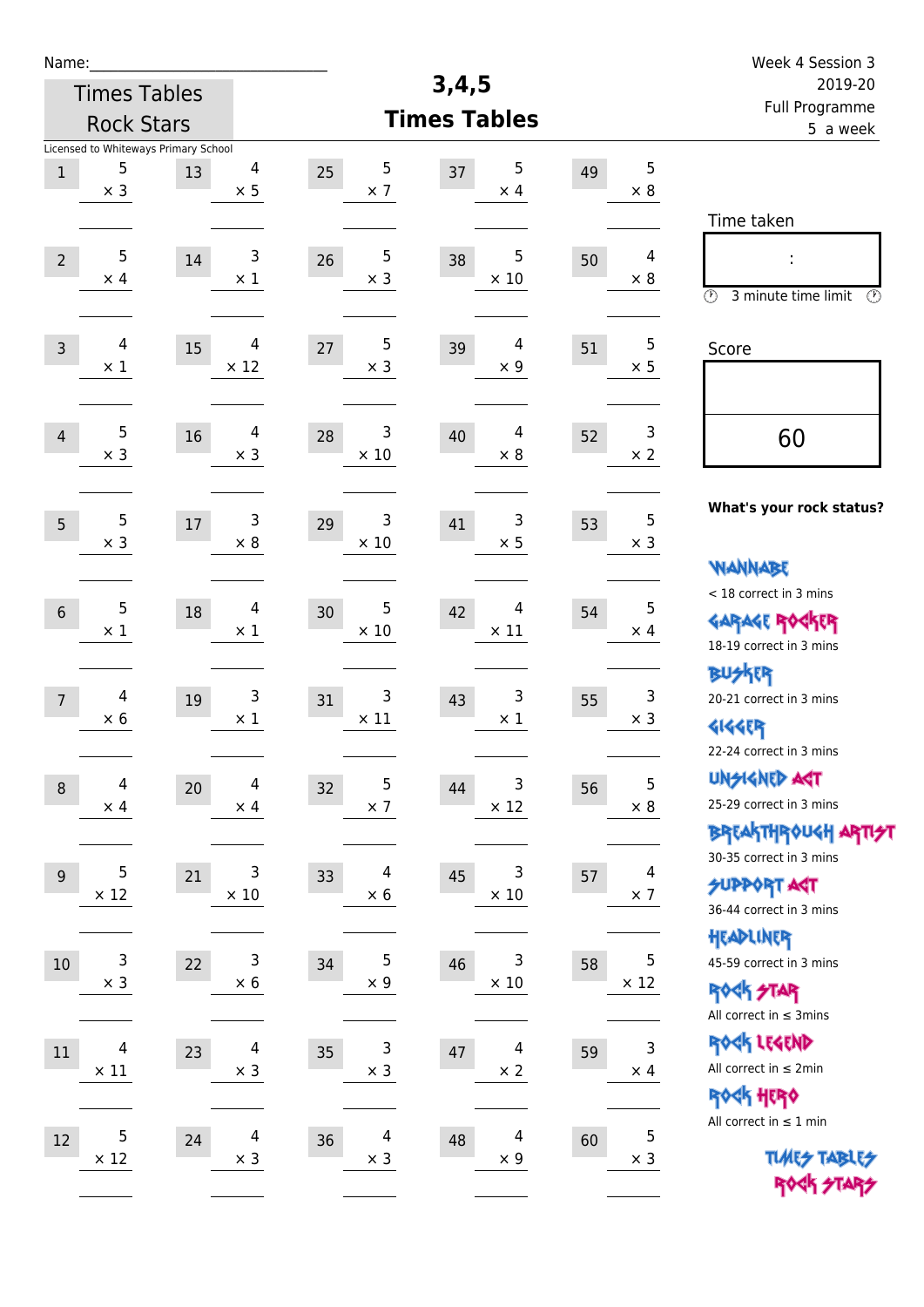| Week 4 Session 4                                            |               |    |                     |                 |                                      | Name:             |
|-------------------------------------------------------------|---------------|----|---------------------|-----------------|--------------------------------------|-------------------|
| 2019-20                                                     |               |    | 3,4,5               |                 | <b>Times Tables</b>                  |                   |
| Full Programme<br>5 a week                                  |               |    | <b>Times Tables</b> |                 | <b>Rock Stars</b>                    |                   |
|                                                             |               |    |                     |                 | Licensed to Whiteways Primary School |                   |
|                                                             | $35 \div 5 =$ | 41 | $32 \div 4 =$       | 21              | $8 \div 4 =$                         | $\mathbf{1}$      |
| Time taken                                                  | $15 \div 3 =$ | 42 | $10 \div 5 =$       | 22              | $36 \div 4 =$                        | $\overline{2}$    |
|                                                             |               |    |                     |                 |                                      |                   |
|                                                             | $24 \div 3 =$ | 43 | $16 \div 4 =$       | 23              | $4 \div 4 =$                         | $\mathsf{3}$      |
| $\circled{r}$<br>3 minute time limit                        |               |    |                     |                 |                                      |                   |
| Score                                                       | $10 \div 5 =$ | 44 | $9 ÷ 3 =$           | 24              | $6 ÷ 3 =$                            | $\overline{4}$    |
|                                                             |               |    |                     |                 |                                      |                   |
|                                                             | $50 \div 5 =$ | 45 | $36 \div 3 =$       | 25              | $40 \div 5 =$                        | 5                 |
|                                                             |               |    |                     |                 |                                      |                   |
| 60                                                          | $60 \div 5 =$ | 46 | $9 ÷ 3 =$           | 26              | $12 \div 4 =$                        | $\sqrt{6}$        |
|                                                             | $3 ÷ 3 =$     | 47 | $9 ÷ 3 =$           | 27              | $6 ÷ 3 =$                            | 7 <sup>7</sup>    |
| What's your rock status?                                    |               |    |                     |                 |                                      |                   |
|                                                             | $4 \div 4 =$  | 48 | $33 ÷ 3 =$          | 28              | $36 \div 4 =$                        | $\,8\,$           |
| <b>JARNARY</b>                                              |               |    |                     |                 |                                      |                   |
| < 18 correct in 3 mins                                      | $50 \div 5 =$ | 49 | $20 \div 5 =$       | 29              | $3 ÷ 3 =$                            | $\boldsymbol{9}$  |
| <b>GARAGE ROGKER</b>                                        |               |    |                     |                 |                                      |                   |
| 18-19 correct in 3 mins                                     | $12 \div 4 =$ | 50 | $24 \div 4 =$       | 30              | $55 \div 5 =$                        | 10                |
| <b>BUSKRR</b>                                               |               |    |                     |                 |                                      |                   |
| 20-21 correct in 3 mins                                     | $4 \div 4 =$  | 51 | $35 \div 5 =$       | 31              | $45 \div 5 =$                        | 11                |
| <b>4144EP</b>                                               |               |    |                     |                 |                                      |                   |
| 22-24 correct in 3 mins                                     | $25 \div 5 =$ | 52 | $48 \div 4 =$       | 32 <sub>2</sub> | $12 \div 4 =$                        | $12 \overline{ }$ |
| <b>UNSIGNED AGT</b><br>25-29 correct in 3 mins              |               |    |                     |                 |                                      |                   |
|                                                             | $18 \div 3 =$ | 53 | $20 \div 5 =$       | 33 <sup>°</sup> | $5 ÷ 5 =$                            | 13                |
| ΒΡΓΑΚΤΗΡΟUGH ΑΡΤΙ <del>2</del> Τ<br>30-35 correct in 3 mins | $55 \div 5 =$ | 54 | $60 \div 5 =$       | 34              | $30 \div 3 =$                        | $14\,$            |
| <b>SUPPORT AGT</b>                                          |               |    |                     |                 |                                      |                   |
| 36-44 correct in 3 mins                                     | $4 \div 4 =$  | 55 | $40 \div 5 =$       | 35              | $55 \div 5 =$                        | 15                |
| HEADLINER                                                   |               |    |                     |                 |                                      |                   |
| 45-59 correct in 3 mins                                     | $4 \div 4 =$  | 56 | $45 \div 5 =$       | 36              | $28 \div 4 =$                        | $16\,$            |
| <b>ROCK STAR</b>                                            |               |    |                     |                 |                                      |                   |
| All correct in $\leq$ 3mins                                 | $5 ÷ 5 =$     | 57 | $50 \div 5 =$       | 37              | $60 \div 5 =$                        | 17                |
| ROCK LEGEND                                                 |               |    |                     |                 |                                      |                   |
| All correct in $\leq 2$ min                                 | $21 \div 3 =$ | 58 | $36 \div 3 =$       | 38              | $8 \div 4 =$                         | $18\,$            |
| <b>ROCK HERO</b>                                            |               |    |                     |                 |                                      |                   |
| All correct in $\leq 1$ min                                 | $10 \div 5 =$ | 59 | $8 \div 4 =$        | 39              | $12 \div 4 =$                        | 19                |
| <b>TUARS TABLES</b>                                         |               |    |                     |                 |                                      |                   |
| ROCK STARS                                                  | $33 \div 3 =$ | 60 | $12 \div 3 =$       | 40              | $48 \div 4 =$                        | 20                |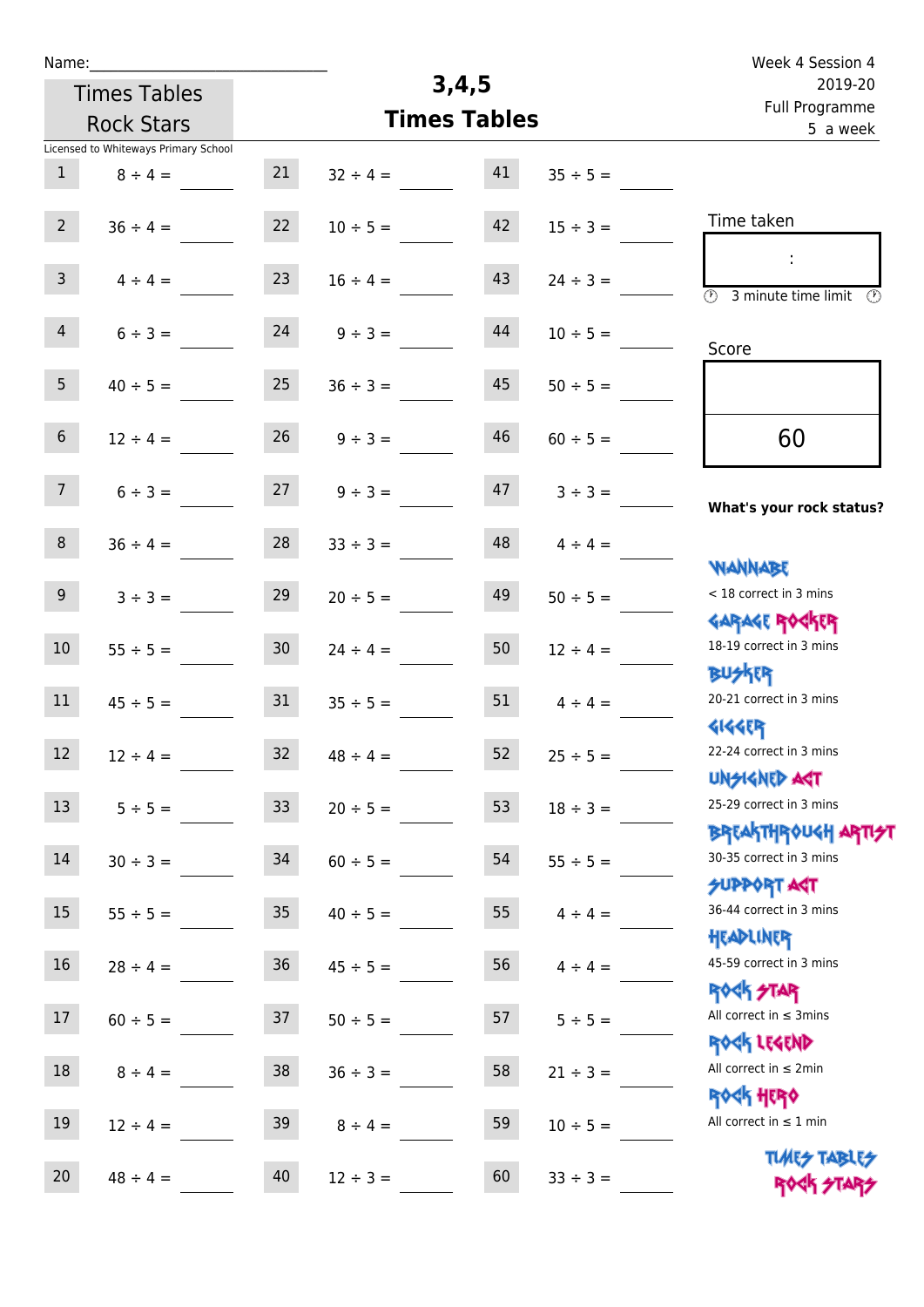| Name:                                |                 |                     |    |                    | Week 4 Session 5                                                                                                                                                                                                                                                                                                                                                                                                                                                                                                                                                                                                          |
|--------------------------------------|-----------------|---------------------|----|--------------------|---------------------------------------------------------------------------------------------------------------------------------------------------------------------------------------------------------------------------------------------------------------------------------------------------------------------------------------------------------------------------------------------------------------------------------------------------------------------------------------------------------------------------------------------------------------------------------------------------------------------------|
| <b>Times Tables</b>                  |                 | 3,4,5               |    |                    | 2019-20                                                                                                                                                                                                                                                                                                                                                                                                                                                                                                                                                                                                                   |
| <b>Rock Stars</b>                    |                 | <b>Times Tables</b> |    |                    | Full Programme<br>5 a week                                                                                                                                                                                                                                                                                                                                                                                                                                                                                                                                                                                                |
| Licensed to Whiteways Primary School |                 |                     |    |                    |                                                                                                                                                                                                                                                                                                                                                                                                                                                                                                                                                                                                                           |
| 1<br>$3 \times 11 =$                 | 21              | $4 \times 9 =$      | 41 | $36 \div 3 =$      |                                                                                                                                                                                                                                                                                                                                                                                                                                                                                                                                                                                                                           |
| 2 <sup>7</sup><br>$3 \times 7 =$     | 22              | $4 \times 4 =$      | 42 | $20 \div 5 =$      | Time taken                                                                                                                                                                                                                                                                                                                                                                                                                                                                                                                                                                                                                |
| 3 <sup>7</sup><br>$4 \times 10 =$    | 23              | $4 \times 6 =$      | 43 | $36 \div 3 =$      | $\mathcal{L}$<br>$\overline{\textcircled{2}}$ 3 minute time limit $\overline{\textcircled{2}}$                                                                                                                                                                                                                                                                                                                                                                                                                                                                                                                            |
| 4<br>$4 \times 9 =$                  | 24              | $5 \times 6 =$      | 44 | $33 \div 3 =$      | Score                                                                                                                                                                                                                                                                                                                                                                                                                                                                                                                                                                                                                     |
| 5 <sub>1</sub><br>$4 \times 5 =$     | 25              | $3 \times 2 =$      | 45 | $36 \div 3 =$      |                                                                                                                                                                                                                                                                                                                                                                                                                                                                                                                                                                                                                           |
| 6 <sup>1</sup><br>$4 \times 9 =$     | 26              | $4 \times 12 =$     | 46 | $15 \div 5 =$      | 60                                                                                                                                                                                                                                                                                                                                                                                                                                                                                                                                                                                                                        |
| 7 <sup>7</sup><br>$3 \times 11 =$    | 27              | $5 \times 9 =$      | 47 | $36 \div 4 =$      | Add up your time                                                                                                                                                                                                                                                                                                                                                                                                                                                                                                                                                                                                          |
| 8<br>$3 \times 8 =$                  | 28              | $5 \times 9 =$      | 48 | $60 \div 5 =$      | <b>Mins</b>                                                                                                                                                                                                                                                                                                                                                                                                                                                                                                                                                                                                               |
| 9 <sup>1</sup><br>$4 \times 5 =$     | 29              | $5 \times 9 =$      | 49 | $5 \div 5 =$       | S1<br>S2                                                                                                                                                                                                                                                                                                                                                                                                                                                                                                                                                                                                                  |
| 10 <sup>°</sup><br>$4 \times 10 =$   | 30 <sub>1</sub> | $5 \times 2 =$      | 50 | $9 ÷ 3 =$          |                                                                                                                                                                                                                                                                                                                                                                                                                                                                                                                                                                                                                           |
| 11<br>$3 \times 11 =$                | 31              | $60 \div 5 =$       | 51 | $32 \div 4 =$      | S5<br>Total $\_\_$                                                                                                                                                                                                                                                                                                                                                                                                                                                                                                                                                                                                        |
| 12<br>$3 \times 7 =$                 | 32              | $60 \div 5 =$       | 52 | $44 \div 4 =$      | <b>Secs</b>                                                                                                                                                                                                                                                                                                                                                                                                                                                                                                                                                                                                               |
| 13<br>$3 \times 9 =$                 | 33 <sup>7</sup> | $21 \div 3 =$       | 53 | $3 \div 3 =$       |                                                                                                                                                                                                                                                                                                                                                                                                                                                                                                                                                                                                                           |
| 14<br>$5 \times 2 =$                 | 34              | $25 \div 5 =$       |    | $54 \t 9 \div 3 =$ | S3                                                                                                                                                                                                                                                                                                                                                                                                                                                                                                                                                                                                                        |
| 15<br>$3 \times 9 =$                 | 35              | $30 \div 5 =$       | 55 | $12 \div 3 =$      | S5                                                                                                                                                                                                                                                                                                                                                                                                                                                                                                                                                                                                                        |
| 16<br>$4 \times 12 =$                | 36              | $40 \div 5 =$       | 56 | $27 \div 3 =$      | Total $\_\_$                                                                                                                                                                                                                                                                                                                                                                                                                                                                                                                                                                                                              |
| 17 <sub>1</sub><br>$5 \times 4 =$    |                 | $37 \t 4 \div 4 =$  |    | $9 \div 3 =$       | Add up your score                                                                                                                                                                                                                                                                                                                                                                                                                                                                                                                                                                                                         |
| 18<br>$3 \times 8 =$                 | 38              | $28 \div 4 =$       | 58 | $35 \div 5 =$      | S3                                                                                                                                                                                                                                                                                                                                                                                                                                                                                                                                                                                                                        |
| 19<br>$5 \times 3 =$                 | 39              | $36 \div 3 =$       | 59 | $8 \div 4 =$       |                                                                                                                                                                                                                                                                                                                                                                                                                                                                                                                                                                                                                           |
| 20<br>$4 \times 11 =$                | 40              | $35 \div 5 =$       | 60 | $40 \div 5 =$      | S5<br>$\begin{tabular}{c} Total & \underline{\hspace{1cm}} & \underline{\hspace{1cm}} & \underline{\hspace{1cm}} & \underline{\hspace{1cm}} & \underline{\hspace{1cm}} & \underline{\hspace{1cm}} & \underline{\hspace{1cm}} & \underline{\hspace{1cm}} & \underline{\hspace{1cm}} & \underline{\hspace{1cm}} & \underline{\hspace{1cm}} & \underline{\hspace{1cm}} & \underline{\hspace{1cm}} & \underline{\hspace{1cm}} & \underline{\hspace{1cm}} & \underline{\hspace{1cm}} & \underline{\hspace{1cm}} & \underline{\hspace{1cm}} & \underline{\hspace{1cm}} & \underline{\hspace{1cm}} & \underline{\hspace{1cm}} &$ |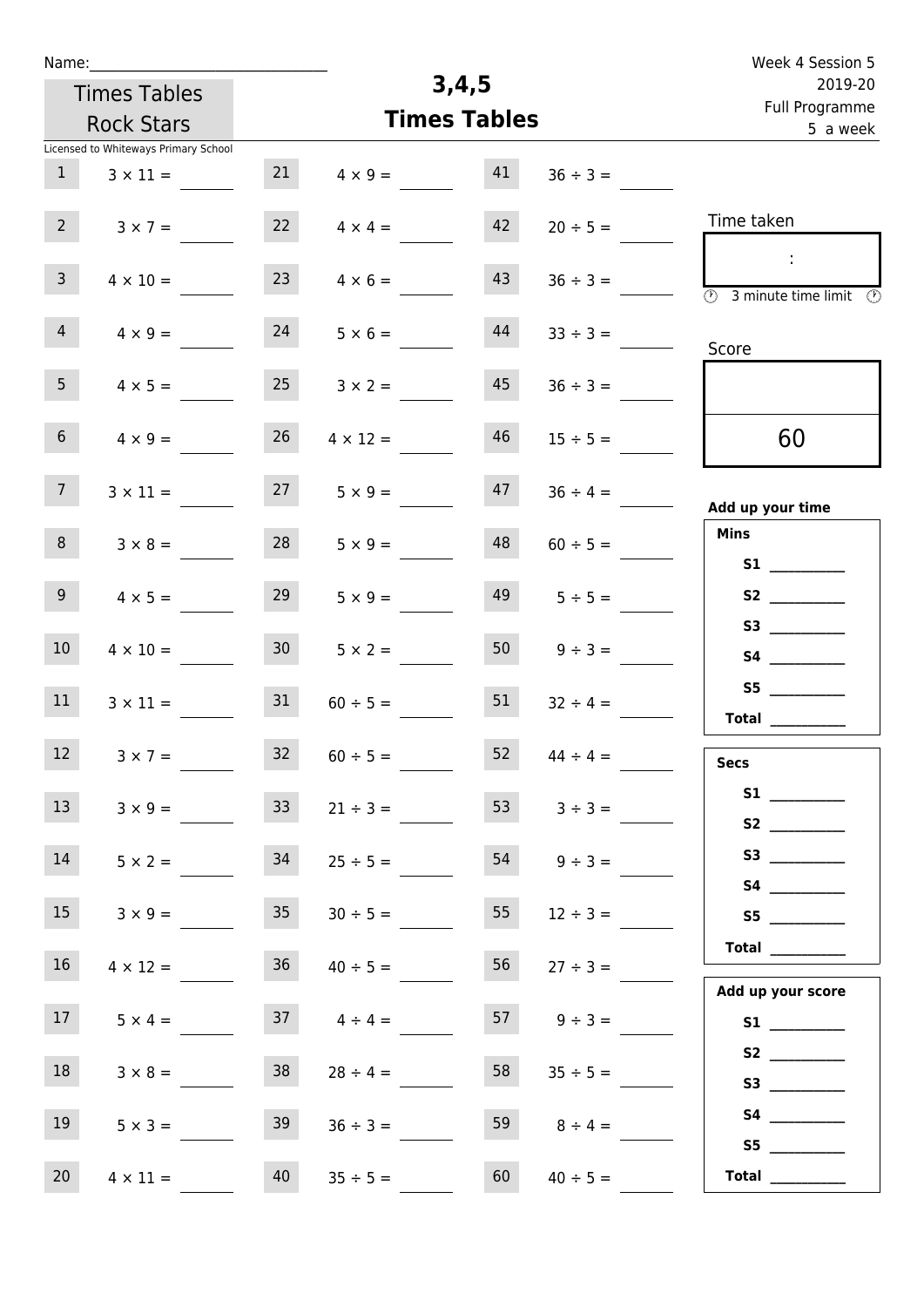| Name:           |                                      |                 |                      |                     |                 | Week 5 Session 1                                                              |
|-----------------|--------------------------------------|-----------------|----------------------|---------------------|-----------------|-------------------------------------------------------------------------------|
|                 | <b>Times Tables</b>                  |                 |                      | 6                   |                 | 2019-20<br>Full Programme                                                     |
|                 | <b>Rock Stars</b>                    |                 |                      | <b>Times Tables</b> |                 | 5 a week                                                                      |
|                 | Licensed to Whiteways Primary School |                 |                      |                     |                 |                                                                               |
| 1               | $6 \times 2 =$                       |                 | $21 \t 6 \times 6 =$ | 41                  | $11 \times 6 =$ |                                                                               |
| $2^{\circ}$     | $6 \times 6 = 22$ $6 \times 12 =$    |                 |                      | 42                  | $7 \times 6 =$  | Time taken                                                                    |
| 3 <sup>7</sup>  | $6 \times 3 =$                       | 23              | $6 \times 8 =$       | 43                  | $8 \times 6 =$  | $\overline{\textcircled{1}}$ 3 minute time limit $\overline{\textcircled{1}}$ |
| $\overline{4}$  | $6 \times 12 =$                      | 24              | $6 \times 8 =$       | 44                  | $3 \times 6 =$  | Score                                                                         |
| 5 <sub>1</sub>  | $6 \times 4 = 25$                    |                 | $6 \times 8 =$       | 45                  | $2 \times 6 =$  |                                                                               |
| 6 <sup>1</sup>  | $6 \times 11 =$                      | 26              | $6 \times 8 =$       | 46                  | $7 \times 6 =$  | 60                                                                            |
| 7 <sup>7</sup>  | $6 \times 11 =$                      | 27              | $6 \times 6 =$       | 47                  | $8 \times 6 =$  | What's your rock status?                                                      |
| 8 <sup>1</sup>  | $6 \times 6 =$                       | 28              | $6 \times 6 =$       | 48                  | $11 \times 6 =$ |                                                                               |
| 9 <sub>o</sub>  | $6 \times 8 =$                       | 29              | $6 \times 6 =$       | 49                  | $5 \times 6 =$  | <b>NANNABE</b><br>< 18 correct in 3 mins                                      |
| 10 <sup>°</sup> | $6 \times 1 =$                       | 30 <sub>o</sub> | $6 \times 9 =$       | 50                  | $4 \times 6 =$  | <b>GARAGE ROCKER</b><br>18-19 correct in 3 mins                               |
| 11              | $6 \times 1 =$                       | 31              | $4 \times 6 =$       | 51                  | $9 \times 6 =$  | <b>BUSKER</b><br>20-21 correct in 3 mins                                      |
| 12              | $6 \times 3 =$                       | 32              | $11 \times 6 =$      | 52                  | $10 \times 6 =$ | <b>4144ER</b><br>22-24 correct in 3 mins<br><b>UNSIGNED AST</b>               |
| 13              | $6 \times 11 =$                      | 33              | $5 \times 6 =$       | 53                  | $12 \times 6 =$ | 25-29 correct in 3 mins                                                       |
| 14              | $6 \times 5 =$                       | 34              | $5 \times 6 =$       | 54                  | $1 \times 6 =$  | <b>BREAKTHROUGH ARTH</b><br>30-35 correct in 3 mins                           |
| 15              | $6 \times 5 =$                       | 35              | $12 \times 6 =$      | 55                  | $12 \times 6 =$ | <b>SUPPORT AGT</b><br>36-44 correct in 3 mins                                 |
| 16              | $6 \times 1 =$                       | 36              | $5 \times 6 =$       | 56                  | $3 \times 6 =$  | HEADLINER<br>45-59 correct in 3 mins<br><b>ROCK STAR</b>                      |
| 17              | $6 \times 12 =$                      | 37              | $3 \times 6 =$       | 57                  | $12 \times 6 =$ | All correct in $\leq$ 3mins<br>ROCK LEGEND                                    |
| 18              | $6 \times 5 =$                       | $38\,$          | $11 \times 6 =$      | 58                  | $11 \times 6 =$ | All correct in $\leq 2$ min<br><b>ROCK HERO</b>                               |
| 19              | $6 \times 1 =$                       | 39              | $5 \times 6 =$       | 59                  | $1 \times 6 =$  | All correct in $\leq 1$ min                                                   |
| 20              | $6 \times 12 =$                      | 40              | $11 \times 6 =$      | 60                  | $3 \times 6 =$  | <b>TUARS TABLES</b><br>ROCK STARS                                             |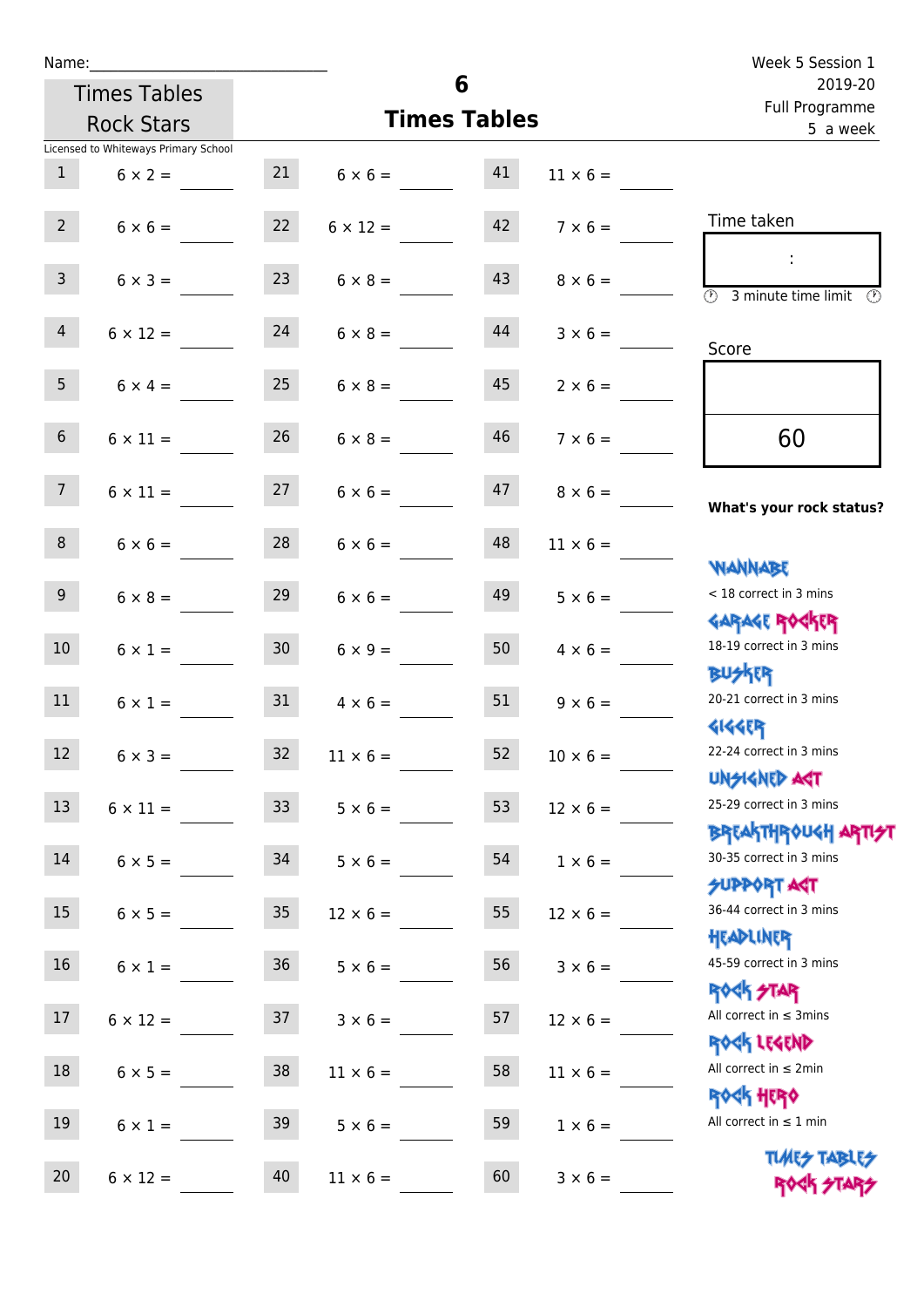| Name |  |  |  |
|------|--|--|--|
|      |  |  |  |

| Name:                                |                       |                            |                        |                       | Week 5 Session 2                                 |
|--------------------------------------|-----------------------|----------------------------|------------------------|-----------------------|--------------------------------------------------|
| <b>Times Tables</b>                  |                       |                            | 6                      |                       | 2019-20<br>Full Programme                        |
| <b>Rock Stars</b>                    |                       |                            | <b>Times Tables</b>    |                       | 5 a week                                         |
| Licensed to Whiteways Primary School |                       |                            |                        |                       |                                                  |
| $\,1$<br>13                          |                       | $25\,$                     | 37                     | 49                    |                                                  |
| $72\,$<br>6                          | 42<br>6               | 36<br>$\,6$                | 72<br>6                | $\,$ 6 $\,$<br>$30\,$ | Time taken                                       |
|                                      |                       |                            |                        |                       |                                                  |
| $\overline{2}$<br>14                 |                       | 26                         | 38                     | 50                    | ÷                                                |
| 18<br>$\,6$                          | $\,6\,$<br>6          | 36<br>$\,6$                | $\,6\,$<br>6           | 48<br>6               | $\odot$<br>3 minute time limit<br>$\circledcirc$ |
|                                      |                       |                            |                        |                       |                                                  |
| 3<br>15                              |                       | 27                         | 39                     | 51                    | Score                                            |
| 60<br>6                              | 54<br>$\,6$           | 54<br>$\boldsymbol{6}$     | $30\,$<br>6            | 18<br>6               |                                                  |
|                                      |                       |                            |                        |                       |                                                  |
| 16<br>$\overline{4}$                 |                       | 28                         | $40\,$                 | 52                    | 60                                               |
| 54<br>6                              | $\boldsymbol{6}$<br>6 | 48<br>$\,6\,$              | 42<br>6                | 66<br>6               |                                                  |
|                                      |                       |                            |                        |                       | What's your rock status?                         |
| 5<br>17                              |                       | 29                         | 41                     | 53                    |                                                  |
| 54<br>6                              | 24<br>$\,6\,$         | $\,$ 6 $\,$<br>54          | 42<br>$\boldsymbol{6}$ | 6<br>30               | WANNABE                                          |
|                                      |                       |                            |                        |                       | < 18 correct in 3 mins                           |
| $\sqrt{6}$<br>18                     |                       | 30                         | 42                     | 54                    | GARAGE ROGKER                                    |
| 42<br>6                              | $30\,$<br>$\,6$       | $18\,$<br>6                | 54<br>6                | 42<br>6               | 18-19 correct in 3 mins                          |
|                                      |                       |                            |                        |                       | 冰味                                               |
| 19<br>7                              |                       | 31                         | 43                     | 55                    | 20-21 correct in 3 mins                          |
| 48<br>6                              | 66<br>$\,6$           | 48<br>$\,6\,$              | 48<br>6                | 60<br>6               | 4144EP<br>22-24 correct in 3 mins                |
|                                      |                       |                            |                        |                       | <b>UNGIGNED ART</b>                              |
| 8<br>20                              |                       | 32                         | 44                     | 56                    | 25-29 correct in 3 mins                          |
| 18<br>6                              | 6<br>6                | 24<br>$\,$ 6 $\,$          | 54<br>$\,$ 6 $\,$      | 6<br>42               | <b>BREAKTHROUGH ARTI<del>S</del>T</b>            |
|                                      |                       |                            |                        |                       | 30-35 correct in 3 mins                          |
| 21<br>9                              |                       | 33                         | 45                     | 57                    | <b>SUPPORT AGT</b>                               |
| 24<br>6                              | $12\,$<br>$\,6$       | $\boldsymbol{6}$<br>$30\,$ | $\boldsymbol{6}$<br>6  | 6<br>66               | 36-44 correct in 3 mins                          |
|                                      |                       |                            |                        |                       | HEADLINER                                        |
| 22<br>10                             |                       | 34                         | 46                     | 58                    | 45-59 correct in 3 mins                          |
| 6<br>6                               | $18\,$<br>6           | 30 <sub>o</sub><br>6       | 42<br>6                | 66<br>6               | ROCK STAR<br>All correct in $\leq$ 3mins         |
|                                      |                       |                            |                        |                       | ROCK LEGEND                                      |
| 23<br>11                             |                       | 35                         | 47                     | 59                    | All correct in $\leq 2$ min                      |
| $18\,$<br>6                          | 72<br>$\,6$           | $\,6\,$<br>24              | $30\,$<br>6            | 6<br>48               | <b>《下出版》</b>                                     |
|                                      |                       |                            |                        |                       | All correct in $\leq 1$ min                      |
| 12<br>24                             |                       | 36                         | 48                     | 60                    | <b>TLARS</b>                                     |
| 18<br>6                              | $30\,$<br>$\,6$       | $18\,$<br>$\,$ 6 $\,$      | 60<br>$\boldsymbol{6}$ | 6<br>6                |                                                  |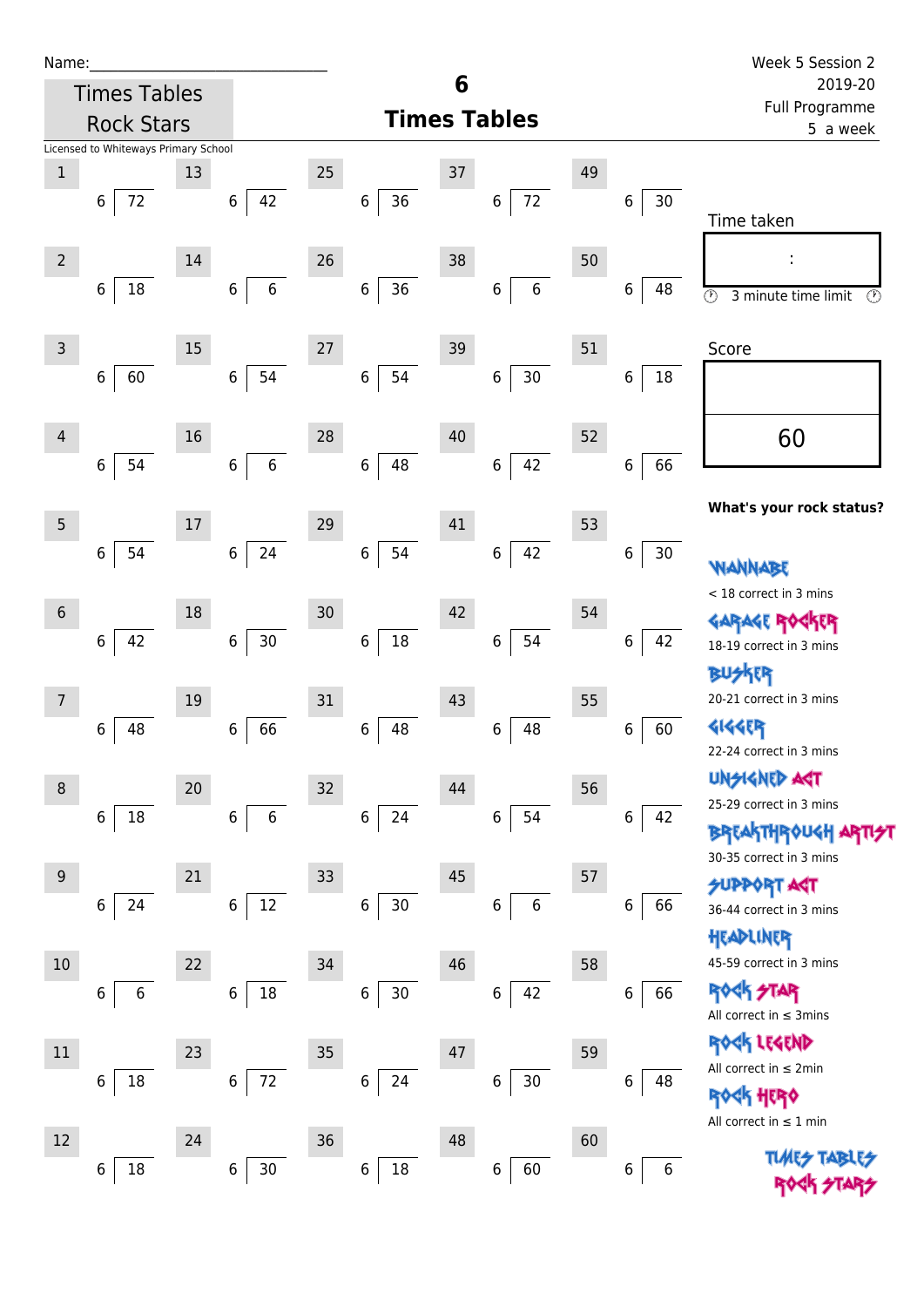| Name:          |                      |                                      |                  |                        |                        |                           |                                | Week 5 Session 3                                      |
|----------------|----------------------|--------------------------------------|------------------|------------------------|------------------------|---------------------------|--------------------------------|-------------------------------------------------------|
|                |                      | <b>Times Tables</b>                  |                  |                        | 6                      | 2019-20<br>Full Programme |                                |                                                       |
|                |                      | <b>Rock Stars</b>                    |                  |                        | <b>Times Tables</b>    |                           |                                | 5 a week                                              |
|                |                      | Licensed to Whiteways Primary School |                  |                        |                        |                           |                                |                                                       |
| $\mathbf 1$    | 6<br>$\times$ 7      | 13                                   | 6<br>$\times$ 11 | 6<br>25<br>$\times 2$  | 6<br>37<br>$\times$ 10 | 49                        | 6<br>$\times$ 11               |                                                       |
|                |                      |                                      |                  |                        |                        |                           |                                | Time taken                                            |
|                |                      |                                      |                  |                        |                        |                           |                                |                                                       |
| $\overline{2}$ | 6<br>$\times$ 8      | 14                                   | 6<br>$\times$ 4  | 6<br>26<br>$\times 6$  | 6<br>38<br>$\times$ 6  | 50                        | 6<br>$\times$ 5                |                                                       |
|                |                      |                                      |                  |                        |                        |                           |                                | $\circled{r}$<br>3 minute time limit<br>$\circled{r}$ |
|                |                      |                                      |                  |                        |                        |                           |                                |                                                       |
| $\overline{3}$ | 6<br>$\times$ 7      | 15                                   | 6<br>$\times$ 5  | 6<br>27<br>$\times$ 11 | 6<br>39<br>$\times$ 5  | 51                        | 6<br>$\times 8$                | Score                                                 |
|                |                      |                                      |                  |                        |                        |                           |                                |                                                       |
|                |                      |                                      |                  |                        |                        |                           |                                |                                                       |
| 4              | 6<br>$\times$ 7      | 16                                   | 6<br>$\times$ 7  | 6<br>28<br>$\times$ 5  | 6<br>40<br>$\times$ 7  | 52                        | 6<br>$\times$ 3                | 60                                                    |
|                |                      |                                      |                  |                        |                        |                           |                                |                                                       |
|                |                      |                                      |                  |                        |                        |                           |                                | What's your rock status?                              |
| 5              | 6<br>$\times$ 5      | $17\,$                               | 6<br>$\times 9$  | 6<br>29<br>$\times$ 1  | 6<br>41<br>$\times$ 7  | 53                        | $\boldsymbol{6}$<br>$\times$ 2 |                                                       |
|                |                      |                                      |                  |                        |                        |                           |                                | <b>NANNABE</b>                                        |
|                |                      |                                      |                  |                        |                        |                           |                                | < 18 correct in 3 mins                                |
| $6\phantom{1}$ | $\,6$<br>$\times$ 11 | 18                                   | 6<br>$\times$ 7  | 6<br>30<br>$\times$ 4  | 6<br>42<br>$\times$ 10 | 54                        | 6<br>$\times$ 9                | <b>GARAGE ROCKER</b>                                  |
|                |                      |                                      |                  |                        |                        |                           |                                | 18-19 correct in 3 mins                               |
|                |                      |                                      |                  |                        |                        |                           |                                | <b>BUSKER</b>                                         |
| $\overline{7}$ | 6<br>$\times$ 12     | 19                                   | 6                | 6<br>31                | 6<br>43                | 55                        | 6                              | 20-21 correct in 3 mins                               |
|                |                      |                                      | $\times$ 5       | $\times$ 7             | $\times$ 4             |                           | $\times$ 4                     | <b>4144EP</b>                                         |
|                |                      |                                      |                  |                        |                        |                           |                                | 22-24 correct in 3 mins                               |
| $\,8\,$        | 6                    | 20                                   | $\,6$            | 6<br>32                | $\,6\,$<br>44          | 56                        | $\boldsymbol{6}$               | <b>UNSIGNED AGT</b><br>25-29 correct in 3 mins        |
|                | $\times$ 4           |                                      | $\times$ 4       | $\times$ 4             | $\times$ 2             |                           | $\times$ 1                     | <b>BREAKTHROUGH ARTI<del>S</del>T</b>                 |
|                |                      |                                      |                  |                        |                        |                           |                                | 30-35 correct in 3 mins                               |
| $9\,$          | 6                    | 21                                   | 6                | 6<br>33                | 6<br>45                | 57                        | 6                              | <b>SUPPORT ART</b>                                    |
|                | $\times$ 4           |                                      | $\times$ 11      | $\times$ 4             | $\times$ 2             |                           | $\times$ 8                     | 36-44 correct in 3 mins                               |
|                |                      |                                      |                  |                        |                        |                           |                                | HEADLINER                                             |
| $10$           | $\,6$                | 22                                   | 6                | 6<br>34                | 6<br>46                | 58                        | $6\phantom{1}6$                | 45-59 correct in 3 mins                               |
|                | $\times$ 6           |                                      | $\times$ 4       | $\times 9$             | $\times$ 7             |                           | $\times 8$                     | <b>ROCK STAR</b>                                      |
|                |                      |                                      |                  |                        |                        |                           |                                | All correct in $\leq$ 3mins                           |
| 11             | 6                    | 23                                   | $\,6$            | 6<br>35                | $\boldsymbol{6}$<br>47 | 59                        | 6                              | ROCK LEGEND                                           |
|                | $\times$ 10          |                                      | $\times$ 4       | $\times$ 6             | $\times$ 3             |                           | $\times$ 7                     | All correct in $\leq 2$ min                           |
|                |                      |                                      |                  |                        |                        |                           |                                | ROCK HERO                                             |
| 12             | $\,6$                | 24                                   | 6                | 6<br>36                | $\boldsymbol{6}$<br>48 | 60                        | 6                              | All correct in $\leq 1$ min                           |
|                | $\times 8$           |                                      | $\times$ 12      | $\times$ 2             | $\times$ 2             |                           | $\times$ 7                     | <b>TUARS TABLES</b>                                   |
|                |                      |                                      |                  |                        |                        |                           |                                | ROCK STARS                                            |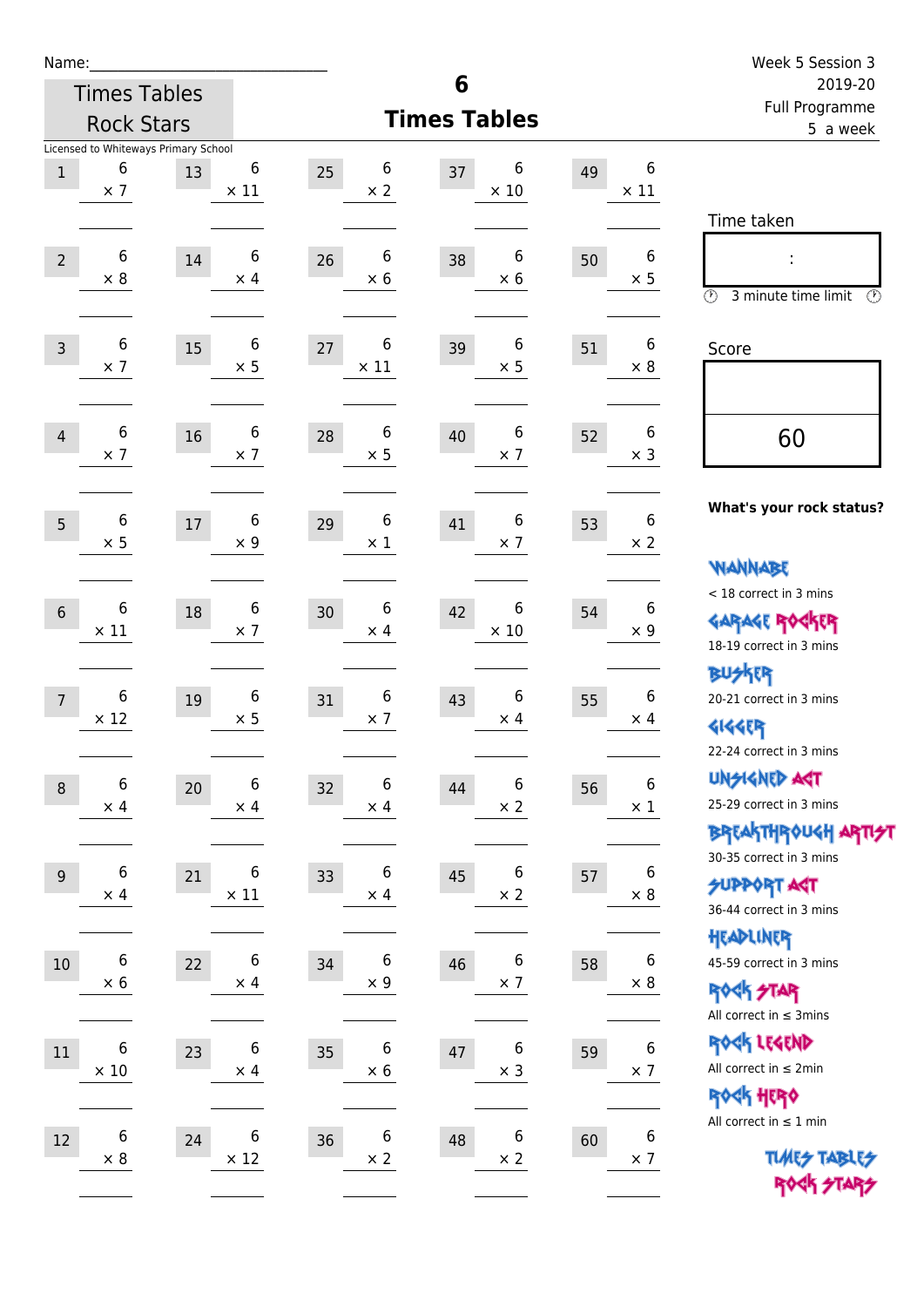Licensed to Whiteways Primary School

Times Tables Rock Stars

| $2^{\circ}$    | $30 \div 6 =$ | 22              | $66 \div 6 =$ | 42 | $36 \div 6 =$ | Time taken                                           |
|----------------|---------------|-----------------|---------------|----|---------------|------------------------------------------------------|
| $\mathbf{3}$   | $24 \div 6 =$ | 23              | $66 \div 6 =$ | 43 | $42 \div 6 =$ | $\overline{\mathcal{O}}$<br>3 minute time limit<br>⊕ |
| $\overline{4}$ | $60 \div 6 =$ | 24              | $36 \div 6 =$ | 44 | $48 \div 6 =$ | Score                                                |
| 5 <sub>1</sub> | $18 \div 6 =$ | 25              | $36 \div 6 =$ | 45 | $48 \div 6 =$ |                                                      |
| 6 <sup>1</sup> | $48 \div 6 =$ | 26              | $30 \div 6 =$ | 46 | $54 \div 6 =$ | 60                                                   |
| 7 <sup>7</sup> | $48 \div 6 =$ | 27              | $72 \div 6 =$ | 47 | $72 \div 6 =$ | What's your rock status?                             |
| 8              | $18 \div 6 =$ | 28              | $66 \div 6 =$ | 48 | $12 \div 6 =$ | <b>NANNABE</b>                                       |
| 9 <sub>o</sub> | $60 \div 6 =$ | 29              | $6 \div 6 =$  | 49 | $48 \div 6 =$ | < 18 correct in 3 mins                               |
| 10             | $72 \div 6 =$ | 30 <sub>o</sub> | $48 \div 6 =$ | 50 | $60 \div 6 =$ | <b>GARAGE ROCKER</b><br>18-19 correct in 3 mins      |
| 11             | $42 \div 6 =$ | 31              | $42 \div 6 =$ | 51 | $60 \div 6 =$ | <b>BUSKRY</b><br>20-21 correct in 3 mins             |
| 12             | $30 \div 6 =$ | 32              | $36 \div 6 =$ | 52 | $42 \div 6 =$ | <b>4144EP</b><br>22-24 correct in 3 mins             |
| 13             | $42 \div 6 =$ | 33 <sup>°</sup> | $42 \div 6 =$ | 53 | $24 \div 6 =$ | <b>UNSIGNED AGT</b><br>25-29 correct in 3 mins       |
| 14             | $30 \div 6 =$ | 34              | $36 \div 6 =$ | 54 | $42 \div 6 =$ | <b>BREAKTHROUGH ART</b><br>30-35 correct in 3 mins   |
| 15             | $60 \div 6 =$ | 35              | $36 \div 6 =$ | 55 | $54 \div 6 =$ | <b>SUPPORT ART</b><br>36-44 correct in 3 mins        |
| 16             | $72 \div 6 =$ | 36              | $12 \div 6 =$ | 56 | $54 \div 6 =$ | HEADLINER<br>45-59 correct in 3 mins                 |
| 17             | $42 \div 6 =$ | 37              | $60 \div 6 =$ | 57 | $42 \div 6 =$ | <b>ROCK STAR</b><br>All correct in $\leq$ 3mins      |
| $18\,$         | $24 \div 6 =$ | 38              | $30 \div 6 =$ | 58 | $36 \div 6 =$ | ROCK LEGEND<br>All correct in $\leq 2$ min           |
| 19             | $48 \div 6 =$ | 39              | $60 \div 6 =$ | 59 | $48 \div 6 =$ | <b>ROCK HERO</b><br>All correct in $\leq 1$ min      |
| 20             | $48 \div 6 =$ | 40              | $24 \div 6 =$ | 60 | $60 \div 6 =$ | <b>TUARS TABLES</b><br><b>ROGK 2TA</b>               |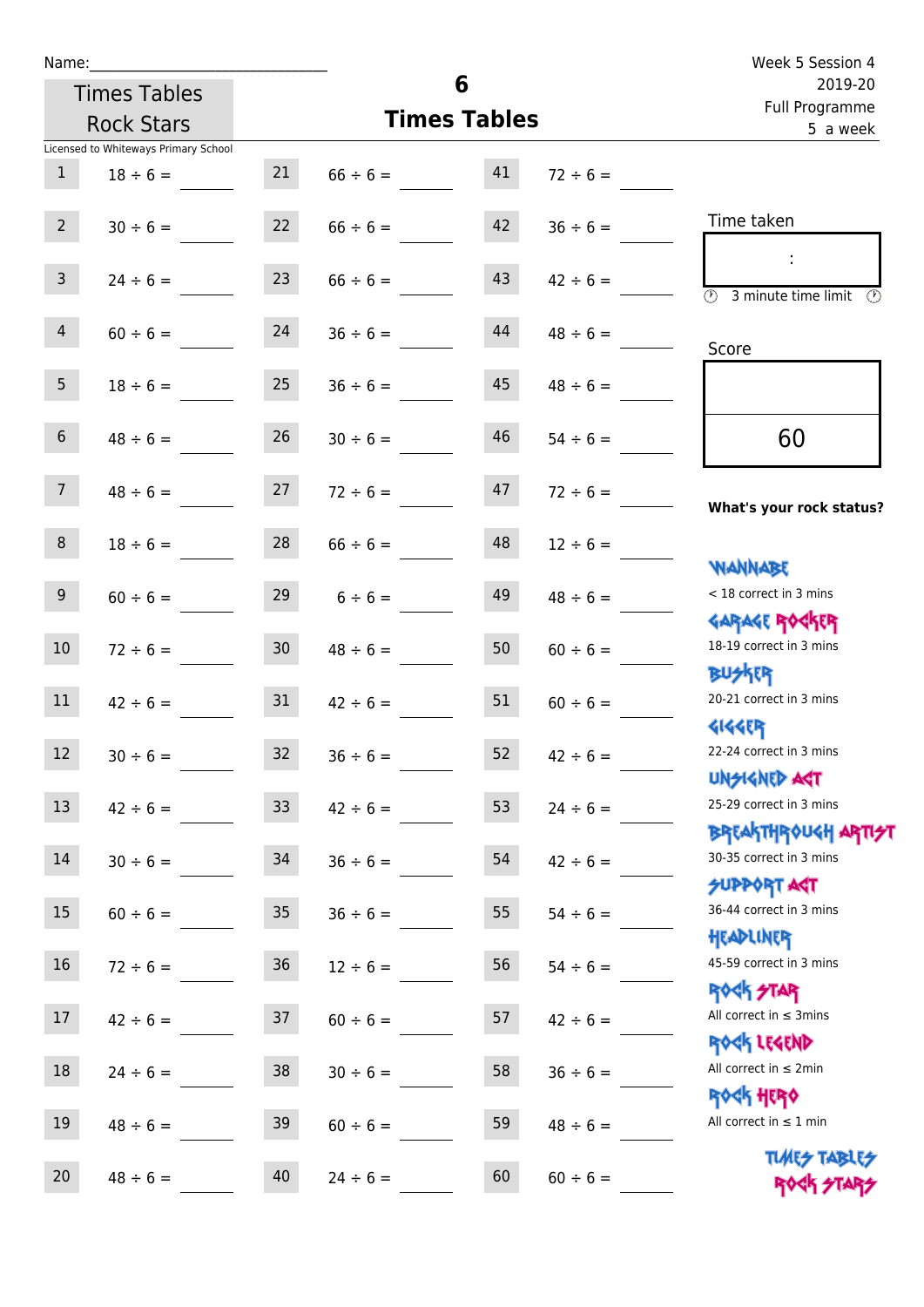| Name:                                |                 |                         |          |                           | Week 5 Session 5                                                                                                                                                                                                                     |
|--------------------------------------|-----------------|-------------------------|----------|---------------------------|--------------------------------------------------------------------------------------------------------------------------------------------------------------------------------------------------------------------------------------|
| <b>Times Tables</b>                  |                 |                         | 6        | 2019-20<br>Full Programme |                                                                                                                                                                                                                                      |
| <b>Rock Stars</b>                    |                 | <b>Times Tables</b>     | 5 a week |                           |                                                                                                                                                                                                                                      |
| Licensed to Whiteways Primary School |                 |                         |          |                           |                                                                                                                                                                                                                                      |
| $\mathbf{1}$<br>$6 \times 12 =$      |                 | $21 \t 6 \times 5 = 41$ |          | $72 \div 6 =$             |                                                                                                                                                                                                                                      |
| $2^{\circ}$<br>$6 \times 7 =$        |                 | $6 \times 9 =$          | 42       | $30 \div 6 =$             | Time taken                                                                                                                                                                                                                           |
| 3 <sup>7</sup><br>$6 \times 9 =$     | 23              | $6 \times 12 =$         | 43       | $36 \div 6 =$             | $\sim 10$<br>$\overline{\textcircled{1}}$ 3 minute time limit<br>- O                                                                                                                                                                 |
| $\overline{4}$<br>$6 \times 9 =$     | 24              | $6 \times 4 =$          | 44       | $36 \div 6 =$             | Score                                                                                                                                                                                                                                |
| 5 <sub>1</sub><br>$6 \times 11 =$    | 25              | $6 \times 6 =$          | 45       | $24 \div 6 =$             |                                                                                                                                                                                                                                      |
| 6 <sub>1</sub><br>$6 \times 5 =$     | 26              | $6 \times 9 =$          | 46       | $30 \div 6 =$             | 60                                                                                                                                                                                                                                   |
| 7 <sup>7</sup><br>$6 \times 7 =$     | 27              | $6 \times 1 =$          |          | $18 \div 6 =$             | Add up your time                                                                                                                                                                                                                     |
| 8<br>$6 \times 3 =$                  | 28              | $6 \times 2 =$          | 48       | $48 \div 6 =$             | <b>Mins</b><br><b>S1 S1</b>                                                                                                                                                                                                          |
| 9 <sub>o</sub><br>$6 \times 1 =$     | 29              | $6 \times 4 =$          | 49       | $24 \div 6 =$             |                                                                                                                                                                                                                                      |
| 10 <sup>°</sup><br>$6 \times 7 =$    | 30 <sup>7</sup> | $6 \times 8 =$          |          | 50 $6 \div 6 =$           | S4                                                                                                                                                                                                                                   |
| 11<br>$6 \times 2 =$                 | 31              | $48 \div 6 =$           | 51       | $12 \div 6 =$             | S5<br>Total $\_\_$                                                                                                                                                                                                                   |
| 12<br>$6 \times 12 =$                | 32              | $72 \div 6 =$           | 52       | $48 \div 6 =$             | <b>Secs</b>                                                                                                                                                                                                                          |
| 13<br>$6 \times 11 =$                | 33              | $30 \div 6 =$           | 53       | $54 \div 6 =$             |                                                                                                                                                                                                                                      |
| 14<br>$6 \times 11 =$                | 34              | $30 \div 6 =$           | 54       | $18 \div 6 =$             | S3                                                                                                                                                                                                                                   |
| 15<br>$6 \times 4 =$                 | 35              | $30 \div 6 =$           | 55       | $18 \div 6 =$             | S5                                                                                                                                                                                                                                   |
| 16<br>$6 \times 4 =$                 | 36              | $48 \div 6 =$           | 56       | $72 \div 6 =$             | Total<br>Add up your score                                                                                                                                                                                                           |
| 17 <sup>7</sup><br>$6 \times 1 =$    |                 | $37 \t 54 \div 6 =$     | 57       | $18 \div 6 =$             |                                                                                                                                                                                                                                      |
| 18<br>$6 \times 9 =$                 | 38              | $42 \div 6 =$           | 58       | $42 \div 6 =$             |                                                                                                                                                                                                                                      |
| 19<br>$6 \times 1 =$                 | 39              | $18 \div 6 =$           | 59       | $72 \div 6 =$             | S4 and the state of the state of the state of the state of the state of the state of the state of the state of the state of the state of the state of the state of the state of the state of the state of the state of the sta<br>S5 |
| 20<br>$6 \times 6 =$                 | 40              | $6 \div 6 =$            | 60       | $72 \div 6 =$             | Total                                                                                                                                                                                                                                |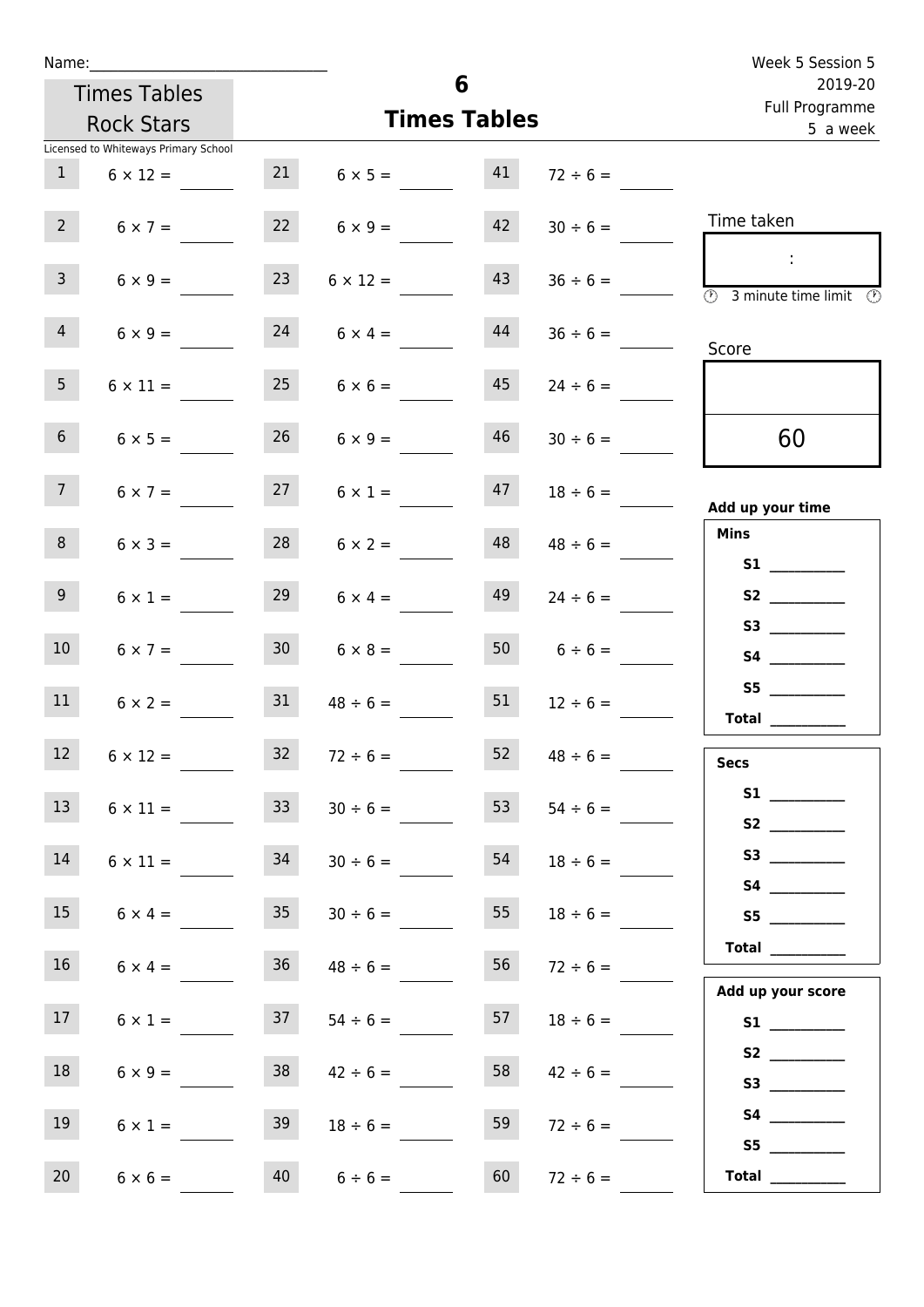| Name:           |                                      |                 |                                  | 7                         |                 | Week 6 Session 1                                                |
|-----------------|--------------------------------------|-----------------|----------------------------------|---------------------------|-----------------|-----------------------------------------------------------------|
|                 | <b>Times Tables</b>                  |                 |                                  | 2019-20<br>Full Programme |                 |                                                                 |
|                 | <b>Rock Stars</b>                    |                 | <b>Times Tables</b>              | 5 a week                  |                 |                                                                 |
|                 | Licensed to Whiteways Primary School |                 |                                  |                           |                 |                                                                 |
| $\mathbf{1}$    | $7 \times 10 =$                      |                 | $7 \times 7 = 41$                |                           | $3 \times 7 =$  |                                                                 |
| $2^{\circ}$     | $7 \times 7 = 22$                    |                 | $7 \times 11 =$                  | 42                        | $1 \times 7 =$  | Time taken                                                      |
| 3 <sup>7</sup>  | $7 \times 6 =$                       | 23              | $7 \times 12 =$                  | 43                        | $9 \times 7 =$  | $\circled{r}$<br>3 minute time limit<br>$\mathcal{O}$           |
| $\overline{4}$  | $7 \times 6 = 24$                    |                 | $7 \times 12 =$                  | 44                        | $1 \times 7 =$  | Score                                                           |
| 5 <sub>1</sub>  |                                      |                 | $7 \times 6 = 25$ $7 \times 8 =$ | 45                        | $11 \times 7 =$ |                                                                 |
| 6 <sup>1</sup>  | $7 \times 8 =$                       | 26              | $7 \times 2 =$                   | 46                        | $2 \times 7 =$  | 60                                                              |
| 7 <sup>7</sup>  | $7 \times 3 = 27$                    |                 | $7 \times 1 =$                   | 47                        | $1 \times 7 =$  | What's your rock status?                                        |
| 8 <sup>1</sup>  | $7 \times 12 =$                      | 28              | $7 \times 6 =$                   | 48                        | $6 \times 7 =$  |                                                                 |
| 9               | $7 \times 6 =$                       | 29              | $7 \times 12 =$                  | 49                        | $2 \times 7 =$  | <b>NANNABE</b><br>< 18 correct in 3 mins                        |
| 10 <sup>°</sup> | $7 \times 4 =$                       | 30 <sub>o</sub> | $7 \times 3 =$                   | 50                        | $4 \times 7 =$  | <b>GARAGE ROGKER</b><br>18-19 correct in 3 mins                 |
| 11              | $7 \times 8 = 31$                    |                 | $5 \times 7 =$                   | 51                        | $1 \times 7 =$  | <b>BUSKER</b><br>20-21 correct in 3 mins                        |
| 12              | $7 \times 7 =$                       | 32              | $11 \times 7 =$                  | 52                        | $1 \times 7 =$  | <b>4144ER</b><br>22-24 correct in 3 mins<br><b>UNSIGNED AST</b> |
| 13              | $7 \times 10 =$                      | 33 <sup>°</sup> | $9 \times 7 =$                   | 53                        | $1 \times 7 =$  | 25-29 correct in 3 mins<br><b>BREAKTHROUGH ARTH</b>             |
| 14              | $7 \times 3 =$                       | 34              | $5 \times 7 =$                   | 54                        | $10 \times 7 =$ | 30-35 correct in 3 mins<br><b>SUPPORT ART</b>                   |
| 15              | $7 \times 12 =$                      | 35 <sub>1</sub> | $3 \times 7 =$                   | 55                        | $9 \times 7 =$  | 36-44 correct in 3 mins                                         |
| 16              | $7 \times 7 =$                       | 36 <sup>°</sup> | $5 \times 7 =$                   | 56                        | $5 \times 7 =$  | HEADLINER<br>45-59 correct in 3 mins<br><b>ROCK STAR</b>        |
| 17              | $7 \times 11 =$                      | 37              | $5 \times 7 =$                   | 57                        | $4 \times 7 =$  | All correct in $\leq$ 3mins<br>ROCK LEGEND                      |
| 18              | $7 \times 6 =$                       | 38              | $1 \times 7 =$                   | 58                        | $11 \times 7 =$ | All correct in $\leq 2$ min<br><b>ROCK HERO</b>                 |
| 19              | $7 \times 10 =$                      | 39              | $4 \times 7 =$                   | 59                        | $1 \times 7 =$  | All correct in $\leq 1$ min                                     |
| 20              | $7 \times 7 =$                       | 40              | $1 \times 7 =$                   | 60                        | $6 \times 7 =$  | <b>TUARS TABLES</b><br>ROCK STARS                               |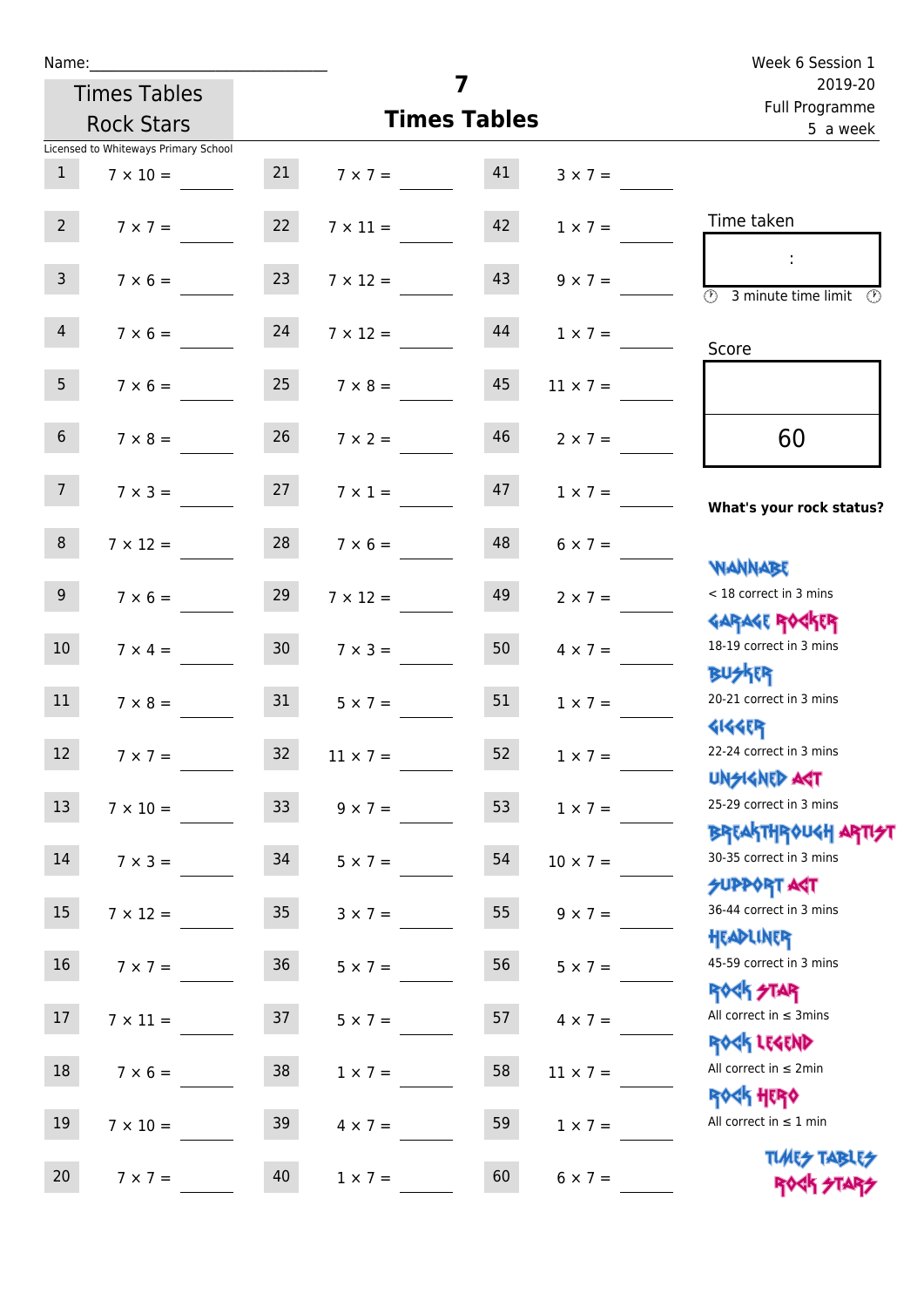| Name |  |  |  |
|------|--|--|--|
|      |  |  |  |

| Name:             |                                      |    |                          |                     |                              |    |                              |    |                      | Week 6 Session 2                                           |
|-------------------|--------------------------------------|----|--------------------------|---------------------|------------------------------|----|------------------------------|----|----------------------|------------------------------------------------------------|
|                   | <b>Times Tables</b>                  |    |                          |                     |                              | 7  |                              |    |                      | 2019-20<br>Full Programme                                  |
| <b>Rock Stars</b> |                                      |    |                          | <b>Times Tables</b> |                              |    |                              |    |                      | 5 a week                                                   |
|                   | Licensed to Whiteways Primary School |    |                          |                     |                              |    |                              |    |                      |                                                            |
| $\,1\,$           | 7                                    | 13 |                          | 25                  |                              | 37 | $\overline{7}$               | 49 | 7                    |                                                            |
|                   | 70                                   |    | $21\,$<br>7              |                     | 56<br>$\overline{7}$         |    | 21                           |    | 28                   | Time taken                                                 |
| $\overline{2}$    |                                      | 14 |                          | 26                  |                              | 38 |                              | 50 |                      |                                                            |
|                   | $70\,$<br>$\overline{7}$             |    | 63<br>$\overline{7}$     |                     | 49<br>$\overline{7}$         |    | 56<br>7 <sup>1</sup>         |    | $\overline{7}$<br>14 |                                                            |
|                   |                                      |    |                          |                     |                              |    |                              |    |                      | $\overline{\circ}$<br>3 minute time limit<br>$\circled{r}$ |
| $\mathsf{3}$      |                                      | 15 |                          | 27                  |                              | 39 |                              | 51 |                      | Score                                                      |
|                   | 14<br>7                              |    | $\overline{7}$<br>7      |                     | ${\bf 28}$<br>$\overline{7}$ |    | 49<br>$\overline{7}$         |    | 7<br>84              |                                                            |
|                   |                                      |    |                          |                     |                              |    |                              |    |                      |                                                            |
| $\overline{4}$    |                                      | 16 |                          | 28                  |                              | 40 |                              | 52 |                      | 60                                                         |
|                   | 35<br>7                              |    | 21<br>$\overline{7}$     |                     | 42<br>$7\overline{ }$        |    | 49<br>7 <sup>1</sup>         |    | $70\,$<br>7          |                                                            |
|                   |                                      |    |                          |                     |                              |    |                              |    |                      |                                                            |
| $5\phantom{.0}$   |                                      | 17 |                          | 29                  |                              | 41 |                              | 53 |                      | What's your rock status?                                   |
|                   | $\overline{7}$<br>7                  |    | 21<br>$\boldsymbol{7}$   |                     | 35<br>$\overline{7}$         |    | 35<br>7                      |    | 63<br>7              |                                                            |
|                   |                                      |    |                          |                     |                              |    |                              |    |                      | WANNABE<br>< 18 correct in 3 mins                          |
| $6\phantom{1}$    |                                      | 18 |                          | 30                  |                              | 42 |                              | 54 |                      | <b>GARAGE RO</b>                                           |
|                   | 35<br>7                              |    | 56<br>7                  |                     | 42<br>$\overline{7}$         |    | 42<br>$\overline{7}$         |    | 21<br>7              | 18-19 correct in 3 mins                                    |
|                   |                                      |    |                          |                     |                              |    |                              |    |                      | <b>BUSKER</b>                                              |
| 7                 |                                      | 19 |                          | 31                  |                              | 43 |                              | 55 |                      | 20-21 correct in 3 mins                                    |
|                   | 70<br>7                              |    | 14<br>7                  |                     | 28<br>7                      |    | 42<br>7                      |    | 7 <sup>7</sup><br>7  | 4144ER                                                     |
|                   |                                      |    |                          |                     |                              |    |                              |    |                      | 22-24 correct in 3 mins                                    |
| 8                 |                                      | 20 |                          | 32                  |                              | 44 |                              | 56 |                      | <b>UNSIGNED AGT</b><br>25-29 correct in 3 mins             |
|                   | 42<br>$\overline{7}$                 |    | 63<br>$\overline{7}$     |                     | 28<br>$\overline{7}$         |    | 63<br>7 <sup>1</sup>         |    | 7<br>14              | BREAKTHROUGH                                               |
|                   |                                      |    |                          |                     |                              |    |                              |    |                      | 30-35 correct in 3 mins                                    |
| 9                 |                                      | 21 |                          | 33                  |                              | 45 |                              | 57 |                      | <b>PPORT AGT</b>                                           |
|                   | 49<br>7                              |    | $70\,$<br>$\overline{7}$ |                     | $\overline{7}$<br>49         |    | 77<br>$\overline{7}$         |    | 28<br>7              | 36-44 correct in 3 mins                                    |
|                   |                                      |    |                          |                     |                              |    |                              |    |                      | HEADLINER                                                  |
| $10$              |                                      | 22 |                          | 34                  |                              | 46 |                              | 58 |                      | 45-59 correct in 3 mins                                    |
|                   | 63<br>7                              |    | 49<br>7                  |                     | 49<br>$\overline{7}$         |    | 35<br>7                      |    | 77<br>7              | ROCK STAR<br>All correct in $\leq$ 3mins                   |
|                   |                                      |    |                          |                     |                              |    |                              |    |                      | ROCK LEGEND                                                |
| $11\,$            |                                      | 23 |                          | 35                  |                              | 47 |                              | 59 |                      | All correct in $\leq 2$ min                                |
|                   | 63<br>7                              |    | 63<br>7                  |                     | 77<br>$\overline{7}$         |    | ${\bf 28}$<br>$\overline{7}$ |    | 7<br>49              | $d$ ና ተርፍዕ                                                 |
|                   |                                      |    |                          |                     |                              |    |                              |    |                      | All correct in $\leq 1$ min                                |
| 12                |                                      | 24 |                          | 36                  |                              | 48 |                              | 60 |                      | <b>TIME<del>S</del> TABI</b>                               |
|                   | 49<br>7                              |    | $\overline{7}$<br>84     |                     | $70\,$<br>$\overline{7}$     |    | $\overline{7}$<br>7          |    | 7<br>84              |                                                            |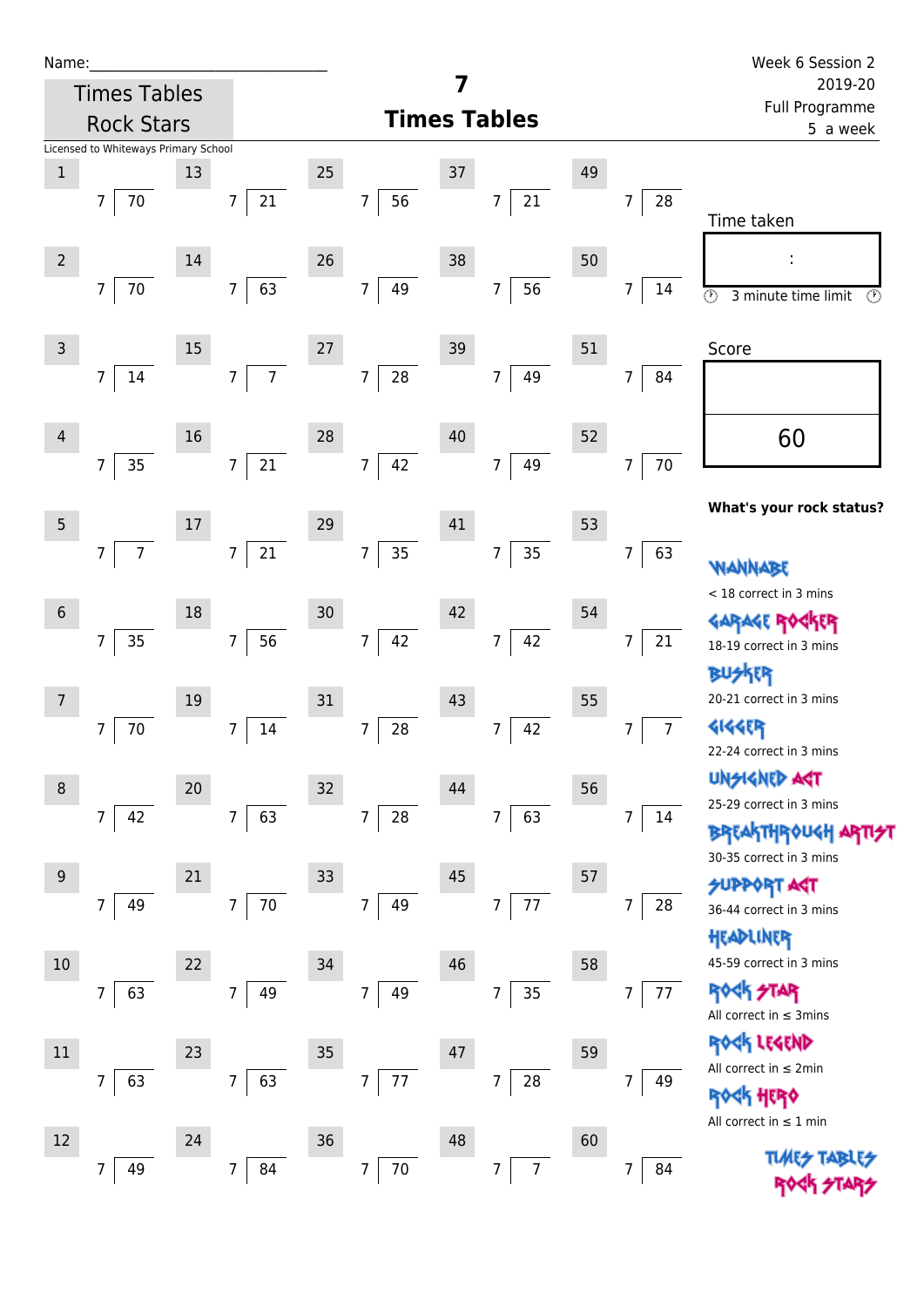| Name:                            |                                      |                                          |                       |                                    | Week 6 Session 3                                      |
|----------------------------------|--------------------------------------|------------------------------------------|-----------------------|------------------------------------|-------------------------------------------------------|
|                                  | <b>Times Tables</b>                  |                                          | 7                     |                                    | 2019-20<br>Full Programme                             |
|                                  | <b>Rock Stars</b>                    |                                          | <b>Times Tables</b>   |                                    | 5 a week                                              |
|                                  | Licensed to Whiteways Primary School |                                          |                       |                                    |                                                       |
| 7<br>$\mathbf 1$<br>$\times$ 9   | 13                                   | 7<br>7<br>25<br>$\times$ 6<br>$\times$ 3 | 7<br>37<br>$\times 8$ | $\overline{7}$<br>49<br>$\times$ 5 |                                                       |
|                                  |                                      |                                          |                       |                                    | Time taken                                            |
| 7                                |                                      | 7<br>7                                   | 7                     | $\overline{7}$                     |                                                       |
| $\overline{2}$<br>$\times$ 10    | 14                                   | 26<br>$\times$ 5<br>$\times$ 7           | 38<br>$\times$ 5      | 50<br>$\times 9$                   | ÷                                                     |
|                                  |                                      |                                          |                       |                                    | $\circled{r}$<br>3 minute time limit<br>$\mathcal{O}$ |
| $\overline{7}$<br>$\overline{3}$ | 15                                   | $\overline{7}$<br>$\overline{7}$<br>27   | 7<br>39               | $\overline{7}$<br>51               | Score                                                 |
| $\times 8$                       |                                      | $\times$ 1<br>$\times 8$                 | $\times$ 11           | $\times$ 5                         |                                                       |
|                                  |                                      |                                          |                       |                                    |                                                       |
| 7<br>$\overline{4}$              | 16                                   | 7<br>7<br>28                             | 7<br>40               | $\overline{7}$<br>52               | 60                                                    |
| $\times$ 7                       |                                      | $\times$ 4<br>$\times$ 12                | $\times$ 3            | $\times 9$                         |                                                       |
|                                  |                                      |                                          |                       |                                    |                                                       |
| $\overline{7}$<br>5              | $17$                                 | 7<br>7<br>29                             | 7<br>41               | $\overline{7}$<br>53               | What's your rock status?                              |
| $\times$ 5                       |                                      | $\times$ 11<br>$\times$ 4                | $\times$ 7            | $\times$ 2                         |                                                       |
|                                  |                                      |                                          |                       |                                    | <b>WANNABE</b><br>< 18 correct in 3 mins              |
| 7<br>$6\phantom{1}$              | 18                                   | $\boldsymbol{7}$<br>7<br>30              | $\overline{7}$<br>42  | $\overline{7}$<br>54               |                                                       |
| $\times$ 9                       |                                      | $\times 2$<br>$\times$ 7                 | $\times$ 5            | $\times$ 10                        | <b>GARAGE ROCKER</b><br>18-19 correct in 3 mins       |
|                                  |                                      |                                          |                       |                                    | <b>BUSKRR</b>                                         |
| $\overline{7}$<br>$\overline{7}$ | 19                                   | $\overline{7}$<br>7<br>31                | 7<br>43               | $\overline{7}$<br>55               | 20-21 correct in 3 mins                               |
| $\times$ 12                      |                                      | $\times$ 7<br>$\times$ 4                 | $\times$ 10           | $\times 2$                         | <b>4144EB</b>                                         |
|                                  |                                      |                                          |                       |                                    | 22-24 correct in 3 mins                               |
| $\overline{7}$<br>$\,8\,$        | 20                                   | $\overline{7}$<br>$\overline{7}$<br>32   | 7<br>44               | $\overline{7}$<br>56               | <b>UNSIGNED AGT</b>                                   |
| $\times$ 6                       |                                      | $\times$ 5<br>$\times$ 2                 | $\times$ 12           | $\times$ 5                         | 25-29 correct in 3 mins                               |
|                                  |                                      |                                          |                       |                                    | <b>BREAKTHROUGH ARTIST</b><br>30-35 correct in 3 mins |
| 7<br>$9\,$                       | 21                                   | 7<br>7<br>33                             | 7<br>45               | $\overline{7}$<br>57               | <b>SUPPORT AGT</b>                                    |
| $\times$ 10                      |                                      | $\times$ 12<br>$\times$ 6                | $\times$ 8            | $\times$ 2                         | 36-44 correct in 3 mins                               |
|                                  |                                      |                                          |                       |                                    | HEADLINER                                             |
| 7<br>$10\,$                      | 22                                   | 7<br>7<br>34                             | 7<br>46               | $\overline{7}$<br>58               | 45-59 correct in 3 mins                               |
| $\times$ 8                       |                                      | $\times$ 2<br>$\times$ 3                 | $\times$ 8            | $\times$ 4                         | ROCK STAR                                             |
|                                  |                                      |                                          |                       |                                    | All correct in $\leq$ 3mins                           |
| 7<br>$11\,$                      | 23                                   | 7<br>7<br>35                             | 7<br>47               | $\overline{7}$<br>59               | ROCK LEGEND                                           |
| $\times$ 9                       |                                      | $\times$ 2<br>$\times$ 11                | $\times$ 4            | $\times$ 8                         | All correct in $\leq 2$ min<br>ROCK HERO              |
|                                  |                                      |                                          |                       |                                    | All correct in $\leq 1$ min                           |
| 7<br>12                          | 24                                   | $\boldsymbol{7}$<br>7<br>36              | 7<br>48               | 7<br>60                            | <b>TUARS TABLES</b>                                   |
| $\times$ 6                       |                                      | $\times$ 11<br>$\times$ 2                | $\times$ 12           | $\times$ 5                         | ROCK STARS                                            |
|                                  |                                      |                                          |                       |                                    |                                                       |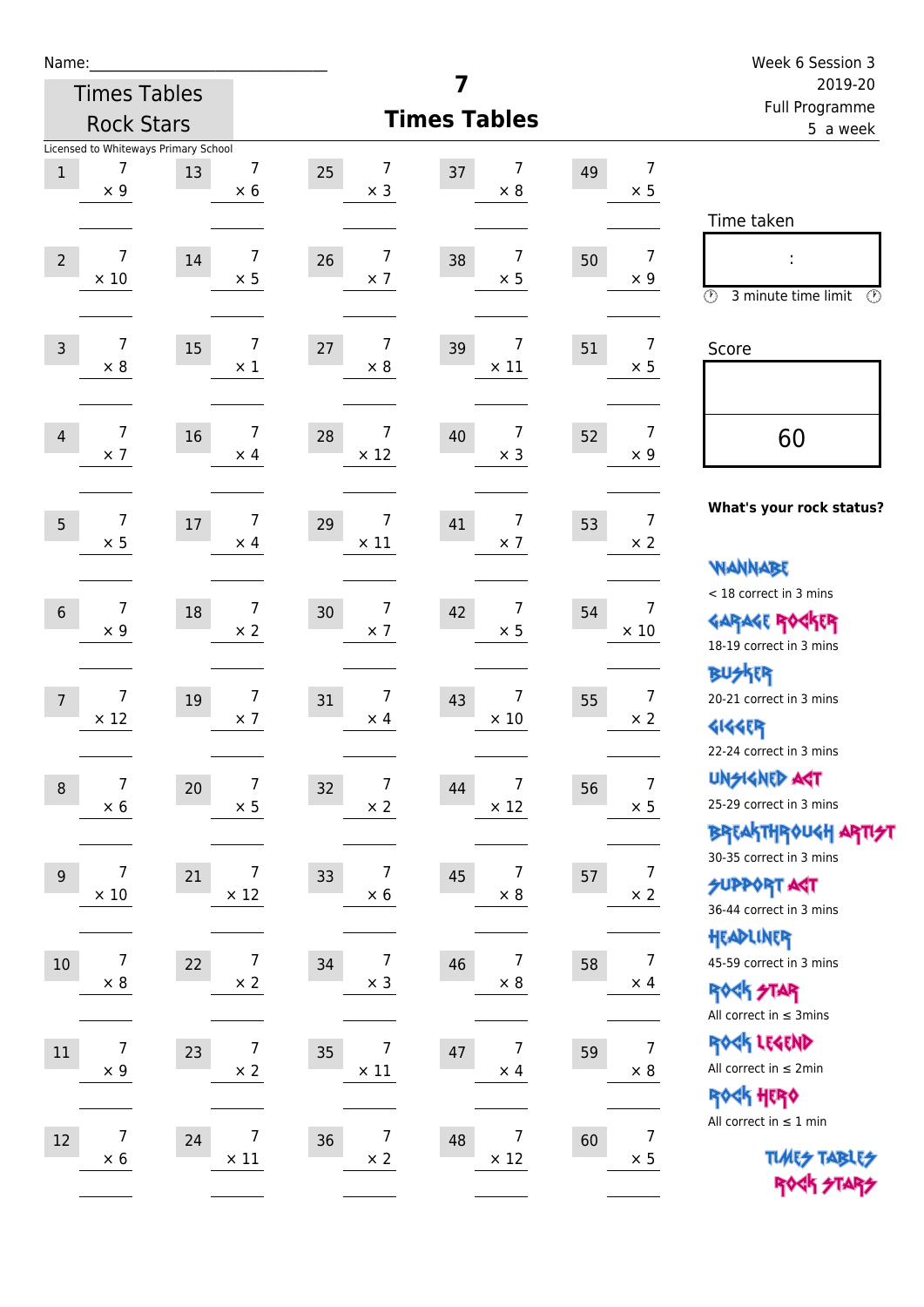|                     |                                      |                 |                     |          |                           | Week 6 Session 4                                    |
|---------------------|--------------------------------------|-----------------|---------------------|----------|---------------------------|-----------------------------------------------------|
| <b>Times Tables</b> |                                      |                 | 7                   |          | 2019-20<br>Full Programme |                                                     |
|                     | <b>Rock Stars</b>                    |                 | <b>Times Tables</b> | 5 a week |                           |                                                     |
|                     | Licensed to Whiteways Primary School |                 |                     |          |                           |                                                     |
| 1                   | $84 \div 7 =$                        | 21              | $77 \div 7 =$       | 41       | $77 \div 7 =$             |                                                     |
| $2^{\circ}$         | $63 \div 7 =$                        | 22              | $56 \div 7 =$       | 42       | $28 \div 7 =$             | Time taken                                          |
| 3 <sup>7</sup>      | $21 \div 7 =$                        | 23              | $56 \div 7 =$       | 43       | $7 \div 7 =$              | $\overline{\textcircled{3}}$ 3 minute time limit    |
| $\overline{4}$      | $77 \div 7 =$                        | 24              | $35 \div 7 =$       | 44       | $42 \div 7 =$             | Score                                               |
| 5 <sub>1</sub>      | $70 \div 7 = 25$                     |                 | $70 \div 7 =$       | 45       | $42 \div 7 =$             |                                                     |
| 6 <sup>1</sup>      | $84 \div 7 =$                        |                 | $26 \t 7 \div 7 =$  | 46       | $35 \div 7 =$             | 60                                                  |
| 7 <sup>7</sup>      | $63 \div 7 =$                        | 27              | $14 \div 7 =$       | 47       | $7 \div 7 =$              | What's your rock status?                            |
| 8                   | $35 \div 7 =$                        | 28              | $84 \div 7 =$       | 48       | $7 ÷ 7 =$                 | <b>NANNABE</b>                                      |
| 9                   | $21 \div 7 =$                        | 29              | $35 \div 7 =$       | 49       | $77 \div 7 =$             | < 18 correct in 3 mins<br><b>GARAGE ROCKER</b>      |
| 10 <sup>°</sup>     | $84 \div 7 =$                        | 30 <sub>o</sub> | $77 \div 7 =$       | 50       | $14 \div 7 =$             | 18-19 correct in 3 mins<br><b>BUSKER</b>            |
| 11                  | $56 \div 7 =$                        | 31              | $14 \div 7 =$       | 51       | $42 \div 7 =$             | 20-21 correct in 3 mins<br><b>4144ER</b>            |
| 12                  | $84 \div 7 =$                        | 32              | $70 \div 7 =$       | 52       | $84 \div 7 =$             | 22-24 correct in 3 mins<br><b>UNSIGNED AST</b>      |
| 13                  | $7 ÷ 7 =$                            | 33 <sup>°</sup> | $35 \div 7 =$       | 53       | $77 ÷ 7 =$                | 25-29 correct in 3 mins<br><b>BREAKTHROUGH ARTH</b> |
| 14                  | $28 \div 7 =$                        | 34              | $49 \div 7 =$       | 54       | $77 ÷ 7 =$                | 30-35 correct in 3 mins<br>SUPPORT AGT              |
| 15                  | $70 \div 7 =$                        | 35              | $49 \div 7 =$       | 55       | $63 \div 7 =$             | 36-44 correct in 3 mins<br>HEADLINER                |
| 16                  | $21 \div 7 =$                        | 36              | $21 \div 7 =$       | 56       | $77 ÷ 7 =$                | 45-59 correct in 3 mins<br><b>ROCK STAR</b>         |
| 17                  | $56 ÷ 7 =$                           | 37              | $42 \div 7 =$       | 57       | $56 ÷ 7 =$                | All correct in $\leq$ 3mins<br>ROCK LEGEND          |
| 18                  | $35 \div 7 =$                        | 38              | $7 ÷ 7 =$           | 58       | $63 \div 7 =$             | All correct in $\leq 2$ min<br><b>ROCK HERO</b>     |
| 19                  | $35 ÷ 7 =$                           | 39              | $56 \div 7 =$       | 59       | $28 \div 7 =$             | All correct in $\leq 1$ min                         |
| 20                  | $56 ÷ 7 =$                           | 40              | $49 \div 7 =$       | 60       | $7 ÷ 7 =$                 | <b>TUARS TABLES</b><br>ROCK STARS                   |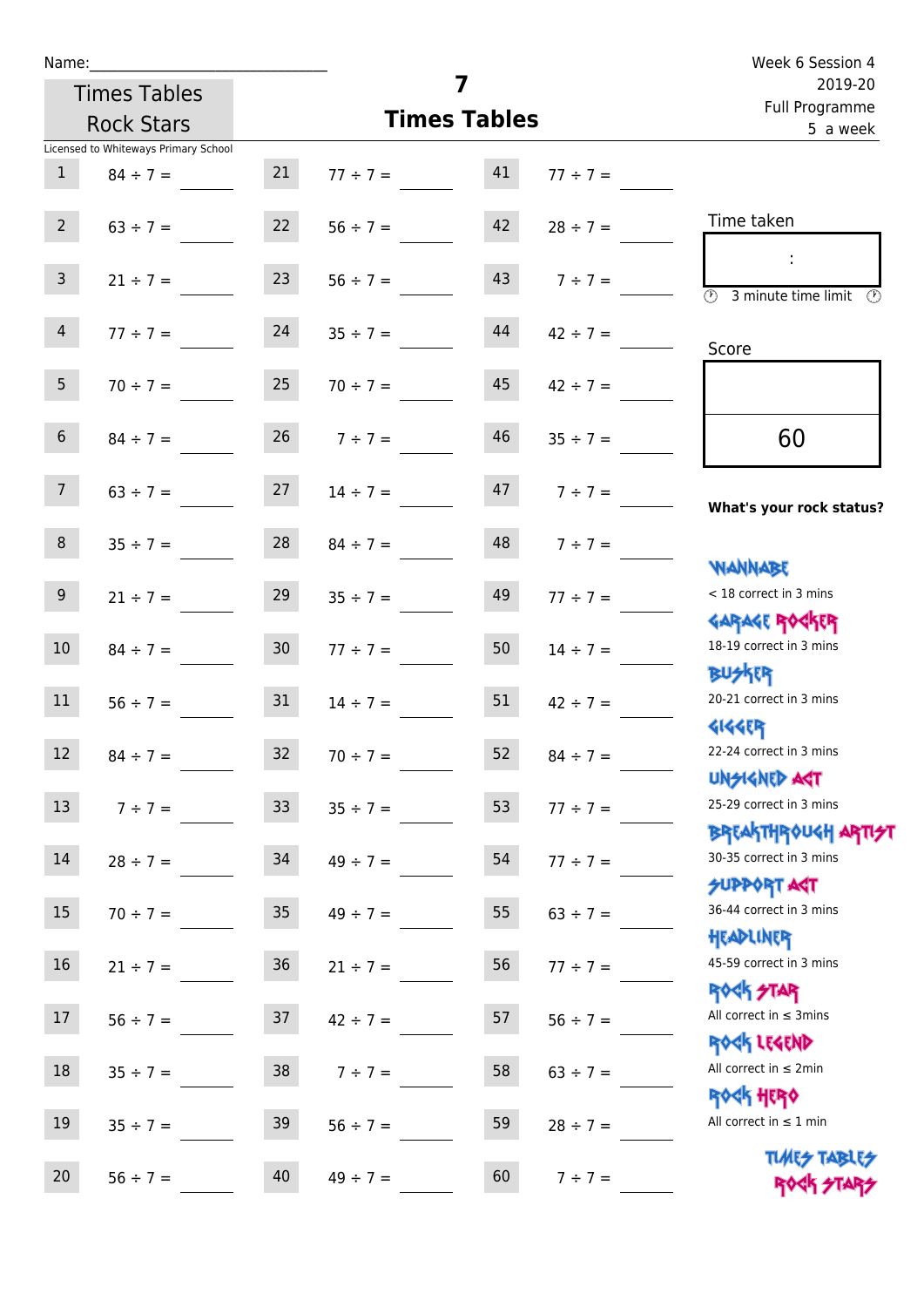| Name:                                |                 |                     |                     |                           | Week 6 Session 5                                                                           |
|--------------------------------------|-----------------|---------------------|---------------------|---------------------------|--------------------------------------------------------------------------------------------|
| <b>Times Tables</b>                  |                 |                     | 7                   | 2019-20<br>Full Programme |                                                                                            |
| <b>Rock Stars</b>                    |                 |                     | <b>Times Tables</b> |                           | 5 a week                                                                                   |
| Licensed to Whiteways Primary School |                 |                     |                     |                           |                                                                                            |
| $\mathbf{1}$<br>$7 \times 11 =$      | 21              | $7 \times 9 = 41$   |                     | $42 \div 7 =$             |                                                                                            |
| $2^{\circ}$<br>$7 \times 4 =$        | 22              | $7 \times 2 =$      | 42                  | $56 \div 7 =$             | Time taken                                                                                 |
| 3 <sup>7</sup><br>$7 \times 2 =$     | 23              | $7 \times 9 =$      | 43                  | $14 \div 7 =$             | $\sim 10$<br>$\overline{\textcircled{2}}$ 3 minute time limit $\overline{\textcircled{2}}$ |
| $\overline{4}$<br>$7 \times 11 =$    | 24              | $7 \times 11 =$     | 44                  | $35 \div 7 =$             | Score                                                                                      |
| 5 <sub>1</sub><br>$7 \times 9 =$     | 25              | $7 \times 10 =$     | 45                  | $63 \div 7 =$             |                                                                                            |
| 6 <sup>1</sup><br>$7 \times 4 =$     | 26              | $7 \times 8 =$      | 46                  | $42 \div 7 =$             | 60                                                                                         |
| 7 <sup>7</sup><br>$7 \times 7 =$     |                 | $7 \times 3 =$      |                     | $47$ $84 \div 7 =$        | Add up your time                                                                           |
| 8<br>$7 \times 7 =$                  | 28              | $7 \times 3 =$      | 48                  | $35 \div 7 =$             | <b>Mins</b><br><b>S1</b> and the set of $\sim$                                             |
| 9 <sub>o</sub><br>$7 \times 11 =$    | 29              | $7 \times 7 =$      | 49                  | $56 \div 7 =$             | S2                                                                                         |
| 10 <sup>°</sup><br>$7 \times 4 =$    | 30 <sup>°</sup> | $7 \times 5 =$      | 50 <sub>1</sub>     | $56 \div 7 =$             |                                                                                            |
| 11<br>$7 \times 9 =$                 | 31              | $77 \div 7 =$       | 51                  | $42 \div 7 =$             | S5<br>Total $\_\_$                                                                         |
| 12<br>$7 \times 2 =$                 | 32              | $56 \div 7 =$       | 52                  | $84 \div 7 =$             | <b>Secs</b>                                                                                |
| 13<br>$7 \times 8 =$                 | 33              | $35 \div 7 =$       | 53                  | $84 \div 7 =$             |                                                                                            |
| 14<br>$7 \times 6 =$                 | 34              | $42 \div 7 =$       | 54                  | $70 \div 7 =$             | S3                                                                                         |
| 15<br>$7 \times 9 =$                 | 35 <sub>1</sub> | $77 \div 7 =$       | 55                  | $7 ÷ 7 =$                 | S5                                                                                         |
| 16<br>$7 \times 7 =$                 | 36              | $42 \div 7 =$       | 56                  | $49 \div 7 =$             | Total<br>Add up your score                                                                 |
| 17<br>$7 \times 9 =$                 |                 | $37 \t 84 \div 7 =$ |                     | $57 \t 49 \div 7 =$       |                                                                                            |
| 18<br>$7 \times 6 =$                 | 38              | $42 \div 7 =$       | 58                  | $77 \div 7 =$             |                                                                                            |
| 19<br>$7 \times 6 =$                 | 39              | $77 \div 7 =$       | 59                  | $35 \div 7 =$             | S5                                                                                         |
| 20<br>$7 \times 3 =$                 | 40              | $14 \div 7 =$       | 60                  | $35 \div 7 =$             | Total $\frac{1}{2}$                                                                        |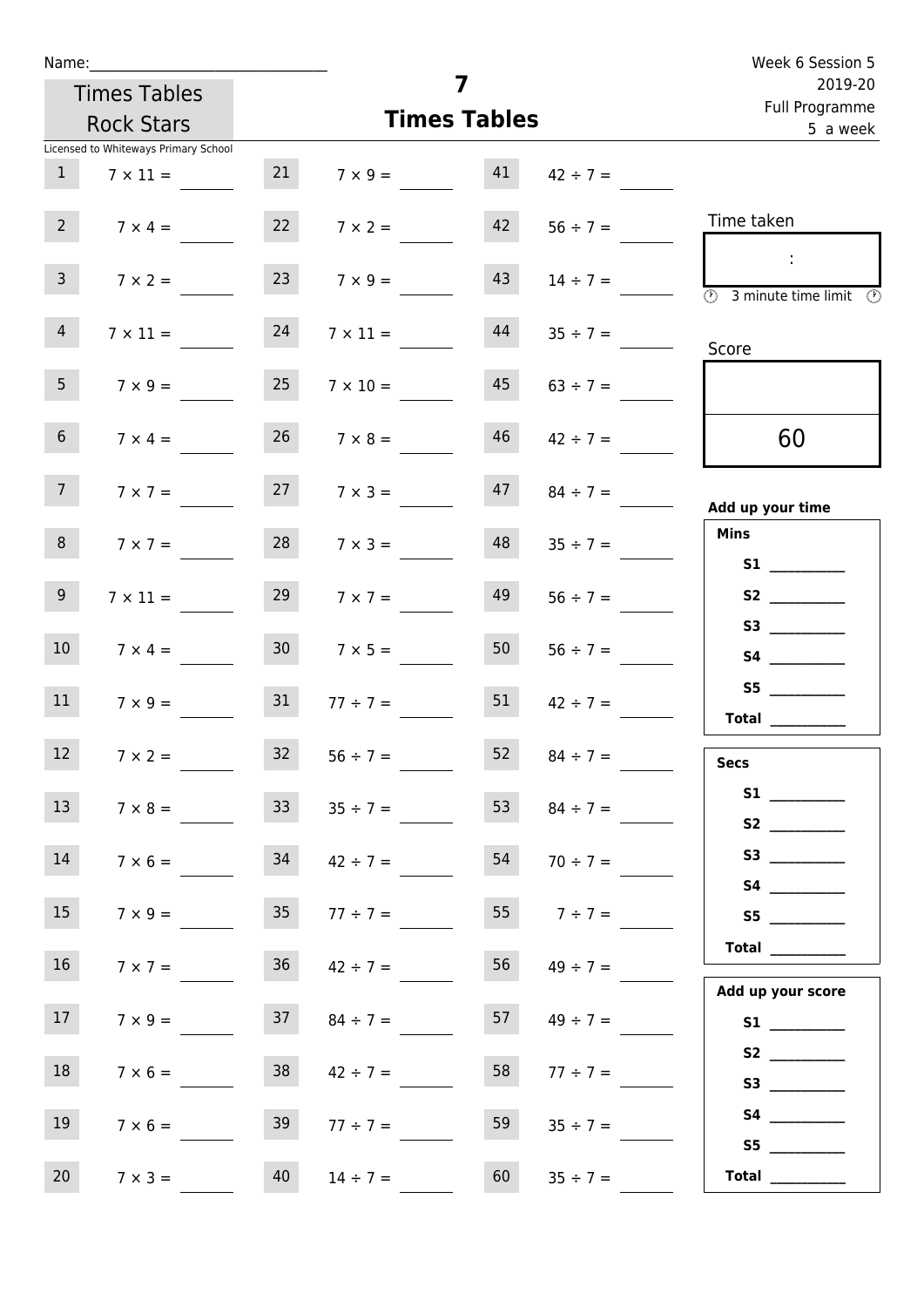| ٠ | а | m |  |  |
|---|---|---|--|--|
|   |   |   |  |  |

| <b>Times Tables</b>                  |                 | 6,7                 |                            |                 | 2019-20                                                                                |
|--------------------------------------|-----------------|---------------------|----------------------------|-----------------|----------------------------------------------------------------------------------------|
| <b>Rock Stars</b>                    |                 | <b>Times Tables</b> | Full Programme<br>5 a week |                 |                                                                                        |
| Licensed to Whiteways Primary School |                 |                     |                            |                 |                                                                                        |
| $\mathbf{1}$<br>$7 \times 4 =$       | 21              | $7 \times 5 =$      | 41                         | $9 \times 6 =$  |                                                                                        |
| $2^{\circ}$<br>$7 \times 10 =$       | 22              | $7 \times 2 =$      | 42                         | $10 \times 7 =$ | Time taken                                                                             |
| $\mathbf{3}$<br>$6 \times 5 =$       | 23              | $6 \times 6 =$      | 43                         | $10 \times 7 =$ | 3 minute time limit<br>$\mathcal{O}$                                                   |
| $\overline{4}$<br>$7 \times 9 =$     | 24              | $7 \times 1 =$      | 44                         | $9 \times 7 =$  | Score                                                                                  |
| 5 <sub>1</sub><br>$6 \times 3 =$     | 25              | $6 \times 9 =$      | 45                         | $4 \times 6 =$  |                                                                                        |
| $6\overline{6}$<br>$6 \times 9 =$    | 26              | $6 \times 9 =$      | 46                         | $7 \times 7 =$  | 60                                                                                     |
| 7 <sup>7</sup><br>$6 \times 3 =$     | 27              | $6 \times 5 =$      | 47                         | $1 \times 6 =$  | What's your rock status?                                                               |
| 8<br>$7 \times 1 =$                  | 28              | $6 \times 10 =$     | 48                         | $12 \times 7 =$ | <b>NANNABE</b>                                                                         |
| 9 <sub>o</sub><br>$7 \times 1 =$     | 29              | $6 \times 8 =$      | 49                         | $8 \times 6 =$  | < 18 correct in 3 mins<br><b>GARAGE ROCKER</b>                                         |
| 10 <sup>°</sup><br>$6 \times 1 =$    | 30 <sub>o</sub> | $7 \times 11 =$     | 50                         | $5 \times 6 =$  | 18-19 correct in 3 mins<br><b>BUSKER</b>                                               |
| 11<br>$7 \times 6 =$                 | 31              | $7 \times 6 =$      | 51                         | $12 \times 7 =$ | 20-21 correct in 3 mins<br><b>4144ER</b>                                               |
| 12<br>$6 \times 6 =$                 | 32              | $12 \times 7 =$     | 52                         | $8 \times 6 =$  | 22-24 correct in 3 mins<br>UNSIGNED AST                                                |
| 13<br>$6 \times 7 = 33$              |                 | $7 \times 7 =$      | 53                         | $2 \times 7 =$  | 25-29 correct in 3 mins                                                                |
| 14<br>$6 \times 4 =$                 | 34              | $3 \times 6 =$      | 54                         | $5 \times 7 =$  | <b>BREAKTHROUGH ARTI<del>S</del>T</b><br>30-35 correct in 3 mins<br><b>SUPPORT AGT</b> |
| 15<br>$6 \times 8 =$                 | 35              | $1 \times 7 =$      | 55                         | $2 \times 6 =$  | 36-44 correct in 3 mins<br>HEADLINER                                                   |
| 16<br>$7 \times 6 =$                 | 36              | $6 \times 7 =$      | 56                         | $7 \times 6 =$  | 45-59 correct in 3 mins<br><b>ROCK STAR</b>                                            |
| 17<br>$6 \times 10 =$                | 37              | $12 \times 6 =$     | 57                         | $10 \times 6 =$ | All correct in $\leq$ 3mins<br>ROCK LEGEND                                             |
| 18<br>$6 \times 1 =$                 | $38$            | $7 \times 7 =$      | 58                         | $7 \times 7 =$  | All correct in $\leq 2$ min<br><b>ROCK HERO</b>                                        |
| 19<br>$6 \times 8 =$                 | 39              | $5 \times 7 =$      | 59                         | $2 \times 6 =$  | All correct in $\leq 1$ min                                                            |
| 20 <sub>2</sub><br>$7 \times 3 =$    | 40              | $9 \times 6 =$      | 60                         | $7 \times 7 =$  | <b>TUARS TABLES</b><br>ROCK STAP                                                       |

**6,7**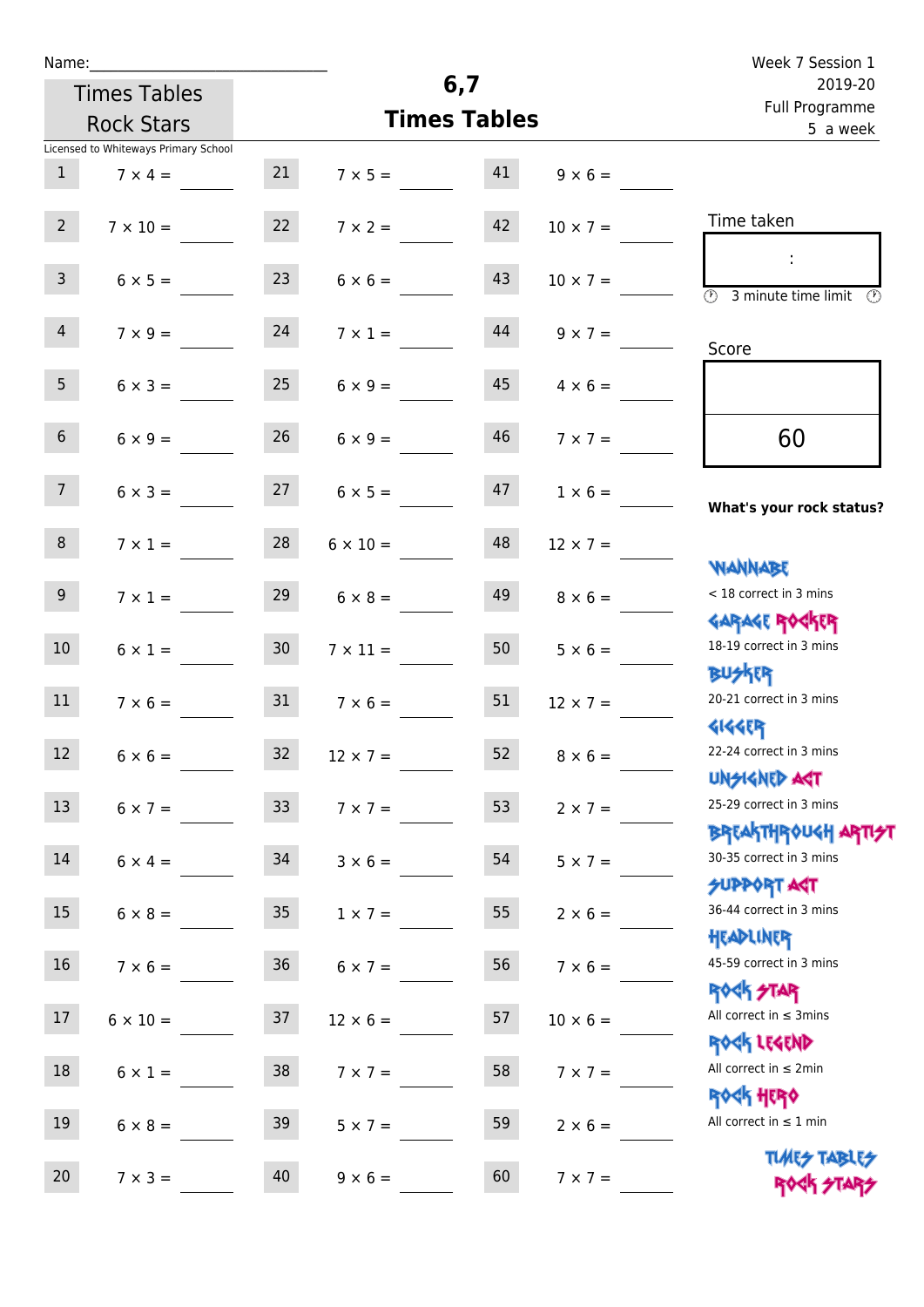| Name:               |                                      |        |                            |                            | 6,7                       |                      |    |                        | Week 7 Session 2                                                      |
|---------------------|--------------------------------------|--------|----------------------------|----------------------------|---------------------------|----------------------|----|------------------------|-----------------------------------------------------------------------|
| <b>Times Tables</b> |                                      |        |                            |                            | 2019-20<br>Full Programme |                      |    |                        |                                                                       |
|                     | <b>Rock Stars</b>                    |        |                            |                            | <b>Times Tables</b>       |                      |    |                        | 5 a week                                                              |
|                     | Licensed to Whiteways Primary School |        |                            |                            |                           |                      |    |                        |                                                                       |
| $\mathbf 1$         |                                      | 13     |                            | 25                         | 37                        |                      | 49 |                        |                                                                       |
|                     | 42<br>$\overline{7}$                 |        | 30<br>6 <sup>1</sup>       | 60<br>$\bf 6$              |                           | $12\,$<br>$\,6$      |    | 21<br>$\overline{7}$   | Time taken                                                            |
|                     |                                      |        |                            |                            |                           |                      |    |                        |                                                                       |
| $\overline{2}$      |                                      | 14     |                            | 26                         | 38                        |                      | 50 |                        |                                                                       |
|                     | $\,6\,$<br>42                        |        | 14<br>7 <sup>7</sup>       | $\boldsymbol{7}$<br>$14\,$ |                           | $\overline{7}$<br>84 |    | 6<br>24                | $\overline{\odot}$<br>$\overline{\mathcal{O}}$<br>3 minute time limit |
|                     |                                      |        |                            |                            |                           |                      |    |                        |                                                                       |
| $\overline{3}$      |                                      | 15     |                            | 27                         | 39                        |                      | 51 |                        | Score                                                                 |
|                     | $21\,$<br>$\overline{7}$             |        | 77<br>7 <sup>1</sup>       | $\overline{7}$<br>56       |                           | 36<br>6              |    | 6<br>42                |                                                                       |
|                     |                                      |        |                            |                            |                           |                      |    |                        |                                                                       |
| $\overline{4}$      |                                      | 16     |                            | 28                         | 40                        |                      | 52 |                        | 60                                                                    |
|                     | $70\,$<br>$\overline{7}$             |        | 60<br>$\,6\,$              | 56<br>$\overline{7}$       |                           | 48<br>$\,6$          |    | 54<br>$\boldsymbol{6}$ |                                                                       |
|                     |                                      |        |                            |                            |                           |                      |    |                        | What's your rock status?                                              |
| $5\overline{)}$     |                                      | 17     |                            | 29                         | 41                        |                      | 53 |                        |                                                                       |
|                     | $30$<br>6                            |        | 54<br>6                    | 24<br>$\boldsymbol{6}$     |                           | 48<br>$\,6$          |    | $\boldsymbol{6}$<br>54 | WANNABE                                                               |
|                     |                                      |        |                            |                            |                           |                      |    |                        | < 18 correct in 3 mins                                                |
| $\sqrt{6}$          |                                      | 18     |                            | 30                         | 42                        |                      | 54 |                        | <b>GARAGE ROGKER</b>                                                  |
|                     | 54<br>$\,$ 6 $\,$                    |        | 63<br>7 <sup>1</sup>       | 72<br>$\bf 6$              |                           | $\bf 6$<br>$\,6$     |    | 49<br>7                | 18-19 correct in 3 mins                                               |
|                     |                                      |        |                            |                            |                           |                      |    |                        | <b>BUSKER</b>                                                         |
| $\overline{7}$      |                                      | $19\,$ |                            | 31                         | 43                        |                      | 55 |                        | 20-21 correct in 3 mins                                               |
|                     | 54<br>6                              |        | $\boldsymbol{7}$<br>7      | 30<br>6                    |                           | 42<br>7              |    | 35<br>7                | <b>4144EP</b>                                                         |
|                     |                                      |        |                            |                            |                           |                      |    |                        | 22-24 correct in 3 mins                                               |
| $\,8\,$             |                                      | 20     |                            | 32                         | 44                        |                      | 56 |                        | UNSIGNED AST                                                          |
|                     | $\overline{7}$<br>14                 |        | 66<br>6                    | 28<br>$\overline{7}$       |                           | 14<br>$\overline{7}$ |    | 6<br>24                | 25-29 correct in 3 mins<br><b>BREAKTHROUGH</b>                        |
|                     |                                      |        |                            |                            |                           |                      |    |                        | 30-35 correct in 3 mins                                               |
| $9\,$               |                                      | 21     |                            | 33                         | 45                        |                      | 57 |                        | <b>SUPPORT AGT</b>                                                    |
|                     | 48<br>6                              |        | $12\,$<br>6                | $\,$ 6 $\,$<br>42          |                           | $70\,$<br>7          |    | 63<br>7                | 36-44 correct in 3 mins                                               |
|                     |                                      |        |                            |                            |                           |                      |    |                        | HEADLINER                                                             |
| 10                  |                                      | 22     |                            | 34                         | 46                        |                      | 58 |                        | 45-59 correct in 3 mins                                               |
|                     | $35\,$<br>7                          |        | $18\,$<br>6                | 48<br>$\,6\,$              |                           | $\overline{7}$<br>7  |    | 70<br>$\overline{7}$   | <b>ROCK STAR</b>                                                      |
|                     |                                      |        |                            |                            |                           |                      |    |                        | All correct in $\leq$ 3mins                                           |
| $11\,$              |                                      | 23     |                            | 35                         | 47                        |                      | 59 |                        | ROCK LEGEND                                                           |
|                     | 48<br>6                              |        | 48<br>6                    | $14\,$<br>7                |                           | 48<br>6              |    | 6<br>66                | All correct in $\leq 2$ min                                           |
|                     |                                      |        |                            |                            |                           |                      |    |                        | <b>ROCK HERO</b>                                                      |
| 12                  |                                      | 24     |                            | 36                         | 48                        |                      | 60 |                        | All correct in $\leq 1$ min                                           |
|                     | 24<br>6                              |        | $12\,$<br>$\boldsymbol{6}$ | $35\,$<br>7                |                           | $30\,$<br>6          |    | 42<br>7                | <b>TIARS TABL</b>                                                     |
|                     |                                      |        |                            |                            |                           |                      |    |                        |                                                                       |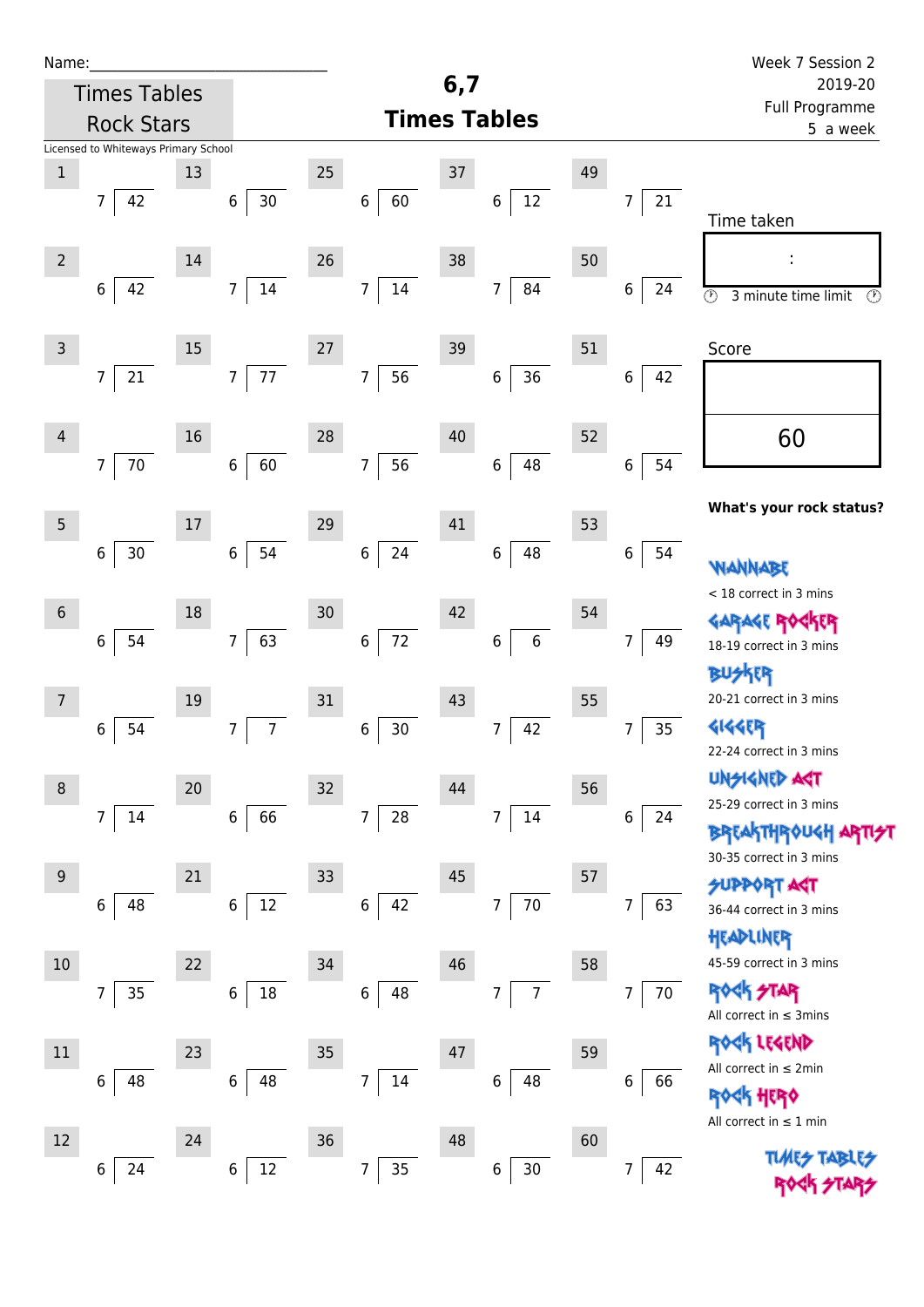| Name:                                                                      |                                          |                           |                                | Week 7 Session 3                                      |
|----------------------------------------------------------------------------|------------------------------------------|---------------------------|--------------------------------|-------------------------------------------------------|
| <b>Times Tables</b>                                                        | 6,7                                      | 2019-20<br>Full Programme |                                |                                                       |
| <b>Rock Stars</b>                                                          | <b>Times Tables</b>                      | 5 a week                  |                                |                                                       |
| Licensed to Whiteways Primary School                                       |                                          |                           |                                |                                                       |
| 7<br>7<br>$\mathbf{1}$<br>13<br>$\times$ 9<br>$\times$ 3                   | 7<br>25<br>37<br>$\times$ 11             | 7<br>49<br>$\times$ 3     | $\boldsymbol{6}$<br>$\times$ 7 |                                                       |
|                                                                            |                                          |                           |                                | Time taken                                            |
| 6<br>6                                                                     | 6                                        | 7                         | $\boldsymbol{6}$               |                                                       |
| $\overline{2}$<br>14<br>$\times$ 9<br>$\times$ 6                           | 26<br>38<br>$\times$ 5                   | 50<br>$\times$ 9          | $\times 9$                     |                                                       |
|                                                                            |                                          |                           |                                | $\circled{r}$<br>3 minute time limit<br>$\circled{r}$ |
| 7<br>6                                                                     | 6                                        | 7                         | $\overline{7}$                 |                                                       |
| 15<br>$\overline{3}$<br>$\times$ 6<br>$\times$ 4                           | 27<br>39<br>$\times$ 1                   | 51<br>$\times$ 4          | $\times$ 2                     | Score                                                 |
|                                                                            |                                          |                           |                                |                                                       |
| 6<br>6                                                                     | 6                                        | 7                         | $\overline{7}$                 |                                                       |
| 16<br>$\overline{4}$<br>$\times$ 3<br>$\times$ 9                           | 28<br>40<br>$\times$ 3                   | 52<br>$\times$ 3          | $\times$ 12                    | 60                                                    |
|                                                                            |                                          |                           |                                |                                                       |
| $\,6$<br>6                                                                 | 6                                        | 7                         | $\overline{7}$                 | What's your rock status?                              |
| $17\,$<br>5<br>$\times$ 3<br>$\times$ 5                                    | 29<br>41<br>$\times 2$                   | 53<br>$\times$ 6          | $\times 9$                     |                                                       |
|                                                                            |                                          |                           |                                | <b>NANNABE</b>                                        |
| 7<br>$\overline{7}$                                                        | 6                                        | 6                         | $\overline{7}$                 | < 18 correct in 3 mins                                |
| $6\,$<br>18<br>$\times$ 5<br>$\times$ 11                                   | 30<br>42<br>$\times$ 10                  | 54<br>$\times$ 7          | $\times 6$                     | <b>GARAGE ROGKER</b>                                  |
|                                                                            |                                          |                           |                                | 18-19 correct in 3 mins                               |
| $\,6$                                                                      |                                          |                           | $\overline{7}$                 | <b>BUSKER</b>                                         |
| 6<br>19<br>$\overline{7}$<br>$\times$ 3<br>$\times$ 5                      | 6<br>31<br>43<br>$\times$ 8              | 6<br>55<br>$\times$ 5     | $\times$ 8                     | 20-21 correct in 3 mins                               |
|                                                                            |                                          |                           |                                | <b>4144EP</b><br>22-24 correct in 3 mins              |
| $\,$ 6 $\,$                                                                |                                          |                           | $\boldsymbol{7}$               | <b>UNSIGNED AGT</b>                                   |
| 6<br>$20\,$<br>$\,8\,$<br>$\times$ 3<br>$\times$ 1                         | 6<br>32<br>44<br>$\times$ 10             | 6<br>56<br>$\times$ 4     | $\times$ 7                     | 25-29 correct in 3 mins                               |
|                                                                            |                                          |                           |                                | BREAKTHRÓUGH ARTI <del>2</del> 1                      |
|                                                                            |                                          |                           |                                | 30-35 correct in 3 mins                               |
| $\,6$<br>7<br>21<br>$9\,$<br>$\times$ 3<br>$\times$ 10                     | 7<br>45<br>33<br>$\times$ 6              | 7<br>57<br>$\times$ 11    | 6<br>$\times$ 11               | <b>SUPPORT ART</b>                                    |
|                                                                            |                                          |                           |                                | 36-44 correct in 3 mins                               |
|                                                                            |                                          |                           |                                | HEADLINER                                             |
| $\boldsymbol{7}$<br>$\overline{7}$<br>22<br>10<br>$\times 2$<br>$\times 6$ | 6<br>34<br>46<br>$\times 6$              | 6<br>58<br>$\times$ 3     | 6<br>$\times$ 10               | 45-59 correct in 3 mins                               |
|                                                                            |                                          |                           |                                | <b>ROCK STAR</b><br>All correct in $\leq$ 3mins       |
|                                                                            |                                          |                           |                                | ROCK LEGEND                                           |
| 7<br>6<br>$11\,$<br>23<br>$\times$ 11<br>$\times$ 6                        | 6<br>35<br>47<br>$\times$ 12             | 7<br>59<br>$\times$ 2     | $\boldsymbol{6}$<br>$\times$ 9 | All correct in $\leq 2$ min                           |
|                                                                            |                                          |                           |                                | ROCK HERO                                             |
|                                                                            |                                          |                           |                                | All correct in $\leq 1$ min                           |
| $\,6$<br>7<br>12<br>24<br>$\times$ 9<br>$\times$ 4                         | $\overline{7}$<br>36<br>48<br>$\times$ 7 | 7<br>60<br>$\times$ 12    | 6<br>$\times$ 5                | <b>TUARS TABLES</b>                                   |
|                                                                            |                                          |                           |                                | ROCK STARS                                            |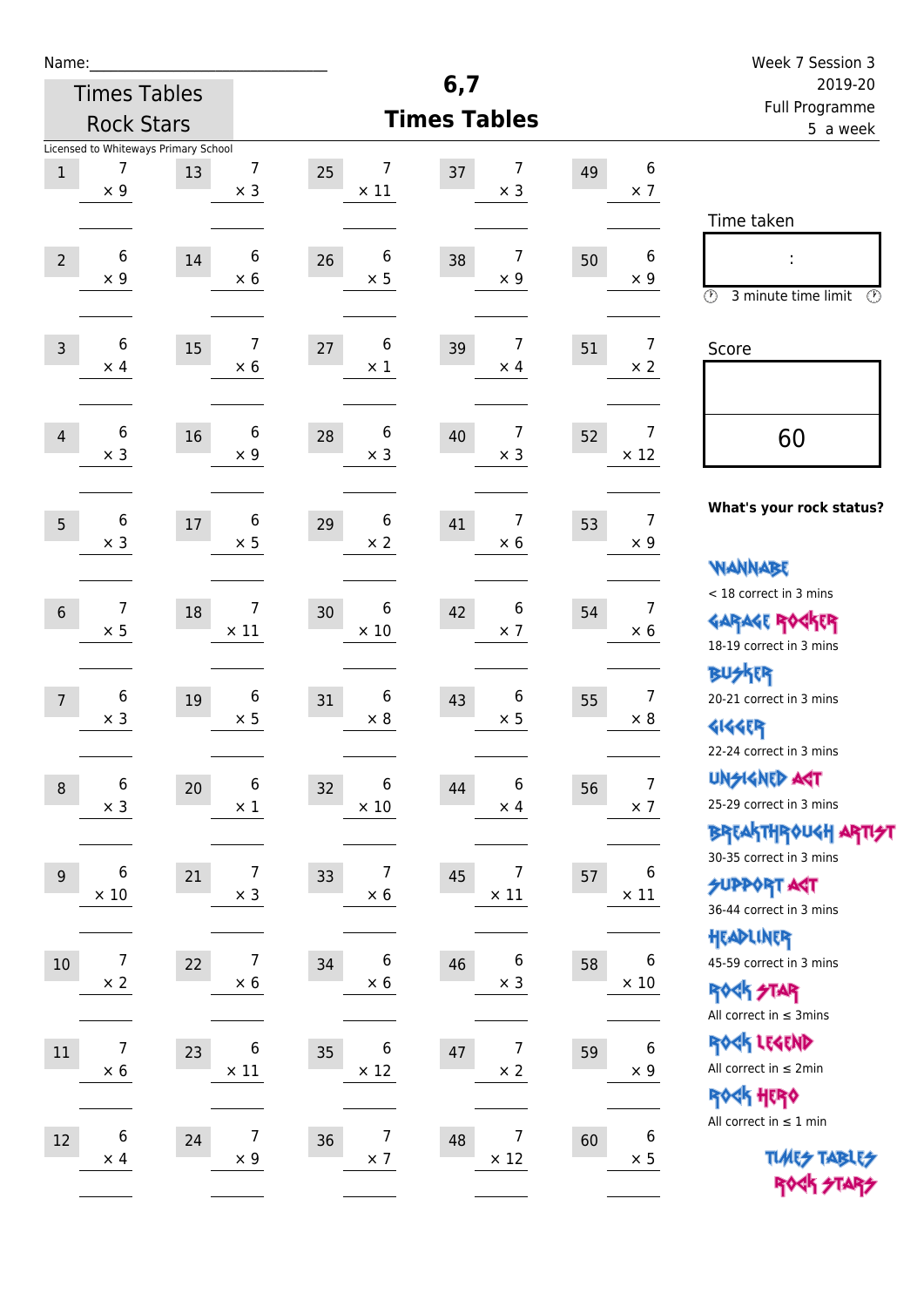| Name:           |                                      |                 |               | Week 7 Session 4          |               |                                                                 |
|-----------------|--------------------------------------|-----------------|---------------|---------------------------|---------------|-----------------------------------------------------------------|
|                 | <b>Times Tables</b>                  |                 | 6,7           | 2019-20<br>Full Programme |               |                                                                 |
|                 | <b>Rock Stars</b>                    |                 |               | <b>Times Tables</b>       |               | 5 a week                                                        |
|                 | Licensed to Whiteways Primary School |                 |               |                           |               |                                                                 |
| 1               | $66 \div 6 =$                        | 21              | $14 \div 7 =$ | 41                        | $28 \div 7 =$ |                                                                 |
| $2^{\circ}$     | $18 \div 6 =$                        | 22              | $42 \div 6 =$ | 42                        | $49 \div 7 =$ | Time taken                                                      |
| $\overline{3}$  | $6 \div 6 =$                         | 23              | $12 \div 6 =$ | 43                        | $42 \div 6 =$ | 3 minute time limit                                             |
| $\overline{4}$  | $42 \div 7 =$                        | 24              | $18 \div 6 =$ | 44                        | $7 ÷ 7 =$     | Score                                                           |
| 5 <sub>1</sub>  | $14 \div 7 =$                        | 25              | $21 \div 7 =$ | 45                        | $7 ÷ 7 =$     |                                                                 |
| 6 <sup>1</sup>  | $42 \div 7 =$                        | 26              | $14 \div 7 =$ | 46                        | $60 \div 6 =$ | 60                                                              |
| 7 <sup>7</sup>  | $18 \div 6 =$                        | 27              | $49 \div 7 =$ | 47                        | $72 \div 6 =$ | What's your rock status?                                        |
| 8               | $48 \div 6 =$                        | 28              | $84 \div 7 =$ | 48                        | $24 \div 6 =$ |                                                                 |
| 9 <sub>o</sub>  | $60 \div 6 =$                        | 29              | $18 \div 6 =$ | 49                        | $30 \div 6 =$ | <b>TARAVAIV</b><br>< 18 correct in 3 mins                       |
| 10 <sup>°</sup> | $12 \div 6 =$                        | 30 <sub>1</sub> | $70 \div 7 =$ | 50                        | $63 \div 7 =$ | <b>GARAGE ROCKER</b><br>18-19 correct in 3 mins                 |
| 11              | $49 \div 7 =$                        | 31              | $49 \div 7 =$ | 51                        | $54 \div 6 =$ | <b>BUSKER</b><br>20-21 correct in 3 mins                        |
| 12              | $12 \div 6 =$                        | 32              | $63 \div 7 =$ | 52                        | $18 \div 6 =$ | <b>4144EP</b><br>22-24 correct in 3 mins<br><b>UNSIGNED AST</b> |
| 13              | $48 \div 6 =$                        | 33 <sup>°</sup> | $56 \div 7 =$ | 53                        | $35 \div 7 =$ | 25-29 correct in 3 mins                                         |
| 14              | $84 \div 7 =$                        | 34              | $28 \div 7 =$ | 54                        | $36 \div 6 =$ | <b>BREAKTHROUGH ARTH</b><br>30-35 correct in 3 mins             |
| 15              | $42 \div 6 =$                        | 35 <sub>o</sub> | $28 \div 7 =$ | 55                        | $35 \div 7 =$ | <b>SUPPORT AGT</b><br>36-44 correct in 3 mins                   |
| 16              | $7 ÷ 7 =$                            | 36              | $42 \div 6 =$ | 56                        | $6 \div 6 =$  | HEADLINER<br>45-59 correct in 3 mins                            |
| 17              | $35 \div 7 =$                        | 37              | $24 \div 6 =$ | 57                        | $66 \div 6 =$ | <b>ROCK STAR</b><br>All correct in $\leq$ 3mins                 |
| $18\,$          | $72 \div 6 =$                        | 38              | $36 \div 6 =$ | 58                        | $70 \div 7 =$ | ROCK LEGEND<br>All correct in $\leq 2$ min                      |
| 19              | $35 \div 7 =$                        | 39              | $7 ÷ 7 =$     | 59                        | $70 \div 7 =$ | <b>ROCK HERO</b><br>All correct in $\leq 1$ min                 |
| 20              | $77 ÷ 7 =$                           | 40              | $42 \div 6 =$ | 60                        | $42 \div 7 =$ | <b>TUARS TABLES</b><br>ROCK STARS                               |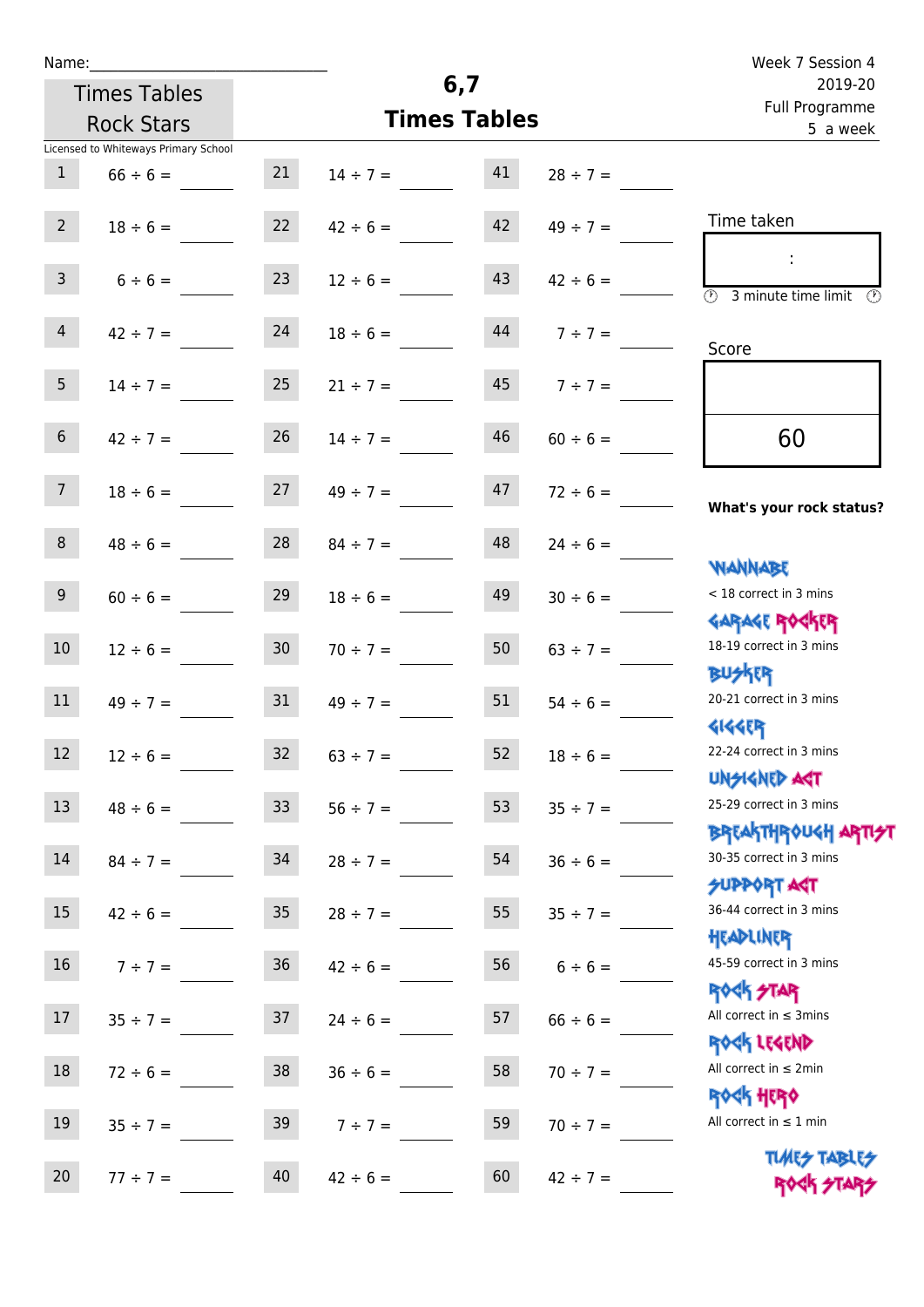| Name: |  |  |  |
|-------|--|--|--|
|       |  |  |  |

Times Tables

|                 | <b>Rock Stars</b>                    |                 |                      | <b>Times Tables</b> |                    | Full Programme<br>5 a week                                                                                                                                                                                                                                                                                                                                                                                                                                                                                                                                                                                          |
|-----------------|--------------------------------------|-----------------|----------------------|---------------------|--------------------|---------------------------------------------------------------------------------------------------------------------------------------------------------------------------------------------------------------------------------------------------------------------------------------------------------------------------------------------------------------------------------------------------------------------------------------------------------------------------------------------------------------------------------------------------------------------------------------------------------------------|
|                 | Licensed to Whiteways Primary School |                 |                      |                     |                    |                                                                                                                                                                                                                                                                                                                                                                                                                                                                                                                                                                                                                     |
| 1               | $7 \times 4 =$                       | 21              | $6 \times 5 =$       | 41                  | $56 \div 7 =$      |                                                                                                                                                                                                                                                                                                                                                                                                                                                                                                                                                                                                                     |
| 2               | $6 \times 7 =$                       | 22              | $6 \times 11 =$      | 42                  | $84 \div 7 =$      | Time taken                                                                                                                                                                                                                                                                                                                                                                                                                                                                                                                                                                                                          |
| 3 <sup>7</sup>  | $6 \times 6 =$                       |                 | $6 \times 4 =$       | 43                  | $77 \div 7 =$      | $\overline{\textcircled{1}}$ 3 minute time limit $\overline{\textcircled{1}}$                                                                                                                                                                                                                                                                                                                                                                                                                                                                                                                                       |
| $4\overline{ }$ | $6 \times 5 =$                       | 24              | $7 \times 5 =$       | 44                  | $24 \div 6 =$      | Score                                                                                                                                                                                                                                                                                                                                                                                                                                                                                                                                                                                                               |
| 5 <sub>1</sub>  | $6 \times 11 =$                      | 25              | $7 \times 4 =$       | 45                  | $36 \div 6 =$      |                                                                                                                                                                                                                                                                                                                                                                                                                                                                                                                                                                                                                     |
| 6 <sup>1</sup>  | $7 \times 9 =$                       | 26              | $7 \times 6 =$       | 46                  | $60 \div 6 =$      | 60                                                                                                                                                                                                                                                                                                                                                                                                                                                                                                                                                                                                                  |
| 7 <sup>7</sup>  | $6 \times 6 =$                       | 27              | $6 \times 6 =$       | 47                  | $14 \div 7 =$      | Add up your time                                                                                                                                                                                                                                                                                                                                                                                                                                                                                                                                                                                                    |
| 8 <sup>1</sup>  | $7 \times 6 =$                       | 28              | $7 \times 10 =$      | 48                  | $77 \div 7 =$      | <b>Mins</b>                                                                                                                                                                                                                                                                                                                                                                                                                                                                                                                                                                                                         |
| 9 <sub>o</sub>  | $7 \times 4 =$                       |                 | $29 \t 7 \times 8 =$ |                     | $149$ $7 \div 7 =$ | S2                                                                                                                                                                                                                                                                                                                                                                                                                                                                                                                                                                                                                  |
| 10 <sub>1</sub> | $7 \times 12 =$                      | 30 <sub>o</sub> | $7 \times 8 =$       | 50                  | $42 \div 6 =$      |                                                                                                                                                                                                                                                                                                                                                                                                                                                                                                                                                                                                                     |
| 11              | $6 \times 11 =$                      | 31              | $18 \div 6 =$        | 51                  | $12 \div 6 =$      | S5<br>Total                                                                                                                                                                                                                                                                                                                                                                                                                                                                                                                                                                                                         |
| 12 <sup>7</sup> | $7 \times 6 =$                       | 32              | $84 \div 7 =$        | 52                  | $56 \div 7 =$      | <b>Secs</b>                                                                                                                                                                                                                                                                                                                                                                                                                                                                                                                                                                                                         |
| 13              | $6 \times 7 =$                       | 33              | $72 \div 6 =$        | 53                  | $7 ÷ 7 =$          | <b>S1</b>                                                                                                                                                                                                                                                                                                                                                                                                                                                                                                                                                                                                           |
| 14              | $6 \times 6 =$                       | 34              | $48 \div 6 =$        | 54                  | $28 \div 7 =$      |                                                                                                                                                                                                                                                                                                                                                                                                                                                                                                                                                                                                                     |
| 15 <sub>1</sub> | $6 \times 10 =$                      | 35 <sub>1</sub> | $77 \div 7 =$        | 55                  | $21 \div 7 =$      | S5                                                                                                                                                                                                                                                                                                                                                                                                                                                                                                                                                                                                                  |
| 16 <sup>1</sup> | $6 \times 8 =$                       | 36 <sub>2</sub> | $63 \div 7 =$        | 56                  | $84 \div 7 =$      | $\begin{tabular}{c} Total & \underline{\hspace{1cm}} & \underline{\hspace{1cm}} & \underline{\hspace{1cm}} & \underline{\hspace{1cm}} & \underline{\hspace{1cm}} & \underline{\hspace{1cm}} & \underline{\hspace{1cm}} & \underline{\hspace{1cm}} & \underline{\hspace{1cm}} & \underline{\hspace{1cm}} & \underline{\hspace{1cm}} & \underline{\hspace{1cm}} & \underline{\hspace{1cm}} & \underline{\hspace{1cm}} & \underline{\hspace{1cm}} & \underline{\hspace{1cm}} & \underline{\hspace{1cm}} & \underline{\hspace{1cm}} & \underline{\hspace{1cm}} & \underline{\hspace{1cm}} & \underline{\hspace{1cm}} &$ |
| 17 <sub>2</sub> | $6 \times 12 =$                      | 37              | $54 \div 6 =$        | 57                  | $54 \div 6 =$      | Add up your score                                                                                                                                                                                                                                                                                                                                                                                                                                                                                                                                                                                                   |
| 18              | $7 \times 3 =$                       | 38              | $18 \div 6 =$        | 58                  | $60 \div 6 =$      |                                                                                                                                                                                                                                                                                                                                                                                                                                                                                                                                                                                                                     |
| 19              | $7 \times 8 =$                       | 39              | $18 \div 6 =$        | 59                  | $24 \div 6 =$      | S3                                                                                                                                                                                                                                                                                                                                                                                                                                                                                                                                                                                                                  |
| 20              | $7 \times 4 =$                       | 40              | $35 \div 7 =$        | 60                  | $56 \div 7 =$      | S5<br>Total $\_\_$                                                                                                                                                                                                                                                                                                                                                                                                                                                                                                                                                                                                  |

**6,7**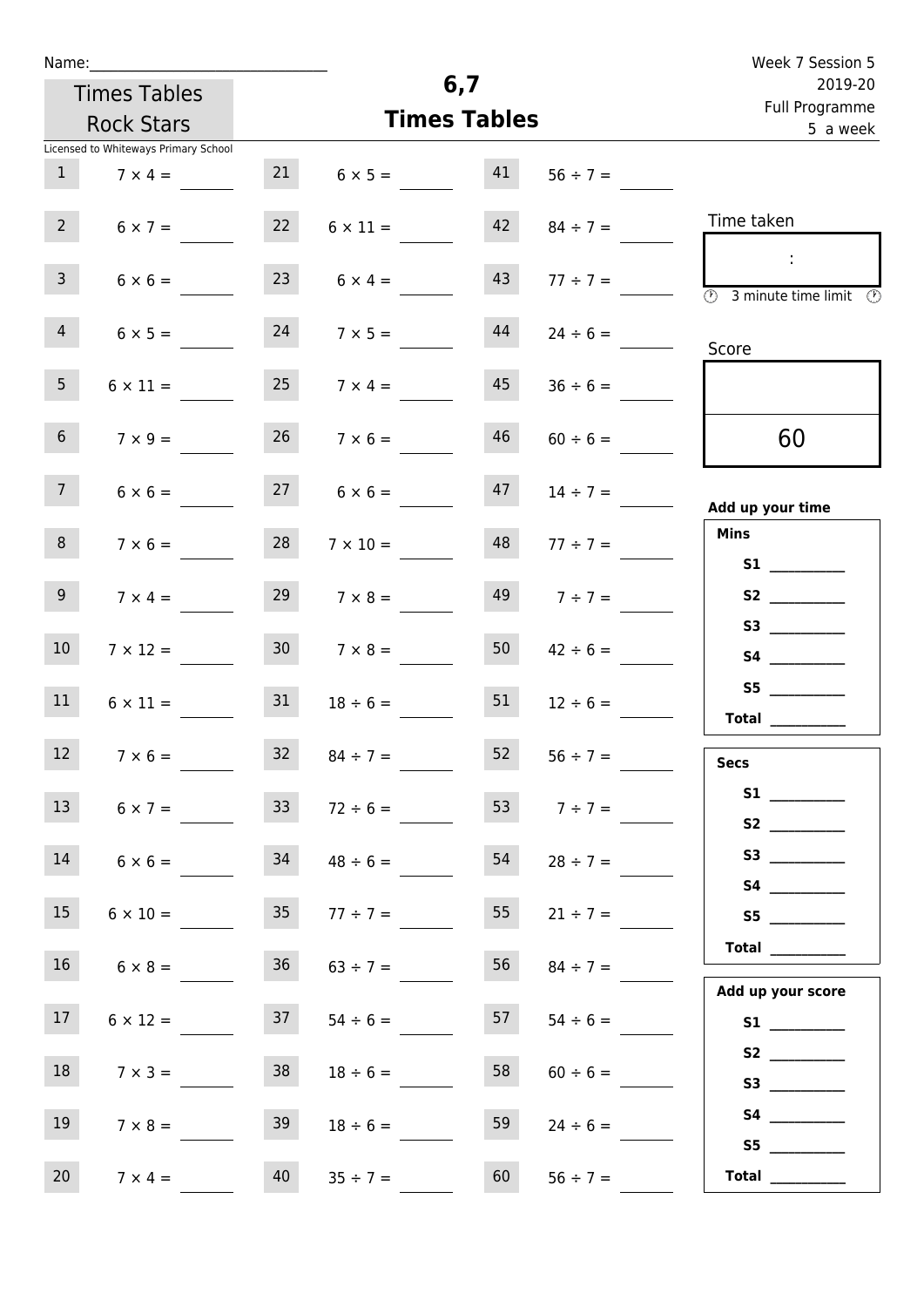| Name:               |                                                                                                                                                                                                                           |                                                                                                                                                                                                                   |                                                                                                                                                                                                       |                                                                                                                                      | Week 8 Session 1                                                                                                                                                                                                                                                  |
|---------------------|---------------------------------------------------------------------------------------------------------------------------------------------------------------------------------------------------------------------------|-------------------------------------------------------------------------------------------------------------------------------------------------------------------------------------------------------------------|-------------------------------------------------------------------------------------------------------------------------------------------------------------------------------------------------------|--------------------------------------------------------------------------------------------------------------------------------------|-------------------------------------------------------------------------------------------------------------------------------------------------------------------------------------------------------------------------------------------------------------------|
| <b>Times Tables</b> |                                                                                                                                                                                                                           |                                                                                                                                                                                                                   | 2019-20                                                                                                                                                                                               |                                                                                                                                      |                                                                                                                                                                                                                                                                   |
|                     |                                                                                                                                                                                                                           |                                                                                                                                                                                                                   | Full Programme<br>5 a week                                                                                                                                                                            |                                                                                                                                      |                                                                                                                                                                                                                                                                   |
|                     |                                                                                                                                                                                                                           |                                                                                                                                                                                                                   |                                                                                                                                                                                                       |                                                                                                                                      |                                                                                                                                                                                                                                                                   |
| $3 \times 9 =$      | 21                                                                                                                                                                                                                        | $3 \times 12 =$                                                                                                                                                                                                   | 41                                                                                                                                                                                                    | $5 \times 5 =$                                                                                                                       |                                                                                                                                                                                                                                                                   |
|                     |                                                                                                                                                                                                                           |                                                                                                                                                                                                                   |                                                                                                                                                                                                       |                                                                                                                                      |                                                                                                                                                                                                                                                                   |
| $4 \times 3 =$      |                                                                                                                                                                                                                           | $4 \times 5 =$                                                                                                                                                                                                    |                                                                                                                                                                                                       | $8 \times 5 =$                                                                                                                       | Time taken                                                                                                                                                                                                                                                        |
|                     |                                                                                                                                                                                                                           |                                                                                                                                                                                                                   |                                                                                                                                                                                                       |                                                                                                                                      | ÷                                                                                                                                                                                                                                                                 |
|                     |                                                                                                                                                                                                                           |                                                                                                                                                                                                                   |                                                                                                                                                                                                       |                                                                                                                                      | $\overline{\odot}$<br>3 minute time limit<br>$\mathcal{O}$                                                                                                                                                                                                        |
|                     |                                                                                                                                                                                                                           |                                                                                                                                                                                                                   |                                                                                                                                                                                                       |                                                                                                                                      |                                                                                                                                                                                                                                                                   |
|                     |                                                                                                                                                                                                                           |                                                                                                                                                                                                                   |                                                                                                                                                                                                       |                                                                                                                                      | Score                                                                                                                                                                                                                                                             |
|                     |                                                                                                                                                                                                                           |                                                                                                                                                                                                                   |                                                                                                                                                                                                       |                                                                                                                                      |                                                                                                                                                                                                                                                                   |
|                     |                                                                                                                                                                                                                           |                                                                                                                                                                                                                   |                                                                                                                                                                                                       |                                                                                                                                      |                                                                                                                                                                                                                                                                   |
| $5 \times 4 =$      | 26                                                                                                                                                                                                                        | $4 \times 11 =$                                                                                                                                                                                                   | 46                                                                                                                                                                                                    |                                                                                                                                      | 60                                                                                                                                                                                                                                                                |
|                     |                                                                                                                                                                                                                           |                                                                                                                                                                                                                   |                                                                                                                                                                                                       |                                                                                                                                      |                                                                                                                                                                                                                                                                   |
| $4 \times 12 =$     | 27                                                                                                                                                                                                                        | $4 \times 12 =$                                                                                                                                                                                                   | 47                                                                                                                                                                                                    | $12 \times 3 =$                                                                                                                      |                                                                                                                                                                                                                                                                   |
|                     |                                                                                                                                                                                                                           |                                                                                                                                                                                                                   |                                                                                                                                                                                                       |                                                                                                                                      | What's your rock status?                                                                                                                                                                                                                                          |
| $5 \times 8 =$      | 28                                                                                                                                                                                                                        | $5 \times 3 =$                                                                                                                                                                                                    | 48                                                                                                                                                                                                    | $5 \times 3 =$                                                                                                                       |                                                                                                                                                                                                                                                                   |
|                     |                                                                                                                                                                                                                           |                                                                                                                                                                                                                   |                                                                                                                                                                                                       |                                                                                                                                      | <b>NANNABE</b>                                                                                                                                                                                                                                                    |
|                     |                                                                                                                                                                                                                           |                                                                                                                                                                                                                   |                                                                                                                                                                                                       |                                                                                                                                      | < 18 correct in 3 mins                                                                                                                                                                                                                                            |
|                     |                                                                                                                                                                                                                           |                                                                                                                                                                                                                   |                                                                                                                                                                                                       |                                                                                                                                      | <b>GARAGE ROGKER</b><br>18-19 correct in 3 mins                                                                                                                                                                                                                   |
|                     |                                                                                                                                                                                                                           |                                                                                                                                                                                                                   |                                                                                                                                                                                                       |                                                                                                                                      | <b>BUSKER</b>                                                                                                                                                                                                                                                     |
|                     |                                                                                                                                                                                                                           |                                                                                                                                                                                                                   |                                                                                                                                                                                                       |                                                                                                                                      | 20-21 correct in 3 mins                                                                                                                                                                                                                                           |
|                     |                                                                                                                                                                                                                           |                                                                                                                                                                                                                   |                                                                                                                                                                                                       |                                                                                                                                      | <b>4144EP</b>                                                                                                                                                                                                                                                     |
|                     |                                                                                                                                                                                                                           |                                                                                                                                                                                                                   |                                                                                                                                                                                                       |                                                                                                                                      | 22-24 correct in 3 mins                                                                                                                                                                                                                                           |
|                     |                                                                                                                                                                                                                           |                                                                                                                                                                                                                   |                                                                                                                                                                                                       |                                                                                                                                      | <b>UNSIGNED AST</b>                                                                                                                                                                                                                                               |
|                     |                                                                                                                                                                                                                           |                                                                                                                                                                                                                   | 53                                                                                                                                                                                                    |                                                                                                                                      | 25-29 correct in 3 mins                                                                                                                                                                                                                                           |
|                     |                                                                                                                                                                                                                           |                                                                                                                                                                                                                   |                                                                                                                                                                                                       |                                                                                                                                      | <b>BREAKTHROUGH ARTI<del>S</del>T</b>                                                                                                                                                                                                                             |
|                     | 34                                                                                                                                                                                                                        |                                                                                                                                                                                                                   | 54                                                                                                                                                                                                    | $3 \times 3 =$                                                                                                                       | 30-35 correct in 3 mins                                                                                                                                                                                                                                           |
|                     |                                                                                                                                                                                                                           |                                                                                                                                                                                                                   |                                                                                                                                                                                                       |                                                                                                                                      | <b>SUPPORT AGT</b>                                                                                                                                                                                                                                                |
|                     | 35 <sub>o</sub>                                                                                                                                                                                                           |                                                                                                                                                                                                                   | 55                                                                                                                                                                                                    | $12 \times 3 =$                                                                                                                      | 36-44 correct in 3 mins                                                                                                                                                                                                                                           |
|                     |                                                                                                                                                                                                                           |                                                                                                                                                                                                                   |                                                                                                                                                                                                       |                                                                                                                                      | HEADLINER                                                                                                                                                                                                                                                         |
|                     |                                                                                                                                                                                                                           |                                                                                                                                                                                                                   |                                                                                                                                                                                                       |                                                                                                                                      | 45-59 correct in 3 mins                                                                                                                                                                                                                                           |
|                     |                                                                                                                                                                                                                           |                                                                                                                                                                                                                   |                                                                                                                                                                                                       |                                                                                                                                      | <b>ROCK STAR</b><br>All correct in $\leq$ 3mins                                                                                                                                                                                                                   |
|                     |                                                                                                                                                                                                                           |                                                                                                                                                                                                                   |                                                                                                                                                                                                       |                                                                                                                                      | ROCK LEGEND                                                                                                                                                                                                                                                       |
|                     |                                                                                                                                                                                                                           |                                                                                                                                                                                                                   |                                                                                                                                                                                                       |                                                                                                                                      | All correct in $\leq 2$ min                                                                                                                                                                                                                                       |
|                     |                                                                                                                                                                                                                           |                                                                                                                                                                                                                   |                                                                                                                                                                                                       |                                                                                                                                      | <b>ROCK HERO</b>                                                                                                                                                                                                                                                  |
|                     |                                                                                                                                                                                                                           |                                                                                                                                                                                                                   |                                                                                                                                                                                                       |                                                                                                                                      | All correct in $\leq 1$ min                                                                                                                                                                                                                                       |
|                     |                                                                                                                                                                                                                           |                                                                                                                                                                                                                   |                                                                                                                                                                                                       |                                                                                                                                      | <b>TUARS TABLES</b>                                                                                                                                                                                                                                               |
| $5 \times 10 =$     | 40                                                                                                                                                                                                                        | $12 \times 5 =$                                                                                                                                                                                                   | 60                                                                                                                                                                                                    | $10 \times 5 =$                                                                                                                      | ROCK STARS                                                                                                                                                                                                                                                        |
|                     | <b>Rock Stars</b><br>$3 \times 10 =$<br>$3 \times 9 =$<br>$4 \times 8 =$<br>$5 \times 3 =$<br>$3 \times 12 =$<br>$3 \times 9 =$<br>$3 \times 9 =$<br>$4 \times 5 =$<br>$3 \times 4 =$<br>$4 \times 9 =$<br>$5 \times 4 =$ | Licensed to Whiteways Primary School<br>22<br>23<br>24<br>25<br>29<br>30 <sub>o</sub><br>31<br>32<br>33 <sup>°</sup><br>$3 \times 12 =$<br>$3 \times 6 =$<br>36 <sup>°</sup><br>$4 \times 10 =$<br>37<br>38<br>39 | $3 \times 10 =$<br>$3 \times 3 =$<br>$3 \times 1 =$<br>$3 \times 8 =$<br>$4 \times 5 =$<br>$2 \times 3 =$<br>$2 \times 3 =$<br>$1 \times 5 =$<br>$12 \times 4 =$<br>$10 \times 4 =$<br>$7 \times 4 =$ | 3,4,5<br>42<br>43<br>44<br>45<br>49<br>50<br>51<br>52<br>$4 \times 5 =$<br>$6 \times 4 =$<br>$11 \times 3 =$<br>56<br>57<br>58<br>59 | <b>Times Tables</b><br>$12 \times 4 =$<br>$11 \times 3 =$<br>$4 \times 5 =$<br>$9 \times 5 =$<br>$4 \times 5 =$<br>$2 \times 4 =$<br>$10 \times 3 =$<br>$3 \times 5 =$<br>$8 \times 3 =$<br>$11 \times 3 =$<br>$2 \times 3 =$<br>$3 \times 4 =$<br>$8 \times 4 =$ |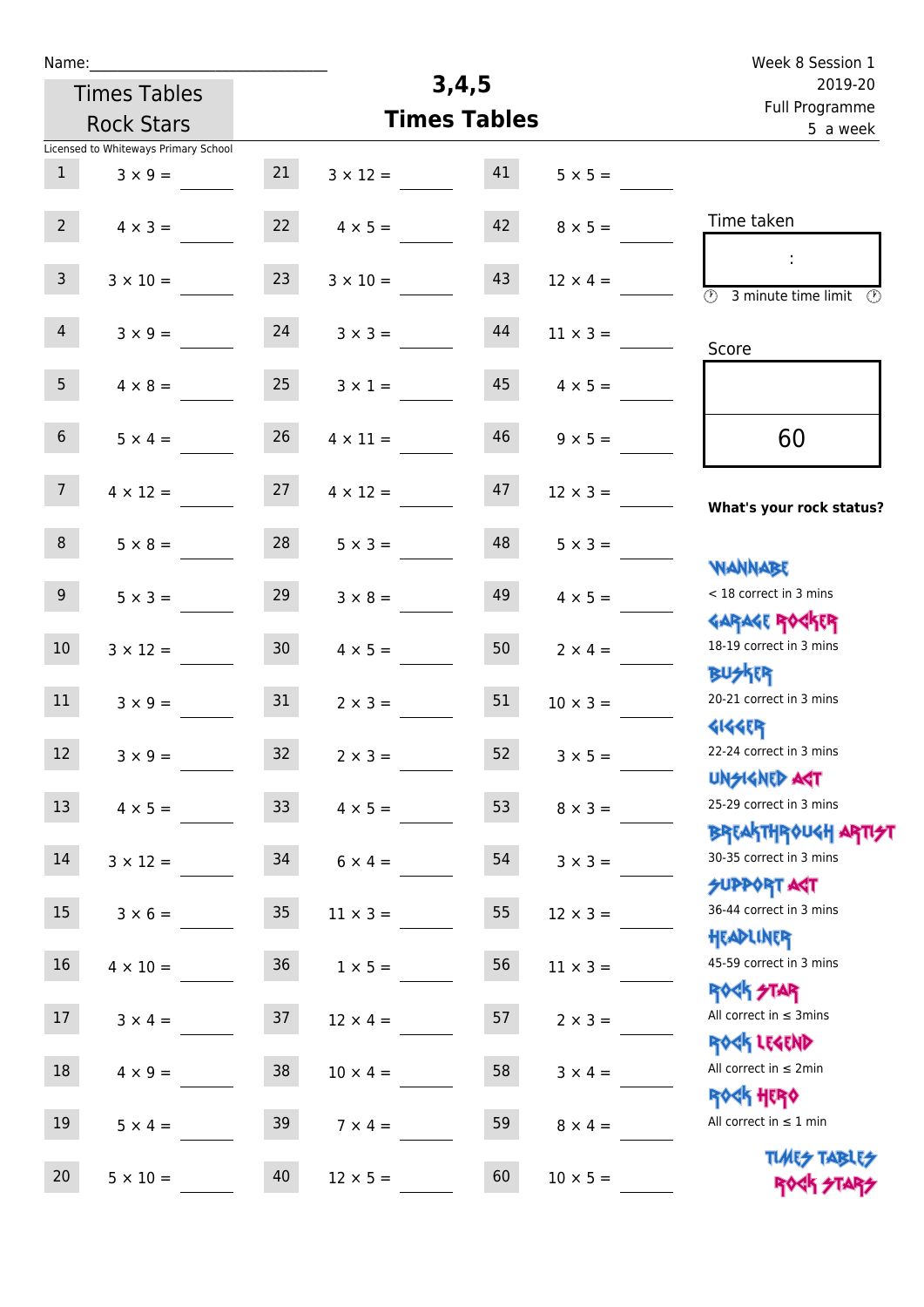| Name:          |                                      |    |                        |    |                          |       |                       |    |                    | Week 8 Session 2                                                |
|----------------|--------------------------------------|----|------------------------|----|--------------------------|-------|-----------------------|----|--------------------|-----------------------------------------------------------------|
|                | <b>Times Tables</b>                  |    |                        |    |                          | 3,4,5 |                       |    |                    | 2019-20<br>Full Programme                                       |
|                | <b>Rock Stars</b>                    |    |                        |    |                          |       | <b>Times Tables</b>   |    |                    | 5 a week                                                        |
|                | Licensed to Whiteways Primary School |    |                        |    |                          |       |                       |    |                    |                                                                 |
| $1\,$          |                                      | 13 |                        | 25 |                          | 37    |                       | 49 |                    |                                                                 |
|                | 5 <sub>1</sub><br>10                 |    | 15<br>5 <sub>1</sub>   |    | $12\,$<br>$\overline{4}$ |       | $27\,$<br>3           |    | 15<br>$\mathsf{3}$ | Time taken                                                      |
|                |                                      |    |                        |    |                          |       |                       |    |                    |                                                                 |
| $\overline{2}$ |                                      | 14 |                        | 26 |                          | 38    |                       | 50 |                    |                                                                 |
|                | ${\bf 28}$<br>4                      |    | $20\,$<br>4            |    | 44<br>4                  |       | $30\,$<br>3           |    | 44<br>4            | $\overline{\odot}$<br>$\overline{\odot}$<br>3 minute time limit |
|                |                                      |    |                        |    |                          |       |                       |    |                    |                                                                 |
| $\mathsf 3$    |                                      | 15 |                        | 27 |                          | 39    |                       | 51 |                    | Score                                                           |
|                | 32<br>$\overline{4}$                 |    | 5 <sub>1</sub><br>40   |    | $20\,$<br>4              |       | $21\,$<br>3           |    | 20<br>4            |                                                                 |
|                |                                      |    |                        |    |                          |       |                       |    |                    |                                                                 |
| 4              |                                      | 16 |                        | 28 |                          | 40    |                       | 52 |                    | 60                                                              |
|                | $\overline{4}$<br>$\overline{4}$     |    | $27\,$<br>$\mathbf{3}$ |    | 5<br>30                  |       | 5<br>40               |    | $10\,$<br>5        |                                                                 |
|                |                                      |    |                        |    |                          |       |                       |    |                    | What's your rock status?                                        |
| 5              |                                      | 17 |                        | 29 |                          | 41    |                       | 53 |                    |                                                                 |
|                | 33<br>$\mathsf{3}$                   |    | 15<br>5 <sub>1</sub>   |    | 5<br>60                  |       | $\,8\,$<br>4          |    | 40<br>4            |                                                                 |
|                |                                      |    |                        |    |                          |       |                       |    |                    | WANNABE<br>< 18 correct in 3 mins                               |
| $6\,$          |                                      | 18 |                        | 30 |                          | 42    |                       | 54 |                    | <b>GARAGE RO</b><br>ker                                         |
|                | $\mathsf{3}$<br>12                   |    | $\mathsf{3}$<br>$30\,$ |    | 3<br>$30\,$              |       | 35<br>$\overline{5}$  |    | 16<br>4            | 18-19 correct in 3 mins                                         |
|                |                                      |    |                        |    |                          |       |                       |    |                    | <b>BUSKER</b>                                                   |
| $\overline{7}$ |                                      | 19 |                        | 31 |                          | 43    |                       | 55 |                    | 20-21 correct in 3 mins                                         |
|                | 12<br>4                              |    | $18\,$<br>3            |    | 4<br>4                   |       | 5<br>45               |    | 44<br>4            | <b>4144ER</b>                                                   |
|                |                                      |    |                        |    |                          |       |                       |    |                    | 22-24 correct in 3 mins                                         |
| $\,8\,$        |                                      | 20 |                        | 32 |                          | 44    |                       | 56 |                    | <b>UNSIGNED AGT</b>                                             |
|                | 5<br>45                              |    | 40<br>4                |    | $36\,$<br>4              |       | $\boldsymbol{9}$<br>3 |    | 20<br>4            | 25-29 correct in 3 mins                                         |
|                |                                      |    |                        |    |                          |       |                       |    |                    | <b>BREAKTHROUGH</b>                                             |
| $\overline{9}$ |                                      | 21 |                        | 33 |                          | 45    |                       | 57 |                    | 30-35 correct in 3 mins                                         |
|                | 5<br>10                              |    | 50<br>5                |    | 3<br>24                  |       | 5<br>5                |    | 5<br>20            | <b>SUPPORT AGT</b><br>36-44 correct in 3 mins                   |
|                |                                      |    |                        |    |                          |       |                       |    |                    | HEADLINER                                                       |
| 10             |                                      | 22 |                        | 34 |                          | 46    |                       | 58 |                    | 45-59 correct in 3 mins                                         |
|                | 3<br>$\mathsf{3}$                    |    | $27\,$<br>$\mathbf{3}$ |    | 15<br>5                  |       | $10\,$<br>5           |    | 55<br>5            | <b>ROCK STAR</b>                                                |
|                |                                      |    |                        |    |                          |       |                       |    |                    | All correct in $\leq$ 3mins                                     |
| $11\,$         |                                      | 23 |                        |    |                          |       |                       |    |                    | ROCK LEGEND                                                     |
|                | 20                                   |    | 33<br>3                | 35 | $20\,$<br>4              | 47    | 44                    | 59 | 16<br>4            | All correct in $\leq 2$ min                                     |
|                | 4                                    |    |                        |    |                          |       | 4                     |    |                    | <b>ROCK HERO</b>                                                |
|                |                                      |    |                        |    |                          |       |                       |    |                    | All correct in $\leq 1$ min                                     |
| 12             |                                      | 24 |                        | 36 |                          | 48    |                       | 60 |                    | <b>TLARS</b>                                                    |
|                | 5<br>$30\,$                          |    | $12\,$<br>3            |    | 3<br>$27\,$              |       | $18\,$<br>3           |    | 18<br>3            |                                                                 |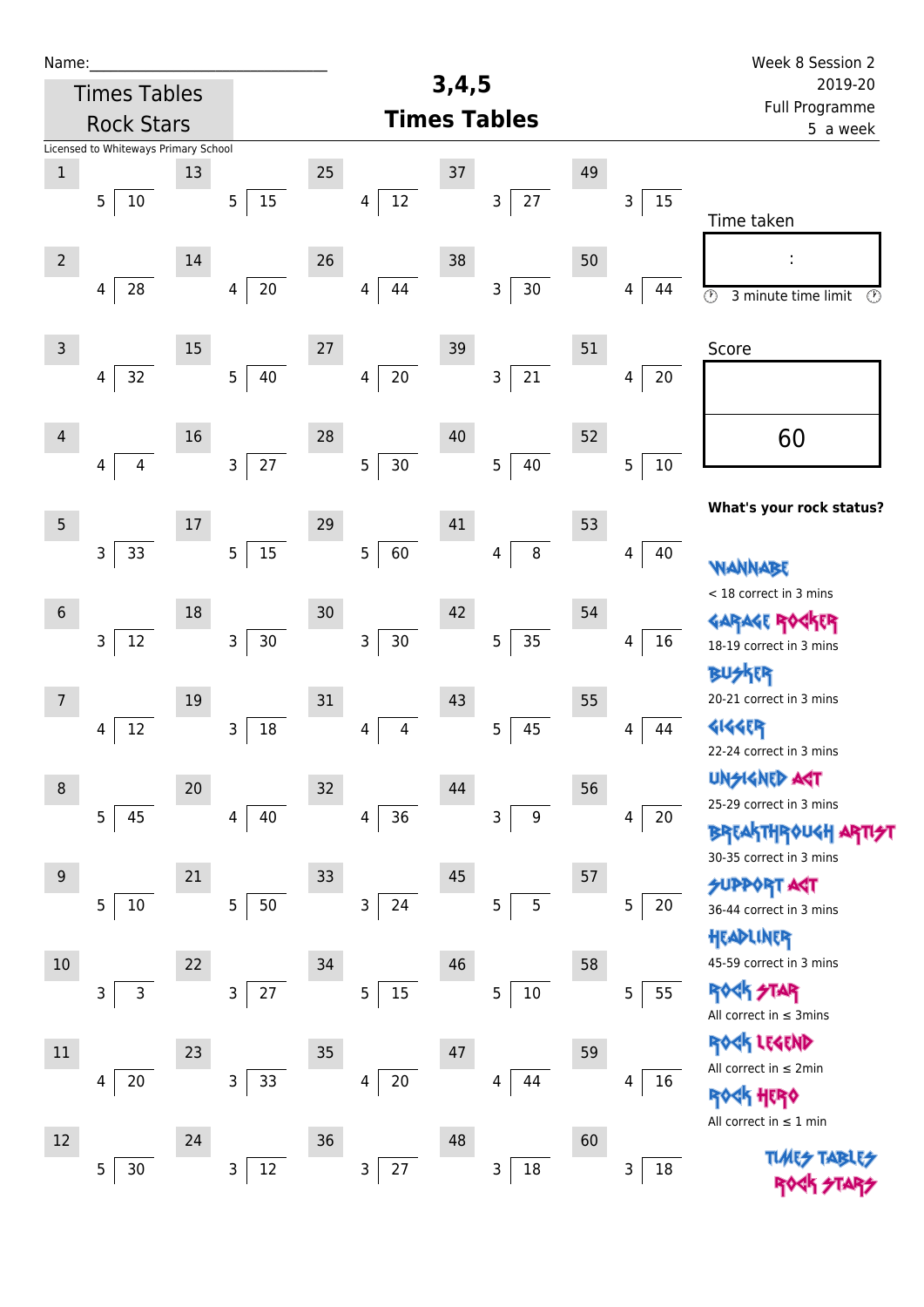| Name:                                                                  |                     |                              |                                    |                           |    |                              | Week 8 Session 3                                                                                |  |  |
|------------------------------------------------------------------------|---------------------|------------------------------|------------------------------------|---------------------------|----|------------------------------|-------------------------------------------------------------------------------------------------|--|--|
|                                                                        | <b>Times Tables</b> |                              |                                    | 3,4,5                     |    |                              | 2019-20                                                                                         |  |  |
|                                                                        | <b>Rock Stars</b>   |                              |                                    | <b>Times Tables</b>       |    |                              | Full Programme<br>5 a week                                                                      |  |  |
| Licensed to Whiteways Primary School<br>5<br>$\mathbf 1$<br>$\times$ 1 | 13                  | 3<br>$\times$ 12             | 4<br>25<br>$\times$ 4              | 4<br>37<br>$\times$ 12    | 49 | 4<br>$\times$ 7              |                                                                                                 |  |  |
| 3<br>$\overline{2}$<br>$\times$ 7                                      | 14                  | 5<br>$\times$ 10             | 5<br>26<br>$\times$ 10             | 5<br>38<br>$\times$ 5     | 50 | $\overline{5}$<br>$\times$ 5 | Time taken<br>Ì,<br>$\circled{r}$<br>3 minute time limit<br>⊕                                   |  |  |
| 3<br>$\overline{3}$<br>$\times$ 12                                     | 15                  | 4<br>$\times$ 9              | $\overline{4}$<br>27<br>$\times$ 9 | 3<br>39<br>$\times$ 3     | 51 | 3<br>$\times$ 5              | Score                                                                                           |  |  |
| 5<br>$\overline{4}$<br>$\times$ 12                                     | 16                  | 3<br>$\times$ 6              | 4<br>28<br>$\times$ 1              | 5<br>40<br>$\times$ 11    | 52 | 4<br>$\times 10$             | 60                                                                                              |  |  |
| 3<br>$5\overline{)}$<br>$\times$ 10                                    | 17                  | 3<br>$\times$ 3              | 4<br>29<br>$\times$ 12             | 5<br>41<br>$\times$ 10    | 53 | 4<br>$\times$ 4              | What's your rock status?<br><b>WANNABE</b>                                                      |  |  |
| 5<br>$6\phantom{1}$<br>$\times$ 12                                     | 18                  | 5<br>$\times$ 12             | 3<br>30<br>$\times$ 12             | 3<br>42<br>$\times 2$     | 54 | 3<br>$\times$ 7              | < 18 correct in 3 mins<br><b>GARAGE ROCKER</b><br>18-19 correct in 3 mins                       |  |  |
| 3<br>$\overline{7}$<br>$\times$ 4                                      | 19                  | 3<br>$\times$ 11             | $\overline{4}$<br>31<br>$\times$ 2 | 4<br>43<br>$\times$ 11    | 55 | 3<br>$\times$ 10             | BUSKER<br>20-21 correct in 3 mins<br><b>4144EP</b><br>22-24 correct in 3 mins                   |  |  |
| 5<br>$\,8\,$<br>$\times$ 6                                             | 20                  | $\overline{4}$<br>$\times$ 7 | 4<br>32<br>$\times$ 4              | 3<br>44<br>$\times$ 11    | 56 | 5<br>$\times 2$              | <b>UNSIGNED AGT</b><br>25-29 correct in 3 mins<br>ΒΡΓΑ <sup>Κ</sup> ΤΗΡΟυΚΗ ΑΡΤΙ <del>2</del> Τ |  |  |
| 5<br>$9$<br>$\times$ 8                                                 | 21                  | 5<br>$\times$ 2              | 4<br>33<br>$\times$ 4              | 5<br>45<br>$\times$ 7     | 57 | 3<br>$\times$ 9              | 30-35 correct in 3 mins<br><b>SUPPORT AGT</b><br>36-44 correct in 3 mins<br>HEADLINER           |  |  |
| 5<br>$10$<br>$\times 8$                                                | 22                  | $\overline{4}$<br>$\times$ 2 | 5<br>34<br>$\times$ 11             | 4<br>46<br>$\times$ 4     | 58 | $\mathsf S$<br>$\times$ 7    | 45-59 correct in 3 mins<br><b>ROCK STAR</b><br>All correct in $\leq$ 3mins                      |  |  |
| 5<br>11<br>$\times$ 6                                                  | 23                  | 5<br>$\times$ 3              | $\mathsf{3}$<br>35<br>$\times$ 8   | 4<br>$47\,$<br>$\times$ 4 | 59 | 3<br>$\times$ 2              | ROCK LEGEND<br>All correct in $\leq 2$ min<br>ROCK HERO<br>All correct in $\leq 1$ min          |  |  |
| 4<br>$12\,$<br>$\times$ 12                                             | 24                  | 3<br>$\times$ 1              | 5<br>36<br>$\times$ 11             | 3<br>48<br>$\times$ 8     | 60 | $\mathbf 5$<br>$\times$ 9    | <b>TUARS TABLES</b><br>ROCK STARS                                                               |  |  |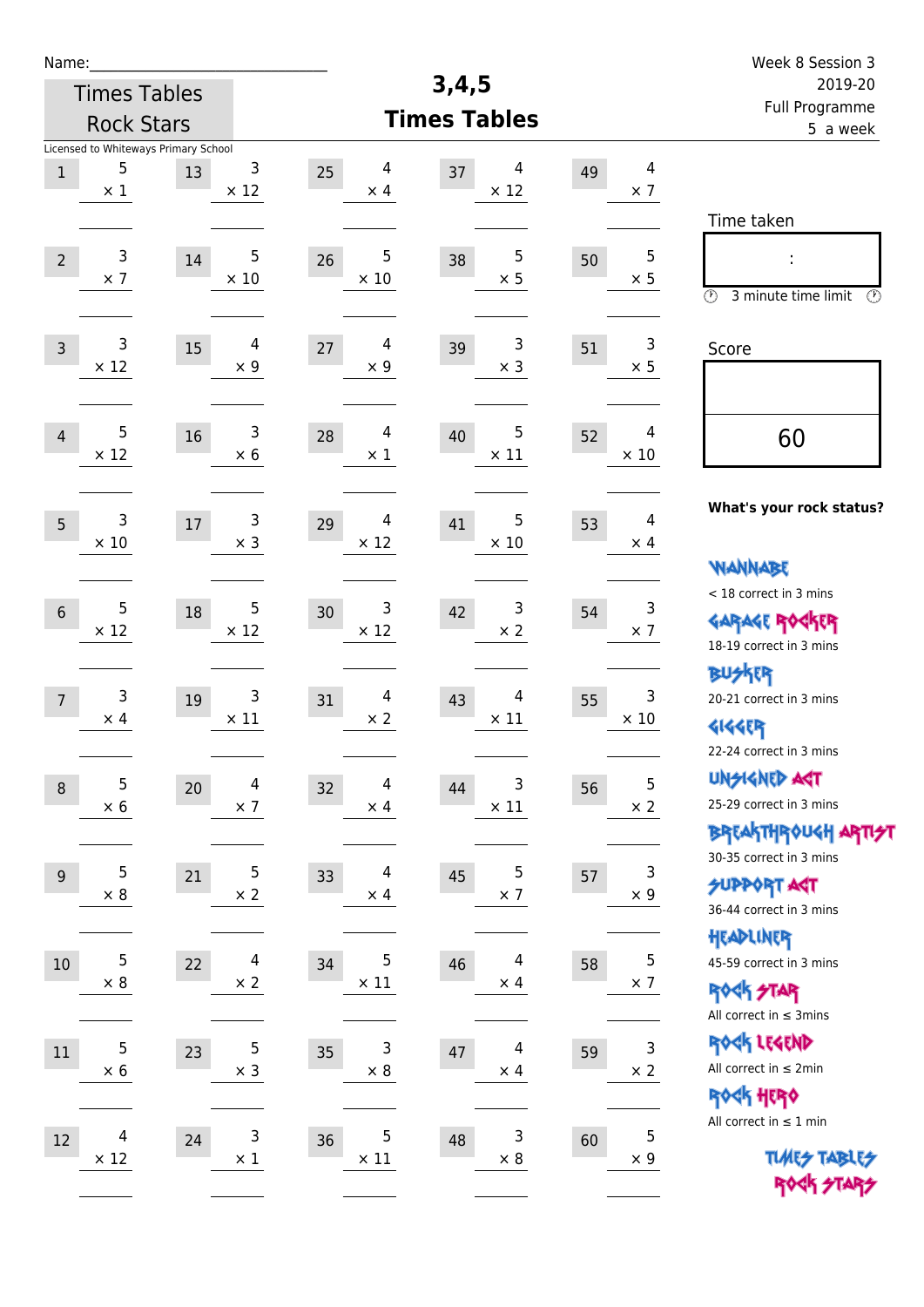| Name:                                |                 |               |                     |               | Week 8 Session 4                                      |  |  |
|--------------------------------------|-----------------|---------------|---------------------|---------------|-------------------------------------------------------|--|--|
| <b>Times Tables</b>                  |                 |               | 3,4,5               |               | 2019-20                                               |  |  |
| <b>Rock Stars</b>                    |                 |               | <b>Times Tables</b> |               | Full Programme<br>5 a week                            |  |  |
| Licensed to Whiteways Primary School |                 |               |                     |               |                                                       |  |  |
| $\mathbf{1}$<br>$32 \div 4 =$        | 21              | $21 \div 3 =$ | 41                  | $50 \div 5 =$ |                                                       |  |  |
|                                      |                 |               |                     |               |                                                       |  |  |
| $2^{\circ}$<br>$40 \div 4 =$         | 22              | $40 \div 4 =$ | 42                  | $24 \div 4 =$ | Time taken                                            |  |  |
|                                      |                 |               |                     |               |                                                       |  |  |
| $\mathsf{3}$<br>$10 \div 5 =$        | 23              | $12 \div 4 =$ | 43                  | $44 \div 4 =$ | $\circled{r}$<br>3 minute time limit<br>$\mathcal{O}$ |  |  |
| $\overline{4}$                       | 24              | $55 \div 5 =$ | 44                  |               |                                                       |  |  |
| $32 \div 4 =$                        |                 |               |                     | $27 \div 3 =$ | Score                                                 |  |  |
| 5<br>$36 \div 3 =$                   | 25              | $30 \div 3 =$ | 45                  | $24 \div 3 =$ |                                                       |  |  |
|                                      |                 |               |                     |               |                                                       |  |  |
| $\,$ 6 $\,$<br>$55 \div 5 =$         | 26              | $21 \div 3 =$ | 46                  | $55 \div 5 =$ | 60                                                    |  |  |
|                                      |                 |               |                     |               |                                                       |  |  |
| 7 <sup>7</sup><br>$12 \div 4 =$      | 27              | $40 \div 5 =$ | 47                  | $20 \div 4 =$ |                                                       |  |  |
|                                      |                 |               |                     |               | What's your rock status?                              |  |  |
| $\,8\,$<br>$8 \div 4 =$              | 28              | $5 ÷ 5 =$     | 48                  | $30 \div 3 =$ |                                                       |  |  |
|                                      |                 |               |                     |               | <b>JARNARY</b><br>< 18 correct in 3 mins              |  |  |
| $9\,$<br>$36 \div 4 =$               | 29              | $50 \div 5 =$ | 49                  | $21 \div 3 =$ |                                                       |  |  |
| 10<br>$12 \div 4 =$                  | 30 <sub>o</sub> | $25 \div 5 =$ | 50                  | $3 ÷ 3 =$     | <b>GARAGE ROGKER</b><br>18-19 correct in 3 mins       |  |  |
|                                      |                 |               |                     |               | <b>BUSKRR</b>                                         |  |  |
| 11<br>$12 \div 4 =$                  | 31              | $30 \div 5 =$ | 51                  | $4 \div 4 =$  | 20-21 correct in 3 mins                               |  |  |
|                                      |                 |               |                     |               | <b>4144EP</b>                                         |  |  |
| $12 \overline{ }$<br>$12 \div 4 =$   | 32 <sub>2</sub> | $9 \div 3 =$  | 52                  | $60 \div 5 =$ | 22-24 correct in 3 mins                               |  |  |
|                                      |                 |               |                     |               | <b>UNSIGNED AGT</b>                                   |  |  |
| 13<br>$27 ÷ 3 =$                     | 33 <sup>°</sup> | $15 \div 3 =$ | 53                  | $25 \div 5 =$ | 25-29 correct in 3 mins                               |  |  |
|                                      |                 |               |                     |               | ΒΡΓΑΚΤΗΡΟUGH ΑΡΤΙ <del>2</del> Τ                      |  |  |
| 14<br>$20 \div 5 =$                  | 34              | $8 \div 4 =$  | 54                  | $12 \div 3 =$ | 30-35 correct in 3 mins                               |  |  |
| 15                                   | 35 <sub>o</sub> |               | 55                  |               | <b>SUPPORT AGT</b><br>36-44 correct in 3 mins         |  |  |
| $6 \div 3 =$                         |                 | $16 \div 4 =$ |                     | $33 \div 3 =$ | HEADLINER                                             |  |  |
| $16\,$<br>$44 \div 4 =$              | 36              | $28 \div 4 =$ | 56                  | $36 \div 4 =$ | 45-59 correct in 3 mins                               |  |  |
|                                      |                 |               |                     |               | <b>ROCK STAR</b>                                      |  |  |
| 17<br>$3 ÷ 3 =$                      | 37              | $55 \div 5 =$ | 57                  | $30 \div 5 =$ | All correct in $\leq$ 3mins                           |  |  |
|                                      |                 |               |                     |               | ROCK LEGEND                                           |  |  |
| $18\,$<br>$33 \div 3 =$              | 38              | $20 \div 5 =$ | 58                  | $40 \div 4 =$ | All correct in $\leq 2$ min                           |  |  |
|                                      |                 |               |                     |               | <b>ROCK HERO</b>                                      |  |  |
| 19<br>$3 ÷ 3 =$                      | 39              | $21 \div 3 =$ | 59                  | $20 \div 4 =$ | All correct in $\leq 1$ min                           |  |  |
| 20                                   |                 |               |                     |               | <b>TUARS TABLES</b>                                   |  |  |
| $3 ÷ 3 =$                            | 40              | $45 \div 5 =$ | 60                  | $4 \div 4 =$  | ROCK STARS                                            |  |  |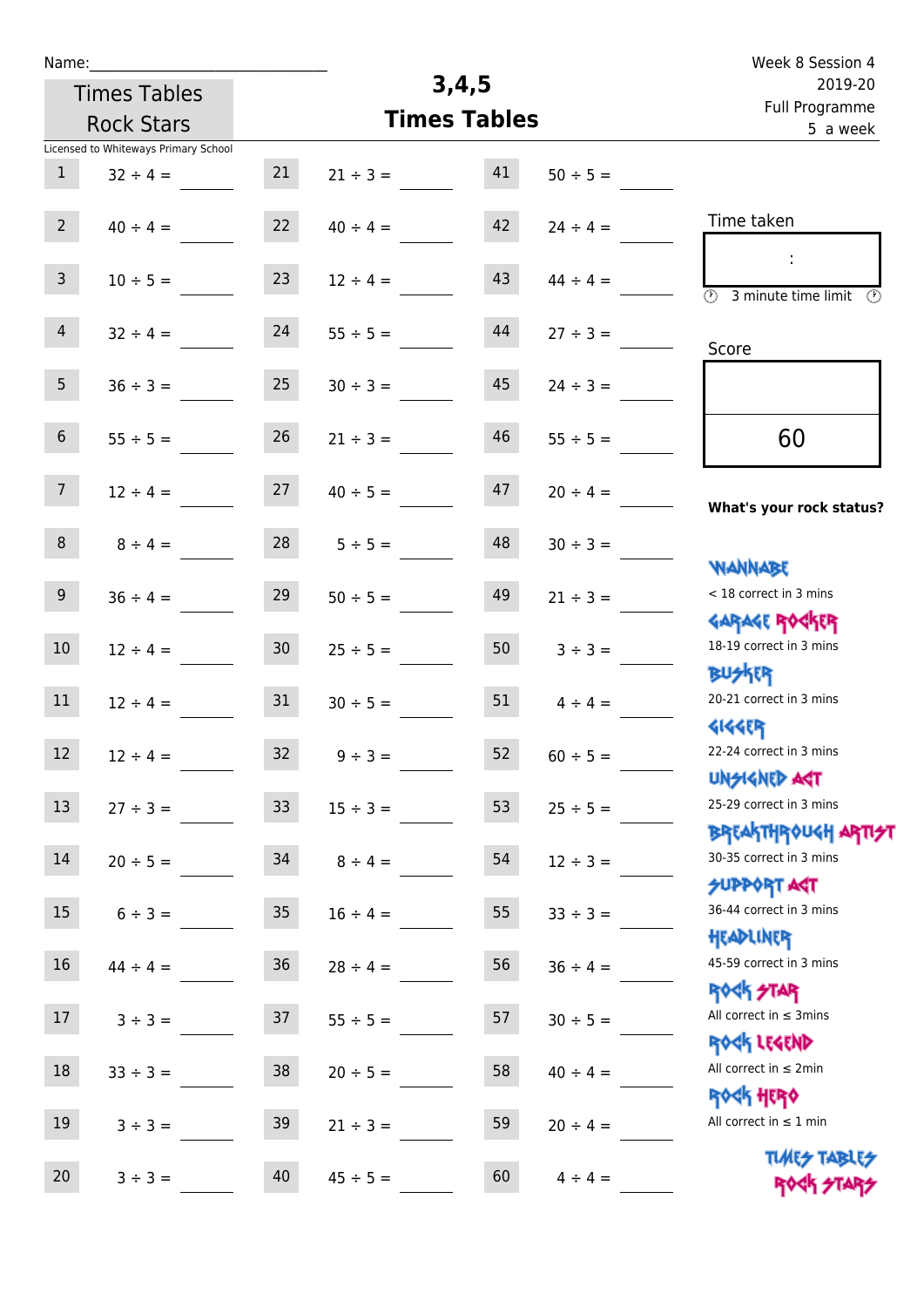| Name:                                |                 |                     |       |                     | Week 8 Session 5                                                                     |  |
|--------------------------------------|-----------------|---------------------|-------|---------------------|--------------------------------------------------------------------------------------|--|
| <b>Times Tables</b>                  |                 |                     | 3,4,5 |                     | 2019-20                                                                              |  |
| <b>Rock Stars</b>                    |                 | <b>Times Tables</b> |       |                     | Full Programme<br>5 a week                                                           |  |
| Licensed to Whiteways Primary School |                 |                     |       |                     |                                                                                      |  |
| 1<br>$5 \times 7 =$                  | 21              | $3 \times 10 =$     | 41    | $6 \div 3 =$        |                                                                                      |  |
| 2 <sup>7</sup><br>$4 \times 5 =$     | 22              | $4 \times 5 =$      | 42    | $16 \div 4 =$       | Time taken                                                                           |  |
| 3 <sup>7</sup><br>$5 \times 4 =$     | 23              | $4 \times 8 =$      | 43    | $24 \div 4 =$       | $\ddot{\phantom{a}}$<br>$\overline{\circledcirc}$ 3 minute time limit $\circledcirc$ |  |
| 4 <sup>1</sup><br>$4 \times 12 =$    | 24              | $4 \times 3 =$      | 44    | $24 \div 3 =$       | Score                                                                                |  |
| 5 <sub>1</sub><br>$5 \times 6 =$     | 25              | $3 \times 9 =$      | 45    | $16 \div 4 =$       |                                                                                      |  |
| 6 <sup>1</sup><br>$3 \times 8 =$     | 26              | $5 \times 9 =$      | 46    | $28 \div 4 =$       | 60                                                                                   |  |
| 7 <sup>7</sup><br>$4 \times 11 =$    | 27              | $5 \times 6 =$      | 47    | $6 \div 3 =$        | Add up your time                                                                     |  |
| 8<br>$3 \times 6 =$                  | 28              | $5 \times 11 =$     | 48    | $25 \div 5 =$       | <b>Mins</b>                                                                          |  |
| 9<br>$3 \times 5 =$                  | 29              | $3 \times 5 =$      | 49    | $9 ÷ 3 =$           | S2                                                                                   |  |
| 10 <sup>°</sup><br>$5 \times 10 =$   | 30 <sub>2</sub> | $5 \times 7 =$      | 50    | $4 \div 4 =$        |                                                                                      |  |
| 11<br>$3 \times 3 =$                 | 31              | $5 \div 5 =$        | 51    | $6 \div 3 =$        | S5<br>Total $\qquad$                                                                 |  |
| 12<br>$4 \times 9 =$                 | 32              | $15 \div 5 =$       | 52    | $45 \div 5 =$       | <b>Secs</b>                                                                          |  |
| 13<br>$4 \times 1 =$                 | 33 <sup>°</sup> | $48 \div 4 =$       |       | 53 $4 \div 4 =$     | S1<br>S2                                                                             |  |
| 14<br>$5 \times 9 =$                 | 34              | $24 \div 3 =$       |       | $54 \t 48 \div 4 =$ |                                                                                      |  |
| 15<br>$3 \times 4 =$                 | 35              | $21 \div 3 =$       |       | $55 \t 48 \div 4 =$ | S5                                                                                   |  |
| 16<br>$4 \times 11 =$                | 36              | $40 \div 4 =$       | 56    | $18 \div 3 =$       |                                                                                      |  |
| 17<br>$5 \times 5 =$                 |                 | $37 \t3 \div 3 =$   | 57    | $36 \div 3 =$       | Add up your score                                                                    |  |
| 18<br>$3 \times 12 =$                | 38              | $10 \div 5 =$       | 58    | $4 \div 4 =$        |                                                                                      |  |
| 19<br>$4 \times 10 =$                | 39              | $24 \div 3 =$       | 59    | $24 \div 4 =$       |                                                                                      |  |
| 20<br>$4 \times 6 =$                 | 40              | $33 \div 3 =$       | 60    | $12 \div 4 =$       | S5<br>Total $\_\_$                                                                   |  |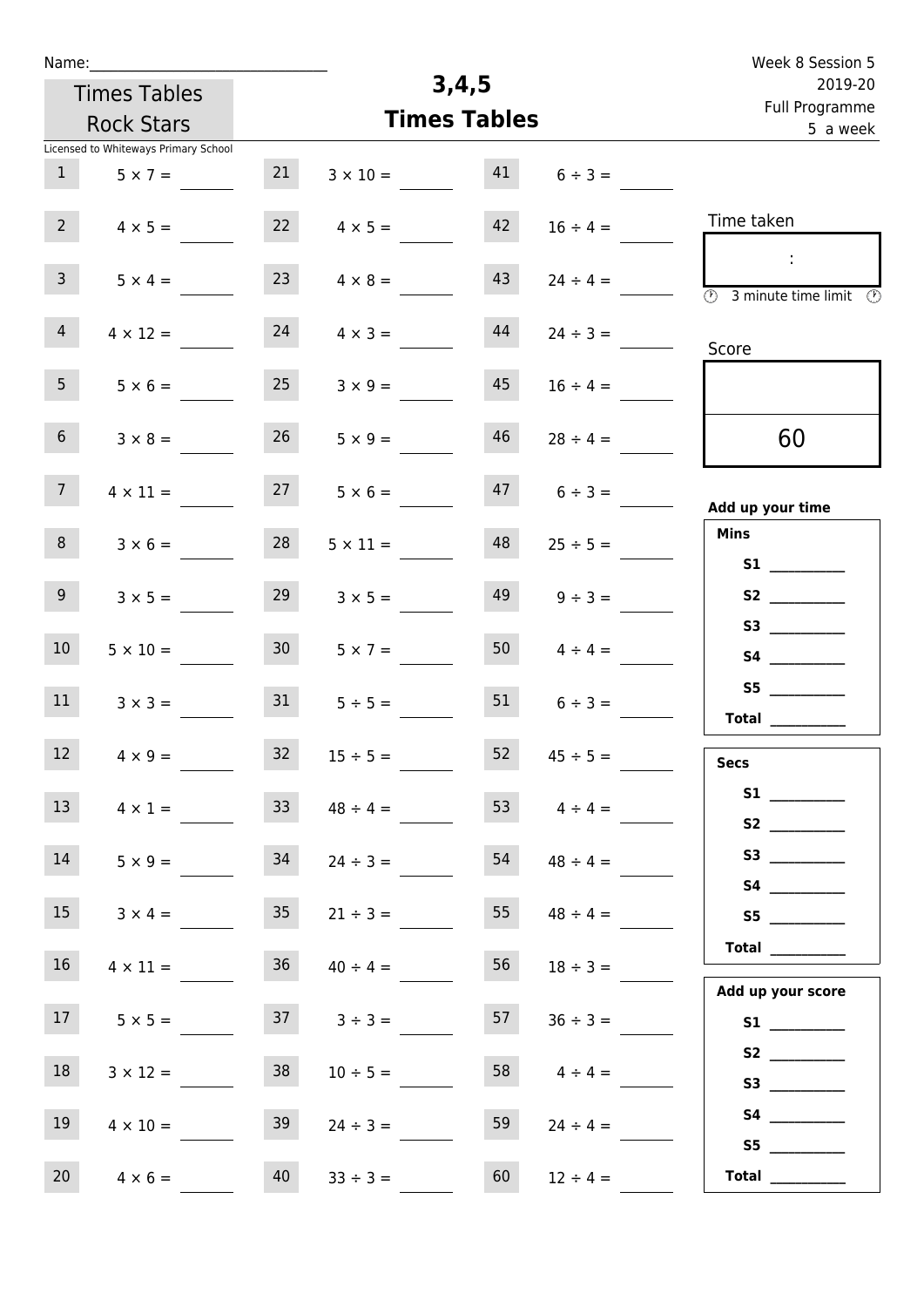|  | Name: |  |
|--|-------|--|
|  |       |  |

| Name:           |                                      |                 |                    |                     |                 | Week 9 Session 1                                                                       |  |  |
|-----------------|--------------------------------------|-----------------|--------------------|---------------------|-----------------|----------------------------------------------------------------------------------------|--|--|
|                 | <b>Times Tables</b>                  |                 |                    | 6,7                 |                 | 2019-20<br>Full Programme                                                              |  |  |
|                 | <b>Rock Stars</b>                    |                 |                    | <b>Times Tables</b> |                 | 5 a week                                                                               |  |  |
|                 | Licensed to Whiteways Primary School |                 |                    |                     |                 |                                                                                        |  |  |
| 1               | $7 \times 3 =$                       | 21              | $7 \times 12 = 41$ |                     | $2 \times 7 =$  |                                                                                        |  |  |
| 2 <sup>7</sup>  | $7 \times 9 =$                       | 22              | $7 \times 2 =$     | 42                  | $10 \times 7 =$ | Time taken                                                                             |  |  |
| 3 <sup>7</sup>  | $6 \times 7 =$                       | 23              | $6 \times 8 =$     | 43                  | $6 \times 6 =$  | $\sim$ 1.<br>$\overline{\textcircled{2}}$ 3 minute time limit                          |  |  |
| $\overline{4}$  | $6 \times 7 = 24$                    |                 | $7 \times 9 =$     | 44                  | $3 \times 6 =$  | Score                                                                                  |  |  |
| 5 <sub>1</sub>  | $7 \times 4 =$                       | 25              | $6 \times 8 =$     | 45                  | $12 \times 7 =$ |                                                                                        |  |  |
| 6 <sup>1</sup>  | $7 \times 6 =$                       | 26              | $6 \times 4 =$     | 46                  | $11 \times 7 =$ | 60                                                                                     |  |  |
| 7 <sup>7</sup>  | $7 \times 1 = 27$                    |                 | $6 \times 11 =$    | 47                  | $2 \times 6 =$  | What's your rock status?                                                               |  |  |
| 8               | $6 \times 4 =$                       | 28              | $6 \times 6 =$     | 48                  | $5 \times 6 =$  |                                                                                        |  |  |
| 9 <sub>o</sub>  | $7 \times 5 =$                       | 29              | $7 \times 6 =$     | 49                  | $6 \times 7 =$  | <b>NANNABE</b><br>< 18 correct in 3 mins<br><b>GARAGE ROCKER</b>                       |  |  |
| 10 <sup>°</sup> | $6 \times 11 =$                      | 30              | $6 \times 8 =$     | 50                  | $3 \times 7 =$  | 18-19 correct in 3 mins<br><b>BU外界</b>                                                 |  |  |
| 11              | $7 \times 7 =$                       | 31              | $3 \times 7 =$     | 51                  | $2 \times 6 =$  | 20-21 correct in 3 mins<br>41445P                                                      |  |  |
| 12              | $7 \times 6 =$                       | 32              | $4 \times 7 =$     | 52                  | $9 \times 6 =$  | 22-24 correct in 3 mins<br><b>UNSIGNED AGT</b>                                         |  |  |
| 13              | $6 \times 12 =$                      | 33 <sup>°</sup> | $10 \times 6 =$    | 53                  | $3 \times 6 =$  | 25-29 correct in 3 mins                                                                |  |  |
| 14              | $6 \times 4 =$                       | 34              | $11 \times 7 =$    | 54                  | $7 \times 6 =$  | <b>BREAKTHROUGH ARTI<del>S</del>T</b><br>30-35 correct in 3 mins<br><b>SUPPORT AGT</b> |  |  |
| 15              | $7 \times 6 =$                       | 35 <sub>o</sub> | $2 \times 7 =$     | 55                  | $11 \times 7 =$ | 36-44 correct in 3 mins<br>HEADLINER                                                   |  |  |
| 16              | $6 \times 10 =$                      | 36              | $9 \times 6 =$     | 56                  | $12 \times 7 =$ | 45-59 correct in 3 mins<br><b>ROCK STAR</b>                                            |  |  |
| 17              | $6 \times 5 =$                       | 37              | $3 \times 6 =$     | 57                  | $8 \times 7 =$  | All correct in $\leq$ 3mins<br>ROCK LEGEND                                             |  |  |
| 18              | $6 \times 11 =$                      | 38              | $9 \times 7 =$     | 58                  | $1 \times 6 =$  | All correct in $\leq 2$ min                                                            |  |  |
| 19              | $7 \times 8 =$                       | 39              | $10 \times 7 =$    | 59                  | $9 \times 7 =$  | <b>ROGH HERO</b><br>All correct in $\leq 1$ min                                        |  |  |
| 20              | $7 \times 1 =$                       | 40              | $1 \times 7 =$     | 60                  | $10 \times 7 =$ | <b>TUARS TABLES</b>                                                                    |  |  |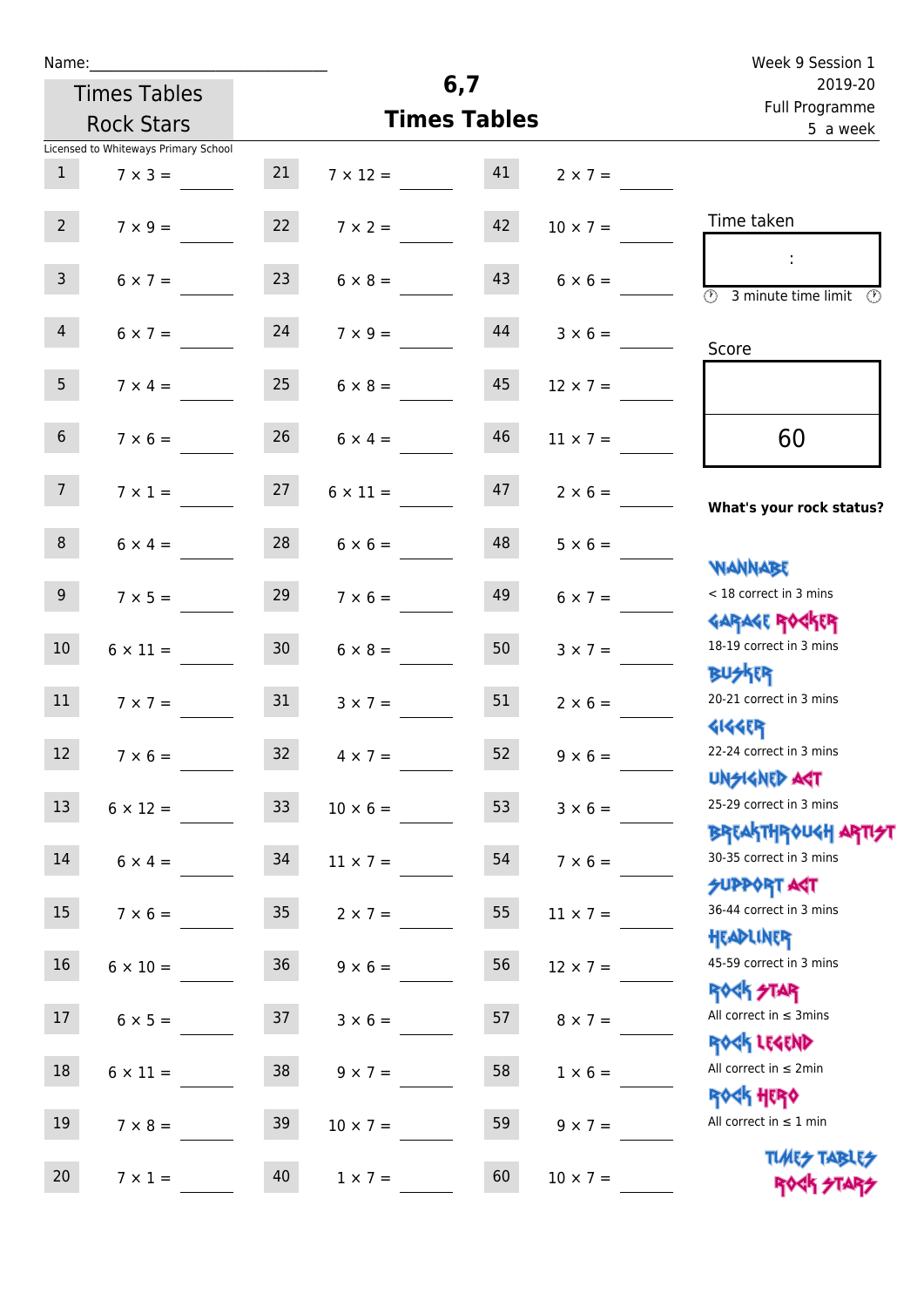| Name:            |                                      |    |                       |    |                              |     |                      |    |                      | Week 9 Session 2                               |  |  |
|------------------|--------------------------------------|----|-----------------------|----|------------------------------|-----|----------------------|----|----------------------|------------------------------------------------|--|--|
|                  | <b>Times Tables</b>                  |    |                       |    |                              | 6,7 |                      |    |                      | 2019-20<br>Full Programme<br>5 a week          |  |  |
|                  | <b>Rock Stars</b>                    |    |                       |    |                              |     | <b>Times Tables</b>  |    |                      |                                                |  |  |
|                  | Licensed to Whiteways Primary School |    |                       |    |                              |     |                      |    |                      |                                                |  |  |
| $\mathbf 1$      | 42<br>6                              | 13 | 35<br>$\overline{7}$  | 25 | 56<br>$\overline{7}$         | 37  | 70<br>7              | 49 | 30<br>6              |                                                |  |  |
|                  |                                      |    |                       |    |                              |     |                      |    |                      | Time taken                                     |  |  |
| $\overline{2}$   |                                      | 14 |                       | 26 |                              | 38  |                      | 50 |                      |                                                |  |  |
|                  | $\overline{7}$<br>28                 |    | 24<br>$6\overline{6}$ |    | 60<br>$\,6$                  |     | 56<br>$\overline{7}$ |    | $\overline{7}$<br>7  | $\overline{\odot}$<br>$\circled{r}$            |  |  |
|                  |                                      |    |                       |    |                              |     |                      |    |                      | 3 minute time limit                            |  |  |
| $\mathsf 3$      |                                      | 15 |                       | 27 |                              | 39  |                      | 51 |                      | Score                                          |  |  |
|                  | $\overline{7}$<br>28                 |    | 12<br>$\,6\,$         |    | $12\,$<br>$\,$ 6 $\,$        |     | 35<br>7              |    | 6<br>42              |                                                |  |  |
|                  |                                      |    |                       |    |                              |     |                      |    |                      |                                                |  |  |
| $\overline{4}$   |                                      | 16 |                       | 28 |                              | 40  |                      | 52 |                      | 60                                             |  |  |
|                  | 35<br>$\overline{7}$                 |    | 35<br>7 <sup>1</sup>  |    | 6<br>$\boldsymbol{6}$        |     | 48<br>$\,6\,$        |    | $\overline{7}$<br>7  |                                                |  |  |
|                  |                                      |    |                       |    |                              |     |                      |    |                      | What's your rock status?                       |  |  |
| $5\phantom{.0}$  |                                      | 17 |                       | 29 |                              | 41  |                      | 53 |                      |                                                |  |  |
|                  | 7<br>56                              |    | 36<br>6               |    | 21<br>$\boldsymbol{7}$       |     | $\overline{7}$<br>7  |    | $\overline{7}$<br>7  | NANNABE                                        |  |  |
|                  |                                      |    |                       |    |                              | 42  |                      |    |                      | < 18 correct in 3 mins                         |  |  |
| $\sqrt{6}$       | 24<br>$\,6\,$                        | 18 | 63<br>$\overline{7}$  | 30 | $\overline{7}$<br>${\bf 28}$ |     | 24<br>$\,$ 6 $\,$    | 54 | 7<br>14              | <b>GARAGE RO</b><br><b>FR</b>                  |  |  |
|                  |                                      |    |                       |    |                              |     |                      |    |                      | 18-19 correct in 3 mins<br><b>BUSKER</b>       |  |  |
| $\overline{7}$   |                                      | 19 |                       | 31 |                              | 43  |                      | 55 |                      | 20-21 correct in 3 mins                        |  |  |
|                  | 21<br>7                              |    | 35<br>7               |    | 35<br>7                      |     | 6<br>54              |    | 6<br>24              | <b>4144EP</b>                                  |  |  |
|                  |                                      |    |                       |    |                              |     |                      |    |                      | 22-24 correct in 3 mins                        |  |  |
| $\,8\,$          |                                      | 20 |                       | 32 |                              | 44  |                      | 56 |                      | <b>UNSIGNED AGT</b>                            |  |  |
|                  | 7<br>56                              |    | 60<br>$6\overline{6}$ |    | 7<br>$\overline{7}$          |     | 35<br>7              |    | $\overline{7}$<br>70 | 25-29 correct in 3 mins<br><b>BREAKTHROUGH</b> |  |  |
|                  |                                      |    |                       |    |                              |     |                      |    |                      | 30-35 correct in 3 mins                        |  |  |
| $\boldsymbol{9}$ |                                      | 21 |                       | 33 |                              | 45  |                      | 57 |                      | <b>SUPPORT AGT</b>                             |  |  |
|                  | 6<br>6                               |    | 42<br>$\overline{7}$  |    | 54<br>$\boldsymbol{6}$       |     | 21<br>7              |    | 30<br>6              | 36-44 correct in 3 mins                        |  |  |
|                  |                                      |    |                       |    |                              |     |                      |    |                      | HEADLINER                                      |  |  |
| $10$             |                                      | 22 |                       | 34 |                              | 46  |                      | 58 |                      | 45-59 correct in 3 mins<br><b>ROCK STAR</b>    |  |  |
|                  | 54<br>6                              |    | 49<br>$\overline{7}$  |    | $12\,$<br>6                  |     | 35<br>7              |    | 84<br>$\overline{7}$ | All correct in $\leq$ 3mins                    |  |  |
| $11\,$           |                                      | 23 |                       | 35 |                              | 47  |                      | 59 |                      | ROCK LEGEND                                    |  |  |
|                  | 7<br>28                              |    | 36<br>6               |    | $\overline{7}$<br>42         |     | 6<br>$30$            |    | 7<br>21              | All correct in $\leq 2$ min                    |  |  |
|                  |                                      |    |                       |    |                              |     |                      |    |                      | <b>《内 HER》</b>                                 |  |  |
| 12               |                                      | 24 |                       | 36 |                              | 48  |                      | 60 |                      | All correct in $\leq 1$ min                    |  |  |
|                  | $\overline{7}$<br>7                  |    | $\,$ 6<br>6           |    | 7<br>$14\,$                  |     | 36<br>6              |    | 7<br>14              | <b>TUARS TABLES</b>                            |  |  |
|                  |                                      |    |                       |    |                              |     |                      |    |                      |                                                |  |  |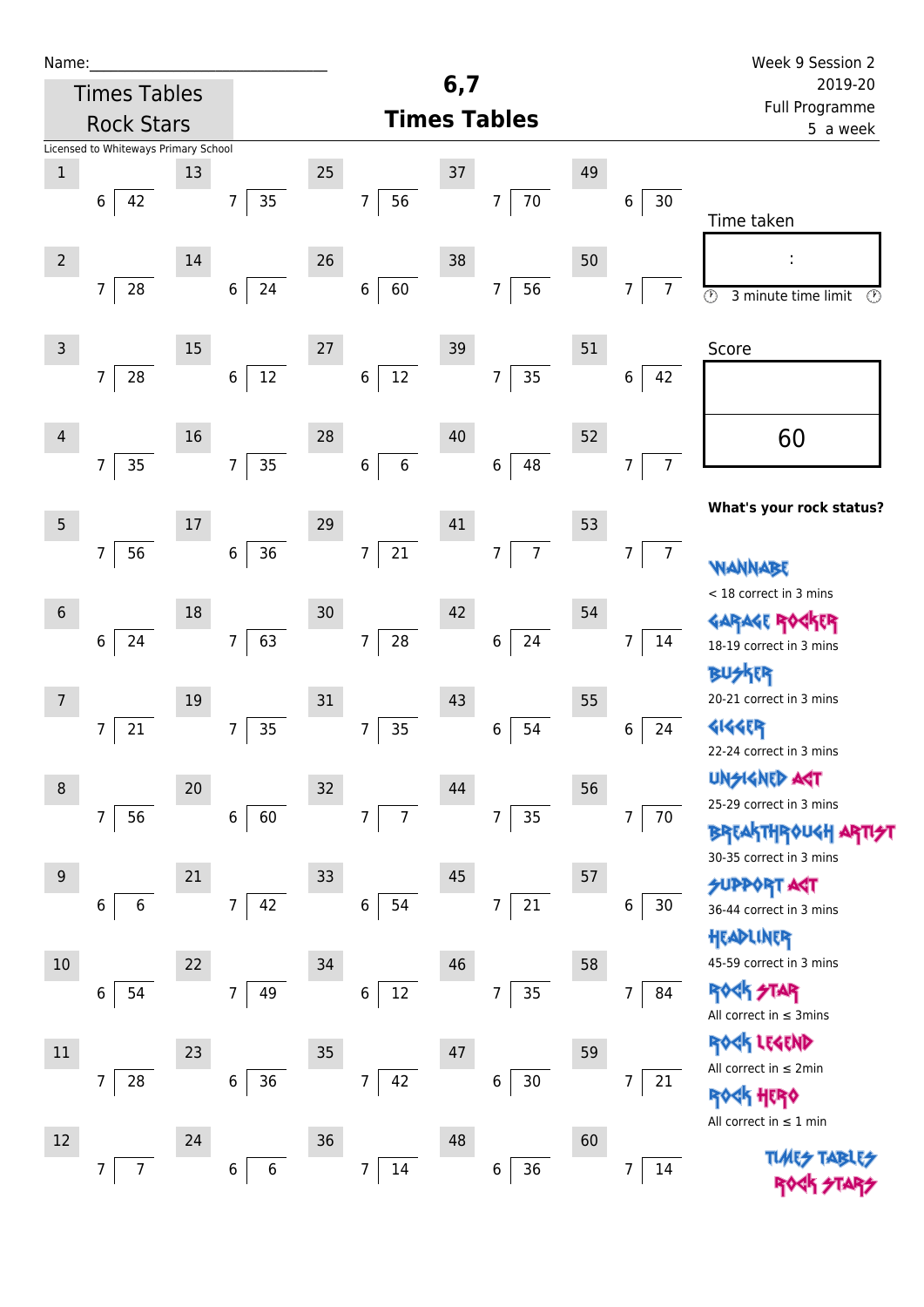| Name:           |                                                          |        |                                |                                    |                                      |    |                                | Week 9 Session 3                                                                                |  |  |
|-----------------|----------------------------------------------------------|--------|--------------------------------|------------------------------------|--------------------------------------|----|--------------------------------|-------------------------------------------------------------------------------------------------|--|--|
|                 | <b>Times Tables</b>                                      |        |                                |                                    | 6,7                                  |    |                                | 2019-20<br>Full Programme<br>5 a week                                                           |  |  |
|                 | <b>Rock Stars</b>                                        |        |                                |                                    | <b>Times Tables</b>                  |    |                                |                                                                                                 |  |  |
| $\mathbf{1}$    | Licensed to Whiteways Primary School<br>6<br>$\times$ 12 | 13     | $\overline{7}$<br>$\times$ 10  | 6<br>25<br>$\times$ 12             | 6<br>37<br>$\times$ 3                | 49 | $\overline{7}$<br>$\times$ 5   |                                                                                                 |  |  |
| $\overline{2}$  | 6<br>$\times$ 12                                         | 14     | 6<br>$\times$ 11               | 6<br>26<br>$\times$ 10             | 6<br>38<br>$\times$ 10               | 50 | 7<br>$\times 2$                | Time taken<br>t,<br>$\circledcirc$<br>3 minute time limit<br>⊕                                  |  |  |
| $\overline{3}$  | 6<br>$\times 8$                                          | 15     | $\overline{7}$<br>$\times$ 2   | 6<br>27<br>$\times$ 1              | 6<br>39<br>$\times$ 4                | 51 | $\overline{7}$<br>$\times 8$   | Score                                                                                           |  |  |
| $\overline{4}$  | 7<br>$\times$ 7                                          | 16     | 7<br>$\times 6$                | 6<br>28<br>$\times$ 4              | $\boldsymbol{6}$<br>40<br>$\times$ 6 | 52 | 6<br>$\times$ 11               | 60                                                                                              |  |  |
| 5               | 6<br>$\times$ 11                                         | $17\,$ | 6<br>$\times 1$                | 6<br>29<br>$\times$ 4              | 7<br>41<br>$\times$ 10               | 53 | 6<br>$\times$ 7                | What's your rock status?<br><b>WANNABE</b>                                                      |  |  |
| $6\phantom{1}6$ | 7<br>$\times$ 12                                         | 18     | 6<br>$\times$ 7                | 7<br>30<br>$\times$ 10             | $\overline{7}$<br>42<br>$\times$ 11  | 54 | $\overline{7}$<br>$\times 2$   | < 18 correct in 3 mins<br><b>GARAGE ROGKER</b><br>18-19 correct in 3 mins                       |  |  |
| $\overline{7}$  | 7<br>$\times$ 3                                          | 19     | 7<br>$\times 2$                | 6<br>31<br>$\times$ 12             | $\overline{7}$<br>43<br>$\times 2$   | 55 | 6<br>$\times$ 7                | <b>BUSKER</b><br>20-21 correct in 3 mins<br><b>4144EP</b><br>22-24 correct in 3 mins            |  |  |
| $\,8\,$         | 7<br>$\times$ 7                                          | 20     | $\overline{7}$<br>$\times$ 3   | 6<br>32<br>$\times$ 3              | 7<br>44<br>$\times$ 11               | 56 | $\boldsymbol{7}$<br>$\times$ 5 | <b>UNGIGNED AGT</b><br>25-29 correct in 3 mins<br>ΒΡΓΑ <sup>Κ</sup> ΤΗΡΟυΚΗ ΑΡΤΙ <del>2</del> Τ |  |  |
| $9$             | 7<br>$\times$ 4                                          | 21     | 7<br>$\times$ 11               | 7<br>33<br>$\times$ 10             | 6<br>45<br>$\times$ 6                | 57 | 7<br>$\times$ 2                | 30-35 correct in 3 mins<br><b>SUPPORT AST</b><br>36-44 correct in 3 mins                        |  |  |
| 10              | 7<br>$\times$ 6                                          | 22     | $\boldsymbol{6}$<br>$\times 6$ | 7<br>34<br>$\times$ 12             | $\boldsymbol{6}$<br>46<br>$\times$ 6 | 58 | $\boldsymbol{6}$<br>$\times$ 3 | HEADLINER<br>45-59 correct in 3 mins<br><b>ROCK STAR</b><br>All correct in $\leq$ 3mins         |  |  |
| 11              | 6<br>$\times$ 2                                          | 23     | $\overline{7}$<br>$\times$ 1   | 7<br>35<br>$\times$ 2              | 6<br>$47\,$<br>$\times$ 7            | 59 | $\overline{7}$<br>$\times$ 12  | ROCK LEGEND<br>All correct in $\leq 2$ min<br>ROCK HERO                                         |  |  |
| 12              | 7<br>$\times$ 3                                          | 24     | 6<br>$\times$ 12               | $\overline{7}$<br>36<br>$\times$ 4 | $\overline{7}$<br>48<br>$\times$ 5   | 60 | $\overline{7}$<br>$\times 10$  | All correct in $\leq 1$ min<br><b>TUARS TABLES</b><br>ROCK STARS                                |  |  |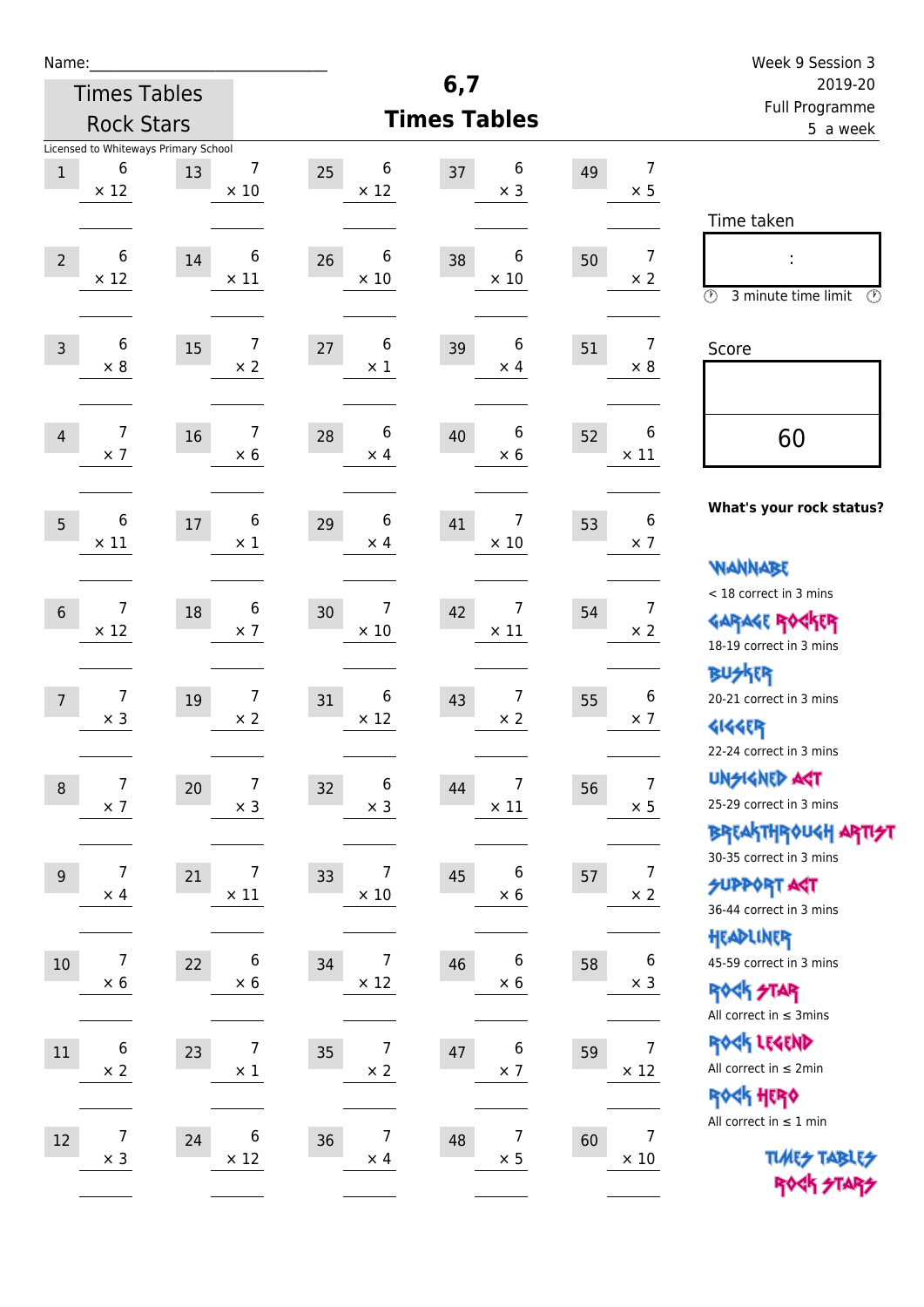| Name:           |                                      |                 |                     |     |               | Week 9 Session 4                                                 |  |  |
|-----------------|--------------------------------------|-----------------|---------------------|-----|---------------|------------------------------------------------------------------|--|--|
|                 | <b>Times Tables</b>                  |                 |                     | 6,7 |               | 2019-20<br>Full Programme                                        |  |  |
|                 | <b>Rock Stars</b>                    |                 | <b>Times Tables</b> |     |               | 5 a week                                                         |  |  |
|                 | Licensed to Whiteways Primary School |                 |                     |     |               |                                                                  |  |  |
| 1               | $48 \div 6 =$                        | 21              | $35 \div 7 =$       | 41  | $36 \div 6 =$ |                                                                  |  |  |
| 2 <sup>1</sup>  | $28 \div 7 =$                        | 22              | $66 \div 6 =$       | 42  | $60 \div 6 =$ | Time taken                                                       |  |  |
| 3 <sup>7</sup>  | $66 \div 6 =$                        | 23              | $14 \div 7 =$       | 43  | $18 \div 6 =$ | $\overline{\textcircled{1}}$ 3 minute time limit<br>-09          |  |  |
| $\overline{4}$  | $63 \div 7 =$                        | 24              | $70 \div 7 =$       | 44  | $6 \div 6 =$  | Score                                                            |  |  |
| 5 <sub>1</sub>  | $36 \div 6 =$                        |                 | $25$ 6 ÷ 6 =        | 45  | $49 \div 7 =$ |                                                                  |  |  |
| 6 <sup>1</sup>  | $12 \div 6 =$                        | 26              | $14 \div 7 =$       | 46  | $66 \div 6 =$ | 60                                                               |  |  |
| 7 <sup>7</sup>  | $24 \div 6 =$                        | 27              | $36 \div 6 =$       | 47  | $12 \div 6 =$ | What's your rock status?                                         |  |  |
| 8               | $30 \div 6 =$                        | 28              | $36 \div 6 =$       | 48  | $24 \div 6 =$ |                                                                  |  |  |
| 9 <sub>o</sub>  | $48 \div 6 =$                        | 29              | $30 \div 6 =$       | 49  | $49 \div 7 =$ | <b>JARNARY</b><br>< 18 correct in 3 mins                         |  |  |
| 10 <sup>°</sup> | $84 \div 7 =$                        | 30 <sub>o</sub> | $36 \div 6 =$       | 50  | $63 \div 7 =$ | <b>GARAGE ROCKER</b><br>18-19 correct in 3 mins<br><b>BUSKER</b> |  |  |
| 11              | $24 \div 6 =$                        | 31              | $42 \div 6 =$       | 51  | $35 \div 7 =$ | 20-21 correct in 3 mins<br><b>4144EP</b>                         |  |  |
| 12              | $14 \div 7 =$                        | 32              | $6 \div 6 =$        | 52  | $30 \div 6 =$ | 22-24 correct in 3 mins<br><b>UNSIGNED AGT</b>                   |  |  |
| 13              | $14 \div 7 =$                        | 33 <sup>2</sup> | $28 \div 7 =$       | 53  | $35 \div 7 =$ | 25-29 correct in 3 mins<br><b>BREAKTHROUGH ARTH</b>              |  |  |
| 14              | $7 ÷ 7 =$                            | 34              | $48 \div 6 =$       | 54  | $7 ÷ 7 =$     | 30-35 correct in 3 mins<br>SUPPORT AGT                           |  |  |
| 15              | $72 \div 6 =$                        | $35\phantom{a}$ | $21 \div 7 =$       | 55  | $66 \div 6 =$ | 36-44 correct in 3 mins<br>HEADLINER                             |  |  |
| 16              | $28 \div 7 =$                        | $36\,$          | $28 \div 7 =$       | 56  | $6 \div 6 =$  | 45-59 correct in 3 mins<br><b>ROCK STAR</b>                      |  |  |
| 17              | $70 \div 7 =$                        | 37              | $70 \div 7 =$       | 57  | $63 \div 7 =$ | All correct in $\leq$ 3mins<br>ROCK LEGEND                       |  |  |
| $18\,$          | $77 \div 7 =$                        | 38              | $6 \div 6 =$        | 58  | $63 \div 7 =$ | All correct in $\leq 2$ min<br><b>ROCK HERO</b>                  |  |  |
| 19              | $70 \div 7 =$                        | 39              | $35 \div 7 =$       | 59  | $72 \div 6 =$ | All correct in $\leq 1$ min                                      |  |  |
| 20              | $60 \div 6 =$                        | 40              | $18 \div 6 =$       | 60  | $35 ÷ 7 =$    | <b>TUARS TABLES</b><br>ROCK STARS                                |  |  |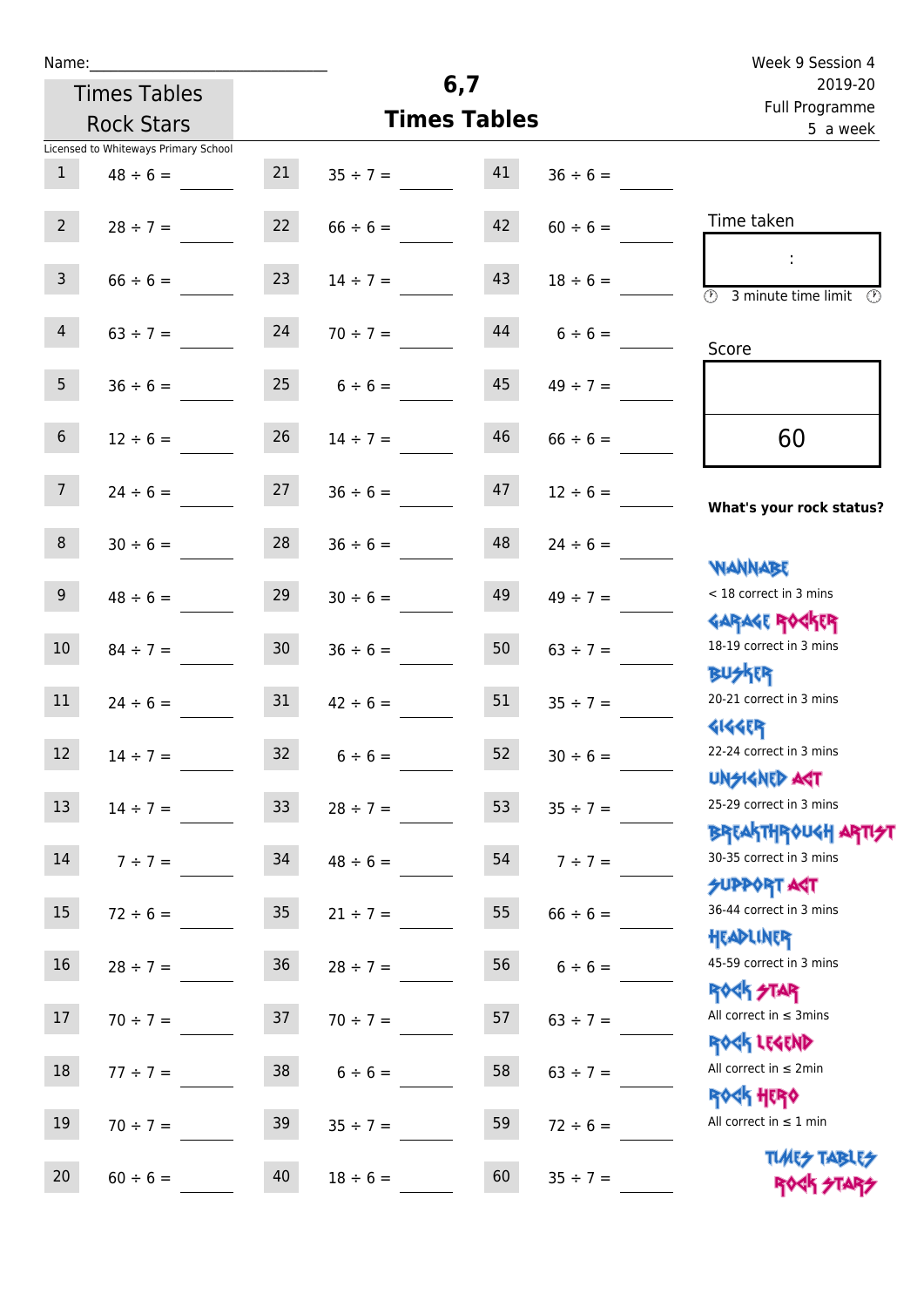| Name: |  |  |  |
|-------|--|--|--|
|       |  |  |  |

| Name:           |                                      |                 |                 |                     |                    | Week 9 Session 5                  |
|-----------------|--------------------------------------|-----------------|-----------------|---------------------|--------------------|-----------------------------------|
|                 | <b>Times Tables</b>                  |                 |                 | 6,7                 |                    | 2019-20                           |
|                 | <b>Rock Stars</b>                    |                 |                 | <b>Times Tables</b> |                    | Full Programme                    |
|                 | Licensed to Whiteways Primary School |                 |                 |                     |                    | 5 a week                          |
| 1               | $7 \times 2 =$                       | 21              | $7 \times 8 =$  | 41                  | $54 \div 6 =$      |                                   |
| $2^{\circ}$     | $7 \times 6 =$                       | 22              | $7 \times 9 =$  | 42                  | $24 \div 6 =$      | Time taken                        |
| 3 <sup>7</sup>  | $7 \times 5 =$                       | 23              | $6 \times 4 =$  | 43                  | $56 \div 7 =$      | (1)<br>3 minute time limit<br>(V) |
| $\overline{4}$  | $6 \times 9 =$                       | 24              | $7 \times 2 =$  | 44                  | $28 \div 7 =$      | Score                             |
| 5 <sub>1</sub>  | $7 \times 9 =$                       | 25              | $6 \times 12 =$ |                     | $45 \t 6 \div 6 =$ |                                   |
| 6 <sup>1</sup>  | $7 \times 5 =$                       | 26              | $7 \times 4 =$  | 46                  | $72 \div 6 =$      | 60                                |
| 7 <sup>7</sup>  | $6 \times 9 =$                       | 27              | $7 \times 7 =$  | 47                  | $12 \div 6 =$      | Add up your time                  |
| 8               | $6 \times 9 =$                       | 28              | $7 \times 8 =$  | 48                  | $66 \div 6 =$      | <b>Mins</b>                       |
| 9               | $7 \times 10 =$                      | 29              | $7 \times 5 =$  | 49                  | $36 \div 6 =$      | S1<br>S2                          |
| 10 <sup>1</sup> | $6 \times 8 =$                       | 30 <sub>o</sub> | $6 \times 2 =$  | 50                  | $36 \div 6 =$      | S4 __________                     |
| 11              | $6 \times 7 =$                       | 31              | $21 \div 7 =$   | 51                  | $30 \div 6 =$      | S5<br>Total                       |
| 12 <sup>7</sup> | $6 \times 4 =$                       | 32              | $24 \div 6 =$   | 52                  | $12 \div 6 =$      | <b>Secs</b>                       |

| S1 <sub>2</sub> and the set of the set of the set of the set of the set of the set of the set of the set of the set of the set of the set of the set of the set of the set of the set of the set of the set of the set of the set of the | $42 \div 6 =$ | 53 | $24 \div 6 =$ | 33 <sup>°</sup> | $6 \times 10 =$ | 13               |
|------------------------------------------------------------------------------------------------------------------------------------------------------------------------------------------------------------------------------------------|---------------|----|---------------|-----------------|-----------------|------------------|
| S <sub>2</sub> and the set of the set of the set of the set of the set of the set of the set of the set of the set of the set of the set of the set of the set of the set of the set of the set of the set of the set of the set of the  |               |    |               |                 |                 |                  |
| S3                                                                                                                                                                                                                                       | $36 \div 6 =$ | 54 | $42 \div 7 =$ | 34              | $6 \times 9 =$  | 14               |
| S4                                                                                                                                                                                                                                       |               |    |               |                 |                 |                  |
| <b>S5</b>                                                                                                                                                                                                                                | $49 \div 7 =$ | 55 | $14 \div 7 =$ | 35 <sup>7</sup> | $7 \times 1 =$  | 15 <sup>15</sup> |
| <b>Total</b>                                                                                                                                                                                                                             |               |    |               |                 |                 |                  |
|                                                                                                                                                                                                                                          | $54 \div 6 =$ | 56 | $84 \div 7 =$ | 36              | $6 \times 9 =$  | 16               |
| Add up your score                                                                                                                                                                                                                        |               |    |               |                 |                 |                  |
| <b>S1</b>                                                                                                                                                                                                                                | $28 \div 7 =$ | 57 | $70 \div 7 =$ | 37              | $6 \times 7 =$  | 17               |
| S <sub>2</sub> and the set of the set of the set of the set of the set of the set of the set of the set of the set of the set of the set of the set of the set of the set of the set of the set of the set of the set of the set of the  |               |    |               |                 |                 |                  |
| S3                                                                                                                                                                                                                                       | $56 ÷ 7 =$    | 58 | $35 \div 7 =$ | 38              | $7 \times 4 =$  | 18               |
| S <sub>4</sub>                                                                                                                                                                                                                           |               | 59 |               |                 |                 | 19               |
| S <sub>5</sub>                                                                                                                                                                                                                           | $60 \div 6 =$ |    | $70 \div 7 =$ | 39              | $7 \times 2 =$  |                  |
|                                                                                                                                                                                                                                          |               |    |               |                 |                 |                  |

20  $6 \times 3 =$  40  $35 \div 7 =$  60  $6 \div 6 =$ 

 **Total \_\_\_\_\_\_\_\_\_\_\_\_**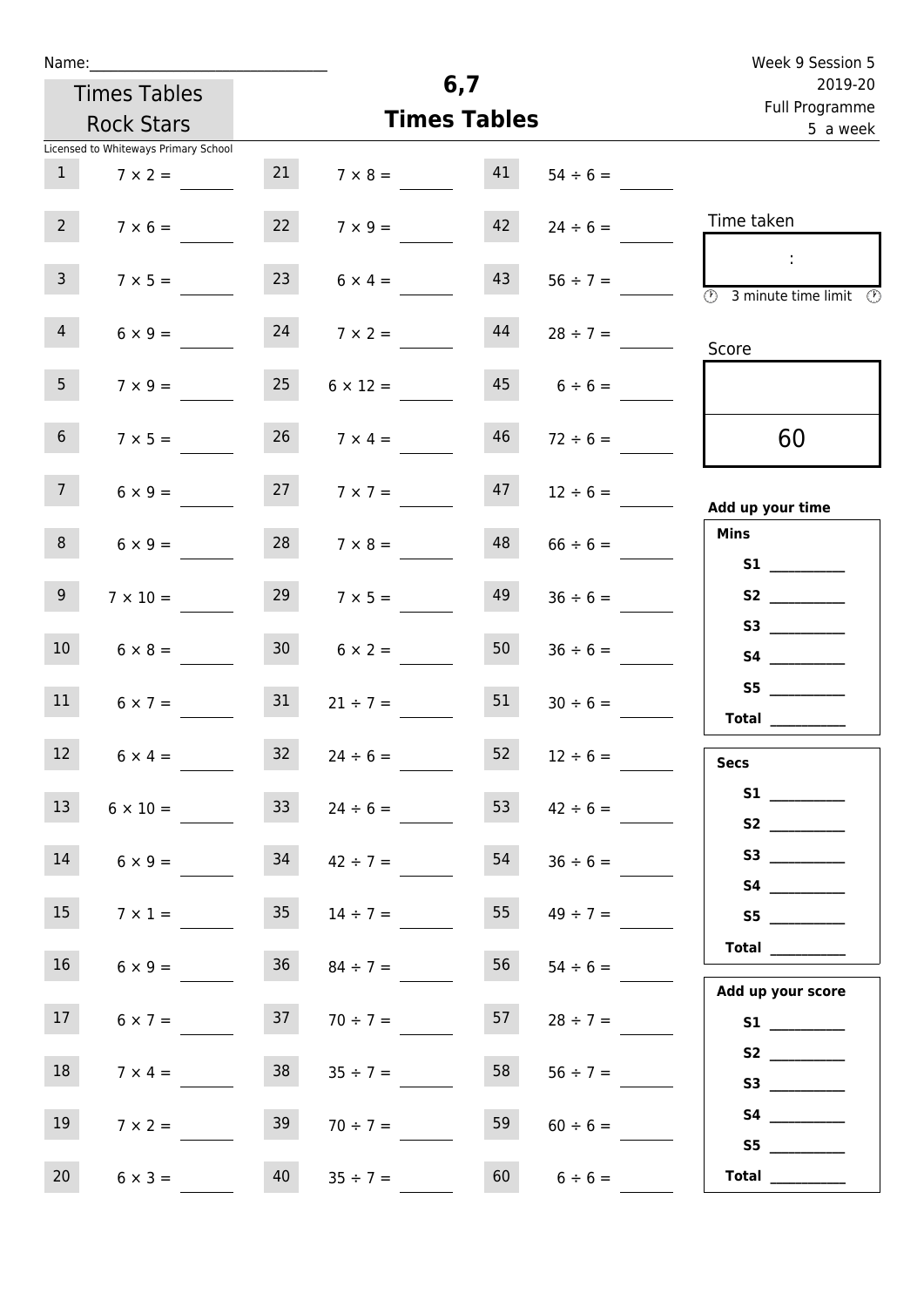| Name:           |                                      |                 |                 | 8                   |                 | Week 10 Session 1                                                  |
|-----------------|--------------------------------------|-----------------|-----------------|---------------------|-----------------|--------------------------------------------------------------------|
|                 | <b>Times Tables</b>                  |                 |                 | 2019-20             |                 |                                                                    |
|                 | <b>Rock Stars</b>                    |                 |                 | <b>Times Tables</b> |                 | Full Programme<br>5 a week                                         |
|                 | Licensed to Whiteways Primary School |                 |                 |                     |                 |                                                                    |
| $\mathbf{1}$    | $8 \times 10 =$                      | 21              | $8 \times 4 =$  | 41                  | $8 \times 8 =$  |                                                                    |
| $2^{\circ}$     | $8 \times 12 =$                      | 22              | $8 \times 8 =$  | 42                  | $11 \times 8 =$ | Time taken                                                         |
| $\overline{3}$  | $8 \times 2 =$                       | 23              | $8 \times 12 =$ | 43                  | $1 \times 8 =$  | $\sim$ 10 $\,$<br>$\overline{\textcircled{1}}$ 3 minute time limit |
| $\overline{4}$  | $8 \times 1 =$                       | 24              | $8 \times 8 =$  | 44                  | $12 \times 8 =$ | Score                                                              |
| 5 <sub>1</sub>  | $8 \times 10 =$                      | 25              | $8 \times 3 =$  | 45                  | $5 \times 8 =$  |                                                                    |
| $6\overline{6}$ | $8 \times 5 =$                       | 26              | $8 \times 3 =$  | 46                  | $5 \times 8 =$  | 60                                                                 |
| 7 <sup>7</sup>  | $8 \times 3 =$                       | 27              | $8 \times 1 =$  | 47                  | $2 \times 8 =$  | What's your rock status?                                           |
| 8               | $8 \times 8 =$                       | 28              | $8 \times 5 =$  | 48                  | $9 \times 8 =$  | WANNABE                                                            |
| 9 <sub>o</sub>  | $8 \times 3 =$                       | 29              | $8 \times 3 =$  | 49                  | $7 \times 8 =$  | $<$ 18 correct in 3 mins<br><b>GARAGE ROGKER</b>                   |
| 10 <sup>°</sup> | $8 \times 8 =$                       | 30 <sub>o</sub> | $8 \times 12 =$ | 50                  | $6 \times 8 =$  | 18-19 correct in 3 mins<br><b>BUSKER</b>                           |
| 11              | $8 \times 7 =$                       | 31              | $9 \times 8 =$  | 51                  | $5 \times 8 =$  | 20-21 correct in 3 mins<br><b>4144EP</b>                           |
| 12              | $8 \times 9 =$                       | 32              | $5 \times 8 =$  | 52                  | $5 \times 8 =$  | 22-24 correct in 3 mins<br><b>UNSIGNED AGT</b>                     |
| 13              | $8 \times 3 =$                       | 33              | $12 \times 8 =$ | 53                  | $10 \times 8 =$ | 25-29 correct in 3 mins<br><b>BREAKTHROUGH ARTI<del>S</del>T</b>   |
| $14\,$          | $8 \times 6 =$                       | 34              | $1 \times 8 =$  | 54                  | $6 \times 8 =$  | 30-35 correct in 3 mins<br><b>SUPPORT ART</b>                      |
| 15              | $8 \times 12 =$                      | 35 <sub>o</sub> | $9 \times 8 =$  | 55                  | $5 \times 8 =$  | 36-44 correct in 3 mins<br>HEADLINER                               |
| 16              | $8 \times 10 =$                      | $36\,$          | $11 \times 8 =$ | 56                  | $7 \times 8 =$  | 45-59 correct in 3 mins<br><b>ROCK STAR</b>                        |
| 17              | $8 \times 11 =$                      | 37              | $12 \times 8 =$ | 57                  | $1 \times 8 =$  | All correct in $\leq$ 3mins<br>ROCK LEGEND                         |
| 18              | $8 \times 5 =$                       | 38              | $4 \times 8 =$  | 58                  | $10 \times 8 =$ | All correct in $\leq 2$ min<br>ROCK HERO                           |
| 19              | $8 \times 2 =$                       | 39              | $8 \times 8 =$  | 59                  | $11 \times 8 =$ | All correct in $\leq 1$ min                                        |
| 20              | $8 \times 11 =$                      | 40              | $11 \times 8 =$ | 60                  | $3 \times 8 =$  | <b>TUARS TABLES</b><br>ROCK STARS                                  |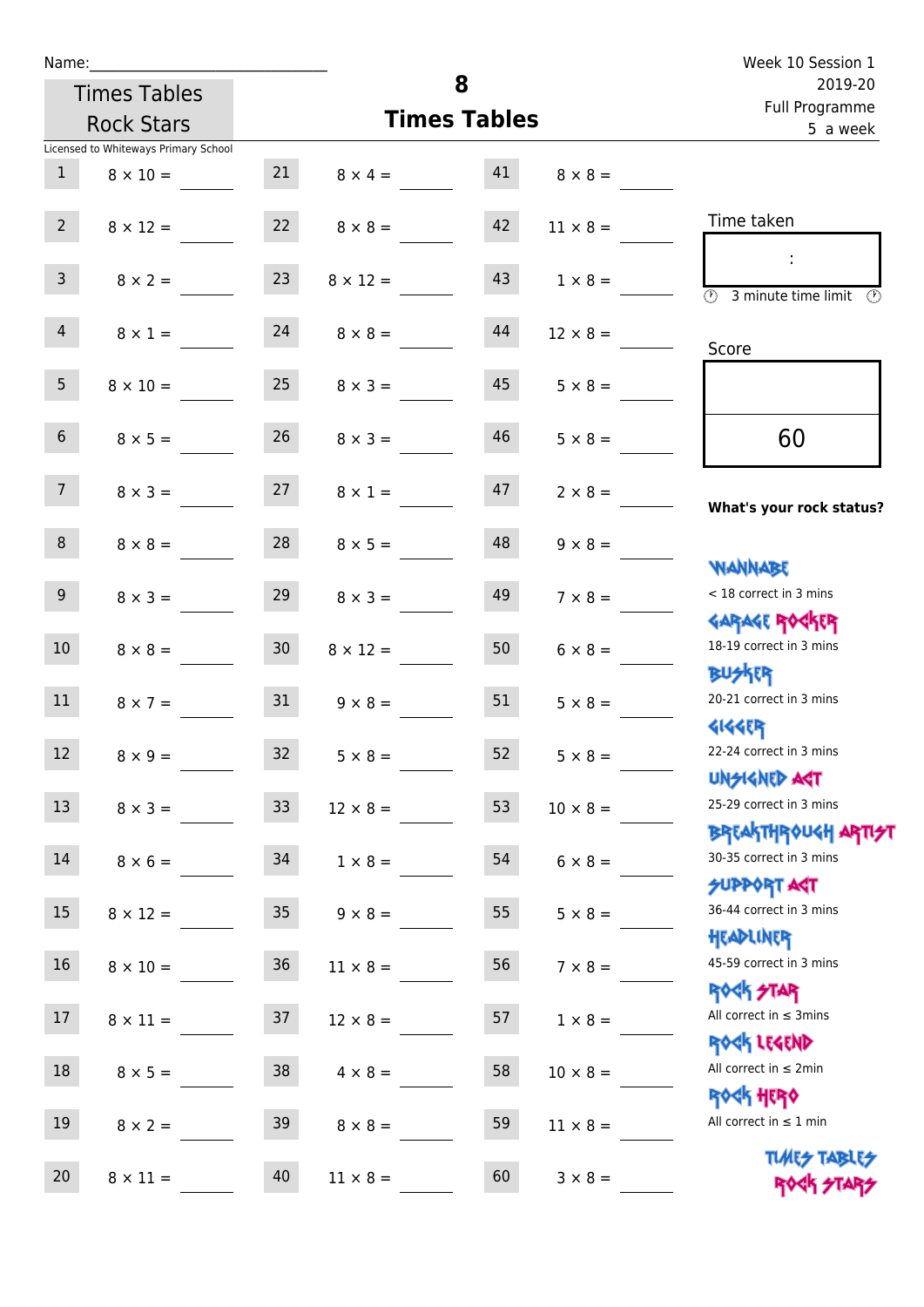| Name |  |  |  |
|------|--|--|--|
|      |  |  |  |

| Name:          |                                      |    |              |    |              |    |                     |    |          | Week 10 Session 2                                      |  |
|----------------|--------------------------------------|----|--------------|----|--------------|----|---------------------|----|----------|--------------------------------------------------------|--|
|                | <b>Times Tables</b>                  |    |              |    |              | 8  |                     |    |          | 2019-20<br>Full Programme                              |  |
|                | <b>Rock Stars</b>                    |    |              |    |              |    | <b>Times Tables</b> |    | 5 a week |                                                        |  |
|                | Licensed to Whiteways Primary School |    |              |    |              |    |                     |    |          |                                                        |  |
| $\,1\,$        | 8<br>8                               | 13 | 48<br>8      | 25 | 56<br>8      | 37 | 32<br>8             | 49 | 40<br>8  |                                                        |  |
|                |                                      |    |              |    |              |    |                     |    |          | Time taken                                             |  |
| $\overline{2}$ |                                      | 14 |              | 26 |              | 38 |                     | 50 |          |                                                        |  |
|                | 56<br>8                              |    | $\bf 8$<br>8 |    | 48<br>8      |    | 48<br>$\, 8$        |    | 72<br>8  |                                                        |  |
|                |                                      |    |              |    |              |    |                     |    |          | $\circledcirc$<br>$\circled{r}$<br>3 minute time limit |  |
| $\mathsf{3}$   |                                      | 15 |              | 27 |              | 39 |                     | 51 |          | Score                                                  |  |
|                | 40<br>8                              |    | 56<br>8      |    | 56<br>8      |    | 80<br>8             |    | 8<br>8   |                                                        |  |
|                |                                      |    |              |    |              |    |                     |    |          |                                                        |  |
| 4              |                                      | 16 |              | 28 |              | 40 |                     | 52 |          | 60                                                     |  |
|                | $72\,$<br>8                          |    | 40<br>8      |    | 16<br>8      |    | 40<br>8             |    | 64<br>8  |                                                        |  |
|                |                                      |    |              |    |              |    |                     |    |          | What's your rock status?                               |  |
| $\overline{5}$ |                                      | 17 |              | 29 |              | 41 |                     | 53 |          |                                                        |  |
|                | 48<br>8                              |    | 48<br>8      |    | 48<br>8      |    | 48<br>8             |    | 88<br>8  | <b><i>NANNABE</i></b>                                  |  |
|                |                                      |    |              |    |              |    |                     |    |          | < 18 correct in 3 mins                                 |  |
| $6\,$          |                                      | 18 |              | 30 |              | 42 |                     | 54 |          | <b>GARAGE RO</b><br>ίR                                 |  |
|                | $16\,$<br>8                          |    | 72<br>8      |    | 24<br>8      |    | 16<br>8             |    | 8<br>96  | 18-19 correct in 3 mins                                |  |
|                |                                      |    |              |    |              |    |                     |    |          | <b>BUSKER</b>                                          |  |
| 7              |                                      | 19 |              | 31 |              | 43 |                     | 55 |          | 20-21 correct in 3 mins                                |  |
|                | 24<br>8                              |    | 48<br>8      |    | 8<br>24      |    | 88<br>8             |    | 56<br>8  | <b>4144ER</b>                                          |  |
|                |                                      |    |              |    |              |    |                     |    |          | 22-24 correct in 3 mins<br>UNSIGNED AST                |  |
| 8              |                                      | 20 |              | 32 |              | 44 |                     | 56 |          | 25-29 correct in 3 mins                                |  |
|                | 64<br>8                              |    | 48<br>8      |    | 8<br>48      |    | $72\,$<br>8         |    | 8<br>56  | <b>BREAKTHROUGH</b>                                    |  |
|                |                                      |    |              |    |              |    |                     |    |          | 30-35 correct in 3 mins                                |  |
| 9              |                                      | 21 |              | 33 |              | 45 |                     | 57 |          | <b>FORPORT AGT</b>                                     |  |
|                | 96<br>8                              |    | 96<br>8      |    | 8<br>40      |    | 24<br>8             |    | 8<br>24  | 36-44 correct in 3 mins                                |  |
|                |                                      |    |              |    |              |    |                     |    |          | HEADLINER<br>45-59 correct in 3 mins                   |  |
| 10             | 48                                   | 22 | 88           | 34 | 40           | 46 | 72                  | 58 | 64       | <b>ROCK STAR</b>                                       |  |
|                | 8                                    |    | 8            |    | 8            |    | 8                   |    | 8        | All correct in $\leq$ 3mins                            |  |
| $11\,$         |                                      | 23 |              | 35 |              | 47 |                     | 59 |          | ROCK LEGEND                                            |  |
|                | 32<br>8                              |    | 24<br>8      |    | 48<br>8      |    | 80<br>8             |    | 8<br>64  | All correct in $\leq 2$ min                            |  |
|                |                                      |    |              |    |              |    |                     |    |          | ROCK HERO                                              |  |
| 12             |                                      | 24 |              | 36 |              | 48 |                     | 60 |          | All correct in $\leq 1$ min                            |  |
|                | $72\,$<br>8                          |    | $16\,$<br>8  |    | $\bf 8$<br>8 |    | $\, 8$<br>8         |    | 32<br>8  |                                                        |  |
|                |                                      |    |              |    |              |    |                     |    |          |                                                        |  |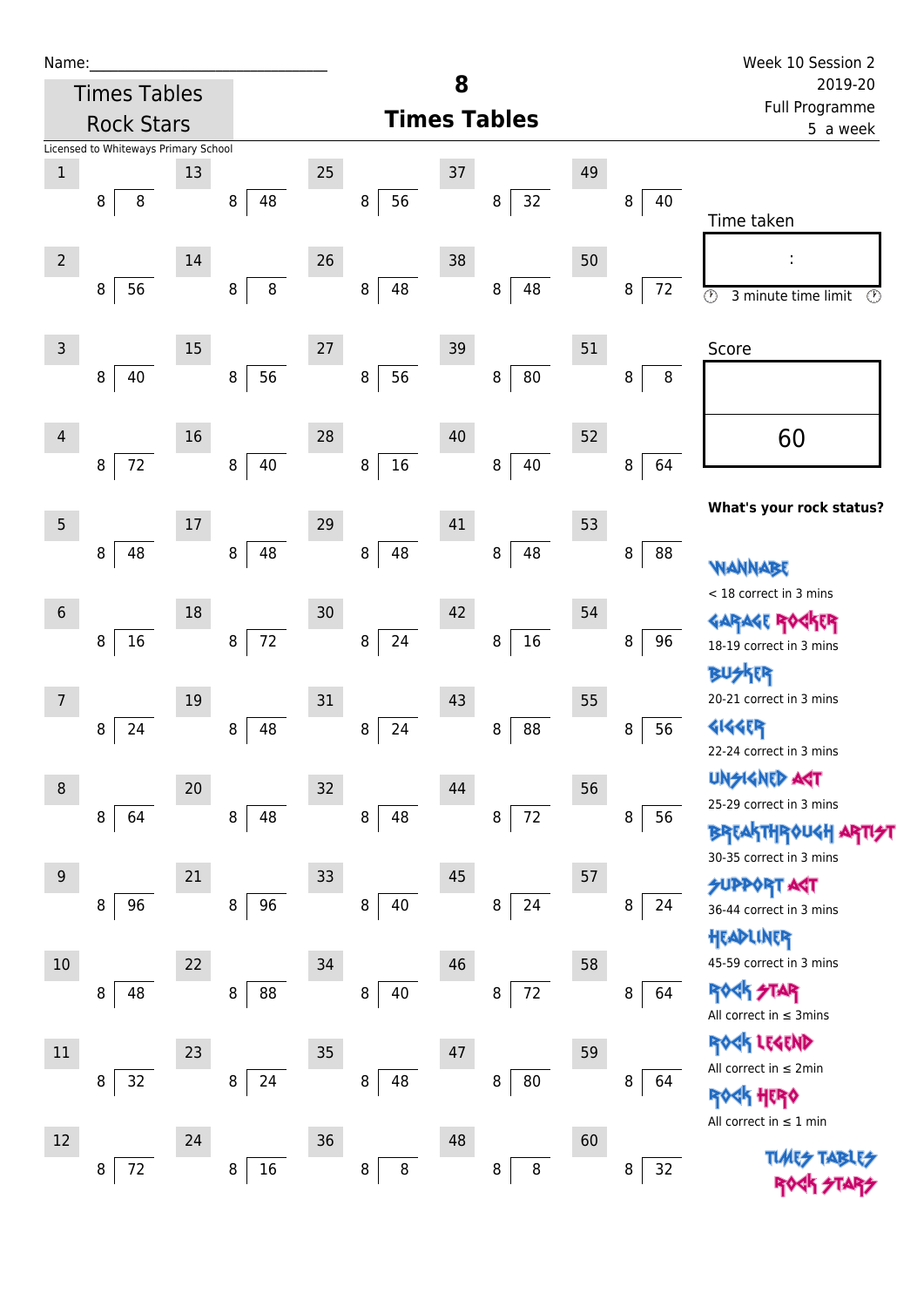| Name:            |                  |                                            |                  |                        |                            |    |                      | Week 10 Session 3                                                                    |
|------------------|------------------|--------------------------------------------|------------------|------------------------|----------------------------|----|----------------------|--------------------------------------------------------------------------------------|
|                  |                  | <b>Times Tables</b>                        |                  |                        | 8                          |    |                      | 2019-20<br><b>Full Programme</b>                                                     |
|                  |                  | <b>Rock Stars</b>                          |                  |                        | <b>Times Tables</b>        |    |                      | 5 a week                                                                             |
| $\mathbf{1}$     | 8<br>$\times$ 10 | Licensed to Whiteways Primary School<br>13 | 8<br>$\times$ 12 | 8<br>25<br>$\times$ 9  | 8<br>37<br>$\times$ 10     | 49 | 8<br>$\times$ 1      | Time taken                                                                           |
| $\overline{2}$   | 8<br>$\times$ 5  | 14                                         | 8<br>$\times$ 3  | 8<br>26<br>$\times$ 4  | 8<br>38<br>$\times$ 12     | 50 | 8<br>$\times$ 8      | $\circled{r}$<br>3 minute time limit<br>$\circled{r}$                                |
| $\overline{3}$   | 8<br>$\times 2$  | 15                                         | 8<br>$\times$ 9  | 8<br>27<br>$\times$ 6  | 8<br>39<br>$\times$ 4      | 51 | 8<br>$\times 9$      | Score                                                                                |
| $\overline{4}$   | 8<br>$\times$ 12 | 16                                         | 8<br>$\times$ 3  | 8<br>28<br>$\times$ 9  | 8<br>40<br>$\times 8$      | 52 | 8<br>$\times$ 7      | 60                                                                                   |
| 5                | 8<br>$\times$ 5  | 17                                         | 8<br>$\times$ 10 | 8<br>29<br>$\times$ 3  | 8<br>41<br>$\times$ 3      | 53 | 8<br>$\times$ 3      | What's your rock status?<br><b>NANNABE</b>                                           |
| $6\phantom{1}6$  | 8<br>$\times 10$ | 18                                         | 8<br>$\times$ 12 | 8<br>30<br>$\times$ 12 | 8<br>42<br>$\times$ 10     | 54 | 8<br>$\times 1$      | < 18 correct in 3 mins<br><b>GARAGE ROCKER</b><br>18-19 correct in 3 mins            |
| $\overline{7}$   | 8<br>$\times$ 11 | 19                                         | 8<br>$\times 10$ | 8<br>31<br>$\times$ 11 | 8<br>43<br>$\times$ 12     | 55 | 8<br>$\times$ 11     | <b>BUSKER</b><br>20-21 correct in 3 mins<br><b>4144EP</b><br>22-24 correct in 3 mins |
| $\boldsymbol{8}$ | 8<br>$\times$ 6  | $20\,$                                     | 8<br>$\times$ 12 | 8<br>32<br>$\times$ 9  | 8<br>44<br>$\times$ 3      | 56 | 8<br>$\times$ 2      | <b>UNGIGNED AST</b><br>25-29 correct in 3 mins<br>BREAKTHRÓUGH ARTI <del>2</del> 1   |
| $9\,$            | 8<br>$\times$ 6  | 21                                         | 8<br>$\times$ 6  | 8<br>33<br>$\times$ 9  | 8<br>45<br>$\times$ 5      | 57 | 8<br>$\times$ 4      | 30-35 correct in 3 mins<br><b>SUPPORT ART</b><br>36-44 correct in 3 mins             |
| $10\,$           | 8<br>$\times$ 4  | 22                                         | 8<br>$\times$ 3  | 8<br>34<br>$\times$ 9  | 8<br>46<br>$\times$ 1      | 58 | 8<br>$\times$ 10     | HEADLINER<br>45-59 correct in 3 mins<br>ROCK STAR<br>All correct in $\leq$ 3mins     |
| $11\,$           | 8<br>$\times$ 5  | 23                                         | 8<br>$\times$ 6  | 8<br>35<br>$\times$ 9  | $\, 8$<br>47<br>$\times$ 3 | 59 | $\, 8$<br>$\times$ 7 | ROCK LEGEND<br>All correct in $\leq 2$ min<br>ROCK HERO                              |
| 12               | 8<br>$\times$ 4  | 24                                         | 8<br>$\times$ 3  | 8<br>36<br>$\times$ 1  | 8<br>48<br>$\times$ 11     | 60 | 8<br>$\times$ 9      | All correct in $\leq 1$ min<br><b>TUARS TABLES</b><br>ROCK STARS                     |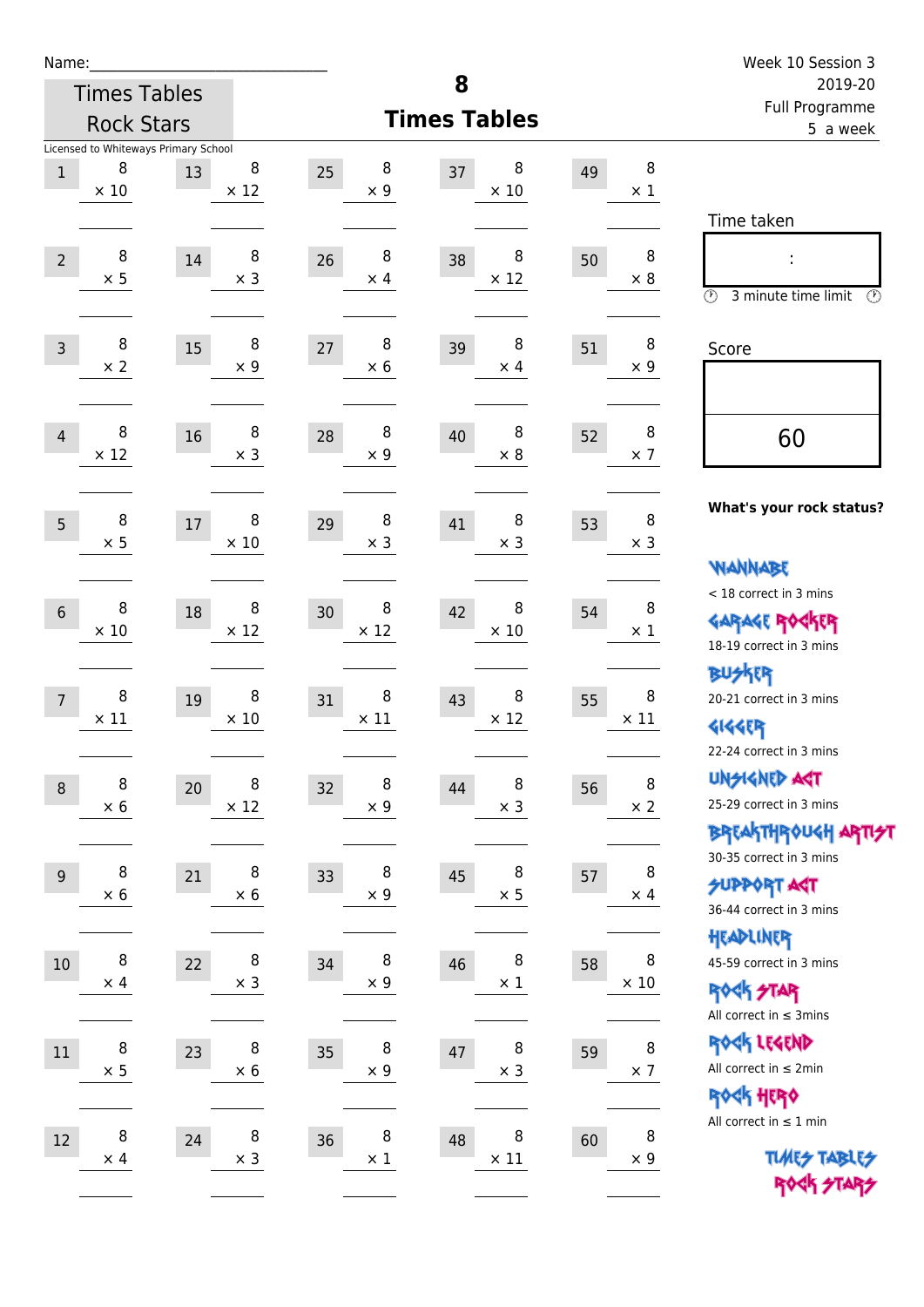| Name:           |                                          |                 |               | 8                   |               | Week 10 Session 4<br>2019-20                                     |
|-----------------|------------------------------------------|-----------------|---------------|---------------------|---------------|------------------------------------------------------------------|
|                 | <b>Times Tables</b><br><b>Rock Stars</b> |                 |               | <b>Times Tables</b> |               | Full Programme<br>5 a week                                       |
|                 | Licensed to Whiteways Primary School     |                 |               |                     |               |                                                                  |
| 1               | $40 \div 8 =$                            | 21              | $72 \div 8 =$ | 41                  | $56 \div 8 =$ |                                                                  |
| $2^{\circ}$     | $56 \div 8 =$                            | 22              | $80 \div 8 =$ | 42                  | $16 \div 8 =$ | Time taken                                                       |
| $\overline{3}$  | $80 \div 8 =$                            | 23              | $16 \div 8 =$ | 43                  | $24 \div 8 =$ | $\overline{(\mathcal{V})}$<br>3 minute time limit<br>⊕           |
| $\overline{4}$  | $64 \div 8 =$                            | 24              | $40 \div 8 =$ | 44                  | $88 \div 8 =$ | Score                                                            |
| 5 <sup>1</sup>  | $56 \div 8 =$                            | 25              | $48 \div 8 =$ | 45                  | $8 \div 8 =$  |                                                                  |
| 6 <sup>1</sup>  | $72 \div 8 =$                            | 26              | $96 \div 8 =$ | 46                  | $24 \div 8 =$ | 60                                                               |
| 7 <sup>7</sup>  | $32 \div 8 =$                            | 27              | $96 \div 8 =$ | 47                  | $96 \div 8 =$ | What's your rock status?                                         |
| 8               | $64 \div 8 =$                            | 28              | $40 \div 8 =$ | 48                  | $8 \div 8 =$  |                                                                  |
| 9 <sub>o</sub>  | $64 \div 8 =$                            | 29              | $40 \div 8 =$ | 49                  | $40 \div 8 =$ | <b>NANNABE</b><br>< 18 correct in 3 mins                         |
| 10 <sup>°</sup> | $40 \div 8 =$                            | 30 <sub>o</sub> | $24 \div 8 =$ | 50                  | $32 \div 8 =$ | <b>GARAGE ROGKER</b><br>18-19 correct in 3 mins                  |
| 11              | $72 \div 8 =$                            | 31              | $8 \div 8 =$  | 51                  | $24 \div 8 =$ | <b>BUSKER</b><br>20-21 correct in 3 mins                         |
| 12              | $56 \div 8 =$                            | 32              | $24 \div 8 =$ | 52                  | $16 \div 8 =$ | <b>4144EP</b><br>22-24 correct in 3 mins                         |
| 13              | $88 \div 8 =$                            | 33              | $48 \div 8 =$ | 53                  | $96 \div 8 =$ | <b>UNGIGNED AGT</b><br>25-29 correct in 3 mins                   |
| 14              | $72 \div 8 =$                            | 34              | $56 \div 8 =$ | 54                  | $40 \div 8 =$ | <b>BREAKTHROUGH ARTI<del>S</del>T</b><br>30-35 correct in 3 mins |

15  $8 \div 8 =$  35  $80 \div 8 =$  55  $24 \div 8 =$ 

16  $48 \div 8 =$  36  $40 \div 8 =$  56  $40 \div 8 =$ 

17  $48 \div 8 =$  37  $40 \div 8 =$  57  $56 \div 8 =$ 

18  $48 \div 8 =$  38  $40 \div 8 =$  58  $96 \div 8 =$ 

19  $56 \div 8 = 39$   $96 \div 8 = 59$   $56 \div 8 =$ 

20  $80 \div 8 = 40$   $96 \div 8 = 60$   $32 \div 8 =$ 

SUPPORT AGT 36-44 correct in 3 mins

Headliner 45-59 correct in 3 mins

Rock Star All correct in  $\leq$  3mins

Rock Legend

All correct in ≤ 2min

Rock Hero All correct in ≤ 1 min

> Times Tables ROCK STAP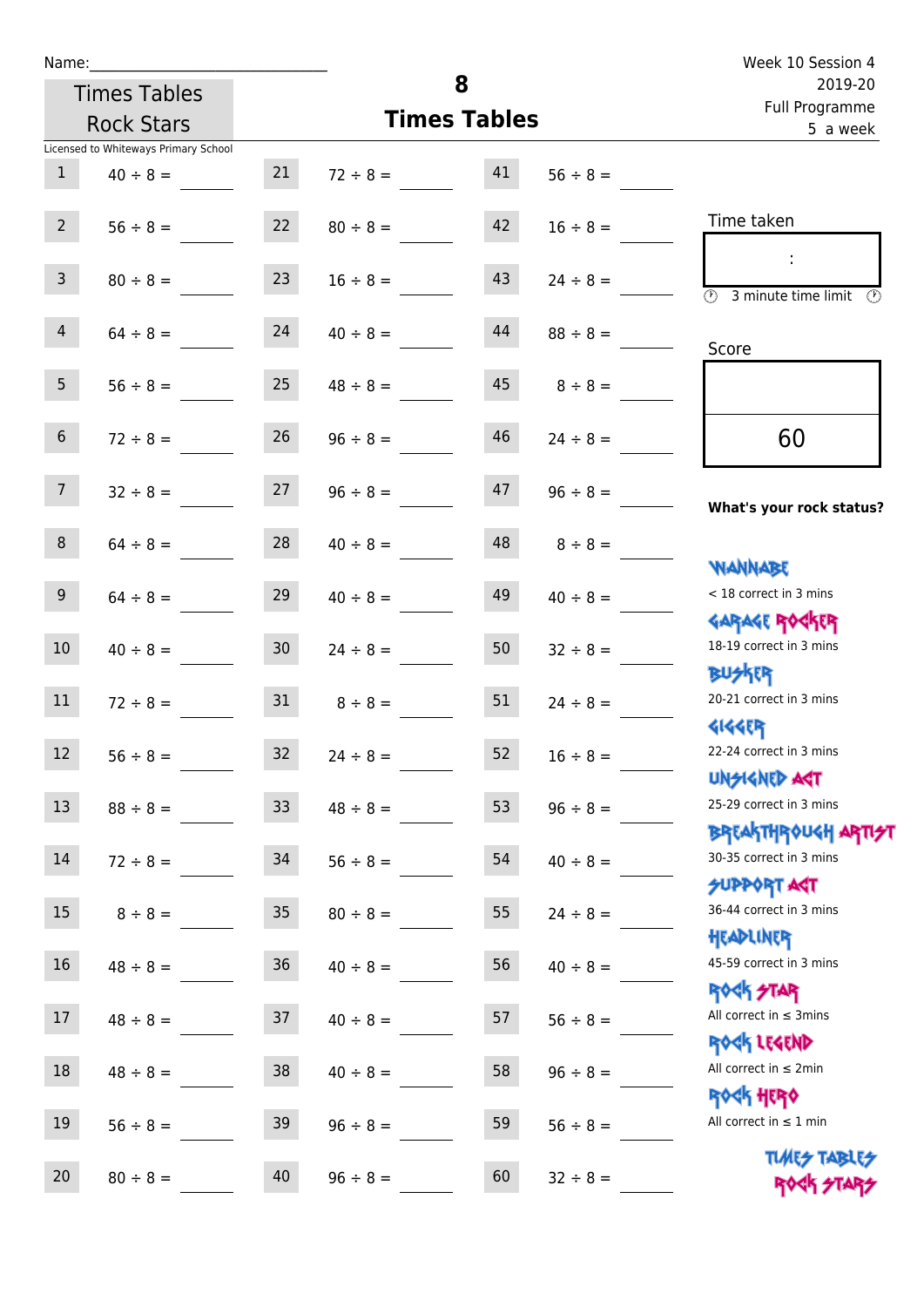| Name:                                |                 |                 |                     |               | Week 10 Session 5                                                              |  |  |
|--------------------------------------|-----------------|-----------------|---------------------|---------------|--------------------------------------------------------------------------------|--|--|
| <b>Times Tables</b>                  |                 |                 | 8                   |               | 2019-20<br>Full Programme                                                      |  |  |
| <b>Rock Stars</b>                    |                 |                 | <b>Times Tables</b> |               | 5 a week                                                                       |  |  |
| Licensed to Whiteways Primary School |                 |                 |                     |               |                                                                                |  |  |
| $\mathbf{1}$<br>$8 \times 8 =$       | 21              | $8 \times 3 =$  | 41                  | $56 \div 8 =$ |                                                                                |  |  |
| 2 <sup>7</sup><br>$8 \times 4 =$     | 22              | $8 \times 1 =$  | 42                  | $64 \div 8 =$ | Time taken                                                                     |  |  |
| $\mathbf{3}$<br>$8 \times 10 =$      | 23              | $8 \times 2 =$  | 43                  | $72 \div 8 =$ | $\sim 10$<br>$\overline{\textcircled{1}}$ 3 minute time limit<br>$\mathcal{O}$ |  |  |
| $\overline{4}$<br>$8 \times 1 =$     | 24              | $8 \times 7 =$  | 44                  | $24 \div 8 =$ | Score                                                                          |  |  |
| 5 <sub>1</sub><br>$8 \times 11 =$    | 25              | $8 \times 8 =$  | 45                  | $24 \div 8 =$ |                                                                                |  |  |
| 6 <sup>1</sup><br>$8 \times 4 =$     | 26              | $8 \times 7 =$  | 46                  | $88 \div 8 =$ | 60                                                                             |  |  |
| 7 <sup>7</sup><br>$8 \times 8 =$     | 27              | $8 \times 3 =$  | 47                  | $16 \div 8 =$ | Add up your time                                                               |  |  |
| 8<br>$8 \times 2 =$                  | 28              | $8 \times 4 =$  | 48                  | $88 \div 8 =$ | <b>Mins</b><br><b>S1 S1</b>                                                    |  |  |
| 9 <sup>°</sup><br>$8 \times 2 =$     | 29              | $8 \times 10 =$ | 49                  | $72 \div 8 =$ |                                                                                |  |  |
| 10 <sup>°</sup><br>$8 \times 6 =$    | 30 <sup>°</sup> | $8 \times 1 =$  | 50                  | $32 \div 8 =$ | S3<br><b>S4 S4</b>                                                             |  |  |
| 11<br>$8 \times 10 =$                | 31              | $16 \div 8 =$   | 51                  | $40 \div 8 =$ | S5<br><b>Total</b>                                                             |  |  |
| 12 <sup>7</sup><br>$8 \times 11 =$   | 32              | $24 \div 8 =$   | 52                  | $96 \div 8 =$ | <b>Secs</b>                                                                    |  |  |
| 13<br>$8 \times 10 =$                | 33 <sup>°</sup> | $48 \div 8 =$   | 53                  | $64 \div 8 =$ | S1                                                                             |  |  |
| 14<br>$8 \times 9 =$                 | 34              | $24 \div 8 =$   | 54                  | $24 \div 8 =$ |                                                                                |  |  |
| 15<br>$8 \times 6 =$                 | 35              | $56 \div 8 =$   | 55                  | $56 \div 8 =$ | S5                                                                             |  |  |
| 16<br>$8 \times 7 =$                 | 36              | $64 \div 8 =$   | 56                  | $40 \div 8 =$ | Total $\qquad$<br>Add up your score                                            |  |  |
| 17 <sub>1</sub><br>$8 \times 7 =$    | 37              | $32 \div 8 =$   | 57                  | $64 \div 8 =$ |                                                                                |  |  |
| 18<br>$8 \times 2 =$                 | 38              | $32 \div 8 =$   | 58                  | $64 \div 8 =$ |                                                                                |  |  |
| 19<br>$8 \times 11 =$                | 39              | $32 \div 8 =$   | 59                  | $16 \div 8 =$ | S5                                                                             |  |  |
| 20 <sub>2</sub><br>$8 \times 1 =$    | 40              | $40 \div 8 =$   | 60                  | $8 \div 8 =$  | Total $\_\_$                                                                   |  |  |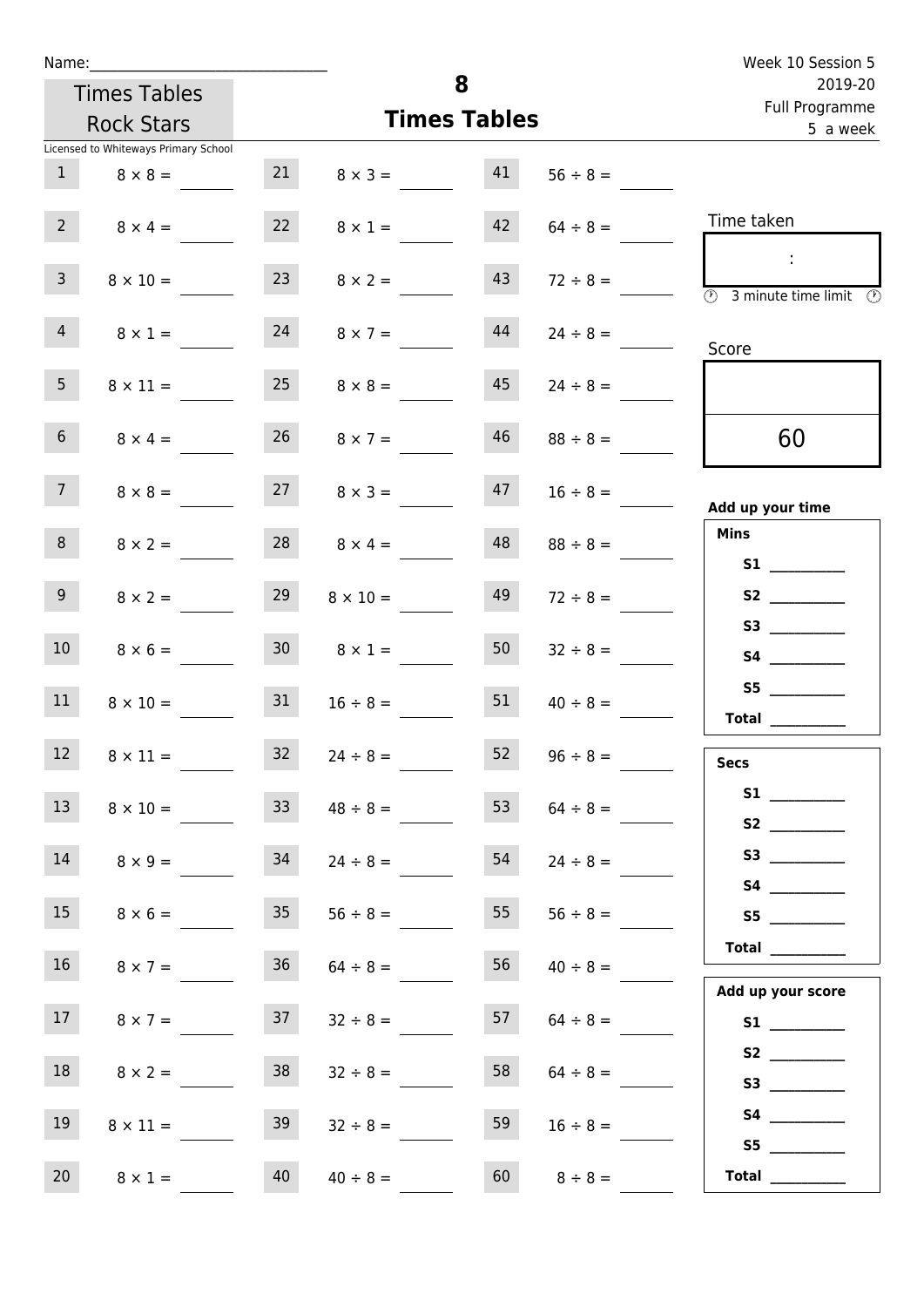| Name:                                |                 |                     |    |                 | Week 11 Session 1                                   |
|--------------------------------------|-----------------|---------------------|----|-----------------|-----------------------------------------------------|
| <b>Times Tables</b>                  |                 | 9                   |    |                 | 2019-20<br>Full Programme                           |
| <b>Rock Stars</b>                    |                 | <b>Times Tables</b> |    |                 | 5 a week                                            |
| Licensed to Whiteways Primary School |                 |                     |    |                 |                                                     |
| 1<br>$9 \times 5 =$                  |                 | 21 $9 \times 7 =$   | 41 | $7 \times 9 =$  |                                                     |
| $2-1$<br>$9 \times 9 =$              | 22              | $9 \times 11 =$     | 42 | $10 \times 9 =$ | Time taken                                          |
| 3 <sup>7</sup><br>$9 \times 11 =$    | 23              | $9 \times 2 =$      | 43 | $2 \times 9 =$  | <b>3</b> minute time limit<br>⊕                     |
| $\overline{4}$<br>$9 \times 9 =$     | 24              | $9 \times 5 =$      | 44 | $5 \times 9 =$  | Score                                               |
| 5 <sub>1</sub><br>$9 \times 11 =$    | 25              | $9 \times 7 =$      | 45 | $2 \times 9 =$  |                                                     |
| 6 <sup>1</sup><br>$9 \times 1 =$     | 26              | $9 \times 3 =$      | 46 | $7 \times 9 =$  | 60                                                  |
| 7 <sup>7</sup><br>$9 \times 11 =$    | 27              | $9 \times 7 =$      | 47 | $2 \times 9 =$  | What's your rock status?                            |
| 8<br>$9 \times 3 =$                  | 28              | $9 \times 12 =$     | 48 | $12 \times 9 =$ | <b>NANNABE</b>                                      |
| 9 <sub>o</sub><br>$9 \times 7 =$     | 29              | $9 \times 10 =$     | 49 | $2 \times 9 =$  | < 18 correct in 3 mins<br><b>GARAGE ROCKER</b>      |
| 10 <sup>°</sup><br>$9 \times 7 =$    | 30 <sub>o</sub> | $9 \times 1 =$      | 50 | $11 \times 9 =$ | 18-19 correct in 3 mins<br><b>BUSKER</b>            |
| 11<br>$9 \times 3 = 31$              |                 | $5 \times 9 =$      | 51 | $7 \times 9 =$  | 20-21 correct in 3 mins<br><b>4144EP</b>            |
| 12<br>$9 \times 7 =$                 | 32              | $4 \times 9 =$      | 52 | $11 \times 9 =$ | 22-24 correct in 3 mins<br><b>UNSIGNED AST</b>      |
| 13<br>$9 \times 9 =$                 | 33              | $12 \times 9 =$     | 53 | $12 \times 9 =$ | 25-29 correct in 3 mins<br><b>BREAKTHROUGH ARTH</b> |
| $14\,$<br>$9 \times 12 =$            | 34              | $4 \times 9 =$      | 54 | $1 \times 9 =$  | 30-35 correct in 3 mins<br><b>SUPPORT AGT</b>       |
| 15<br>$9 \times 7 =$                 | $35\,$          | $12 \times 9 =$     | 55 | $4 \times 9 =$  | 36-44 correct in 3 mins<br>HEADLINER                |
| 16<br>$9 \times 10 =$                | $36\,$          | $5 \times 9 =$      | 56 | $10 \times 9 =$ | 45-59 correct in 3 mins<br><b>ROCK STAR</b>         |
| 17<br>$9 \times 5 =$                 | 37              | $9 \times 9 =$      | 57 | $3 \times 9 =$  | All correct in $\leq$ 3mins<br>ROCK LEGEND          |
| $18\,$<br>$9 \times 9 =$             | 38              | $3 \times 9 =$      | 58 | $6 \times 9 =$  | All correct in $\leq 2$ min<br><b>ROCK HERO</b>     |
| 19<br>$9 \times 2 =$                 | 39              | $7 \times 9 =$      | 59 | $12 \times 9 =$ | All correct in $\leq 1$ min                         |
| 20<br>$9 \times 10 =$                | 40              | $1 \times 9 =$      | 60 | $2 \times 9 =$  | <b>TUARS TABLES</b><br>ROCK STARS                   |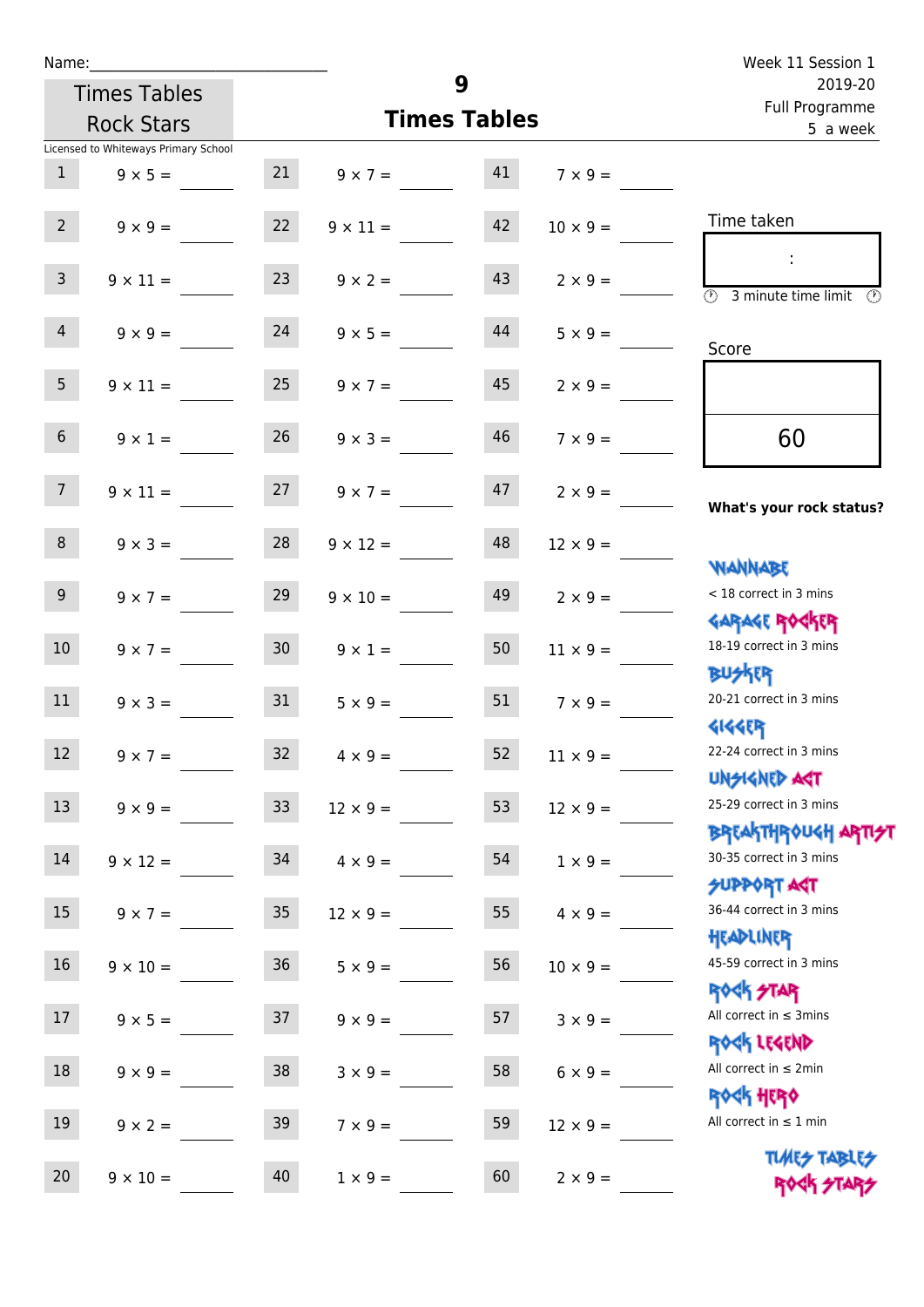| Name |  |  |  |
|------|--|--|--|
|      |  |  |  |

| Name:          |                                      |        |                        |        |                            |    |                         |    |          | Week 11 Session 2                                                       |
|----------------|--------------------------------------|--------|------------------------|--------|----------------------------|----|-------------------------|----|----------|-------------------------------------------------------------------------|
|                | <b>Times Tables</b>                  |        |                        |        |                            | 9  |                         |    |          | 2019-20<br>Full Programme                                               |
|                | <b>Rock Stars</b>                    |        |                        |        |                            |    | <b>Times Tables</b>     |    |          | 5 a week                                                                |
|                | Licensed to Whiteways Primary School |        |                        |        |                            |    |                         |    |          |                                                                         |
| $\,1\,$        |                                      | 13     |                        | 25     |                            | 37 |                         | 49 |          |                                                                         |
|                | 72<br>9                              |        | $27$<br>9              |        | $90\,$<br>9                |    | 36<br>9                 |    | 9<br>90  | Time taken                                                              |
|                |                                      |        |                        |        |                            |    |                         |    |          |                                                                         |
| $\overline{2}$ |                                      | 14     |                        | 26     |                            | 38 |                         | 50 |          |                                                                         |
|                | 27<br>9                              |        | ${\bf 81}$<br>9        |        | 45<br>9                    |    | 54<br>$\boldsymbol{9}$  |    | 72<br>9  | $\overline{\odot}$<br>$\circled{r}$<br>3 minute time limit              |
|                |                                      |        |                        |        |                            |    |                         |    |          |                                                                         |
| $\overline{3}$ |                                      | 15     |                        | 27     |                            | 39 |                         | 51 |          | Score                                                                   |
|                | $72\,$<br>9                          |        | $72\,$<br>9            |        | 99<br>9                    |    | $\boldsymbol{9}$<br>9   |    | 9<br>9   |                                                                         |
|                |                                      |        |                        |        |                            |    |                         |    |          |                                                                         |
| 4              |                                      | 16     |                        | 28     |                            | 40 |                         | 52 |          | 60                                                                      |
|                | 63<br>9                              |        | 36<br>$\boldsymbol{9}$ |        | 63<br>9                    |    | 81<br>$\boldsymbol{9}$  |    | 81<br>9  |                                                                         |
|                |                                      |        |                        |        |                            |    |                         |    |          |                                                                         |
| $\overline{5}$ |                                      | 17     |                        | 29     |                            | 41 |                         | 53 |          | What's your rock status?                                                |
|                | 90<br>9                              |        | $27$<br>9              |        | $\mathsf g$<br>9           |    | 99<br>$\boldsymbol{9}$  |    | 9<br>54  |                                                                         |
|                |                                      |        |                        |        |                            |    |                         |    |          | WANNABE                                                                 |
| $6\,$          |                                      | 18     |                        | 30     |                            | 42 |                         | 54 |          | < 18 correct in 3 mins<br><b>GARAGE RO</b>                              |
|                | $72\,$<br>9                          |        | $27\,$<br>9            |        | $90\,$<br>$\boldsymbol{9}$ |    | $27$<br>9               |    | 9<br>99  | ίR<br>18-19 correct in 3 mins                                           |
|                |                                      |        |                        |        |                            |    |                         |    |          | <b>BUSKER</b>                                                           |
| 7              |                                      | $19\,$ |                        | 31     |                            | 43 |                         | 55 |          | 20-21 correct in 3 mins                                                 |
|                | $\boldsymbol{9}$<br>9                |        | 63<br>9                |        | 81<br>9                    |    | 45<br>9                 |    | 63<br>9  | <b>4144EP</b>                                                           |
|                |                                      |        |                        |        |                            |    |                         |    |          | 22-24 correct in 3 mins                                                 |
|                |                                      |        |                        |        |                            |    |                         |    |          | <b>UNSIGNED AGT</b>                                                     |
| 8              |                                      | 20     |                        | 32     |                            | 44 |                         | 56 |          | 25-29 correct in 3 mins                                                 |
|                | 99<br>9                              |        | $72\,$<br>9            |        | $18\,$<br>$\boldsymbol{9}$ |    | $18\,$<br>9             |    | 9<br>27  | <b>BREAKTHROUGH</b>                                                     |
|                |                                      |        |                        |        |                            |    |                         |    |          | 30-35 correct in 3 mins                                                 |
| 9              |                                      | 21     |                        | 33     |                            | 45 |                         | 57 |          | <b>SUPPORT AGT</b>                                                      |
|                | $72\,$<br>9                          |        | $90\,$<br>9            |        | 99<br>9                    |    | 108<br>$\boldsymbol{9}$ |    | 63<br>9  | 36-44 correct in 3 mins                                                 |
|                |                                      |        |                        |        |                            |    |                         |    |          | HEADLINER                                                               |
| 10             |                                      | 22     |                        | 34     |                            | 46 |                         | 58 |          | 45-59 correct in 3 mins                                                 |
|                | $\boldsymbol{9}$<br>9                |        | 90<br>9                |        | $\boldsymbol{9}$<br>9      |    | 45<br>9                 |    | 9<br>9   | ROCK STAR                                                               |
|                |                                      |        |                        |        |                            |    |                         |    |          | All correct in $\leq$ 3mins                                             |
| $11\,$         |                                      | 23     |                        | 35     |                            | 47 |                         | 59 |          | ROCK LEGEND<br>All correct in $\leq 2$ min                              |
|                | 36<br>9                              |        | 99<br>9                |        | $\boldsymbol{9}$<br>99     |    | 63<br>$\boldsymbol{9}$  |    | 9<br>72  |                                                                         |
|                |                                      |        |                        |        |                            |    |                         |    |          | <b><h b="" her0<=""><br/>All correct in <math>\leq 1</math> min</h></b> |
| 12             |                                      | 24     |                        | $36\,$ |                            | 48 |                         | 60 |          |                                                                         |
|                | 36<br>9                              |        | 63<br>9                |        | 27<br>$\boldsymbol{9}$     |    | 45<br>$\boldsymbol{9}$  |    | 108<br>9 |                                                                         |
|                |                                      |        |                        |        |                            |    |                         |    |          |                                                                         |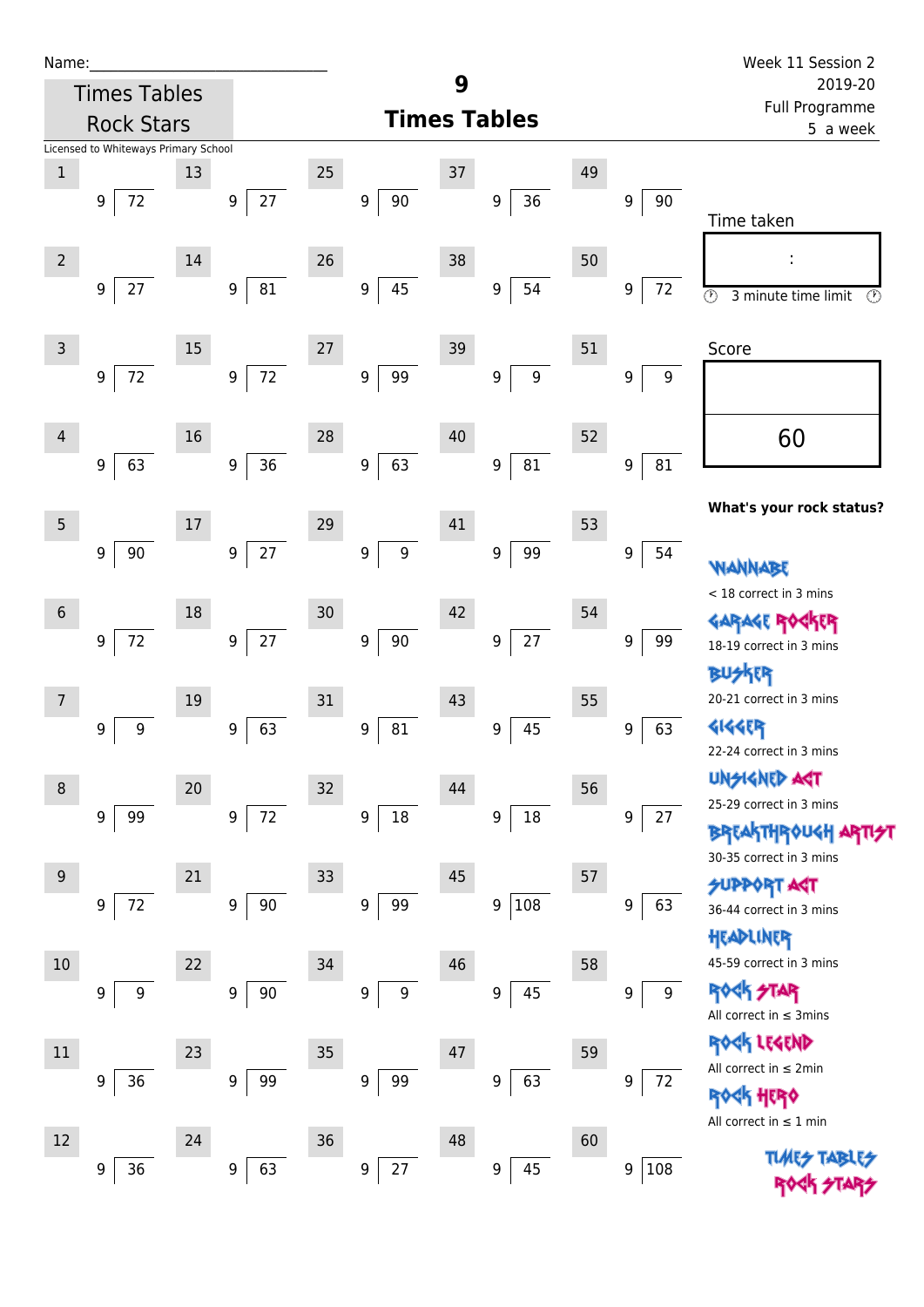| Name:          |                     |                                      |                  |                       |                       |    |                                | Week 11 Session 3                                                |
|----------------|---------------------|--------------------------------------|------------------|-----------------------|-----------------------|----|--------------------------------|------------------------------------------------------------------|
|                | <b>Times Tables</b> |                                      |                  |                       | 9                     |    |                                | 2019-20<br>Full Programme                                        |
|                | <b>Rock Stars</b>   |                                      |                  |                       | <b>Times Tables</b>   |    |                                | 5 a week                                                         |
|                |                     | Licensed to Whiteways Primary School |                  |                       |                       |    |                                |                                                                  |
| $\mathbf{1}$   | 9<br>$\times$ 11    | 13                                   | 9<br>$\times 6$  | 9<br>25<br>$\times$ 1 | 9<br>37<br>$\times$ 5 | 49 | 9<br>$\times$ 1                |                                                                  |
|                |                     |                                      |                  |                       |                       |    |                                | Time taken                                                       |
|                | 9                   |                                      | $\boldsymbol{9}$ | 9                     | 9                     |    | 9                              |                                                                  |
| $\overline{2}$ | $\times$ 5          | 14                                   | $\times$ 7       | 26<br>$\times$ 4      | 38<br>$\times 8$      | 50 | $\times 8$                     |                                                                  |
|                |                     |                                      |                  |                       |                       |    |                                | $\circled{r}$<br>3 minute time limit<br>$\circled{r}$            |
| $\overline{3}$ | 9                   | 15                                   | 9                | 9<br>27               | 9<br>39               | 51 | 9                              | Score                                                            |
|                | $\times$ 5          |                                      | $\times$ 7       | $\times$ 1            | $\times$ 5            |    | $\times$ 12                    |                                                                  |
|                |                     |                                      |                  |                       |                       |    |                                |                                                                  |
| $\overline{4}$ | 9                   | 16                                   | 9                | 9<br>28               | 9<br>40               | 52 | $\boldsymbol{9}$               | 60                                                               |
|                | $\times$ 1          |                                      | $\times$ 5       | $\times$ 1            | $\times$ 10           |    | $\times$ 3                     |                                                                  |
|                |                     |                                      |                  |                       |                       |    |                                |                                                                  |
| 5              | 9                   | $17\,$                               | 9                | 9<br>29               | 9<br>41               | 53 | 9                              | What's your rock status?                                         |
|                | $\times$ 1          |                                      | $\times$ 1       | $\times$ 6            | $\times$ 8            |    | $\times$ 4                     |                                                                  |
|                |                     |                                      |                  |                       |                       |    |                                | <b>NANNABE</b>                                                   |
| $6\phantom{1}$ | 9                   | 18                                   | 9                | 9<br>30               | 9<br>42               | 54 | 9                              | < 18 correct in 3 mins                                           |
|                | $\times$ 5          |                                      | $\times$ 5       | $\times$ 5            | $\times$ 5            |    | $\times$ 10                    | <b>GARAGE ROCKER</b><br>18-19 correct in 3 mins                  |
|                |                     |                                      |                  |                       |                       |    |                                | <b>BUSKER</b>                                                    |
| $\overline{7}$ | 9                   | 19                                   | 9                | 9<br>31               | 9<br>43               | 55 | 9                              | 20-21 correct in 3 mins                                          |
|                | $\times$ 7          |                                      | $\times$ 7       | $\times$ 12           | $\times 8$            |    | $\times 8$                     | <b>4144EP</b>                                                    |
|                |                     |                                      |                  |                       |                       |    |                                | 22-24 correct in 3 mins                                          |
| $\,8\,$        | $\boldsymbol{9}$    | 20                                   | 9                | 9<br>32               | 9<br>44               | 56 | 9                              | <b>UNGIGNED AST</b>                                              |
|                | $\times$ 10         |                                      | $\times$ 11      | $\times$ 7            | $\times$ 1            |    | $\times$ 11                    | 25-29 correct in 3 mins                                          |
|                |                     |                                      |                  |                       |                       |    |                                | <b>BREAKTHR0UGH ARTI<del>S</del>T</b><br>30-35 correct in 3 mins |
| 9              | 9                   | 21                                   | 9                | 9<br>33               | 9<br>45               | 57 | 9                              | <b>SUPPORT ART</b>                                               |
|                | $\times$ 5          |                                      | $\times$ 4       | $\times 8$            | $\times$ 11           |    | $\times$ 8                     | 36-44 correct in 3 mins                                          |
|                |                     |                                      |                  |                       |                       |    |                                | HEADLINER                                                        |
| $10\,$         | 9                   | 22                                   | 9                | 9<br>34               | 9<br>46               | 58 | 9                              | 45-59 correct in 3 mins                                          |
|                | $\times$ 9          |                                      | $\times 8$       | $\times$ 12           | $\times$ 1            |    | $\times$ 11                    | <b>ROCK STAR</b>                                                 |
|                |                     |                                      |                  |                       |                       |    |                                | All correct in $\leq$ 3mins                                      |
| $11\,$         | $\boldsymbol{9}$    | 23                                   | $\boldsymbol{9}$ | 9<br>35               | 9<br>47               | 59 | $\boldsymbol{9}$<br>$\times$ 7 | ROCK LEGEND<br>All correct in $\leq 2$ min                       |
|                | $\times$ 4          |                                      | $\times$ 2       | $\times$ 1            | $\times$ 2            |    |                                | ROCK HERO                                                        |
|                |                     |                                      |                  |                       |                       |    |                                | All correct in $\leq 1$ min                                      |
| 12             | 9<br>$\times$ 5     | 24                                   | 9<br>$\times$ 6  | 9<br>36<br>$\times$ 4 | 9<br>48<br>$\times$ 2 | 60 | 9<br>$\times 8$                | <b>TUARS TABLES</b>                                              |
|                |                     |                                      |                  |                       |                       |    |                                | ROCK STARS                                                       |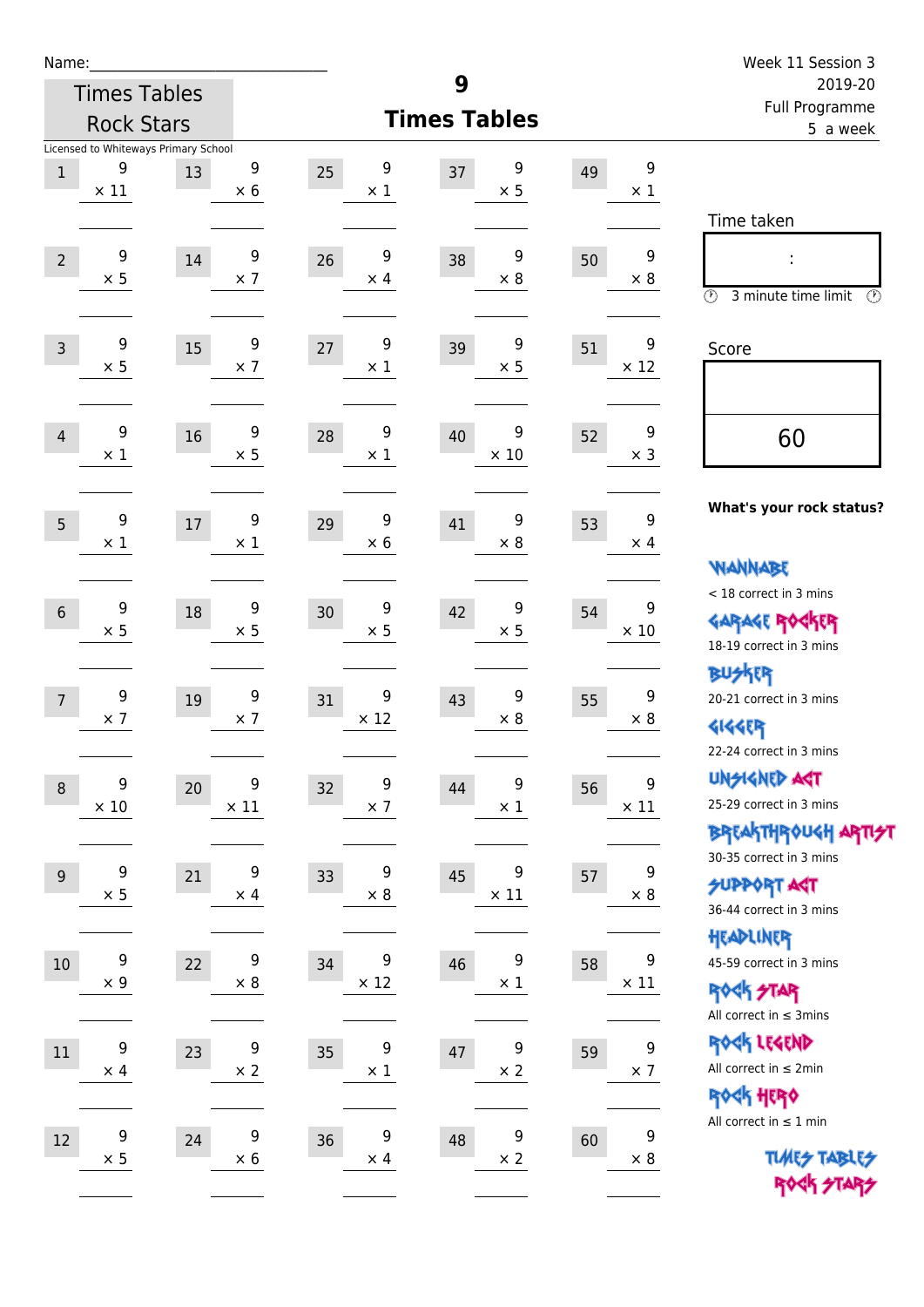Times Tables

|                |                                      |        |                |                     |                | Full Programme                                                                         |
|----------------|--------------------------------------|--------|----------------|---------------------|----------------|----------------------------------------------------------------------------------------|
|                | <b>Rock Stars</b>                    |        |                | <b>Times Tables</b> |                | 5 a week                                                                               |
|                | Licensed to Whiteways Primary School |        |                |                     |                |                                                                                        |
| $\,1$          | $90 \div 9 =$                        | 21     | $18 \div 9 =$  | 41                  | $99 \div 9 =$  |                                                                                        |
| $2^{\circ}$    | $63 ÷ 9 =$                           | 22     | $81 \div 9 =$  | 42                  | $36 \div 9 =$  | Time taken                                                                             |
| $\overline{3}$ | $27 ÷ 9 =$                           | 23     | $27 \div 9 =$  | 43                  | $63 \div 9 =$  | $\overline{\mathcal{O}}$<br>3 minute time limit                                        |
| $\overline{4}$ | $27 ÷ 9 =$                           | 24     | $81 \div 9 =$  | 44                  | $99 \div 9 =$  | Score                                                                                  |
| 5              | $99 ÷ 9 =$                           | 25     | $54 \div 9 =$  | 45                  | $9 ÷ 9 =$      |                                                                                        |
| $\,$ 6 $\,$    | $81 \div 9 =$                        | 26     | $108 \div 9 =$ | 46                  | $90 \div 9 =$  | 60                                                                                     |
| $\overline{7}$ | $18 \div 9 =$                        | 27     | $36 ÷ 9 =$     | 47                  | $18 \div 9 =$  | What's your rock status?                                                               |
| $\,8\,$        | $36 ÷ 9 =$                           | 28     | $54 \div 9 =$  | 48                  | $36 ÷ 9 =$     |                                                                                        |
| $\overline{9}$ | $9 ÷ 9 =$                            | 29     | $9 ÷ 9 =$      | 49                  | $45 \div 9 =$  | <b>JARNARY</b><br>< 18 correct in 3 mins                                               |
| $10\,$         | $45 \div 9 =$                        | 30     | $90 \div 9 =$  | 50                  | $108 \div 9 =$ | <b>GARAGE ROCKER</b><br>18-19 correct in 3 mins                                        |
| 11             | $63 ÷ 9 =$                           | 31     | $90 \div 9 =$  | 51                  | $99 ÷ 9 =$     | <b>BUSKER</b><br>20-21 correct in 3 mins                                               |
| 12             | $90 \div 9 =$                        | 32     | $18 \div 9 =$  | 52                  | $18 \div 9 =$  | <b>4144EP</b><br>22-24 correct in 3 mins                                               |
| 13             | $99 ÷ 9 =$                           | 33     | $54 \div 9 =$  | 53                  | $9 ÷ 9 =$      | <b>UNSIGNED AST</b><br>25-29 correct in 3 mins                                         |
| 14             | $108 \div 9 =$                       | 34     | $9 ÷ 9 =$      | 54                  | $27 ÷ 9 =$     | <b>BREAKTHROUGH ARTI<del>S</del>T</b><br>30-35 correct in 3 mins<br><b>SUPPORT AGT</b> |
| 15             | $90 \div 9 =$                        | $35\,$ | $108 \div 9 =$ | 55                  | $63 ÷ 9 =$     | 36-44 correct in 3 mins                                                                |
| 16             | $54 \div 9 =$                        | 36     | $9 ÷ 9 =$      | 56                  | $99 ÷ 9 =$     | HEADLINER<br>45-59 correct in 3 mins                                                   |
| 17             | $90 \div 9 =$                        | 37     | $54 \div 9 =$  | 57                  | $27 ÷ 9 =$     | <b>ROCK STAR</b><br>All correct in $\leq$ 3mins                                        |
| $18\,$         | $27 ÷ 9 =$                           | $38\,$ | $90 \div 9 =$  | 58                  | $45 \div 9 =$  | ROCK LEGEND<br>All correct in $\leq 2$ min                                             |
| 19             | $72 \div 9 =$                        | 39     | $63 ÷ 9 =$     | 59                  | $108 \div 9 =$ | ROCK HERO<br>All correct in $\leq 1$ min                                               |
| 20             | $63 ÷ 9 =$                           | 40     | $18 \div 9 =$  | 60                  | $108 \div 9 =$ | <b>TUARS TABLES</b><br>ROCK STARS                                                      |

**9**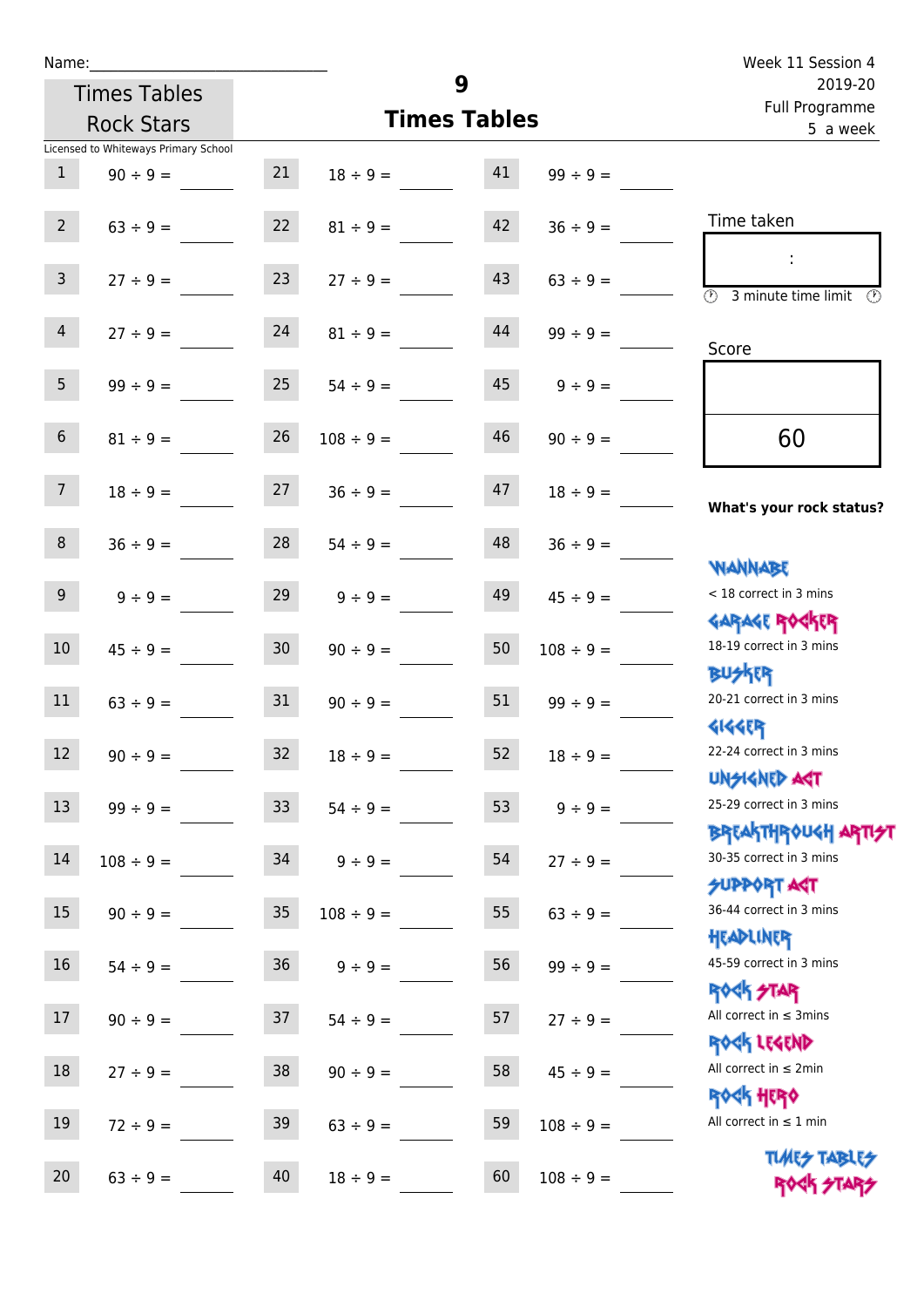| Name:                              |                                      |                 |                 |                     |                | Week 11 Session 5                                                                          |  |  |
|------------------------------------|--------------------------------------|-----------------|-----------------|---------------------|----------------|--------------------------------------------------------------------------------------------|--|--|
|                                    | <b>Times Tables</b>                  |                 |                 | 9                   |                | 2019-20<br>Full Programme                                                                  |  |  |
|                                    | <b>Rock Stars</b>                    |                 |                 | <b>Times Tables</b> |                | 5 a week                                                                                   |  |  |
|                                    | Licensed to Whiteways Primary School |                 |                 |                     |                |                                                                                            |  |  |
| 1                                  | $9 \times 4 =$                       | 21              | $9 \times 12 =$ | 41                  | $36 \div 9 =$  |                                                                                            |  |  |
| $2^{\circ}$                        | $9 \times 11 =$                      | 22              | $9 \times 12 =$ | 42                  | $81 \div 9 =$  | Time taken                                                                                 |  |  |
| 3 <sup>7</sup>                     | $9 \times 7 =$                       | 23              | $9 \times 1 =$  | 43                  | $54 \div 9 =$  | $\sim 10$<br>$\overline{\textcircled{2}}$ 3 minute time limit $\overline{\textcircled{2}}$ |  |  |
| $\overline{4}$                     | $9 \times 5 =$                       | 24              | $9 \times 8 =$  | 44                  | $45 \div 9 =$  | Score                                                                                      |  |  |
| 5 <sub>1</sub>                     | $9 \times 3 =$                       | 25              | $9 \times 6 =$  | 45                  | $54 \div 9 =$  |                                                                                            |  |  |
| 6 <sup>1</sup>                     | $9 \times 4 =$                       | 26              | $9 \times 3 =$  | 46                  | $9 \div 9 =$   | 60                                                                                         |  |  |
| 7 <sup>7</sup>                     | $9 \times 10 =$                      |                 | $9 \times 9 =$  | 47                  | $90 \div 9 =$  | Add up your time                                                                           |  |  |
| 8                                  | $9 \times 2 =$                       | 28              | $9 \times 1 =$  | 48                  | $36 \div 9 =$  | <b>Mins</b>                                                                                |  |  |
| 9 <sub>o</sub>                     | $9 \times 11 =$                      | 29              | $9 \times 11 =$ | 49                  | $45 \div 9 =$  | S2                                                                                         |  |  |
| 10 <sup>°</sup>                    | $9 \times 11 =$                      | 30 <sup>1</sup> | $9 \times 1 =$  | 50                  | $63 \div 9 =$  |                                                                                            |  |  |
| 11                                 | $9 \times 6 =$                       | 31              | $27 \div 9 =$   | 51                  | $45 \div 9 =$  | S5<br>Total                                                                                |  |  |
| <b>Contract</b><br>12 <sup>2</sup> | $9 \times 6 =$                       | 32 <sub>2</sub> | $36 ÷ 9 =$      | 52                  | $27 \div 9 =$  | <b>Secs</b>                                                                                |  |  |
| 13                                 | $9 \times 8 =$                       | 33              | $72 \div 9 =$   | 53                  | $81 \div 9 =$  | S2                                                                                         |  |  |
| 14                                 | $9 \times 10 =$                      | 34              | $9 \div 9 =$    | 54                  | $36 \div 9 =$  | S3                                                                                         |  |  |
| 15                                 | $9 \times 7 =$                       | 35              | $54 \div 9 =$   | 55                  | $36 \div 9 =$  | S5                                                                                         |  |  |
| 16                                 | $9 \times 3 =$                       | 36              | $18 \div 9 =$   | 56                  | $90 \div 9 =$  | Total<br>Add up your score                                                                 |  |  |
| 17 <sub>1</sub>                    | $9 \times 4 =$                       | 37              | $90 \div 9 =$   | 57                  | $90 \div 9 =$  |                                                                                            |  |  |
| 18                                 | $9 \times 2 =$                       | 38              | $63 \div 9 =$   | 58                  | $54 \div 9 =$  | S2                                                                                         |  |  |
| 19                                 | $9 \times 10 =$                      | 39              | $63 \div 9 =$   | 59                  | $108 \div 9 =$ | S5                                                                                         |  |  |
| 20                                 | $9 \times 2 =$                       | 40              | $99 \div 9 =$   | 60                  | $36 \div 9 =$  | Total $\_\_$                                                                               |  |  |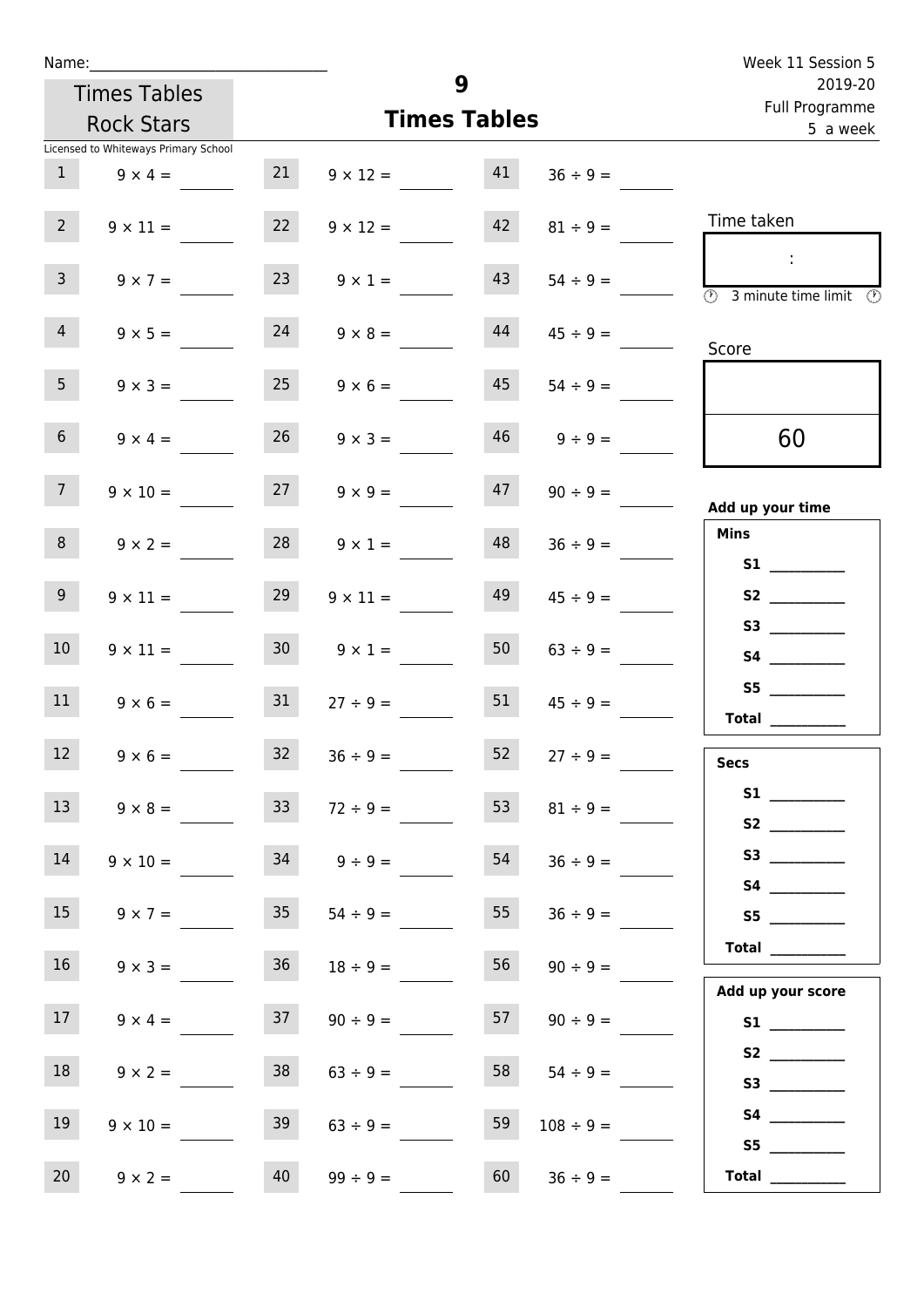| Name:           |                                      |                 |                       |                     |                  | Week 12 Session 1                                                |
|-----------------|--------------------------------------|-----------------|-----------------------|---------------------|------------------|------------------------------------------------------------------|
|                 | <b>Times Tables</b>                  |                 |                       | 10                  |                  | 2019-20<br>Full Programme                                        |
|                 | <b>Rock Stars</b>                    |                 |                       | <b>Times Tables</b> |                  | 5 a week                                                         |
|                 | Licensed to Whiteways Primary School |                 |                       |                     |                  |                                                                  |
| 1               | $10 \times 2 =$                      | 21              | $10 \times 8 =$       | 41                  | $12 \times 10 =$ |                                                                  |
| $2^{\circ}$     | $10 \times 10 =$                     | 22              | $10 \times 12 =$      | 42                  | $1 \times 10 =$  | Time taken                                                       |
| 3 <sup>7</sup>  | $10 \times 4 =$                      | 23              | $10 \times 6 =$       | 43                  | $10 \times 10 =$ | 3 minute time limit<br>O)                                        |
| $\overline{4}$  | $10 \times 3 =$                      | 24              | $10 \times 9 =$       | 44                  | $8 \times 10 =$  | Score                                                            |
| 5 <sub>1</sub>  | $10 \times 12 =$                     | 25              | $10 \times 12 =$      | 45                  | $7 \times 10 =$  |                                                                  |
| $6\overline{6}$ | $10 \times 2 =$                      | 26              | $10 \times 9 =$       | 46                  | $8 \times 10 =$  | 60                                                               |
| 7 <sup>7</sup>  | $10 \times 6 =$                      | 27              | $10 \times 12 =$      | 47                  | $3 \times 10 =$  | What's your rock status?                                         |
| 8               | $10 \times 4 =$                      |                 | $28 \t 10 \times 4 =$ | 48                  | $12 \times 10 =$ | <b>NANNABE</b>                                                   |
| 9 <sub>o</sub>  | $10 \times 5 =$                      | 29              | $10 \times 3 =$       | 49                  | $3 \times 10 =$  | < 18 correct in 3 mins<br><b>GARAGE ROGKER</b>                   |
| 10              | $10 \times 3 =$                      | 30 <sub>o</sub> | $10 \times 11 =$      | 50                  | $10 \times 10 =$ | 18-19 correct in 3 mins<br><b>BUSKRY</b>                         |
| 11              | $10 \times 9 =$                      | 31              | $4 \times 10 =$       | 51                  | $11 \times 10 =$ | 20-21 correct in 3 mins<br><b>4144EP</b>                         |
| a sa Ba<br>12   | $10 \times 7 =$                      | 32              | $3 \times 10 =$       | 52                  | $2\times10=$     | 22-24 correct in 3 mins<br><b>UNSIGNED AGT</b>                   |
| 13              | $10 \times 12 =$                     | 33 <sup>°</sup> | $3 \times 10 =$       | 53                  | $10 \times 10 =$ | 25-29 correct in 3 mins<br><b>BREAKTHROUGH ARTI<del>S</del>T</b> |
| 14              | $10 \times 7 =$                      | 34              | $4 \times 10 =$       | 54                  | $12 \times 10 =$ | 30-35 correct in 3 mins<br><b>SUPPORT AGT</b>                    |
| 15              | $10 \times 12 =$                     | 35              | $6 \times 10 =$       | 55                  | $2 \times 10 =$  | 36-44 correct in 3 mins<br>HEADLINER                             |
| 16              | $10 \times 2 =$                      | 36              | $9 \times 10 =$       | 56                  | $10\times10=$    | 45-59 correct in 3 mins<br><b>ROCK STAR</b>                      |
| 17              | $10 \times 1 =$                      | 37              | $8 \times 10 =$       | 57                  | $12 \times 10 =$ | All correct in $\leq$ 3mins<br>ROCK LEGEND                       |
| $18\,$          | $10 \times 2 =$                      | 38              | $8 \times 10 =$       | 58                  | $9 \times 10 =$  | All correct in $\leq 2$ min<br><b>ROCK HERO</b>                  |
| 19              | $10 \times 10 =$                     | 39              | $11 \times 10 =$      | 59                  | $8 \times 10 =$  | All correct in $\leq 1$ min                                      |
| 20              | $10 \times 3 =$                      | 40              | $3 \times 10 =$       | 60                  | $8 \times 10 =$  | <b>TUARS TABLES</b><br>ROCK STARS                                |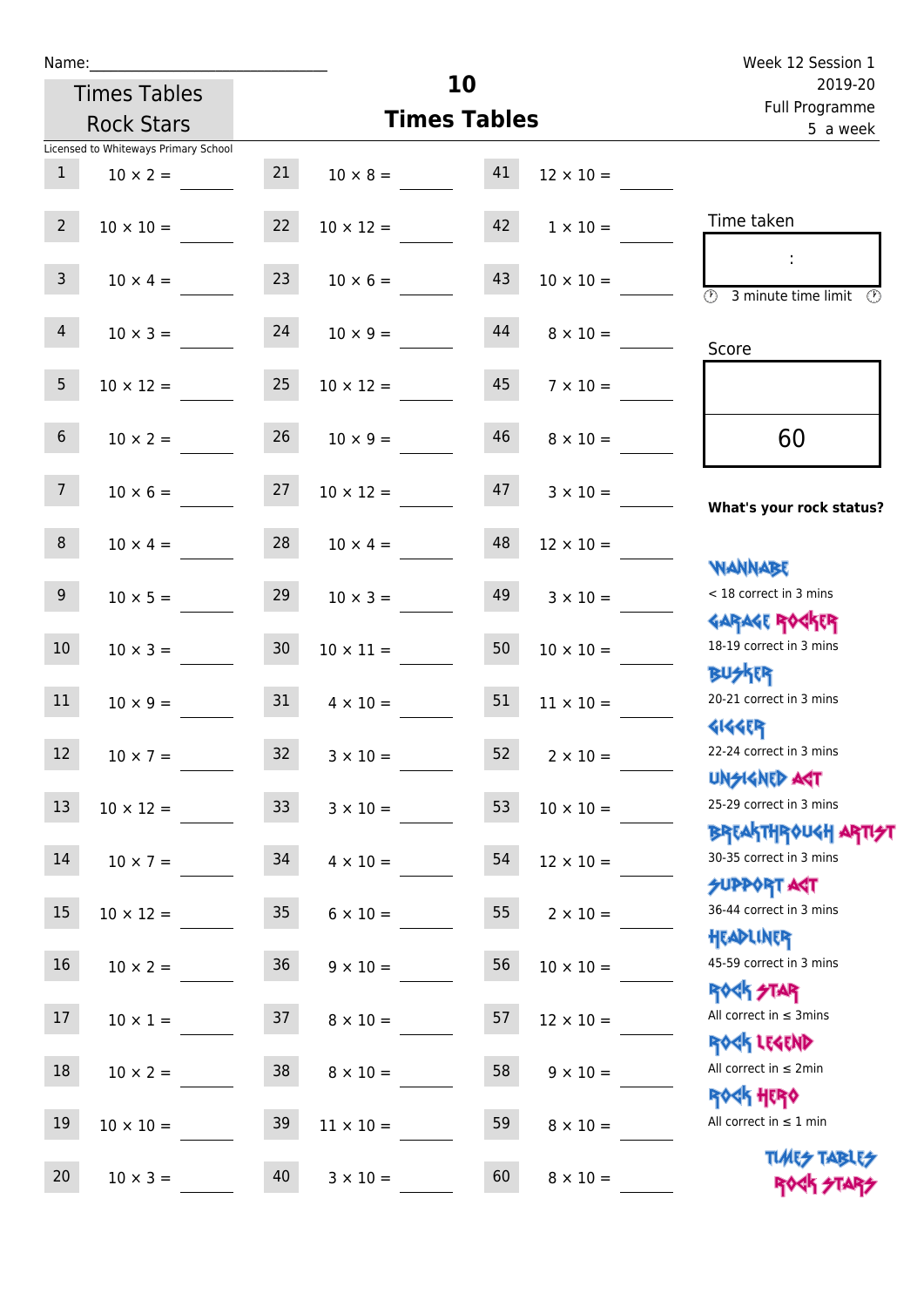| Name |  |  |  |
|------|--|--|--|
|      |  |  |  |

Times Tables

|                            | <b>Rock Stars</b>                    |                        |    |                            |    | <b>Times Tables</b> |    |                         | i un i rugiumme<br>5 a week                                                                                   |
|----------------------------|--------------------------------------|------------------------|----|----------------------------|----|---------------------|----|-------------------------|---------------------------------------------------------------------------------------------------------------|
|                            | Licensed to Whiteways Primary School |                        |    |                            |    |                     |    |                         |                                                                                                               |
| $\,1$<br>$10\,$            | 50                                   | 13<br>60<br>$10\,$     | 25 | $100\,$<br>10 <sup>°</sup> | 37 | $10\,$<br>80        | 49 | $10\,$<br>40            |                                                                                                               |
| $\overline{2}$             |                                      | 14                     | 26 |                            | 38 |                     | 50 |                         | Time taken<br>÷                                                                                               |
| 10                         | 30                                   | 40<br>$10\,$           |    | 10 110                     |    | $10\,$<br>$90\,$    |    | $10\,$<br>$ 120\rangle$ | $\odot$<br>3 minute time limit<br>⊙                                                                           |
| 3                          |                                      | 15                     | 27 |                            | 39 |                     | 51 |                         | Score                                                                                                         |
| 10                         | 40                                   | 20<br>$10\,$           |    | $10\,$<br>$10\,$           |    | 120<br>$10\,$       |    | 110<br>$10\,$           |                                                                                                               |
| 4<br>10                    | 100                                  | 16<br>$70\,$<br>$10\,$ | 28 | 40<br>10                   | 40 | $70\,$<br>$10\,$    | 52 | $\vert$ 100<br>10       | 60                                                                                                            |
|                            |                                      |                        |    |                            |    |                     |    |                         | What's your rock status?                                                                                      |
| 5<br>$10\,$                | $10\,$                               | 17<br>30<br>$10\,$     | 29 | $100\,$<br>10              | 41 | $70\,$<br>$10\,$    | 53 | 50<br>$10\,$            | <b>WANNABE</b>                                                                                                |
| $\boldsymbol{6}$<br>$10\,$ | 120                                  | 18<br>$90\,$<br>$10\,$ | 30 | 40<br>$10\,$               | 42 | 50<br>$10\,$        | 54 | $10\,$<br>$30\,$        | < 18 correct in 3 mins<br><b>GARAGE ROGKER</b><br>18-19 correct in 3 mins                                     |
| 7                          |                                      | 19                     | 31 |                            | 43 |                     | 55 |                         | <b>BUSKER</b><br>20-21 correct in 3 mins                                                                      |
| $10\,$                     | 50                                   | $80\,$<br>$10\,$       |    | 80<br>10                   |    | 100<br>$10\,$       |    | 50<br>$10\,$            | <b>4144EP</b><br>22-24 correct in 3 mins                                                                      |
| 8<br>$10\,$                | 40                                   | 20<br>$10\,$<br>60     | 32 | $10\,$<br>30               | 44 | $10\,$<br> 110      | 56 | $10\,$<br>80            | <b>UNSIGNED AGT</b><br>25-29 correct in 3 mins<br>BREAKTHRÓUGH ARTI <del>S</del> T<br>30-35 correct in 3 mins |
| 9<br>10                    | 30                                   | 21<br>$70\,$<br>$10\,$ | 33 | $90\,$<br>$10\,$           | 45 | $20\,$<br>$10\,$    | 57 | $10\,$<br>10            | <b>SUPPORT ART</b><br>36-44 correct in 3 mins<br>HEADLINER                                                    |
| 10<br>$10\,$               | 120                                  | 22<br>100<br>$10\,$    | 34 | 60<br>10                   | 46 | 110<br>$10\,$       | 58 | 120<br>$10\,$           | 45-59 correct in 3 mins<br><b>ROCK STAR</b><br>All correct in $\leq$ 3mins                                    |
| 11<br>10                   | $50\,$                               | 23<br>40<br>$10\,$     | 35 | $80\,$<br>$10\,$           | 47 | $80\,$<br>$10\,$    | 59 | $10\,$<br>$10\,$        | ROCK LEGEND<br>All correct in ≤ 2min<br><b>ROGK HERO</b><br>All correct in $\leq 1$ min                       |
| 12<br>$10\,$               | 120                                  | 24<br>80<br>$10\,$     | 36 | 20<br>$10\,$               | 48 | $20\,$<br>$10\,$    | 60 | 70<br>10                | <b>TUARS TABLIS</b>                                                                                           |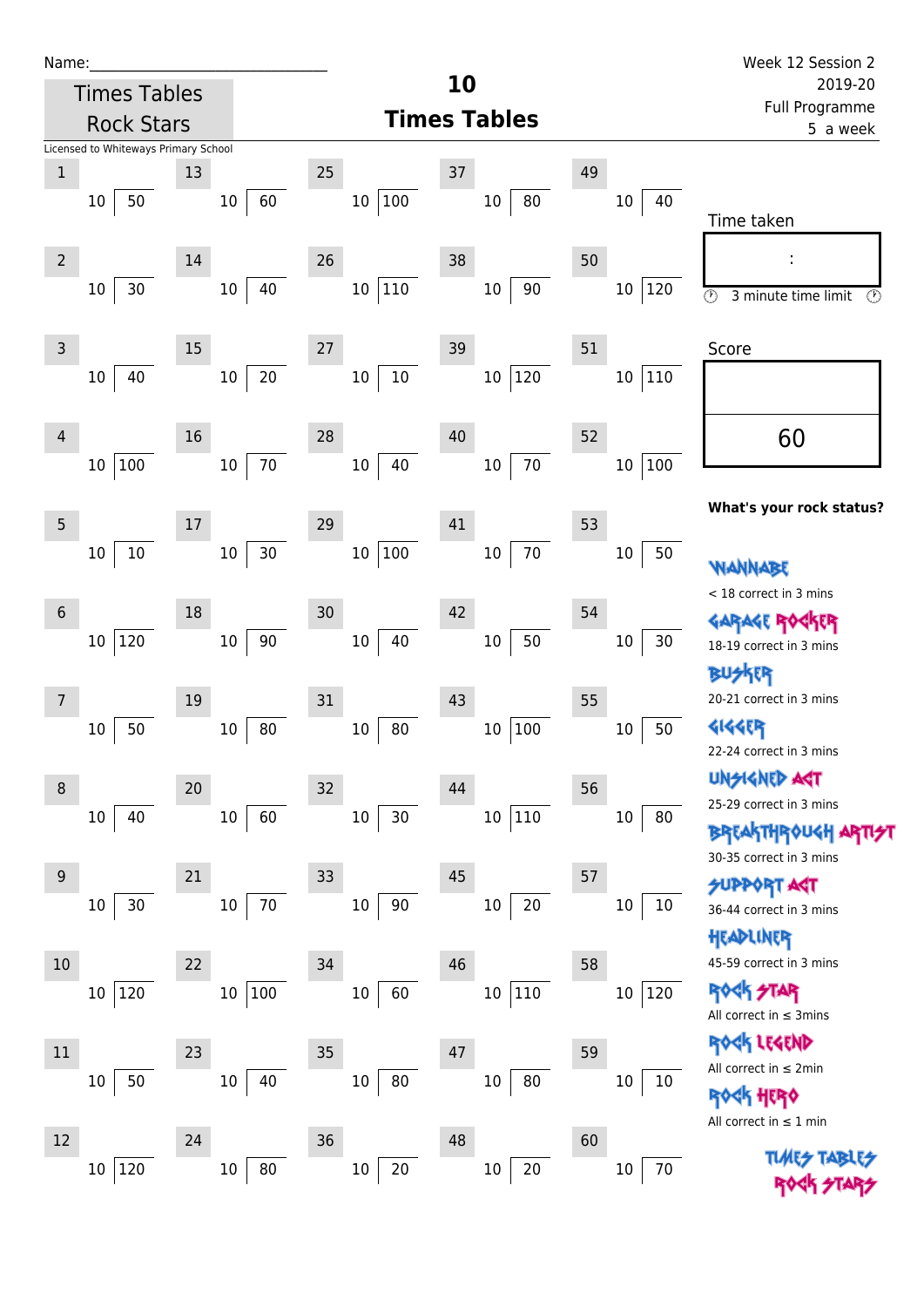| Name:            |             |                                      |             |                   |                     |         |             | Week 12 Session 3                                     |
|------------------|-------------|--------------------------------------|-------------|-------------------|---------------------|---------|-------------|-------------------------------------------------------|
|                  |             | <b>Times Tables</b>                  |             |                   | 10                  | 2019-20 |             |                                                       |
|                  |             | <b>Rock Stars</b>                    |             |                   | <b>Times Tables</b> |         |             | <b>Full Programme</b><br>5 a week                     |
|                  | 10          | Licensed to Whiteways Primary School | 10          | 10                | 10                  |         | $10\,$      |                                                       |
| $\mathbf{1}$     | $\times$ 4  | 13                                   | $\times$ 12 | 25<br>$\times$ 4  | 37<br>$\times$ 3    | 49      | $\times 2$  |                                                       |
|                  |             |                                      |             |                   |                     |         |             | Time taken                                            |
|                  | 10          |                                      | 10          | 10                | 10                  |         | $10\,$      |                                                       |
| $\overline{2}$   | $\times$ 12 | 14                                   | $\times$ 1  | 26<br>$\times 2$  | 38<br>$\times$ 3    | 50      | $\times$ 7  |                                                       |
|                  |             |                                      |             |                   |                     |         |             | $\circled{r}$<br>3 minute time limit<br>$\circled{r}$ |
|                  | 10          |                                      | 10          | 10                | 10                  |         | 10          |                                                       |
| $\overline{3}$   | $\times$ 6  | 15                                   | $\times$ 4  | 27<br>$\times$ 11 | 39<br>$\times$ 3    | 51      | $\times$ 1  | Score                                                 |
|                  |             |                                      |             |                   |                     |         |             |                                                       |
|                  | 10          |                                      | 10          | 10                | 10                  |         | 10          |                                                       |
| $\overline{4}$   | $\times$ 12 | 16                                   | $\times 2$  | 28<br>$\times 8$  | 40<br>$\times$ 12   | 52      | $\times$ 11 | 60                                                    |
|                  |             |                                      |             |                   |                     |         |             |                                                       |
|                  | 10          |                                      | 10          | 10                | 10                  |         | 10          | What's your rock status?                              |
| 5                | $\times$ 7  | 17                                   | $\times$ 9  | 29<br>$\times$ 9  | 41<br>$\times$ 6    | 53      | $\times$ 12 |                                                       |
|                  |             |                                      |             |                   |                     |         |             | <b>VIANNABE</b>                                       |
|                  | 10          |                                      | 10          | 10                | 10                  |         | 10          | < 18 correct in 3 mins                                |
| $6\,$            | $\times$ 9  | 18                                   | $\times$ 11 | 30<br>$\times 8$  | 42<br>$\times 6$    | 54      | $\times$ 5  | <b>GARAGE ROCKER</b>                                  |
|                  |             |                                      |             |                   |                     |         |             | 18-19 correct in 3 mins                               |
|                  | 10          |                                      | 10          | 10                | 10                  |         | 10          | <b>BUSKER</b><br>20-21 correct in 3 mins              |
| $\overline{7}$   | $\times$ 7  | 19                                   | $\times$ 10 | 31<br>$\times 2$  | 43<br>$\times$ 5    | 55      | $\times$ 7  | <b>4144EP</b>                                         |
|                  |             |                                      |             |                   |                     |         |             | 22-24 correct in 3 mins                               |
|                  | $10\,$      |                                      | $10\,$      | $10\,$            | $10\,$              |         | $10\,$      | <b>UNSIGNED AGT</b>                                   |
| $\boldsymbol{8}$ | $\times$ 11 | 20                                   | $\times$ 3  | 32<br>$\times$ 3  | 44<br>$\times$ 1    | 56      | $\times$ 5  | 25-29 correct in 3 mins                               |
|                  |             |                                      |             |                   |                     |         |             | <b>BREAKTHR0UGH ARTI<del>S</del>T</b>                 |
| 9                | $10\,$      | 21                                   | $10\,$      | 10                | 10<br>45            |         | $10\,$      | 30-35 correct in 3 mins                               |
|                  | $\times$ 4  |                                      | $\times$ 4  | 33<br>$\times$ 5  | $\times$ 4          | 57      | $\times$ 3  | <b>SUPPORT ART</b>                                    |
|                  |             |                                      |             |                   |                     |         |             | 36-44 correct in 3 mins                               |
| $10\,$           | $10\,$      | 22                                   | $10\,$      | 10<br>34          | 10<br>46            | 58      | $10\,$      | HEADLINER<br>45-59 correct in 3 mins                  |
|                  | $\times$ 8  |                                      | $\times$ 5  | $\times$ 2        | $\times$ 2          |         | $\times$ 7  | ROCK STAR                                             |
|                  |             |                                      |             |                   |                     |         |             | All correct in $\leq$ 3mins                           |
| 11               | $10\,$      | 23                                   | $10\,$      | $10\,$<br>35      | $10\,$<br>47        | 59      | $10\,$      | ROCK LEGEND                                           |
|                  | $\times$ 1  |                                      | $\times$ 12 | $\times$ 7        | $\times$ 3          |         | $\times$ 5  | All correct in $\leq 2$ min                           |
|                  |             |                                      |             |                   |                     |         |             | ROCK HERO                                             |
| 12               | $10\,$      | 24                                   | 10          | 10<br>36          | 10<br>48            | 60      | $10\,$      | All correct in $\leq 1$ min                           |
|                  | $\times$ 3  |                                      | $\times$ 11 | $\times$ 4        | $\times$ 12         |         | $\times$ 12 | <b>TUARS TABLES</b>                                   |
|                  |             |                                      |             |                   |                     |         |             | ROCK STARS                                            |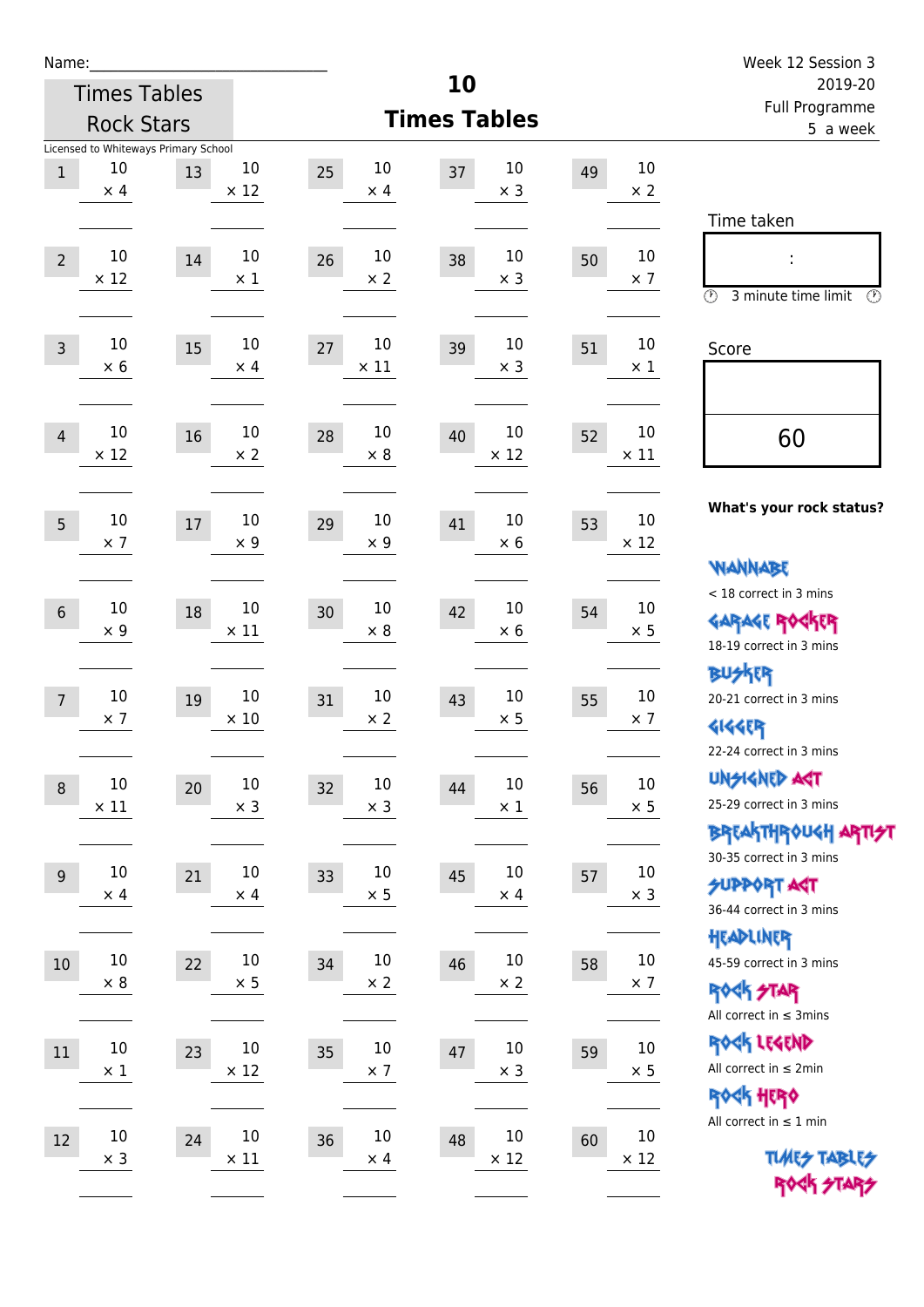| Name:                                                |                 |                 |                 |                           |                 | Week 12 Session 4                                                |
|------------------------------------------------------|-----------------|-----------------|-----------------|---------------------------|-----------------|------------------------------------------------------------------|
| <b>Times Tables</b><br><b>Rock Stars</b>             |                 |                 |                 | 10<br><b>Times Tables</b> |                 | 2019-20<br>Full Programme<br>5 a week                            |
| Licensed to Whiteways Primary School<br>$\mathbf{1}$ | $80 \div 10 =$  | 21              | $120 \div 10 =$ | 41                        | $30 \div 10 =$  |                                                                  |
| $2^{\circ}$                                          | $30 \div 10 =$  | 22              | $10 \div 10 =$  | 42                        | $90 \div 10 =$  | Time taken                                                       |
| 3 <sup>7</sup>                                       | $90 \div 10 =$  | 23              | $90 \div 10 =$  | 43                        | $110 \div 10 =$ | $(\Gamma)$<br>3 minute time limit                                |
| $\overline{4}$                                       | $70 \div 10 =$  | 24              | $30 \div 10 =$  | 44                        | $20 \div 10 =$  | Score                                                            |
| 5                                                    | $110 \div 10 =$ | 25              | $30 \div 10 =$  | 45                        | $120 \div 10 =$ |                                                                  |
| 6                                                    | $110 \div 10 =$ | 26              | $120 \div 10 =$ | 46                        | $20 \div 10 =$  | 60                                                               |
| 7 <sup>1</sup>                                       | $80 \div 10 =$  | 27              | $60 \div 10 =$  | 47                        | $100 \div 10 =$ | What's your rock status?                                         |
| 8                                                    | $90 \div 10 =$  | 28              | $70 \div 10 =$  | 48                        | $110 \div 10 =$ | <b>NANNABE</b>                                                   |
| 9                                                    | $120 \div 10 =$ | 29              | $100 \div 10 =$ | 49                        | $30 \div 10 =$  | < 18 correct in 3 mins                                           |
| 10                                                   | $50 \div 10 =$  | 30 <sup>°</sup> | $20 \div 10 =$  | 50                        | $80 \div 10 =$  | <b>GARAGE ROGKER</b><br>18-19 correct in 3 mins                  |
| 11                                                   | $70 \div 10 =$  | 31              | $110 \div 10 =$ | 51                        | $20 \div 10 =$  | <b>BUSKRR</b><br>20-21 correct in 3 mins                         |
| 12<br>$50 \div 10 =$                                 |                 | 32              | $20 \div 10 =$  | 52                        | $50 \div 10 =$  | <b>4144EP</b><br>22-24 correct in 3 mins                         |
| 13                                                   | $100 \div 10 =$ | 33 <sup>°</sup> | $120 \div 10 =$ | 53                        | $90 \div 10 =$  | <b>UNSIGNED AST</b><br>25-29 correct in 3 mins                   |
| 14                                                   | $40 \div 10 =$  | 34              | $40 \div 10 =$  | 54                        | $40 \div 10 =$  | <b>BREAKTHROUGH ARTI<del>S</del>T</b><br>30-35 correct in 3 mins |
| 15                                                   | $80 \div 10 =$  | 35 <sub>o</sub> | $70 \div 10 =$  | 55                        | $70 \div 10 =$  | <b>SUPPORT AGT</b><br>36-44 correct in 3 mins                    |
| 16                                                   | $70 \div 10 =$  | 36              | $120 \div 10 =$ | 56                        | $110 \div 10 =$ | HEADLINER<br>45-59 correct in 3 mins                             |
| 17<br>$120 \div 10 =$                                |                 | 37              | $100 \div 10 =$ | 57                        | $30 \div 10 =$  | <b>ROCK STAR</b><br>All correct in $\leq$ 3mins                  |
| 18<br>$30 \div 10 =$                                 |                 | 38              | $80 \div 10 =$  | 58                        | $80 \div 10 =$  | ROCK LEGEND<br>All correct in $\leq 2$ min                       |

19  $40 \div 10 =$  39  $90 \div 10 =$  59  $90 \div 10 =$ 

20  $70 \div 10 =$  40  $40 \div 10 =$  60  $30 \div 10 =$ 

Rock Hero All correct in  $\leq 1$  min

> **TIMES TABLES** ROCK STARS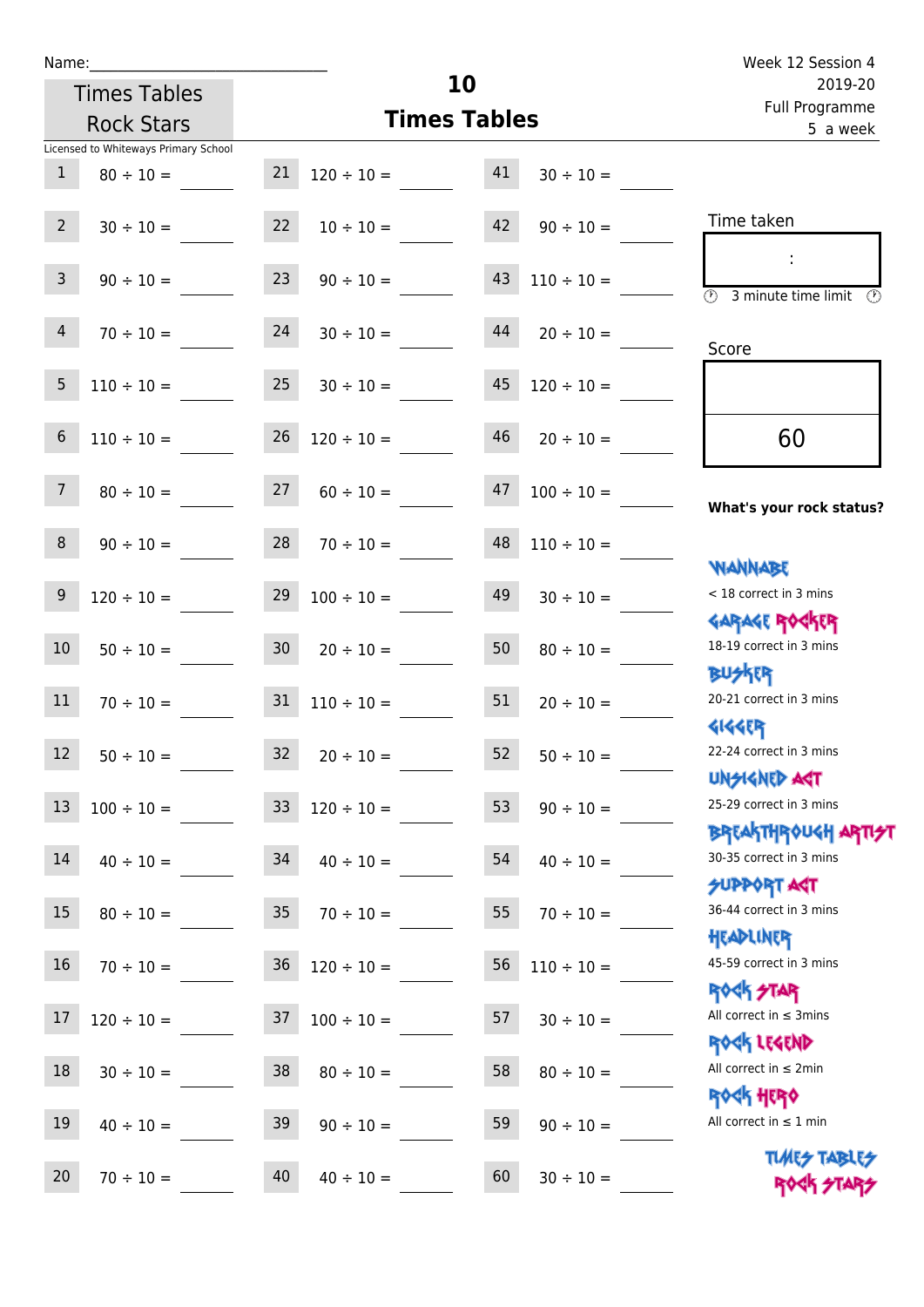|                 |                                                         |                 |                           |    |                 | Week 12 Session 5                                                                                                                                                                                                                                                                                                                                                                                                                                                                                                                                                                                                                        |
|-----------------|---------------------------------------------------------|-----------------|---------------------------|----|-----------------|------------------------------------------------------------------------------------------------------------------------------------------------------------------------------------------------------------------------------------------------------------------------------------------------------------------------------------------------------------------------------------------------------------------------------------------------------------------------------------------------------------------------------------------------------------------------------------------------------------------------------------------|
|                 | <b>Times Tables</b><br><b>Rock Stars</b>                |                 | 10<br><b>Times Tables</b> |    |                 | 2019-20<br>Full Programme<br>5 a week                                                                                                                                                                                                                                                                                                                                                                                                                                                                                                                                                                                                    |
| 1               | Licensed to Whiteways Primary School<br>$10 \times 5 =$ | 21              | $10 \times 2 =$           | 41 | $30 \div 10 =$  |                                                                                                                                                                                                                                                                                                                                                                                                                                                                                                                                                                                                                                          |
| 2 <sup>7</sup>  | $10 \times 10 =$                                        | 22              | $10 \times 7 =$           | 42 | $100 \div 10 =$ | Time taken                                                                                                                                                                                                                                                                                                                                                                                                                                                                                                                                                                                                                               |
| 3 <sup>7</sup>  | $10 \times 3 =$                                         | 23              | $10 \times 1 =$           | 43 | $20 \div 10 =$  | $\overline{\bigcirc}$ 3 minute time limit                                                                                                                                                                                                                                                                                                                                                                                                                                                                                                                                                                                                |
| $\overline{4}$  | $10 \times 10 =$                                        | 24              | $10 \times 11 =$          | 44 | $20 \div 10 =$  | Score                                                                                                                                                                                                                                                                                                                                                                                                                                                                                                                                                                                                                                    |
| 5 <sub>1</sub>  | $10 \times 9 =$                                         | 25              | $10 \times 4 =$           | 45 | $100 \div 10 =$ |                                                                                                                                                                                                                                                                                                                                                                                                                                                                                                                                                                                                                                          |
| $6\overline{6}$ | $10 \times 8 =$                                         | 26              | $10 \times 5 =$           | 46 | $80 \div 10 =$  | 60                                                                                                                                                                                                                                                                                                                                                                                                                                                                                                                                                                                                                                       |
| 7 <sup>7</sup>  | $10 \times 5 =$                                         | 27              | $10 \times 5 =$           | 47 | $10 \div 10 =$  | Add up your time                                                                                                                                                                                                                                                                                                                                                                                                                                                                                                                                                                                                                         |
| 8               | $10 \times 6 =$                                         | 28              | $10 \times 8 =$           | 48 | $90 \div 10 =$  | <b>Mins</b>                                                                                                                                                                                                                                                                                                                                                                                                                                                                                                                                                                                                                              |
| 9 <sub>o</sub>  | $10 \times 7 =$                                         | 29              | $10 \times 7 =$           | 49 | $90 \div 10 =$  | S <sub>2</sub> and the set of the set of the set of the set of the set of the set of the set of the set of the set of the set of the set of the set of the set of the set of the set of the set of the set of the set of the set of the                                                                                                                                                                                                                                                                                                                                                                                                  |
| 10 <sup>°</sup> | $10 \times 7 =$                                         | 30 <sub>o</sub> | $10 \times 12 =$          | 50 | $60 \div 10 =$  |                                                                                                                                                                                                                                                                                                                                                                                                                                                                                                                                                                                                                                          |
| 11              | $10 \times 6 =$                                         | 31              | $90 \div 10 =$            | 51 | $20 \div 10 =$  | S5 and the state of the state of the state of the state of the state of the state of the state of the state of the state of the state of the state of the state of the state of the state of the state of the state of the sta<br><b>Total</b>                                                                                                                                                                                                                                                                                                                                                                                           |
| 12              | $10 \times 8 =$                                         | 32              | $60 \div 10 =$            | 52 | $70 \div 10 =$  | <b>Secs</b>                                                                                                                                                                                                                                                                                                                                                                                                                                                                                                                                                                                                                              |
| 13              | $10 \times 8 =$                                         |                 | $33 \t 70 \div 10 =$      | 53 | $20 \div 10 =$  |                                                                                                                                                                                                                                                                                                                                                                                                                                                                                                                                                                                                                                          |
| 14              | $10 \times 3 =$                                         | 34              | $70 \div 10 =$            | 54 | $20 \div 10 =$  |                                                                                                                                                                                                                                                                                                                                                                                                                                                                                                                                                                                                                                          |
| 15              | $10 \times 7 =$                                         |                 | $35 \t10 \div 10 =$       | 55 | $10 \div 10 =$  | S5                                                                                                                                                                                                                                                                                                                                                                                                                                                                                                                                                                                                                                       |
| 16              | $10 \times 1 =$                                         | 36              | $10 \div 10 =$            | 56 | $110 \div 10 =$ | $\begin{tabular}{c} Total & \underline{\hspace{1cm}} & \underline{\hspace{1cm}} & \underline{\hspace{1cm}} & \underline{\hspace{1cm}} & \underline{\hspace{1cm}} & \underline{\hspace{1cm}} & \underline{\hspace{1cm}} & \underline{\hspace{1cm}} & \underline{\hspace{1cm}} & \underline{\hspace{1cm}} & \underline{\hspace{1cm}} & \underline{\hspace{1cm}} & \underline{\hspace{1cm}} & \underline{\hspace{1cm}} & \underline{\hspace{1cm}} & \underline{\hspace{1cm}} & \underline{\hspace{1cm}} & \underline{\hspace{1cm}} & \underline{\hspace{1cm}} & \underline{\hspace{1cm}} & \underline{\hspace{1cm}} &$<br>Add up your score |
| 17              | $10 \times 12 =$                                        | 37              | $120 \div 10 =$           | 57 | $20 \div 10 =$  |                                                                                                                                                                                                                                                                                                                                                                                                                                                                                                                                                                                                                                          |
| 18              | $10 \times 10 =$                                        |                 | $38 \t 10 \div 10 =$      | 58 | $80 \div 10 =$  |                                                                                                                                                                                                                                                                                                                                                                                                                                                                                                                                                                                                                                          |

19  $10 \times 3 =$  39  $100 \div 10 =$  59  $30 \div 10 =$ 20  $10 \times 1 =$  40  $120 \div 10 =$  60  $100 \div 10 =$ 

 **S4 \_\_\_\_\_\_\_\_\_\_\_\_ S5 \_\_\_\_\_\_\_\_\_\_\_\_ Total \_\_\_\_\_\_\_\_\_\_\_\_**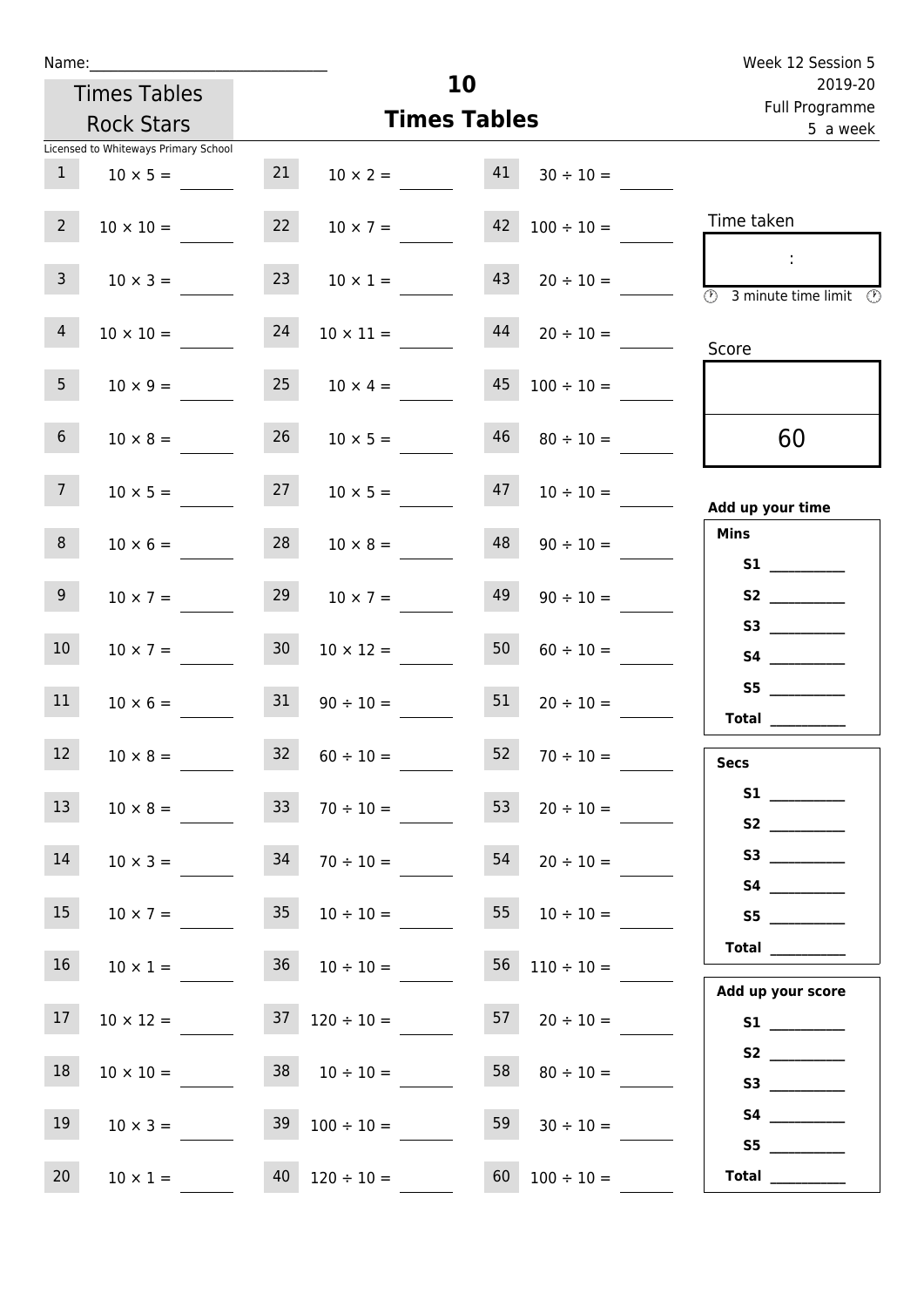| Name:            |                                      |                 |                  |                     |                  | Week 13 Session 1                                                                                                         |
|------------------|--------------------------------------|-----------------|------------------|---------------------|------------------|---------------------------------------------------------------------------------------------------------------------------|
|                  | <b>Times Tables</b>                  |                 |                  | 8,9,10              |                  | 2019-20                                                                                                                   |
|                  | <b>Rock Stars</b>                    |                 |                  | <b>Times Tables</b> |                  | Full Programme<br>5 a week                                                                                                |
|                  | Licensed to Whiteways Primary School |                 |                  |                     |                  |                                                                                                                           |
| $\mathbf{1}$     | $10 \times 7 =$                      | 21              | $10 \times 1 =$  | 41                  | $8 \times 9 =$   |                                                                                                                           |
| 2 <sup>7</sup>   | $8 \times 1 =$                       | 22              | $8 \times 4 =$   | 42                  | $3 \times 8 =$   | Time taken                                                                                                                |
| $\mathbf{3}$     | $10 \times 3 =$                      | 23              | $9 \times 4 =$   | 43                  | $12 \times 10 =$ | $\mathcal{L}$<br>$\overline{(\mathcal{V})}$<br>3 minute time limit $\circled{0}$                                          |
| $\overline{4}$   | $8 \times 1 =$                       | 24              | $10 \times 4 =$  | 44                  | $12 \times 8 =$  | Score                                                                                                                     |
| 5 <sub>1</sub>   | $10 \times 7 =$                      | 25              | $8 \times 2 =$   | 45                  | $9 \times 8 =$   |                                                                                                                           |
| 6 <sup>1</sup>   | $10 \times 1 =$                      | 26              | $10 \times 4 =$  | 46                  | $2 \times 10 =$  | 60                                                                                                                        |
| 7 <sup>7</sup>   | $10 \times 4 =$                      | 27              | $9 \times 7 =$   | 47                  | $7 \times 10 =$  | What's your rock status?                                                                                                  |
| 8                | $10 \times 12 =$                     | 28              | $10 \times 10 =$ | 48                  | $2 \times 8 =$   | <b>NANNABE</b>                                                                                                            |
| 9 <sup>°</sup>   | $9 \times 9 =$                       | 29              | $9 \times 4 =$   | 49                  | $10 \times 10 =$ | < 18 correct in 3 mins<br><b>GARAGE ROCKER</b>                                                                            |
| 10 <sup>°</sup>  | $10 \times 7 =$                      | 30 <sup>1</sup> | $9 \times 4 =$   | 50                  | $3 \times 9 =$   | 18-19 correct in 3 mins<br><b>BUSKRR</b>                                                                                  |
| 11               | $8 \times 2 =$                       | 31              | $4 \times 9 =$   | 51                  | $12 \times 8 =$  | 20-21 correct in 3 mins<br><b>4144EP</b>                                                                                  |
| 12 <sup>12</sup> | $9 \times 5 =$                       | 32              | $10\times9=$     | 52                  | $12 \times 9 =$  | 22-24 correct in 3 mins<br><b>UNSIGNED AST</b>                                                                            |
| 13               | $10 \times 2 =$                      | 33 <sup>°</sup> | $12 \times 10 =$ | 53                  | $12 \times 9 =$  | 25-29 correct in 3 mins                                                                                                   |
| 14               | $8 \times 5 =$                       | 34              | $2 \times 8 =$   | 54                  | $11 \times 10 =$ | <mark>ΒΡ</mark> ξΑ <mark>\ΤΗΡ</mark> ΦUGH <mark>ΑΡΤΙ<del>2</del>Τ</mark><br>30-35 correct in 3 mins<br><b>SUPPORT AGT</b> |
| 15               | $8 \times 4 =$                       | 35 <sub>1</sub> | $3 \times 8 =$   | 55                  | $11 \times 9 =$  | 36-44 correct in 3 mins<br>HEADLINER                                                                                      |
| 16               | $8 \times 11 =$                      | 36              | $6 \times 9 =$   | 56                  | $6 \times 10 =$  | 45-59 correct in 3 mins<br><b>ROCK STAR</b>                                                                               |
| 17               | $8 \times 2 =$                       | 37              | $9 \times 10 =$  | 57                  | $3 \times 8 =$   | All correct in $\leq$ 3mins<br>ROCK LEGEND                                                                                |
| 18               | $10 \times 12 =$                     | 38              | $3 \times 9 =$   | 58                  | $9 \times 9 =$   | All correct in $\leq 2$ min<br><b>ROCK HERO</b>                                                                           |
| 19               | $10 \times 7 =$                      | 39              | $12 \times 8 =$  | 59                  | $5 \times 8 =$   | All correct in $\leq 1$ min                                                                                               |
| 20               | $10 \times 5 =$                      | 40              | $4 \times 10 =$  | 60                  | $8 \times 10 =$  | <b>TUARS TABLES</b><br>ROCK STARS                                                                                         |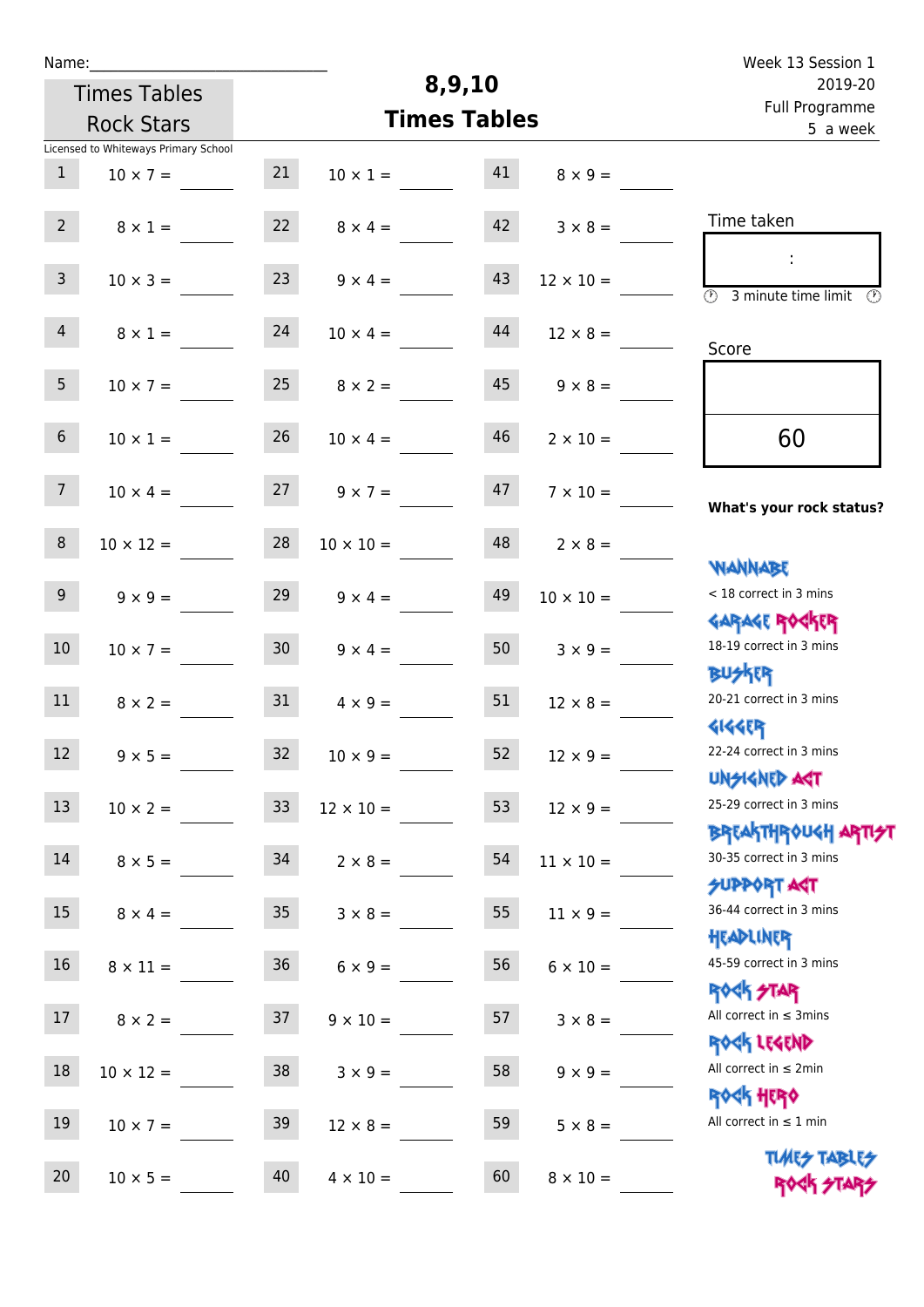| Name:                                |                     |                                |                  |                     |                | Week 13 Session 2                                                       |
|--------------------------------------|---------------------|--------------------------------|------------------|---------------------|----------------|-------------------------------------------------------------------------|
|                                      | <b>Times Tables</b> |                                |                  | 8,9,10              |                | 2019-20                                                                 |
|                                      | <b>Rock Stars</b>   |                                |                  | <b>Times Tables</b> |                | Full Programme<br>5 a week                                              |
| Licensed to Whiteways Primary School |                     |                                |                  |                     |                |                                                                         |
| $\,1$                                | 13                  |                                | 25               | 37                  | 49             |                                                                         |
| 80<br>10                             |                     | 54<br>9                        | 20<br>$10\,$     | 56<br>8             | 90<br>$10\,$   | Time taken                                                              |
| $\overline{2}$                       | 14                  |                                | 26               | 38                  | 50             |                                                                         |
| 32<br>8                              |                     | 88<br>8                        | 9<br>9           | $16\,$<br>8         | 8<br>96        | $\overline{\circ}$<br>3 minute time limit<br>$\circled{r}$              |
| $\mathsf{3}$                         | 15                  |                                | 27               | 39                  | 51             | Score                                                                   |
| $110\,$<br>10                        |                     | ${\bf 81}$<br>$\boldsymbol{9}$ | 56<br>8          | 48<br>8             | 40<br>8        |                                                                         |
| $\overline{4}$                       | 16                  |                                | 28               | 40                  | 52             | 60                                                                      |
| $72\,$<br>9                          |                     | $20\,$<br>$10\,$               | 32<br>$\bf 8$    | $80\,$<br>$\bf 8$   | 40<br>10       |                                                                         |
| $\overline{5}$                       | $17\,$              |                                | 29               | 41                  | 53             | What's your rock status?                                                |
| 20<br>10                             |                     | $27$<br>$\boldsymbol{9}$       | $70\,$<br>$10\,$ | 32<br>8             | $10\,$<br>40   | WANNABE                                                                 |
|                                      |                     |                                |                  |                     |                | < 18 correct in 3 mins                                                  |
| $6\phantom{1}6$                      | 18                  |                                | 30               | 42                  | 54             | <b>GARAGE RO</b><br>化R                                                  |
| $72\,$<br>8                          |                     | $110\,$<br>10 <sup>°</sup>     | 99<br>9          | 64<br>8             | 16<br>8        | 18-19 correct in 3 mins                                                 |
|                                      |                     |                                |                  |                     |                | <b>BUSKER</b>                                                           |
| 7                                    | 19                  |                                | 31               | 43                  | 55             | 20-21 correct in 3 mins                                                 |
| 32<br>8                              |                     | 48<br>8                        | 30<br>$10\,$     | 88<br>8             | 60<br>10       | <b>4144EP</b>                                                           |
|                                      |                     |                                |                  |                     |                | 22-24 correct in 3 mins                                                 |
| $\,8\,$                              | 20                  |                                | 32               | 44                  | 56             | <b>UNSIGNED AGT</b><br>25-29 correct in 3 mins                          |
| 9                                    | 9                   | 100<br>$10\,$                  | 9<br>54          | 54<br>9             | 8<br>80        | <b>BREAKTHROUGH</b>                                                     |
|                                      |                     |                                |                  |                     |                | 30-35 correct in 3 mins                                                 |
| $9\,$                                | 21                  |                                | 33               | 45                  | 57             | <b>SUPPORT AGT</b>                                                      |
| 50<br>10                             |                     | 50<br>$10\,$                   | 32<br>$\bf 8$    | 88<br>8             | 20<br>10       | 36-44 correct in 3 mins                                                 |
|                                      |                     |                                |                  |                     |                | HEADLINER                                                               |
| 10                                   | 22                  |                                | 34               | 46                  | 58             | 45-59 correct in 3 mins                                                 |
| 40<br>10                             |                     | 18<br>9                        | $10\,$<br>60     | $16\,$<br>8         | 20<br>10       | <b>ROCK STAR</b><br>All correct in $\leq$ 3mins                         |
| 11                                   | 23                  |                                | 35               | 47                  | 59             | ROCK LEGEND                                                             |
| 120<br>$10\,$                        |                     | 27<br>9                        | $10\,$<br>60     | 24<br>8             | 8<br>80        | All correct in $\leq 2$ min                                             |
|                                      |                     |                                |                  |                     |                | <b><k b="" her0<=""><br/>All correct in <math>\leq 1</math> min</k></b> |
| 12                                   | 24                  |                                | 36               | 48                  | 60             |                                                                         |
| $110\,$<br>10 <sup>1</sup>           |                     | 80<br>8                        | 96<br>8          | $72\,$<br>8         | 100<br>$10 \,$ | <b>TUARS TABLES</b>                                                     |
|                                      |                     |                                |                  |                     |                |                                                                         |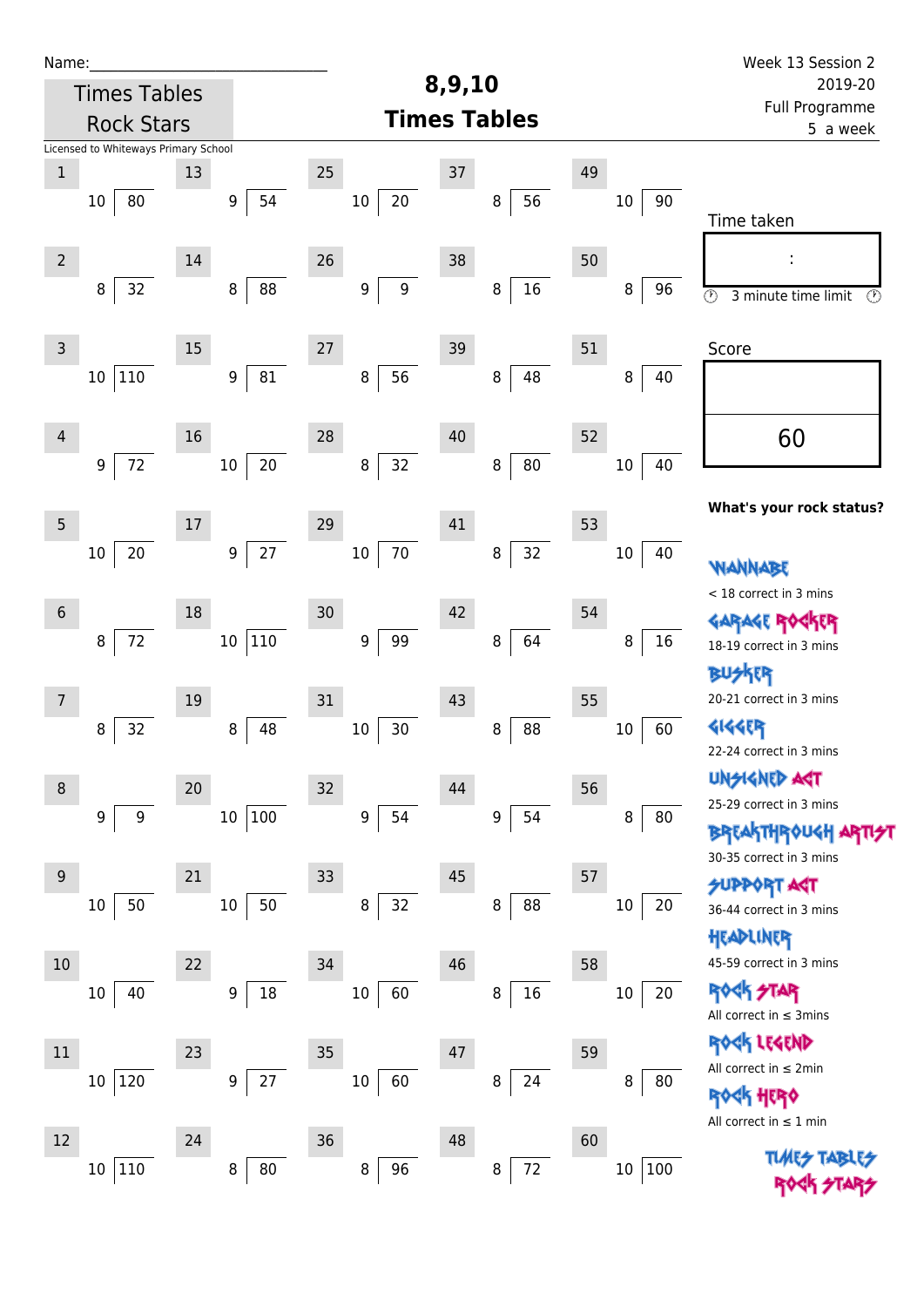| Name:          |                                      |    |                      |                       |                     |                  |    |                   | Week 13 Session 3<br>2019-20                  |  |
|----------------|--------------------------------------|----|----------------------|-----------------------|---------------------|------------------|----|-------------------|-----------------------------------------------|--|
|                | <b>Times Tables</b>                  |    |                      |                       | 8,9,10              |                  |    |                   |                                               |  |
|                | <b>Rock Stars</b>                    |    |                      |                       | <b>Times Tables</b> |                  |    |                   | Full Programme<br>5 a week                    |  |
|                | Licensed to Whiteways Primary School |    |                      |                       |                     |                  |    |                   |                                               |  |
| $\mathbf 1$    | 8<br>$\times$ 4                      | 13 | 8<br>$\times$ 4      | 8<br>25<br>$\times$ 9 | 37                  | 8<br>$\times 2$  | 49 | 10<br>$\times$ 10 |                                               |  |
|                |                                      |    |                      |                       |                     |                  |    |                   |                                               |  |
|                |                                      |    |                      |                       |                     |                  |    |                   | Time taken                                    |  |
| $\overline{2}$ | 8                                    | 14 | 9                    | 10<br>26              | 38                  | 8                | 50 | 8                 | İ,                                            |  |
|                | $\times$ 12                          |    | $\times 2$           | $\times$ 1            |                     | $\times$ 9       |    | $\times$ 3        | $\circled{r}$<br>3 minute time limit<br>⊕     |  |
|                |                                      |    |                      |                       |                     |                  |    |                   |                                               |  |
| $\mathsf{3}$   | 10                                   | 15 | 8                    | 8<br>27               | 39                  | 8                | 51 | 10                | Score                                         |  |
|                | $\times$ 4                           |    | $\times$ 12          | $\times$ 10           |                     | $\times$ 9       |    | $\times$ 4        |                                               |  |
|                |                                      |    |                      |                       |                     |                  |    |                   |                                               |  |
| $\overline{4}$ | 10                                   | 16 | 9                    | 8<br>28               | 40                  | 9                | 52 | 10                | 60                                            |  |
|                | $\times$ 7                           |    | $\times 8$           | $\times$ 12           |                     | $\times$ 6       |    | $\times$ 7        |                                               |  |
|                |                                      |    |                      |                       |                     |                  |    |                   |                                               |  |
| 5              | 10                                   | 17 | 10                   | 8<br>29               | 41                  | 9                | 53 | 10                | What's your rock status?                      |  |
|                | $\times$ 7                           |    | $\times$ 5           | $\times 8$            |                     | $\times$ 3       |    | $\times$ 12       |                                               |  |
|                |                                      |    |                      |                       |                     |                  |    |                   | WANNABE                                       |  |
| 6              | 9                                    | 18 | 10                   | 10<br>30              | 42                  | 8                | 54 | 8                 | < 18 correct in 3 mins                        |  |
|                | $\times$ 11                          |    | $\times$ 4           | $\times$ 5            |                     | $\times 8$       |    | $\times 6$        | <b>GARAGE ROCKER</b>                          |  |
|                |                                      |    |                      |                       |                     |                  |    |                   | 18-19 correct in 3 mins                       |  |
|                |                                      |    |                      |                       |                     |                  |    |                   | <b>BU外界</b>                                   |  |
| $\overline{7}$ | 9<br>$\times$ 12                     | 19 | 10<br>$\times$ 2     | 8<br>31<br>$\times$ 3 | 43                  | 10<br>$\times$ 3 | 55 | 10<br>$\times 2$  | 20-21 correct in 3 mins                       |  |
|                |                                      |    |                      |                       |                     |                  |    |                   | <b>4144EP</b><br>22-24 correct in 3 mins      |  |
|                |                                      |    |                      |                       |                     |                  |    |                   | <b>UNSIGNED AGT</b>                           |  |
| $\,8\,$        | 9<br>$\times$ 9                      | 20 | $10\,$<br>$\times$ 9 | 8<br>32<br>$\times$ 8 | 44                  | 9<br>$\times$ 12 | 56 | 9<br>$\times$ 10  | 25-29 correct in 3 mins                       |  |
|                |                                      |    |                      |                       |                     |                  |    |                   | ΒΡΓΑ <sup>Κ</sup> ΤΗΡΟυΚΗ ΑΡΤΙ <del>2</del> Τ |  |
|                |                                      |    |                      |                       |                     |                  |    |                   | 30-35 correct in 3 mins                       |  |
| $\overline{9}$ | 9                                    | 21 | 8                    | 8<br>33               | 45                  | 10               | 57 | $10\,$            | <b>SUPPORT AGT</b>                            |  |
|                | $\times$ 1                           |    | $\times$ 7           | $\times$ 10           |                     | $\times$ 5       |    | $\times$ 11       | 36-44 correct in 3 mins                       |  |
|                |                                      |    |                      |                       |                     |                  |    |                   | HEADLINER                                     |  |
| $10$           | 9                                    | 22 | $10\,$               | 9<br>34               | 46                  | 8                | 58 | $\boldsymbol{9}$  | 45-59 correct in 3 mins                       |  |
|                | $\times$ 5                           |    | $\times$ 12          | $\times$ 6            |                     | $\times$ 10      |    | $\times$ 7        | <b>ROCK STAR</b>                              |  |
|                |                                      |    |                      |                       |                     |                  |    |                   | All correct in $\leq$ 3mins                   |  |
| 11             | 8                                    | 23 | 9                    | 10<br>35              | 47                  | 9                | 59 | 9                 | ROCK LEGEND                                   |  |
|                | $\times$ 7                           |    | $\times$ 6           | $\times$ 6            |                     | $\times$ 8       |    | $\times$ 4        | All correct in $\leq 2$ min                   |  |
|                |                                      |    |                      |                       |                     |                  |    |                   | ROCK HERO                                     |  |
| 12             | 9                                    | 24 | 9                    | 9<br>36               | 48                  | 9                | 60 | 8                 | All correct in $\leq 1$ min                   |  |
|                | $\times 8$                           |    | $\times 6$           | $\times$ 9            |                     | $\times$ 6       |    | $\times$ 10       | <b>TUARS TABLES</b>                           |  |
|                |                                      |    |                      |                       |                     |                  |    |                   | ROCK STARS                                    |  |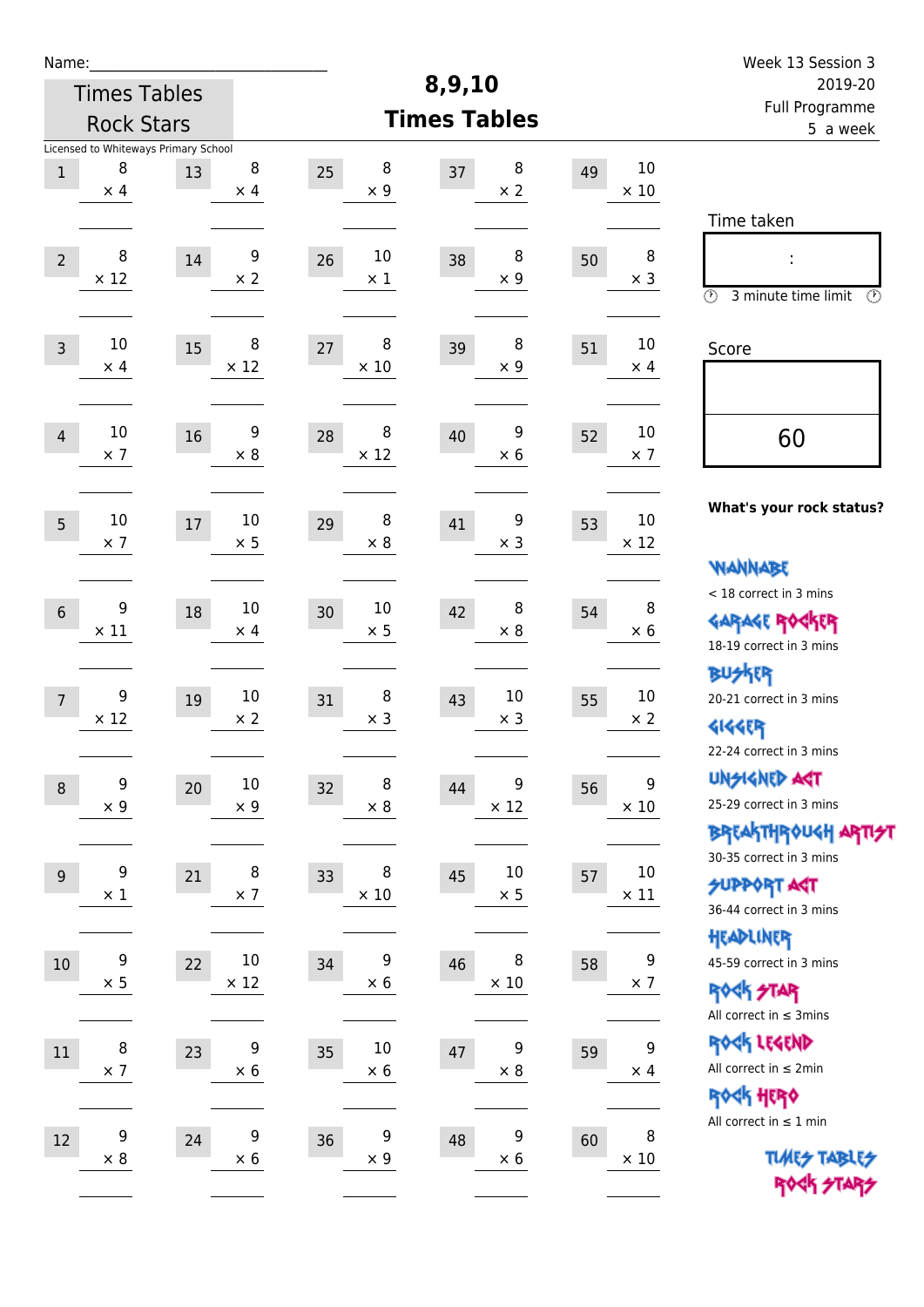| Week 13 Session 4                                                |                 |                     |                |                 |                                      | Name:           |
|------------------------------------------------------------------|-----------------|---------------------|----------------|-----------------|--------------------------------------|-----------------|
| 2019-20                                                          |                 | 8,9,10              |                |                 | <b>Times Tables</b>                  |                 |
| Full Programme<br>5 a week                                       |                 | <b>Times Tables</b> |                |                 | <b>Rock Stars</b>                    |                 |
|                                                                  |                 |                     |                |                 | Licensed to Whiteways Primary School |                 |
|                                                                  | $72 \div 8 =$   | 41                  | $8 \div 8 =$   | 21              | $90 \div 10 =$                       | $\mathbf{1}$    |
| Time taken                                                       | $27 \div 9 =$   | 42                  | $48 \div 8 =$  | 22              | $27 ÷ 9 =$                           | $2^{\circ}$     |
| ÷<br>$\overline{\odot}$<br>3 minute time limit<br>$\mathcal{O}$  | $54 \div 9 =$   | 43                  | $63 ÷ 9 =$     | 23              | $50 \div 10 =$                       | $\overline{3}$  |
| Score                                                            | $100 \div 10 =$ | $44\,$              | $63 \div 9 =$  | 24              | $110 \div 10 =$                      | $\overline{4}$  |
|                                                                  | $96 \div 8 =$   | 45                  | $64 \div 8 =$  | 25              | $56 ÷ 8 =$                           | 5 <sub>1</sub>  |
| 60                                                               | $36 \div 9 =$   | 46                  | $90 \div 9 =$  | 26              | $72 \div 8 =$                        | $\sqrt{6}$      |
| What's your rock status?                                         | $90 \div 9 =$   | 47                  | $9 ÷ 9 =$      | 27              | $90 \div 10 =$                       | 7 <sup>1</sup>  |
| <b>NANNABE</b>                                                   | $99 ÷ 9 =$      | 48                  | $90 \div 9 =$  | 28              | $63 ÷ 9 =$                           | 8               |
| < 18 correct in 3 mins<br><b>GARAGE ROCKER</b>                   | $24 \div 8 =$   | 49                  | $81 \div 9 =$  | 29              | $108 \div 9 =$                       | $9\,$           |
| 18-19 correct in 3 mins<br><b>BUSKER</b>                         | $110 \div 10 =$ | 50                  | $64 \div 8 =$  | 30              | $24 \div 8 =$                        | 10              |
| 20-21 correct in 3 mins<br><b>4144EP</b>                         | $90 \div 9 =$   | 51                  | $80 \div 10 =$ | 31              | $60 \div 10 =$                       | $11\,$          |
| 22-24 correct in 3 mins<br><b>UNSIGNED AST</b>                   | $20 \div 10 =$  | 52                  | $88 \div 8 =$  | 32              | $12 \quad 110 \div 10 =$             |                 |
| 25-29 correct in 3 mins<br><b>BREAKTHROUGH ARTI<del>S</del>T</b> | $45 \div 9 =$   | 53                  | $96 \div 8 =$  | 33 <sup>°</sup> | $30 \div 10 =$                       | 13              |
| 30-35 correct in 3 mins<br><b>SUPPORT AGT</b>                    | $54 \div 9 =$   | 54                  | $40 \div 10 =$ | 34              | $90 \div 10 =$                       | 14              |
| 36-44 correct in 3 mins<br>HEADLINER                             | $48 \div 8 =$   | 55                  | $81 \div 9 =$  | 35 <sub>5</sub> | $9 \div 9 =$                         | 15              |
| 45-59 correct in 3 mins<br><b>ROCK STAR</b>                      | $90 \div 9 =$   | 56                  | $60 \div 10 =$ | 36              | $10 \div 10 =$                       | 16              |
| All correct in $\leq$ 3mins<br>ROCK LEGEND                       | $30 \div 10 =$  | 57                  | $45 \div 9 =$  | 37              | $80 \div 8 =$                        | 17              |
| All correct in $\leq 2$ min<br><b>ROCK HERO</b>                  | $96 \div 8 =$   | 58                  | $108 \div 9 =$ | 38              | $99 \div 9 =$                        | 18              |
| All correct in $\leq 1$ min<br><b>TUARS TABLES</b>               | $120 \div 10 =$ | 59                  | $50 \div 10 =$ | 39              | $48 \div 8 =$                        | 19              |
| ROCK STARS                                                       | $40 \div 8 =$   | 60                  | $80 \div 10 =$ | 40              | $64 \div 8 =$                        | 20 <sub>2</sub> |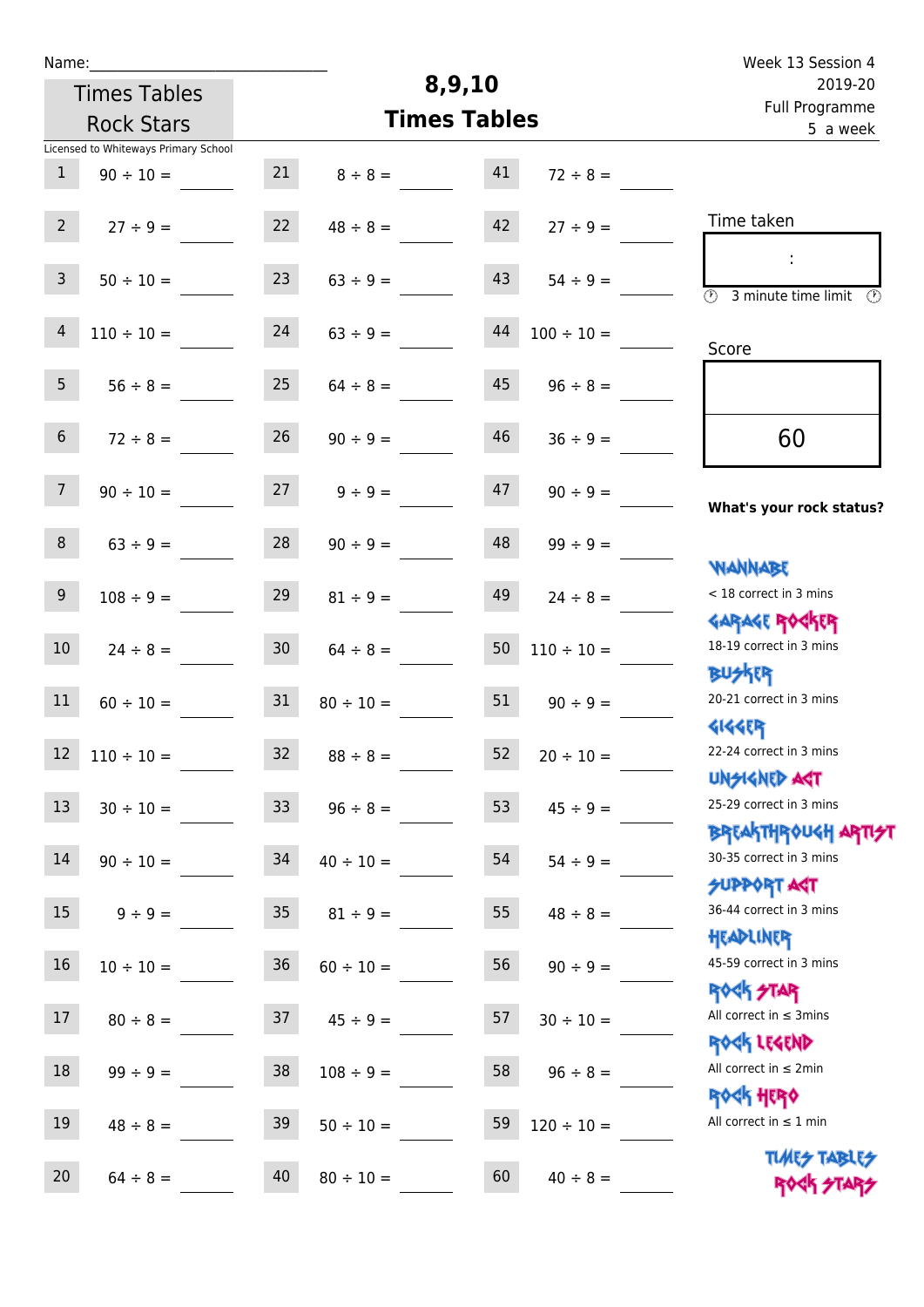| Name:                                |                  |                                   |                      |                     | Week 13 Session 5                                                                                                                                                                                                                                                                                                                                                                                                                                                                                                                                                                                                         |
|--------------------------------------|------------------|-----------------------------------|----------------------|---------------------|---------------------------------------------------------------------------------------------------------------------------------------------------------------------------------------------------------------------------------------------------------------------------------------------------------------------------------------------------------------------------------------------------------------------------------------------------------------------------------------------------------------------------------------------------------------------------------------------------------------------------|
| <b>Times Tables</b>                  |                  |                                   | 8,9,10               |                     | 2019-20                                                                                                                                                                                                                                                                                                                                                                                                                                                                                                                                                                                                                   |
| <b>Rock Stars</b>                    |                  |                                   | <b>Times Tables</b>  |                     | Full Programme<br>5 a week                                                                                                                                                                                                                                                                                                                                                                                                                                                                                                                                                                                                |
| Licensed to Whiteways Primary School |                  |                                   |                      |                     |                                                                                                                                                                                                                                                                                                                                                                                                                                                                                                                                                                                                                           |
| 1                                    | $8 \times 8 =$   | 21                                | 41<br>$8 \times 2 =$ | $120 \div 10 =$     |                                                                                                                                                                                                                                                                                                                                                                                                                                                                                                                                                                                                                           |
| $2^{\circ}$                          | $9 \times 5 =$   | 22<br>$10 \times 7 =$             |                      | $42 \t 99 \div 9 =$ | Time taken                                                                                                                                                                                                                                                                                                                                                                                                                                                                                                                                                                                                                |
| 3 <sup>7</sup>                       | $10 \times 6 =$  | 23<br>$9 \times 12 =$             |                      | $43 \t 8 \div 8 =$  | $\sim$<br>$\overline{\textcircled{1}}$ 3 minute time limit $\overline{\textcircled{1}}$                                                                                                                                                                                                                                                                                                                                                                                                                                                                                                                                   |
| 4 <sup>1</sup>                       | $8 \times 5 =$   | 24<br>$10 \times 12 =$            | 44                   | $72 \div 8 =$       | Score                                                                                                                                                                                                                                                                                                                                                                                                                                                                                                                                                                                                                     |
| 5 <sub>1</sub>                       | $10 \times 3 =$  | $25 \t 8 \times 4 =$              | 45                   | $50 \div 10 =$      |                                                                                                                                                                                                                                                                                                                                                                                                                                                                                                                                                                                                                           |
| 6 <sup>1</sup>                       | $10 \times 9 =$  | $26 \t 8 \times 8 =$              | 46                   | $81 \div 9 =$       | 60                                                                                                                                                                                                                                                                                                                                                                                                                                                                                                                                                                                                                        |
| 7 <sup>7</sup>                       | $9 \times 1 =$   | 27<br>$9 \times 12 =$             | 47                   | $96 \div 8 =$       | Add up your time                                                                                                                                                                                                                                                                                                                                                                                                                                                                                                                                                                                                          |
| 8                                    | $10 \times 10 =$ | 28<br>$10 \times 12 =$            | 48                   | $40 \div 10 =$      | <b>Mins</b><br>S1                                                                                                                                                                                                                                                                                                                                                                                                                                                                                                                                                                                                         |
| 9 <sub>o</sub>                       | $8 \times 6 =$   | 29                                | 49<br>$8 \times 1 =$ | $63 \div 9 =$       |                                                                                                                                                                                                                                                                                                                                                                                                                                                                                                                                                                                                                           |
| 10 <sup>°</sup>                      | $10 \times 4 =$  | 30 <sup>1</sup><br>$8 \times 4 =$ | 50                   | $20 \div 10 =$      |                                                                                                                                                                                                                                                                                                                                                                                                                                                                                                                                                                                                                           |
| 11                                   | $8 \times 8 =$   | 31<br>$70 \div 10 =$              | 51                   | $108 \div 9 =$      | S5<br>Total $\_\_$                                                                                                                                                                                                                                                                                                                                                                                                                                                                                                                                                                                                        |
| 12                                   | $8 \times 2 =$   | $32 \t 96 \div 8 =$               |                      | $52 \t 81 \div 9 =$ | <b>Secs</b>                                                                                                                                                                                                                                                                                                                                                                                                                                                                                                                                                                                                               |
| 13                                   | $9 \times 7 =$   | 33<br>$27 \div 9 =$               | 53                   | $56 \div 8 =$       | S <sub>2</sub> and the set of the set of the set of the set of the set of the set of the set of the set of the set of the set of the set of the set of the set of the set of the set of the set of the set of the set of the set of the                                                                                                                                                                                                                                                                                                                                                                                   |
| 14                                   | $10 \times 1 =$  | 34<br>$108 \div 9 =$              | 54                   | $80 \div 8 =$       |                                                                                                                                                                                                                                                                                                                                                                                                                                                                                                                                                                                                                           |
| 15                                   | $10 \times 9 =$  | $35 \t 90 \div 10 =$              | 55                   | $80 \div 10 =$      | S5                                                                                                                                                                                                                                                                                                                                                                                                                                                                                                                                                                                                                        |
| 16                                   | $10 \times 7 =$  | $36 \t 96 \div 8 =$               | 56                   | $54 \div 9 =$       | Total                                                                                                                                                                                                                                                                                                                                                                                                                                                                                                                                                                                                                     |
| 17                                   | $9 \times 3 =$   | $37 \quad 110 \div 10 =$          | 57                   | $24 \div 8 =$       | Add up your score                                                                                                                                                                                                                                                                                                                                                                                                                                                                                                                                                                                                         |
| 18                                   | $8 \times 9 =$   | 38<br>$20 \div 10 =$              | 58                   | $56 \div 8 =$       |                                                                                                                                                                                                                                                                                                                                                                                                                                                                                                                                                                                                                           |
| 19                                   | $8 \times 5 =$   | 39<br>$54 \div 9 =$               | 59                   | $72 \div 9 =$       |                                                                                                                                                                                                                                                                                                                                                                                                                                                                                                                                                                                                                           |
| 20<br>$8 \times 7 =$                 |                  | 40<br>$40 \div 8 =$               | 60                   | $40 \div 8 =$       | S5<br>$\begin{tabular}{c} Total & \underline{\hspace{1cm}} & \underline{\hspace{1cm}} & \underline{\hspace{1cm}} & \underline{\hspace{1cm}} & \underline{\hspace{1cm}} & \underline{\hspace{1cm}} & \underline{\hspace{1cm}} & \underline{\hspace{1cm}} & \underline{\hspace{1cm}} & \underline{\hspace{1cm}} & \underline{\hspace{1cm}} & \underline{\hspace{1cm}} & \underline{\hspace{1cm}} & \underline{\hspace{1cm}} & \underline{\hspace{1cm}} & \underline{\hspace{1cm}} & \underline{\hspace{1cm}} & \underline{\hspace{1cm}} & \underline{\hspace{1cm}} & \underline{\hspace{1cm}} & \underline{\hspace{1cm}} &$ |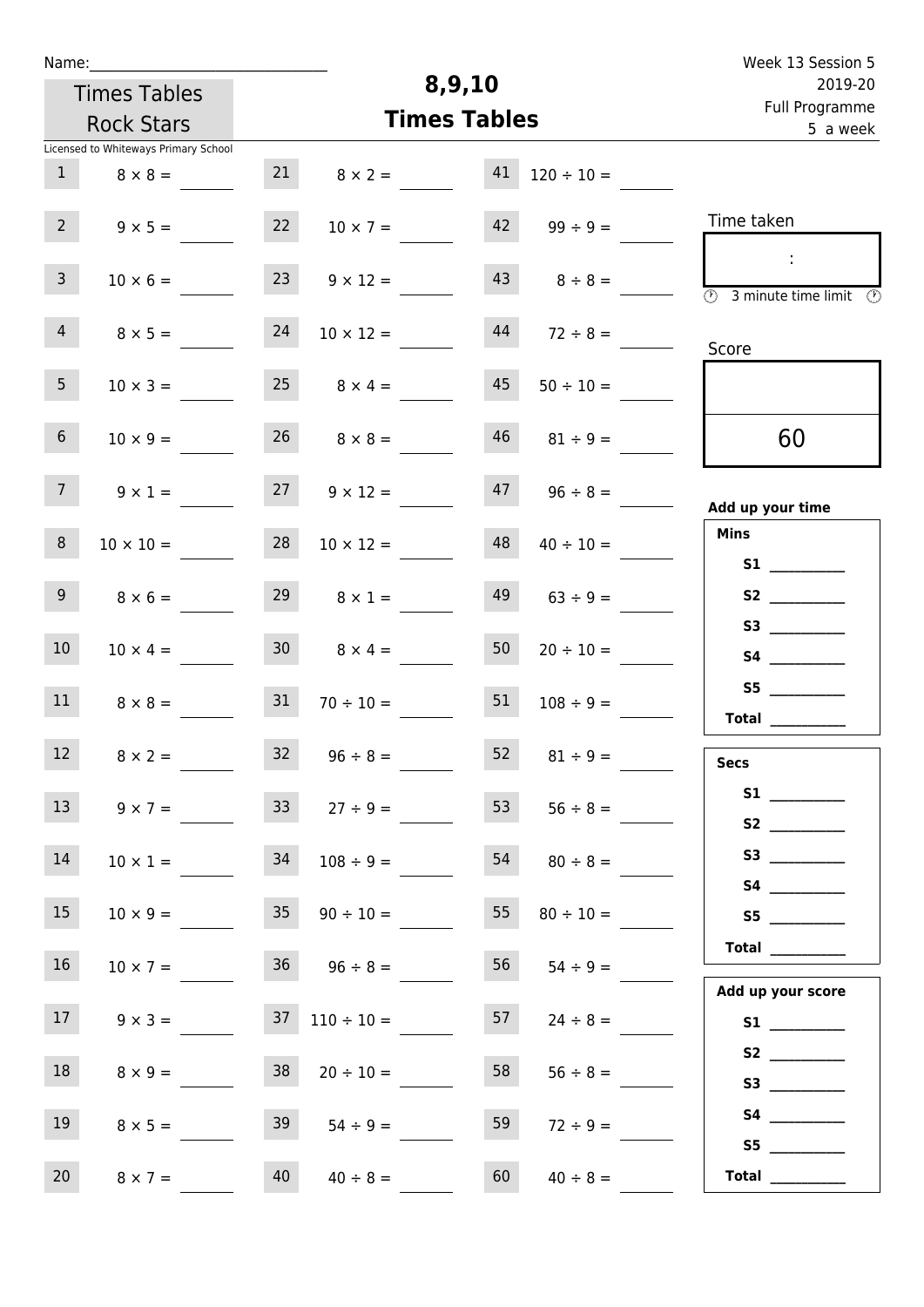| v | am |  |  |
|---|----|--|--|
|   |    |  |  |

Times Tables

## **3,4,5,6,7,8,9,10**

Week 14 Session 1 Full Programme 2019-20

|                 | <b>Times Tables</b><br><b>Rock Stars</b> |                 |                 |    |                  | , un i logiumme<br>5 a week                                     |  |  |
|-----------------|------------------------------------------|-----------------|-----------------|----|------------------|-----------------------------------------------------------------|--|--|
|                 | Licensed to Whiteways Primary School     |                 |                 |    |                  |                                                                 |  |  |
| $\mathbf{1}$    | $8 \times 7 =$                           | 21              | $9 \times 7 =$  | 41 | $7 \times 8 =$   |                                                                 |  |  |
| 2 <sup>7</sup>  | $5 \times 12 =$                          | 22              | $9 \times 10 =$ | 42 | $4 \times 10 =$  | Time taken                                                      |  |  |
|                 |                                          |                 |                 |    |                  | $\mathcal{L}_{\mathcal{C}}$                                     |  |  |
| 3 <sup>7</sup>  | $7 \times 6 =$                           | 23              | $3 \times 6 =$  | 43 | $12 \times 6 =$  | $\overline{(\mathcal{V})}$<br>3 minute time limit $\circled{0}$ |  |  |
| 4 <sup>1</sup>  | $4 \times 10 =$                          | 24              | $10 \times 1 =$ | 44 | $11 \times 8 =$  |                                                                 |  |  |
|                 |                                          |                 |                 |    |                  | Score                                                           |  |  |
| 5 <sub>1</sub>  | $4 \times 6 = 25$                        |                 | $3 \times 9 =$  | 45 | $12 \times 9 =$  |                                                                 |  |  |
| 6 <sup>1</sup>  | $5 \times 3 =$                           | 26              | $6 \times 3 =$  | 46 | $10 \times 9 =$  | 60                                                              |  |  |
|                 |                                          |                 |                 |    |                  |                                                                 |  |  |
| 7 <sup>7</sup>  | $8 \times 4 =$                           | 27              | $7 \times 5 =$  | 47 | $1 \times 4 =$   | What's your rock status?                                        |  |  |
|                 |                                          |                 |                 |    |                  |                                                                 |  |  |
| 8               | $8 \times 8 =$                           | 28              | $9 \times 7 =$  | 48 | $3 \times 7 =$   |                                                                 |  |  |
| 9 <sup>1</sup>  |                                          | 29              |                 | 49 |                  | <b>NANNABE</b><br>< 18 correct in 3 mins                        |  |  |
|                 | $10 \times 3 =$                          |                 | $7 \times 2 =$  |    | $2 \times 8 =$   | <b>GARAGE ROGKER</b>                                            |  |  |
| $10\,$          | $10 \times 11 =$                         | 30 <sub>o</sub> | $10 \times 7 =$ | 50 | $10 \times 10 =$ | 18-19 correct in 3 mins                                         |  |  |
|                 |                                          |                 |                 |    |                  | <b>BUSKRR</b>                                                   |  |  |
| 11              | $6 \times 8 =$                           | 31              | $11 \times 4 =$ | 51 | $8 \times 8 =$   | 20-21 correct in 3 mins                                         |  |  |
|                 |                                          |                 |                 |    |                  | <b>4144ER</b>                                                   |  |  |
| 12              | $9 \times 8 =$                           | 32              | $8 \times 5 =$  | 52 | $8 \times 3 =$   | 22-24 correct in 3 mins                                         |  |  |
|                 |                                          |                 |                 |    |                  | <b>UNSIGNED AGT</b>                                             |  |  |
| 13              | $3 \times 2 =$                           | 33 <sup>°</sup> | $6 \times 9 =$  | 53 | $1 \times 5 =$   | 25-29 correct in 3 mins                                         |  |  |
|                 |                                          |                 |                 |    |                  | <b>BREAKTHROUGH ARTI<del>S</del>T</b>                           |  |  |
| 14              | $5 \times 7 =$                           | 34              | $12 \times 6 =$ | 54 | $4 \times 7 =$   | 30-35 correct in 3 mins                                         |  |  |
|                 |                                          |                 |                 |    |                  | <b>SUPPORT ART</b>                                              |  |  |
| 15              | $6 \times 10 = 35$                       |                 | $7 \times 9 =$  | 55 | $10 \times 7 =$  | 36-44 correct in 3 mins                                         |  |  |
|                 |                                          |                 |                 |    |                  | HEADLINER                                                       |  |  |
| 16              | $5 \times 8 =$                           | 36              | $10 \times 6 =$ | 56 | $10 \times 4 =$  | 45-59 correct in 3 mins                                         |  |  |
|                 |                                          |                 |                 |    |                  | ROCK STAR<br>All correct in $\leq$ 3mins                        |  |  |
| 17 <sub>2</sub> | $7 \times 6 =$                           | 37              | $12 \times 5 =$ | 57 | $9 \times 10 =$  | ROCK LEGEND                                                     |  |  |
| 18              | $10 \times 12 =$                         | 38              | $8 \times 6 =$  | 58 | $7 \times 6 =$   | All correct in $\leq 2$ min                                     |  |  |
|                 |                                          |                 |                 |    |                  | ROCK HERO                                                       |  |  |
| 19              | $7 \times 10 =$                          | 39              | $4 \times 7 =$  | 59 | $11 \times 5 =$  | All correct in $\leq 1$ min                                     |  |  |
|                 |                                          |                 |                 |    |                  | <b>TUARS TABLES</b>                                             |  |  |
| 20              | $8 \times 10 =$                          | 40              | $11 \times 9 =$ | 60 | $11 \times 7 =$  | ROCK STA                                                        |  |  |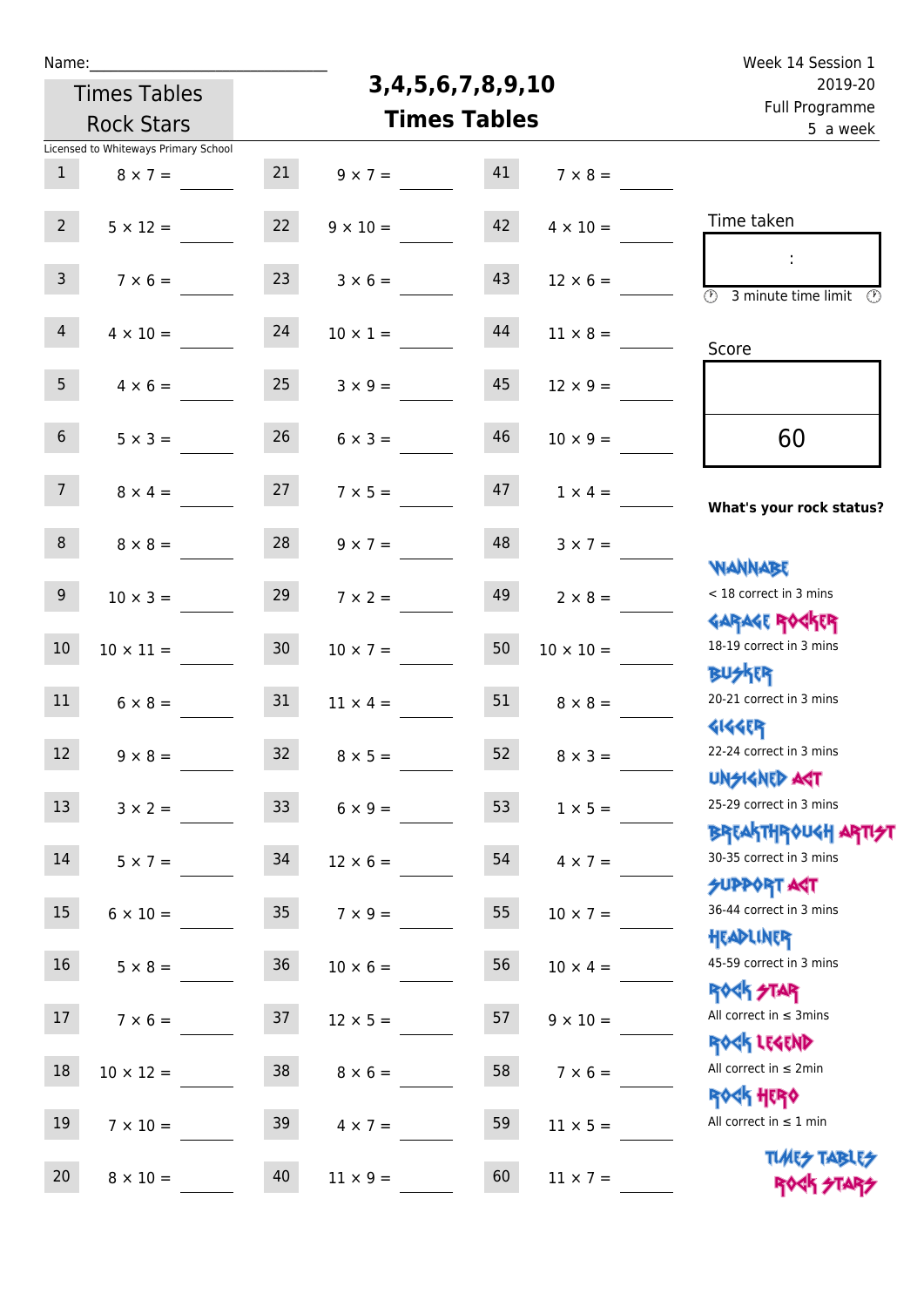| Name:               |                                      |        |                                |    |                            |                     |                           |    |               | Week 14 Session 2                                                      |
|---------------------|--------------------------------------|--------|--------------------------------|----|----------------------------|---------------------|---------------------------|----|---------------|------------------------------------------------------------------------|
| <b>Times Tables</b> |                                      |        |                                |    | 3, 4, 5, 6, 7, 8, 9, 10    |                     | 2019-20                   |    |               |                                                                        |
| <b>Rock Stars</b>   |                                      |        |                                |    |                            | <b>Times Tables</b> |                           |    |               | Full Programme<br>5 a week                                             |
|                     | Licensed to Whiteways Primary School |        |                                |    |                            |                     |                           |    |               |                                                                        |
| $\mathbf 1$         |                                      | 13     |                                | 25 |                            | 37                  |                           | 49 |               |                                                                        |
|                     | 8<br>4                               |        | 44<br>4                        |    | 5<br>60                    |                     | 5<br>20                   |    | 16<br>8       | Time taken                                                             |
| $\overline{2}$      |                                      | 14     |                                | 26 |                            | 38                  |                           | 50 |               |                                                                        |
|                     | $21\,$<br>3                          |        | $70\,$<br>$10\,$               |    | $16\,$<br>4                |                     | $15\,$<br>5               |    | 7<br>42       | $\overline{\circlearrowright}$<br>3 minute time limit<br>$\circled{r}$ |
| $\mathsf{3}$        |                                      | 15     |                                | 27 |                            | 39                  |                           | 51 |               | Score                                                                  |
|                     | 96<br>8                              |        | 64<br>8                        |    | 40<br>4                    |                     | 48<br>4                   |    | 35<br>7       |                                                                        |
| $\overline{4}$      | 5                                    | 16     | $\overline{7}$                 | 28 | 9                          | 40                  | 55                        | 52 |               | 60                                                                     |
|                     | 40                                   |        | $21\,$                         |    | 3                          |                     | 5                         |    | 100<br>$10\,$ | What's your rock status?                                               |
| 5                   |                                      | $17\,$ |                                | 29 |                            | 41                  |                           | 53 |               |                                                                        |
|                     | 80<br>$10\,$                         |        | 35<br>7                        |    | $12\,$<br>4                |                     | 32<br>4                   |    | 40<br>4       | WANNABE                                                                |
| $6\phantom{1}6$     |                                      | 18     |                                | 30 |                            | 42                  |                           | 54 |               | < 18 correct in 3 mins<br><b>GARAGE ROC</b>                            |
|                     | $70\,$<br>$\overline{7}$             |        | ${\bf 81}$<br>$\boldsymbol{9}$ |    | $\mathsf{3}$<br>3          |                     | 60<br>6                   |    | 6<br>6        | 18-19 correct in 3 mins<br><b>BUSKER</b>                               |
| 7                   |                                      | 19     |                                | 31 |                            | 43                  |                           | 55 |               | 20-21 correct in 3 mins                                                |
|                     | 5<br>$10\,$                          |        | $70\,$<br>7                    |    | $72\,$<br>$\boldsymbol{9}$ |                     | 63<br>7                   |    | $\,6\,$<br>3  | <b>4144EP</b><br>22-24 correct in 3 mins                               |
| 8                   |                                      | 20     |                                | 32 |                            | 44                  |                           | 56 |               | <b>UNSIGNED AGT</b>                                                    |
|                     | 9<br>99                              |        | 24<br>$\mathsf{3}$             |    | 5<br>$30\,$                |                     | 49<br>$\overline{7}$      |    | 9<br>9        | 25-29 correct in 3 mins                                                |
|                     |                                      |        |                                |    |                            |                     |                           |    |               | <b>BREAKTHROUGH</b><br>30-35 correct in 3 mins                         |
| 9                   |                                      | 21     |                                | 33 |                            | 45                  |                           | 57 |               | <b>SUPPORT AGT</b>                                                     |
|                     | 32<br>8                              |        | 32<br>4                        |    | 16<br>4                    |                     | $77 \,$<br>$\overline{7}$ |    | 54<br>9       | 36-44 correct in 3 mins<br>HEADLINER                                   |
| $10\,$              |                                      | 22     |                                | 34 |                            | 46                  |                           | 58 |               | 45-59 correct in 3 mins                                                |
|                     | 3<br>24                              |        | $\mathsf{3}$<br>3              |    | 6<br>6                     |                     | 24<br>6                   |    | 15<br>3       | <b>ROCK STAR</b><br>All correct in $\leq$ 3mins                        |
| $11\,$              |                                      | 23     |                                | 35 |                            | 47                  |                           | 59 |               | ROCK LEGEND                                                            |
|                     | 3<br>24                              |        | 45<br>9                        |    | 3<br>12                    |                     | 108<br>9                  |    | 7<br>42       | All correct in $\leq 2$ min<br>HERQ                                    |
| 12                  |                                      | 24     |                                | 36 |                            | 48                  |                           | 60 |               | All correct in $\leq 1$ min                                            |
|                     | $\overline{7}$<br>7                  |        | 60<br>$10\,$                   |    | 88<br>8                    |                     | 20<br>5                   |    | $30$<br>6     | <b>TUARS TABLES</b>                                                    |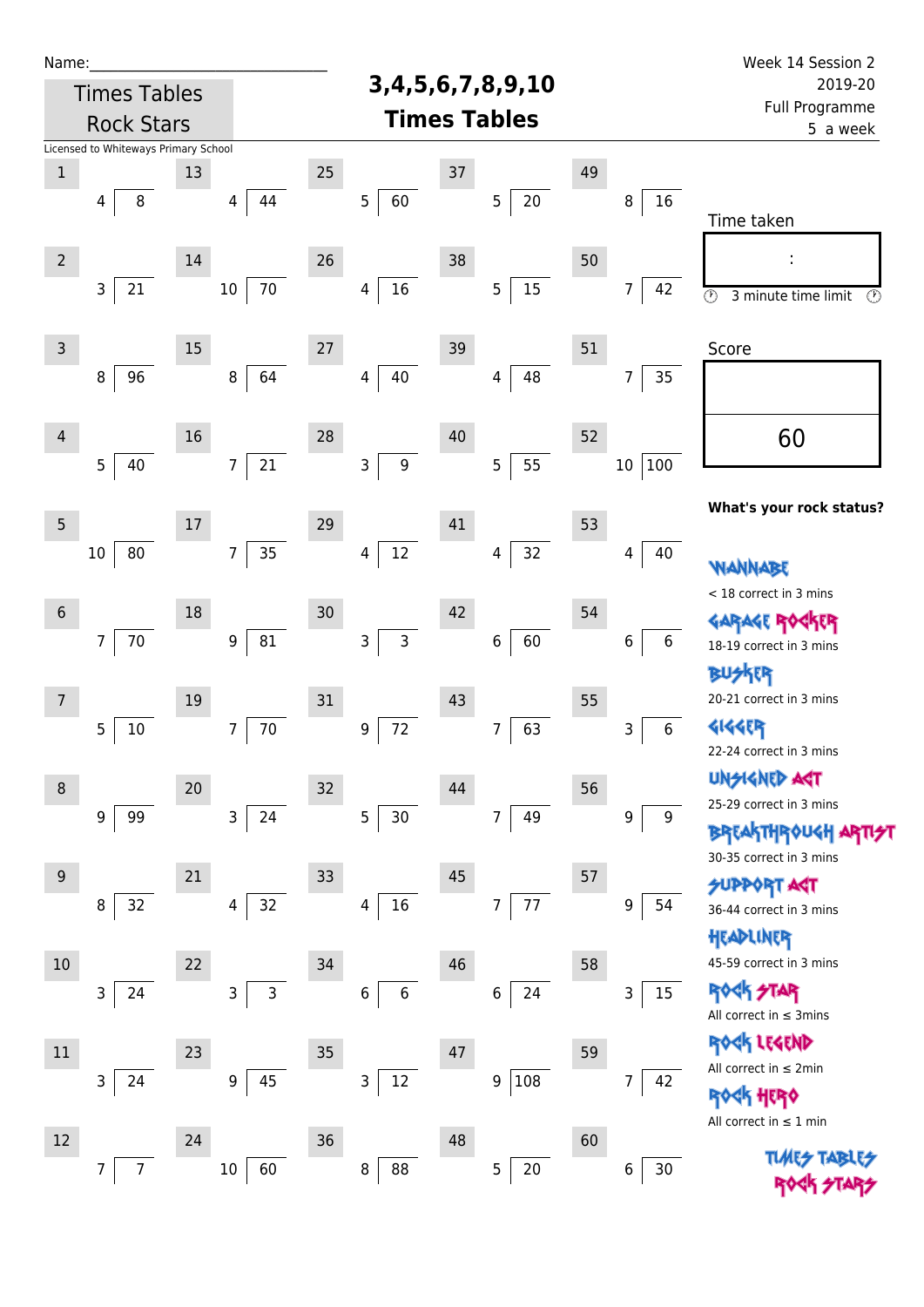| Week 14 Session 3                                                                                           |                               |    |                         |                   |                        | Name:                        |                                      |                                |                  |  |  |
|-------------------------------------------------------------------------------------------------------------|-------------------------------|----|-------------------------|-------------------|------------------------|------------------------------|--------------------------------------|--------------------------------|------------------|--|--|
| 2019-20<br><b>Full Programme</b>                                                                            |                               |    | 3, 4, 5, 6, 7, 8, 9, 10 |                   | <b>Times Tables</b>    |                              |                                      |                                |                  |  |  |
| 5 a week                                                                                                    |                               |    | <b>Times Tables</b>     | <b>Rock Stars</b> |                        |                              |                                      |                                |                  |  |  |
|                                                                                                             |                               |    |                         |                   |                        |                              | Licensed to Whiteways Primary School |                                |                  |  |  |
|                                                                                                             | 9<br>$\times$ 6               | 49 | 9<br>$\times$ 4         | 37                | 5<br>25<br>$\times$ 11 | 4<br>$\times$ 12             | 13                                   | 8<br>$\times$ 4                | $\,1\,$          |  |  |
| Time taken                                                                                                  |                               |    |                         |                   |                        |                              |                                      |                                |                  |  |  |
| $\circled{r}$<br>3 minute time limit<br>$\circled{r}$                                                       | 8<br>$\times 2$               | 50 | 3<br>$\times$ 1         | 38                | 6<br>26<br>$\times$ 11 | $\overline{7}$<br>$\times$ 4 | 14                                   | 3<br>$\times$ 2                | $\overline{2}$   |  |  |
| Score                                                                                                       | 5<br>$\times 2$               | 51 | 7<br>$\times$ 9         | 39                | 3<br>27<br>$\times 10$ | 9<br>$\times$ 9              | 15                                   | 3<br>$\times$ 4                | $\overline{3}$   |  |  |
| 60                                                                                                          | $\overline{7}$<br>$\times$ 10 | 52 | 6<br>$\times$ 1         | 40                | 6<br>28<br>$\times$ 11 | 4<br>$\times$ 12             | 16                                   | $10\,$<br>$\times$ 7           | $\overline{4}$   |  |  |
| What's your rock status?                                                                                    | 8<br>$\times 2$               | 53 | 4<br>$\times$ 9         | 41                | 3<br>29<br>$\times 2$  | 7<br>$\times$ 10             | 17                                   | 6<br>$\times$ 9                | 5                |  |  |
| <b>WANNABE</b><br>< 18 correct in 3 mins<br><b>GARAGE ROCKER</b><br>18-19 correct in 3 mins                 | 4<br>$\times$ 12              | 54 | 8<br>$\times$ 10        | 42                | 7<br>30<br>$\times 10$ | 3<br>$\times$ 10             | 18                                   | 4<br>$\times 10$               | $6\,$            |  |  |
| <b>BUSKER</b><br>20-21 correct in 3 mins<br><b>4144EP</b>                                                   | 5<br>$\times$ 10              | 55 | 7<br>$\times$ 10        | 43                | 5<br>31<br>$\times$ 8  | 4<br>$\times$ 6              | 19                                   | 8<br>$\times$ 2                | $\overline{7}$   |  |  |
| 22-24 correct in 3 mins<br>UNSIGNED AGT<br>25-29 correct in 3 mins<br><b>BREAKTHROUGH ARTI<del>S</del>T</b> | 8<br>$\times$ 1               | 56 | 9<br>$\times$ 8         | 44                | 9<br>32<br>$\times$ 5  | 8<br>$\times 2$              | $20\,$                               | $\boldsymbol{7}$<br>$\times$ 2 | $\,8\,$          |  |  |
| 30-35 correct in 3 mins<br><b>SUPPORT ART</b><br>36-44 correct in 3 mins                                    | 7<br>$\times$ 6               | 57 | 5<br>$\times$ 5         | 45                | 3<br>33<br>$\times$ 3  | 8<br>$\times$ 12             | 21                                   | $10\,$<br>$\times$ 6           | $\boldsymbol{9}$ |  |  |
| HEADLINER<br>45-59 correct in 3 mins<br>ROCK STAR                                                           | $10\,$<br>$\times 8$          | 58 | 7<br>$\times$ 2         | 46                | 5<br>34<br>$\times$ 3  | 6<br>$\times$ 1              | 22                                   | $\overline{7}$<br>$\times$ 1   | 10               |  |  |
| All correct in $\leq$ 3mins<br>ROCK LEGEND<br>All correct in $\leq 2$ min                                   | $10\,$<br>$\times$ 12         | 59 | 10<br>$\times$ 10       | 47                | 5<br>35<br>$\times 6$  | 5<br>$\times$ 7              | 23                                   | 4<br>$\times$ 3                | 11               |  |  |
| ROCK HERO<br>All correct in $\leq 1$ min<br><b>TUARS TABLES</b><br>ROCK STARS                               | 6<br>$\times$ 3               | 60 | 8<br>$\times$ 12        | 48                | 8<br>36<br>$\times$ 11 | $\overline{4}$<br>$\times$ 5 | 24                                   | 9<br>$\times$ 11               | 12               |  |  |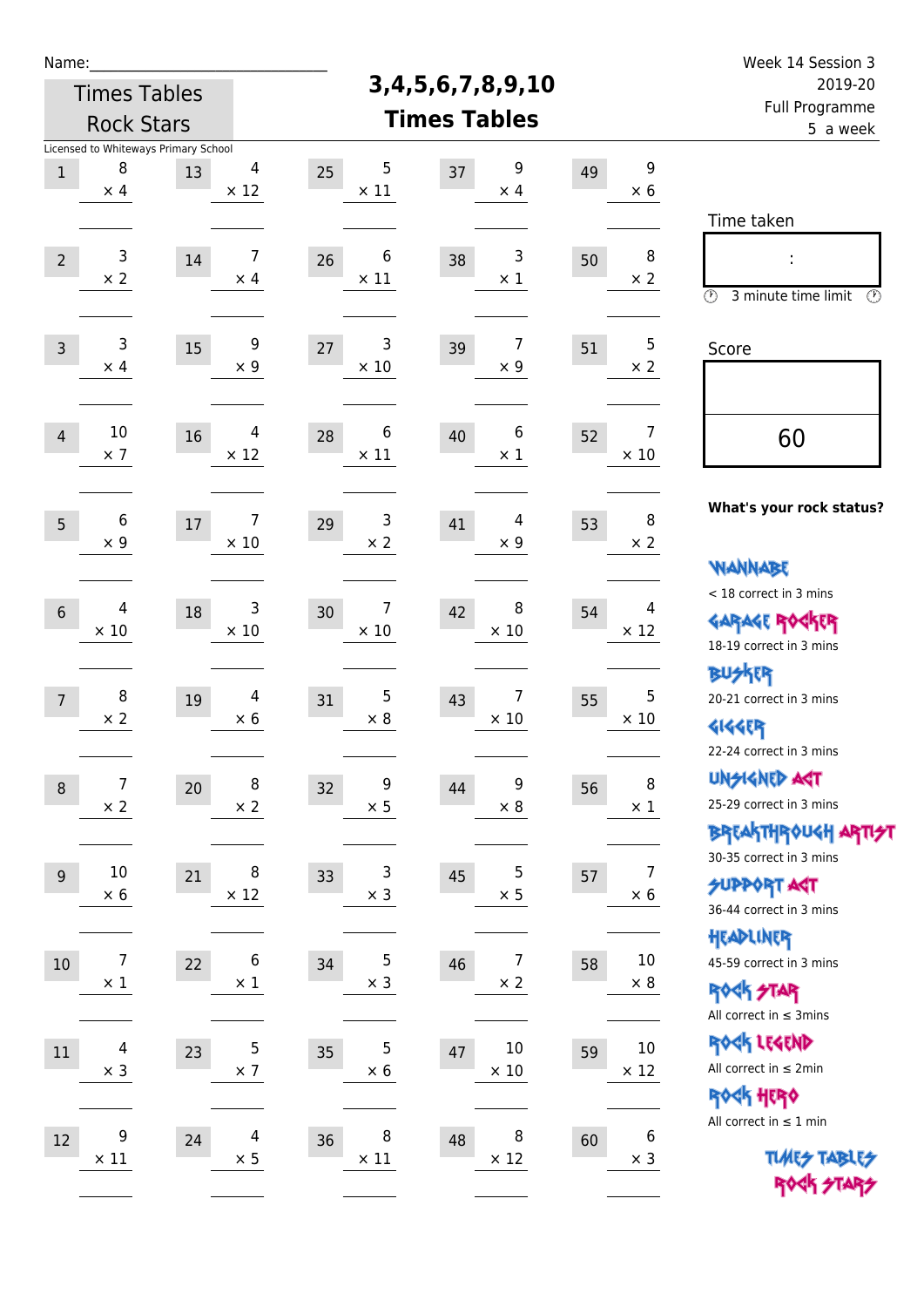| u | am |  |  |
|---|----|--|--|
|   |    |  |  |

## **3,4,5,6,7,8,9,10**

| 2019-20                                                          | 3,4,5,6,7,8,9,10    | <b>Times Tables</b> |                |                 |                                      |                 |  |
|------------------------------------------------------------------|---------------------|---------------------|----------------|-----------------|--------------------------------------|-----------------|--|
| Full Programme<br>5 a week                                       | <b>Times Tables</b> | <b>Rock Stars</b>   |                |                 |                                      |                 |  |
|                                                                  |                     |                     |                |                 | Licensed to Whiteways Primary School |                 |  |
|                                                                  | $18 \div 9 =$       | 41                  | $49 \div 7 =$  | 21              | $36 \div 4 =$                        | $\mathbf{1}$    |  |
| Time taken                                                       | $72 \div 9 =$       | 42                  | $18 \div 6 =$  | 22              | $15 \div 3 =$                        | $2^{\circ}$     |  |
| $\overline{\mathcal{O}}$<br>3 minute time limit<br>$\mathcal{O}$ | $8 \div 4 =$        | 43                  | $44 \div 4 =$  | 23              | $70 \div 10 =$                       | $\mathbf{3}$    |  |
| Score                                                            | $49 \div 7 =$       | 44                  | $90 \div 10 =$ | 24              | $36 \div 3 =$                        | 4               |  |
|                                                                  | $18 \div 9 =$       | 45                  | $77 \div 7 =$  | 25              | $9 \div 3 =$                         | 5 <sub>1</sub>  |  |
| 60                                                               | $24 \div 8 =$       | 46                  | $70 \div 7 =$  | 26              | $40 \div 10 =$                       | $6\phantom{.}6$ |  |
| What's your rock status?                                         | $77 ÷ 7 =$          | 47                  | $99 \div 9 =$  | 27              | $35 \div 5 =$                        | 7 <sup>7</sup>  |  |
| <b>NANNABE</b>                                                   | $18 \div 9 =$       | 48                  | $30 \div 6 =$  | 28              | $30 \div 5 =$                        | 8               |  |
| < 18 correct in 3 mins<br><b>GARAGE ROGKER</b>                   | $20 \div 5 =$       | 49                  | $63 ÷ 9 =$     | 29              | $18 \div 6 =$                        | 9 <sub>o</sub>  |  |
| 18-19 correct in 3 mins<br><b>BUSKER</b>                         | $40 \div 4 =$       | 50                  | $36 \div 9 =$  | 30 <sub>o</sub> | $50 \div 5 =$                        | 10 <sup>°</sup> |  |
| 20-21 correct in 3 mins<br><b>4144ER</b>                         | $44 \div 4 =$       | 51                  | $40 \div 10 =$ | 31              | $72 \div 6 =$                        | 11              |  |
| 22-24 correct in 3 mins<br>UNSIGNED ACT                          | $28 \div 7 =$       | 52                  | $28 \div 7 =$  | 32              | $8 \div 8 =$                         | 12              |  |
| 25-29 correct in 3 mins<br>ΒΡΓΑΚΤΗΡΟUGH ΑΡΤΙ <del>2</del> Τ      | $55 \div 5 =$       | 53                  | $77 ÷ 7 =$     | 33 <sup>°</sup> | $77 ÷ 7 =$                           | 13              |  |
| 30-35 correct in 3 mins<br><b>SUPPORT AGT</b>                    | $30 \div 3 =$       | 54                  | $9 \div 9 =$   | 34              | $60 \div 5 =$                        | 14              |  |
| 36-44 correct in 3 mins<br>HEADLINER                             | $40 \div 8 =$       | 55                  | $90 \div 9 =$  | 35 <sub>2</sub> | $28 \div 7 =$                        | 15              |  |
| 45-59 correct in 3 mins<br><b>ROCK STAR</b>                      | $60 \div 10 =$      | 56                  | $25 \div 5 =$  | 36              | $30 \div 5 =$                        | 16              |  |
| All correct in $\leq$ 3mins<br>ROCK LEGEND                       | $45 \div 9 =$       | 57                  | $48 \div 8 =$  | 37              | $36 \div 4 =$                        | 17 <sub>1</sub> |  |
| All correct in $\leq 2$ min<br><b>ROCK HERO</b>                  | $10 \div 10 =$      | 58                  | $21 \div 3 =$  | 38 <sup>°</sup> | $44 \div 4 =$                        | 18              |  |
| All correct in $\leq 1$ min<br><b>TUARS TABLES</b>               | $6 \div 3 =$        | 59                  | $55 \div 5 =$  | 39              | $120 \div 10 =$                      | 19              |  |
| ROCK STARS                                                       | $18 \div 6 =$       | 60                  | $36 \div 9 =$  | 40              | $72 \div 6 =$                        | 20              |  |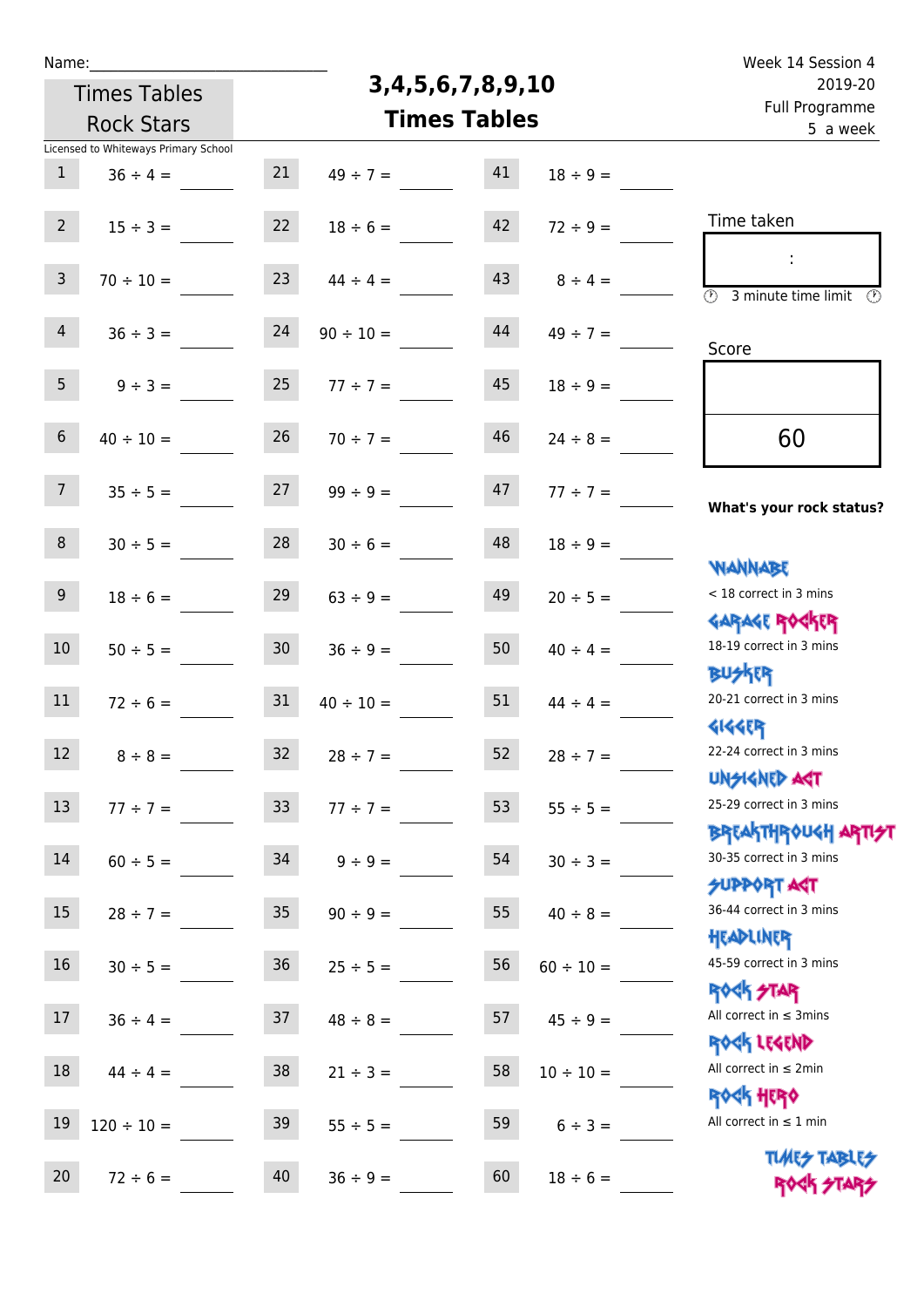| Name: |                     |
|-------|---------------------|
|       | <b>Times Tables</b> |

## **3,4,5,6,7,8,9,10**

| an music de la provincia della provincia di una provincia di una superficie di una disemposizione di<br>5 a week                                                                                                                              |               | <b>Times Tables</b> |                      | <b>Rock Stars</b> |                                                        |                 |  |  |
|-----------------------------------------------------------------------------------------------------------------------------------------------------------------------------------------------------------------------------------------------|---------------|---------------------|----------------------|-------------------|--------------------------------------------------------|-----------------|--|--|
|                                                                                                                                                                                                                                               | $48 \div 8 =$ | 41                  | $7 \times 7 =$       | 21                | Licensed to Whiteways Primary School<br>$8 \times 4 =$ | 1               |  |  |
| Time taken                                                                                                                                                                                                                                    | $88 \div 8 =$ | 42                  | $8 \times 7 =$       | 22                | $5 \times 8 =$                                         | 2 <sup>7</sup>  |  |  |
| $\ddot{\phantom{a}}$<br>$\overline{\textcircled{2}}$ 3 minute time limit $\overline{\textcircled{2}}$                                                                                                                                         | $12 \div 6 =$ | 43                  | $10 \times 12 =$     | 23                | $8 \times 5 =$                                         | 3 <sup>7</sup>  |  |  |
| Score                                                                                                                                                                                                                                         | $32 \div 4 =$ | 44                  | $4 \times 10 =$      | 24                | $6 \times 9 =$                                         | $4 -$           |  |  |
|                                                                                                                                                                                                                                               | $10 \div 5 =$ | 45                  | $25 \t 6 \times 9 =$ |                   | $10 \times 6 =$                                        | 5 <sub>1</sub>  |  |  |
| 60                                                                                                                                                                                                                                            | $56 \div 7 =$ | 46                  | $26 \t 5 \times 4 =$ |                   | $3 \times 12 =$                                        | 6 <sup>1</sup>  |  |  |
| Add up your time                                                                                                                                                                                                                              | $20 \div 4 =$ | 47                  | $8 \times 9 =$       | 27                | $4 \times 2 =$                                         | 7 <sup>7</sup>  |  |  |
| <b>Mins</b><br>S1                                                                                                                                                                                                                             | $72 \div 6 =$ | 48                  | $10 \times 4 =$      | 28                | $6 \times 3 =$                                         | 8               |  |  |
|                                                                                                                                                                                                                                               | $63 \div 7 =$ | 49                  | $4 \times 10 =$      | 29                | $7 \times 8 =$                                         | 9               |  |  |
|                                                                                                                                                                                                                                               | $28 \div 4 =$ | 50                  | $9 \times 5 =$       | 30 <sub>o</sub>   | $10 \times 8 =$                                        | 10 <sup>°</sup> |  |  |
|                                                                                                                                                                                                                                               | $16 \div 8 =$ | 51                  | $12 \div 3 =$        | 31                | $5 \times 9 =$                                         | 11              |  |  |
| <b>Secs</b>                                                                                                                                                                                                                                   | $77 \div 7 =$ | 52                  | $27 \div 9 =$        | 32                | $8 \times 12 =$                                        | 12              |  |  |
| S1<br>S <sub>2</sub> and the set of the set of the set of the set of the set of the set of the set of the set of the set of the set of the set of the set of the set of the set of the set of the set of the set of the set of the set of the | $28 \div 4 =$ | 53                  | $32 \div 8 =$        | 33                | $6 \times 8 =$                                         | 13              |  |  |
| S3                                                                                                                                                                                                                                            | $40 \div 4 =$ | 54                  | $54 \div 6 =$        | 34                | $7 \times 8 =$                                         | 14              |  |  |
| S5                                                                                                                                                                                                                                            | $28 \div 7 =$ | 55                  | $35 \t 49 \div 7 =$  |                   | $3 \times 8 =$                                         | 15              |  |  |
| Total $\_\_$<br>Add up your score                                                                                                                                                                                                             | $72 \div 8 =$ | 56                  | $10 \div 10 =$       | 36 <sup>°</sup>   | $7 \times 2 =$                                         | 16              |  |  |
| S1                                                                                                                                                                                                                                            | $9 \div 9 =$  | 57                  | $80 \div 8 =$        | 37                | $6 \times 4 =$                                         | 17              |  |  |
| S2<br>S3                                                                                                                                                                                                                                      | $20 \div 4 =$ | 58                  | $60 \div 5 =$        | 38                | $5 \times 2 =$                                         | 18              |  |  |
|                                                                                                                                                                                                                                               | $54 \div 6 =$ | 59                  | $36 \div 3 =$        | 39                | $8 \times 6 =$                                         | 19              |  |  |
| Total                                                                                                                                                                                                                                         | $55 \div 5 =$ | 60                  | $12 \div 3 =$        | 40                | $7 \times 10 =$                                        | 20 <sub>2</sub> |  |  |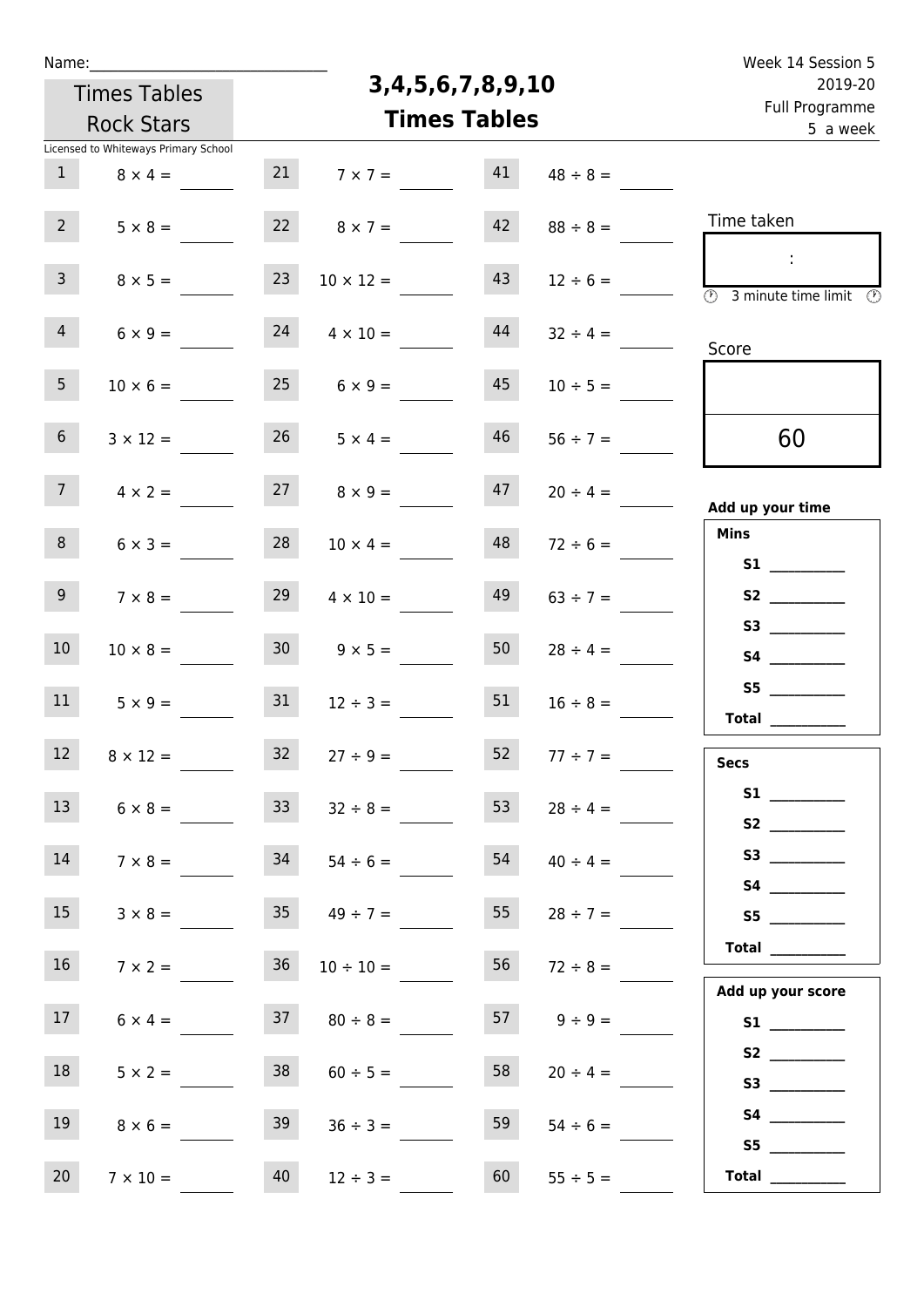| Week 15 Session 1                                                  |  |                 |                     |                 |                     | Name:                                |                  |  |  |  |
|--------------------------------------------------------------------|--|-----------------|---------------------|-----------------|---------------------|--------------------------------------|------------------|--|--|--|
| 2019-20                                                            |  |                 | 3,4,5,6             |                 | <b>Times Tables</b> |                                      |                  |  |  |  |
| Full Programme<br>5 a week                                         |  |                 | <b>Times Tables</b> |                 | <b>Rock Stars</b>   |                                      |                  |  |  |  |
|                                                                    |  |                 |                     |                 |                     | Licensed to Whiteways Primary School |                  |  |  |  |
|                                                                    |  | $1 \times 6 =$  | 41                  | $4 \times 8 =$  | 21                  | $6 \times 2 =$                       | $\mathbf{1}$     |  |  |  |
| Time taken                                                         |  | $12 \times 6 =$ | 42                  | $5 \times 10 =$ | 22                  | $6 \times 7 =$                       | $2^{\circ}$      |  |  |  |
| ÷<br>$\overline{(\Omega)}$<br>3 minute time limit $\circled{0}$    |  | $7 \times 3 =$  | 43                  | $5 \times 7 =$  | 23                  | $5 \times 3 =$                       | 3 <sup>7</sup>   |  |  |  |
| Score                                                              |  | $3 \times 6 =$  | 44                  | $4 \times 4 =$  | 24                  | $5 \times 7 =$                       | 4 <sup>1</sup>   |  |  |  |
|                                                                    |  | $2 \times 5 =$  | 45                  | $3 \times 8 =$  | 25                  | $4 \times 3 =$                       | 5 <sub>1</sub>   |  |  |  |
| 60                                                                 |  | $9 \times 6 =$  | 46                  | $5 \times 11 =$ | 26                  | $4 \times 9 =$                       | 6 <sup>1</sup>   |  |  |  |
| What's your rock status?                                           |  | $1 \times 4 =$  | 47                  | $6 \times 3 =$  | 27                  | $5 \times 12 =$                      | 7 <sup>7</sup>   |  |  |  |
| <b>NANNABE</b>                                                     |  | $11 \times 5 =$ | 48                  | $3 \times 11 =$ | 28                  | $6 \times 11 =$                      | 8                |  |  |  |
| < 18 correct in 3 mins<br><b>GARAGE ROGKER</b>                     |  | $3 \times 5 =$  | 49                  | $5 \times 9 =$  | 29                  | $5 \times 11 =$                      | 9 <sup>°</sup>   |  |  |  |
| 18-19 correct in 3 mins<br><b>BUSKRR</b>                           |  | $1 \times 5 =$  | 50                  | $5 \times 12 =$ | 30 <sup>°</sup>     | $5 \times 4 =$                       | 10 <sup>°</sup>  |  |  |  |
| 20-21 correct in 3 mins<br><b>4144EP</b>                           |  | $11 \times 3 =$ | 51                  | $9 \times 5 =$  | 31                  | $4 \times 7 =$                       | 11               |  |  |  |
| 22-24 correct in 3 mins<br><b>UNGIGNED AGT</b>                     |  | $7 \times 5 =$  | 52                  | $2 \times 5 =$  | 32                  | $5 \times 5 =$                       | 12 <sup>12</sup> |  |  |  |
| 25-29 correct in 3 mins<br><b>ΒΡΓΑΛΤΗΡΟU&lt;Η ΑΡΠ<del>2</del>Τ</b> |  | $8 \times 5 =$  | 53                  | $4 \times 3 =$  | 33                  | $6 \times 11 =$                      | 13               |  |  |  |
| 30-35 correct in 3 mins<br><b>SUPPORT AGT</b>                      |  | $7 \times 6 =$  | 54                  | $8 \times 5 =$  | 34                  | $6 \times 1 =$                       | 14               |  |  |  |
| 36-44 correct in 3 mins<br>HEADLINER                               |  | $11 \times 4 =$ | 55                  | $4 \times 3 =$  | 35                  | $4 \times 11 =$                      | 15               |  |  |  |
| 45-59 correct in 3 mins<br><b>ROCK STAR</b>                        |  | $1 \times 5 =$  | 56                  | $7 \times 4 =$  | 36                  | $4 \times 11 =$                      | 16 <sup>1</sup>  |  |  |  |
| All correct in $\leq$ 3mins<br>ROCK LEGEND                         |  | $10 \times 6 =$ | 57                  | $5 \times 3 =$  | 37                  | $6 \times 8 =$                       | 17               |  |  |  |
| All correct in $\leq 2$ min<br>ROCK HERO                           |  | $4 \times 5 =$  | 58                  | $8 \times 5 =$  | 38                  | $4 \times 10 =$                      | 18               |  |  |  |
| All correct in $\leq 1$ min                                        |  | $1 \times 5 =$  | 59                  | $7 \times 4 =$  | 39                  | $5 \times 12 =$                      | 19               |  |  |  |
| <b>TUARS TABLES</b><br>ROCK STAP                                   |  | $5 \times 6 =$  | 60                  | $1 \times 6 =$  | 40                  | $4 \times 8 =$                       | 20               |  |  |  |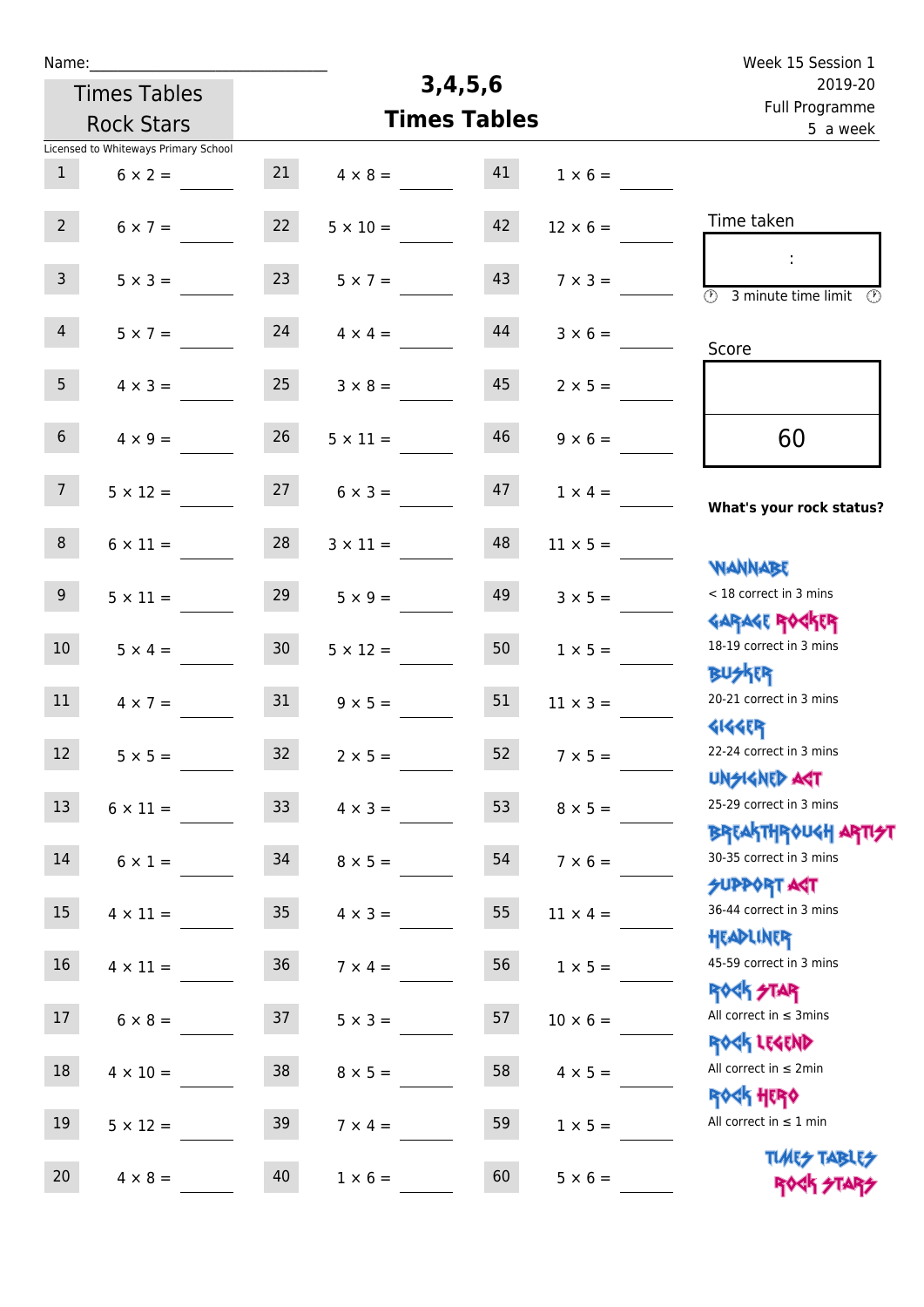| Name:           |                                      |    |                        |                |                            | 3,4,5,6 |                       |    |                   | Week 15 Session 2                                          |
|-----------------|--------------------------------------|----|------------------------|----------------|----------------------------|---------|-----------------------|----|-------------------|------------------------------------------------------------|
|                 | <b>Times Tables</b>                  |    |                        |                | 2019-20                    |         |                       |    |                   |                                                            |
|                 | <b>Rock Stars</b>                    |    |                        |                | Full Programme<br>5 a week |         |                       |    |                   |                                                            |
|                 | Licensed to Whiteways Primary School |    |                        |                |                            |         |                       |    |                   |                                                            |
| $\mathbf 1$     |                                      | 13 |                        | 25             |                            | $37\,$  |                       | 49 |                   |                                                            |
|                 | 5<br>20                              |    | 5 <sub>5</sub><br>45   | 3              | 21                         |         | 60<br>6               |    | 5<br>45           | Time taken                                                 |
| $\overline{2}$  |                                      | 14 |                        | 26             |                            | 38      |                       | 50 |                   |                                                            |
|                 | $\mathsf 3$<br>18                    |    | $\,6\,$<br>3           | $\,$ 6 $\,$    | 42                         |         | 21<br>3               |    | 5<br>5            | $\overline{\odot}$<br>3 minute time limit<br>$\circled{r}$ |
| $\mathsf 3$     |                                      | 15 |                        | 27             |                            | 39      |                       | 51 |                   | Score                                                      |
|                 | 36<br>4                              |    | $18\,$<br>$\mathsf{3}$ | 3              | 3                          |         | 27<br>3               |    | 16<br>4           |                                                            |
| $\overline{4}$  |                                      | 16 |                        | 28             |                            | $40\,$  |                       | 52 |                   | 60                                                         |
|                 | 16<br>4                              |    | 33<br>$\mathsf{3}$     | 3              | $\mathsf{3}$               |         | 36<br>3               |    | 36<br>$\,$ 6 $\,$ |                                                            |
| $5\phantom{.0}$ |                                      | 17 |                        | 29             |                            | 41      |                       | 53 |                   | What's your rock status?                                   |
|                 | 5<br>25                              |    | 60<br>5                | 4              | 36                         |         | $20\,$<br>5           |    | 5<br>20           | WANNABE                                                    |
| $\sqrt{6}$      |                                      | 18 |                        | 30             |                            | 42      |                       | 54 |                   | < 18 correct in 3 mins                                     |
|                 | 36<br>4                              |    | 12<br>6                | 4              | 8                          |         | $40\,$<br>4           |    | 18<br>3           | <b>GARAGE RO</b>                                           |
|                 |                                      |    |                        |                |                            |         |                       |    |                   | 18-19 correct in 3 mins<br>BUSKER                          |
| $\overline{7}$  |                                      | 19 |                        | 31             |                            | 43      |                       | 55 |                   | 20-21 correct in 3 mins                                    |
|                 | 15<br>5                              |    | 24<br>4                | 3              | $30\,$                     |         | 28<br>4               |    | 45<br>5           | 4144EP<br>22-24 correct in 3 mins                          |
| $\,8\,$         |                                      | 20 |                        | 32             |                            | 44      |                       | 56 |                   | <b>UNSIGNED AGT</b>                                        |
|                 | 66<br>6                              |    | 55<br>5                | 5              | 55                         |         | $30\,$<br>5           |    | 6<br>66           | 25-29 correct in 3 mins<br><b>BREAKTHROUGH</b>             |
| 9               |                                      | 21 |                        | 33             |                            | 45      |                       | 57 |                   | 30-35 correct in 3 mins                                    |
|                 | 5<br>35                              |    | 15<br>3                | 3              | $12\,$                     |         | 40<br>5               |    | 66<br>6           | <b>SUPPORT AGT</b><br>36-44 correct in 3 mins<br>HEADLINER |
| $10$            |                                      | 22 |                        | 34             |                            | 46      |                       | 58 |                   | 45-59 correct in 3 mins                                    |
|                 | $\overline{5}$<br>60                 |    | 28<br>4                | 5              | 50                         |         | 25<br>5               |    | $18\,$<br>3       | <b>ROCK STAR</b><br>All correct in $\leq$ 3mins            |
|                 |                                      |    |                        |                |                            |         |                       |    |                   |                                                            |
| $11\,$          |                                      | 23 |                        | 35             |                            | 47      |                       | 59 |                   | ROCK LEGEND<br>All correct in $\leq 2$ min                 |
|                 | 60<br>6                              |    | 54<br>6                | $\overline{5}$ | $30\,$                     |         | 66<br>6               |    | 3<br>24           | HERQ<br>All correct in $\leq 1$ min                        |
| $12\,$          |                                      | 24 |                        | 36             |                            | 48      |                       | 60 |                   |                                                            |
|                 | 21<br>3                              |    | $18\,$<br>6            | 4              | 36                         |         | $\boldsymbol{9}$<br>3 |    | 24<br>4           | <b>TLARS</b>                                               |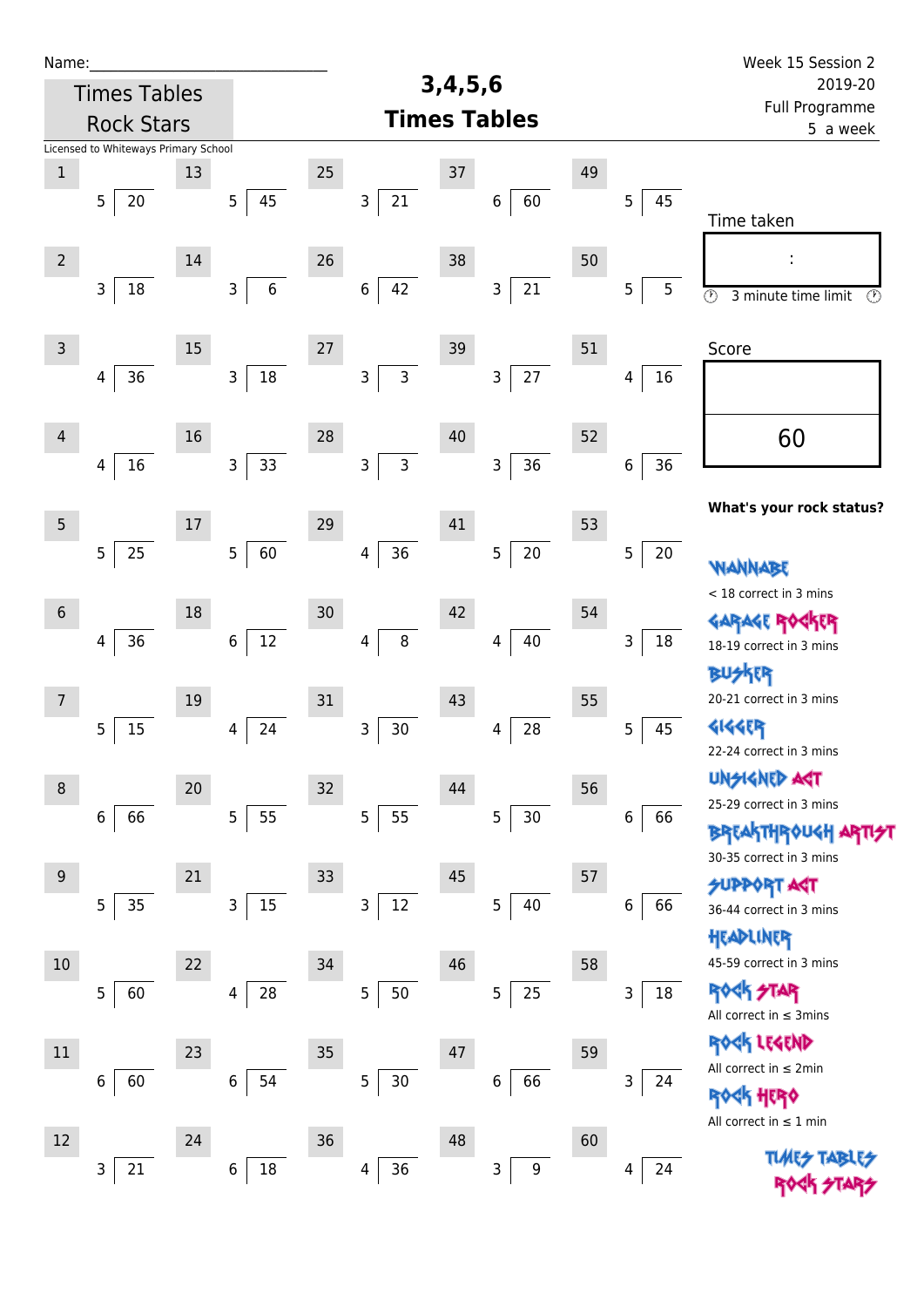| Name:                                    |                                                         |        |                            |                         | 3,4,5,6                |    |                                | Week 15 Session 3                                                                       |
|------------------------------------------|---------------------------------------------------------|--------|----------------------------|-------------------------|------------------------|----|--------------------------------|-----------------------------------------------------------------------------------------|
| <b>Times Tables</b><br><b>Rock Stars</b> |                                                         |        |                            |                         | 2019-20                |    |                                |                                                                                         |
|                                          |                                                         |        |                            |                         | <b>Times Tables</b>    |    |                                | Full Programme<br>5 a week                                                              |
| $1\,$                                    | Licensed to Whiteways Primary School<br>6<br>$\times$ 9 | 13     | 6<br>$\times$ 4            | 5<br>25<br>$\times 2$   | 3<br>37<br>$\times$ 10 | 49 | 5<br>$\times$ 11               |                                                                                         |
| $\overline{2}$                           | 4<br>$\times$ 12                                        | 14     | 5<br>$\times$ 6            | 4<br>26<br>$\times$ 3   | 5<br>38<br>$\times$ 7  | 50 | 5<br>$\times$ 3                | Time taken<br>Ì,<br>$\circled{r}$<br>3 minute time limit<br>⊕                           |
| $\overline{3}$                           | 6<br>$\times 6$                                         | 15     | 5<br>$\times$ 7            | 6<br>$27$<br>$\times$ 7 | 4<br>39<br>$\times$ 12 | 51 | 4<br>$\times$ 12               | Score                                                                                   |
| $\overline{4}$                           | 3<br>$\times$ 4                                         | 16     | 5<br>$\times$ 3            | 4<br>28<br>$\times$ 5   | 4<br>40<br>$\times$ 12 | 52 | 4<br>$\times$ 6                | 60                                                                                      |
| 5                                        | 3<br>$\times 8$                                         | $17\,$ | 5<br>$\times$ 12           | 4<br>29<br>$\times$ 5   | 4<br>41<br>$\times$ 12 | 53 | 6<br>$\times$ 12               | What's your rock status?<br><b>WANNABE</b>                                              |
| $6\phantom{1}6$                          | 5<br>$\times 2$                                         | 18     | 4<br>$\times$ 10           | 3<br>30<br>$\times$ 5   | 6<br>42<br>$\times$ 4  | 54 | 6<br>$\times 2$                | < 18 correct in 3 mins<br><b>GARAGE ROGKER</b><br>18-19 correct in 3 mins               |
| $\overline{7}$                           | 3<br>$\times$ 3                                         | 19     | 5<br>$\times$ 7            | 3<br>31<br>$\times$ 4   | 5<br>43<br>$\times$ 8  | 55 | $\overline{4}$<br>$\times 6$   | <b>BUSKER</b><br>20-21 correct in 3 mins<br><b>4144EP</b><br>22-24 correct in 3 mins    |
| $\boldsymbol{8}$                         | 4<br>$\times$ 11                                        | 20     | $\mathsf{3}$<br>$\times$ 7 | 6<br>32<br>$\times 8$   | 4<br>44<br>$\times$ 8  | 56 | $\boldsymbol{6}$<br>$\times 6$ | <b>UNSIGNED AGT</b><br>25-29 correct in 3 mins<br>ΒΡΓΑΚΤΗΡΟUGH ΑΡΤΙ <del>2</del> Τ      |
| 9                                        | 3<br>$\times$ 8                                         | 21     | 6<br>$\times$ 12           | 3<br>33<br>$\times 8$   | 3<br>45<br>$\times$ 7  | 57 | 4<br>$\times$ 4                | 30-35 correct in 3 mins<br><b>SUPPORT AGT</b><br>36-44 correct in 3 mins                |
| $10\,$                                   | 4<br>$\times$ 6                                         | 22     | 6<br>$\times$ 9            | 6<br>34<br>$\times$ 10  | 3<br>46<br>$\times$ 3  | 58 | 5<br>$\times$ 9                | HEADLINER<br>45-59 correct in 3 mins<br><b>ROCK STAR</b><br>All correct in $\leq$ 3mins |
| 11                                       | $\overline{\mathcal{A}}$<br>$\times$ 2                  | 23     | 4<br>$\times$ 8            | 6<br>35<br>$\times$ 2   | 4<br>47<br>$\times$ 7  | 59 | 5<br>$\times$ 9                | ROCK LEGEND<br>All correct in $\leq 2$ min<br>ROCK HERO                                 |
| 12                                       | 5<br>$\times 2$                                         | 24     | 6<br>$\times$ 5            | 6<br>36<br>$\times$ 12  | 4<br>48<br>$\times$ 6  | 60 | 3<br>$\times$ 9                | All correct in $\leq 1$ min<br><b>TUARS TABLES</b><br>ROCK STARS                        |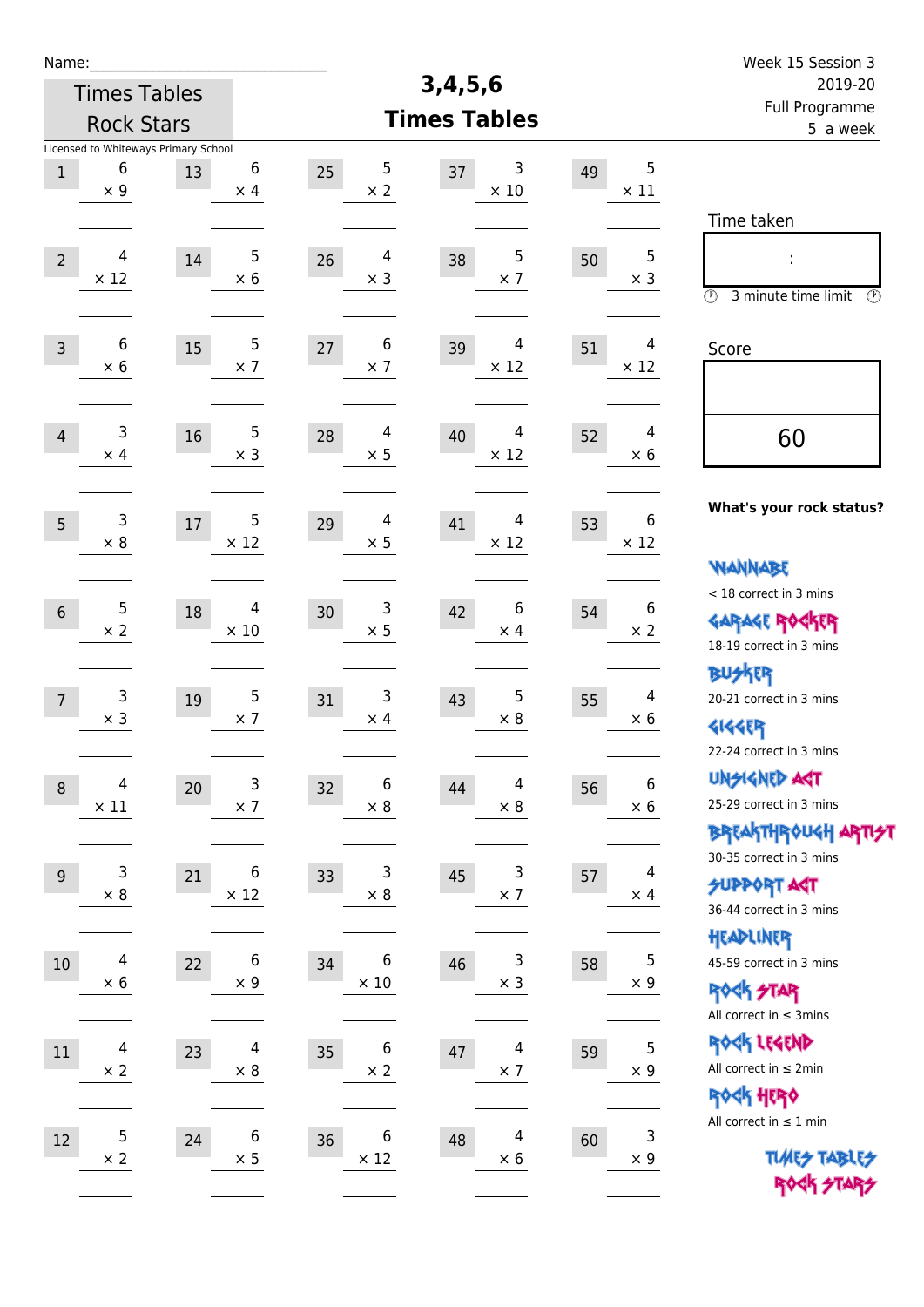| Week 15 Session 4                                                |               |                     |               |                   |                                      | Name:            |
|------------------------------------------------------------------|---------------|---------------------|---------------|-------------------|--------------------------------------|------------------|
| 2019-20<br>Full Programme                                        |               | 3,4,5,6             |               |                   | <b>Times Tables</b>                  |                  |
| 5 a week                                                         |               | <b>Times Tables</b> |               | <b>Rock Stars</b> |                                      |                  |
|                                                                  |               |                     |               |                   | Licensed to Whiteways Primary School |                  |
|                                                                  | $24 \div 6 =$ | 41                  | $54 \div 6 =$ | 21                | $60 \div 5 =$                        | $\mathbf{1}$     |
| Time taken                                                       | $15 \div 3 =$ | 42                  | $50 \div 5 =$ | 22                | $24 \div 3 =$                        | $2^{\circ}$      |
| $\overline{\mathcal{D}}$<br>3 minute time limit<br>$\odot$       | $36 \div 4 =$ | 43                  | $44 \div 4 =$ | 23                | $4 \div 4 =$                         | $\mathbf{3}$     |
| Score                                                            | $40 \div 5 =$ | 44                  | $15 \div 5 =$ | 24                | $50 \div 5 =$                        | $\overline{4}$   |
|                                                                  | $15 \div 5 =$ | 45                  | $44 \div 4 =$ | 25                | $12 \div 6 =$                        | 5 <sub>1</sub>   |
| 60                                                               | $12 \div 3 =$ | 46                  | $21 \div 3 =$ | 26                | $25 \div 5 =$                        | 6                |
| What's your rock status?                                         | $10 \div 5 =$ | 47                  | $28 \div 4 =$ | 27                | $4 \div 4 =$                         | 7 <sup>1</sup>   |
| <b>NANNABE</b>                                                   | $35 \div 5 =$ | 48                  | $50 \div 5 =$ | 28                | $18 \div 3 =$                        | 8                |
| < 18 correct in 3 mins<br><b>GARAGE ROCKER</b>                   | $15 \div 5 =$ | 49                  | $35 \div 5 =$ | 29                | $20 \div 4 =$                        | 9                |
| 18-19 correct in 3 mins<br><b>BUSKER</b>                         | $60 \div 5 =$ | 50                  | $28 \div 4 =$ | 30 <sub>o</sub>   | $18 \div 3 =$                        | $10\,$           |
| 20-21 correct in 3 mins<br><b>4144EP</b>                         | $48 \div 4 =$ | 51                  | $15 \div 3 =$ | 31                | $48 \div 4 =$                        | 11               |
| 22-24 correct in 3 mins<br><b>UNSIGNED AGT</b>                   | $35 \div 5 =$ | 52                  | $30 \div 3 =$ | 32                | $72 \div 6 =$                        | 12 <sup>12</sup> |
| 25-29 correct in 3 mins<br><b>BREAKTHROUGH ARTI<del>S</del>T</b> | $42 \div 6 =$ | 53                  | $36 \div 4 =$ | 33 <sup>2</sup>   | $4 \div 4 =$                         | 13               |
| 30-35 correct in 3 mins<br><b>SUPPORT ART</b>                    | $3 \div 3 =$  | 54                  | $24 \div 4 =$ | 34                | $36 \div 4 =$                        | 14               |
| 36-44 correct in 3 mins<br>HEADLINER                             | $15 \div 5 =$ | 55                  | $12 \div 6 =$ | 35 <sub>o</sub>   | $27 \div 3 =$                        | 15               |
| 45-59 correct in 3 mins<br><b>ROCK STAR</b>                      | $36 \div 3 =$ | 56                  | $25 \div 5 =$ | 36 <sup>°</sup>   | $18 \div 3 =$                        | 16               |
| All correct in $\leq$ 3mins<br>ROCK LEGEND                       | $32 \div 4 =$ | 57                  | $66 \div 6 =$ | 37                | $18 \div 3 =$                        | 17               |
| All correct in $\leq 2$ min<br><b>ROCK HERO</b>                  | $44 \div 4 =$ | 58                  | $6 \div 3 =$  | 38                | $25 \div 5 =$                        | 18               |
| All correct in $\leq 1$ min                                      | $36 \div 3 =$ | 59                  | $21 \div 3 =$ | 39                | $28 \div 4 =$                        | 19               |
| <b>TUARS TABLES</b><br>ROCK STARS                                | $16 \div 4 =$ | 60                  | $48 \div 4 =$ | 40                | $48 \div 4 =$                        | 20               |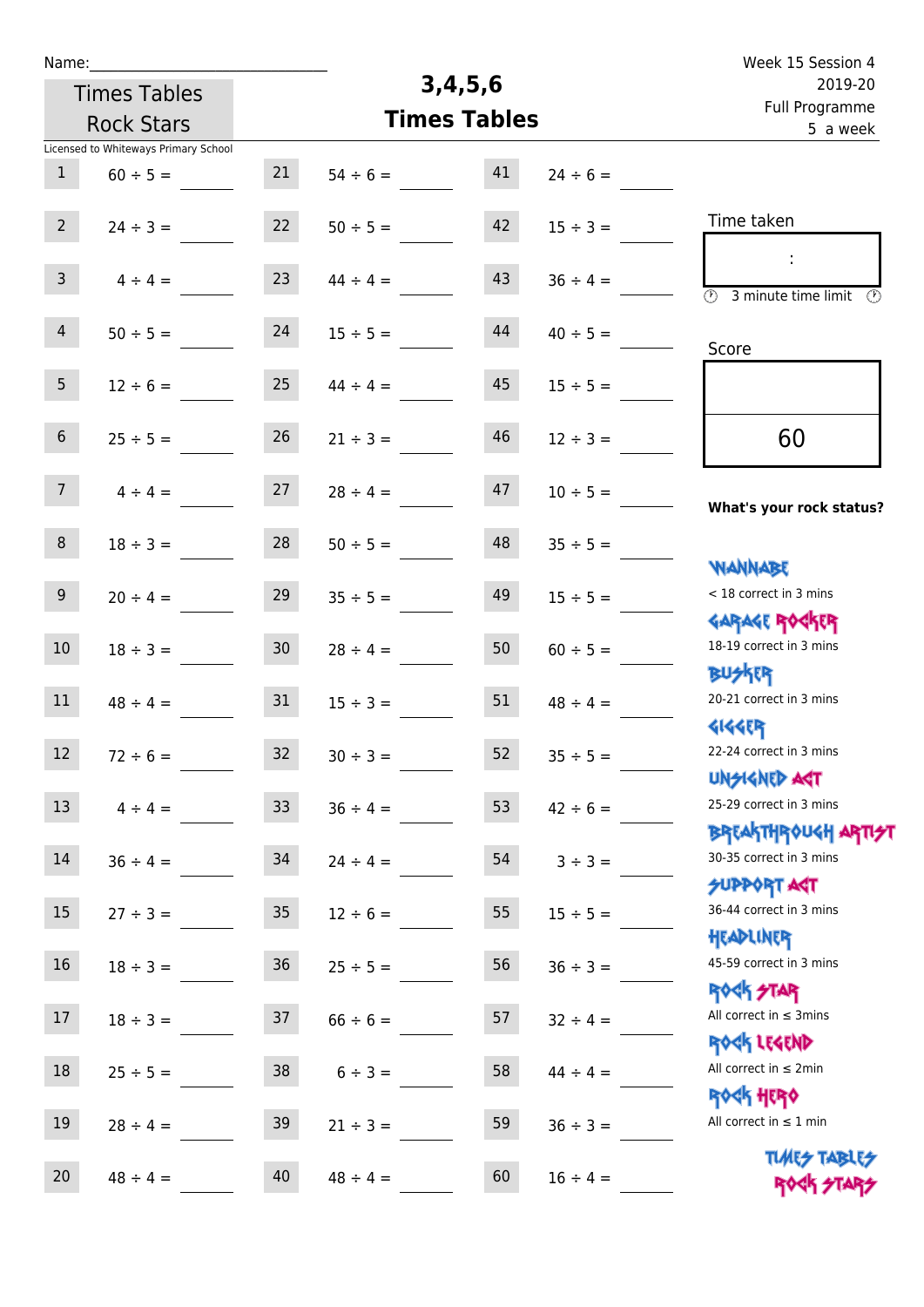| Name:                                |                 |                     |         |               | Week 15 Session 5                                                                              |  |
|--------------------------------------|-----------------|---------------------|---------|---------------|------------------------------------------------------------------------------------------------|--|
| <b>Times Tables</b>                  |                 |                     | 3,4,5,6 |               | 2019-20                                                                                        |  |
| <b>Rock Stars</b>                    |                 | <b>Times Tables</b> |         |               | Full Programme<br>5 a week                                                                     |  |
| Licensed to Whiteways Primary School |                 |                     |         |               |                                                                                                |  |
| 1<br>$6 \times 9 =$                  | 21              | $3 \times 4 =$      | 41      | $10 \div 5 =$ |                                                                                                |  |
| 2 <sup>7</sup><br>$4 \times 10 =$    | 22              | $4 \times 5 =$      | 42      | $18 \div 6 =$ | Time taken                                                                                     |  |
| 3 <sup>7</sup><br>$5 \times 7 =$     | 23              | $6 \times 3 =$      | 43      | $15 \div 3 =$ | $\mathcal{L}_{\mathcal{A}}$<br>$\overline{(\mathcal{V})}$<br>3 minute time limit $\circled{0}$ |  |
| 4<br>$4 \times 1 =$                  | 24              | $4 \times 4 =$      | 44      | $6 \div 6 =$  | Score                                                                                          |  |
| 5 <sub>1</sub><br>$6 \times 10 =$    | 25              | $4 \times 9 =$      | 45      | $32 \div 4 =$ |                                                                                                |  |
| 6 <sup>1</sup><br>$4 \times 5 =$     | 26              | $3 \times 5 =$      | 46      | $36 \div 6 =$ | 60                                                                                             |  |
| 7 <sup>7</sup><br>$6 \times 9 =$     | 27              | $5 \times 6 =$      | 47      | $12 \div 4 =$ | Add up your time                                                                               |  |
| 8<br>$5 \times 3 =$                  | 28              | $5 \times 8 =$      | 48      | $25 \div 5 =$ | <b>Mins</b><br>S1                                                                              |  |
| 9 <sub>o</sub><br>$4 \times 5 =$     | 29              | $3 \times 4 =$      | 49      | $48 \div 6 =$ | S2                                                                                             |  |
| 10 <sup>°</sup><br>$5 \times 1 =$    | 30 <sup>°</sup> | $3 \times 8 =$      | 50      | $24 \div 6 =$ | S4                                                                                             |  |
| 11<br>$4 \times 7 =$                 | 31              | $20 \div 4 =$       | 51      | $5 \div 5 =$  | S5<br>Total $\qquad$                                                                           |  |
| 12<br>$4 \times 8 =$                 | 32              | $18 \div 3 =$       | 52      | $60 \div 5 =$ | <b>Secs</b>                                                                                    |  |
| 13 <sup>7</sup><br>$5 \times 1 =$    | 33 <sup>2</sup> | $9 \div 3 =$        | 53      | $72 \div 6 =$ | S2                                                                                             |  |
| 14<br>$3 \times 11 =$                | 34              | $32 \div 4 =$       | 54      | $12 \div 3 =$ |                                                                                                |  |
| 15<br>$6 \times 4 =$                 | 35              | $30 \div 5 =$       | 55      | $66 \div 6 =$ | S5                                                                                             |  |
| 16 <sup>1</sup><br>$3 \times 6 =$    | 36              | $36 \div 4 =$       | 56      | $30 \div 3 =$ | Total $\_\_$                                                                                   |  |
| 17 <sup>7</sup><br>$3 \times 1 =$    | 37              | $48 \div 4 =$       | 57      | $30 \div 3 =$ | Add up your score<br>S1                                                                        |  |
| 18<br>$3 \times 1 =$                 | 38              | $5 \div 5 =$        | 58      | $48 \div 6 =$ |                                                                                                |  |
| 19<br>$5 \times 1 =$                 | 39              | $66 \div 6 =$       | 59      | $54 \div 6 =$ |                                                                                                |  |
| 20<br>$3 \times 7 =$                 | 40              | $3 ÷ 3 =$           | 60      | $42 \div 6 =$ | S5<br>Total $\frac{1}{2}$                                                                      |  |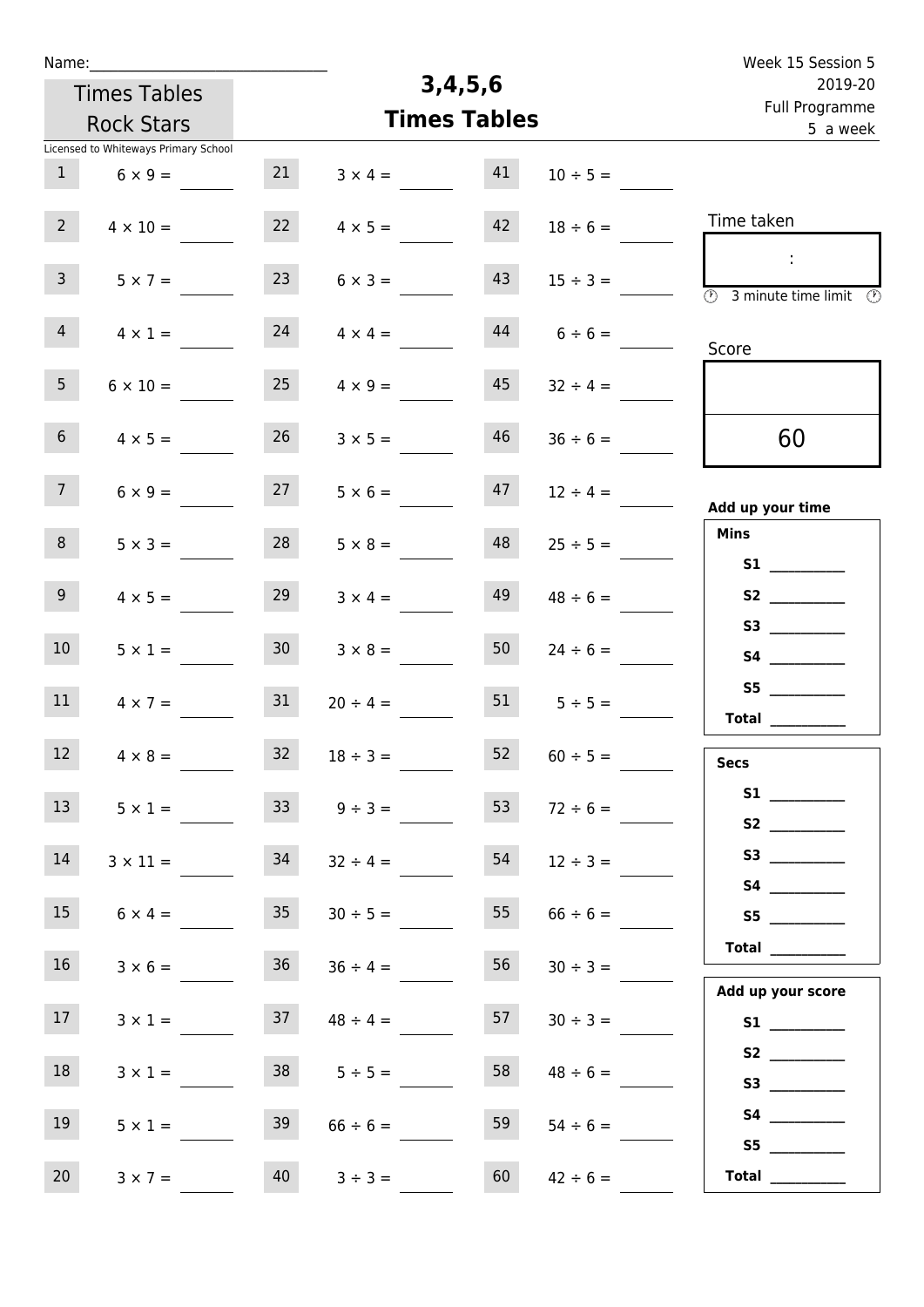| Name:            |                                      |                 |                     |          |                  | Week 16 Session 1                                                |
|------------------|--------------------------------------|-----------------|---------------------|----------|------------------|------------------------------------------------------------------|
|                  | <b>Times Tables</b>                  |                 |                     | 7,8,9,10 |                  | 2019-20<br>Full Programme                                        |
|                  | <b>Rock Stars</b>                    |                 | <b>Times Tables</b> | 5 a week |                  |                                                                  |
|                  | Licensed to Whiteways Primary School |                 |                     |          |                  |                                                                  |
| $\mathbf{1}$     | $9 \times 12 =$                      | 21              | $7 \times 9 =$      | 41       | $2 \times 9 =$   |                                                                  |
| $2^{\circ}$      | $7 \times 4 =$                       | 22              | $10 \times 10 =$    | 42       | $12 \times 7 =$  | Time taken                                                       |
| $\mathbf{3}$     | $10 \times 8 =$                      | 23              | $10 \times 6 =$     | 43       | $7 \times 10 =$  | $\overline{\mathcal{D}}$<br>3 minute time limit $\odot$          |
| $\overline{4}$   | $7 \times 7 =$                       | 24              | $8 \times 8 =$      | 44       | $9 \times 7 =$   | Score                                                            |
| 5 <sub>1</sub>   | $7 \times 8 =$                       | 25              | $9 \times 3 =$      | 45       | $9 \times 7 =$   |                                                                  |
| 6 <sup>1</sup>   | $7 \times 10 =$                      | 26              | $8 \times 1 =$      | 46       | $3 \times 7 =$   | 60                                                               |
| 7 <sup>7</sup>   | $7 \times 6 =$                       | 27              | $9 \times 5 =$      | 47       | $7 \times 9 =$   | What's your rock status?                                         |
| 8                | $9 \times 8 =$                       | 28              | $9 \times 8 =$      | 48       | $2 \times 9 =$   | <b>NANNABE</b>                                                   |
| 9 <sup>1</sup>   | $8 \times 8 =$                       | 29              | $8 \times 6 =$      | 49       | $3 \times 9 =$   | < 18 correct in 3 mins<br><b>GARAGE ROCKER</b>                   |
| 10 <sup>°</sup>  | $8 \times 4 =$                       | 30 <sub>o</sub> | $8 \times 3 =$      | 50       | $9 \times 9 =$   | 18-19 correct in 3 mins<br><b>BUSKRR</b>                         |
| 11               | $10 \times 8 =$                      | 31              | $4 \times 9 =$      | 51       | $6 \times 9 =$   | 20-21 correct in 3 mins<br><b>4144EP</b>                         |
| 12 <sup>12</sup> | $10 \times 3 =$                      | 32              | $12 \times 9 =$     | 52       | $4 \times 7 =$   | 22-24 correct in 3 mins<br><b>UNSIGNED AST</b>                   |
| 13               | $10 \times 8 =$                      | 33              | $5 \times 8 =$      | 53       | $9 \times 7 =$   | 25-29 correct in 3 mins<br><b>BREAKTHROUGH ARTI<del>S</del>T</b> |
| 14               | $8 \times 9 =$                       | 34              | $6 \times 7 =$      | 54       | $7 \times 8 =$   | 30-35 correct in 3 mins<br><b>SUPPORT AGT</b>                    |
| 15 <sub>1</sub>  | $7 \times 10 =$                      | 35 <sub>1</sub> | $9 \times 10 =$     | 55       | $9 \times 7 =$   | 36-44 correct in 3 mins<br>HEADLINER                             |
| 16               | $8 \times 7 =$                       | 36 <sub>1</sub> | $3 \times 9 =$      | 56       | $11 \times 7 =$  | 45-59 correct in 3 mins<br><b>ROCK STAR</b>                      |
| 17               | $10 \times 2 =$                      | 37              | $8 \times 8 =$      | 57       | $6 \times 9 =$   | All correct in $\leq$ 3mins<br>ROCK LEGEND                       |
| 18               | $9 \times 3 =$                       | 38              | $12 \times 7 =$     | 58       | $12 \times 10 =$ | All correct in $\leq 2$ min<br><b>ROCK HERO</b>                  |
| 19               | $10 \times 5 =$                      | 39              | $5 \times 7 =$      | 59       | $5 \times 9 =$   | All correct in $\leq 1$ min                                      |
| 20               | $8 \times 3 =$                       | 40              | $7 \times 7 =$      | 60       | $10 \times 10 =$ | <b>TUARS TABLES</b><br>ROCK STARS                                |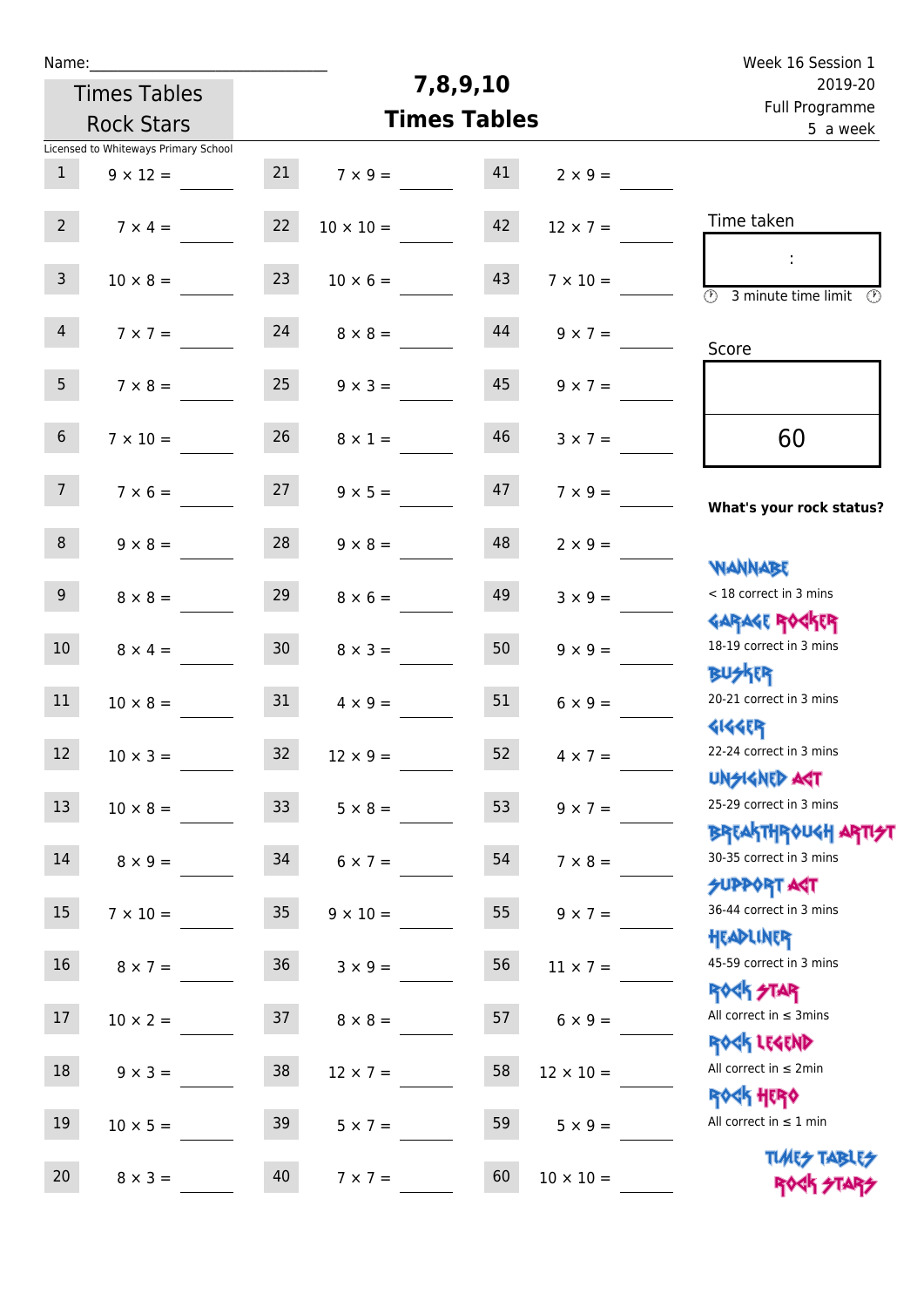| Name:          |                                      |        |                         |                        |                       |              | Week 16 Session 2                                          |
|----------------|--------------------------------------|--------|-------------------------|------------------------|-----------------------|--------------|------------------------------------------------------------|
|                | <b>Times Tables</b>                  |        |                         |                        | 7,8,9,10              |              | 2019-20                                                    |
|                | <b>Rock Stars</b>                    |        |                         |                        | <b>Times Tables</b>   |              | Full Programme<br>5 a week                                 |
|                | Licensed to Whiteways Primary School |        |                         |                        |                       |              |                                                            |
| $\,1$          |                                      | 13     |                         | 25                     | 37                    | 49           |                                                            |
|                | 45<br>9                              |        | 40<br>$10\,$            | 49<br>7                | $10\,$<br>40          | 72<br>9      | Time taken                                                 |
| $\overline{2}$ |                                      | $14\,$ |                         | 26                     | 38                    | 50           |                                                            |
|                | 8<br>16                              |        | $20\,$<br>$10\,$        | $16\,$<br>$\, 8$       | $18\,$<br>9           | 9<br>99      | $\overline{\circ}$<br>3 minute time limit<br>$\circled{r}$ |
| $\mathsf{3}$   |                                      | 15     |                         | 27                     | 39                    | 51           | Score                                                      |
|                | 90<br>9                              |        | 108<br>$\boldsymbol{9}$ | 8<br>8                 | 80<br>8               | 8<br>80      |                                                            |
| $\overline{4}$ |                                      | 16     |                         | 28                     | 40                    | 52           | 60                                                         |
|                | $70\,$<br>$\overline{7}$             |        | 63<br>$\overline{7}$    | 50<br>$10\,$           | ${\bf 80}$<br>$\bf 8$ | $18\,$<br>9  |                                                            |
| $\sqrt{5}$     |                                      | 17     |                         | 29                     | 41                    | 53           | What's your rock status?                                   |
|                | 90<br>9                              |        | 40<br>8                 | $20\,$<br>$10\,$       | 48<br>8               | 88<br>8      | WANNABE                                                    |
|                |                                      |        |                         |                        |                       |              | < 18 correct in 3 mins                                     |
| $6\,$          |                                      | 18     |                         | 30                     | 42                    | 54           | <b>GARAGE ROC</b><br><b>TR</b>                             |
|                | 96<br>8                              |        | ${\bf 80}$<br>$\,8\,$   | $70\,$<br>7            | 45<br>9               | 80<br>8      | 18-19 correct in 3 mins                                    |
|                |                                      |        |                         |                        |                       |              | <b>BUSKER</b>                                              |
| 7              |                                      | 19     |                         | 31                     | 43                    | 55           | 20-21 correct in 3 mins                                    |
|                | 80<br>8                              |        | 120<br>$10\,$           | 54<br>9                | $70\,$<br>7           | 90<br>10     | <b>4144EP</b>                                              |
|                |                                      |        |                         |                        |                       |              | 22-24 correct in 3 mins<br><b>UNSIGNED AGT</b>             |
| $\,8\,$        |                                      | 20     |                         | 32                     | 44                    | 56           | 25-29 correct in 3 mins                                    |
|                | 24<br>8                              |        | 36<br>$\boldsymbol{9}$  | $\boldsymbol{9}$<br>90 | 45<br>9               | 9<br>108     | <b>BREAKTHROUGH</b>                                        |
|                |                                      |        |                         |                        |                       |              | 30-35 correct in 3 mins                                    |
| 9              |                                      | 21     |                         | 33                     | 45                    | 57           | <b>SUPPORT AGT</b>                                         |
|                | 16<br>8                              |        | 120<br>$10\,$           | 70<br>10               | 96<br>8               | 80<br>$10\,$ | 36-44 correct in 3 mins                                    |
|                |                                      |        |                         |                        |                       |              | HEADLINER                                                  |
| 10             |                                      | 22     |                         | 34                     | 46                    | 58           | 45-59 correct in 3 mins                                    |
|                | 27<br>9                              |        | 70<br>$10\,$            | 100<br>$10\,$          | 63<br>7               | 54<br>9      | <b>ROCK STAR</b><br>All correct in $\leq$ 3mins            |
| 11             |                                      | 23     |                         | 35                     | 47                    | 59           | ROCK LEGEND                                                |
|                | $20\,$<br>10                         |        | 32<br>$\, 8$            | $18\,$<br>9            | 120<br>$10\,$         | 32<br>8      | All correct in $\leq 2$ min                                |
|                |                                      |        |                         |                        |                       |              | <b>ROGK HERO</b><br>All correct in $\leq 1$ min            |
| 12             |                                      | 24     |                         | 36                     | 48                    | 60           |                                                            |
|                | $\overline{7}$<br>7                  |        | 80<br>8                 | 99<br>9                | 54<br>9               | 8<br>80      | <b>TUARS TABLES</b>                                        |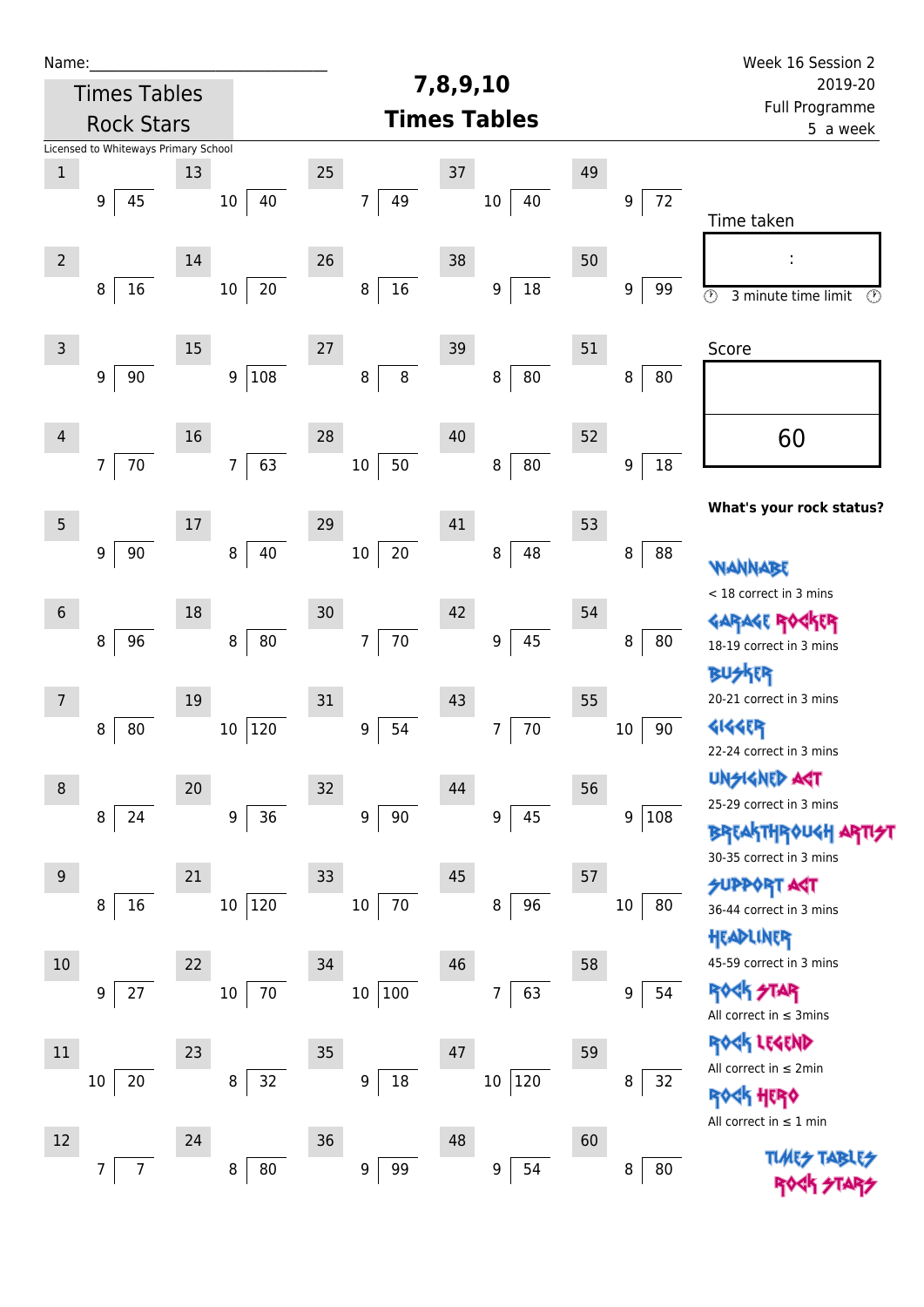| Name:                                    |                      |                                            |                              |                        |    |                      |    |                              | Week 16 Session 3                                                                                                          |
|------------------------------------------|----------------------|--------------------------------------------|------------------------------|------------------------|----|----------------------|----|------------------------------|----------------------------------------------------------------------------------------------------------------------------|
| <b>Times Tables</b><br><b>Rock Stars</b> |                      |                                            |                              | 7,8,9,10               |    |                      |    | 2019-20                      |                                                                                                                            |
|                                          |                      |                                            |                              | <b>Times Tables</b>    |    |                      |    |                              | Full Programme<br>5 a week                                                                                                 |
| $\mathbf 1$                              | 10<br>$\times 2$     | Licensed to Whiteways Primary School<br>13 | $\overline{7}$<br>$\times$ 1 | 8<br>25<br>$\times$ 11 | 37 | 9<br>$\times$ 12     | 49 | 8<br>$\times$ 11             |                                                                                                                            |
| $\overline{2}$                           | 7<br>$\times$ 5      | 14                                         | 10<br>$\times$ 3             | 7<br>26<br>$\times$ 5  | 38 | 10<br>$\times$ 4     | 50 | 9<br>$\times$ 11             | Time taken<br>İ,<br>$\circled{r}$<br>3 minute time limit<br>⊕                                                              |
| $\overline{3}$                           | 7<br>$\times 10$     | 15                                         | $10\,$<br>$\times$ 4         | 9<br>27<br>$\times 8$  | 39 | 10<br>$\times$ 4     | 51 | 9<br>$\times$ 12             | Score                                                                                                                      |
| $\overline{4}$                           | 8<br>$\times$ 3      | 16                                         | 10<br>$\times$ 7             | 8<br>28<br>$\times 8$  | 40 | 7<br>$\times$ 8      | 52 | 9<br>$\times 2$              | 60                                                                                                                         |
| 5                                        | 10<br>$\times$ 11    | 17                                         | 10<br>$\times$ 1             | 8<br>29<br>$\times 8$  | 41 | 10<br>$\times$ 7     | 53 | 8<br>$\times 6$              | What's your rock status?<br>WANNABE                                                                                        |
| $6\,$                                    | 7<br>$\times 2$      | 18                                         | 7<br>$\times$ 10             | 10<br>30<br>$\times 2$ | 42 | 7<br>$\times$ 12     | 54 | 9<br>$\times$ 4              | < 18 correct in 3 mins<br><b>GARAGE ROCKER</b><br>18-19 correct in 3 mins                                                  |
| $\overline{7}$                           | 7<br>$\times$ 7      | 19                                         | 9<br>$\times$ 10             | 9<br>31<br>$\times$ 3  | 43 | 10<br>$\times$ 1     | 55 | 9<br>$\times$ 11             | <b>BU外界</b><br>20-21 correct in 3 mins<br><b>4144EP</b>                                                                    |
| $\,8\,$                                  | $10\,$<br>$\times$ 7 | 20                                         | 7<br>$\times$ 11             | 9<br>32<br>$\times$ 1  | 44 | $10\,$<br>$\times$ 6 | 56 | $\overline{7}$<br>$\times$ 2 | 22-24 correct in 3 mins<br><b>UNSIGNED AGT</b><br>25-29 correct in 3 mins<br>ΒΡΓΑ <sup>Κ</sup> ΤΗΡΟυΚΗ ΑΡΤΙ <del>2</del> Τ |
| 9                                        | 9<br>$\times$ 9      | 21                                         | $10\,$<br>$\times$ 8         | 9<br>33<br>$\times 8$  | 45 | 9<br>$\times$ 7      | 57 | 8<br>$\times 2$              | 30-35 correct in 3 mins<br><b>SUPPORT AGT</b><br>36-44 correct in 3 mins                                                   |
| $10\,$                                   | $10\,$<br>$\times$ 9 | 22                                         | 8<br>$\times$ 11             | 9<br>34<br>$\times 2$  | 46 | $10\,$<br>$\times$ 4 | 58 | 7<br>$\times$ 4              | HEADLINER<br>45-59 correct in 3 mins<br><b>ROCK STAR</b><br>All correct in $\leq$ 3mins                                    |
| 11                                       | 8<br>$\times$ 12     | 23                                         | $\overline{7}$<br>$\times 2$ | 8<br>35<br>$\times$ 8  | 47 | 8<br>$\times$ 7      | 59 | 8<br>$\times$ 10             | ROCK LEGEND<br>All correct in $\leq 2$ min<br>ROCK HERO                                                                    |
| $12\,$                                   | 9<br>$\times 8$      | 24                                         | $10\,$<br>$\times$ 8         | 9<br>36<br>$\times$ 11 | 48 | 7<br>$\times$ 8      | 60 | $10\,$<br>$\times$ 2         | All correct in $\leq 1$ min<br><b>TUARS TABLES</b><br>ROCK STARS                                                           |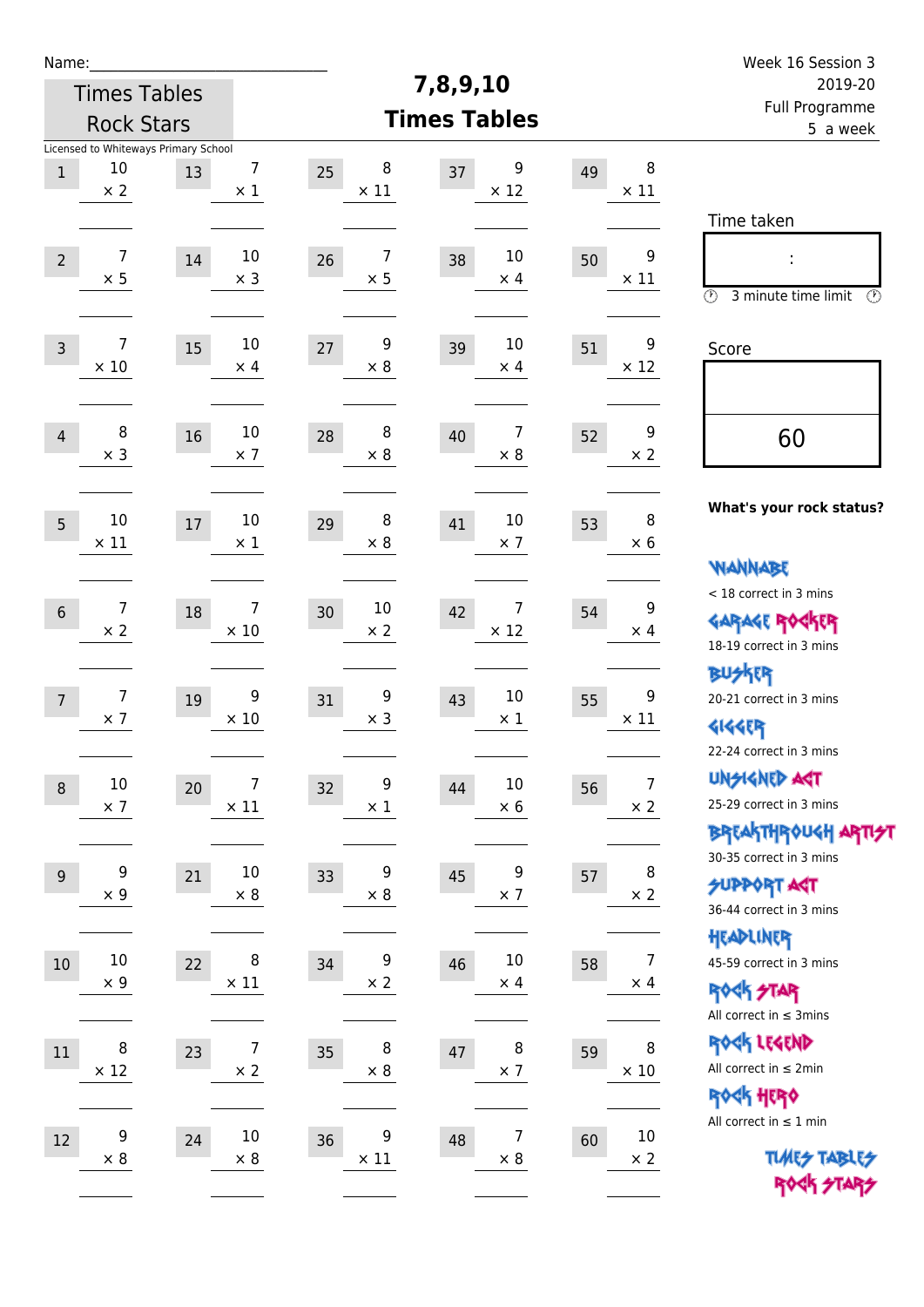| Name:                                                                 | 7,8,9,10                                                 | Week 16 Session 4<br>2019-20                                        |
|-----------------------------------------------------------------------|----------------------------------------------------------|---------------------------------------------------------------------|
| <b>Times Tables</b>                                                   |                                                          | Full Programme                                                      |
| <b>Rock Stars</b>                                                     | <b>Times Tables</b>                                      | 5 a week                                                            |
| Licensed to Whiteways Primary School<br>$\mathbf{1}$<br>$54 \div 9 =$ | 21<br>41<br>$99 \div 9 =$<br>$18 \div 9 =$               |                                                                     |
| $2^{\circ}$<br>$28 \div 7 =$                                          | 22<br>42<br>$90 \div 9 =$<br>$9 \div 9 =$                | Time taken                                                          |
| $\mathsf{3}$<br>$108 \div 9 =$                                        | 23<br>43<br>$20 \div 10 =$<br>$60 \div 10 =$             | $\overline{(\mathfrak{h})}$<br>3 minute time limit<br>$\mathcal{O}$ |
| $\overline{4}$<br>$72 \div 8 =$                                       | 24<br>44<br>$90 \div 9 =$<br>$8 \div 8 =$                | Score                                                               |
| 5 <sub>1</sub><br>$14 \div 7 =$                                       | 25<br>45<br>$36 \div 9 =$<br>$84 \div 7 =$               |                                                                     |
| $\sqrt{6}$<br>$10 \div 10 =$                                          | 26<br>46<br>$7 ÷ 7 =$<br>$48 \div 8 =$                   | 60                                                                  |
| $\overline{7}$<br>$100 \div 10 =$                                     | 27<br>47<br>$110 \div 10 =$<br>$30 \div 10 =$            | What's your rock status?                                            |
| 8<br>$63 \div 9 =$                                                    | 28<br>48<br>$120 \div 10 =$<br>$90 \div 10 =$            | <b>NANNABE</b>                                                      |
| 9 <sup>°</sup><br>$42 \div 7 =$                                       | 29<br>49<br>$10 \div 10 =$<br>$21 \div 7 =$              | < 18 correct in 3 mins<br><b>GARAGE ROCKER</b>                      |
| 10 <sup>°</sup><br>$96 \div 8 =$                                      | 30 <sub>o</sub><br>50<br>$77 \div 7 =$<br>$63 \div 9 =$  | 18-19 correct in 3 mins<br><b>BUSKER</b>                            |
| 11<br>$77 \div 7 =$                                                   | 31<br>51<br>$100 \div 10 =$<br>$110 \div 10 =$           | 20-21 correct in 3 mins<br><b>4144ER</b>                            |
| 12 <sup>7</sup><br>$77 ÷ 7 =$                                         | 32<br>$52 \t 20 \div 10 =$<br>$72 \div 9 =$              | 22-24 correct in 3 mins<br><b>UNSIGNED AGT</b>                      |
| 13<br>$21 \div 7 =$                                                   | 33 <sup>°</sup><br>53<br>$80 \div 8 =$<br>$80 \div 10 =$ | 25-29 correct in 3 mins<br>ΒΡΓΑΚΤΗΡΟUGH ΑΡΤΙ <del>2</del> Τ         |
| 14<br>$48 \div 8 =$                                                   | 34<br>$54 \qquad 9 \div 9 =$<br>$80 \div 10 =$           | 30-35 correct in 3 mins<br><b>SUPPORT AGT</b>                       |
| 15<br>$49 \div 7 =$                                                   | 35 <sub>1</sub><br>55<br>$88 \div 8 =$<br>$84 \div 7 =$  | 36-44 correct in 3 mins<br>HEADLINER                                |
| 16<br>$30 \div 10 =$                                                  | 36<br>56<br>$110 \div 10 =$<br>$60 \div 10 =$            | 45-59 correct in 3 mins<br><b>ROCK STAR</b>                         |
| 17<br>$8 \div 8 =$                                                    | 37<br>57<br>$30 \div 10 =$<br>$110 \div 10 =$            | All correct in $\leq$ 3mins<br>ROCK LEGEND                          |
| 18<br>$100 \div 10 =$                                                 | 38<br>58<br>$100 \div 10 =$<br>$16 \div 8 =$             | All correct in $\leq 2$ min<br><b>ROCK HERO</b>                     |
| 19<br>$42 \div 7 =$                                                   | 59<br>39<br>$45 \div 9 =$<br>$40 \div 8 =$               | All correct in $\leq 1$ min                                         |

20  $90 \div 10 =$   $40$   $20 \div 10 =$   $60$   $20 \div 10 =$ 

Times Tables ROCK STARS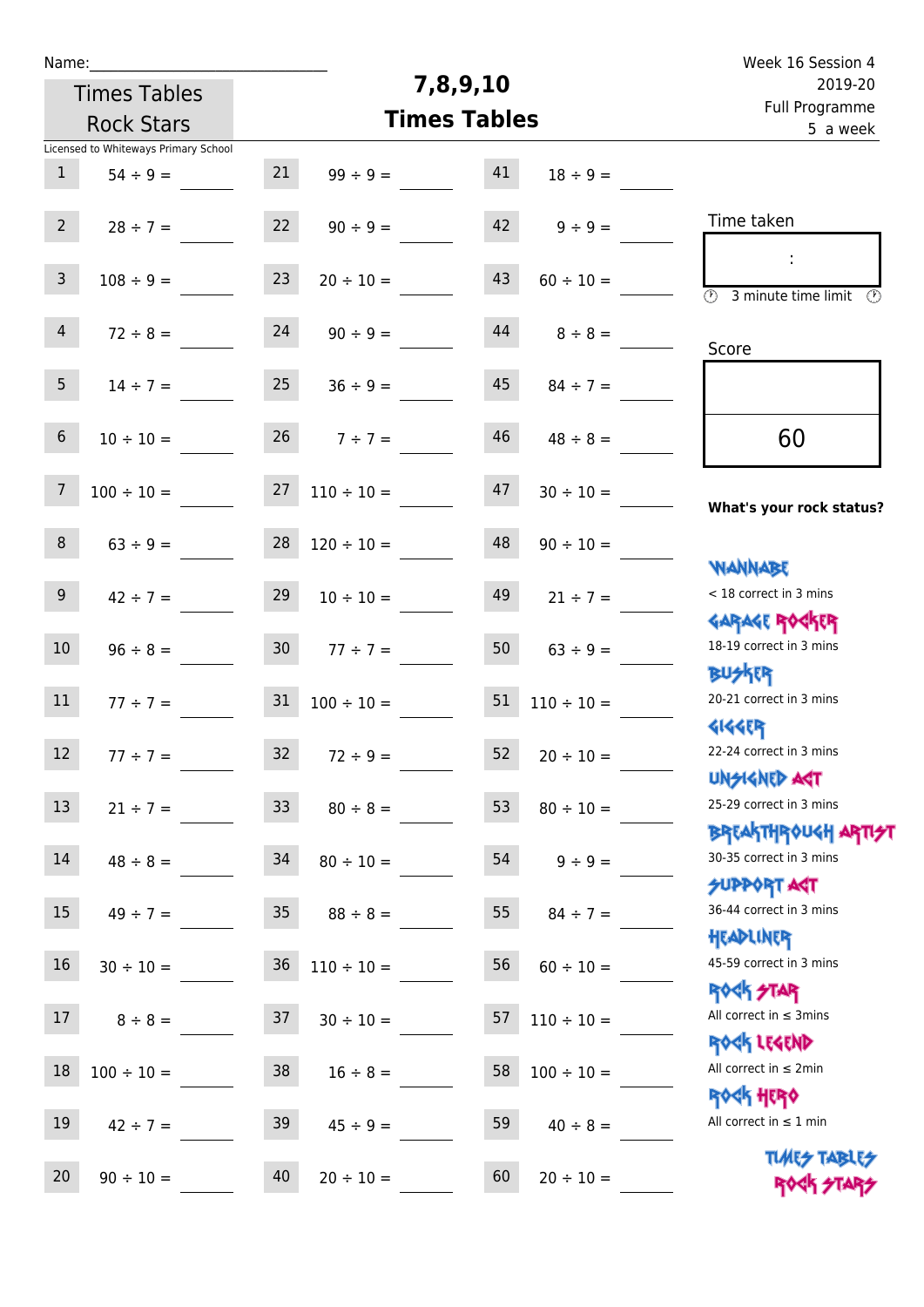| Name:                                |                                                                        | Week 16 Session 5                                                                                            |
|--------------------------------------|------------------------------------------------------------------------|--------------------------------------------------------------------------------------------------------------|
| <b>Times Tables</b>                  | 7,8,9,10                                                               | 2019-20                                                                                                      |
| <b>Rock Stars</b>                    | <b>Times Tables</b>                                                    | Full Programme<br>5 a week                                                                                   |
| Licensed to Whiteways Primary School |                                                                        |                                                                                                              |
| 1<br>$7 \times 11 =$                 | 21<br>41<br>$9 \times 9 =$<br>$77 ÷ 7 =$                               |                                                                                                              |
| $2^{\circ}$<br>$10 \times 2 =$       | 22<br>42<br>$18 \div 9 =$<br>$8 \times 7 =$                            | Time taken                                                                                                   |
| 3 <sup>7</sup><br>$7 \times 5 =$     | 23<br>43<br>$7 \times 7 =$<br>$64 \div 8 =$                            | $\mathcal{L}_{\mathcal{A}}$<br>$\overline{\textcircled{2}}$ 3 minute time limit $\overline{\textcircled{2}}$ |
| 4<br>$8 \times 7 =$                  | 24<br>44<br>$7 \times 10 =$<br>$84 \div 7 =$                           | Score                                                                                                        |
| 5 <sub>1</sub><br>$7 \times 7 =$     | 25<br>45<br>$7 \times 2 =$<br>$16 \div 8 =$                            |                                                                                                              |
| 6 <sup>1</sup><br>$7 \times 4 =$     | 26<br>46<br>$99 \div 9 =$<br>$10 \times 3 =$                           | 60                                                                                                           |
| 7 <sup>7</sup><br>$9 \times 2 =$     | 27<br>47<br>$8 \times 9 =$<br>$35 \div 7 =$                            | Add up your time                                                                                             |
| 8<br>$9 \times 7 =$                  | 28<br>48<br>$8 \times 6 =$<br>$84 \div 7 =$                            | <b>Mins</b><br>S1                                                                                            |
| 9 <sub>o</sub><br>$9 \times 4 =$     | 29<br>49<br>$20 \div 10 =$<br>$10 \times 1 =$                          | S2                                                                                                           |
| 10 <sup>°</sup><br>$10 \times 2 =$   | 30 <sup>1</sup><br>50 <sub>1</sub><br>$10 \times 1 =$<br>$96 \div 8 =$ |                                                                                                              |
| 11<br>$10 \times 6 =$                | 31<br>51<br>$9 \div 9 =$<br>$80 \div 8 =$                              | S5<br>Total $\qquad$                                                                                         |
| 12<br>$9 \times 7 =$                 | $32 \quad 110 \div 10 =$<br>$52 \quad 120 \div 10 =$                   | <b>Secs</b>                                                                                                  |
| 13<br>$7 \times 9 =$                 | 33<br>53 $48 \div 8 =$<br>$99 \div 9 =$                                | S2                                                                                                           |
| 14<br>$7 \times 11 =$                | 34<br>54<br>$63 \div 7 =$<br>$30 \div 10 =$                            |                                                                                                              |
| 15<br>$8 \times 7 =$                 | 35<br>$55 \t 56 \div 8 =$<br>$21 \div 7 =$                             | S5                                                                                                           |
| 16 <sup>1</sup><br>$10 \times 8 =$   | 36<br>56 $72 \div 9 =$<br>$96 \div 8 =$                                | Total                                                                                                        |
| 17<br>$7 \times 8 =$                 | 37<br>$57 \t 80 \div 10 =$<br>$45 \div 9 =$                            | Add up your score                                                                                            |
| 18<br>$8 \times 9 =$                 | $38 \t 7 \div 7 =$<br>$58 \quad 100 \div 10 =$                         |                                                                                                              |
| 19<br>$10 \times 6 =$                | 39<br>59<br>$9 \div 9 =$<br>$35 \div 7 =$                              |                                                                                                              |
| 20<br>$9 \times 7 =$                 | 60<br>40<br>$96 \div 8 =$<br>$45 \div 9 =$                             | S5<br>Total $\_\_$                                                                                           |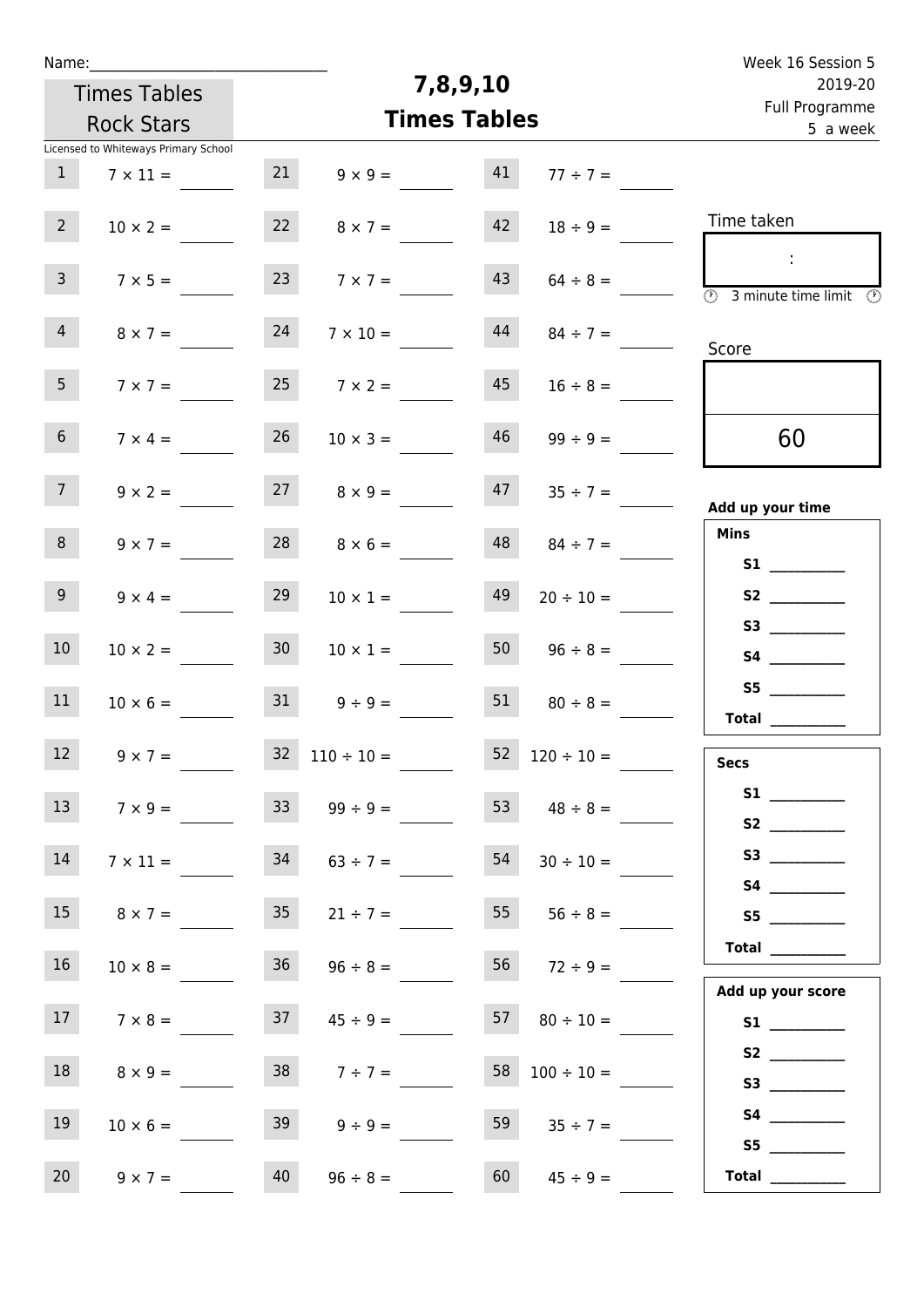| u | am |  |  |
|---|----|--|--|
|   |    |  |  |

| Week 17 Session 1                                                  |                  |                     |                  |                                          |                                      | Name:           |
|--------------------------------------------------------------------|------------------|---------------------|------------------|------------------------------------------|--------------------------------------|-----------------|
| 2019-20<br>Full Programme<br>5 a week                              |                  | 11                  |                  | <b>Times Tables</b><br><b>Rock Stars</b> |                                      |                 |
|                                                                    |                  | <b>Times Tables</b> |                  |                                          |                                      |                 |
|                                                                    |                  |                     |                  |                                          | Licensed to Whiteways Primary School |                 |
|                                                                    | $11 \times 11 =$ | 41                  | $11 \times 1 =$  | 21                                       | $11 \times 3 =$                      | $\mathbf{1}$    |
| Time taken                                                         | $11 \times 11 =$ | 42                  | $11 \times 2 =$  | 22                                       | $11 \times 2 =$                      | 2 <sup>7</sup>  |
| $\overline{(\mathcal{V})}$<br>3 minute time limit<br>$\mathcal{O}$ | $2 \times 11 =$  | 43                  | $11 \times 8 =$  | 23                                       | $11 \times 5 =$                      | $\mathbf{3}$    |
| Score                                                              | $4 \times 11 =$  | 44                  | $11 \times 2 =$  | 24                                       | $11 \times 5 =$                      | $\overline{4}$  |
|                                                                    | $7 \times 11 =$  | 45                  | $11 \times 3 =$  | 25                                       | $11 \times 12 =$                     | 5               |
| 60                                                                 | $5 \times 11 =$  | 46                  | $11 \times 5 =$  | 26                                       | $11 \times 10 =$                     | $6\,$           |
| What's your rock status?                                           | $1 \times 11 =$  | 47                  | $11 \times 4 =$  | 27                                       | $11 \times 4 =$                      | $7\overline{ }$ |
|                                                                    | $10 \times 11 =$ | 48                  | $11 \times 1 =$  | 28                                       | $11 \times 4 =$                      | 8               |
| <b>NANNABE</b><br>< 18 correct in 3 mins<br><b>GARAGE ROGKER</b>   | $11 \times 11 =$ | 49                  | $11 \times 3 =$  | 29                                       | $11 \times 10 =$                     | 9               |
| 18-19 correct in 3 mins<br><b>BUSKRR</b>                           | $1 \times 11 =$  | 50                  | $11 \times 7 =$  | 30                                       | $11 \times 6 =$                      | 10              |
| 20-21 correct in 3 mins                                            | $4 \times 11 =$  | 51                  | $12 \times 11 =$ | 31                                       | $11 \times 4 =$                      | 11              |
| <b>4144EP</b><br>22-24 correct in 3 mins<br><b>UNSIGNED AGT</b>    | $8 \times 11 =$  | 52                  | $2 \times 11 =$  | 32                                       | $11 \times 10 =$                     | $\boxed{12}$    |
| 25-29 correct in 3 mins                                            | $6 \times 11 =$  | 53                  | $5 \times 11 =$  | 33                                       | $11 \times 1 =$                      | 13              |
| <b>BREAKTHROUGH ARTI<del>S</del>T</b><br>30-35 correct in 3 mins   | $8 \times 11 =$  | 54                  | $10 \times 11 =$ | 34                                       | $11 \times 11 =$                     | 14              |
| <b>SUPPORT AGT</b><br>36-44 correct in 3 mins<br>HEADLINER         | $1 \times 11 =$  | 55                  | $1 \times 11 =$  | 35                                       | $11 \times 7 =$                      | 15              |
| 45-59 correct in 3 mins                                            | $6 \times 11 =$  | 56                  | $3 \times 11 =$  | 36                                       | $11 \times 9 =$                      | 16              |
| ROCK STAR<br>All correct in $\leq$ 3mins                           | $4 \times 11 =$  | 57                  | $11 \times 11 =$ | 37                                       | $11 \times 10 =$                     | 17              |
| ROCK LEGEND<br>All correct in $\leq 2$ min                         | $4 \times 11 =$  | 58                  | $4 \times 11 =$  | 38                                       | $11 \times 10 =$                     | 18              |
| <b>ROCK HERO</b><br>All correct in $\leq 1$ min                    | $7 \times 11 =$  | 59                  | $2 \times 11 =$  | 39                                       | $11 \times 4 =$                      | 19              |
| <b>TUARS TABLES</b><br>ROCK STARS                                  | $4 \times 11 =$  | 60                  | $9 \times 11 =$  | 40                                       | $11 \times 2 =$                      | 20              |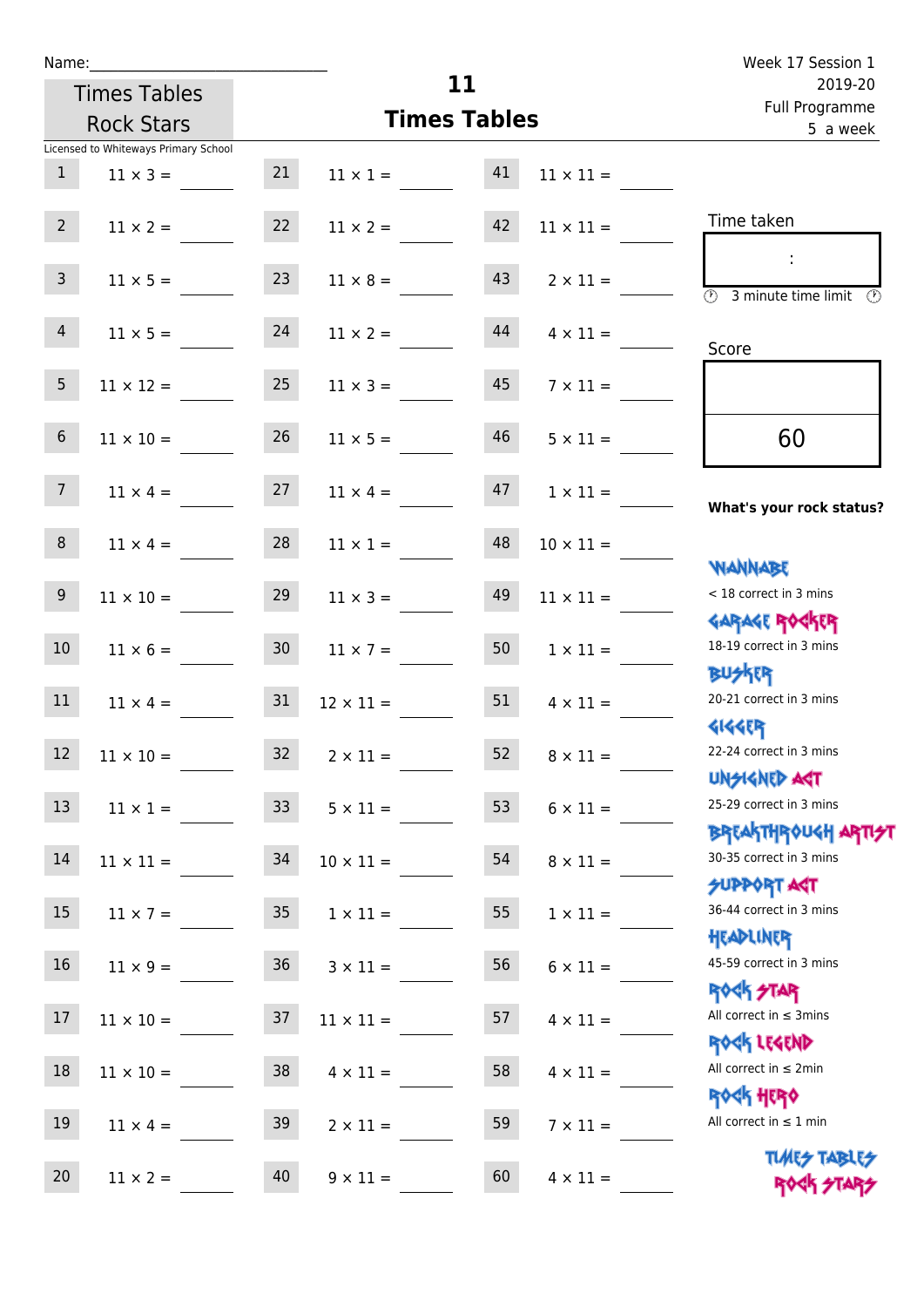| Name:                                |                                   | Week 17 Session 2                                             |
|--------------------------------------|-----------------------------------|---------------------------------------------------------------|
| <b>Times Tables</b>                  | 11                                | 2019-20                                                       |
| <b>Rock Stars</b>                    | <b>Times Tables</b>               | Full Programme<br>5 a week                                    |
| Licensed to Whiteways Primary School |                                   |                                                               |
| 13<br>$1\,$                          | 25<br>37                          | 49                                                            |
| 110<br>66<br>11<br>11                | 66<br>$11\,$<br>11<br>44          | 22<br>11<br>Time taken                                        |
|                                      |                                   |                                                               |
| $\overline{2}$<br>14                 | 26<br>38                          | 50<br>ţ,                                                      |
| $11\,$<br>121<br>$11\,$<br>11        | 33<br>55<br>$11\,$<br>$11\,$      | 44<br>11<br>$\odot$<br>3 minute time limit<br>$(\mathcal{P})$ |
|                                      |                                   |                                                               |
| 15<br>3                              | 27<br>39                          | 51<br>Score                                                   |
| 99<br>99<br>11<br>11                 | 99<br>110<br>$11\,$<br>11         | 22<br>11                                                      |
|                                      |                                   |                                                               |
| 16<br>$\overline{4}$                 | 28<br>40                          | 60<br>52                                                      |
| 55<br>44<br>11<br>11                 | 77<br>$11\,$<br>11<br>44          | 66<br>11                                                      |
|                                      |                                   | What's your rock status?                                      |
| 5<br>17                              | 41<br>29                          | 53                                                            |
| 110<br>88<br>11<br>11                | 33<br>22<br>11<br>11              | 110<br>11<br><b>WANNABE</b>                                   |
|                                      |                                   | < 18 correct in 3 mins                                        |
| $18\,$<br>$6\phantom{1}6$            | 42<br>30                          | 54<br>GARAGE ROGKER                                           |
| 110<br>$11\,$<br>44<br>$11\,$        | $77\,$<br>132<br>$11\,$<br>$11\,$ | $77 \,$<br>11<br>18-19 correct in 3 mins                      |
|                                      |                                   | 化                                                             |
| 19<br>7                              | 31<br>43                          | 20-21 correct in 3 mins<br>55                                 |
| 77<br>11<br>11<br>11                 | 22<br>88<br>11<br>$11\,$          | <b>4144EP</b><br>22<br>11                                     |
|                                      |                                   | 22-24 correct in 3 mins                                       |
| 20<br>8                              | 32<br>44                          | <b>UNSIGNED AST</b><br>56                                     |
| 99<br>$11\,$<br>$11\,$<br>44         | 22<br>66<br>$11\,$<br>$11\,$      | 25-29 correct in 3 mins<br>55<br>11                           |
|                                      |                                   | <b>BREAKTHROUGH AF</b>                                        |
| 21<br>$9$                            | 45<br>33                          | 30-35 correct in 3 mins<br>57                                 |
| 99<br>33<br>11<br>11                 | 55<br>33<br>$11\,$<br>$11\,$      | <b>SUPPORT AGT</b><br>11<br>44                                |
|                                      |                                   | 36-44 correct in 3 mins<br>HEADLINER                          |
| 22<br>10                             | 34<br>46                          | 45-59 correct in 3 mins<br>58                                 |
| 55<br>99<br>$11\,$<br>11             | 132<br>$11\,$<br>$11\,$<br>44     | <b>ROCK STAR</b><br>121<br>$11\,$                             |
|                                      |                                   | All correct in $\leq$ 3mins                                   |
|                                      |                                   | ROCK LEGEND                                                   |
| 23<br>11                             | 35<br>47                          | 59<br>All correct in $\leq 2$ min                             |
| 88<br>22<br>11<br>11                 | 88<br>11 132<br>11                | 11<br>121<br><b>ROGK HERO</b>                                 |
|                                      |                                   | All correct in $\leq 1$ min                                   |
| 24<br>12                             | 36<br>48                          | 60<br><b>TLMES</b>                                            |
| 110<br>110<br>$11\,$<br>$11\,$       | 55<br>88<br>$11\,$<br>$11\,$      | 99<br>11                                                      |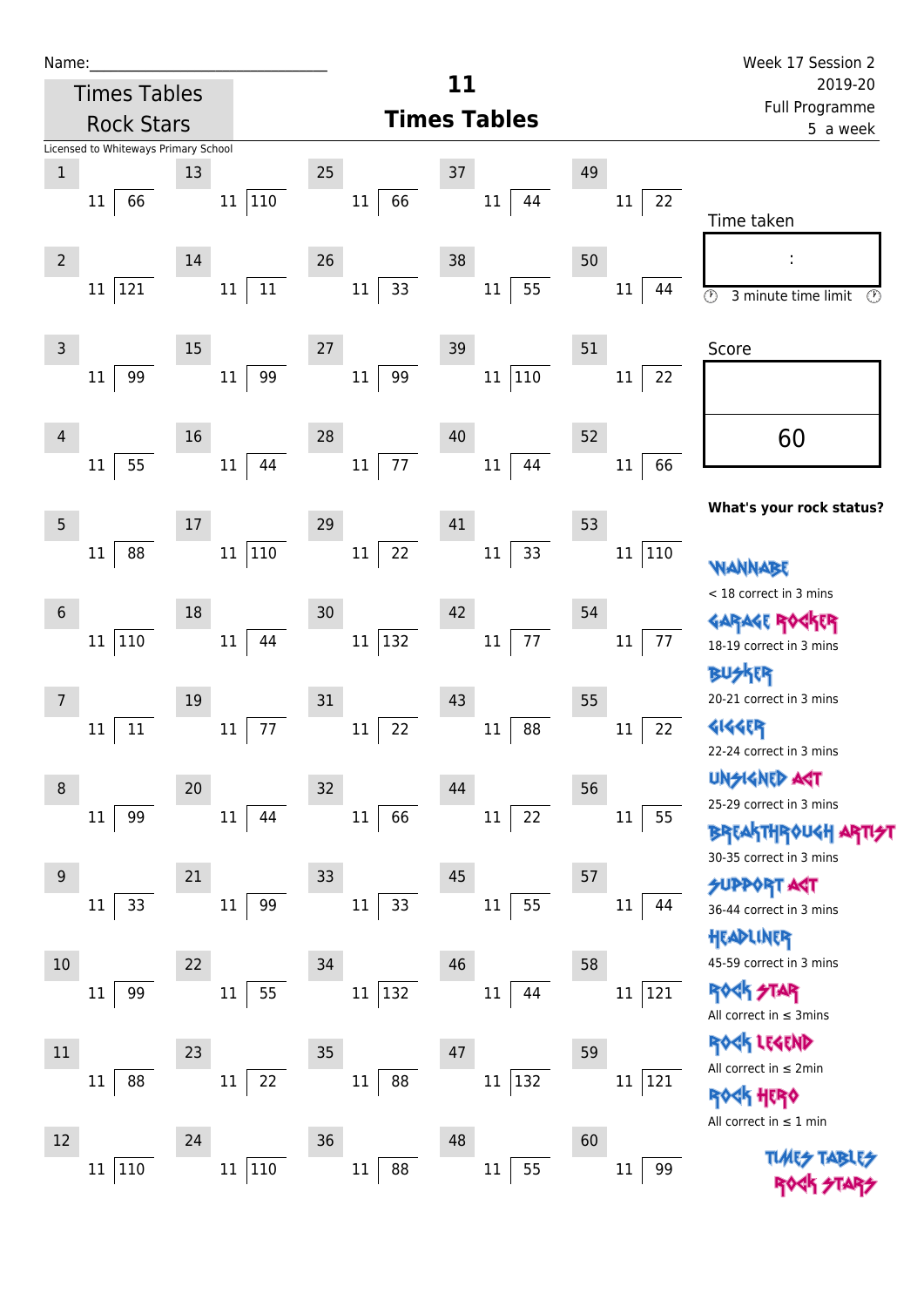| Name:             |                      |                                      |                      |                            |                            |                           |                       | Week 17 Session 3                                     |
|-------------------|----------------------|--------------------------------------|----------------------|----------------------------|----------------------------|---------------------------|-----------------------|-------------------------------------------------------|
|                   |                      | <b>Times Tables</b>                  |                      |                            | 11                         | 2019-20<br>Full Programme |                       |                                                       |
| <b>Rock Stars</b> |                      |                                      |                      |                            | <b>Times Tables</b>        | 5 a week                  |                       |                                                       |
|                   | 11                   | Licensed to Whiteways Primary School | 11                   | 11                         | 11                         |                           | 11                    |                                                       |
| $\mathbf{1}$      | $\times$ 11          | 13                                   | $\times$ 12          | 25<br>$\times$ 7           | 37<br>$\times 6$           | 49                        | $\times$ 8            |                                                       |
|                   |                      |                                      |                      |                            |                            |                           |                       | Time taken                                            |
|                   | 11                   |                                      | $11\,$               | 11                         | 11                         |                           | 11                    |                                                       |
| $\overline{2}$    | $\times$ 5           | 14                                   | $\times$ 12          | 26<br>$\times$ 6           | 38<br>$\times$ 4           | 50                        | $\times$ 4            |                                                       |
|                   |                      |                                      |                      |                            |                            |                           |                       | $\circled{r}$<br>3 minute time limit<br>$\circled{r}$ |
|                   | 11                   |                                      | 11                   | 11                         | 11                         |                           | 11                    |                                                       |
| $\mathsf{3}$      | $\times$ 2           | 15                                   | $\times 6$           | 27<br>$\times$ 11          | 39<br>$\times$ 7           | 51                        | $\times$ 1            | Score                                                 |
|                   |                      |                                      |                      |                            |                            |                           |                       |                                                       |
|                   | 11                   |                                      | $11\,$               | 11                         | 11                         |                           | 11                    |                                                       |
| $\overline{4}$    | $\times 8$           | 16                                   | $\times$ 1           | 28<br>$\times$ 12          | 40<br>$\times$ 3           | 52                        | $\times$ 3            | 60                                                    |
|                   |                      |                                      |                      |                            |                            |                           |                       |                                                       |
|                   | 11                   |                                      | $11\,$               | 11                         | 11                         |                           | 11                    | What's your rock status?                              |
| 5                 | $\times$ 1           | 17                                   | $\times$ 9           | 29<br>$\times$ 6           | 41<br>$\times$ 12          | 53                        | $\times$ 12           |                                                       |
|                   |                      |                                      |                      |                            |                            |                           |                       | <b>NANNABE</b>                                        |
|                   | 11                   |                                      | $11\,$               | 11                         | 11                         |                           | 11                    | < 18 correct in 3 mins                                |
| $6\,$             | $\times 2$           | 18                                   | $\times$ 7           | 30<br>$\times 8$           | 42<br>$\times$ 11          | 54                        | $\times 6$            | <b>GARAGE ROCKER</b>                                  |
|                   |                      |                                      |                      |                            |                            |                           |                       | 18-19 correct in 3 mins                               |
|                   |                      |                                      |                      |                            |                            |                           |                       | <b>BUSKER</b>                                         |
| $\overline{7}$    | 11<br>$\times$ 4     | 19                                   | 11<br>$\times$ 8     | 11<br>31<br>$\times$ 6     | 11<br>43<br>$\times$ 11    | 55                        | 11<br>$\times 8$      | 20-21 correct in 3 mins                               |
|                   |                      |                                      |                      |                            |                            |                           |                       | <b>4144EP</b>                                         |
|                   |                      |                                      |                      |                            |                            |                           |                       | 22-24 correct in 3 mins<br><b>UNSIGNED AGT</b>        |
| $\, 8$            | $11\,$<br>$\times$ 3 | $20\,$                               | $11\,$<br>$\times$ 7 | $11\,$<br>32<br>$\times$ 3 | $11\,$<br>44<br>$\times$ 5 | 56                        | $11\,$<br>$\times$ 11 | 25-29 correct in 3 mins                               |
|                   |                      |                                      |                      |                            |                            |                           |                       | <b>BREAKTHROUGH ARTI<del>S</del>T</b>                 |
|                   |                      |                                      |                      |                            |                            |                           |                       | 30-35 correct in 3 mins                               |
| $\overline{9}$    | $11\,$               | 21                                   | $11\,$               | 11<br>33                   | $11\,$<br>45<br>$\times$ 9 | 57                        | 11                    | <b>SUPPORT ART</b>                                    |
|                   | $\times$ 10          |                                      | $\times$ 8           | $\times$ 3                 |                            |                           | $\times$ 4            | 36-44 correct in 3 mins                               |
|                   |                      |                                      |                      |                            |                            |                           |                       | HEADLINER                                             |
| $10\,$            | $11\,$               | 22                                   | $11\,$               | 11<br>34                   | $11\,$<br>46               | 58                        | 11                    | 45-59 correct in 3 mins                               |
|                   | $\times 8$           |                                      | $\times$ 11          | $\times$ 3                 | $\times$ 10                |                           | $\times 8$            | ROCK STAR                                             |
|                   |                      |                                      |                      |                            |                            |                           |                       | All correct in $\leq$ 3mins                           |
| 11                | $11\,$               | 23                                   | $11\,$               | $11\,$<br>35               | $11\,$<br>47               | 59                        | $11\,$                | ROCK LEGEND                                           |
|                   | $\times$ 12          |                                      | $\times$ 11          | $\times$ 11                | $\times$ 5                 |                           | $\times$ 7            | All correct in $\leq 2$ min                           |
|                   |                      |                                      |                      |                            |                            |                           |                       | ROCK HERO                                             |
| 12                | $11\,$               | 24                                   | 11                   | 11<br>36                   | $11\,$<br>48               | 60                        | 11                    | All correct in $\leq 1$ min                           |
|                   | $\times 8$           |                                      | $\times$ 11          | $\times$ 4                 | $\times$ 10                |                           | $\times$ 5            | <b>TUARS TABLES</b>                                   |
|                   |                      |                                      |                      |                            |                            |                           |                       | ROCK STARS                                            |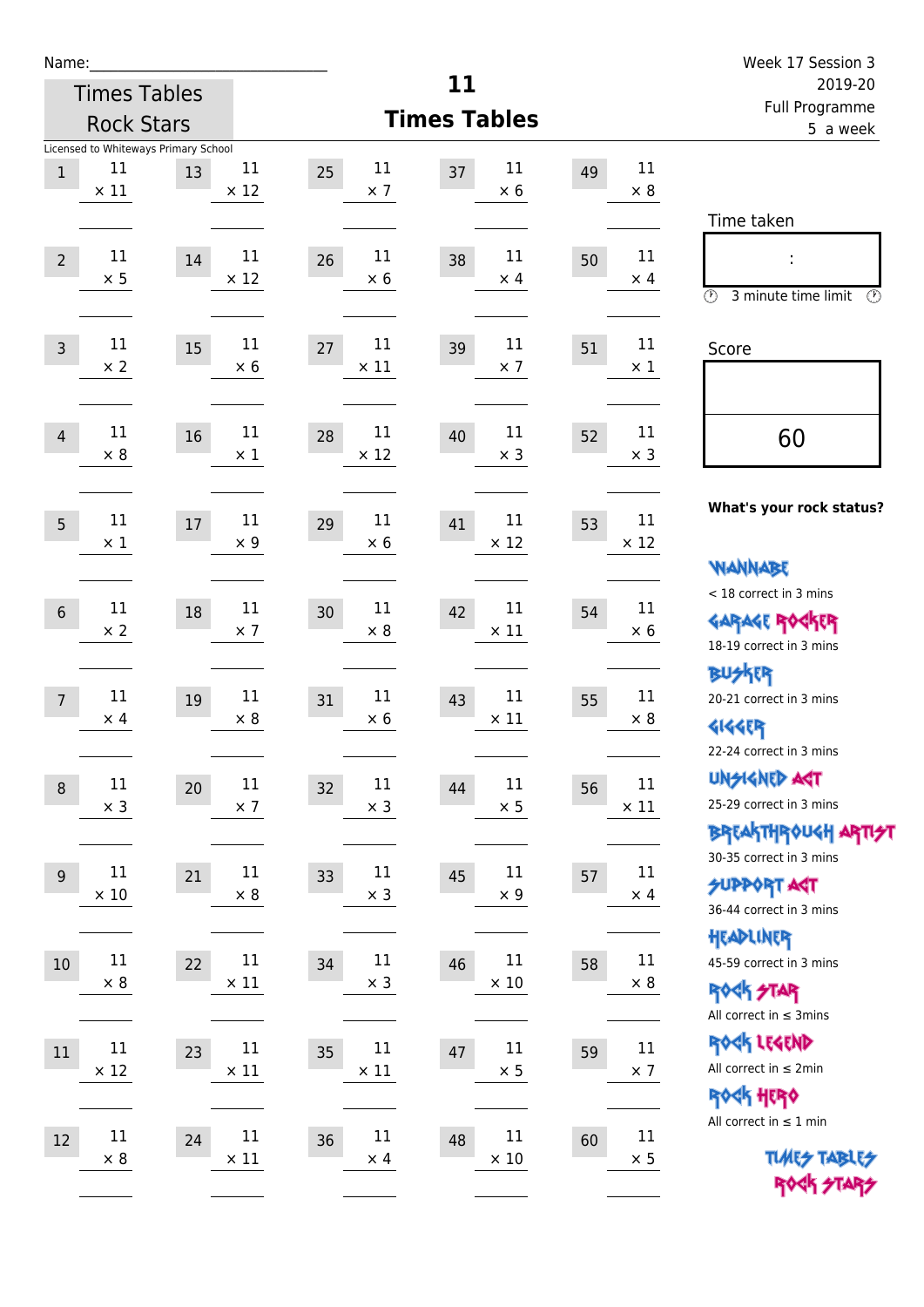| <b>Times Tables</b> |                                      |                 | 11                  |                       |                 | 2019-20<br>Full Programme                                        |
|---------------------|--------------------------------------|-----------------|---------------------|-----------------------|-----------------|------------------------------------------------------------------|
|                     | <b>Rock Stars</b>                    |                 | <b>Times Tables</b> | 5 a week              |                 |                                                                  |
|                     | Licensed to Whiteways Primary School |                 |                     |                       |                 |                                                                  |
| $\mathbf{1}$        | $55 \div 11 =$                       | 21              | $33 \div 11 =$      | 41                    | $55 \div 11 =$  |                                                                  |
| $\overline{2}$      | $121 \div 11 =$                      | 22              | $110 \div 11 =$     | 42<br>$132 \div 11 =$ |                 | Time taken                                                       |
| 3                   | $99 \div 11 =$                       | 23              | $11 \div 11 =$      | 43                    | $77 \div 11 =$  | $\overline{(\mathcal{V})}$<br>3 minute time limit                |
| 4                   | $110 \div 11 =$                      | 24              | $66 \div 11 =$      | 44                    | $77 \div 11 =$  | Score                                                            |
| $\overline{5}$      | $11 \div 11 =$                       | 25              | $55 \div 11 =$      | 45                    | $11 \div 11 =$  |                                                                  |
| $6\phantom{.}$      | $99 \div 11 =$                       | 26              | $88 \div 11 =$      | 46                    | $99 \div 11 =$  | 60                                                               |
| $\overline{7}$      | $99 \div 11 =$                       | 27              | $55 \div 11 =$      | 47                    | $99 \div 11 =$  | What's your rock status?                                         |
| $\,8\,$             | $77 \div 11 =$                       | 28              | $110 \div 11 =$     | 48                    | $11 \div 11 =$  | <b>JARNARY</b>                                                   |
| $9\,$               | $121 \div 11 =$                      | 29              | $77 \div 11 =$      | 49                    | $22 \div 11 =$  | < 18 correct in 3 mins<br><b>GARAGE ROGKER</b>                   |
| $10\,$              | $88 \div 11 =$                       | 30 <sub>o</sub> | $99 \div 11 =$      | 50                    | $99 \div 11 =$  | 18-19 correct in 3 mins<br><b>BUSKER</b>                         |
| 11                  | $99 \div 11 =$                       | 31              | $22 \div 11 =$      | 51                    | $66 \div 11 =$  | 20-21 correct in 3 mins<br><b>4144EP</b>                         |
| 12                  | $99 \div 11 =$                       | 32              | $44 \div 11 =$      | 52                    | $44 \div 11 =$  | 22-24 correct in 3 mins<br>UNSIGNED AGT                          |
| 13                  | $121 \div 11 =$ 33                   |                 | $55 \div 11 =$      | 53                    | $110 \div 11 =$ | 25-29 correct in 3 mins                                          |
| 14                  | $77 \div 11 =$                       | 34              | $121 \div 11 =$     | 54                    | $110 \div 11 =$ | <b>BREAKTHROUGH ARTI<del>S</del>T</b><br>30-35 correct in 3 mins |
| 15                  | $22 \div 11 =$                       | 35 <sub>o</sub> | $55 \div 11 =$      | 55                    | $44 \div 11 =$  | <b>SUPPORT AGT</b><br>36-44 correct in 3 mins<br>HEADLINER       |
| 16                  | $132 \div 11 =$                      | 36              | $88 \div 11 =$      | 56                    | $33 \div 11 =$  | 45-59 correct in 3 mins<br><b>ROCK STAR</b>                      |
| 17                  | $66 \div 11 =$                       | 37              | $55 \div 11 =$      | 57                    | $88 \div 11 =$  | All correct in $\leq$ 3mins<br>ROCK LEGEND                       |
| 18                  | $44 \div 11 =$                       | 38              | $33 \div 11 =$      | 58                    | $88 \div 11 =$  | All correct in $\leq 2$ min<br><b>ROCK HERO</b>                  |
| 19                  | $66 \div 11 =$                       | 39              | $44 \div 11 =$      | 59                    | $55 \div 11 =$  | All correct in $\leq 1$ min                                      |
| 20                  | $33 \div 11 =$                       | 40              | $88 \div 11 =$      | 60                    | $121 \div 11 =$ | <b>TUARS TABLES</b><br>ROCK STARS                                |

**11**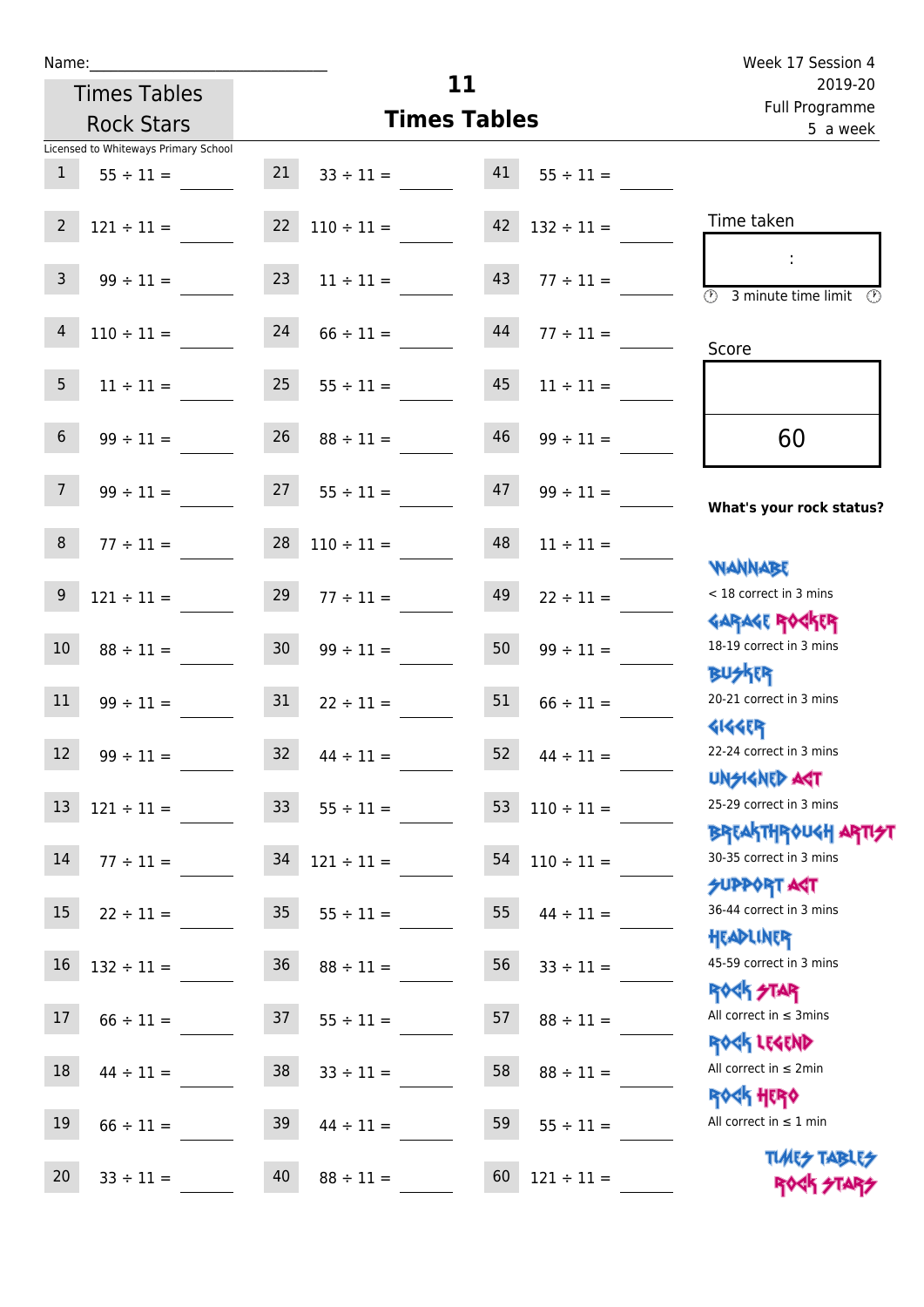| u | am |  |  |
|---|----|--|--|
|   |    |  |  |

|                                                                         |    |                  |                           |                                       | Week 17 Session 5                                                         |
|-------------------------------------------------------------------------|----|------------------|---------------------------|---------------------------------------|---------------------------------------------------------------------------|
| <b>Times Tables</b><br><b>Rock Stars</b>                                |    |                  | 11<br><b>Times Tables</b> | 2019-20<br>Full Programme<br>5 a week |                                                                           |
| Licensed to Whiteways Primary School<br>$\mathbf{1}$<br>$11 \times 7 =$ | 21 | $11 \times 12 =$ | 41                        | $44 \div 11 =$                        |                                                                           |
| $\overline{2}$<br>$11 \times 9 =$                                       | 22 | $11 \times 1 =$  | 42                        | $66 \div 11 =$                        | Time taken                                                                |
| $\mathsf{3}$<br>$11 \times 5 =$                                         | 23 | $11 \times 12 =$ | 43                        | $66 \div 11 =$                        | ÷<br>$\overline{(\mathcal{V})}$<br>3 minute time limit<br>$(\mathcal{P})$ |
| $\overline{4}$<br>$11 \times 6 =$                                       | 24 | $11 \times 12 =$ | 44                        | $77 \div 11 =$                        | Score                                                                     |
| 5<br>$11 \times 4 =$                                                    | 25 | $11 \times 9 =$  | 45                        | $121 \div 11 =$                       |                                                                           |
| $6\,$<br>$11 \times 8 =$                                                | 26 | $11 \times 6 =$  | 46                        | $55 \div 11 =$                        | 60                                                                        |
| $\overline{7}$<br>$11 \times 11 =$                                      | 27 | $11 \times 8 =$  | 47                        | $66 \div 11 =$                        | Add up your time                                                          |
| 8<br>$11 \times 9 =$                                                    | 28 | $11 \times 6 =$  | 48                        | $132 \div 11 =$                       | <b>Mins</b><br>S1                                                         |
| 9<br>$11 \times 2 =$                                                    | 29 | $11 \times 5 =$  | 49                        | $110 \div 11 =$                       | <b>S2</b>                                                                 |
|                                                                         |    |                  |                           |                                       |                                                                           |

|                             | 50<br>$22 \div 11 =$  | 30 <sub>o</sub><br>$11 \times 3 =$ | $11 \times 6 =$                    | 10 <sub>1</sub> |
|-----------------------------|-----------------------|------------------------------------|------------------------------------|-----------------|
| S5                          | 51<br>$88 \div 11 =$  | 31<br>$88 \div 11 =$               | $11 \times 9 =$                    | 11              |
| <b>Total</b><br><b>Secs</b> | 52<br>$88 \div 11 =$  | 32<br>$132 \div 11 =$              | $11 \times 1 =$                    | 12              |
|                             | 53<br>$66 \div 11 =$  | 33<br>$44 \div 11 =$               | $11 \times 7 =$                    | 13              |
|                             | 54<br>$121 \div 11 =$ | $44 \div 11 =$                     | 34<br>$11 \times 5 =$              | 14              |
| S5                          | 55<br>$132 \div 11 =$ | 35 <sup>°</sup><br>$99 \div 11 =$  | $11 \times 3 =$                    | 15              |
| Total $\_\_$                | 56<br>$11 \div 11 =$  | $88 \div 11 =$                     | 36 <sup>°</sup><br>$11 \times 8 =$ | 16              |
| Add up your score           | 57<br>$66 \div 11 =$  | 37<br>$33 \div 11 =$               | $11 \times 3 =$                    | 17              |
| S3                          | 58<br>$22 \div 11 =$  | $88 \div 11 =$                     | $11 \times 9 =$                    | 18              |
| S5                          | 59<br>$132 \div 11 =$ | 39<br>$99 \div 11 =$               | $11 \times 10 =$                   | 19              |
| Total                       | 60<br>$22 \div 11 =$  | 40<br>$121 \div 11 =$              | $11 \times 10 =$                   | 20              |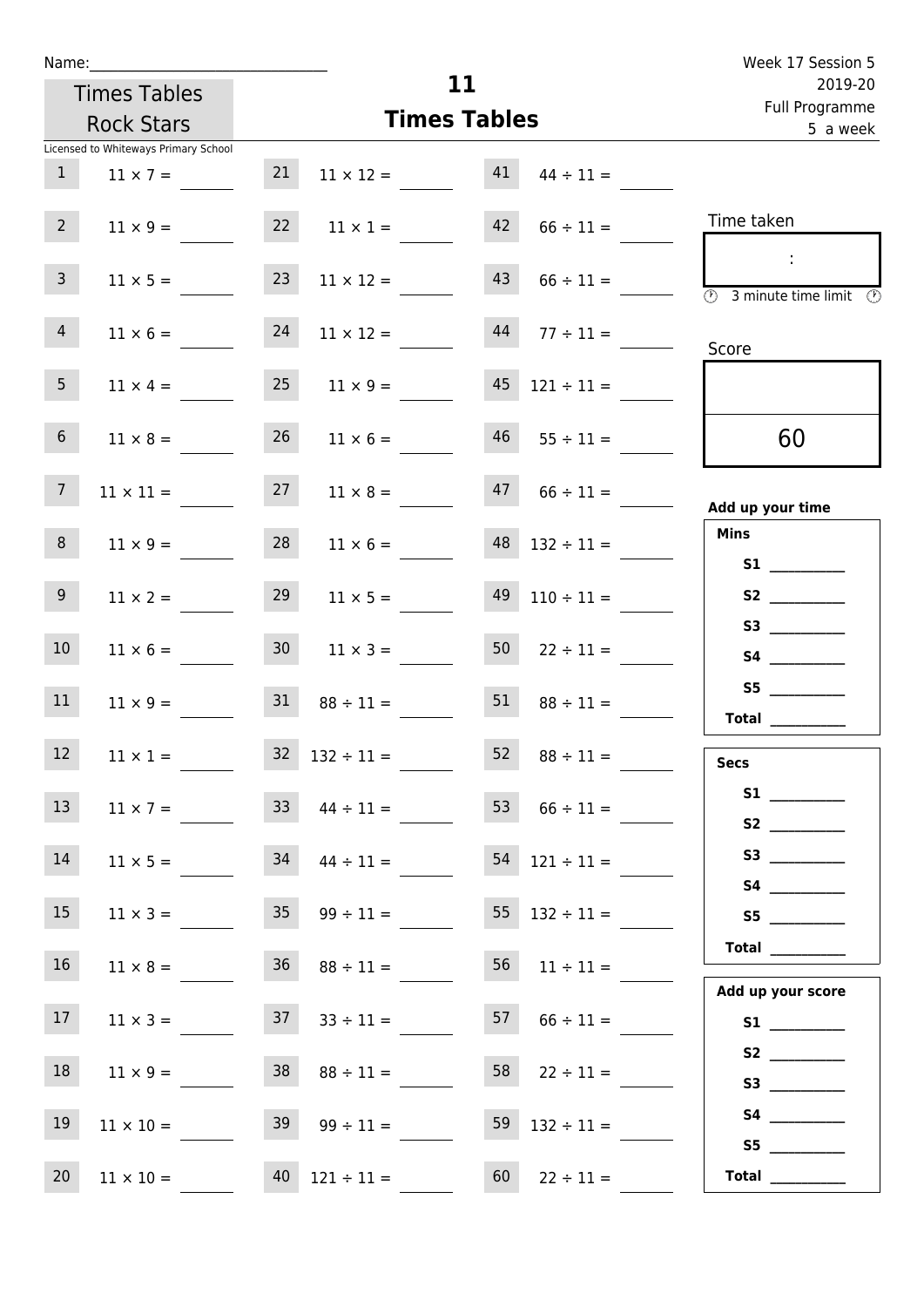| u | am |  |  |
|---|----|--|--|
|   |    |  |  |

| Name:                                |                 |                     |          |                  | Week 18 Session 1                                                |  |
|--------------------------------------|-----------------|---------------------|----------|------------------|------------------------------------------------------------------|--|
| <b>Times Tables</b>                  |                 |                     | 12       |                  | 2019-20<br>Full Programme                                        |  |
| <b>Rock Stars</b>                    |                 | <b>Times Tables</b> | 5 a week |                  |                                                                  |  |
| Licensed to Whiteways Primary School |                 |                     |          |                  |                                                                  |  |
| 1<br>$12 \times 5 =$                 | 21              | $12 \times 3 =$     | 41       | $1 \times 12 =$  |                                                                  |  |
| 2 <sup>7</sup><br>$12 \times 7 =$    | 22              | $12 \times 6 =$     | 42       | $4 \times 12 =$  | Time taken                                                       |  |
| 3 <sup>7</sup><br>$12 \times 8 =$    | 23              | $12 \times 11 =$    | 43       | $8 \times 12 =$  | 3 minute time limit<br>O)                                        |  |
| 4<br>$12 \times 5 =$                 | 24              | $12 \times 5 =$     | 44       | $9 \times 12 =$  | Score                                                            |  |
| 5 <sub>1</sub><br>$12 \times 11 =$   | 25              | $12 \times 9 =$     | 45       | $8 \times 12 =$  |                                                                  |  |
| $6\phantom{.}6$<br>$12 \times 8 =$   | 26              | $12 \times 10 =$    | 46       | $2 \times 12 =$  | 60                                                               |  |
| 7 <sup>7</sup><br>$12 \times 11 =$   | 27              | $12 \times 2 =$     | 47       | $3 \times 12 =$  | What's your rock status?                                         |  |
| 8<br>$12 \times 8 =$                 | 28              | $12 \times 2 =$     | 48       | $9 \times 12 =$  | <b>NANNABE</b>                                                   |  |
| 9 <sub>o</sub><br>$12 \times 7 =$    | 29              | $12 \times 7 =$     | 49       | $7 \times 12 =$  | < 18 correct in 3 mins<br><b>GARAGE ROGKER</b>                   |  |
| 10<br>$12 \times 1 =$                | 30 <sup>°</sup> | $12 \times 9 =$     | 50       | $11 \times 12 =$ | 18-19 correct in 3 mins<br><b>BUSKER</b>                         |  |
| 11<br>$12 \times 2 =$                | 31              | $6 \times 12 =$     | 51       | $10 \times 12 =$ | 20-21 correct in 3 mins<br><b>4144EP</b>                         |  |
| 12<br>$12\times11=$                  | 32              | $8 \times 12 =$     | 52       | $5 \times 12 =$  | 22-24 correct in 3 mins<br><b>UNSIGNED AGT</b>                   |  |
| 13<br>$12 \times 12 =$               | 33 <sup>°</sup> | $5 \times 12 =$     | 53       | $4 \times 12 =$  | 25-29 correct in 3 mins                                          |  |
| 14<br>$12 \times 8 =$                | 34              | $4 \times 12 =$     | 54       | $9 \times 12 =$  | <b>BREAKTHROUGH ARTI<del>S</del>T</b><br>30-35 correct in 3 mins |  |
| 15<br>$12 \times 11 =$               | 35 <sub>o</sub> | $11 \times 12 =$    | 55       | $4 \times 12 =$  | <b>SUPPORT AGT</b><br>36-44 correct in 3 mins<br>HEADLINER       |  |
| 16<br>$12 \times 3 =$                | 36              | $2 \times 12 =$     | 56       | $2 \times 12 =$  | 45-59 correct in 3 mins<br><b>ROCK STAR</b>                      |  |
| 17<br>$12 \times 1 =$                | 37              | $3 \times 12 =$     | 57       | $3 \times 12 =$  | All correct in $\leq$ 3mins                                      |  |
| $18\,$<br>$12 \times 6 =$            | 38              | $3 \times 12 =$     | 58       | $11 \times 12 =$ | ROCK LEGEND<br>All correct in $\leq 2$ min<br><b>ROCK HERO</b>   |  |
| 19<br>$12 \times 6 =$                | 39              | $11 \times 12 =$    | 59       | $9 \times 12 =$  | All correct in $\leq 1$ min                                      |  |
| 20<br>$12 \times 7 =$                | 40              | $11 \times 12 =$    | 60       | $5 \times 12 =$  | <b>TUARS TABLES</b><br>ROCK STARS                                |  |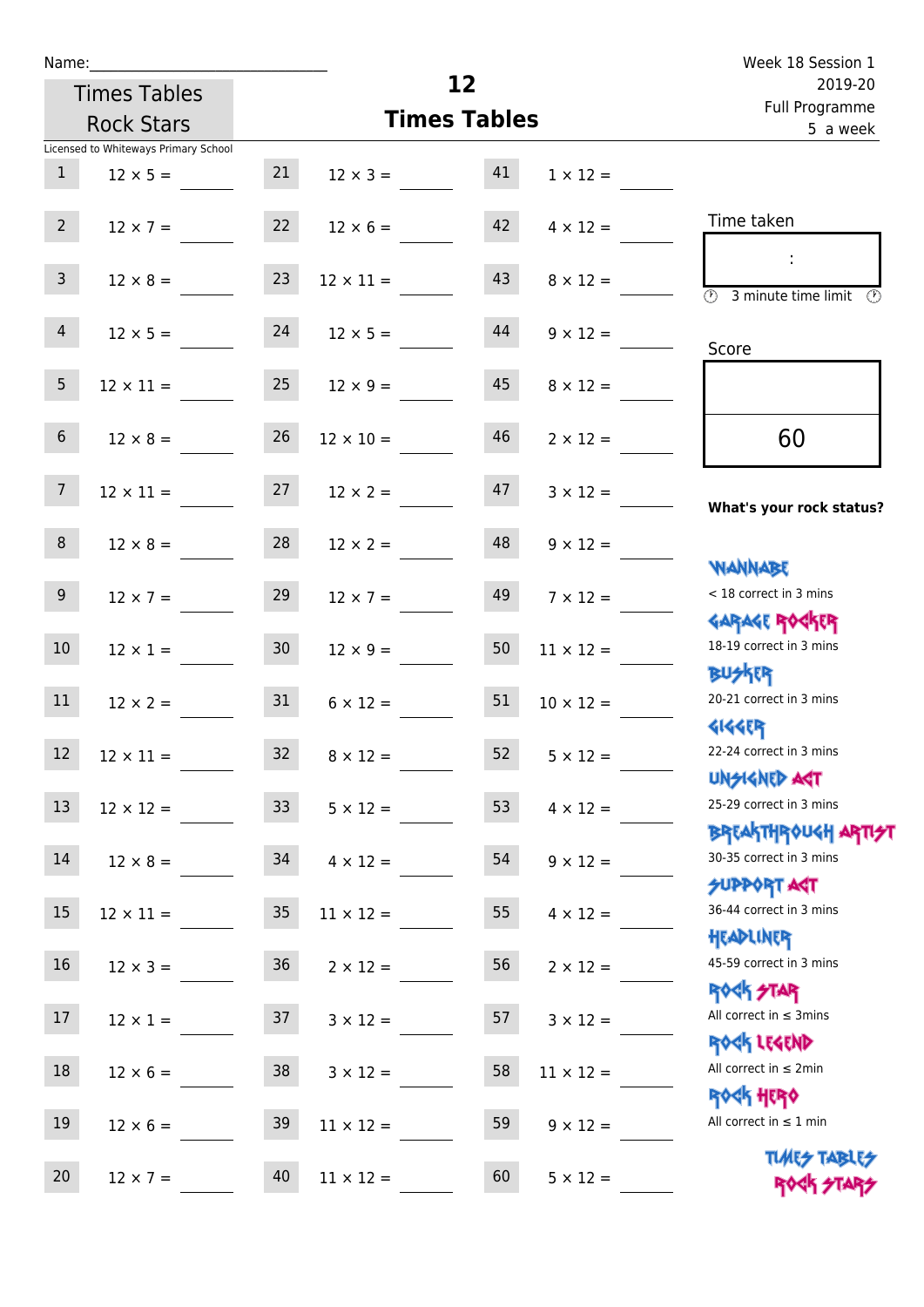| Name:_                                |                               | Week 18 Session 2                                    |
|---------------------------------------|-------------------------------|------------------------------------------------------|
| <b>Times Tables</b>                   | 12                            | 2019-20                                              |
| <b>Rock Stars</b>                     | <b>Times Tables</b>           | Full Programme<br>5 a week                           |
| Licensed to Whiteways Primary School  |                               |                                                      |
| $\mathbf{1}$<br>13                    | 25<br>37                      | 49                                                   |
| 84<br>24<br>12<br>12                  | 12 108<br>12<br>84            | 96<br>12                                             |
|                                       |                               | Time taken                                           |
| $\overline{2}$<br>14                  | 26<br>38                      | 50<br>I                                              |
| 24<br>60<br>12<br>12                  | 12<br>132<br>12<br>108        | 48<br>12<br>$\odot$<br>3 minute time limit<br>⊕      |
|                                       |                               |                                                      |
| 15<br>3                               | 27<br>39                      | 51<br>Score                                          |
| 120<br>$12 \overline{ }$<br>144<br>12 | $ 132\rangle$<br>12 144<br>12 | 132<br>12                                            |
|                                       |                               |                                                      |
| 16<br>4                               | 28<br>40                      | 60<br>52                                             |
| 48<br>60<br>12<br>12                  | 108<br>48<br>12<br>12         | 84<br>12                                             |
|                                       |                               |                                                      |
| 5<br>17                               | 29<br>41                      | What's your rock status?<br>53                       |
| 48<br>144<br>12<br>12                 | $72\,$<br>12 144<br>12        | 12<br>60                                             |
|                                       |                               | WANNABE                                              |
| 18<br>6                               | 30<br>42                      | < 18 correct in 3 mins<br>54                         |
| $12 \overline{ }$<br>12<br>84         | $12\,$<br>72                  | GARAGE ROGKER<br>12<br>12                            |
| 108                                   | 108<br>$12\,$                 | 18-19 correct in 3 mins                              |
|                                       |                               | <b>FR</b>                                            |
| 19<br>$\overline{7}$                  | 31<br>43                      | 20-21 correct in 3 mins<br>55                        |
| 96<br>108<br>12<br>12                 | 108<br>12<br>12<br>12         | <b>4144EP</b><br>12<br>12<br>22-24 correct in 3 mins |
|                                       |                               | <b>UNSIGNED ART</b>                                  |
| 20<br>8                               | 32<br>44                      | 56<br>25-29 correct in 3 mins                        |
| 12<br>12<br>60<br>12                  | 12<br>72<br>$12\,$<br>$12\,$  | 12<br>96<br><b>BREAKTHROUGH ARTIST</b>               |
|                                       |                               | 30-35 correct in 3 mins                              |
| $9\,$<br>21                           | 33<br>45                      | 57<br><b>SUPPORT AGT</b>                             |
| 108<br>12<br>84<br>12                 | 12<br>12<br>12<br>24          | 12<br>12<br>36-44 correct in 3 mins                  |
|                                       |                               | HEADLINER                                            |
| 10<br>22                              | 34<br>46                      | 45-59 correct in 3 mins<br>58                        |
| 48<br>12<br>36<br>12                  | 96<br>12<br>24<br>12          | <b>ROCK STAR</b><br>12<br>72                         |
|                                       |                               | All correct in $\leq$ 3mins                          |
| 11<br>23                              | $35\,$<br>47                  | ROCK LEGEND<br>59                                    |
| 12<br>12<br>48<br>48                  | $12\,$<br>12<br>48<br>60      | All correct in $\leq 2$ min<br>$12\,$<br>120         |
|                                       |                               | <b>ROGH HERO</b><br>All correct in $\leq 1$ min      |
| 12<br>24                              | 36<br>48                      | 60                                                   |
| 60<br>24<br>12<br>12                  | 108<br>12 120<br>12           | 132<br>12                                            |
|                                       |                               |                                                      |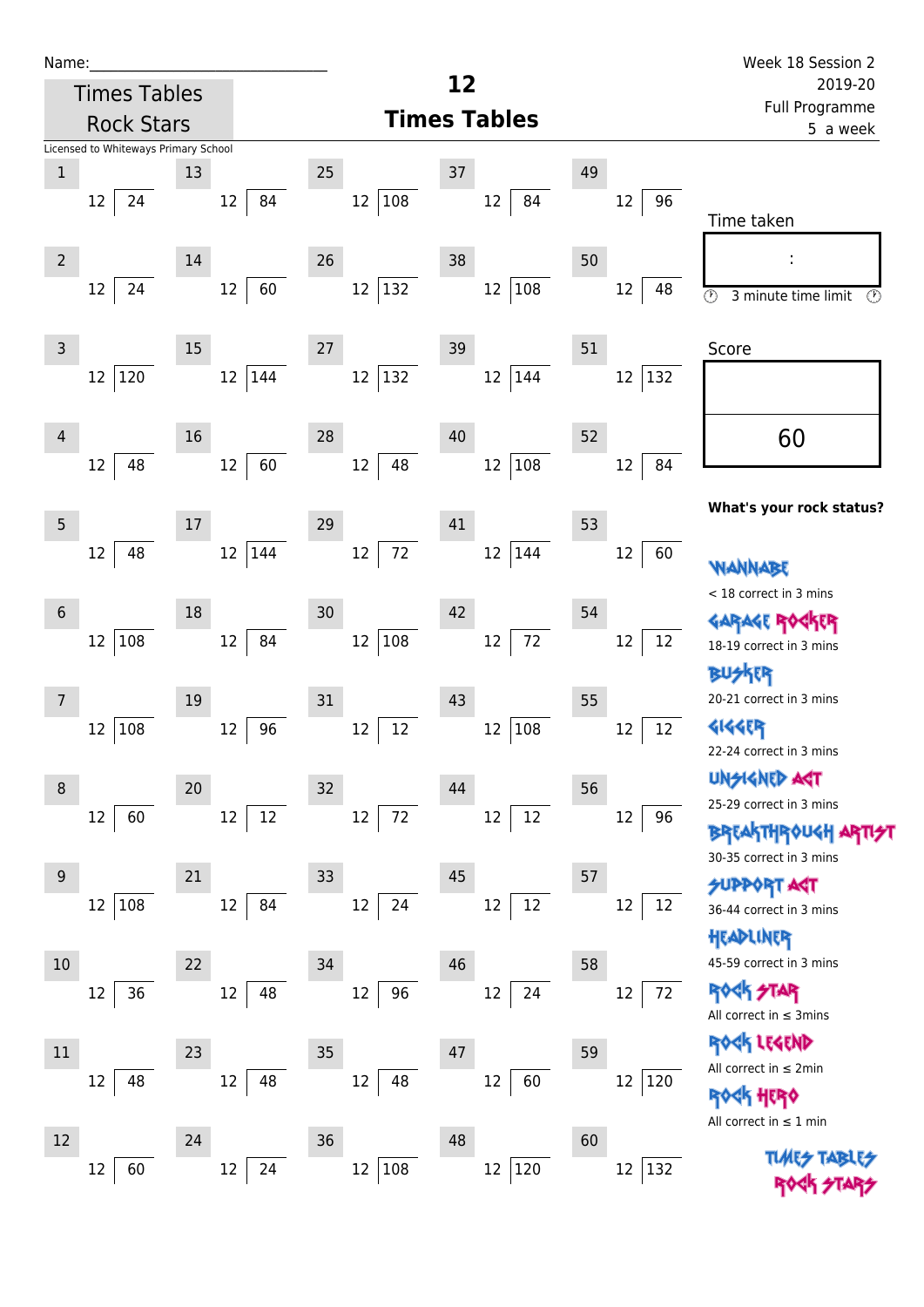| Name:             |                     |                                            |                   |                         |                        |          |                   | Week 18 Session 3                                                                    |
|-------------------|---------------------|--------------------------------------------|-------------------|-------------------------|------------------------|----------|-------------------|--------------------------------------------------------------------------------------|
|                   | <b>Times Tables</b> |                                            |                   |                         | 12                     |          |                   | 2019-20<br><b>Full Programme</b>                                                     |
| <b>Rock Stars</b> |                     |                                            |                   |                         | <b>Times Tables</b>    | 5 a week |                   |                                                                                      |
| $\mathbf{1}$      | 12<br>$\times$ 7    | Licensed to Whiteways Primary School<br>13 | 12<br>$\times$ 9  | 12<br>25<br>$\times 8$  | 12<br>37<br>$\times$ 3 | 49       | 12<br>$\times 8$  | Time taken                                                                           |
| $\overline{2}$    | 12<br>$\times$ 6    | 14                                         | 12<br>$\times$ 6  | 12<br>26<br>$\times$ 1  | 12<br>38<br>$\times$ 3 | 50       | 12<br>$\times$ 10 | $\circled{r}$<br>3 minute time limit<br>$\circled{r}$                                |
| $\overline{3}$    | 12<br>$\times$ 4    | 15                                         | 12<br>$\times$ 5  | 12<br>27<br>$\times$ 1  | 12<br>39<br>$\times$ 9 | 51       | 12<br>$\times$ 10 | Score                                                                                |
| $\overline{4}$    | 12<br>$\times$ 4    | 16                                         | 12<br>$\times$ 8  | 12<br>28<br>$\times 8$  | 12<br>40<br>$\times$ 3 | 52       | 12<br>$\times 8$  | 60                                                                                   |
| 5                 | 12<br>$\times$ 3    | 17                                         | 12<br>$\times$ 7  | 12<br>29<br>$\times$ 7  | 12<br>41<br>$\times$ 4 | 53       | 12<br>$\times 9$  | What's your rock status?<br><b>WANNABE</b>                                           |
| $6\,$             | 12<br>$\times 1$    | 18                                         | 12<br>$\times 10$ | 12<br>30<br>$\times$ 4  | 12<br>42<br>$\times 1$ | 54       | 12<br>$\times$ 1  | < 18 correct in 3 mins<br><b>GARAGE ROCKER</b><br>18-19 correct in 3 mins            |
| $\overline{7}$    | 12<br>$\times$ 11   | 19                                         | 12<br>$\times 8$  | 12<br>31<br>$\times$ 11 | 12<br>43<br>$\times$ 3 | 55       | 12<br>$\times 8$  | <b>BUSKER</b><br>20-21 correct in 3 mins<br><b>4144EP</b><br>22-24 correct in 3 mins |
| $\boldsymbol{8}$  | 12<br>$\times$ 9    | 20                                         | 12<br>$\times$ 10 | 12<br>32<br>$\times$ 11 | 12<br>44<br>$\times$ 9 | 56       | 12<br>$\times$ 3  | <b>UNSIGNED AGT</b><br>25-29 correct in 3 mins<br>BREAKTHRÓUGH ARTI <del>S</del> T   |
| 9                 | 12<br>$\times$ 9    | 21                                         | 12<br>$\times 6$  | 12<br>33<br>$\times$ 9  | 12<br>45<br>$\times$ 3 | 57       | 12<br>$\times$ 11 | 30-35 correct in 3 mins<br><b>SUPPORT ART</b><br>36-44 correct in 3 mins             |
| $10\,$            | 12<br>$\times$ 9    | 22                                         | 12<br>$\times$ 11 | 12<br>34<br>$\times$ 9  | 12<br>46<br>$\times$ 2 | 58       | 12<br>$\times$ 8  | HEADLINER<br>45-59 correct in 3 mins<br>ROCK STAR<br>All correct in $\leq$ 3mins     |
| 11                | 12<br>$\times$ 12   | 23                                         | 12<br>$\times$ 10 | 12<br>35<br>$\times 2$  | 12<br>47<br>$\times$ 2 | 59       | 12<br>$\times$ 12 | ROCK LEGEND<br>All correct in $\leq 2$ min<br>ROCK HERO                              |
| 12                | 12<br>$\times$ 7    | 24                                         | 12<br>$\times$ 7  | 12<br>36<br>$\times$ 6  | 12<br>48<br>$\times$ 5 | 60       | 12<br>$\times$ 11 | All correct in $\leq 1$ min<br><b>TUARS TABLES</b><br>ROCK STARS                     |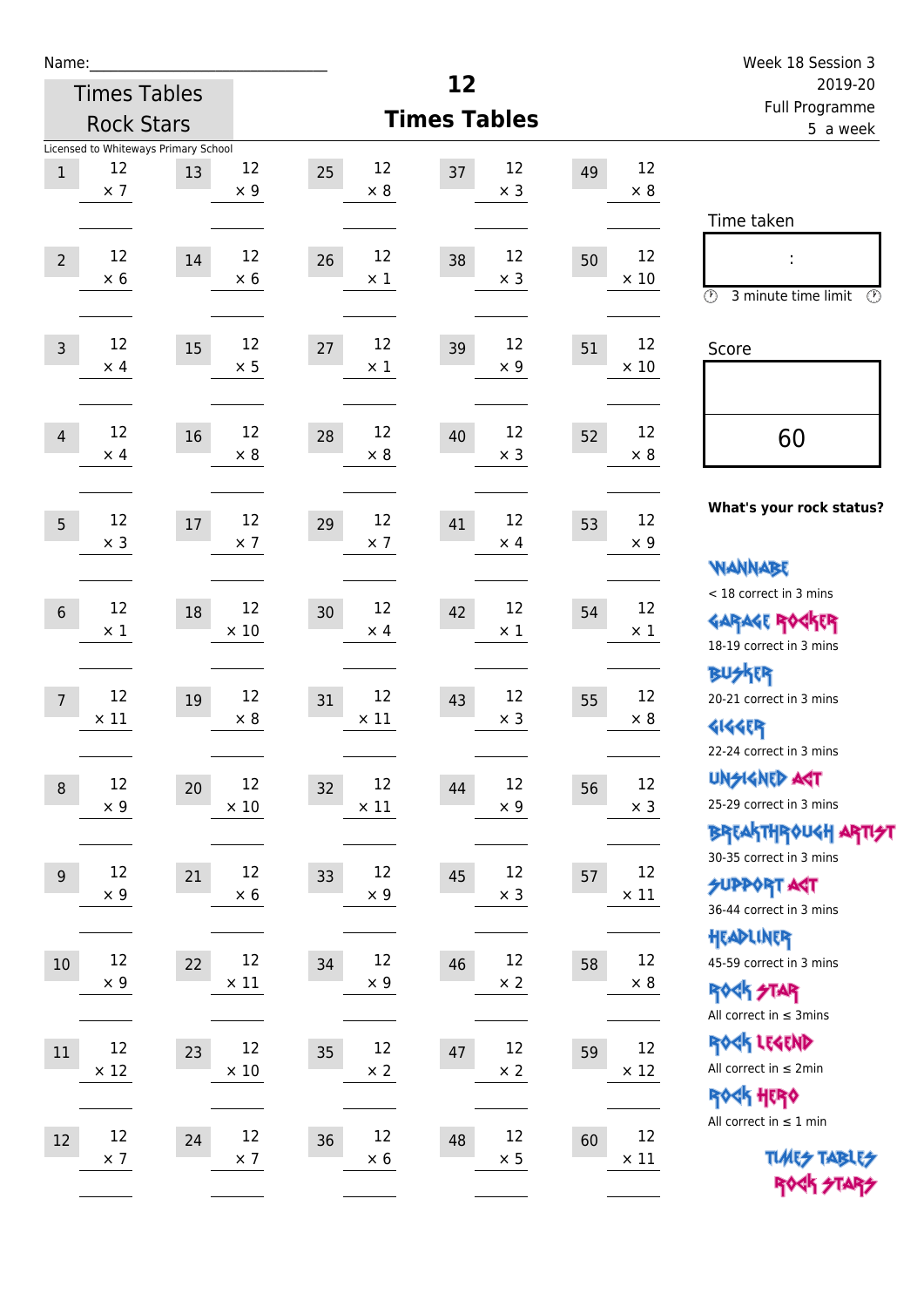| Name:                          |                                                        |                 |                          |          |                 | Week 18 Session 4                                           |
|--------------------------------|--------------------------------------------------------|-----------------|--------------------------|----------|-----------------|-------------------------------------------------------------|
|                                | <b>Times Tables</b>                                    |                 | 12                       |          |                 | 2019-20<br>Full Programme                                   |
|                                | <b>Rock Stars</b>                                      |                 | <b>Times Tables</b>      | 5 a week |                 |                                                             |
| $\mathbf{1}$                   | Licensed to Whiteways Primary School<br>$72 \div 12 =$ |                 | $21 \quad 144 \div 12 =$ | 41       | $36 \div 12 =$  |                                                             |
| $2^{\circ}$                    | $24 \div 12 =$                                         |                 | $22 \t 84 \div 12 =$     | 42       | $96 \div 12 =$  | Time taken                                                  |
| 3 <sup>7</sup>                 | $36 \div 12 =$                                         | 23              | $24 \div 12 =$           | 43       | $36 \div 12 =$  | $\overline{\textcircled{2}}$ 3 minute time limit            |
| $\overline{4}$                 | $60 \div 12 =$                                         | 24              | $84 \div 12 =$           | 44       | $132 \div 12 =$ | Score                                                       |
| 5 <sup>5</sup>                 | $72 \div 12 =$                                         | 25              | $72 \div 12 =$           | 45       | $60 \div 12 =$  |                                                             |
| $6\phantom{.}6$                | $12 \div 12 =$                                         | 26              | $84 \div 12 =$           | 46       | $12 \div 12 =$  | 60                                                          |
| 7 <sup>7</sup>                 | $60 \div 12 =$                                         | 27              | $84 \div 12 =$           | 47       | $12 \div 12 =$  | What's your rock status?                                    |
| 8                              | $24 \div 12 =$                                         |                 | $28 \quad 132 \div 12 =$ | 48       | $84 \div 12 =$  | <b>NANNABE</b>                                              |
| 9 <sub>o</sub>                 | $72 \div 12 =$                                         | 29              | $36 \div 12 =$           | 49       | $144 \div 12 =$ | < 18 correct in 3 mins<br><b>GARAGE ROCKER</b>              |
| 10                             | $132 \div 12 =$                                        | 30 <sub>o</sub> | $48 \div 12 =$           | 50       | $72 \div 12 =$  | 18-19 correct in 3 mins<br><b>BUSKER</b>                    |
| 11<br><b>Contract Contract</b> | $108 \div 12 =$                                        | 31              | $36 \div 12 =$           | 51       | $108 \div 12 =$ | 20-21 correct in 3 mins<br><b>4144EP</b>                    |
| 12                             | $84 \div 12 =$                                         | 32              | $144 \div 12 =$          | 52       | $84 \div 12 =$  | 22-24 correct in 3 mins<br><b>UNSIGNED AST</b>              |
| 13                             | $132 \div 12 =$                                        | 33 <sup>°</sup> | $72 \div 12 =$           | 53       | $84 \div 12 =$  | 25-29 correct in 3 mins<br>ΒΡΓΑΚΤΗΡΟUGH ΑΡΤΙ <del>2</del> Τ |
| 14                             | $24 \div 12 =$                                         | 34              | $24 \div 12 =$           | 54       | $84 \div 12 =$  | 30-35 correct in 3 mins<br><b>SUPPORT AGT</b>               |
| 15                             | $12 \div 12 =$                                         | 35              | $84 \div 12 =$           | 55       | $108 \div 12 =$ | 36-44 correct in 3 mins<br>HEADLINER                        |
| 16                             | $144 \div 12 =$                                        | 36              | $12 \div 12 =$           | 56       | $144 \div 12 =$ | 45-59 correct in 3 mins<br><b>ROCK STAR</b>                 |
| 17                             | $24 \div 12 =$                                         | 37              | $84 \div 12 =$           | 57       | $48 \div 12 =$  | All correct in $\leq$ 3mins<br>ROCK LEGEND                  |
| 18                             | $108 \div 12 =$                                        | 38              | $48 \div 12 =$           | 58       | $96 \div 12 =$  | All correct in $\leq 2$ min<br><b>ROCK HERO</b>             |
| 19                             | $132 \div 12 =$                                        | 39              | $132 \div 12 =$          | 59       | $96 \div 12 =$  | All correct in $\leq 1$ min                                 |

20  $144 \div 12 =$   $40$   $12 \div 12 =$   $60$   $120 \div 12 =$ 

**TIMES TABLES** ROCK STARS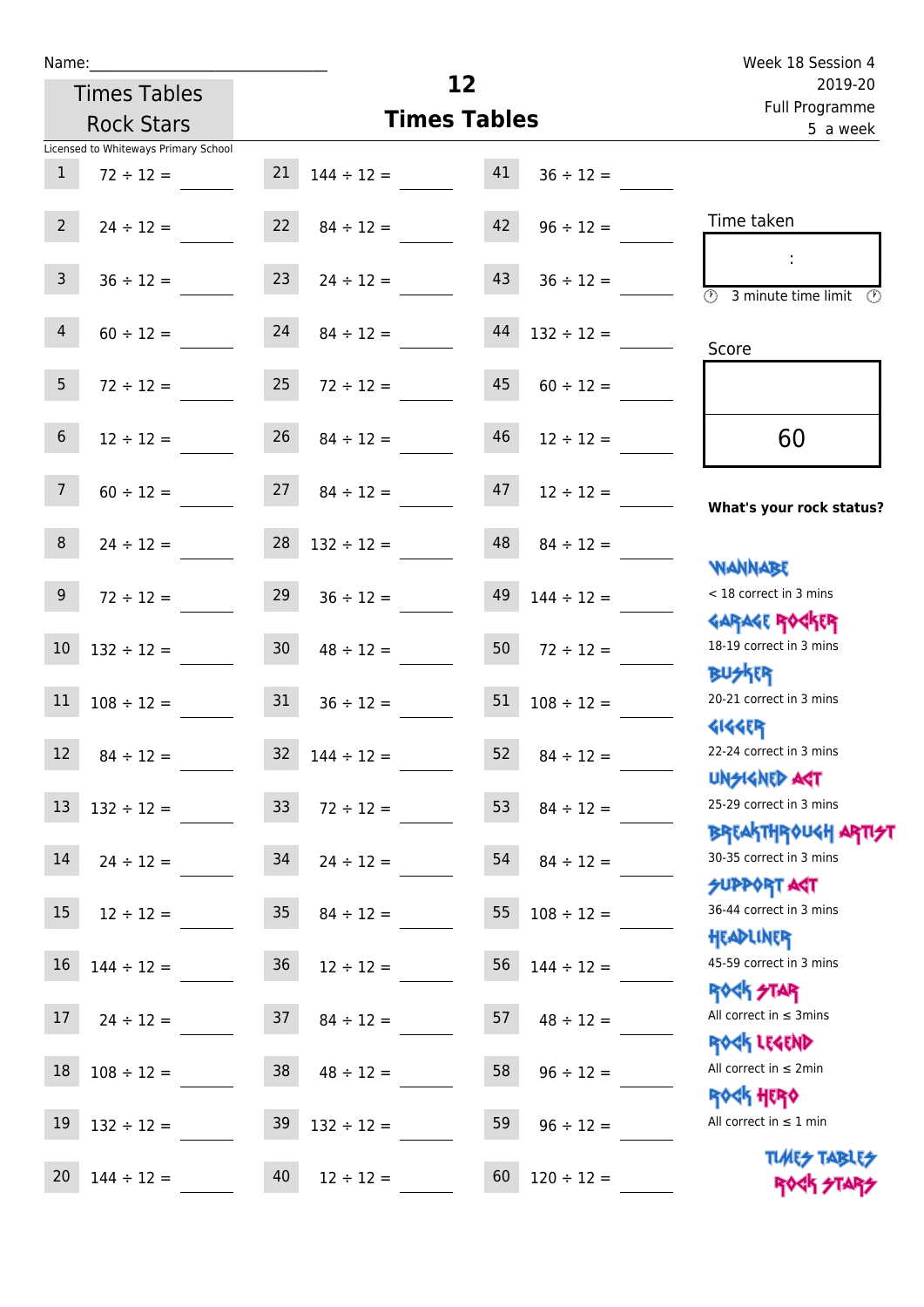| u | am |  |  |
|---|----|--|--|
|   |    |  |  |

| Name:           | <b>Times Tables</b><br><b>Rock Stars</b> |    | 12<br><b>Times Tables</b> | Week 18 Session 5<br>2019-20<br>Full Programme<br>5 a week |                 |                                                           |
|-----------------|------------------------------------------|----|---------------------------|------------------------------------------------------------|-----------------|-----------------------------------------------------------|
|                 | Licensed to Whiteways Primary School     |    |                           |                                                            |                 |                                                           |
| 1               | $12 \times 1 =$                          | 21 | $12 \times 2 =$           | 41                                                         | $24 \div 12 =$  |                                                           |
| $\overline{2}$  | $12 \times 4 =$                          | 22 | $12 \times 7 =$           | 42                                                         | $96 \div 12 =$  | Time taken                                                |
| $\overline{3}$  | $12 \times 6 =$                          | 23 | $12 \times 3 =$           | 43                                                         | $72 \div 12 =$  | ÷<br>$(\Gamma)$<br>3 minute time limit<br>$(\mathcal{P})$ |
| $\overline{4}$  | $12 \times 2 =$                          | 24 | $12 \times 1 =$           | 44                                                         | $120 \div 12 =$ | Score                                                     |
| 5 <sup>5</sup>  | $12 \times 8 =$                          | 25 | $12 \times 10 =$          | 45                                                         | $24 \div 12 =$  |                                                           |
| $6\phantom{.}6$ | $12 \times 3 =$                          | 26 | $12 \times 7 =$           | 46                                                         | $96 \div 12 =$  | 60                                                        |

17  $12 \times 6 =$  37  $60 \div 12 =$  57  $84 \div 12 =$ 

 $18$   $12 \times 4 =$   $38$   $84 \div 12 =$   $58$   $108 \div 12 =$ 

 $19$   $12 \times 11 =$   $39$   $132 \div 12 =$   $59$   $72 \div 12 =$ 

20  $12 \times 4 = 40$   $108 \div 12 = 60$ 

| $7\overline{ }$  | $12 \times 4 =$  | 27              | $12 \times 6 =$  | 47 | $24 \div 12 =$  | Add up your time                |
|------------------|------------------|-----------------|------------------|----|-----------------|---------------------------------|
|                  |                  |                 |                  |    |                 | <b>Mins</b>                     |
| 8                | $12 \times 6 =$  | 28              | $12 \times 8 =$  | 48 | $72 \div 12 =$  |                                 |
| 9 <sup>1</sup>   |                  | 29              |                  | 49 |                 | S1                              |
|                  | $12 \times 7 =$  |                 | $12 \times 5 =$  |    | $132 \div 12 =$ |                                 |
| 10 <sup>°</sup>  | $12 \times 5 =$  | 30 <sub>o</sub> | $12 \times 11 =$ | 50 | $144 \div 12 =$ |                                 |
|                  |                  |                 |                  |    |                 |                                 |
| 11               | $12 \times 7 =$  | 31              | $12 \div 12 =$   | 51 | $84 \div 12 =$  |                                 |
|                  |                  |                 |                  |    |                 | <b>Total</b>                    |
| 12 <sup>12</sup> | $12 \times 5 =$  | 32              | $36 \div 12 =$   | 52 | $36 \div 12 =$  | <b>Secs</b>                     |
|                  |                  |                 |                  |    |                 | <b>S1</b> and the set of $\sim$ |
| 13               | $12 \times 11 =$ | 33 <sup>°</sup> | $108 \div 12 =$  | 53 | $132 \div 12 =$ |                                 |
| 14               |                  | 34              | $132 \div 12 =$  | 54 |                 |                                 |
|                  | $12 \times 2 =$  |                 |                  |    | $84 \div 12 =$  |                                 |
| 15               | $12 \times 8 =$  | 35 <sub>2</sub> | $84 \div 12 =$   | 55 | $12 \div 12 =$  | S5                              |
|                  |                  |                 |                  |    |                 | <b>Total</b>                    |
| 16               | $12 \times 12 =$ | 36              | $144 \div 12 =$  | 56 | $60 \div 12 =$  |                                 |
|                  |                  |                 |                  |    |                 |                                 |

|                 | Total $\_\_$      |
|-----------------|-------------------|
| $60 \div 12 =$  | Add up your score |
| $84 \div 12 =$  | <b>S1</b>         |
|                 | S2                |
| $108 \div 12 =$ | S3                |
| $72 \div 12 =$  | S4                |
|                 | S5 l              |
| $72 \div 12 =$  | <b>Total</b>      |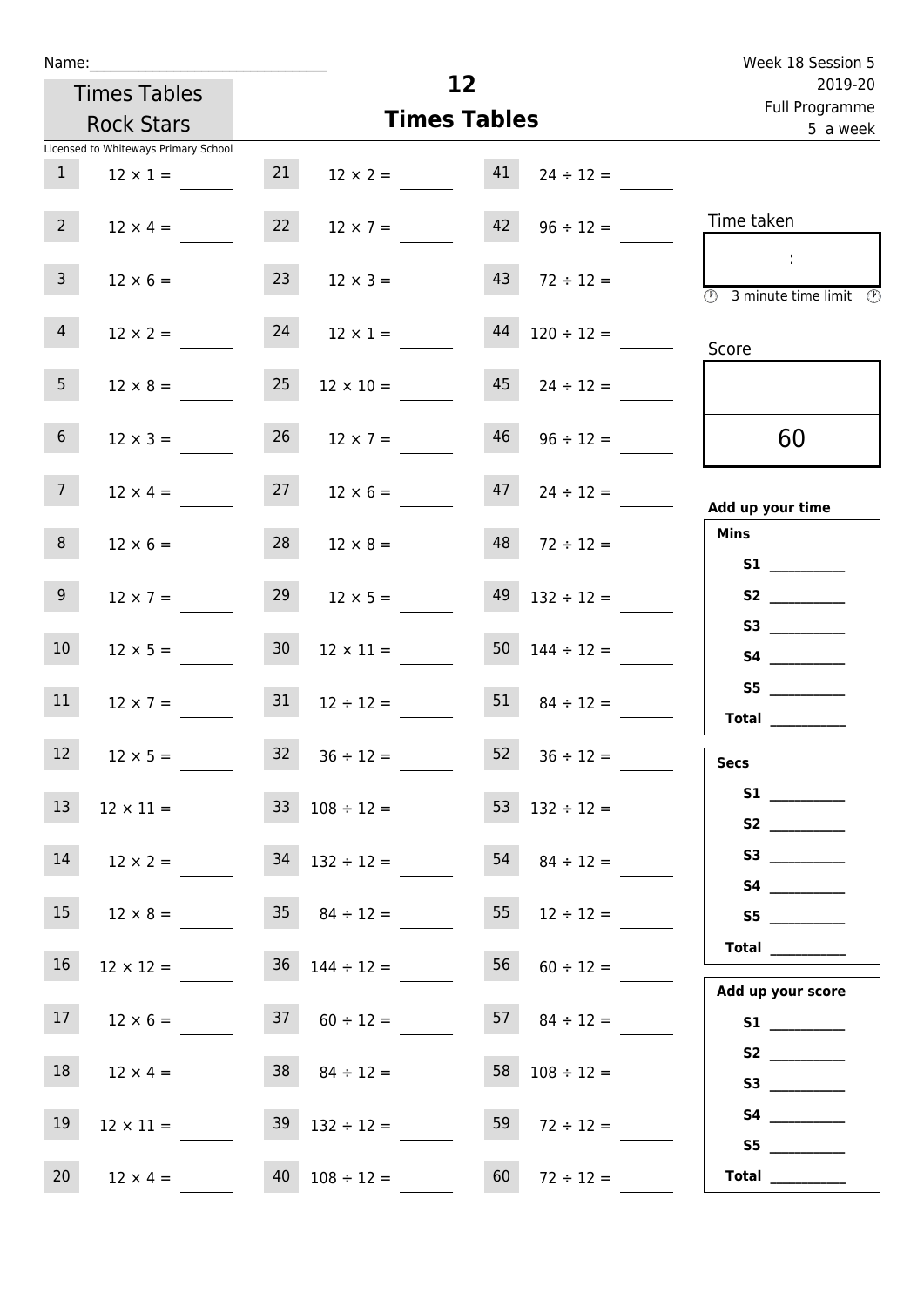| Ń | am |  | ı |  |
|---|----|--|---|--|
|   |    |  |   |  |
|   |    |  |   |  |

## **6,7,8,9,10,11,12**

|                 | <b>Rock Stars</b>                                       |                 | <b>Times Tables</b> |    |                 | Full Programme<br>5 a week                                         |
|-----------------|---------------------------------------------------------|-----------------|---------------------|----|-----------------|--------------------------------------------------------------------|
| $\mathbf{1}$    | Licensed to Whiteways Primary School<br>$8 \times 10 =$ | 21              | $10 \times 3 =$     | 41 | $10 \times 8 =$ |                                                                    |
| 2 <sup>7</sup>  | $8 \times 7 =$                                          | 22              | $8 \times 6 =$      | 42 | $2 \times 9 =$  | Time taken                                                         |
| 3 <sup>7</sup>  | $7 \times 7 =$                                          | 23              | $6 \times 3 =$      | 43 | $3 \times 10 =$ | $\overline{(\mathcal{V})}$<br>3 minute time limit<br>$\mathcal{O}$ |
| $\overline{4}$  | $12 \times 1 =$                                         | 24              | $8 \times 8 =$      | 44 | $1 \times 11 =$ | Score                                                              |
| 5 <sub>1</sub>  | $9 \times 9 =$                                          | 25              | $7 \times 3 =$      | 45 | $8 \times 8 =$  |                                                                    |
| $6\overline{6}$ | $12 \times 1 =$                                         | 26              | $10 \times 5 =$     | 46 | $1 \times 12 =$ | 60                                                                 |
| 7 <sup>7</sup>  | $8 \times 1 =$                                          | 27              | $11 \times 7 =$     | 47 | $3 \times 12 =$ | What's your rock status?                                           |
| 8               | $6 \times 4 =$                                          | 28              | $9 \times 9 =$      | 48 | $9 \times 11 =$ | <b>NANNABE</b>                                                     |
| 9 <sup>°</sup>  | $10 \times 10 =$                                        | 29              | $12 \times 2 =$     | 49 | $9 \times 12 =$ | < 18 correct in 3 mins<br><b>GARAGE ROCKER</b>                     |
| 10 <sup>°</sup> | $8 \times 1 =$                                          | 30 <sup>°</sup> | $7 \times 5 =$      | 50 | $3 \times 7 =$  | 18-19 correct in 3 mins<br><b>BU外国</b>                             |
| 11              | $10 \times 2 =$                                         | 31              | $7 \times 8 =$      | 51 | $6 \times 6 =$  | 20-21 correct in 3 mins<br><b>4144ER</b>                           |
| 12 <sup>7</sup> | $11 \times 7 =$                                         | 32              | $5 \times 10 =$     | 52 | $8 \times 12 =$ | 22-24 correct in 3 mins<br>UNSIGNED AGT                            |
| 13              | $12 \times 11 =$                                        | 33              | $6 \times 10 =$     | 53 | $5 \times 8 =$  | 25-29 correct in 3 mins<br><b>BREAKTHROUGH ARTI<del>S</del>T</b>   |
| 14              | $9 \times 4 =$                                          | 34              | $11 \times 7 =$     | 54 | $9 \times 8 =$  | 30-35 correct in 3 mins<br><b>SUPPORT AGT</b>                      |
| 15              | $7 \times 6 =$                                          | 35              | $1 \times 7 =$      | 55 | $8 \times 12 =$ | 36-44 correct in 3 mins<br>HEADLINER                               |
| 16              | $9 \times 9 = 36$                                       |                 | $10 \times 7 =$     | 56 | $6 \times 6 =$  | 45-59 correct in 3 mins<br><b>ROCK STAR</b>                        |
| 17              | $12 \times 3 =$                                         | 37              | $8 \times 11 =$     | 57 | $3 \times 7 =$  | All correct in $\leq$ 3mins<br>ROCK LEGEND                         |
| 18              | $7 \times 4 =$                                          | 38              | $12 \times 11 =$    | 58 | $7 \times 8 =$  | All correct in $\leq 2$ min<br><b>ROCK HERO</b>                    |
| 19              | $12 \times 8 =$                                         | 39              | $8 \times 10 =$     | 59 | $3 \times 9 =$  | All correct in $\leq 1$ min                                        |
| 20              | $6 \times 5 =$                                          | 40              | $3 \times 12 =$     | 60 | $12 \times 7 =$ | <b>TUARS TABLES</b><br>ROCK STARS                                  |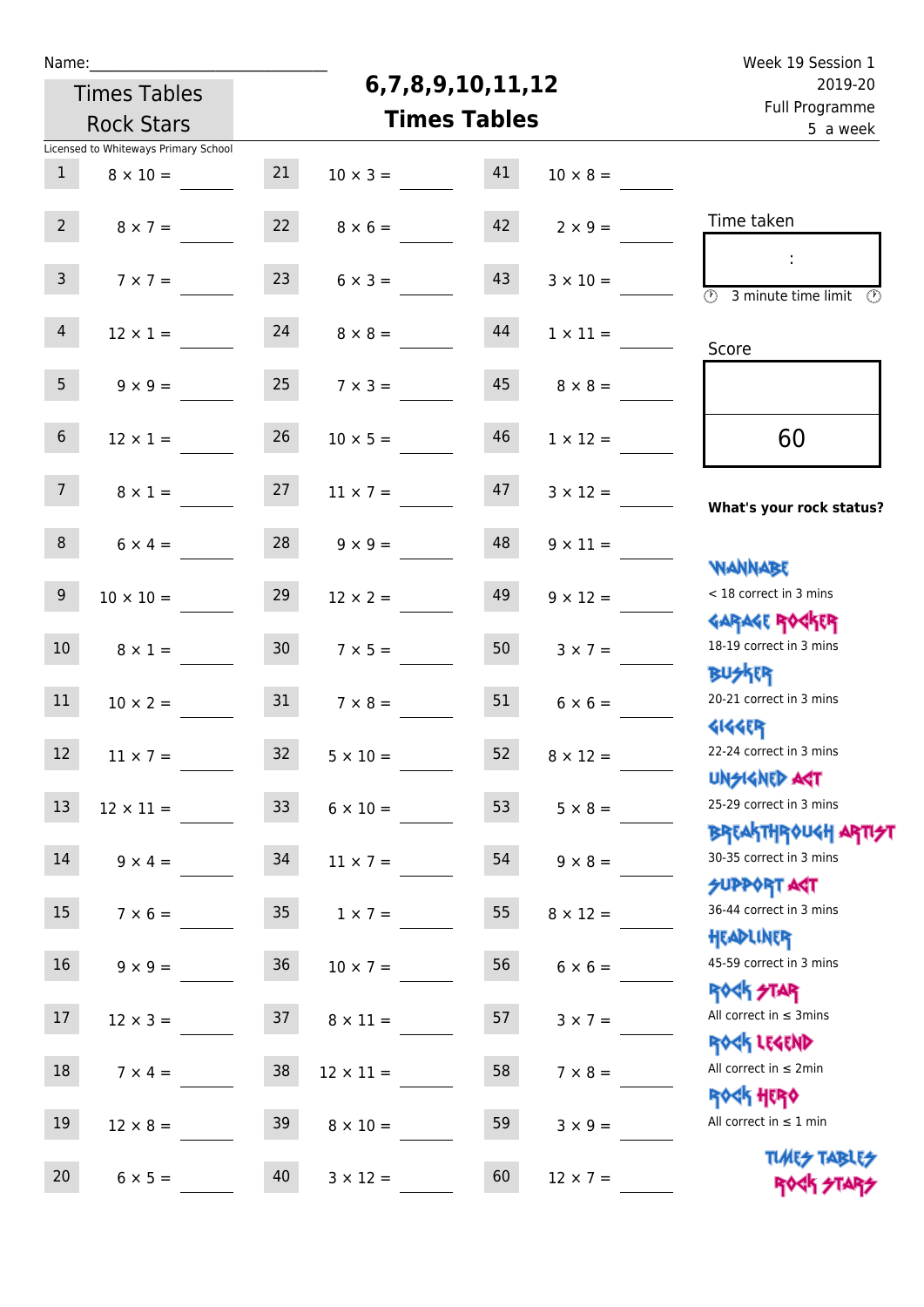| Name:                                                    |                                                                    |                                        | Week 19 Session 2                                                                           |
|----------------------------------------------------------|--------------------------------------------------------------------|----------------------------------------|---------------------------------------------------------------------------------------------|
| <b>Times Tables</b>                                      | 6,7,8,9,10,11,12                                                   |                                        | 2019-20                                                                                     |
| <b>Rock Stars</b>                                        | <b>Times Tables</b>                                                |                                        | <b>Full Programme</b><br>5 a week                                                           |
| Licensed to Whiteways Primary School                     |                                                                    |                                        |                                                                                             |
| $\mathbf 1$<br>13<br>40<br>56<br>$\,8\,$<br>8            | 25<br>$37\,$<br>63<br>28<br>$\overline{7}$<br>7                    | 49<br>$ 100\rangle$<br>10 <sup>°</sup> | Time taken                                                                                  |
| 14<br>$\overline{2}$<br>35<br>44<br>11<br>$\overline{7}$ | 26<br>38<br>96<br>12<br>11<br>88                                   | 50<br>8<br>48                          | ÷<br>$\odot$<br>$\circled{r}$<br>3 minute time limit                                        |
| 15<br>$\overline{3}$<br>70<br>121<br>$10\,$<br>$11\,$    | 27<br>39<br>$80\,$<br>70<br>$\bf 8$<br>$10\,$                      | 51<br>18<br>$\boldsymbol{9}$           | Score                                                                                       |
| 16<br>$\overline{4}$<br>24<br>60<br>12<br>8              | 40<br>28<br>$72\,$<br>$21\,$<br>$\overline{7}$<br>$\boldsymbol{9}$ | 52<br>96<br>8                          | 60                                                                                          |
| 5<br>17<br>35<br>40<br>$\overline{7}$<br>$\,8\,$         | 29<br>41<br>64<br>12<br>144<br>8                                   | 53<br>22<br>$11\,$                     | What's your rock status?                                                                    |
| 18<br>$6\,$                                              | 42<br>30                                                           | 54                                     | <b>WANNABE</b><br>< 18 correct in 3 mins<br>GARAGE ROGKER                                   |
| 66<br>12 132<br>$\boldsymbol{6}$<br>19<br>7              | $72\,$<br>88<br>12<br>$11\,$<br>43<br>31                           | 27<br>9<br>55                          | 18-19 correct in 3 mins<br>KER<br>20-21 correct in 3 mins                                   |
| 60<br>20<br>10<br>6<br>20<br>8                           | 66<br>12<br>24<br>6<br>32<br>44                                    | 56<br>7<br>56                          | <b>4144ER</b><br>22-24 correct in 3 mins<br><b>UNSIGNED AGT</b>                             |
| 45<br>88<br>8<br>9                                       | 132<br>$14\,$<br>11<br>7                                           | 12<br> 144                             | 25-29 correct in 3 mins<br><b>BREAKTHROUGH ARTI<del>S</del>T</b><br>30-35 correct in 3 mins |
| 21<br>9<br>66<br>28<br>6<br>7 <sup>1</sup>               | 45<br>33<br>121<br>11<br>$11\,$<br>44                              | 57<br>8<br>40                          | <b>SUPPORT AST</b><br>36-44 correct in 3 mins<br>HEADLINER                                  |
| 10<br>22<br>55<br>77<br>$11\,$<br>11                     | 46<br>34<br>36<br>36<br>9<br>12                                    | 58<br>$ 100\rangle$<br>$10\,$          | 45-59 correct in 3 mins<br><b>ROCK STAR</b><br>All correct in $\leq$ 3mins                  |
| $11\,$<br>23<br>24<br>80<br>$\boldsymbol{6}$<br>10       | 35<br>47<br>12 120<br>96<br>8                                      | 59<br>12<br> 120                       | ROCK LEGEND<br>All correct in $\leq 2$ min<br><b>ROGK HERO</b>                              |
| 12<br>24<br>99<br>$10\,$<br>40<br>9                      | 36<br>48<br>8<br>88<br>9<br>99                                     | 60<br> 144<br>12                       | All correct in $\leq 1$ min                                                                 |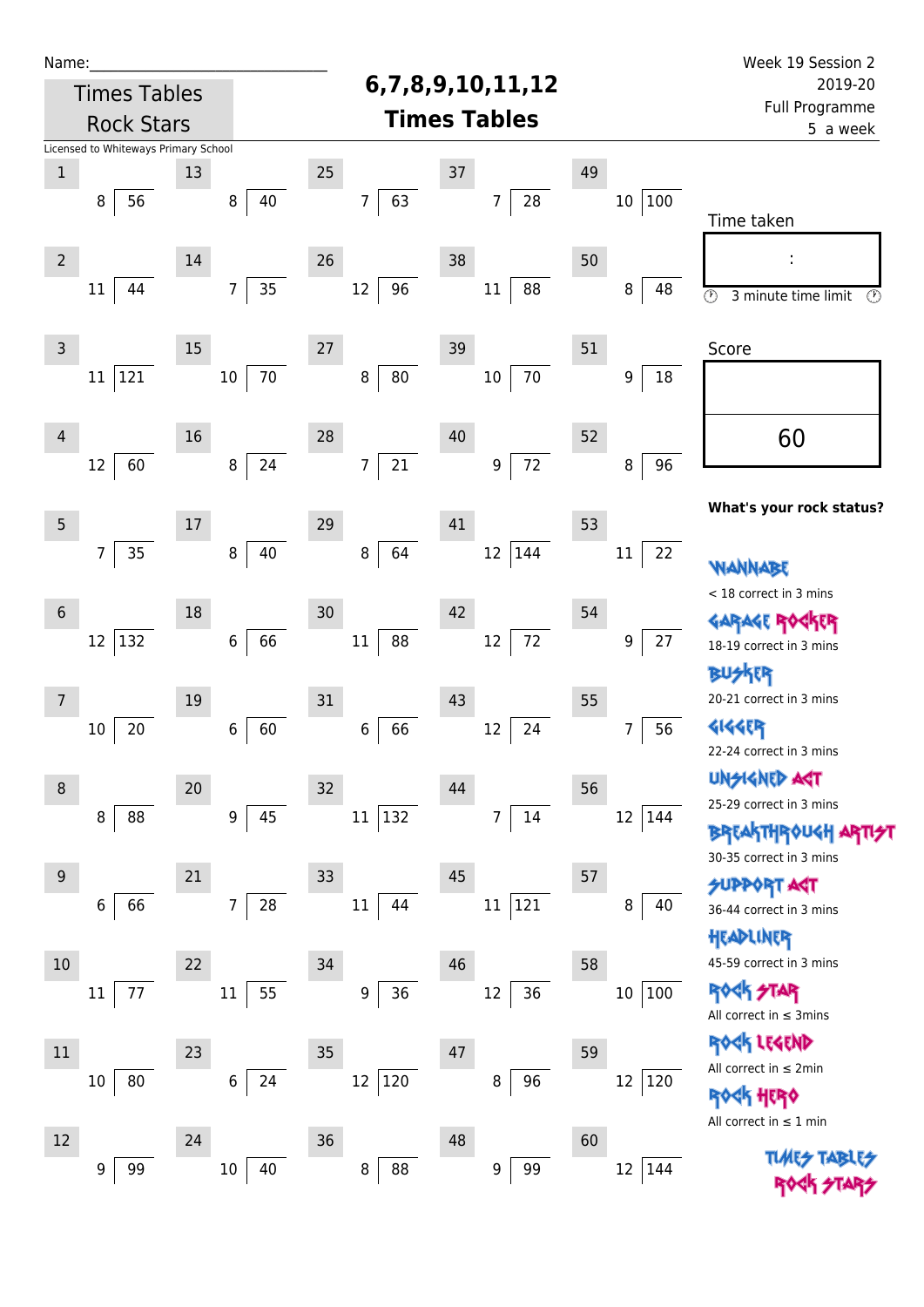| Name:                                    |                                      |      |                  |                        |                        |                            |                  | Week 19 Session 3                               |
|------------------------------------------|--------------------------------------|------|------------------|------------------------|------------------------|----------------------------|------------------|-------------------------------------------------|
| <b>Times Tables</b><br><b>Rock Stars</b> |                                      |      |                  |                        | 6,7,8,9,10,11,12       |                            |                  | 2019-20                                         |
|                                          |                                      |      |                  |                        | <b>Times Tables</b>    | Full Programme<br>5 a week |                  |                                                 |
|                                          | Licensed to Whiteways Primary School |      |                  |                        |                        |                            |                  |                                                 |
| $\mathbf{1}$                             | 10                                   | 13   | 7                | 12<br>25               | 9<br>37                | 49                         | 9                |                                                 |
|                                          | $\times$ 3                           |      | $\times$ 1       | $\times 8$             | $\times$ 6             |                            | $\times 8$       |                                                 |
|                                          |                                      |      |                  |                        |                        |                            |                  | Time taken                                      |
| $\overline{2}$                           | 12                                   | 14   | 7                | 9<br>26                | 9<br>38                | 50                         | 12               | t,                                              |
|                                          | $\times$ 4                           |      | $\times 2$       | $\times$ 12            | $\times$ 11            |                            | $\times$ 7       |                                                 |
|                                          |                                      |      |                  |                        |                        |                            |                  | $\circledcirc$<br>3 minute time limit<br>⊕      |
| $\overline{3}$                           | $\overline{7}$                       | 15   | 8                | 6<br>27                | 10<br>39               | 51                         | $10\,$           | Score                                           |
|                                          | $\times$ 2                           |      | $\times$ 4       | $\times$ 1             | $\times$ 10            |                            | $\times 1$       |                                                 |
|                                          |                                      |      |                  |                        |                        |                            |                  |                                                 |
|                                          |                                      |      |                  | 10                     |                        |                            | $\overline{7}$   |                                                 |
| $\overline{4}$                           | 7<br>$\times$ 7                      | 16   | 7<br>$\times$ 4  | 28<br>$\times$ 10      | 9<br>40<br>$\times$ 5  | 52                         | $\times$ 7       | 60                                              |
|                                          |                                      |      |                  |                        |                        |                            |                  |                                                 |
|                                          |                                      |      |                  |                        |                        |                            |                  | What's your rock status?                        |
| 5                                        | 9                                    | $17$ | 8                | 11<br>29               | 9<br>41                | 53                         | 12               |                                                 |
|                                          | $\times 1$                           |      | $\times$ 10      | $\times$ 12            | $\times$ 5             |                            | $\times 6$       | <b>WANNABE</b>                                  |
|                                          |                                      |      |                  |                        |                        |                            |                  | < 18 correct in 3 mins                          |
| 6                                        | 7                                    | 18   | 8                | 10<br>30               | 10<br>42               | 54                         | 8                | <b>GARAGE ROGKER</b>                            |
|                                          | $\times$ 1                           |      | $\times$ 3       | $\times$ 10            | $\times$ 7             |                            | $\times$ 12      | 18-19 correct in 3 mins                         |
|                                          |                                      |      |                  |                        |                        |                            |                  | <b>BUSKER</b>                                   |
| $\overline{7}$                           | 9                                    | 19   | 6                | 11<br>31               | 6<br>43                | 55                         | $\overline{7}$   | 20-21 correct in 3 mins                         |
|                                          | $\times 10$                          |      | $\times$ 5       | $\times$ 10            | $\times$ 12            |                            | $\times$ 3       | <b>4144EP</b>                                   |
|                                          |                                      |      |                  |                        |                        |                            |                  | 22-24 correct in 3 mins                         |
| $\,8\,$                                  | 8                                    | 20   | 12               | 10<br>32               | $\, 8$<br>44           | 56                         | $10\,$           | <b>UNSIGNED AGT</b>                             |
|                                          | $\times$ 4                           |      | $\times$ 11      | $\times$ 10            | $\times$ 9             |                            | $\times$ 7       | 25-29 correct in 3 mins                         |
|                                          |                                      |      |                  |                        |                        |                            |                  | ΒΡΓΑ <sup>Κ</sup> ΤΗΡΟυΚΗ ΑΡΤΙ <del>2</del> Τ   |
|                                          | 8                                    |      | 7                | 8                      | 9                      |                            | 6                | 30-35 correct in 3 mins                         |
| $9$                                      | $\times$ 12                          | 21   | $\times$ 1       | 33<br>$\times$ 8       | 45<br>$\times$ 6       | 57                         | $\times$ 8       | <b>SUPPORT ART</b>                              |
|                                          |                                      |      |                  |                        |                        |                            |                  | 36-44 correct in 3 mins                         |
|                                          |                                      |      |                  |                        |                        |                            |                  | HEADLINER                                       |
| $10\,$                                   | 9<br>$\times$ 6                      | 22   | 8<br>$\times$ 10 | 12<br>34<br>$\times$ 4 | 6<br>46<br>$\times$ 12 | 58                         | 11<br>$\times$ 9 | 45-59 correct in 3 mins                         |
|                                          |                                      |      |                  |                        |                        |                            |                  | <b>ROCK STAR</b>                                |
|                                          |                                      |      |                  |                        |                        |                            |                  | All correct in $\leq$ 3mins                     |
| 11                                       | 8                                    | 23   | 12               | 11<br>35               | 9<br>$47\,$            | 59                         | 12               | ROCK LEGEND                                     |
|                                          | $\times$ 12                          |      | $\times$ 3       | $\times$ 11            | $\times$ 6             |                            | $\times$ 11      | All correct in $\leq 2$ min                     |
|                                          |                                      |      |                  |                        |                        |                            |                  | <b>ROCK HERO</b><br>All correct in $\leq 1$ min |
| $12\,$                                   | 8                                    | 24   | $10\,$           | 6<br>36                | 8<br>48                | 60                         | 12               |                                                 |
|                                          | $\times$ 9                           |      | $\times$ 10      | $\times$ 1             | $\times$ 4             |                            | $\times$ 10      | <b>TUARS TABLES</b>                             |
|                                          |                                      |      |                  |                        |                        |                            |                  | ROCK STARS                                      |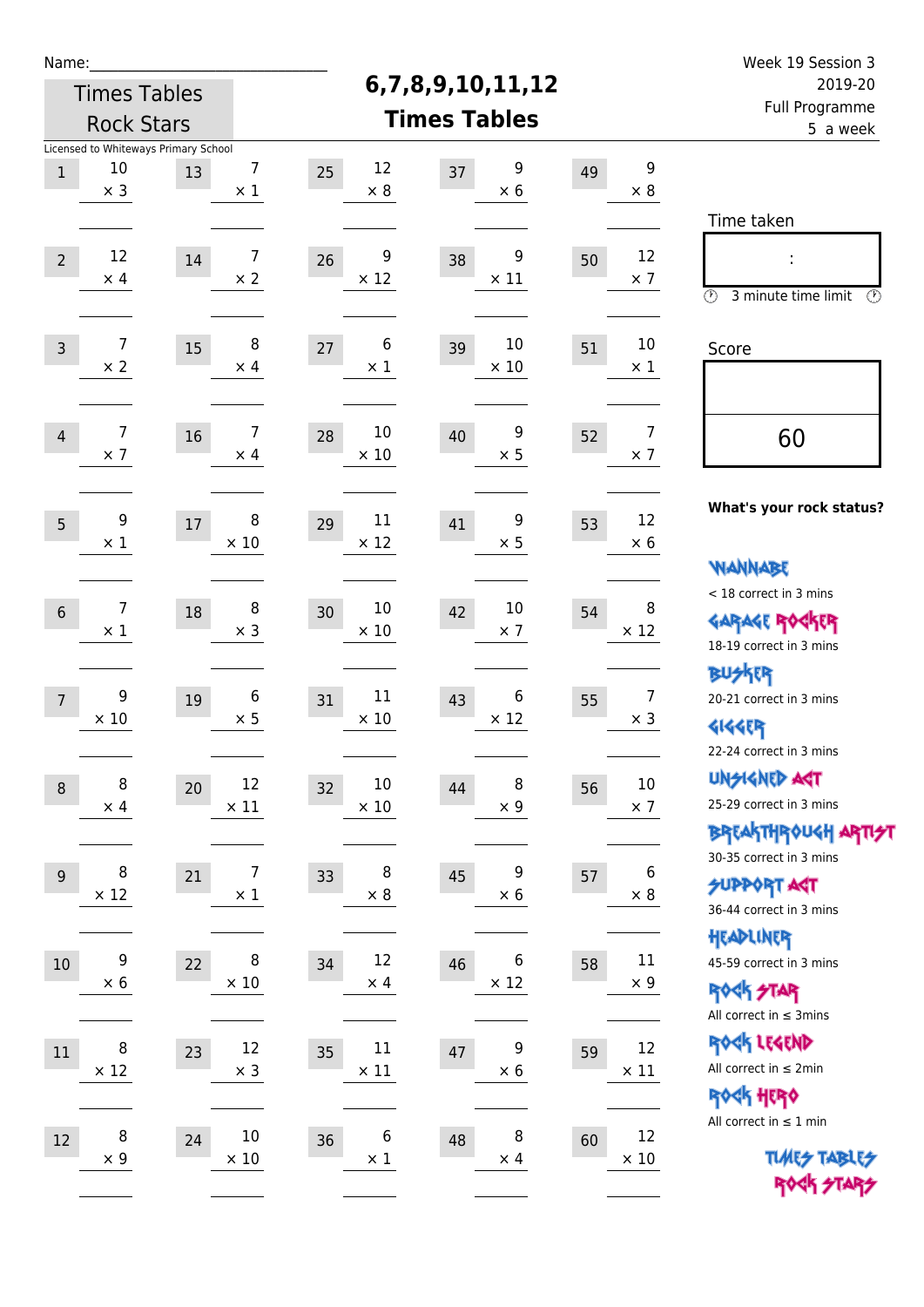| u | am |  |  |
|---|----|--|--|
|   |    |  |  |

## **6,7,8,9,10,11,12**

| 2019-20<br>Full Programme                                        | 6,7,8,9,10,11,12    |                   |                          | <b>Times Tables</b> |                                      |                 |
|------------------------------------------------------------------|---------------------|-------------------|--------------------------|---------------------|--------------------------------------|-----------------|
| 5 a week                                                         | <b>Times Tables</b> | <b>Rock Stars</b> |                          |                     |                                      |                 |
|                                                                  |                     |                   |                          |                     | Licensed to Whiteways Primary School |                 |
|                                                                  | $50 \div 10 =$      | 41                | $10 \div 10 =$           | 21                  | $56 \div 7 =$                        | $\mathbf{1}$    |
| Time taken                                                       | $12 \div 12 =$      | 42                | $77 ÷ 7 =$               | 22                  | $45 \div 9 =$                        | 2 <sup>7</sup>  |
| $\overline{\mathcal{D}}$<br>3 minute time limit<br>$\circled{r}$ | $72 \div 6 =$       | 43                | $88 \div 8 =$            | 23                  | $24 \div 12 =$                       | $\overline{3}$  |
| Score                                                            | $72 \div 12 =$      | 44                | $72 \div 9 =$            | 24                  | $10 \div 10 =$                       | $\overline{4}$  |
|                                                                  | $48 \div 8 =$       | 45                | $100 \div 10 =$          | 25                  | $35 \div 7 =$                        | 5 <sub>1</sub>  |
| 60                                                               | $12 \div 12 =$      | 46                | $50 \div 10 =$           | 26                  | $84 \div 12 =$                       | $6\overline{6}$ |
| What's your rock status?                                         | $60 \div 12 =$      | 47                | $48 \div 12 =$           | 27                  | $70 \div 7 =$                        | 7 <sup>7</sup>  |
| <b>NANNABE</b>                                                   | $99 \div 9 =$       | 48                | $6 \div 6 =$             | 28                  | $77 ÷ 7 =$                           | 8               |
| < 18 correct in 3 mins<br><b>GARAGE ROGKER</b>                   | $84 \div 7 =$       | 49                | $56 \div 7 =$            | 29                  | $54 \div 6 =$                        | 9               |
| 18-19 correct in 3 mins<br><b>BUSKER</b>                         | $81 \div 9 =$       | 50                | $12 \div 6 =$            | 30 <sub>o</sub>     | $16 \div 8 =$                        | 10 <sup>°</sup> |
| 20-21 correct in 3 mins<br><b>4144ER</b>                         | $66 \div 11 =$      | 51                | $36 \div 9 =$            | 31                  | $66 \div 6 =$                        | 11              |
| 22-24 correct in 3 mins<br>UNSIGNED AGT                          | $132 \div 11 =$     | 52                | $33 \div 11 =$           | 32                  | $90 \div 9 =$                        | 12              |
| 25-29 correct in 3 mins<br>ΒΡΓΑΚΤΗΡΟUGH ΑΡΤΙ <del>2</del> Τ      | $14 \div 7 =$       | 53                | $88 \div 11 =$           | 33                  | $24 \div 8 =$                        | 13              |
| 30-35 correct in 3 mins<br><b>SUPPORT AGT</b>                    | $66 \div 6 =$       | 54                | $90 \div 10 =$           | 34                  | $21 \div 7 =$                        | 14              |
| 36-44 correct in 3 mins<br>HEADLINER                             | $36 \div 9 =$       | 55                | $110 \div 10 =$          | 35                  | $90 \div 9 =$                        | 15              |
| 45-59 correct in 3 mins<br><b>ROCK STAR</b>                      | $72 \div 6 =$       | 56                | $36 \quad 120 \div 10 =$ |                     | $49 \div 7 =$                        | 16 <sup>1</sup> |
| All correct in $\leq$ 3mins<br>ROCK LEGEND                       | $44 \div 11 =$      | 57                | $50 \div 10 =$           | 37                  | $14 \div 7 =$                        | 17 <sub>2</sub> |
| All correct in $\leq 2$ min<br><b>ROCK HERO</b>                  | $80 \div 8 =$       | 58                | $22 \div 11 =$           | 38                  | $30 \div 10 =$                       | 18              |
| All correct in $\leq 1$ min<br><b>TUARS TABLES</b>               | $144 \div 12 =$     | 59                | $77 \div 11 =$           | 39                  | $99 \div 11 =$                       | 19              |
| ROCK STARS                                                       | $108 \div 12 =$     | 60                | $110 \div 10 =$          | 40                  | $36 \div 9 =$                        | 20              |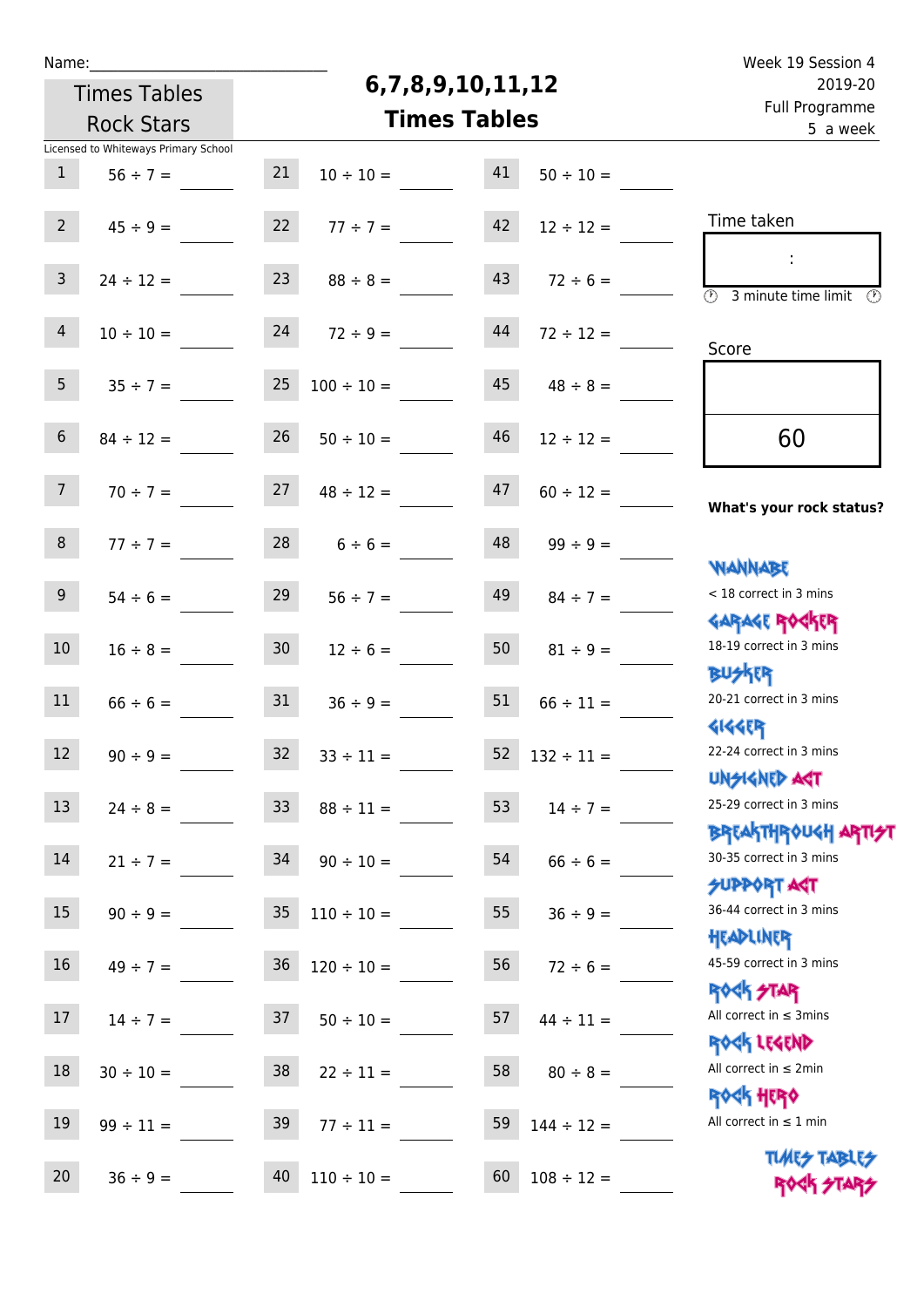| Name:             |                                      |                     |                     | Week 19 Session 5 |                          |                                                                                                                                                                                                                                                                                                                                                                                                                                                                                                                                                                                                                           |  |  |
|-------------------|--------------------------------------|---------------------|---------------------|-------------------|--------------------------|---------------------------------------------------------------------------------------------------------------------------------------------------------------------------------------------------------------------------------------------------------------------------------------------------------------------------------------------------------------------------------------------------------------------------------------------------------------------------------------------------------------------------------------------------------------------------------------------------------------------------|--|--|
|                   | <b>Times Tables</b>                  |                     |                     | 6,7,8,9,10,11,12  |                          | 2019-20<br>Full Programme                                                                                                                                                                                                                                                                                                                                                                                                                                                                                                                                                                                                 |  |  |
| <b>Rock Stars</b> |                                      | <b>Times Tables</b> |                     |                   |                          |                                                                                                                                                                                                                                                                                                                                                                                                                                                                                                                                                                                                                           |  |  |
|                   | Licensed to Whiteways Primary School |                     |                     |                   |                          | 5 a week                                                                                                                                                                                                                                                                                                                                                                                                                                                                                                                                                                                                                  |  |  |
| $\mathbf{1}$      | $9 \times 10 =$                      | 21                  | $7 \times 4 =$      | 41                | $22 \div 11 =$           |                                                                                                                                                                                                                                                                                                                                                                                                                                                                                                                                                                                                                           |  |  |
| 2 <sup>7</sup>    | $9 \times 2 =$                       | 22                  | $11 \times 2 =$     | 42                | $9 \div 9 =$             | Time taken                                                                                                                                                                                                                                                                                                                                                                                                                                                                                                                                                                                                                |  |  |
| $\mathbf{3}$      | $6 \times 5 =$                       | 23                  | $12 \times 6 =$     | 43                | $48 \div 8 =$            | $\overline{\circledcirc}$ 3 minute time limit $\circledcirc$                                                                                                                                                                                                                                                                                                                                                                                                                                                                                                                                                              |  |  |
| 4                 | $9 \times 6 =$                       | 24                  | $8 \times 3 =$      | 44                | $99 \div 9 =$            | Score                                                                                                                                                                                                                                                                                                                                                                                                                                                                                                                                                                                                                     |  |  |
| 5 <sub>1</sub>    | $6 \times 3 =$                       | 25                  | $10 \times 7 =$     | 45                | $12 \div 12 =$           |                                                                                                                                                                                                                                                                                                                                                                                                                                                                                                                                                                                                                           |  |  |
| 6 <sup>1</sup>    | $11 \times 1 =$                      | 26                  | $6 \times 10 =$     | 46                | $40 \div 8 =$            | 60                                                                                                                                                                                                                                                                                                                                                                                                                                                                                                                                                                                                                        |  |  |
| 7 <sup>7</sup>    | $10 \times 2 =$                      | 27                  | $11 \times 10 =$    | 47                | $48 \div 6 =$            | Add up your time                                                                                                                                                                                                                                                                                                                                                                                                                                                                                                                                                                                                          |  |  |
| 8                 | $7 \times 1 =$                       | 28                  | $11 \times 3 =$     | 48                | $16 \div 8 =$            | <b>Mins</b>                                                                                                                                                                                                                                                                                                                                                                                                                                                                                                                                                                                                               |  |  |
| 9 <sup>°</sup>    | $9 \times 3 =$                       | 29                  | $8 \times 5 =$      | 49                | $7 ÷ 7 =$                |                                                                                                                                                                                                                                                                                                                                                                                                                                                                                                                                                                                                                           |  |  |
| 10 <sup>°</sup>   | $10 \times 10 =$                     | 30 <sup>°</sup>     | $6 \times 12 =$     | 50                | $54 \div 6 =$            |                                                                                                                                                                                                                                                                                                                                                                                                                                                                                                                                                                                                                           |  |  |
| 11                | $7 \times 7 =$                       | 31                  | $20 \div 10 =$      | 51                | $24 \div 6 =$            | S5<br>$\begin{tabular}{c} Total & \underline{\hspace{1cm}} & \underline{\hspace{1cm}} & \underline{\hspace{1cm}} & \underline{\hspace{1cm}} & \underline{\hspace{1cm}} & \underline{\hspace{1cm}} & \underline{\hspace{1cm}} & \underline{\hspace{1cm}} & \underline{\hspace{1cm}} & \underline{\hspace{1cm}} & \underline{\hspace{1cm}} & \underline{\hspace{1cm}} & \underline{\hspace{1cm}} & \underline{\hspace{1cm}} & \underline{\hspace{1cm}} & \underline{\hspace{1cm}} & \underline{\hspace{1cm}} & \underline{\hspace{1cm}} & \underline{\hspace{1cm}} & \underline{\hspace{1cm}} & \underline{\hspace{1cm}} &$ |  |  |
| 12                | $6 \times 12 =$                      |                     | $32 \t 28 \div 7 =$ |                   | $52 \t 56 \div 8 =$      | <b>Secs</b>                                                                                                                                                                                                                                                                                                                                                                                                                                                                                                                                                                                                               |  |  |
| 13                | $9 \times 5 =$                       | 33                  | $90 \div 10 =$      |                   | $53 \quad 110 \div 11 =$ | S1                                                                                                                                                                                                                                                                                                                                                                                                                                                                                                                                                                                                                        |  |  |
| 14                | $11 \times 3 =$                      |                     | $34 \t 45 \div 9 =$ |                   | $54$ $56 \div 7 =$       |                                                                                                                                                                                                                                                                                                                                                                                                                                                                                                                                                                                                                           |  |  |
| 15                | $10 \times 4 =$                      | 35                  | $30 \div 10 =$      |                   | $55 \t 77 \div 7 =$      | S5                                                                                                                                                                                                                                                                                                                                                                                                                                                                                                                                                                                                                        |  |  |
| 16                | $12 \times 7 =$                      |                     | $36 \t 48 \div 6 =$ | 56                | $66 \div 6 =$            | Total                                                                                                                                                                                                                                                                                                                                                                                                                                                                                                                                                                                                                     |  |  |
| 17                | $6 \times 5 =$                       | 37                  | $90 \div 9 =$       | 57                | $30 \div 10 =$           | Add up your score                                                                                                                                                                                                                                                                                                                                                                                                                                                                                                                                                                                                         |  |  |
| 18                | $10 \times 8 =$                      | 38                  | $36 \div 6 =$       |                   | 58 $7 \div 7 =$          |                                                                                                                                                                                                                                                                                                                                                                                                                                                                                                                                                                                                                           |  |  |
| 19                | $11 \times 5 =$                      | 39                  | $24 \div 8 =$       | 59                | $36 \div 12 =$           | S5                                                                                                                                                                                                                                                                                                                                                                                                                                                                                                                                                                                                                        |  |  |
| 20 <sub>2</sub>   | $7 \times 5 =$                       |                     | $40 \t 7 \div 7 =$  | 60                | $11 \div 11 =$           | Total $\_\_$                                                                                                                                                                                                                                                                                                                                                                                                                                                                                                                                                                                                              |  |  |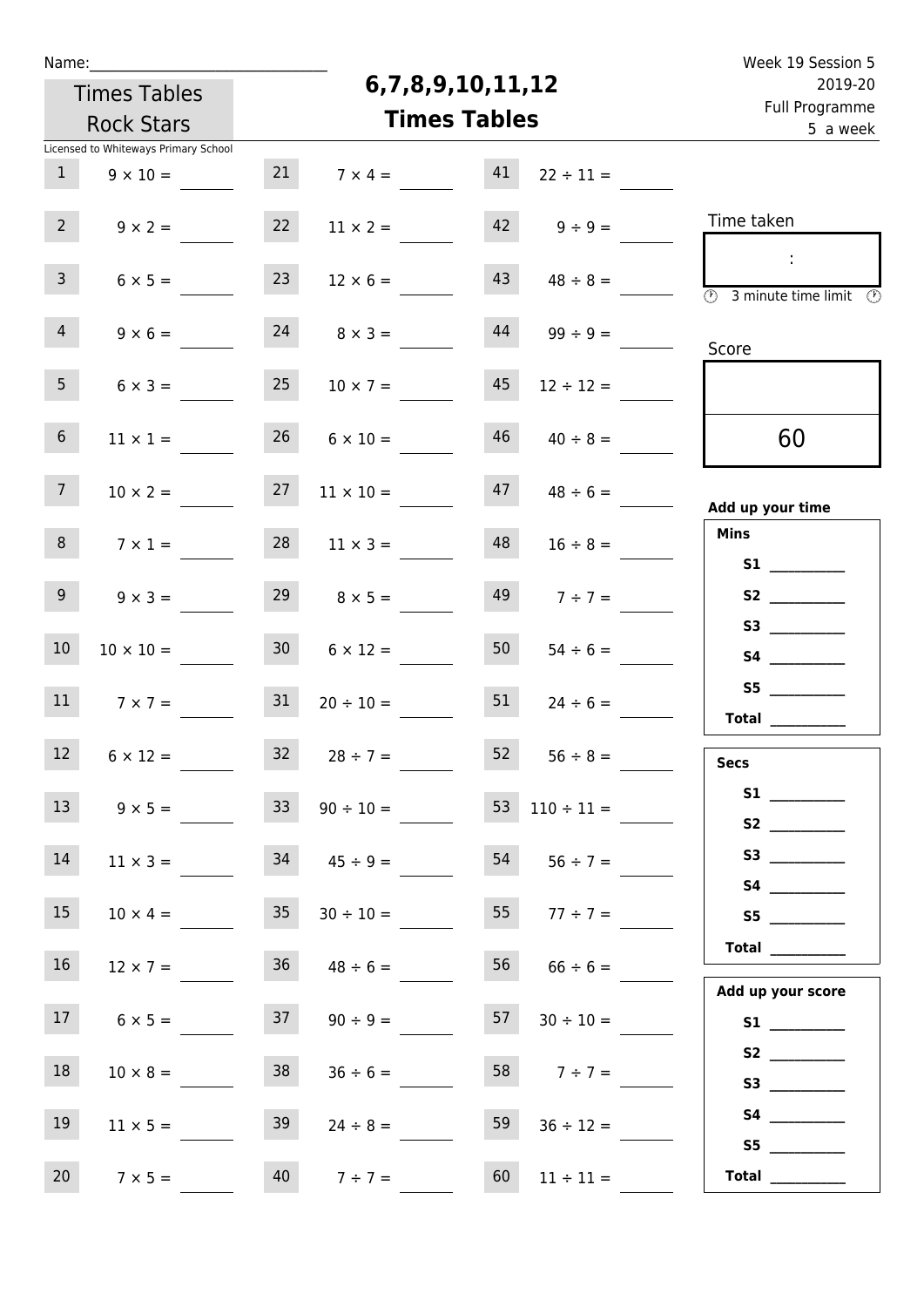|  | vam | L |  |
|--|-----|---|--|
|  |     |   |  |

**3,4,5,6,7,8,9,10,11,12**

|                | <b>Rock Stars</b>                    |                 |                  | <b>Times Tables</b> |                  | <u>i un i rogrummic</u><br>5 a week                                                      |
|----------------|--------------------------------------|-----------------|------------------|---------------------|------------------|------------------------------------------------------------------------------------------|
|                | Licensed to Whiteways Primary School |                 |                  |                     |                  |                                                                                          |
| $\mathbf{1}$   | $12 \times 5 =$                      | 21              | $4 \times 3 =$   | 41                  | $9 \times 12 =$  |                                                                                          |
| 2 <sup>7</sup> | $5 \times 11 =$                      | 22              | $12 \times 7 =$  | 42                  | $5 \times 4 =$   | Time taken                                                                               |
| $\mathbf{3}$   | $9 \times 2 =$                       | 23              | $8 \times 5 =$   | 43                  | $2 \times 10 =$  | $\ddot{\phantom{a}}$<br>$\overline{(\mathfrak{h})}$<br>3 minute time limit $\circled{0}$ |
| $\overline{4}$ | $4 \times 1 =$                       | 24              | $5 \times 12 =$  | 44                  | $2 \times 10 =$  | Score                                                                                    |
| 5 <sub>1</sub> | $5 \times 7 =$                       | 25              | $10 \times 5 =$  | 45                  | $3 \times 4 =$   |                                                                                          |
| 6 <sup>1</sup> | $4 \times 6 =$                       | 26              | $7 \times 11 =$  | 46                  | $3 \times 9 =$   | 60                                                                                       |
| 7 <sup>7</sup> | $5 \times 11 =$                      | 27              | $10 \times 1 =$  | 47                  | $10 \times 8 =$  | What's your rock status?                                                                 |
| 8              | $7 \times 10 =$                      | 28              | $5 \times 8 =$   | 48                  | $12 \times 12 =$ | <b>NANNABE</b>                                                                           |
| 9 <sup>1</sup> | $4 \times 7 =$                       | 29              | $10 \times 2 =$  | 49                  | $8 \times 10 =$  | < 18 correct in 3 mins                                                                   |
| $10\,$         | $12 \times 12 =$                     | 30 <sub>o</sub> | $8 \times 3 =$   | 50                  | $4 \times 3 =$   | <b>GARAGE ROCKER</b><br>18-19 correct in 3 mins                                          |
| 11             | $6 \times 1 =$                       | 31              | $2 \times 7 =$   | 51                  | $1 \times 9 =$   | <b>BUSKER</b><br>20-21 correct in 3 mins                                                 |
| 12             | $10 \times 11 =$                     | 32              | $11 \times 5 =$  | 52                  | $11 \times 9 =$  | <b>4144EP</b><br>22-24 correct in 3 mins                                                 |
| 13             | $7 \times 3 =$                       | 33              | $1 \times 4 =$   | 53                  | $5 \times 8 =$   | <b>UNSIGNED AGT</b><br>25-29 correct in 3 mins                                           |
| 14             | $6 \times 10 =$                      | 34              | $7 \times 4 =$   | 54                  | $12 \times 7 =$  | <b>BREAKTHROUGH ARTI<del>S</del>T</b><br>30-35 correct in 3 mins<br>SUPPORT ART          |
| 15             | $3 \times 9 =$                       | $35\,$          | $10 \times 12 =$ | 55                  | $12 \times 5 =$  | 36-44 correct in 3 mins                                                                  |
| 16             | $3 \times 11 =$                      | 36              | $7 \times 7 =$   | 56                  | $7 \times 10 =$  | HEADLINER<br>45-59 correct in 3 mins                                                     |
| 17             | $12 \times 7 =$                      | 37              | $9 \times 7 =$   | 57                  | $4 \times 7 =$   | <b>ROCK STAR</b><br>All correct in $\leq$ 3mins                                          |
| 18             | $5 \times 12 =$                      | 38              | $1 \times 4 =$   | 58                  | $9 \times 5 =$   | ROCK LEGEND<br>All correct in $\leq 2$ min                                               |
| 19             | $10 \times 12 =$                     | 39              | $9 \times 4 =$   | 59                  | $1 \times 4 =$   | <b>ROCK HERO</b><br>All correct in $\leq 1$ min                                          |
| 20             | $3 \times 5 =$                       | 40              | $7 \times 9 =$   | 60                  | $12 \times 5 =$  | <b>TUARS TABLES</b><br><b>ROGK 2T4</b>                                                   |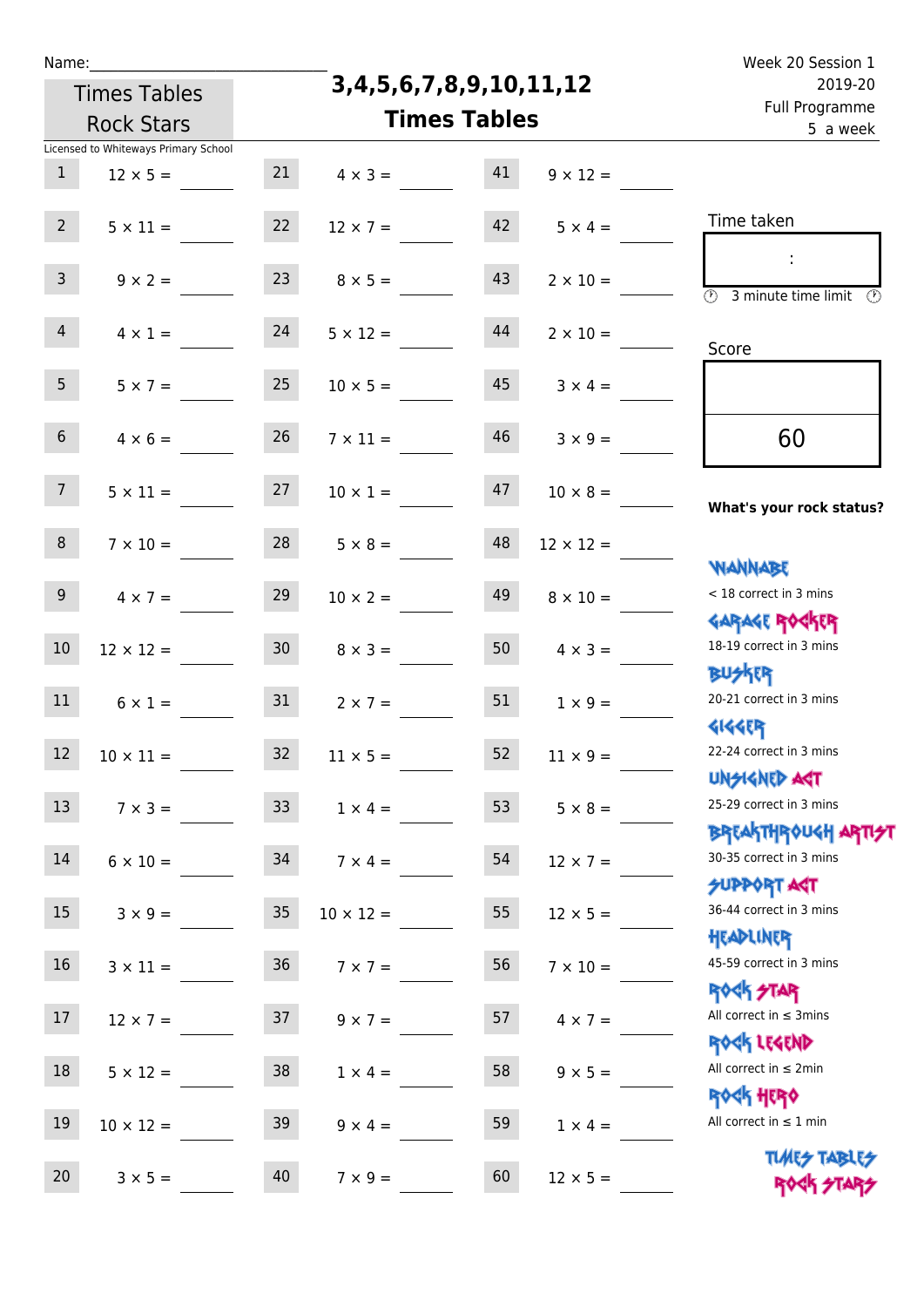| Name:          |                                      |         |              |                                 |         |                      |    |                      | Week 20 Session 2                                          |
|----------------|--------------------------------------|---------|--------------|---------------------------------|---------|----------------------|----|----------------------|------------------------------------------------------------|
|                | <b>Times Tables</b>                  |         |              | 3, 4, 5, 6, 7, 8, 9, 10, 11, 12 | 2019-20 |                      |    |                      |                                                            |
|                | <b>Rock Stars</b>                    |         |              | <b>Times Tables</b>             |         |                      |    |                      | Full Programme<br>5 a week                                 |
|                | Licensed to Whiteways Primary School |         |              |                                 |         |                      |    |                      |                                                            |
| $1\,$          |                                      | 13      |              | 25                              | 37      |                      | 49 |                      |                                                            |
|                | 90<br>9                              | 12      | 96           | 10                              | 70      | $70\,$<br>$10\,$     |    | 8<br>80              | Time taken                                                 |
| $\overline{2}$ |                                      | 14      |              | 26                              | 38      |                      | 50 |                      |                                                            |
|                | 3<br>30                              | 5       | 25           | $\mathsf{3}$                    | 6       | 3<br>36              |    | $\overline{5}$<br>60 | $\overline{\odot}$<br>3 minute time limit<br>$\circled{r}$ |
| $\mathsf{3}$   |                                      | 15      |              | 27                              | 39      |                      | 51 |                      | Score                                                      |
|                | 5<br>$20\,$                          | $\,6\,$ | $18\,$       | 5                               | 60      | $\bf 6$<br>3         |    | 5<br>30              |                                                            |
| 4              |                                      | 16      |              | 28                              | 40      |                      | 52 |                      | 60                                                         |
|                | 48<br>12                             | 11      | 110          | $\boldsymbol{6}$                | 54      | $10\,$<br>5          |    | 40<br>4              |                                                            |
| 5              |                                      | 17      |              | 29                              | 41      |                      | 53 |                      | What's your rock status?                                   |
|                | 3<br>30                              | $\,6\,$ | 60           | 5                               | $10\,$  | $\overline{4}$<br>4  |    | $10\,$<br>30         | <b><i>NANNABE</i></b>                                      |
| $\sqrt{6}$     |                                      | 18      |              | 30                              | 42      |                      | 54 |                      | < 18 correct in 3 mins                                     |
|                | $\mathsf{3}$<br>$\mathsf{3}$         | 5       | 40           | 4                               | $20\,$  | 77<br>$\overline{7}$ |    | 35<br>$\overline{7}$ | <b>FR</b>                                                  |
|                |                                      |         |              |                                 |         |                      |    |                      | 18-19 correct in 3 mins<br><b>BUSKER</b>                   |
| $\overline{7}$ |                                      | $19\,$  |              | 31                              | 43      |                      | 55 |                      | 20-21 correct in 3 mins                                    |
|                | 96<br>8                              | 3       | 18           | $11\,$                          | 44      | $\,$ 6 $\,$<br>3     |    | 88<br>$11\,$         | <b>4144EP</b><br>22-24 correct in 3 mins                   |
| 8              |                                      | 20      |              | 32                              | 44      |                      | 56 |                      | <b>UNSIGNED AGT</b>                                        |
|                | 5<br>40                              | 8       | 72           | 5                               | 55      | 121<br>$11\,$        |    | 8<br>64              | 25-29 correct in 3 mins<br><b>BREAKTHROUGH</b>             |
| 9              |                                      | 21      |              | 33                              | 45      |                      | 57 |                      | 30-35 correct in 3 mins                                    |
|                | 60<br>6                              | 5       | 45           | 12                              | 96      | 90<br>$10\,$         |    | 4<br>4               | <b>SUPPORT AGT</b><br>36-44 correct in 3 mins<br>HEADLINER |
| 10             |                                      | 22      |              | 34                              | 46      |                      | 58 |                      | 45-59 correct in 3 mins                                    |
|                | 80<br>8                              | 3       | $\mathsf{3}$ | 5                               | $15\,$  | 32<br>4              |    | 9<br>9               | <b>FTAR</b><br>Rock<br>All correct in $\leq$ 3mins         |
| $11\,$         |                                      | 23      |              | 35                              | 47      |                      | 59 |                      | <b><h b="" legend<=""></h></b>                             |
|                | 99<br>11                             | 3       | $27\,$       | 9                               | $36\,$  | 16<br>4              |    | $10\,$<br>90         | All correct in $\leq 2$ min<br><b>ROCK HERO</b>            |
| 12             |                                      | 24      |              | 36                              | 48      |                      | 60 |                      | All correct in $\leq 1$ min                                |
|                | 8<br>8                               | 7       | 56           | 8                               | 56      | 64<br>8              |    | 48<br>4              | <b>TUARS TABL</b>                                          |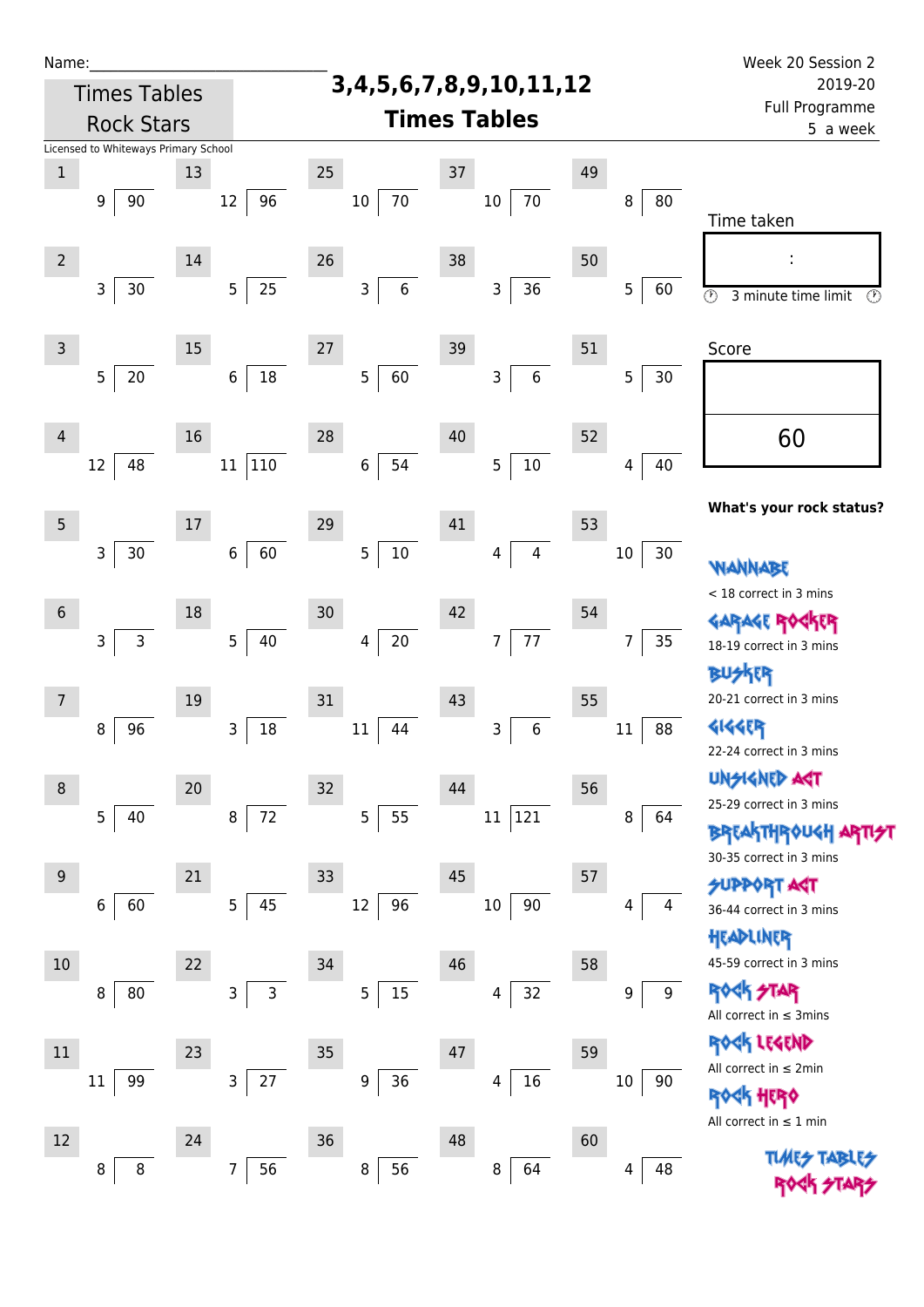| Ń | am |  | ı |  |
|---|----|--|---|--|
|   |    |  |   |  |
|   |    |  |   |  |

**3,4,5,6,7,8,9,10,11,12**

|                  | <b>Rock Stars</b>         |                                      |                                |                                    | <b>Times Tables</b>         |                                      | Full Programme<br>5 a week                                                              |
|------------------|---------------------------|--------------------------------------|--------------------------------|------------------------------------|-----------------------------|--------------------------------------|-----------------------------------------------------------------------------------------|
|                  |                           | Licensed to Whiteways Primary School |                                |                                    |                             |                                      |                                                                                         |
| $\mathbf 1$      | 9<br>$\times$ 7           | 13                                   | $\boldsymbol{6}$<br>$\times$ 1 | $\overline{4}$<br>25<br>$\times$ 5 | $11\,$<br>37<br>$\times$ 11 | $\boldsymbol{9}$<br>49<br>$\times$ 7 |                                                                                         |
| $\overline{2}$   | 12                        | 14                                   | 9                              | 12<br>26                           | 6<br>38                     | 9<br>50                              | Time taken                                                                              |
|                  | $\times$ 1                |                                      | $\times 8$                     | $\times$ 4                         | $\times$ 12                 | $\times$ 1                           | $\circled{r}$<br>3 minute time limit<br>⊕                                               |
| $\overline{3}$   | 9<br>$\times$ 5           | 15                                   | $\mathsf 3$<br>$\times$ 9      | $\mathsf 3$<br>27<br>$\times$ 7    | 12<br>39<br>$\times$ 10     | 8<br>51<br>$\times 8$                | Score                                                                                   |
| $\overline{4}$   | 7<br>$\times$ 10          | 16                                   | 3<br>$\times$ 11               | 12<br>28<br>$\times$ 2             | 9<br>40<br>$\times 6$       | 3<br>52<br>$\times$ 7                | 60                                                                                      |
| $5\phantom{.0}$  | 9<br>$\times$ 3           | 17                                   | 3<br>$\times$ 3                | 9<br>29<br>$\times$ 12             | $10\,$<br>41<br>$\times$ 11 | 8<br>53<br>$\times$ 11               | What's your rock status?                                                                |
| $6\phantom{a}$   | 10                        | 18                                   | $10\,$                         | $\overline{7}$<br>30               | 12<br>42                    | 4<br>54                              | <b>NANNABE</b><br>< 18 correct in 3 mins<br><b>GARAGE ROGKER</b>                        |
|                  | $\times$ 11               |                                      | $\times$ 3                     | $\times$ 3                         | $\times$ 5                  | $\times$ 5                           | 18-19 correct in 3 mins<br><b>BUSKER</b>                                                |
| $\overline{7}$   | $10\,$<br>$\times$ 9      | 19                                   | 9<br>$\times$ 5                | $\mathsf 3$<br>31<br>$\times$ 1    | $11\,$<br>43<br>$\times$ 9  | 11<br>55<br>$\times$ 4               | 20-21 correct in 3 mins<br><b>4144EP</b><br>22-24 correct in 3 mins                     |
| 8                | 10<br>$\times$ 9          | 20                                   | 3<br>$\times$ 7                | $10\,$<br>32<br>$\times$ 4         | 12<br>44<br>$\times$ 5      | $\,6$<br>56<br>$\times$ 9            | <b>UNSIGNED AGT</b><br>25-29 correct in 3 mins<br><b>BREAKTHROUGH ARTI<del>S</del>T</b> |
| $\boldsymbol{9}$ | 11<br>$\times 8$          | 21                                   | 11<br>$\times$ 4               | 8<br>33<br>$\times 8$              | $11\,$<br>45<br>$\times$ 8  | 6<br>57<br>$\times$ 7                | 30-35 correct in 3 mins<br><b>SUPPORT ART</b><br>36-44 correct in 3 mins                |
| $10\,$           | $\mathsf 3$<br>$\times$ 6 | 22                                   | 3<br>$\times$ 2                | 11<br>34<br>$\times$ 12            | 10<br>46<br>$\times$ 4      | 12<br>58<br>$\times$ 3               | HEADLINER<br>45-59 correct in 3 mins<br><b>ROCK STAR</b>                                |
| $11\,$           | $11\,$<br>$\times$ 9      | 23                                   | 3<br>$\times$ 9                | $10\,$<br>35<br>$\times$ 3         | 7<br>$47\,$<br>$\times$ 4   | 9<br>59<br>$\times$ 5                | All correct in $\leq$ 3mins<br>ROCK LEGEND<br>All correct in $\leq 2$ min               |
| 12               | 11                        | 24                                   | 10                             | 9<br>36                            | $10\,$<br>48                | 11<br>60                             | ROCK HERO<br>All correct in $\leq 1$ min                                                |
|                  | $\times$ 9                |                                      | $\times$ 9                     | $\times$ 11                        | $\times$ 11                 | $\times$ 6                           | <b>TUNES TABLES</b><br>PORT STAPS                                                       |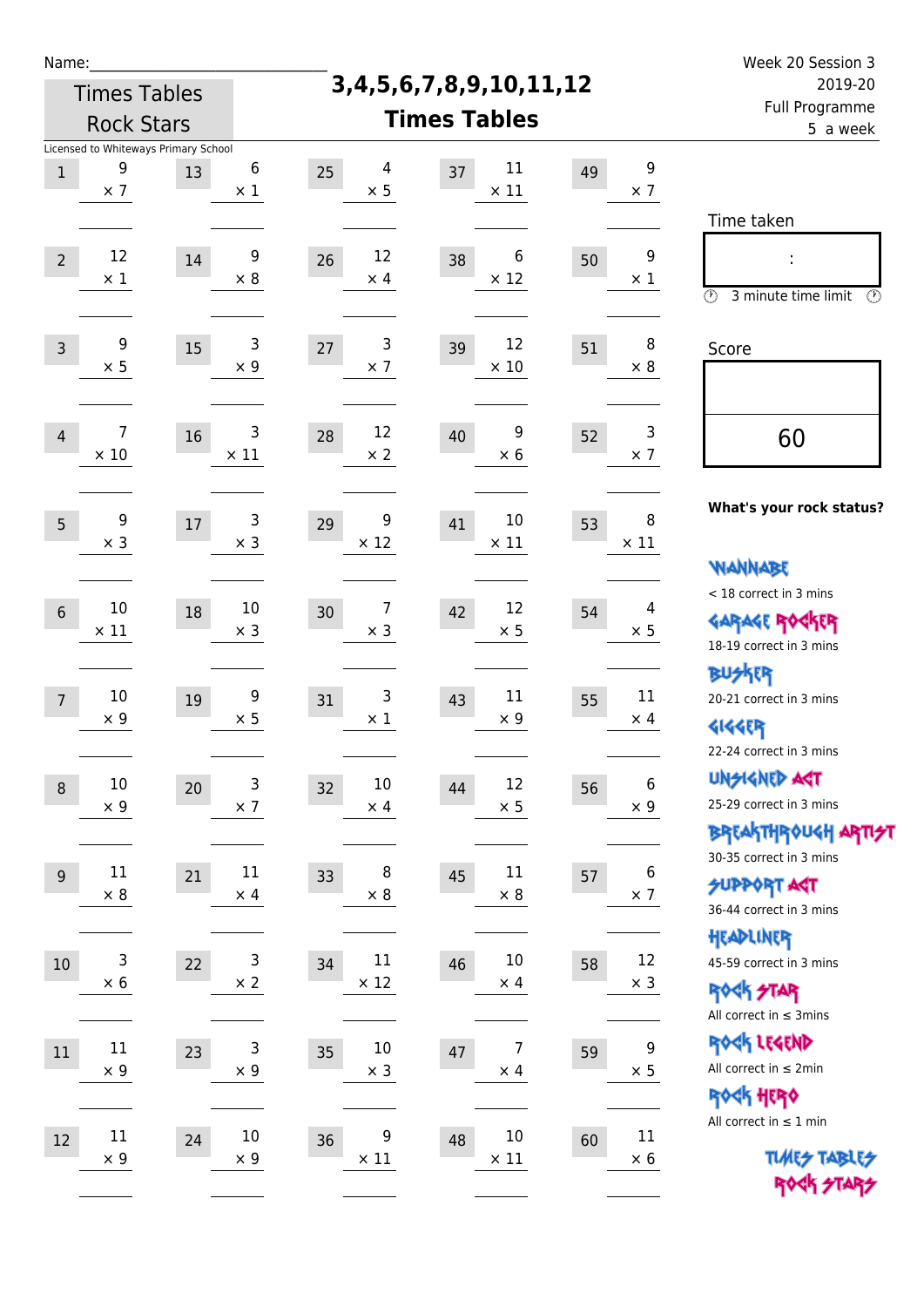**3,4,5,6,7,8,9,10,11,12**

| 2019-20                                                                        | 3,4,5,6,7,8,9,10,11,12          | <b>Times Tables</b> |                                 |                 |                                      |                |
|--------------------------------------------------------------------------------|---------------------------------|---------------------|---------------------------------|-----------------|--------------------------------------|----------------|
| Full Programme<br>5 a week                                                     |                                 |                     | <b>Times Tables</b>             |                 | <b>Rock Stars</b>                    |                |
|                                                                                |                                 |                     |                                 |                 | Licensed to Whiteways Primary School |                |
|                                                                                | $30 \div 5 =$                   | 41                  | $88 \div 8 =$                   | 21              | $14 \div 7 =$                        | $\mathbf{1}$   |
| Time taken                                                                     | $44 \div 11 =$                  | 42                  | $49 \div 7 =$                   | 22              | $18 \div 9 =$                        | 2 <sup>7</sup> |
| $\overline{\mathcal{D}}$<br>3 minute time limit<br>$\circled{r}$               | $15 \div 3 =$                   | 43                  | $48 \div 4 =$                   | 23              | $20 \div 10 =$                       | $\mathsf{3}$   |
| Score                                                                          | $10 \div 5 =$                   | 44                  | $33 \div 3 =$                   | 24              | $48 \div 12 =$                       | $\overline{4}$ |
|                                                                                | $36 \div 6 =$                   | 45                  | $18 \div 3 =$                   | 25              | $12 \div 3 =$                        | 5 <sub>1</sub> |
| 60                                                                             | $72 \div 12 =$                  | 46                  | $8 \div 4 =$                    | 26              | $36 \div 6 =$                        | 6 <sup>1</sup> |
| What's your rock status?                                                       | $110 \div 11 =$                 | 47                  | $36 \div 4 =$                   | 27              | $35 \div 5 =$                        | 7 <sup>7</sup> |
| <b>NANNABE</b>                                                                 | $48 \div 6 =$                   | 48                  | $81 \div 9 =$                   | 28              | $45 \div 9 =$                        | 8              |
| < 18 correct in 3 mins<br><b>GARAGE ROCKER</b>                                 | $84 \div 7 =$                   | 49                  | $6 \div 3 =$                    | 29              | $84 \div 12 =$                       | 9              |
| 18-19 correct in 3 mins<br><b>BUSKER</b>                                       | $45 \div 9 =$                   | 50                  | $90 \div 10 =$                  | 30 <sub>o</sub> | $24 \div 12 =$                       | $10\,$         |
| 20-21 correct in 3 mins<br><b><k<er< b=""></k<er<></b>                         | $30 \div 3 =$                   | 51                  | $108 \div 9 =$                  | 31              | $99 \div 9 =$                        | 11             |
| 22-24 correct in 3 mins<br>UNSIGNED AGT                                        | $9 \div 9 =$                    | 52                  | $36 \div 3 =$                   | 32              | $45 \div 5 =$                        | 12             |
| 25-29 correct in 3 mins<br>ΒΡΓΑΚΤΗΡΟUGH ΑΡΤΙ <del>2</del> Τ                    | $77 ÷ 7 =$                      | 53                  | $24 \div 6 =$                   | 33 <sup>°</sup> | $60 \div 6 =$                        | 13             |
| 30-35 correct in 3 mins<br><b>SUPPORT AGT</b>                                  | $9 \div 9 =$                    | 54                  | $24 \div 8 =$                   | 34              | $90 \div 10 =$                       | 14             |
| 36-44 correct in 3 mins<br>HEADLINER                                           | $30 \div 6 =$                   | 55                  | $30 \div 10 =$                  | 35              | $72 \div 12 =$                       | 15             |
| 45-59 correct in 3 mins<br><b>ROCK STAR</b>                                    | $48 \div 12 =$                  | 56                  | $66 \div 6 =$                   | 36              | $96 \div 8 =$                        | 16             |
| All correct in $\leq$ 3mins<br>ROCK LEGEND                                     | $40 \div 5 =$                   | 57                  | $12 \div 12 =$                  | 37              | $36 \div 12 =$                       | 17             |
| All correct in $\leq 2$ min<br><b>ROCK HERO</b><br>All correct in $\leq 1$ min | $16 \div 4 =$                   | 58                  | $99 \div 11 =$                  | 38              | $21 \div 3 =$                        | 18             |
| <b>TUARS TABLES</b><br>ROCK STARS                                              | $60 \div 10 =$<br>$42 \div 7 =$ | 59<br>60            | $72 \div 8 =$<br>$12 \div 12 =$ | 39<br>40        | $27 \div 3 =$<br>$27 \div 9 =$       | 19<br>20       |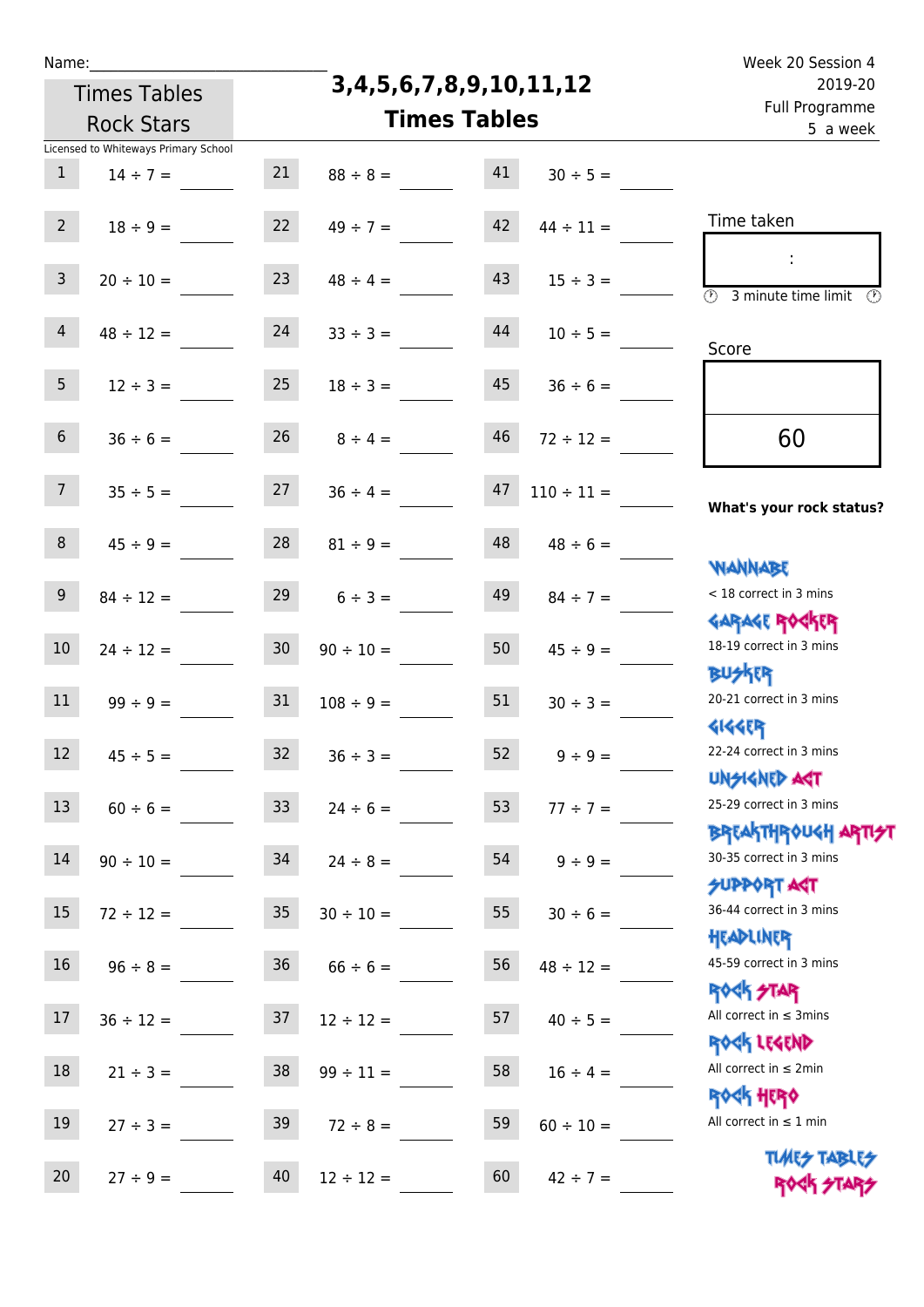| Ń | am |  | ı |  |
|---|----|--|---|--|
|   |    |  |   |  |
|   |    |  |   |  |

**3,4,5,6,7,8,9,10,11,12 Times Tables** Licensed to Whiteways Primary School Times Tables Rock Stars Week 20 Session 5 Full Programme 2019-20 5 a week Time taken :  $\overline{(r)}$  3 minute time limit  $\circled{r}$ Score **Add up your time Mins S1 \_\_\_\_\_\_\_\_\_\_\_\_ S2 \_\_\_\_\_\_\_\_\_\_\_\_ S3 \_\_\_\_\_\_\_\_\_\_\_\_ S4 \_\_\_\_\_\_\_\_\_\_\_\_ S5 \_\_\_\_\_\_\_\_\_\_\_\_ Total \_\_\_\_\_\_\_\_\_\_\_\_ Secs S1 \_\_\_\_\_\_\_\_\_\_\_\_ S2 \_\_\_\_\_\_\_\_\_\_\_\_ S3 \_\_\_\_\_\_\_\_\_\_\_\_ S4 \_\_\_\_\_\_\_\_\_\_\_\_ S5 \_\_\_\_\_\_\_\_\_\_\_\_ Total \_\_\_\_\_\_\_\_\_\_\_\_ Add up your score S1 \_\_\_\_\_\_\_\_\_\_\_\_** 60 1  $9 \times 3 = 21$   $5 \times 6 = 41$   $7 \div 7 =$ 2  $7 \times 10 =$  22  $10 \times 8 =$  42  $32 \div 8 =$ 3  $4 \times 6 =$  23  $7 \times 5 =$  43  $35 \div 7 =$  $4 \quad 11 \times 7 =$  24  $4 \times 6 =$  44  $48 \div 8 =$ 5  $12 \times 4 = 25$   $9 \times 7 = 45$   $15 \div 5 =$ 6  $5 \times 8 = 26$   $10 \times 11 = 46$   $48 \div 4 =$ 7  $3 \times 9 = 27$   $11 \times 10 = 47$   $55 \div 5 =$ 8  $8 \times 3 = 28$   $10 \times 3 = 48$   $30 \div 10 = 10$ 9  $8 \times 11 = 29$   $4 \times 12 = 49$   $48 \div 6 = 49$ 10  $12 \times 1 =$  30  $10 \times 10 =$  50  $24 \div 12 =$ 11  $3 \times 10 = 31$   $70 \div 10 = 51$   $96 \div 12 =$ 12  $5 \times 12 = 32$   $121 \div 11 = 52$   $21 \div 7 = 52$ 13  $6 \times 11 =$  33  $16 \div 4 =$  53  $56 \div 7 =$ 14  $10 \times 2 = 34$   $50 \div 10 = 54$   $32 \div 4 =$ 15  $9 \times 3 = 35$   $7 \div 7 = 55$   $20 \div 5 =$ 16  $5 \times 9 = 36$   $40 \div 10 = 56$   $64 \div 8 =$ 17  $4 \times 7 = 37$   $108 \div 9 = 57$   $6 \div 6 = 57$ 

20  $5 \times 3 =$   $40$   $15 \div 5 =$   $60$   $99 \div 9 =$ 

 **S2 \_\_\_\_\_\_\_\_\_\_\_\_ S3 \_\_\_\_\_\_\_\_\_\_\_\_ S4 \_\_\_\_\_\_\_\_\_\_\_\_ S5 \_\_\_\_\_\_\_\_\_\_\_\_** 18  $10 \times 8 = 38$   $12 \div 6 = 58$   $30 \div 3 =$ 19  $6 \times 8 = 39$   $24 \div 12 = 59$   $32 \div 8 =$ 

 **Total \_\_\_\_\_\_\_\_\_\_\_\_**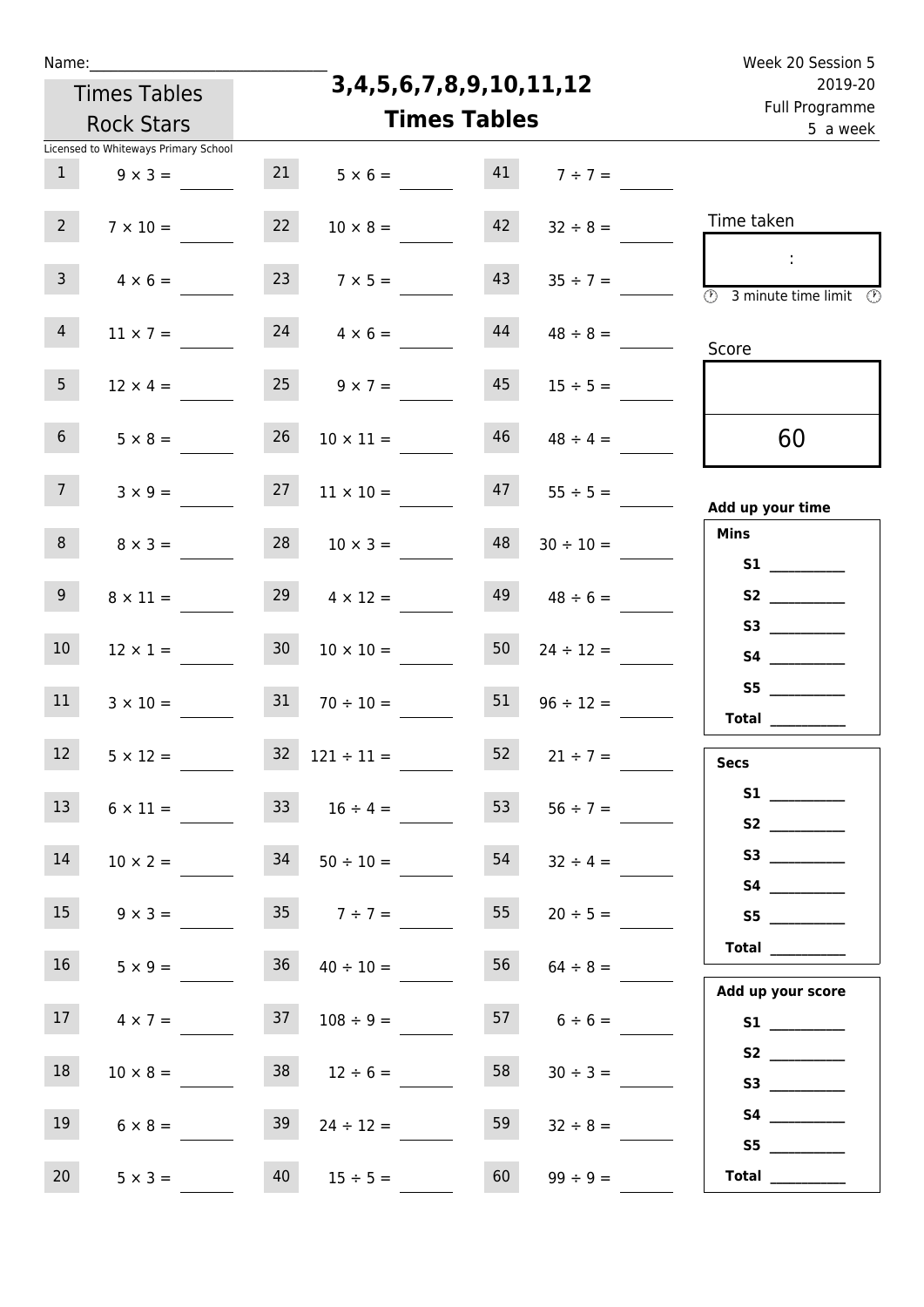| Name:            |                                      |                 |                         | 6                         |                 | Week 21 Session 1                                                |
|------------------|--------------------------------------|-----------------|-------------------------|---------------------------|-----------------|------------------------------------------------------------------|
|                  | <b>Times Tables</b>                  |                 |                         | 2019-20<br>Full Programme |                 |                                                                  |
|                  | <b>Rock Stars</b>                    |                 | <b>Times Tables</b>     | 5 a week                  |                 |                                                                  |
|                  | Licensed to Whiteways Primary School |                 |                         |                           |                 |                                                                  |
| $\mathbf{1}$     | $6 \times 3 =$                       |                 | $21 \t 6 \times 8 = 41$ |                           | $5 \times 6 =$  |                                                                  |
| $2^{\circ}$      | $6 \times 12 =$                      |                 | $22 \t 6 \times 4 =$    | 42                        | $8 \times 6 =$  | Time taken                                                       |
| 3 <sup>7</sup>   | $6 \times 8 =$                       | 23              | $6 \times 11 =$         | 43                        | $1 \times 6 =$  | $\overline{\mathcal{O}}$<br>3 minute time limit<br>$\mathcal{O}$ |
| $\overline{4}$   | $6 \times 5 =$                       | 24              | $6 \times 9 =$          | 44                        | $10 \times 6 =$ | Score                                                            |
| 5 <sub>1</sub>   | $6 \times 5 =$                       | 25              | $6 \times 3 =$          | 45                        | $12 \times 6 =$ |                                                                  |
| 6 <sup>1</sup>   | $6 \times 5 =$                       | 26              | $6 \times 1 =$          | 46                        | $2 \times 6 =$  | 60                                                               |
| 7 <sup>7</sup>   | $6 \times 9 =$                       | 27              | $6 \times 3 =$          | 47                        | $6 \times 6 =$  | What's your rock status?                                         |
| 8                | $6 \times 4 =$                       | 28              | $6 \times 12 =$         | 48                        | $9 \times 6 =$  | <b>NANNABE</b>                                                   |
| 9 <sub>o</sub>   | $6 \times 9 =$                       | 29              | $6 \times 3 =$          | 49                        | $4 \times 6 =$  | < 18 correct in 3 mins                                           |
| 10 <sup>1</sup>  | $6 \times 2 =$                       | 30              | $6 \times 3 =$          | 50                        | $11 \times 6 =$ | <b>GARAGE ROGKER</b><br>18-19 correct in 3 mins<br><b>BU外四</b>   |
| 11               | $6 \times 10 =$                      | 31              | $8 \times 6 =$          | 51                        | $2 \times 6 =$  | 20-21 correct in 3 mins<br><b>4144ER</b>                         |
| 12               | $6 \times 5 =$                       | 32              | $9 \times 6 =$          | 52                        | $9 \times 6 =$  | 22-24 correct in 3 mins<br><b>UNSIGNED AST</b>                   |
| 13               | $6 \times 10 =$                      | 33 <sup>°</sup> | $11 \times 6 =$         | 53                        | $11 \times 6 =$ | 25-29 correct in 3 mins<br><b>BREAKTHROUGH ARTH</b>              |
| 14               | $6 \times 11 =$                      | 34              | $6 \times 6 =$          | 54                        | $2 \times 6 =$  | 30-35 correct in 3 mins<br>SUPPORT ART                           |
| 15 <sub>15</sub> | $6 \times 11 =$                      | 35 <sub>o</sub> | $1 \times 6 =$          | 55                        | $4 \times 6 =$  | 36-44 correct in 3 mins                                          |
| 16 <sup>1</sup>  | $6 \times 7 =$                       | $36\,$          | $11 \times 6 =$         | 56                        | $9 \times 6 =$  | HEADLINER<br>45-59 correct in 3 mins                             |
| 17               | $6 \times 3 =$                       | 37              | $6 \times 6 =$          | 57                        | $10 \times 6 =$ | <b>ROCK STAR</b><br>All correct in $\leq$ 3mins                  |
| 18               | $6 \times 11 =$                      | 38              | $10 \times 6 =$         | 58                        | $2 \times 6 =$  | ROCK LEGEND<br>All correct in $\leq 2$ min<br><b>ROCK HERO</b>   |
| 19               | $6 \times 12 =$                      | 39              | $6 \times 6 =$          | 59                        | $5 \times 6 =$  | All correct in $\leq 1$ min                                      |
| 20               | $6 \times 10 =$                      | 40              | $9 \times 6 =$          | 60                        | $2 \times 6 =$  | <b>TUARS TABLES</b><br>ROCK STARS                                |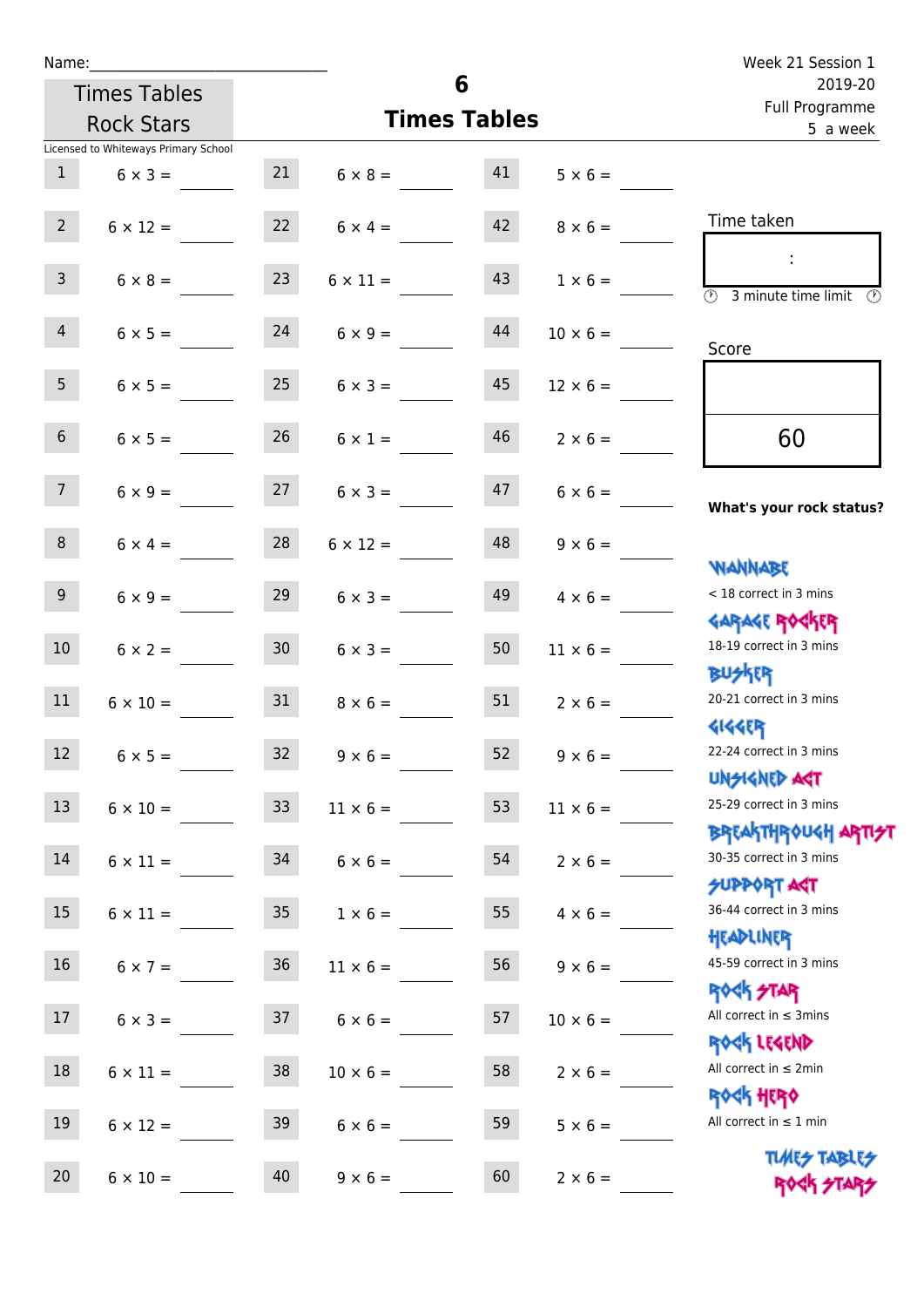| Name |  |  |  |
|------|--|--|--|
|      |  |  |  |

66 6 18

72

 $6 | 66$ 

| Name:           |                                      |    |                  |        |                            |    |                     |    |                           | Week 21 Session 2                                                |
|-----------------|--------------------------------------|----|------------------|--------|----------------------------|----|---------------------|----|---------------------------|------------------------------------------------------------------|
|                 | <b>Times Tables</b>                  |    |                  |        |                            | 6  |                     |    | 2019-20<br>Full Programme |                                                                  |
|                 | <b>Rock Stars</b>                    |    |                  |        |                            |    | <b>Times Tables</b> |    | 5 a week                  |                                                                  |
|                 | Licensed to Whiteways Primary School |    |                  |        |                            |    |                     |    |                           |                                                                  |
| $\mathbf 1$     |                                      | 13 |                  | 25     |                            | 37 |                     | 49 |                           |                                                                  |
|                 | 30<br>6                              |    | 54<br>6          |        | $\,6\,$<br>30              |    | 6<br>48             |    | $30\,$<br>6               | Time taken                                                       |
| $\overline{2}$  |                                      | 14 |                  | 26     |                            | 38 |                     | 50 |                           |                                                                  |
|                 | 48<br>6                              |    | $\,$ 6 $\,$<br>6 |        | 72<br>6                    |    | $18\,$<br>6         |    | 72<br>6                   | $\circledcirc$<br>3 minute time limit<br>⊙                       |
| $\overline{3}$  |                                      | 15 |                  | 27     |                            | 39 |                     | 51 |                           | Score                                                            |
|                 | 60<br>$\,$ 6 $\,$                    |    | 24<br>$\,6\,$    |        | $30\,$<br>$\boldsymbol{6}$ |    | 66<br>$\,$ 6 $\,$   |    | 12<br>6                   |                                                                  |
| $\overline{4}$  |                                      | 16 |                  | 28     |                            | 40 |                     | 52 |                           | 60                                                               |
|                 | 48<br>$\,$ 6 $\,$                    |    | $\,6\,$<br>6     |        | 72<br>$\,6\,$              |    | 66<br>6             |    | 36<br>6                   |                                                                  |
|                 |                                      |    |                  |        |                            |    |                     |    |                           | What's your rock status?                                         |
| 5               |                                      | 17 |                  | 29     |                            | 41 |                     | 53 |                           |                                                                  |
|                 | $12\,$<br>$\,$ 6 $\,$                |    | $18\,$<br>6      |        | $12\,$<br>$\,6$            |    | $36\,$<br>6         |    | 6<br>24                   | WANNABE<br>< 18 correct in 3 mins                                |
| $6\,$           |                                      | 18 |                  | 30     |                            | 42 |                     | 54 |                           |                                                                  |
|                 | $\boldsymbol{6}$<br>6                |    | 36<br>6          |        | $\,$ 6 $\,$<br>48          |    | 48<br>6             |    | 6<br>18                   | GARAGE ROCKER<br>18-19 correct in 3 mins                         |
|                 |                                      |    |                  |        |                            |    |                     |    |                           | <b>BUSKER</b>                                                    |
| 7               |                                      | 19 |                  | 31     |                            | 43 |                     | 55 |                           | 20-21 correct in 3 mins                                          |
|                 | 54<br>6                              |    | $30$<br>6        |        | 24<br>$\,6\,$              |    | 42<br>6             |    | 48<br>6                   | <b>4144EP</b><br>22-24 correct in 3 mins                         |
| 8               |                                      | 20 |                  | 32     |                            | 44 |                     | 56 |                           | <b>UNSIGNED AGT</b>                                              |
|                 | 72<br>6                              |    | 36<br>$\,6\,$    |        | 54<br>$6\,$                |    | 42<br>$\,6$         |    | 6<br>60                   | 25-29 correct in 3 mins                                          |
|                 |                                      |    |                  |        |                            |    |                     |    |                           | <b>BREAKTHROUGH ARTI<del>S</del>T</b><br>30-35 correct in 3 mins |
| $9\phantom{.0}$ |                                      | 21 |                  | 33     |                            | 45 |                     | 57 |                           | <b>SUPPORT ART</b>                                               |
|                 | 66<br>6                              |    | 72<br>6          |        | 60<br>$\,6$                |    | 42<br>6             |    | 6<br>42                   | 36-44 correct in 3 mins                                          |
| 10              |                                      | 22 |                  | 34     |                            | 46 |                     | 58 |                           | HEADLINER<br>45-59 correct in 3 mins                             |
|                 | 12<br>6                              |    | 18<br>6          |        | $\,6$<br>18                |    | 30<br>6             |    | 30<br>6                   | <b>ROCK STAR</b>                                                 |
|                 |                                      |    |                  |        |                            |    |                     |    |                           | All correct in $\leq$ 3mins                                      |
| $11\,$          |                                      | 23 |                  | $35\,$ |                            | 47 |                     | 59 |                           | ROCK LEGEND<br>All correct in $\leq 2$ min                       |
|                 | 12<br>6                              |    | 48<br>6          |        | 36<br>6                    |    | 24<br>6             |    | 12<br>6                   | <b>ROGH HERO</b>                                                 |

Rock Hero All correct in ≤ 2min

12

All correct in ≤ 1 min

Times Tables ROCK STA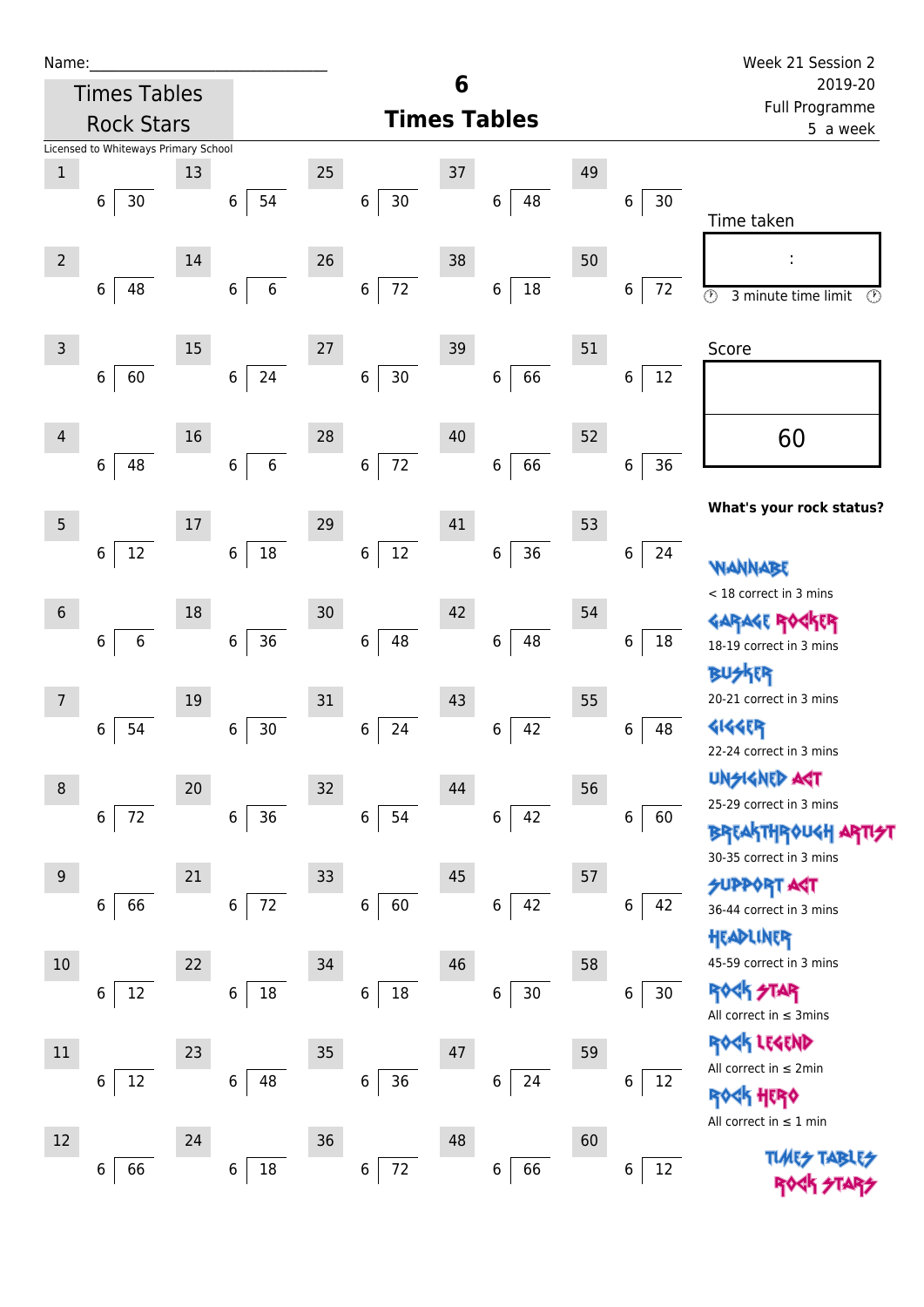| Name:          |                            |                                      |                  |                       |                        |    |                                | Week 21 Session 3                                     |  |  |
|----------------|----------------------------|--------------------------------------|------------------|-----------------------|------------------------|----|--------------------------------|-------------------------------------------------------|--|--|
|                |                            | <b>Times Tables</b>                  |                  |                       | 6                      |    |                                | 2019-20<br>Full Programme                             |  |  |
|                |                            | <b>Rock Stars</b>                    |                  |                       | <b>Times Tables</b>    |    | 5 a week                       |                                                       |  |  |
|                | 6                          | Licensed to Whiteways Primary School | 6                | 6                     | 6                      |    | 6                              |                                                       |  |  |
| $\mathbf{1}$   | $\times$ 10                | 13                                   | $\times$ 9       | 25<br>$\times$ 12     | 37<br>$\times$ 3       | 49 | $\times 9$                     |                                                       |  |  |
|                |                            |                                      |                  |                       |                        |    |                                | Time taken                                            |  |  |
|                | $\,6$                      |                                      | 6                | 6                     | 6                      |    | 6                              |                                                       |  |  |
| $\overline{2}$ | $\times 8$                 | 14                                   | $\times 2$       | 26<br>$\times$ 3      | 38<br>$\times 2$       | 50 | $\times$ 3                     |                                                       |  |  |
|                |                            |                                      |                  |                       |                        |    |                                | $\circled{r}$<br>3 minute time limit<br>$\circled{r}$ |  |  |
|                | $6\,$                      |                                      | 6                | 6                     | 6                      |    | 6                              |                                                       |  |  |
| $\overline{3}$ | $\times$ 12                | 15                                   | $\times$ 4       | 27<br>$\times 10$     | 39<br>$\times$ 12      | 51 | $\times$ 4                     | Score                                                 |  |  |
|                |                            |                                      |                  |                       |                        |    |                                |                                                       |  |  |
|                | $\,6$                      |                                      | 6                | 6                     | 6                      |    | $\boldsymbol{6}$               |                                                       |  |  |
| $\overline{4}$ | $\times$ 4                 | 16                                   | $\times$ 10      | 28<br>$\times 2$      | 40<br>$\times$ 11      | 52 | $\times$ 11                    | 60                                                    |  |  |
|                |                            |                                      |                  |                       |                        |    |                                |                                                       |  |  |
|                | 6                          |                                      | 6                | 6                     | 6                      |    | 6                              | What's your rock status?                              |  |  |
| 5              | $\times 9$                 | $17\,$                               | $\times$ 7       | 29<br>$\times$ 7      | 41<br>$\times$ 10      | 53 | $\times 9$                     |                                                       |  |  |
|                |                            |                                      |                  |                       |                        |    |                                | <b>NANNABE</b>                                        |  |  |
|                |                            |                                      |                  |                       |                        |    |                                | < 18 correct in 3 mins                                |  |  |
| $6\phantom{1}$ | 6<br>$\times 8$            | 18                                   | 6<br>$\times$ 1  | 6<br>30<br>$\times$ 7 | 6<br>42<br>$\times$ 11 | 54 | $\boldsymbol{6}$<br>$\times$ 7 | <b>GARAGE ROCKER</b>                                  |  |  |
|                |                            |                                      |                  |                       |                        |    |                                | 18-19 correct in 3 mins                               |  |  |
|                |                            |                                      |                  |                       |                        |    |                                | <b>BUSKER</b>                                         |  |  |
| $\overline{7}$ | $\,6$<br>$\times$ 9        | 19                                   | 6<br>$\times 2$  | 6<br>31<br>$\times$ 5 | 6<br>43<br>$\times$ 7  | 55 | 6<br>$\times$ 3                | 20-21 correct in 3 mins                               |  |  |
|                |                            |                                      |                  |                       |                        |    |                                | <b>4144EP</b>                                         |  |  |
|                |                            |                                      |                  |                       |                        |    |                                | 22-24 correct in 3 mins                               |  |  |
| $\, 8$         | $\,$ 6 $\,$<br>$\times$ 10 | $20\,$                               | 6<br>$\times$ 8  | 6<br>32<br>$\times$ 3 | 6<br>44<br>$\times$ 12 | 56 | 6<br>$\times$ 7                | <b>UNGIGNED AST</b><br>25-29 correct in 3 mins        |  |  |
|                |                            |                                      |                  |                       |                        |    |                                | BREAKTHRÓUGH ARTI <del>S</del> T                      |  |  |
|                |                            |                                      |                  |                       |                        |    |                                | 30-35 correct in 3 mins                               |  |  |
| 9              | $\boldsymbol{6}$           | 21                                   | 6                | 6<br>33               | 6<br>45                | 57 | 6                              | <b>SUPPORT ART</b>                                    |  |  |
|                | $\times$ 3                 |                                      | $\times$ 8       | $\times$ 9            | $\times$ 3             |    | $\times$ 12                    | 36-44 correct in 3 mins                               |  |  |
|                |                            |                                      |                  |                       |                        |    |                                | HEADLINER                                             |  |  |
| $10\,$         | 6                          | 22                                   | 6                | 6<br>34               | 6<br>46                | 58 | 6                              | 45-59 correct in 3 mins                               |  |  |
|                | $\times$ 10                |                                      | $\times$ 10      | $\times$ 11           | $\times$ 11            |    | $\times$ 10                    | <b>ROCK STAR</b>                                      |  |  |
|                |                            |                                      |                  |                       |                        |    |                                | All correct in $\leq$ 3mins                           |  |  |
| $11\,$         | $\,6\,$                    | 23                                   | $\boldsymbol{6}$ | 6<br>35               | $\boldsymbol{6}$<br>47 | 59 | $\boldsymbol{6}$               | ROCK LEGEND                                           |  |  |
|                | $\times$ 5                 |                                      | $\times$ 7       | $\times$ 9            | $\times$ 9             |    | $\times$ 12                    | All correct in $\leq 2$ min                           |  |  |
|                |                            |                                      |                  |                       |                        |    |                                | ROCK HERO<br>All correct in $\leq 1$ min              |  |  |
| 12             | $\boldsymbol{6}$           | 24                                   | 6                | 6<br>36               | 6<br>48                | 60 | 6                              |                                                       |  |  |
|                | $\times$ 3                 |                                      | $\times$ 9       | $\times$ 1            | $\times$ 8             |    | $\times$ 10                    | <b>TUARS TABLES</b>                                   |  |  |
|                |                            |                                      |                  |                       |                        |    |                                | ROCK STARS                                            |  |  |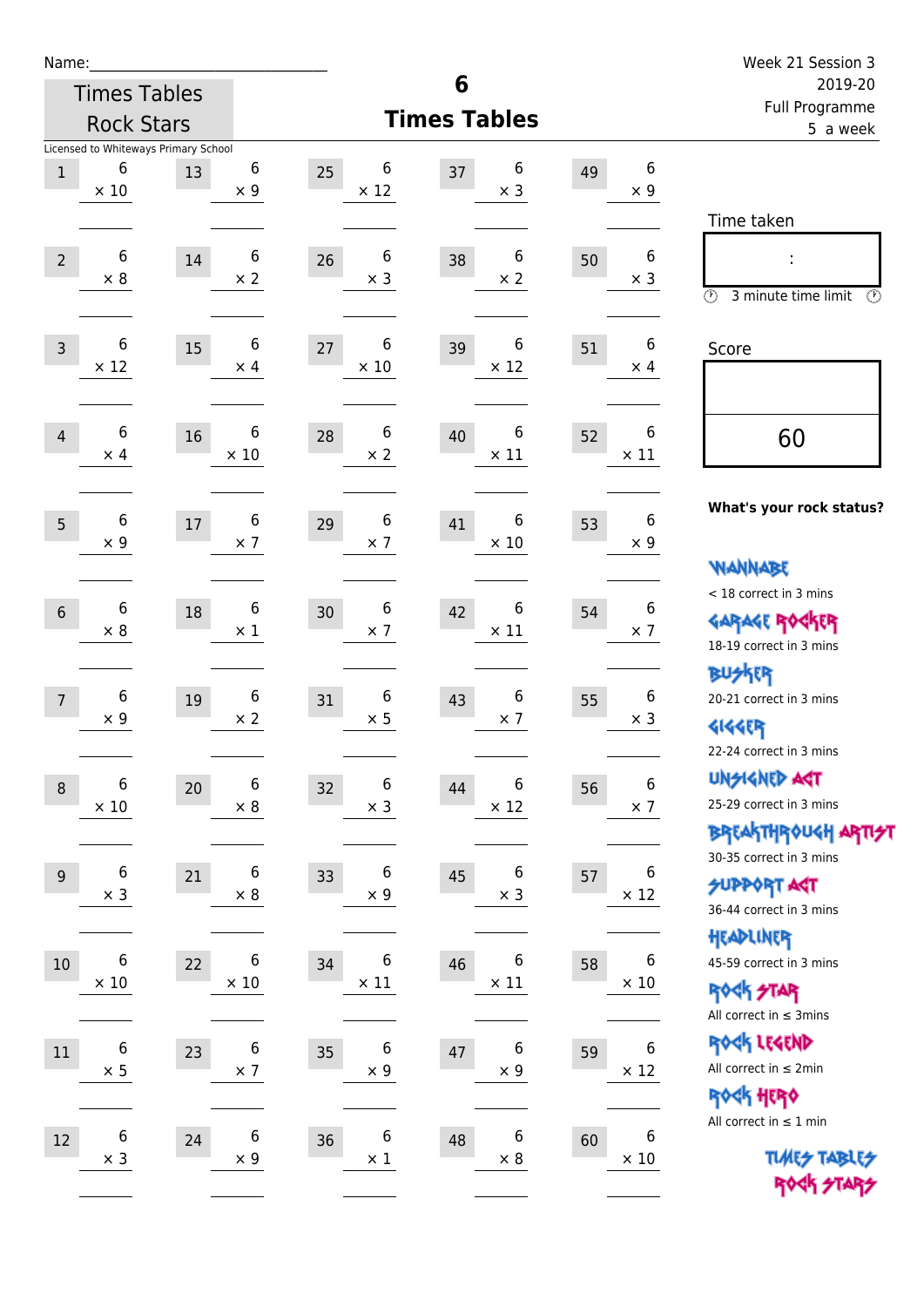Times Tables Rock Stars

|                 | Licensed to Whiteways Primary School |                 |               |    |               |                                                                  |
|-----------------|--------------------------------------|-----------------|---------------|----|---------------|------------------------------------------------------------------|
| $\mathbf{1}$    | $66 \div 6 =$                        | 21              | $54 \div 6 =$ | 41 | $54 \div 6 =$ |                                                                  |
| 2 <sup>7</sup>  | $24 \div 6 =$                        | 22              | $66 \div 6 =$ | 42 | $12 \div 6 =$ | Time taken                                                       |
| $\overline{3}$  | $72 \div 6 =$                        | 23              | $60 \div 6 =$ | 43 | $48 \div 6 =$ | (1)<br>3 minute time limit<br>$\mathcal{O}$                      |
| $\overline{4}$  | $54 \div 6 =$                        | 24              | $60 \div 6 =$ | 44 | $48 \div 6 =$ | Score                                                            |
| 5 <sub>1</sub>  | $72 \div 6 =$                        | 25              | $42 \div 6 =$ | 45 | $30 \div 6 =$ |                                                                  |
| 6 <sup>1</sup>  | $42 \div 6 =$                        | 26              | $42 \div 6 =$ | 46 | $18 \div 6 =$ | 60                                                               |
| 7 <sup>7</sup>  | $48 \div 6 =$                        | 27              | $6 \div 6 =$  | 47 | $54 \div 6 =$ | What's your rock status?                                         |
| 8 <sup>1</sup>  | $66 \div 6 =$                        | 28              | $72 \div 6 =$ | 48 | $24 \div 6 =$ | <b>NANNABE</b>                                                   |
| 9 <sub>o</sub>  | $36 \div 6 =$                        | 29              | $18 \div 6 =$ | 49 | $54 \div 6 =$ | < 18 correct in 3 mins<br><b>GARAGE ROGKER</b>                   |
| 10 <sub>1</sub> | $18 \div 6 =$                        | 30 <sub>o</sub> | $18 \div 6 =$ | 50 | $6 \div 6 =$  | 18-19 correct in 3 mins<br><b>BUSKER</b>                         |
| 11              | $12 \div 6 =$                        | 31              | $12 \div 6 =$ | 51 | $30 \div 6 =$ | 20-21 correct in 3 mins<br><b>4144ER</b>                         |
| 12              | $60 \div 6 =$                        | 32              | $66 \div 6 =$ | 52 | $60 \div 6 =$ | 22-24 correct in 3 mins<br><b>TPA GJIAPICIU</b>                  |
| 13              | $42 \div 6 =$                        | 33 <sup>°</sup> | $36 \div 6 =$ | 53 | $54 \div 6 =$ | 25-29 correct in 3 mins<br><b>BREAKTHROUGH ARTI<del>S</del>T</b> |
| 14              | $24 \div 6 =$                        | 34              | $66 \div 6 =$ | 54 | $42 \div 6 =$ | 30-35 correct in 3 mins<br><b>SUPPORT AGT</b>                    |
| 15              | $72 \div 6 =$                        | $35\phantom{a}$ | $24 \div 6 =$ | 55 | $42 \div 6 =$ | 36-44 correct in 3 mins<br>HEADLINER                             |
| 16              | $6 \div 6 =$                         | $36\,$          | $48 \div 6 =$ | 56 | $36 \div 6 =$ | 45-59 correct in 3 mins<br><b>ROCK STAR</b>                      |
| 17              | $66 \div 6 =$                        | 37              | $18 \div 6 =$ | 57 | $54 \div 6 =$ | All correct in $\leq$ 3mins<br>ROCK LEGEND                       |
| $18\,$          | $36 \div 6 =$                        | 38              | $54 \div 6 =$ | 58 | $36 \div 6 =$ | All correct in $\leq 2$ min<br><b>ROCK HERO</b>                  |
| 19              | $36 \div 6 =$                        | 39              | $30 \div 6 =$ | 59 | $12 \div 6 =$ | All correct in $\leq 1$ min                                      |
| 20              | $36 \div 6 =$                        | 40              | $48 \div 6 =$ | 60 | $30 \div 6 =$ | <b>TUARS TABLES</b><br>ROCK STARS                                |

**6**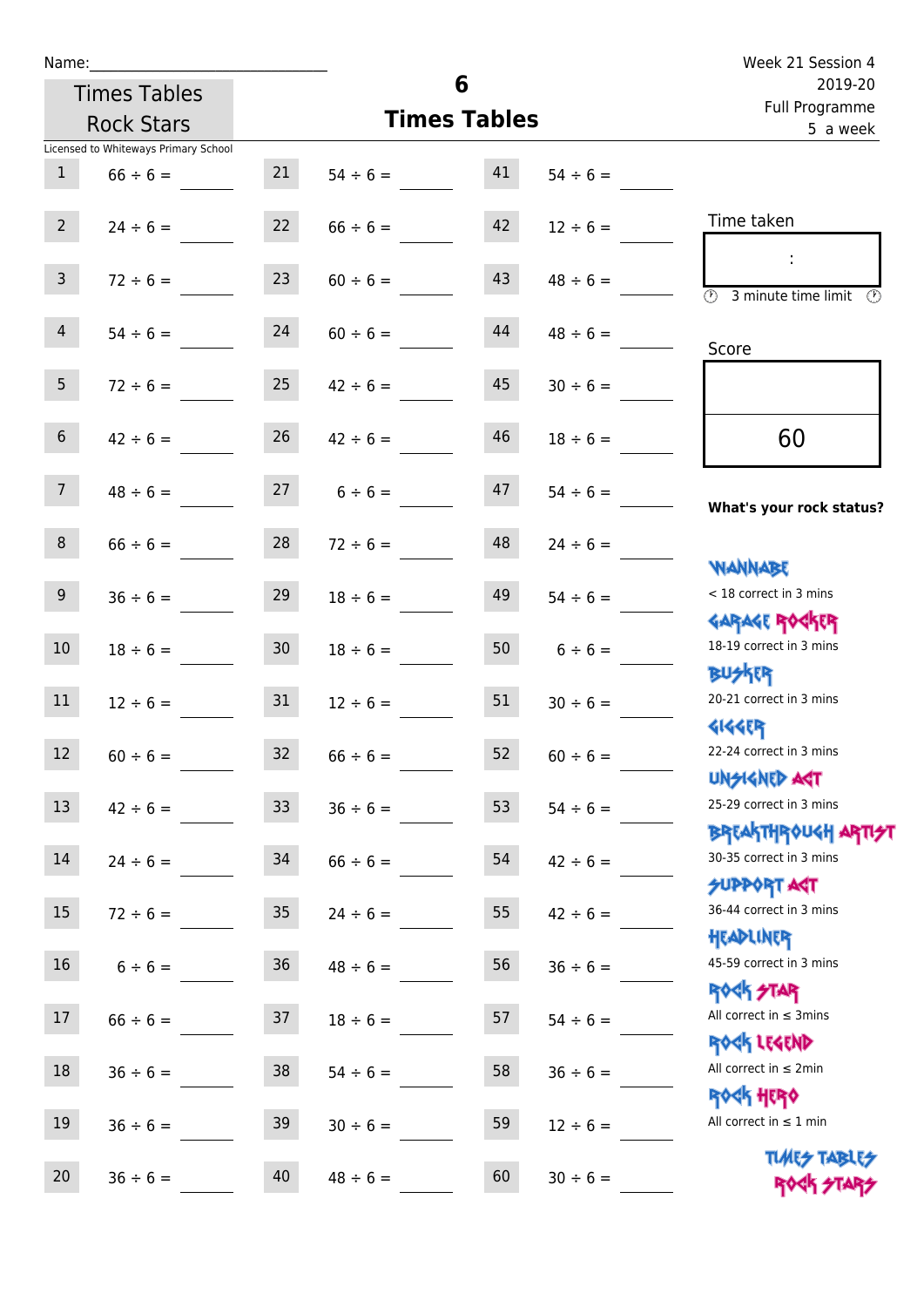| Name:                                |                 |                            |                           | Week 21 Session 5                                                                       |
|--------------------------------------|-----------------|----------------------------|---------------------------|-----------------------------------------------------------------------------------------|
| <b>Times Tables</b>                  |                 | 6                          | 2019-20<br>Full Programme |                                                                                         |
| <b>Rock Stars</b>                    |                 | <b>Times Tables</b>        | 5 a week                  |                                                                                         |
| Licensed to Whiteways Primary School |                 |                            |                           |                                                                                         |
| $\mathbf{1}$<br>$6 \times 10 =$      | 21              | 41<br>$6 \times 12 =$      | $36 \div 6 =$             |                                                                                         |
| 2 <sup>7</sup><br>$6 \times 7 =$     | 22              | 42<br>$6 \times 10 =$      | $18 \div 6 =$             | Time taken                                                                              |
| 3 <sup>7</sup><br>$6 \times 1 =$     | 23              | 43<br>$6 \times 3 =$       | $30 \div 6 =$             | $\sim$<br>$\overline{\textcircled{1}}$ 3 minute time limit $\overline{\textcircled{1}}$ |
| $\overline{4}$<br>$6 \times 6 =$     | 24              | 44<br>$6 \times 10 =$      | $12 \div 6 =$             | Score                                                                                   |
| 5 <sub>1</sub><br>$6 \times 3 =$     | 25              | 45<br>$6 \times 10 =$      | $24 \div 6 =$             |                                                                                         |
| 6 <sup>1</sup><br>$6 \times 4 =$     |                 | 46<br>$26 \t 6 \times 3 =$ | $66 \div 6 =$             | 60                                                                                      |
| 7 <sup>7</sup><br>$6 \times 4 =$     |                 | $27 \t 6 \times 2 =$       | $47 \t30 \div 6 =$        | Add up your time                                                                        |
| 8<br>$6 \times 3 =$                  | 28              | 48<br>$6 \times 12 =$      | $6 \div 6 =$              | <b>Mins</b><br><b>S1 S1</b>                                                             |
| 9 <sub>o</sub><br>$6 \times 12 =$    | 29              | 49<br>$6 \times 3 =$       | $48 \div 6 =$             |                                                                                         |
| 10 <sup>°</sup><br>$6 \times 8 =$    | 30 <sup>1</sup> | 50<br>$6 \times 4 =$       | $54 \div 6 =$             |                                                                                         |
| 11<br>$6 \times 4 =$                 | 31              | 51<br>$66 \div 6 =$        | $48 \div 6 =$             | S5<br>Total $\qquad$                                                                    |
| $6 \times 6 =$<br>12 <sup>2</sup>    | 32              | 52<br>$66 \div 6 =$        | $42 \div 6 =$             | <b>Secs</b>                                                                             |
| 13<br>$6 \times 2 =$                 | 33 <sup>°</sup> | 53<br>$42 \div 6 =$        | $12 \div 6 =$             |                                                                                         |
| 14<br>$6 \times 12 =$                | 34              | 54<br>$54 \div 6 =$        | $18 \div 6 =$             |                                                                                         |
| 15<br>$6 \times 5 =$                 | 35              | 55<br>$30 \div 6 =$        | $72 \div 6 =$             | S5                                                                                      |
| 16<br>$6 \times 10 =$                |                 | 56<br>$36$ $66 \div 6 =$   | $72 \div 6 =$             | $\begin{tabular}{c} Total \end{tabular}$                                                |
| 17<br>$6 \times 5 =$                 |                 | $37 \t 6 \div 6 =$<br>57   | $24 \div 6 =$             | Add up your score<br>S1                                                                 |
| 18<br>$6 \times 8 =$                 | 38              | 58<br>$42 \div 6 =$        | $54 \div 6 =$             | S2                                                                                      |
| 19<br>$6 \times 3 =$                 | 39              | 59<br>$54 \div 6 =$        | $54 \div 6 =$             |                                                                                         |
| 20<br>$6 \times 9 =$                 | 40              | 60<br>$54 \div 6 =$        | $12 \div 6 =$             | S5<br>Total $\qquad$                                                                    |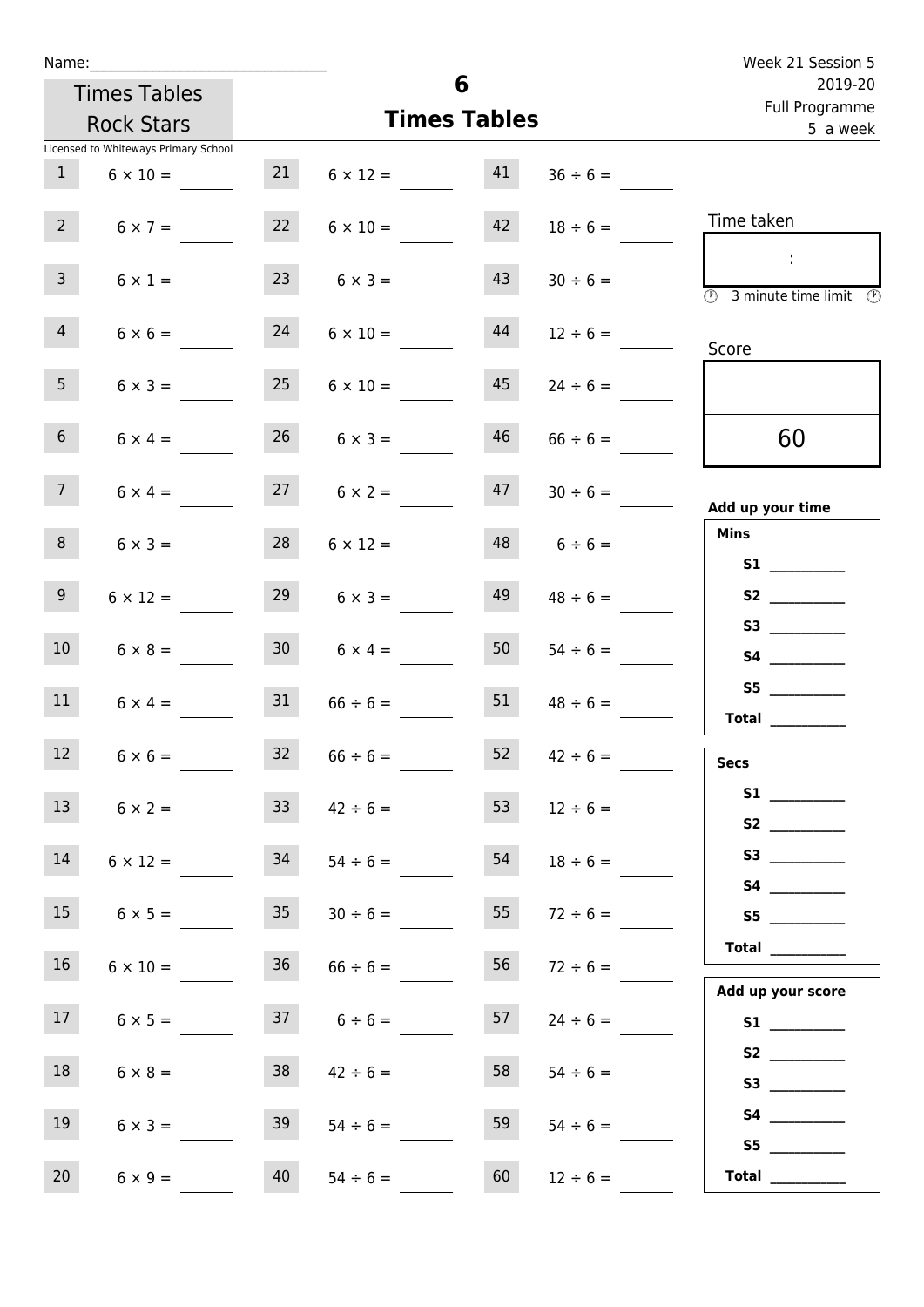| Name:                                |                   |                         |                           |                 | Week 22 Session 1                                                |  |
|--------------------------------------|-------------------|-------------------------|---------------------------|-----------------|------------------------------------------------------------------|--|
| <b>Times Tables</b>                  |                   | $\overline{\mathbf{z}}$ | 2019-20<br>Full Programme |                 |                                                                  |  |
| <b>Rock Stars</b>                    |                   | <b>Times Tables</b>     |                           | 5 a week        |                                                                  |  |
| Licensed to Whiteways Primary School |                   |                         |                           |                 |                                                                  |  |
| $\mathbf{1}$<br>$7 \times 11 =$      |                   | $7 \times 4 = 41$       |                           | $4 \times 7 =$  |                                                                  |  |
| $2^{\circ}$<br>$7 \times 5 =$        | 22                | $7 \times 10 =$         | 42                        | $2 \times 7 =$  | Time taken                                                       |  |
| 3 <sup>7</sup><br>$7 \times 2 =$     | 23                | $7 \times 12 =$         | 43                        | $4 \times 7 =$  | (1)<br>3 minute time limit<br>(V)                                |  |
| 4                                    | $7 \times 6 = 24$ | $7 \times 1 =$          | 44                        | $7 \times 7 =$  | Score                                                            |  |
| 5 <sub>1</sub><br>$7 \times 10 =$    | 25                | $7 \times 11 =$         | 45                        | $5 \times 7 =$  |                                                                  |  |
| 6 <sup>1</sup><br>$7 \times 7 =$     | 26                | $7 \times 4 =$          | 46                        | $10 \times 7 =$ | 60                                                               |  |
| 7 <sup>7</sup>                       | $7 \times 1 = 27$ | $7 \times 1 =$          | 47                        | $6 \times 7 =$  | What's your rock status?                                         |  |
| 8<br>$7 \times 4 =$                  | 28                | $7 \times 2 =$          | 48                        | $9 \times 7 =$  | <b>NANNABE</b>                                                   |  |
| 9 <sub>o</sub><br>$7 \times 3 =$     | 29                | $7 \times 8 =$          | 49                        | $11 \times 7 =$ | < 18 correct in 3 mins<br><b>GARAGE ROGKER</b>                   |  |
| 10 <sup>°</sup><br>$7 \times 5 =$    | 30                | $7 \times 12 =$         | 50                        | $2 \times 7 =$  | 18-19 correct in 3 mins<br><b>BU外四</b>                           |  |
| 11<br>$7 \times 11 =$                | 31                | $8 \times 7 =$          | 51                        | $11 \times 7 =$ | 20-21 correct in 3 mins<br><b>4144ER</b>                         |  |
| 12<br>$7 \times 4 =$                 | 32                | $10 \times 7 =$         | 52                        | $12 \times 7 =$ | 22-24 correct in 3 mins<br><b>UNSIGNED AGT</b>                   |  |
| 13<br>$7 \times 3 =$                 | 33 <sup>°</sup>   | $10 \times 7 =$         | 53                        | $12 \times 7 =$ | 25-29 correct in 3 mins<br><b>BREAKTHROUGH ARTI<del>S</del>T</b> |  |
| 14<br>$7 \times 12 =$                | 34                | $12 \times 7 =$         | 54                        | $10 \times 7 =$ | 30-35 correct in 3 mins<br><b>SUPPORT ART</b>                    |  |
| 15<br>$7 \times 6 =$                 | 35                | $10 \times 7 =$         | 55                        | $11 \times 7 =$ | 36-44 correct in 3 mins<br>HEADLINER                             |  |
| 16<br>$7 \times 11 =$                | 36 <sup>°</sup>   | $6 \times 7 =$          | 56                        | $2 \times 7 =$  | 45-59 correct in 3 mins<br><b>ROCK STAR</b>                      |  |
| 17 <sup>17</sup><br>$7 \times 3 =$   | 37                | $3 \times 7 =$          | 57                        | $7 \times 7 =$  | All correct in $\leq$ 3mins<br>ROCK LEGEND                       |  |
| 18<br>$7 \times 12 =$                | 38                | $10 \times 7 =$         | 58                        | $5 \times 7 =$  | All correct in $\leq 2$ min<br><b>ROCK HERO</b>                  |  |
| 19<br>$7 \times 8 =$                 | 39                | $12 \times 7 =$         | 59                        | $7 \times 7 =$  | All correct in $\leq 1$ min                                      |  |
| 20<br>$7 \times 7 =$                 | 40                | $1 \times 7 =$          | 60                        | $5 \times 7 =$  | <b>TUARS TABLES</b><br>ROCK STARS                                |  |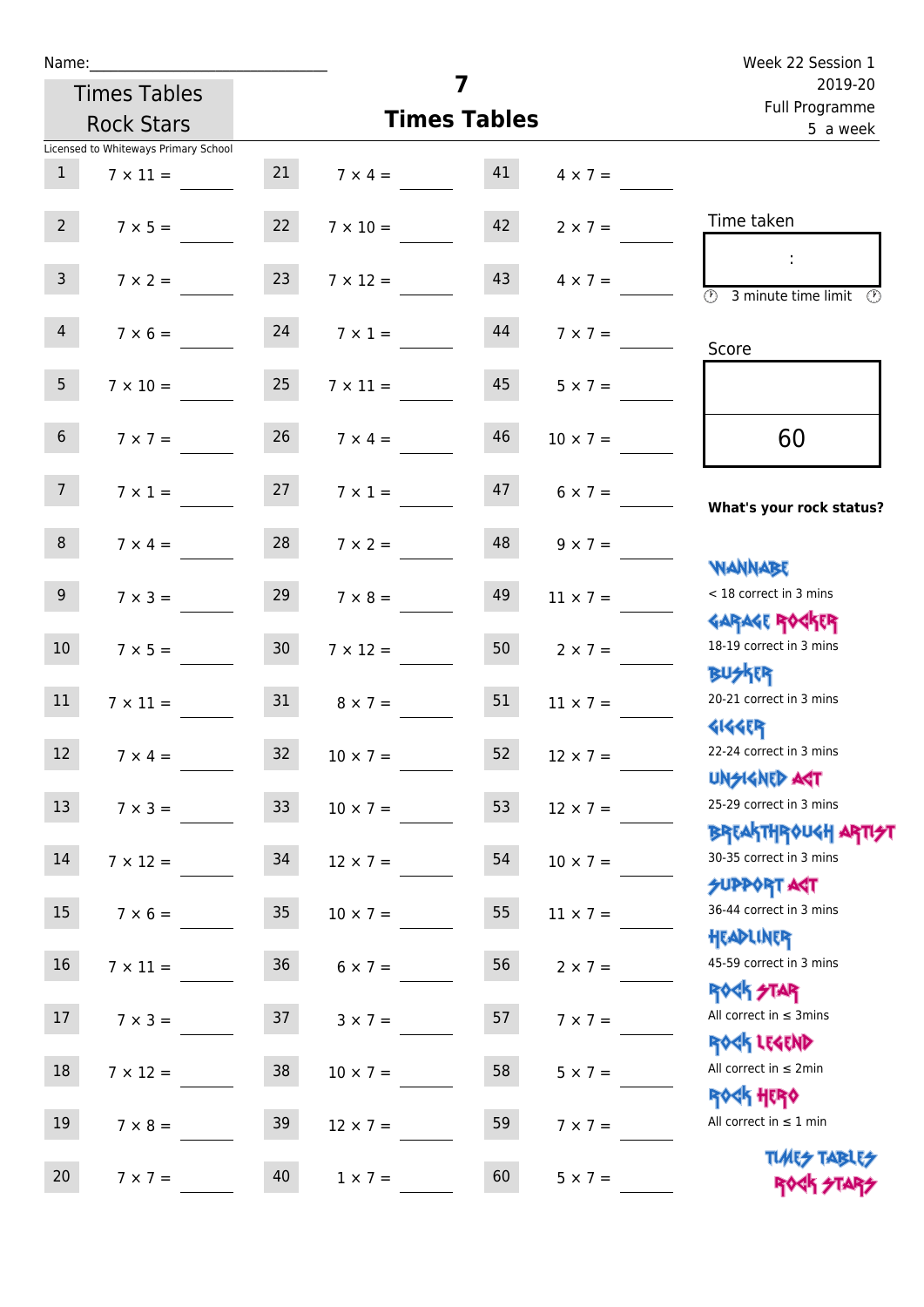| Name:           |                |                                      |      |                |                |                     |                |                |    |                |                |    |                |                           | Week 22 Session 2                                    |
|-----------------|----------------|--------------------------------------|------|----------------|----------------|---------------------|----------------|----------------|----|----------------|----------------|----|----------------|---------------------------|------------------------------------------------------|
|                 |                | <b>Times Tables</b>                  |      |                |                |                     |                |                |    |                |                |    |                | 2019-20<br>Full Programme |                                                      |
|                 |                | <b>Rock Stars</b>                    |      |                |                | <b>Times Tables</b> |                |                |    |                |                |    |                | 5 a week                  |                                                      |
|                 |                | Licensed to Whiteways Primary School |      |                |                |                     |                |                |    |                |                |    |                |                           |                                                      |
| $\,1$           |                |                                      | 13   |                |                | 25                  |                |                | 37 |                |                | 49 |                |                           |                                                      |
|                 | 7              | 14                                   |      | $\overline{7}$ | 63             |                     | $\overline{7}$ | 21             |    | $\overline{7}$ | $14\,$         |    | $\overline{7}$ | 56                        | Time taken                                           |
|                 |                |                                      |      |                |                |                     |                |                |    |                |                |    |                |                           |                                                      |
| $\overline{2}$  |                |                                      | 14   |                |                | 26                  |                |                | 38 |                |                | 50 |                |                           |                                                      |
|                 | $\overline{7}$ | 28                                   |      | $\overline{7}$ | $14\,$         |                     | $\overline{7}$ | 77             |    | $\overline{7}$ | 63             |    | 7              | 28                        | $\overline{\odot}$<br>$\odot$<br>3 minute time limit |
|                 |                |                                      |      |                |                |                     |                |                |    |                |                |    |                |                           |                                                      |
| $\overline{3}$  |                |                                      | 15   |                |                | $27\,$              |                |                | 39 |                |                | 51 |                |                           | Score                                                |
|                 | 7              | 14                                   |      | $\overline{7}$ | $\overline{7}$ |                     | $\overline{7}$ | $70\,$         |    | $\overline{7}$ | 84             |    | 7              | 28                        |                                                      |
|                 |                |                                      |      |                |                |                     |                |                |    |                |                |    |                |                           |                                                      |
| $\overline{4}$  |                |                                      | 16   |                |                | 28                  |                |                | 40 |                |                | 52 |                |                           | 60                                                   |
|                 | 7              | 28                                   |      | $\overline{7}$ | 56             |                     | $\overline{7}$ | 49             |    | $\overline{7}$ | $21\,$         |    | 7              | $21\,$                    |                                                      |
|                 |                |                                      |      |                |                |                     |                |                |    |                |                |    |                |                           | What's your rock status?                             |
| 5               |                |                                      | $17$ |                |                | 29                  |                |                | 41 |                |                | 53 |                |                           |                                                      |
|                 | 7              | 49                                   |      | $\overline{7}$ | 42             |                     | $\overline{7}$ | $14\,$         |    | 7              | $\overline{7}$ |    | $\overline{7}$ | $\overline{7}$            |                                                      |
|                 |                |                                      |      |                |                |                     |                |                |    |                |                |    |                |                           | NANNABE<br>< 18 correct in 3 mins                    |
| $6\phantom{1}6$ |                |                                      | 18   |                |                | 30                  |                |                | 42 |                |                | 54 |                |                           | <b>GARAGE RO</b>                                     |
|                 | 7              | 56                                   |      | $\overline{7}$ | $35\,$         |                     | $\overline{7}$ | $70\,$         |    | $\overline{7}$ | 84             |    | 7              | 56                        | 18-19 correct in 3 mins                              |
|                 |                |                                      |      |                |                |                     |                |                |    |                |                |    |                |                           | <b>BUSKER</b>                                        |
| 7               |                |                                      | 19   |                |                | 31                  |                |                | 43 |                |                | 55 |                |                           | 20-21 correct in 3 mins                              |
|                 | 7              | 49                                   |      | $\overline{7}$ | 35             |                     | $\overline{7}$ | $\overline{7}$ |    | 7              | 28             |    | 7              | 49                        | 4144EP                                               |
|                 |                |                                      |      |                |                |                     |                |                |    |                |                |    |                |                           | 22-24 correct in 3 mins                              |
| 8               |                |                                      | 20   |                |                | 32                  |                |                | 44 |                |                | 56 |                |                           | <b>UNSIGNED AGT</b>                                  |
|                 | $\overline{7}$ | 14                                   |      | $\overline{7}$ | 49             |                     | $\overline{7}$ | $\overline{7}$ |    | $\overline{7}$ | 84             |    | $\overline{7}$ | 42                        | 25-29 correct in 3 mins                              |
|                 |                |                                      |      |                |                |                     |                |                |    |                |                |    |                |                           | BRTAKTHROUGH ARTI <del>S</del> T                     |
|                 |                |                                      |      |                |                |                     |                |                |    |                |                |    |                |                           | 30-35 correct in 3 mins                              |
| 9               |                |                                      | 21   |                |                | 33                  |                |                | 45 |                |                | 57 |                |                           | <b>SUPPORT AGT</b>                                   |
|                 | 7              | 14                                   |      | $\overline{7}$ | 63             |                     | $\overline{7}$ | 21             |    | $\overline{7}$ | $\overline{7}$ |    | 7              | 84                        | 36-44 correct in 3 mins                              |
|                 |                |                                      |      |                |                |                     |                |                |    |                |                |    |                |                           | HEADLINER                                            |
| $10$            |                |                                      | 22   |                |                | 34                  |                |                | 46 |                |                | 58 |                |                           | 45-59 correct in 3 mins                              |
|                 | 7              | 28                                   |      | $\overline{7}$ | 35             |                     | $\overline{7}$ | $77\,$         |    | 7              | 42             |    | $\overline{7}$ | 28                        | <b>ROCK STAR</b><br>All correct in $\leq$ 3mins      |
|                 |                |                                      |      |                |                |                     |                |                |    |                |                |    |                |                           | ROCK LEGEND                                          |
| $11\,$          |                |                                      | 23   |                |                | 35                  |                |                | 47 |                |                | 59 |                |                           | All correct in ≤ 2min                                |
|                 | 7              | 63                                   |      | $\overline{7}$ | 42             |                     | $\overline{7}$ | 21             |    | $\overline{7}$ | 49             |    | $\overline{7}$ | 84                        | <b><h b="" her0<=""></h></b>                         |
|                 |                |                                      |      |                |                |                     |                |                |    |                |                |    |                |                           | All correct in $\leq 1$ min                          |
| 12              |                |                                      | 24   |                |                | 36                  |                |                | 48 |                |                | 60 |                |                           |                                                      |
|                 | 7              | 84                                   |      | $\overline{7}$ | 84             |                     | $\overline{7}$ | 21             |    | $\overline{7}$ | 84             |    | 7              | 63                        |                                                      |
|                 |                |                                      |      |                |                |                     |                |                |    |                |                |    |                |                           |                                                      |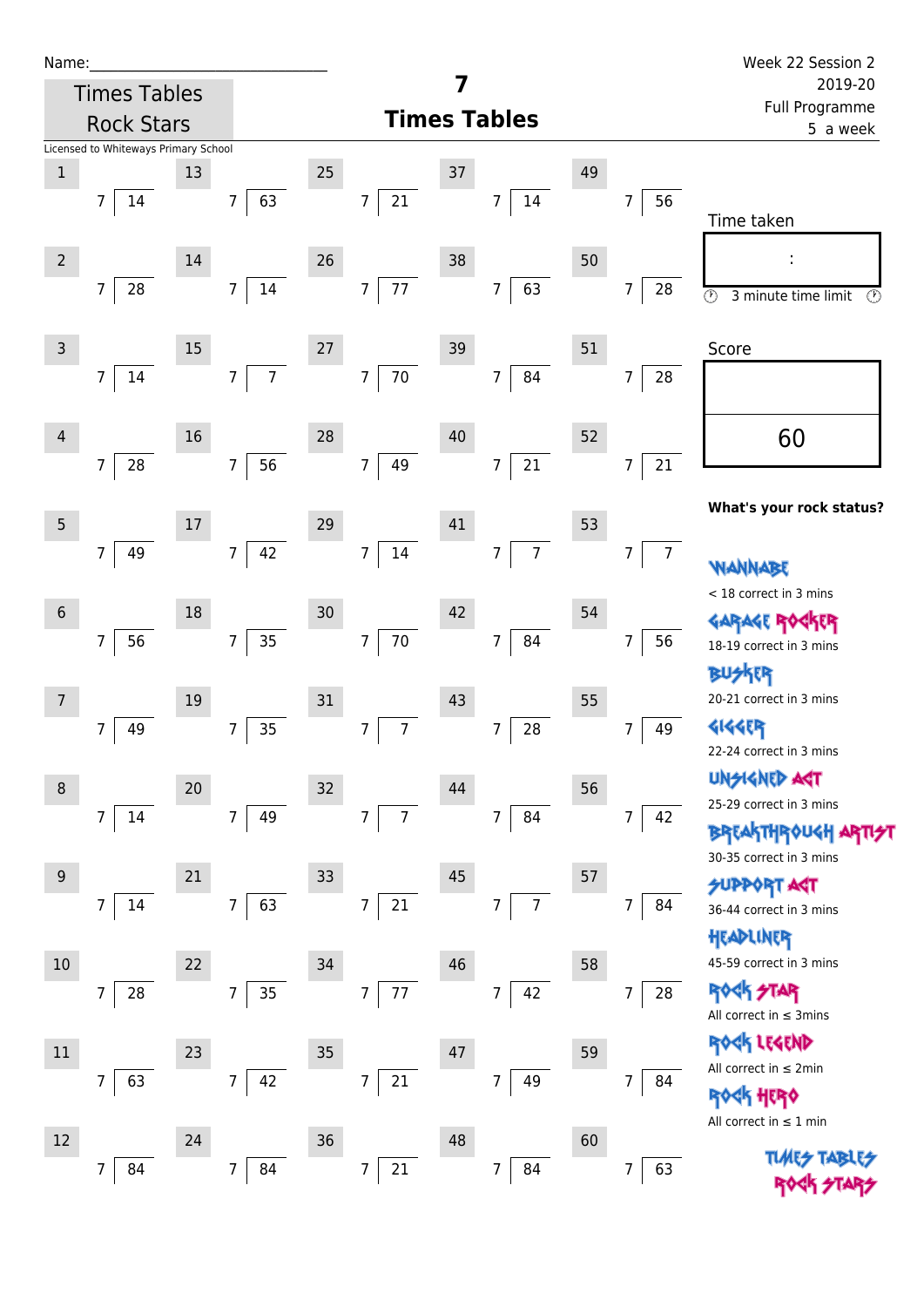| Name:          |                                                          |                                        |                                    | 7                         |                                      | Week 22 Session 3                                                                       |
|----------------|----------------------------------------------------------|----------------------------------------|------------------------------------|---------------------------|--------------------------------------|-----------------------------------------------------------------------------------------|
|                | <b>Times Tables</b>                                      |                                        |                                    | 2019-20<br>Full Programme |                                      |                                                                                         |
|                | <b>Rock Stars</b>                                        |                                        |                                    | <b>Times Tables</b>       |                                      | 5 a week                                                                                |
| $\mathbf 1$    | Licensed to Whiteways Primary School<br>7<br>$\times$ 12 | 7<br>13<br>$\times$ 3                  | 7<br>25<br>$\times$ 9              | 7<br>37<br>$\times$ 1     | 7<br>49<br>$\times$ 6                | Time taken                                                                              |
| $\overline{2}$ | 7<br>$\times$ 4                                          | 7<br>14<br>$\times 2$                  | 7<br>26<br>$\times$ 12             | 7<br>38<br>$\times$ 5     | $\overline{7}$<br>50<br>$\times$ 12  | $\circled{r}$<br>3 minute time limit<br>$\circled{r}$                                   |
| $\overline{3}$ | $\overline{7}$<br>$\times$ 3                             | $\overline{7}$<br>15<br>$\times 8$     | 7<br>27<br>$\times 8$              | 7<br>39<br>$\times$ 4     | $\overline{7}$<br>51<br>$\times$ 5   | Score                                                                                   |
| 4              | $\overline{7}$<br>$\times$ 6                             | $\overline{7}$<br>16<br>$\times$ 7     | $\overline{7}$<br>28<br>$\times$ 8 | 7<br>40<br>$\times$ 7     | $\overline{7}$<br>52<br>$\times 6$   | 60                                                                                      |
| 5              | $\overline{7}$<br>$\times$ 4                             | $\overline{7}$<br>$17\,$<br>$\times$ 5 | $\overline{7}$<br>29<br>$\times$ 7 | 7<br>41<br>$\times$ 6     | $\overline{7}$<br>53<br>$\times$ 10  | What's your rock status?<br><b>NANNABE</b>                                              |
| $6\,$          | 7<br>$\times$ 1                                          | $\overline{7}$<br>18<br>$\times$ 1     | $\overline{7}$<br>30<br>$\times 2$ | 7<br>42<br>$\times$ 10    | $\overline{7}$<br>54<br>$\times$ 5   | < 18 correct in 3 mins<br><b>GARAGE ROCKER</b><br>18-19 correct in 3 mins               |
| $\overline{7}$ | $\overline{7}$<br>$\times$ 11                            | $\overline{7}$<br>19<br>$\times$ 7     | $\overline{7}$<br>31<br>$\times$ 7 | 7<br>43<br>$\times$ 5     | $\overline{7}$<br>55<br>$\times$ 3   | <b>BUSKER</b><br>20-21 correct in 3 mins<br><b>4144EP</b><br>22-24 correct in 3 mins    |
| $\, 8$         | $\overline{7}$<br>$\times 6$                             | 7<br>$20\,$<br>$\times$ 8              | 7<br>32<br>$\times$ 11             | 7<br>44<br>$\times$ 5     | $\boldsymbol{7}$<br>56<br>$\times$ 4 | <b>UNSIGNED AGT</b><br>25-29 correct in 3 mins<br><b>BREAKTHROUGH ARTI<del>S</del>T</b> |
| $9\,$          | $\overline{7}$<br>$\times$ 11                            | $\overline{7}$<br>21<br>$\times$ 8     | 7<br>33<br>$\times$ 12             | 7<br>45<br>$\times$ 12    | $\overline{7}$<br>57<br>$\times$ 3   | 30-35 correct in 3 mins<br><b>SUPPORT ART</b><br>36-44 correct in 3 mins<br>HEADLINER   |
| $10$           | $\overline{7}$<br>$\times$ 4                             | $\overline{7}$<br>22<br>$\times$ 11    | $\overline{7}$<br>34<br>$\times 1$ | 7<br>46<br>$\times$ 1     | $\overline{7}$<br>58<br>$\times$ 9   | 45-59 correct in 3 mins<br><b>ROCK STAR</b><br>All correct in $\leq$ 3mins              |
| $11\,$         | 7<br>$\times$ 8                                          | 7<br>23<br>$\times$ 12                 | 7<br>35<br>$\times$ 12             | 7<br>47<br>$\times$ 8     | $\overline{7}$<br>59<br>$\times$ 11  | ROCK LEGEND<br>All correct in $\leq 2$ min<br>ROCK HERO<br>All correct in $\leq 1$ min  |
| 12             | 7<br>$\times 10$                                         | 7<br>24<br>$\times$ 4                  | $\overline{7}$<br>36<br>$\times$ 7 | 7<br>48<br>$\times$ 8     | $\overline{7}$<br>60<br>$\times$ 10  | <b>TUARS TABLES</b><br>ROCK STARS                                                       |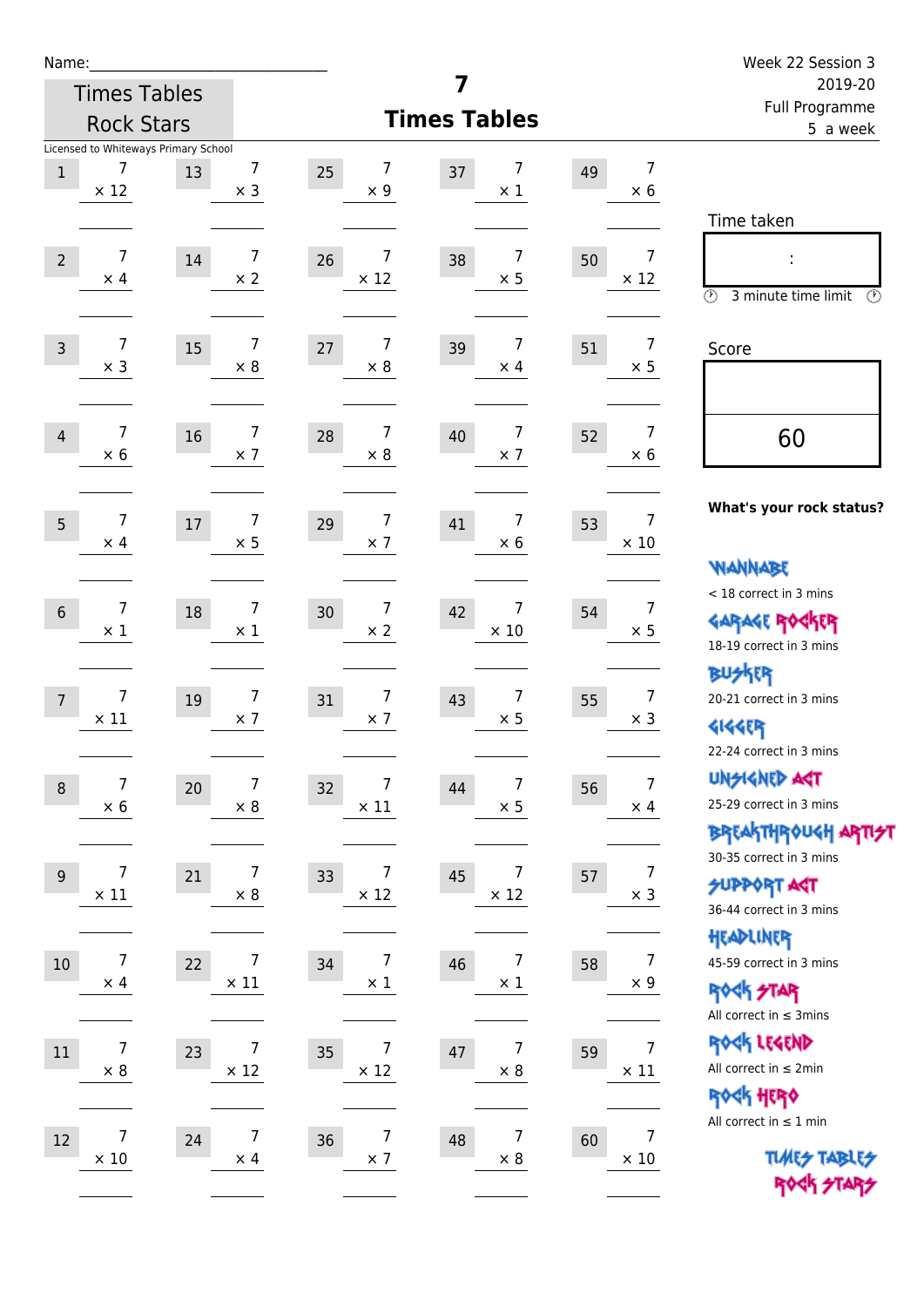| Name:                                |                 |                          | Week 22 Session 4 |                                                                               |  |
|--------------------------------------|-----------------|--------------------------|-------------------|-------------------------------------------------------------------------------|--|
| <b>Times Tables</b>                  |                 | 7                        |                   | 2019-20<br>Full Programme                                                     |  |
| <b>Rock Stars</b>                    |                 | <b>Times Tables</b>      |                   | 5 a week                                                                      |  |
| Licensed to Whiteways Primary School |                 |                          |                   |                                                                               |  |
| $\mathbf{1}$<br>$28 \div 7 =$        | 21              | 41<br>$49 \div 7 =$      | $56 \div 7 =$     |                                                                               |  |
| $2^{\circ}$<br>$7 \div 7 =$          |                 | 42<br>22 $49 \div 7 =$   | $84 \div 7 =$     | Time taken                                                                    |  |
| 3 <sup>7</sup><br>$42 \div 7 =$      | 23              | 43<br>$21 \div 7 =$      | $63 \div 7 =$     | $\overline{\textcircled{2}}$ 3 minute time limit $\overline{\textcircled{2}}$ |  |
| $\overline{4}$<br>$42 \div 7 =$      | 24              | 44<br>$70 \div 7 =$      | $84 \div 7 =$     | Score                                                                         |  |
| 5 <sup>1</sup><br>$21 \div 7 = 25$   |                 | 45<br>$77 \div 7 =$      | $56 \div 7 =$     |                                                                               |  |
| 6 <sup>1</sup><br>$70 \div 7 =$      | 26              | 46<br>$42 \div 7 =$      | $28 \div 7 =$     | 60                                                                            |  |
| 7 <sup>7</sup><br>$42 \div 7 =$      | 27              | 47<br>$49 \div 7 =$      | $21 \div 7 =$     | What's your rock status?                                                      |  |
| 8<br>$35 \div 7 =$                   | 28              | 48<br>$70 \div 7 =$      | $63 \div 7 =$     |                                                                               |  |
| 9 <sub>o</sub><br>$56 \div 7 =$      | 29              | 49<br>$28 \div 7 =$      | $70 \div 7 =$     | <b>NANNABE</b><br>< 18 correct in 3 mins                                      |  |
| 10 <sup>°</sup><br>$84 \div 7 =$     | 30 <sup>°</sup> | 50<br>$35 \div 7 =$      | $84 \div 7 =$     | <b>GARAGE ROCKER</b><br>18-19 correct in 3 mins<br><b>BUSKER</b>              |  |
| 11<br>$63 \div 7 =$                  |                 | $31 \t 7 \div 7 =$<br>51 | $42 \div 7 =$     | 20-21 correct in 3 mins<br><b>4144EP</b>                                      |  |
| 12<br>$42 \div 7 =$                  | 32              | 52<br>$63 \div 7 =$      | $7 ÷ 7 =$         | 22-24 correct in 3 mins<br><b>UNSIGNED ACT</b>                                |  |
| 13<br>$70 \div 7 =$                  | 33              | 53<br>$7 ÷ 7 =$          | $70 \div 7 =$     | 25-29 correct in 3 mins<br><b>BREAKTHROUGH ARTH</b>                           |  |
| 14<br>$35 \div 7 =$                  | 34              | 54<br>$84 \div 7 =$      | $84 \div 7 =$     | 30-35 correct in 3 mins<br><b>SUPPORT AGT</b>                                 |  |
| 15 <sub>1</sub><br>$42 \div 7 =$     | 35 <sub>o</sub> | 55<br>$63 \div 7 =$      | $42 \div 7 =$     | 36-44 correct in 3 mins<br>HEADLINER                                          |  |
| 16<br>$70 \div 7 =$                  | 36              | 56<br>$84 \div 7 =$      | $14 \div 7 =$     | 45-59 correct in 3 mins<br><b>ROCK STAR</b>                                   |  |
| 17<br>$21 \div 7 =$                  | 37              | 57<br>$49 \div 7 =$      | $14 \div 7 =$     | All correct in $\leq$ 3mins<br>ROCK LEGEND                                    |  |
| 18<br>$21 \div 7 =$                  | 38              | 58<br>$70 \div 7 =$      | $77 \div 7 =$     | All correct in $\leq 2$ min<br><b>ROCK HERO</b>                               |  |
| 19<br>$49 \div 7 =$                  | 39              | 59<br>$28 \div 7 =$      | $49 \div 7 =$     | All correct in $\leq 1$ min                                                   |  |
| 20<br>$35 ÷ 7 =$                     | 40              | 60<br>$70 \div 7 =$      | $77 ÷ 7 =$        | <b>TUARS TABLES</b><br>ROCK STARS                                             |  |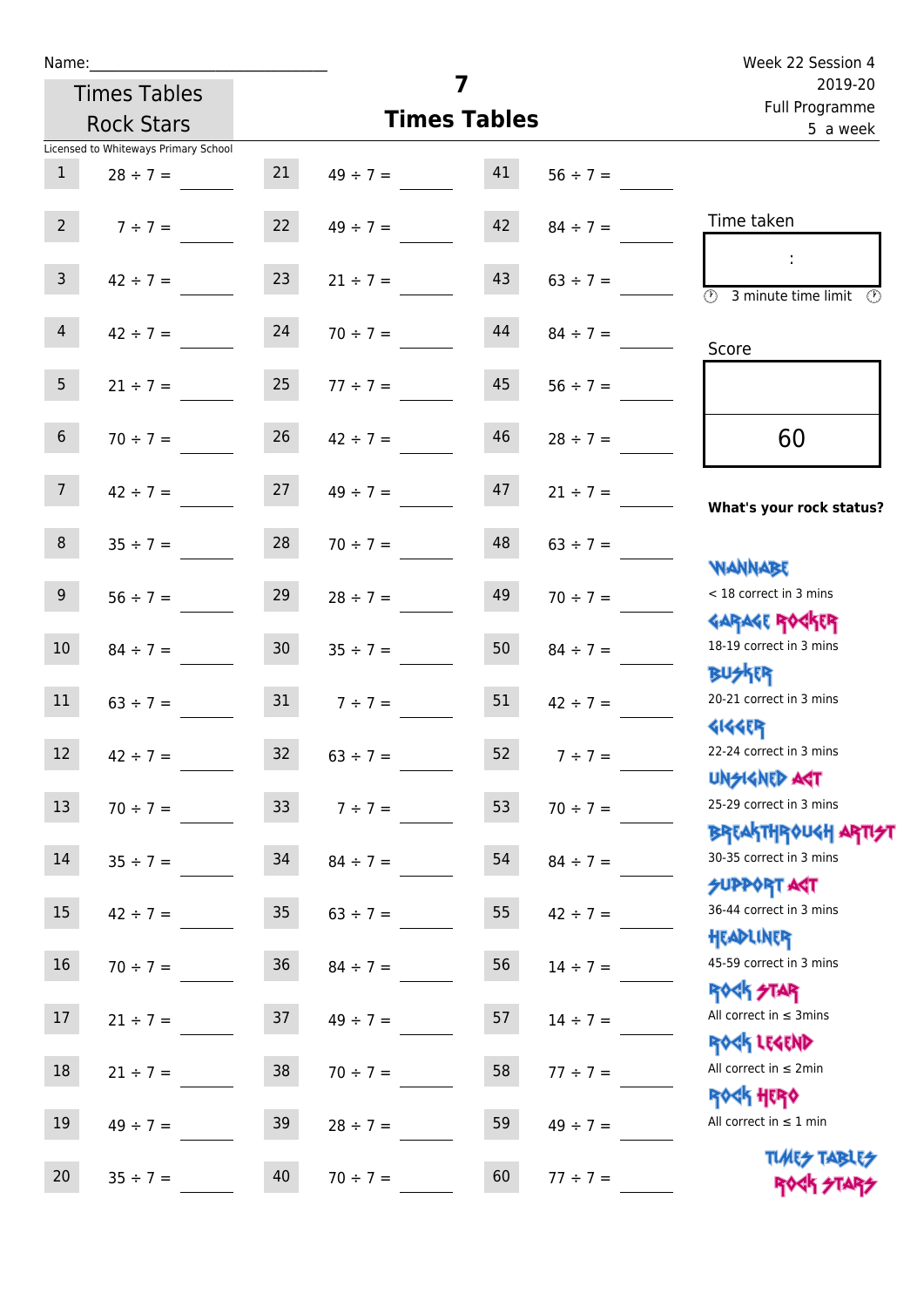| Week 22 Session 5                                                                          |                     |                     |                      |                 | Name:                                |                 |
|--------------------------------------------------------------------------------------------|---------------------|---------------------|----------------------|-----------------|--------------------------------------|-----------------|
| 2019-20<br>Full Programme                                                                  |                     | 7                   |                      |                 | <b>Times Tables</b>                  |                 |
| 5 a week                                                                                   |                     | <b>Times Tables</b> |                      |                 | <b>Rock Stars</b>                    |                 |
|                                                                                            |                     |                     |                      |                 | Licensed to Whiteways Primary School |                 |
|                                                                                            | $14 \div 7 =$       |                     | $7 \times 10 = 41$   | 21              | $7 \times 2 =$                       | 1               |
| Time taken                                                                                 | $28 \div 7 =$       | 42                  | $7 \times 11 =$      | 22              | $7 \times 2 =$                       | 2 <sup>7</sup>  |
| $\sim 10$<br>$\overline{\textcircled{1}}$ 3 minute time limit $\overline{\textcircled{1}}$ | $49 \div 7 =$       | 43                  | $7 \times 12 =$      | 23              | $7 \times 7 =$                       | 3 <sup>7</sup>  |
| Score                                                                                      | $21 \div 7 =$       | 44                  | $7 \times 10 =$      | 24              | $7 \times 3 =$                       | $\overline{4}$  |
|                                                                                            | $7 ÷ 7 =$           | 45                  | $7 \times 7 =$       | 25              | $7 \times 7 =$                       | 5 <sub>1</sub>  |
| 60                                                                                         | $63 \div 7 =$       | 46                  | $26 \t 7 \times 9 =$ |                 | $7 \times 10 =$                      | 6 <sup>1</sup>  |
| Add up your time                                                                           | $47 \t 42 \div 7 =$ |                     | $27 \t 7 \times 4 =$ |                 | $7 \times 12 =$                      | 7 <sup>7</sup>  |
| <b>Mins</b><br><b>S1</b> and the set of $\mathbf{S}$                                       | $35 \div 7 =$       | 48                  | $7 \times 5 =$       | 28              | $7 \times 9 =$                       | 8               |
|                                                                                            | $77 \div 7 =$       | 49                  | $7 \times 4 =$       | 29              | $7 \times 4 =$                       | 9 <sub>o</sub>  |
| <b>S4 S4</b>                                                                               | $56 \div 7 =$       | 50                  | $7 \times 12 =$      | 30 <sup>°</sup> | $7 \times 4 =$                       | 10 <sup>°</sup> |
| <b>Total</b>                                                                               | $77 \div 7 =$       | 51                  | $31 \t 7 \div 7 =$   |                 | $7 \times 6 =$                       | 11              |
| <b>Secs</b>                                                                                | $49 \div 7 =$       | 52                  | $77 \div 7 =$        | 32 <sup>°</sup> | $7 \times 9 =$                       | 12 <sup>7</sup> |
|                                                                                            | $56 \div 7 =$       | 53                  | $42 \div 7 =$        | 33 <sup>2</sup> | $7 \times 4 =$                       | 13              |
| S3                                                                                         | $84 \div 7 =$       | 54                  | $42 \div 7 =$        | 34              | $7 \times 10 =$                      | 14              |
| S5                                                                                         | $70 \div 7 =$       | 55                  | $70 \div 7 =$        | 35              | $7 \times 2 =$                       | 15              |
| <b>Total</b>                                                                               | $35 \div 7 =$       | 56                  | $36 \t 77 \div 7 =$  |                 | $7 \times 2 =$                       | 16              |
| Add up your score                                                                          | $35 \div 7 =$       | 57                  | $84 \div 7 =$        | 37              | $7 \times 11 =$                      | 17 <sub>1</sub> |
|                                                                                            | $7 ÷ 7 =$           | 58                  | $63 \div 7 =$        | 38              | $7 \times 10 =$                      | 18              |
| <b>S4 S4</b><br>S5                                                                         | $77 \div 7 =$       | 59                  | $39 \t 7 \div 7 =$   |                 | $7 \times 8 =$                       | 19              |
| Total $\qquad$                                                                             | $35 ÷ 7 =$          | 60                  | $35 \div 7 =$        | 40              | $7 \times 11 =$                      | 20              |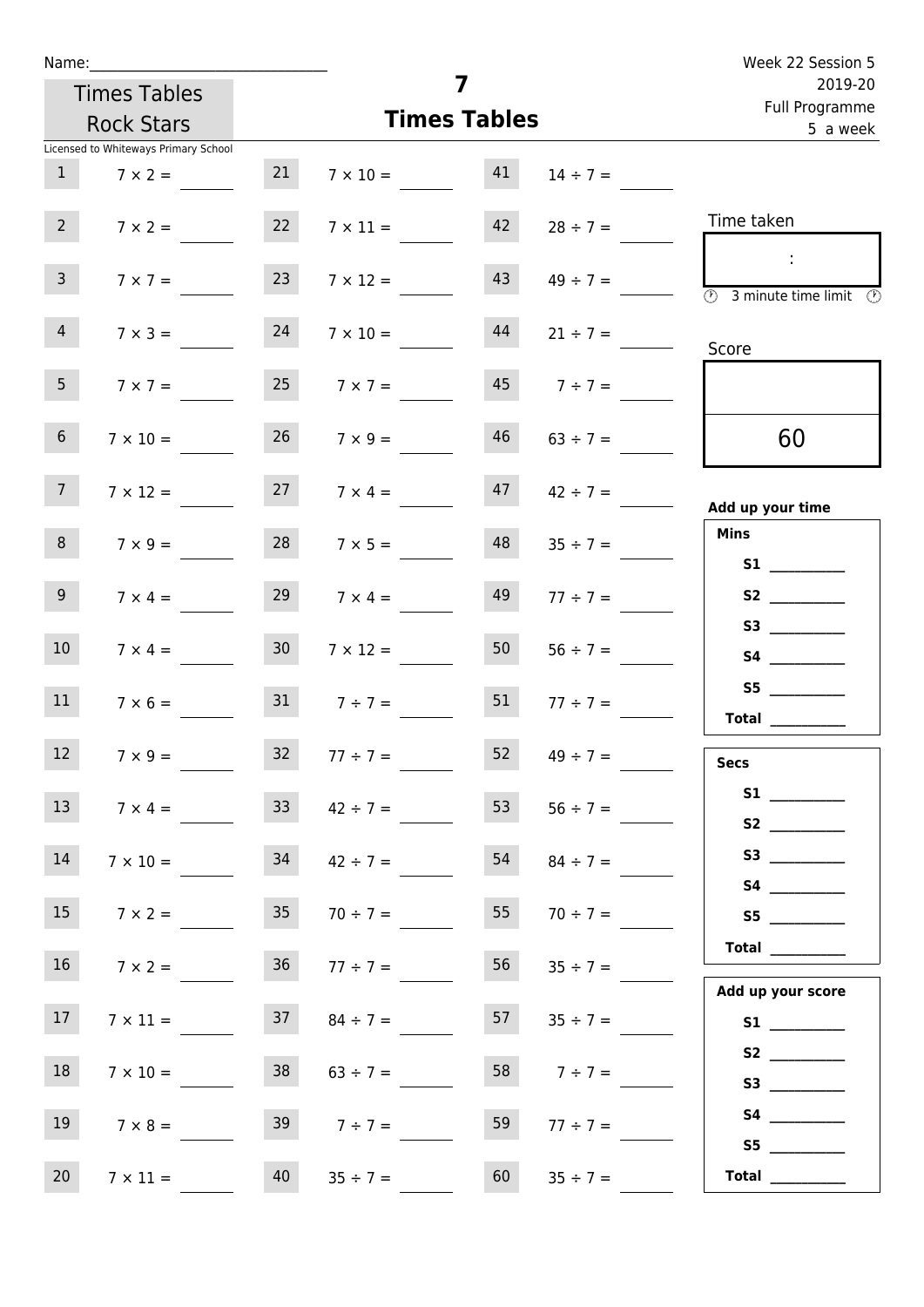| Name: |  |  |  |
|-------|--|--|--|
|       |  |  |  |

|                 | <b>Times Tables</b>                  | 6,7             |                     |    |                 | 2019-20                                                             |  |
|-----------------|--------------------------------------|-----------------|---------------------|----|-----------------|---------------------------------------------------------------------|--|
|                 | <b>Rock Stars</b>                    |                 | <b>Times Tables</b> |    |                 | Full Programme<br>5 a week                                          |  |
|                 | Licensed to Whiteways Primary School |                 |                     |    |                 |                                                                     |  |
| $\mathbf{1}$    | $6 \times 8 =$                       |                 | $6 \times 6 =$      | 41 | $8 \times 7 =$  |                                                                     |  |
| $2^{\circ}$     | $7 \times 11 =$                      | 22              | $6 \times 11 =$     | 42 | $12 \times 7 =$ | Time taken                                                          |  |
| 3 <sup>7</sup>  | $7 \times 8 =$                       | 23              | $7 \times 9 =$      | 43 | $1 \times 6 =$  | $\overline{(\mathfrak{h})}$<br>3 minute time limit<br>$\mathcal{O}$ |  |
| $\overline{4}$  | $6 \times 10 =$                      | 24              | $6 \times 1 =$      | 44 | $5 \times 6 =$  | Score                                                               |  |
| 5 <sub>1</sub>  | $7 \times 7 =$                       | 25              | $7 \times 6 =$      | 45 | $6 \times 6 =$  |                                                                     |  |
| 6 <sup>1</sup>  | $6 \times 3 =$                       | 26              | $6 \times 7 =$      | 46 | $1 \times 6 =$  | 60                                                                  |  |
| 7 <sub>1</sub>  | $6 \times 9 =$                       | 27              | $6 \times 9 =$      | 47 | $1 \times 7 =$  | What's your rock status?                                            |  |
| 8               | $7 \times 2 =$                       | 28              | $7 \times 5 =$      | 48 | $1 \times 7 =$  |                                                                     |  |
| 9 <sub>o</sub>  | $6 \times 9 =$                       | 29              | $7 \times 5 =$      | 49 | $12 \times 7 =$ | <b>NANNABE</b><br>< 18 correct in 3 mins                            |  |
| 10 <sup>°</sup> | $7 \times 12 =$                      | 30 <sub>o</sub> | $7 \times 2 =$      | 50 | $1 \times 7 =$  | <b>GARAGE ROCKER</b><br>18-19 correct in 3 mins                     |  |
| 11              | $7 \times 2 =$                       | 31              | $2 \times 7 =$      | 51 | $7 \times 6 =$  | <b>BUSKR</b><br>20-21 correct in 3 mins                             |  |
| 12 <sup>2</sup> | $6 \times 9 =$                       | 32 <sup>2</sup> | $10 \times 7 =$     | 52 | $8 \times 6 =$  | <b>4144EP</b><br>22-24 correct in 3 mins<br><b>UNSIGNED AST</b>     |  |
| 13              | $7 \times 4 =$                       | 33 <sup>°</sup> | $8 \times 6 =$      | 53 | $5 \times 7 =$  | 25-29 correct in 3 mins                                             |  |
| 14              | $7 \times 1 =$                       | 34              | $1 \times 6 =$      | 54 | $9 \times 7 =$  | <b>BREAKTHROUGH ARTI<del>S</del>T</b><br>30-35 correct in 3 mins    |  |
| 15              | $7 \times 2 =$                       | 35              | $9 \times 7 =$      | 55 | $9 \times 6 =$  | <b>SUPPORT ART</b><br>36-44 correct in 3 mins                       |  |
| 16 <sup>1</sup> | $7 \times 1 = 36$                    |                 | $9 \times 7 =$      | 56 | $3 \times 6 =$  | HEADLINER<br>45-59 correct in 3 mins                                |  |
| 17              | $6 \times 10 =$                      | 37              | $11 \times 7 =$     | 57 | $12 \times 7 =$ | <b>ROCK STAR</b><br>All correct in $\leq$ 3mins                     |  |
| 18              | $6 \times 11 =$                      | 38              | $6 \times 6 =$      | 58 | $4 \times 6 =$  | ROCK LEGEND<br>All correct in $\leq 2$ min                          |  |
| 19              | $7 \times 9 =$                       | 39              | $12 \times 6 =$     | 59 | $3 \times 7 =$  | <b>ROCK HERO</b><br>All correct in $\leq 1$ min                     |  |
| 20              | $6 \times 1 =$                       | 40              | $5 \times 6 =$      | 60 | $5 \times 6 =$  | <b>TUARS TABLES</b>                                                 |  |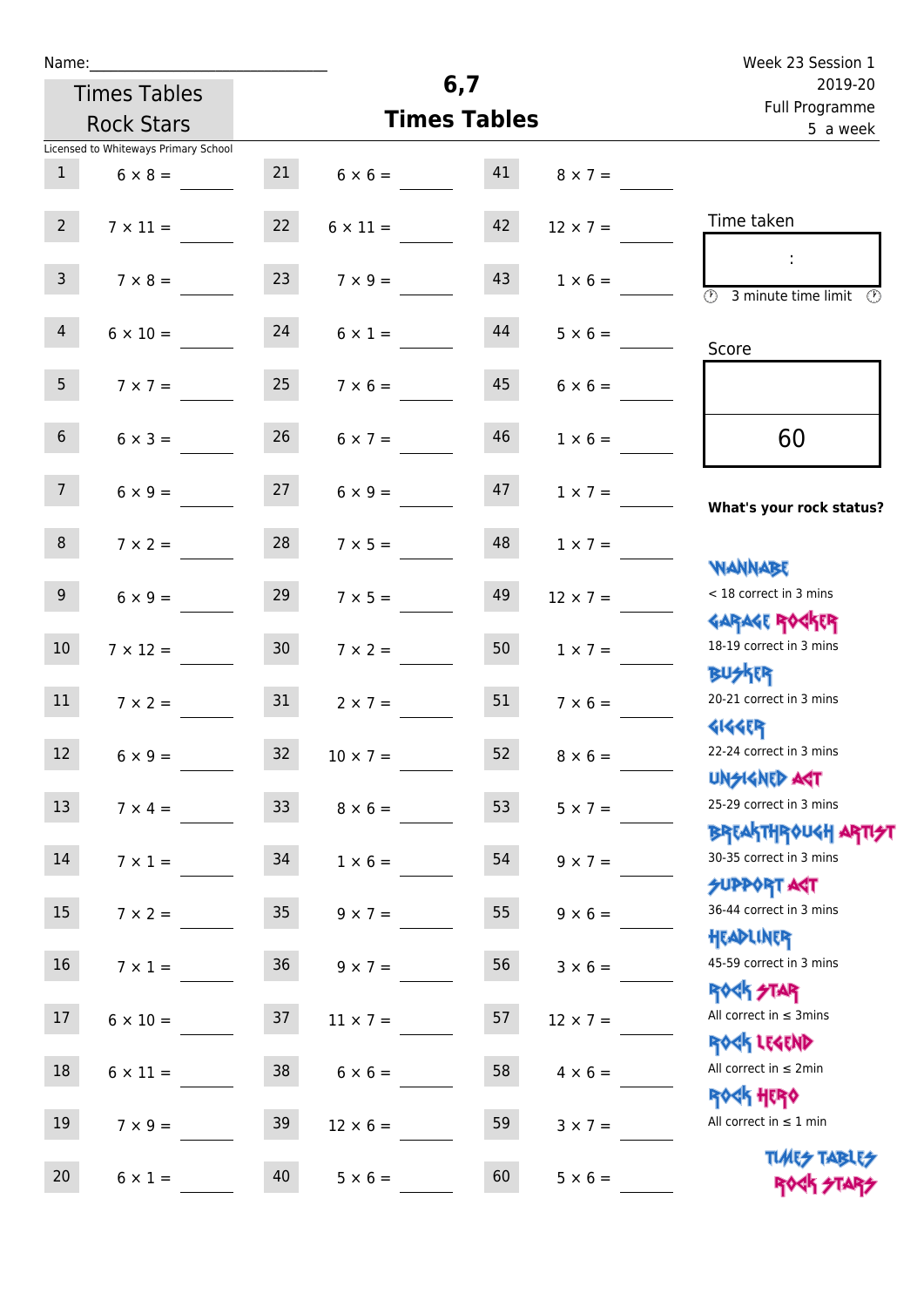| Name:            |                                      |        |                       |    |                                  |     |                      |    |                                                             | Week 23 Session 2                                                                      |
|------------------|--------------------------------------|--------|-----------------------|----|----------------------------------|-----|----------------------|----|-------------------------------------------------------------|----------------------------------------------------------------------------------------|
|                  | <b>Times Tables</b>                  |        |                       |    |                                  | 6,7 |                      |    |                                                             | 2019-20                                                                                |
|                  | <b>Rock Stars</b>                    |        |                       |    |                                  |     | <b>Times Tables</b>  |    |                                                             | Full Programme<br>5 a week                                                             |
|                  | Licensed to Whiteways Primary School |        |                       |    |                                  |     |                      |    |                                                             |                                                                                        |
| $\mathbf 1$      |                                      | 13     |                       | 25 |                                  | 37  |                      | 49 |                                                             |                                                                                        |
|                  | 77<br>7                              |        | 63<br>$\overline{7}$  |    | 7<br>49                          |     | 66<br>6              |    | $28\,$<br>7                                                 | Time taken                                                                             |
|                  |                                      |        |                       |    |                                  |     |                      |    |                                                             |                                                                                        |
| $\overline{2}$   |                                      | 14     |                       | 26 |                                  | 38  |                      | 50 |                                                             |                                                                                        |
|                  | $\overline{7}$<br>63                 |        | 21<br>$\overline{7}$  |    | $18\,$<br>$\,$ 6 $\,$            |     | 42<br>$\,6\,$        |    | 56<br>7                                                     | $\overline{\odot}$<br>$\overline{\mathcal{O}}$<br>3 minute time limit                  |
|                  |                                      |        |                       |    |                                  |     |                      |    |                                                             |                                                                                        |
| $\mathsf{3}$     |                                      | $15\,$ |                       | 27 |                                  | 39  |                      | 51 |                                                             | Score                                                                                  |
|                  | $18\,$<br>6                          |        | 18<br>$\,6\,$         |    | 42<br>$\overline{7}$             |     | $\overline{7}$<br>7  |    | 6<br>24                                                     |                                                                                        |
|                  |                                      |        |                       |    |                                  |     |                      |    |                                                             |                                                                                        |
| $\overline{4}$   |                                      | 16     |                       | 28 |                                  | 40  |                      | 52 |                                                             | 60                                                                                     |
|                  | $\overline{7}$<br>56                 |        | 42<br>$\,6\,$         |    | 36<br>$\boldsymbol{6}$           |     | 49<br>$\overline{7}$ |    | 24<br>$\,$ 6 $\,$                                           |                                                                                        |
|                  |                                      |        |                       |    |                                  |     |                      |    |                                                             | What's your rock status?                                                               |
| $5\phantom{.0}$  |                                      | 17     |                       | 29 |                                  | 41  |                      | 53 |                                                             |                                                                                        |
|                  | $\overline{7}$<br>56                 |        | 54<br>6               |    | $\overline{7}$<br>$\overline{7}$ |     | 42<br>6              |    | 7<br>14                                                     | WANNABE                                                                                |
|                  |                                      |        |                       |    |                                  |     |                      |    |                                                             | < 18 correct in 3 mins                                                                 |
| $6\,$            |                                      | 18     |                       | 30 |                                  | 42  |                      | 54 |                                                             | <b>GARAGE RO</b>                                                                       |
|                  | $30\,$<br>$\,$ 6 $\,$                |        | 49<br>$\overline{7}$  |    | 35<br>$\overline{7}$             |     | $\overline{7}$<br>7  |    | 7<br>28                                                     | 18-19 correct in 3 mins                                                                |
|                  |                                      |        |                       |    |                                  |     |                      |    |                                                             | <b>BUSKER</b>                                                                          |
| $\overline{7}$   |                                      | 19     |                       | 31 |                                  | 43  |                      | 55 |                                                             | 20-21 correct in 3 mins                                                                |
|                  | 66<br>6                              |        | 12<br>6               |    | 36<br>6                          |     | 48<br>6              |    | 56<br>7                                                     | <b>4144ER</b>                                                                          |
|                  |                                      |        |                       |    |                                  |     |                      |    |                                                             | 22-24 correct in 3 mins                                                                |
| $\, 8$           |                                      | 20     |                       | 32 |                                  | 44  |                      | 56 |                                                             | <b>UNSIGNED AGT</b><br>25-29 correct in 3 mins                                         |
|                  | $70\,$<br>7                          |        | 49<br>$7\overline{ }$ |    | 63<br>$\overline{7}$             |     | $70\,$<br>7          |    | $\,$ 6 $\,$<br>12                                           | <b>BREAKTHROUGH</b>                                                                    |
|                  |                                      |        |                       |    |                                  |     |                      |    |                                                             | 30-35 correct in 3 mins                                                                |
| $\boldsymbol{9}$ |                                      | 21     |                       | 33 |                                  | 45  |                      | 57 |                                                             | <b>SUPPORT AGT</b>                                                                     |
|                  | 18<br>6                              |        | 24<br>6               |    | $\overline{7}$<br>84             |     | 49<br>$\overline{7}$ |    | 63<br>7                                                     | 36-44 correct in 3 mins                                                                |
|                  |                                      |        |                       |    |                                  |     |                      |    |                                                             | HEADLINER                                                                              |
| 10               |                                      | 22     |                       | 34 |                                  | 46  |                      | 58 |                                                             | 45-59 correct in 3 mins                                                                |
|                  | 21<br>7                              |        | 56<br>$\overline{7}$  |    | 7<br>$14\,$                      |     | 54<br>6              |    | $\begin{array}{ c c } \hline 70 \\ \hline \end{array}$<br>7 | ROCK STAR                                                                              |
|                  |                                      |        |                       |    |                                  |     |                      |    |                                                             | All correct in $\leq$ 3mins                                                            |
| $11\,$           |                                      | 23     |                       | 35 |                                  | 47  |                      | 59 |                                                             | ROCK LEGEND                                                                            |
|                  | 21<br>7                              |        | 70<br>$\overline{7}$  |    | 60<br>$\,6$                      |     | 72<br>6              |    | 6<br>30                                                     | All correct in $\leq 2$ min                                                            |
|                  |                                      |        |                       |    |                                  |     |                      |    |                                                             | <b><htp: <="" b="" education=""><br/>All correct in <math>\leq 1</math> min</htp:></b> |
| 12               |                                      | 24     |                       | 36 |                                  | 48  |                      | 60 |                                                             |                                                                                        |
|                  | 14<br>7                              |        | $\overline{7}$<br>7   |    | $\overline{7}$<br>${\bf 28}$     |     | $21\,$<br>7          |    | $70\,$<br>7                                                 | <b>TUARS TABARS</b>                                                                    |
|                  |                                      |        |                       |    |                                  |     |                      |    |                                                             | ROCK                                                                                   |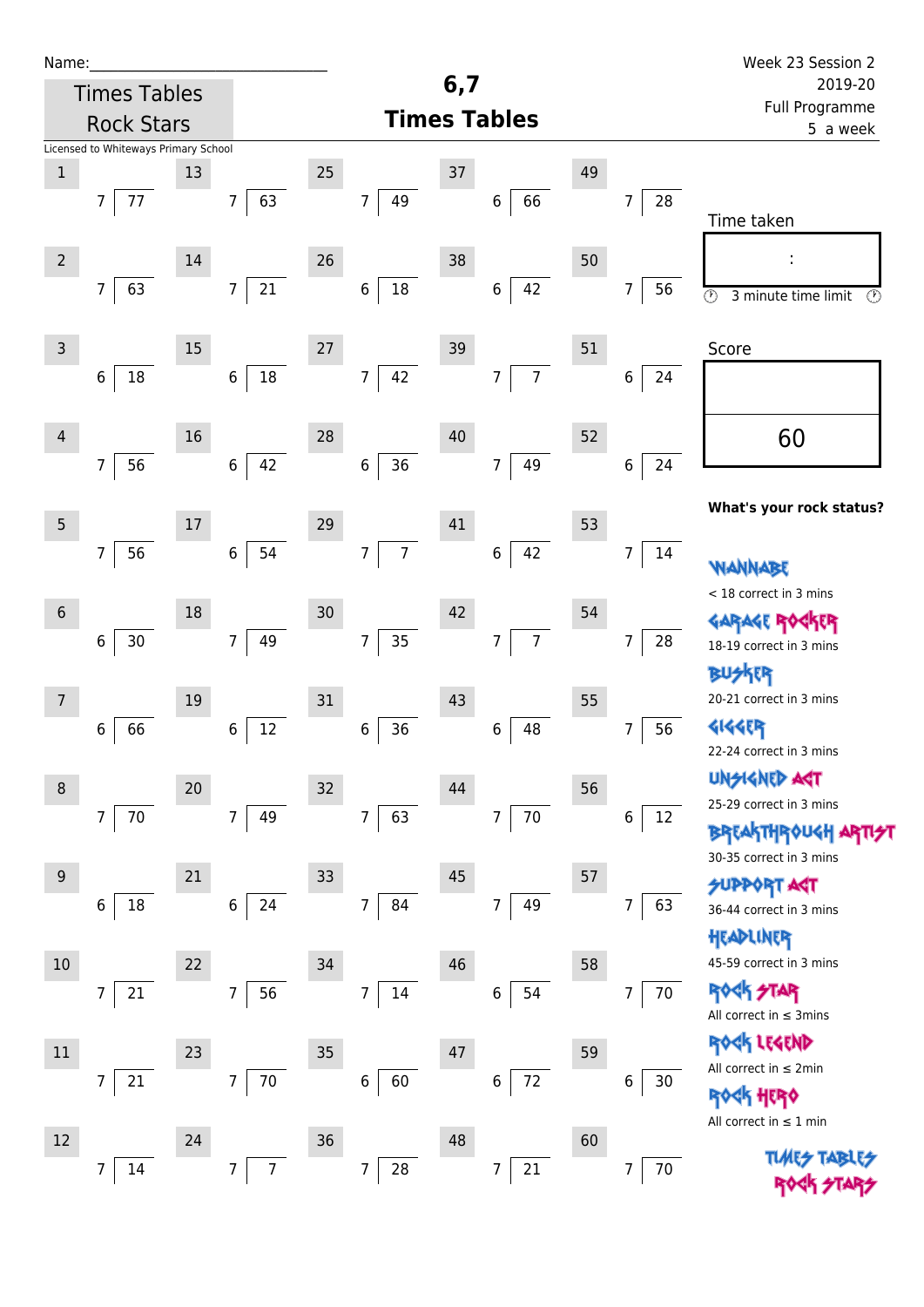| Name:            |                                      |        |                              |                                      |                     |                              |    |                       | Week 23 Session 3                                                |
|------------------|--------------------------------------|--------|------------------------------|--------------------------------------|---------------------|------------------------------|----|-----------------------|------------------------------------------------------------------|
|                  | <b>Times Tables</b>                  |        |                              |                                      | 6,7                 |                              |    |                       | 2019-20<br>Full Programme                                        |
|                  | <b>Rock Stars</b>                    |        |                              |                                      | <b>Times Tables</b> |                              |    |                       | 5 a week                                                         |
|                  | Licensed to Whiteways Primary School |        |                              |                                      |                     |                              |    |                       |                                                                  |
| $\,1\,$          | 6<br>$\times$ 9                      | 13     | 6<br>$\times 6$              | 7<br>25<br>$\times$ 7                | 37                  | 6<br>$\times 8$              | 49 | 6<br>$\times$ 4       |                                                                  |
|                  |                                      |        |                              |                                      |                     |                              |    |                       | Time taken                                                       |
|                  | 6                                    |        | 6                            | $6\phantom{1}6$                      |                     | $\overline{7}$               |    | $\overline{7}$        |                                                                  |
| $\overline{2}$   | $\times 2$                           | 14     | $\times$ 7                   | 26<br>$\times$ 4                     | 38                  | $\times$ 1                   | 50 | $\times$ 1            |                                                                  |
|                  |                                      |        |                              |                                      |                     |                              |    |                       | $\circled{r}$<br>3 minute time limit<br>$\circled{r}$            |
| $\overline{3}$   | $\boldsymbol{6}$                     | 15     | 6                            | 7<br>27                              | 39                  | 6                            | 51 | $\overline{7}$        | Score                                                            |
|                  | $\times$ 2                           |        | $\times$ 12                  | $\times$ 3                           |                     | $\times 2$                   |    | $\times$ 11           |                                                                  |
|                  |                                      |        |                              |                                      |                     |                              |    |                       |                                                                  |
| $\overline{4}$   | 6                                    | 16     | 6                            | 6<br>28                              | 40                  | 6                            | 52 | $\overline{7}$        | 60                                                               |
|                  | $\times$ 6                           |        | $\times 2$                   | $\times$ 10                          |                     | $\times$ 1                   |    | $\times$ 7            |                                                                  |
|                  |                                      |        |                              |                                      |                     |                              |    |                       |                                                                  |
| 5                | 7                                    | $17\,$ | 6                            | 6<br>29                              | 41                  | 6                            | 53 | $\overline{7}$        | What's your rock status?                                         |
|                  | $\times$ 7                           |        | $\times$ 9                   | $\times$ 1                           |                     | $\times$ 4                   |    | $\times$ 1            |                                                                  |
|                  |                                      |        |                              |                                      |                     |                              |    |                       | <b>NANNABE</b>                                                   |
| $6\,$            | 7                                    | 18     | 7                            | 7<br>30                              | 42                  | 6                            | 54 | 7                     | < 18 correct in 3 mins<br><b>GARAGE ROCKER</b>                   |
|                  | $\times$ 7                           |        | $\times$ 6                   | $\times$ 9                           |                     | $\times 6$                   |    | $\times$ 10           | 18-19 correct in 3 mins                                          |
|                  |                                      |        |                              |                                      |                     |                              |    |                       | <b>BUSKER</b>                                                    |
| $\overline{7}$   | 7                                    | 19     | 6                            | 7<br>31                              | 43                  | 6                            | 55 | $\overline{7}$        | 20-21 correct in 3 mins                                          |
|                  | $\times$ 6                           |        | $\times$ 6                   | $\times$ 3                           |                     | $\times$ 5                   |    | $\times 8$            | <b>4144EP</b>                                                    |
|                  |                                      |        |                              |                                      |                     |                              |    |                       | 22-24 correct in 3 mins                                          |
| $\, 8$           | 6                                    | $20\,$ | $\,6$                        | 6<br>32                              | 44                  | 7                            | 56 | 6                     | <b>UNSIGNED AGT</b>                                              |
|                  | $\times$ 10                          |        | $\times$ 7                   | $\times$ 5                           |                     | $\times$ 10                  |    | $\times$ 3            | 25-29 correct in 3 mins                                          |
|                  |                                      |        |                              |                                      |                     |                              |    |                       | <b>BREAKTHROUGH ARTI<del>S</del>T</b><br>30-35 correct in 3 mins |
| $\boldsymbol{9}$ | 7                                    | 21     | $\overline{7}$               | $\overline{7}$<br>33                 | 45                  | 6                            | 57 | 6                     | <b>SUPPORT ART</b>                                               |
|                  | $\times$ 2                           |        | $\times$ 7                   | $\times$ 3                           |                     | $\times$ 5                   |    | $\times$ 6            | 36-44 correct in 3 mins                                          |
|                  |                                      |        |                              |                                      |                     |                              |    |                       | HEADLINER                                                        |
| $10\,$           | 7                                    | 22     | 6                            | $\overline{7}$<br>34                 | 46                  | 6                            | 58 | $\overline{7}$        | 45-59 correct in 3 mins                                          |
|                  | $\times$ 5                           |        | $\times$ 7                   | $\times$ 3                           |                     | $\times$ 11                  |    | $\times$ 7            | ROCK STAR                                                        |
|                  |                                      |        |                              |                                      |                     |                              |    |                       | All correct in $\leq$ 3mins                                      |
| 11               | $\boldsymbol{7}$<br>$\times$ 4       | 23     | $\overline{7}$<br>$\times$ 8 | $\boldsymbol{7}$<br>35<br>$\times$ 4 | 47                  | $\overline{7}$<br>$\times$ 7 | 59 | $\bf 6$<br>$\times$ 4 | ROCK LEGEND<br>All correct in $\leq 2$ min                       |
|                  |                                      |        |                              |                                      |                     |                              |    |                       | ROCK HERO                                                        |
|                  |                                      |        |                              |                                      |                     |                              |    |                       | All correct in $\leq 1$ min                                      |
| 12               | 7<br>$\times$ 4                      | 24     | $\overline{7}$<br>$\times$ 9 | 7<br>36<br>$\times$ 4                | 48                  | 7<br>$\times$ 3              | 60 | 6<br>$\times$ 9       | <b>TUARS TABLES</b>                                              |
|                  |                                      |        |                              |                                      |                     |                              |    |                       | ROCK STARS                                                       |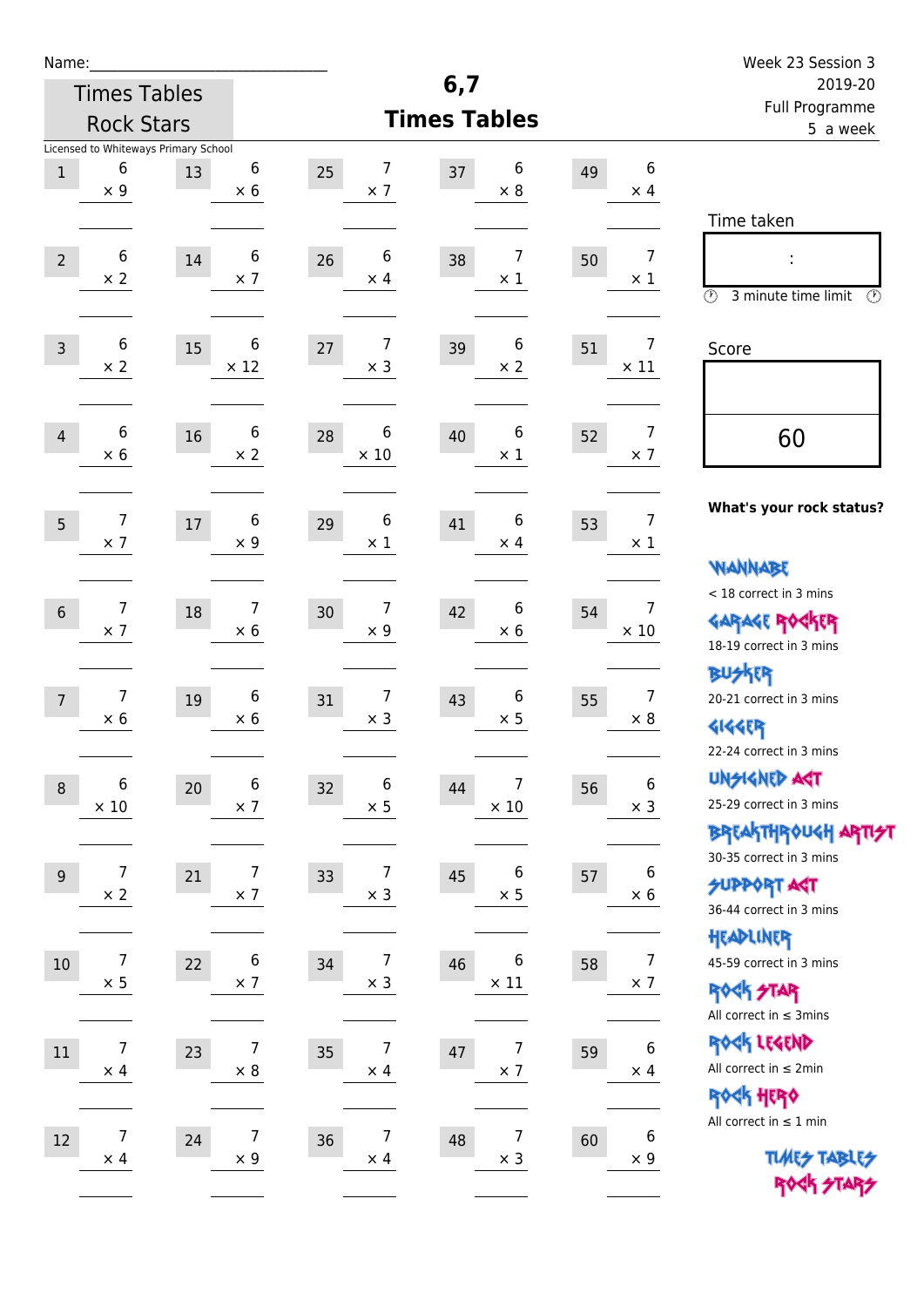|  | Name: |  |
|--|-------|--|
|  |       |  |

| Name:          |                                      |                 |               |                     |               | Week 23 Session 4                                                |
|----------------|--------------------------------------|-----------------|---------------|---------------------|---------------|------------------------------------------------------------------|
|                | <b>Times Tables</b>                  |                 |               | 6,7                 |               | 2019-20<br>Full Programme                                        |
|                | <b>Rock Stars</b>                    |                 |               | <b>Times Tables</b> |               | 5 a week                                                         |
|                | Licensed to Whiteways Primary School |                 |               |                     |               |                                                                  |
| $\mathbf{1}$   | $28 \div 7 =$                        | 21              | $6 \div 6 =$  | 41                  | $42 \div 7 =$ |                                                                  |
| $2^{\circ}$    | $14 \div 7 =$                        | 22              | $14 \div 7 =$ | 42                  | $54 \div 6 =$ | Time taken                                                       |
| $\overline{3}$ | $35 \div 7 =$                        | 23              | $18 \div 6 =$ | 43                  | $42 \div 6 =$ | 3 minute time limit<br>(V)                                       |
| $\overline{4}$ | $72 \div 6 =$                        | 24              | $77 \div 7 =$ | 44                  | $42 \div 6 =$ | Score                                                            |
| 5 <sup>5</sup> | $42 \div 7 =$                        | 25              | $54 \div 6 =$ | 45                  | $42 \div 7 =$ |                                                                  |
| $6\phantom{.}$ | $24 \div 6 =$                        | 26              | $24 \div 6 =$ | 46                  | $28 \div 7 =$ | 60                                                               |
| 7 <sup>7</sup> | $56 \div 7 =$                        | 27              | $18 \div 6 =$ | 47                  | $14 \div 7 =$ | What's your rock status?                                         |
| $\,8\,$        | $77 ÷ 7 =$                           | 28              | $36 \div 6 =$ | 48                  | $84 \div 7 =$ |                                                                  |
| 9 <sup>°</sup> | $6 \div 6 =$                         | 29              | $48 \div 6 =$ | 49                  | $36 \div 6 =$ | <b>JARAMAY</b><br>< 18 correct in 3 mins                         |
| 10             | $42 \div 6 =$                        | 30 <sub>o</sub> | $30 \div 6 =$ | 50                  | $21 \div 7 =$ | <b>GARAGE ROGKER</b><br>18-19 correct in 3 mins<br><b>BUSKER</b> |
| 11             | $6 \div 6 =$                         | 31              | $60 \div 6 =$ | 51                  | $48 \div 6 =$ | 20-21 correct in 3 mins                                          |
| 12             | $7 ÷ 7 =$                            | 32              | $24 \div 6 =$ | 52                  | $14 \div 7 =$ | <b>4144ER</b><br>22-24 correct in 3 mins                         |
| 13             | $54 \div 6 =$                        | 33              | $77 ÷ 7 =$    | 53                  | $84 \div 7 =$ | <b>UNSIGNED AGT</b><br>25-29 correct in 3 mins                   |
| 14             | $35 \div 7 =$                        | 34              | $42 \div 7 =$ | 54                  | $6 \div 6 =$  | <b>BREAKTHROUGH ARTI<del>S</del>T</b><br>30-35 correct in 3 mins |
| 15             | $66 \div 6 =$                        | 35 <sub>o</sub> | $42 \div 6 =$ | 55                  | $54 \div 6 =$ | <b>SUPPORT AGT</b><br>36-44 correct in 3 mins                    |
| 16             | $42 \div 6 =$                        | 36              | $48 \div 6 =$ | 56                  | $7 ÷ 7 =$     | HEADLINER<br>45-59 correct in 3 mins                             |
| 17             | $30 \div 6 =$                        | 37              | $84 \div 7 =$ | 57                  | $72 \div 6 =$ | <b>ROCK STAR</b><br>All correct in $\leq$ 3mins<br>ROCK LEGEND   |

18  $42 \div 7 =$  38  $21 \div 7 =$  58  $63 \div 7 =$ 

19  $56 \div 7 =$  39  $6 \div 6 =$  59  $60 \div 6 =$ 

20  $49 \div 7 =$   $40$   $21 \div 7 =$   $60$   $63 \div 7 =$ 

Rock Legend All correct in ≤ 2min

Rock Hero

All correct in  $\leq 1$  min

**TIMES TABLES** ROCK STARS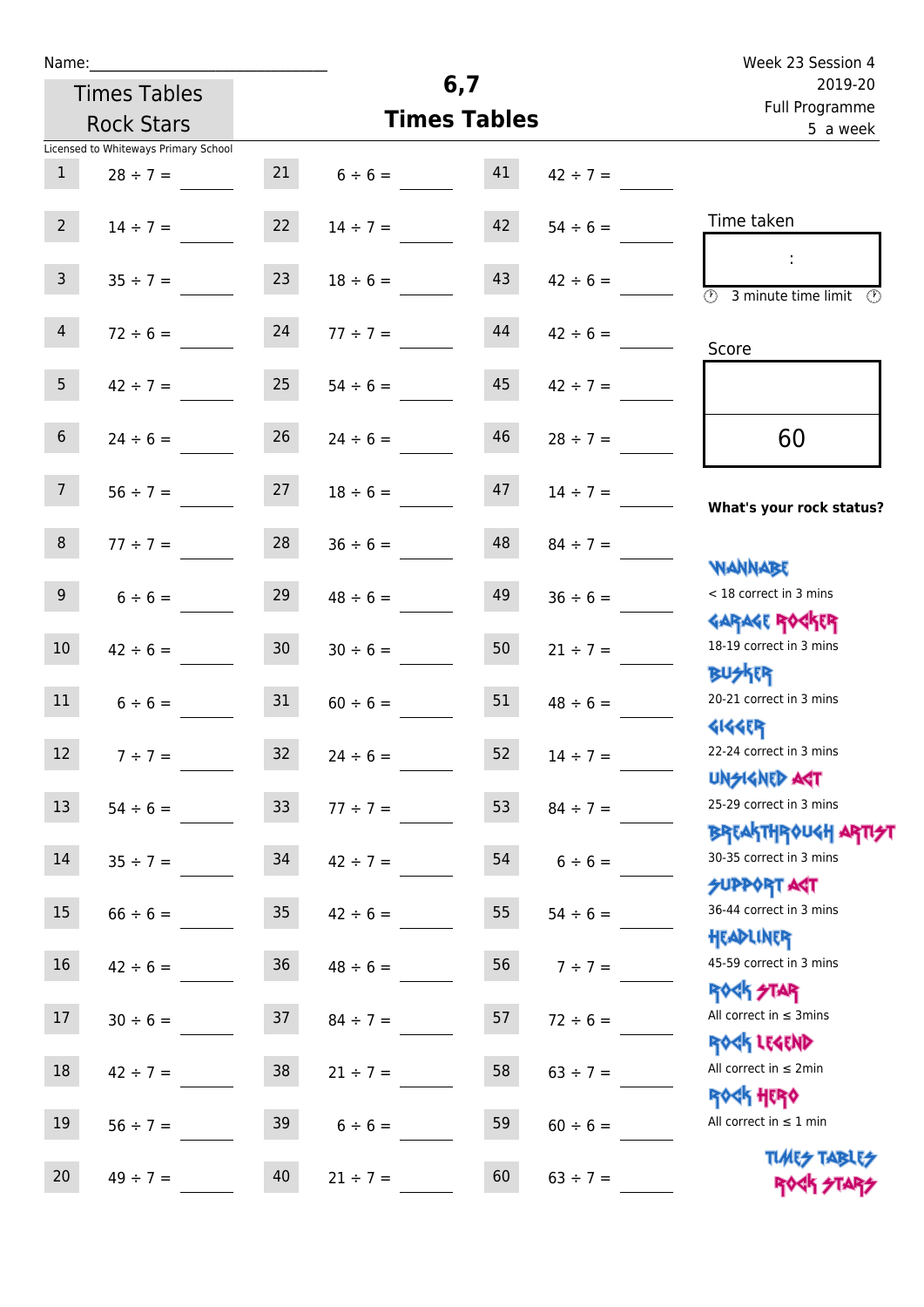| Name: |  |  |  |
|-------|--|--|--|
|       |  |  |  |

| Name:          |                                      |    |                      |                     |                                                     |  | Week 23 Session 5 |  |
|----------------|--------------------------------------|----|----------------------|---------------------|-----------------------------------------------------|--|-------------------|--|
|                | <b>Times Tables</b>                  |    | 6,7                  |                     |                                                     |  | 2019-20           |  |
|                | <b>Rock Stars</b>                    |    |                      | <b>Times Tables</b> |                                                     |  | Full Programme    |  |
|                | Licensed to Whiteways Primary School |    |                      |                     |                                                     |  | 5 a week          |  |
|                | $7 \times 4 =$                       | 21 | $6 \times 11 =$      | 41                  | $66 \div 6 =$                                       |  |                   |  |
| $\overline{2}$ | $7 \times 2 =$                       | 22 | $7 \times 3 =$       | 42                  | $84 \div 7 =$                                       |  | Time taken        |  |
| $\mathbf{r}$   | 7.00                                 | つつ | $\sim$ $\sim$ $\sim$ | $\overline{12}$     | $\mathbf{1}$ $\mathbf{0}$ $\mathbf{0}$ $\mathbf{0}$ |  |                   |  |

| 3 <sup>7</sup>  | $7 \times 8 =$ |                 | $23 \t 6 \times 5 =$ | 43 | $12 \div 6 =$   | $\overline{\textcircled{1}}$ 3 minute time limit $\textcircled{2}$                                                                                                                                                                      |
|-----------------|----------------|-----------------|----------------------|----|-----------------|-----------------------------------------------------------------------------------------------------------------------------------------------------------------------------------------------------------------------------------------|
| 4               | $6 \times 4 =$ |                 | $24 \t 7 \times 1 =$ | 44 | $77 \div 7 =$   | Score                                                                                                                                                                                                                                   |
| 5 <sub>1</sub>  | $7 \times 1 =$ |                 | $25 \t 6 \times 4 =$ | 45 | $30 \div 6 =$   |                                                                                                                                                                                                                                         |
| 6 <sub>1</sub>  | $7 \times 4 =$ | 26              | $6 \times 12 =$      | 46 | $30 \div 6 =$   | 60                                                                                                                                                                                                                                      |
| 7 <sup>7</sup>  | $6 \times 3 =$ |                 | $7 \times 5 = 47$    |    | $35 \div 7 =$   |                                                                                                                                                                                                                                         |
|                 |                |                 |                      |    |                 | Add up your time                                                                                                                                                                                                                        |
| 8 <sub>1</sub>  | $7 \times 2 =$ |                 | $28$ $7 \times 6 =$  | 48 | $77 \div 7 =$   | Mins                                                                                                                                                                                                                                    |
|                 |                |                 |                      |    |                 |                                                                                                                                                                                                                                         |
| 9 <sub>o</sub>  | $7 \times 8 =$ | 29              | $7 \times 10 =$      | 49 | $18 \div 6 =$   | S2                                                                                                                                                                                                                                      |
|                 |                |                 |                      |    |                 | S3                                                                                                                                                                                                                                      |
| 10              | $6 \times 5 =$ |                 | $6 \times 6 =$       | 50 | $56 \div 7 =$   |                                                                                                                                                                                                                                         |
|                 |                |                 |                      |    |                 | S5 <sub>c</sub> and the state of the state of the state of the state of the state of the state of the state of the state of the state of the state of the state of the state of the state of the state of the state of the state of the |
| 11              | $6 \times 1 =$ |                 | $31 \t 12 \div 6 =$  | 51 | $63 \div 7 =$   | Total                                                                                                                                                                                                                                   |
|                 |                |                 |                      |    |                 |                                                                                                                                                                                                                                         |
| 12              | $6 \times 6 =$ | 32              | $18 \div 6 =$        | 52 | $56 \div 7 =$   | <b>Secs</b>                                                                                                                                                                                                                             |
|                 |                |                 |                      |    |                 | <b>S1</b> and the set of $\mathbf{S}$                                                                                                                                                                                                   |
| 13              | $7 \times 3 =$ |                 | $33 \t 63 \div 7 =$  | 53 | $63 \div 7 =$   |                                                                                                                                                                                                                                         |
|                 |                |                 |                      |    |                 |                                                                                                                                                                                                                                         |
| 14              | $7 \times 1 =$ | 34              | $14 \div 7 =$        | 54 | $36 \div 6 =$   | <b>S4 S4</b>                                                                                                                                                                                                                            |
| 15 <sub>1</sub> |                |                 |                      |    |                 |                                                                                                                                                                                                                                         |
|                 | $6 \times 4 =$ | 35              | $12 \div 6 =$        |    | 55 $7 \div 7 =$ |                                                                                                                                                                                                                                         |
| 16 <sup>1</sup> | $7 \times 6 =$ | 36 <sup>°</sup> | $14 \div 7 =$        | 56 | $63 \div 7 =$   | Total $\_\_$                                                                                                                                                                                                                            |
|                 |                |                 |                      |    |                 | Add up your score                                                                                                                                                                                                                       |
| 17 <sub>1</sub> | $6 \times 9 =$ | 37              | $72 \div 6 =$        | 57 | $42 \div 6 =$   |                                                                                                                                                                                                                                         |
|                 |                |                 |                      |    |                 |                                                                                                                                                                                                                                         |
| 18              | $7 \times 1 =$ | 38              | $35 \div 7 =$        | 58 | $30 \div 6 =$   | S2                                                                                                                                                                                                                                      |
|                 |                |                 |                      |    |                 |                                                                                                                                                                                                                                         |
| 19              | $7 \times 3 =$ | 39              | $63 \div 7 =$        | 59 | $48 \div 6 =$   |                                                                                                                                                                                                                                         |
|                 |                |                 |                      |    |                 |                                                                                                                                                                                                                                         |
| 20              | $7 \times 6 =$ | 40              | $36 \div 6 =$        | 60 | $84 \div 7 =$   |                                                                                                                                                                                                                                         |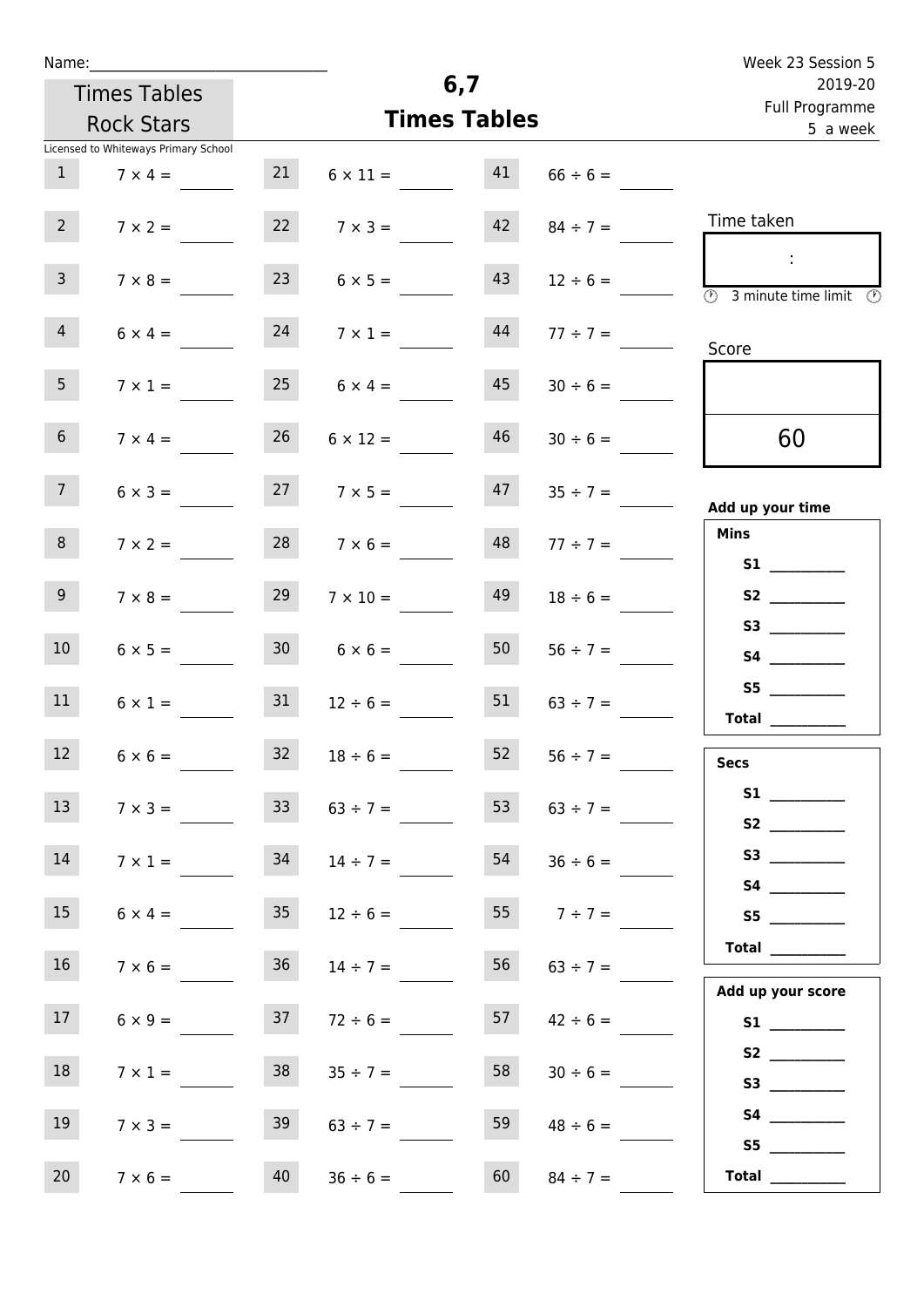| Name:             |                                      |                 |                                   |                     |                 |                                                                  |
|-------------------|--------------------------------------|-----------------|-----------------------------------|---------------------|-----------------|------------------------------------------------------------------|
|                   | <b>Times Tables</b>                  |                 |                                   | 8                   |                 | 2019-20<br>Full Programme                                        |
| <b>Rock Stars</b> |                                      |                 |                                   | <b>Times Tables</b> |                 | 5 a week                                                         |
|                   | Licensed to Whiteways Primary School |                 |                                   |                     |                 |                                                                  |
| 1                 | $8 \times 8 =$                       | 21              | $8 \times 7 = 41$                 |                     | $6 \times 8 =$  |                                                                  |
| $2^{\circ}$       | $8 \times 10 =$                      | 22              | $8 \times 9 =$                    | 42                  | $2 \times 8 =$  | Time taken                                                       |
| 3 <sup>7</sup>    | $8 \times 3 =$                       | 23              | $8 \times 2 =$                    | 43                  | $2 \times 8 =$  | $\sim$ 1.<br><b>3</b> minute time limit<br>$\mathcal{O}$         |
| $\overline{4}$    | $8 \times 2 = 24$                    |                 | $8 \times 9 =$                    | 44                  | $1 \times 8 =$  | Score                                                            |
| 5 <sub>1</sub>    | $8 \times 12 =$                      | 25              | $8 \times 2 =$                    | 45                  | $2 \times 8 =$  |                                                                  |
| 6 <sup>1</sup>    | $8 \times 3 =$                       | 26              | $8 \times 2 =$                    | 46                  | $4 \times 8 =$  | 60                                                               |
| 7 <sup>7</sup>    |                                      |                 | $8 \times 2 = 27$ $8 \times 10 =$ | 47                  | $9 \times 8 =$  | What's your rock status?                                         |
| 8                 | $8 \times 1 =$                       | 28              | $8 \times 12 =$                   | 48                  | $1 \times 8 =$  | <b>JARNARY</b>                                                   |
| 9 <sub>o</sub>    | $8 \times 2 =$                       | 29              | $8 \times 11 =$                   | 49                  | $3 \times 8 =$  | < 18 correct in 3 mins<br><b>GARAGE ROGKER</b>                   |
| 10 <sup>°</sup>   | $8 \times 5 = 30$                    |                 | $8 \times 12 =$                   | 50                  | $3 \times 8 =$  | 18-19 correct in 3 mins<br><b>BUSKER</b>                         |
| 11                | $8 \times 9 =$                       | 31              | $9 \times 8 =$                    | 51                  | $4 \times 8 =$  | 20-21 correct in 3 mins<br><b>4144EP</b>                         |
| 12                | $8 \times 6 =$                       | 32              | $12 \times 8 =$                   | 52                  | $7 \times 8 =$  | 22-24 correct in 3 mins<br><b>UNGIGNED AGT</b>                   |
| 13                | $8 \times 10 =$                      | 33 <sup>°</sup> | $7 \times 8 =$                    | 53                  | $8 \times 8 =$  | 25-29 correct in 3 mins<br><b>BREAKTHROUGH ARTI<del>S</del>T</b> |
| 14                | $8 \times 11 =$                      | 34              | $2 \times 8 =$                    | 54                  | $5 \times 8 =$  | 30-35 correct in 3 mins<br><b>SUPPORT AGT</b>                    |
| 15 <sub>1</sub>   | $8 \times 11 =$                      | 35 <sub>1</sub> | $5 \times 8 =$                    | 55                  | $4 \times 8 =$  | 36-44 correct in 3 mins<br>HEADLINER                             |
| 16 <sup>1</sup>   | $8 \times 1 =$                       | 36              | $7 \times 8 =$                    | 56                  | $6 \times 8 =$  | 45-59 correct in 3 mins<br><b>ROCK STAR</b>                      |
| 17                | $8 \times 3 =$                       | 37              | $3 \times 8 =$                    | 57                  | $10 \times 8 =$ | All correct in $\leq$ 3mins<br>ROCK LEGEND                       |
| 18                | $8 \times 7 =$                       | 38              | $3 \times 8 =$                    | 58                  | $9 \times 8 =$  | All correct in $\leq 2$ min<br><b>ROCK HERO</b>                  |
| 19                | $8 \times 1 =$                       | 39              | $8 \times 8 =$                    | 59                  | $7 \times 8 =$  | All correct in $\leq 1$ min                                      |
| 20                | $8 \times 11 =$                      | 40              | $8 \times 8 =$                    | 60                  | $8 \times 8 =$  | <b>TUARS TABLES</b><br>ROCK STARS                                |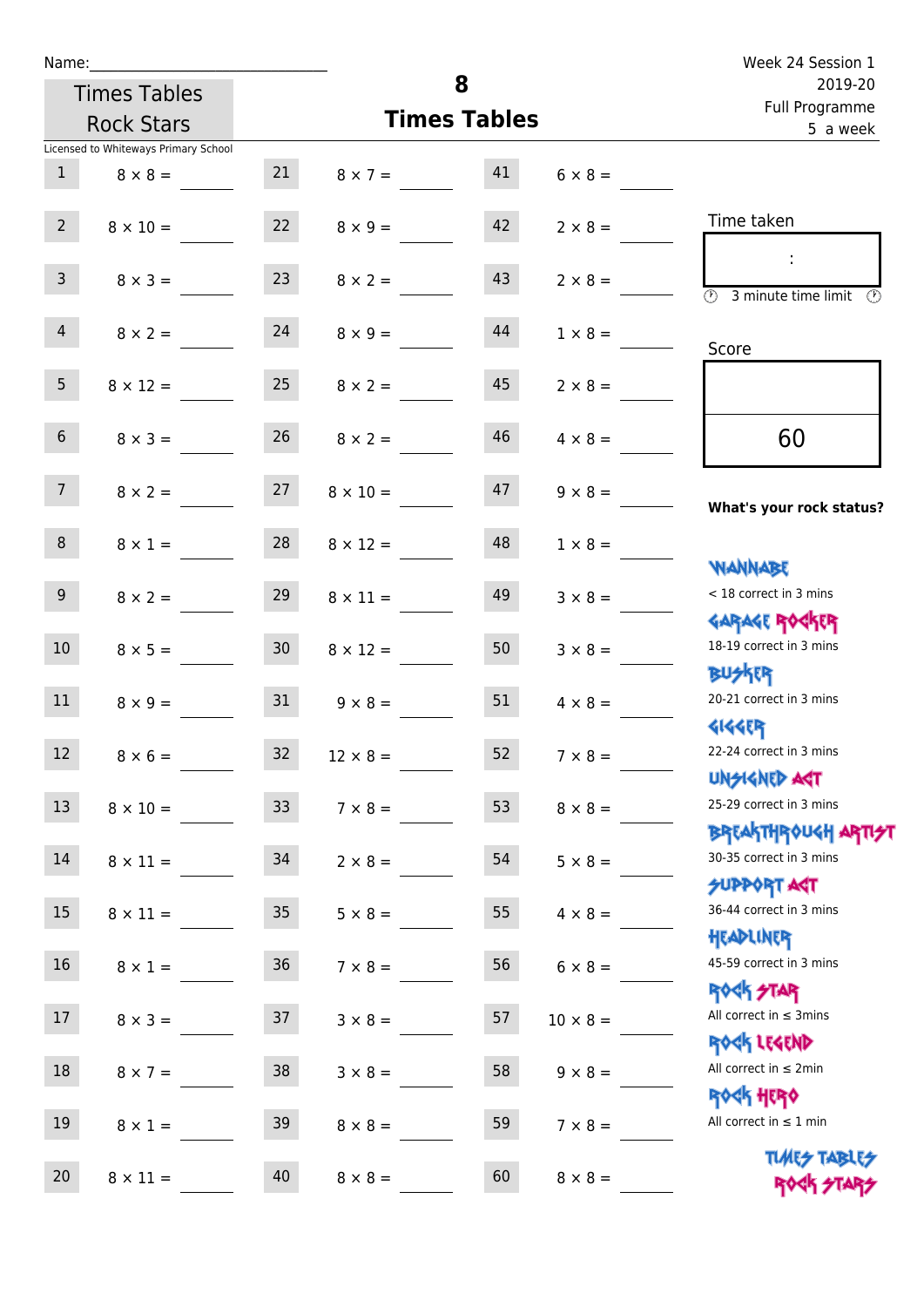| Name:          |                                      |    |                  |    |                   |    |                     |    |               | Week 24 Session 2                                                                                |  |
|----------------|--------------------------------------|----|------------------|----|-------------------|----|---------------------|----|---------------|--------------------------------------------------------------------------------------------------|--|
|                | <b>Times Tables</b>                  |    |                  |    |                   | 8  |                     |    |               | 2019-20<br>Full Programme                                                                        |  |
|                | <b>Rock Stars</b>                    |    |                  |    |                   |    | <b>Times Tables</b> |    | 5 a week      |                                                                                                  |  |
|                | Licensed to Whiteways Primary School |    |                  |    |                   |    |                     |    |               |                                                                                                  |  |
| $\,1$          | 56<br>8                              | 13 | $\, 8$<br>$\, 8$ | 25 | 8<br>64           | 37 | 56<br>8             | 49 | 16<br>$\bf 8$ | Time taken                                                                                       |  |
| $\overline{2}$ | 96<br>8                              | 14 | 80<br>8          | 26 | 96<br>8           | 38 | 56<br>8             | 50 | 56<br>8       | $\odot$<br>3 minute time limit<br>$\odot$                                                        |  |
| $\mathsf{3}$   | 80<br>8                              | 15 | 8<br>8           | 27 | 8<br>8            | 39 | 96<br>8             | 51 | 8<br>32       | Score                                                                                            |  |
| 4              | 64<br>8                              | 16 | 64<br>8          | 28 | 96<br>8           | 40 | $\bf 8$<br>8        | 52 | 48<br>8       | 60                                                                                               |  |
| $\overline{5}$ | 24<br>8                              | 17 | 24<br>$\, 8$     | 29 | $80\,$<br>$\bf 8$ | 41 | 64<br>8             | 53 | $72\,$<br>8   | What's your rock status?                                                                         |  |
| $\sqrt{6}$     | 96<br>8                              | 18 | $16\,$<br>8      | 30 | 72<br>8           | 42 | 16<br>$\,8\,$       | 54 | 8<br>48       | <b>WANNABE</b><br>< 18 correct in 3 mins<br>18-19 correct in 3 mins<br><b>BUSKER</b>             |  |
| $\overline{7}$ | 48<br>8                              | 19 | 16<br>8          | 31 | 8<br>8            | 43 | 8<br>8              | 55 | 32<br>8       | 20-21 correct in 3 mins<br><b>4144EP</b><br>22-24 correct in 3 mins                              |  |
| 8              | 8<br>80                              | 20 | 56<br>8          | 32 | 32<br>8           | 44 | 88<br>8             | 56 | 8<br>40       | <b>UNSIGNED AST</b><br>25-29 correct in 3 mins<br><b>BREAKTHROUGH</b><br>30-35 correct in 3 mins |  |
| $9\,$          | 88<br>8                              | 21 | 40<br>8          | 33 | $72\,$<br>8       | 45 | $\bf 8$<br>8        | 57 | 8<br>40       | <b>SUPPORT AST</b><br>36-44 correct in 3 mins<br>HEADLINER                                       |  |
| 10             | 48<br>8                              | 22 | 96<br>8          | 34 | 32<br>$\bf 8$     | 46 | 88<br>8             | 58 | 80<br>8       | 45-59 correct in 3 mins<br><b>ROCK STAR</b><br>All correct in $\leq$ 3mins                       |  |
| $11\,$         | 88<br>8                              | 23 | $72\,$<br>8      | 35 | $\, 8$<br>8       | 47 | 80<br>$\, 8$        | 59 | 8<br>16       | <b>ER LEGEND</b><br>All correct in $\leq 2$ min<br>ROCK HERO<br>All correct in $\leq 1$ min      |  |
| 12             | 88<br>8                              | 24 | $16\,$<br>8      | 36 | 56<br>8           | 48 | 56<br>$\, 8$        | 60 | 32<br>8       | <b>TLARS</b>                                                                                     |  |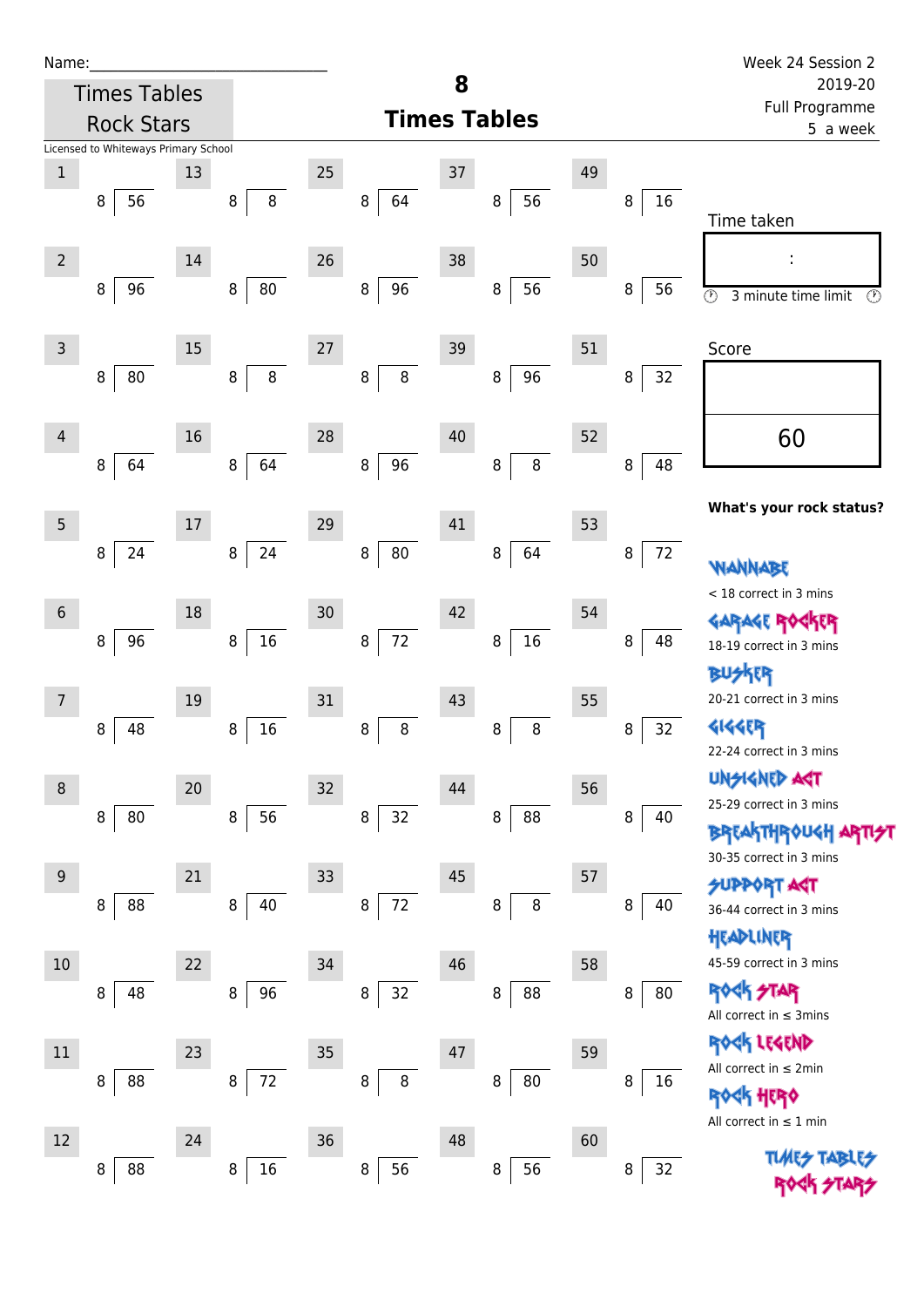| Name:            |                  |                                            |                  |                   |                       |                       |    |                       | Week 24 Session 3                                                                       |
|------------------|------------------|--------------------------------------------|------------------|-------------------|-----------------------|-----------------------|----|-----------------------|-----------------------------------------------------------------------------------------|
|                  |                  | <b>Times Tables</b>                        |                  |                   | 8                     |                       |    |                       | 2019-20<br>Full Programme                                                               |
|                  |                  | <b>Rock Stars</b>                          |                  |                   | <b>Times Tables</b>   |                       |    |                       | 5 a week                                                                                |
| $1\,$            | 8<br>$\times$ 9  | Licensed to Whiteways Primary School<br>13 | 8<br>$\times$ 2  | 25                | 8<br>37<br>$\times 8$ | 8<br>$\times$ 1       | 49 | 8<br>$\times 6$       |                                                                                         |
| $\overline{2}$   | 8<br>$\times$ 3  | 14                                         | 8<br>$\times$ 9  | 26                | 8<br>38<br>$\times 8$ | 8<br>$\times$ 5       | 50 | 8<br>$\times$ 3       | Time taken<br>$\circled{r}$<br>3 minute time limit<br>$\circled{r}$                     |
| $\overline{3}$   | 8<br>$\times$ 5  | 15                                         | 8<br>$\times$ 4  | 27                | 8<br>39<br>$\times$ 8 | 8<br>$\times$ 1       | 51 | 8<br>$\times$ 11      | Score                                                                                   |
| $\overline{4}$   | 8<br>$\times$ 3  | 16                                         | 8<br>$\times$ 10 | 28                | 8<br>40<br>$\times$ 3 | 8<br>$\times$ 8       | 52 | 8<br>$\times$ 6       | 60                                                                                      |
| 5                | 8<br>$\times 2$  | 17                                         | 8<br>$\times$ 3  | 29<br>$\times$ 11 | 8<br>41               | 8<br>$\times$ 4       | 53 | $\, 8$<br>$\times$ 1  | What's your rock status?<br><b>NANNABE</b>                                              |
| $6\phantom{1}$   | 8<br>$\times 1$  | 18                                         | 8<br>$\times$ 1  | 30<br>$\times$ 10 | 8<br>42               | 8<br>$\times$ 3       | 54 | 8<br>$\times 1$       | < 18 correct in 3 mins<br><b>GARAGE ROCKER</b><br>18-19 correct in 3 mins               |
| $\overline{7}$   | 8<br>$\times$ 3  | 19                                         | 8<br>$\times$ 4  | 31                | 8<br>43<br>$\times 2$ | 8<br>$\times$ 2       | 55 | 8<br>$\times$ 12      | <b>BUSKER</b><br>20-21 correct in 3 mins<br><b>4144EP</b><br>22-24 correct in 3 mins    |
| $\boldsymbol{8}$ | 8<br>$\times$ 10 | 20                                         | 8<br>$\times$ 12 | 32<br>$\times$ 12 | 8<br>44               | 8<br>$\times$ 4       | 56 | 8<br>$\times$ 8       | <b>UNGIGNED AGT</b><br>25-29 correct in 3 mins<br><b>BREAKTHROUGH ARTI<del>S</del>T</b> |
| $9\,$            | 8<br>$\times$ 8  | 21                                         | 8<br>$\times$ 5  | 33                | 8<br>45<br>$\times$ 3 | 8<br>$\times$ 8       | 57 | 8<br>$\times$ 12      | 30-35 correct in 3 mins<br><b>SUPPORT ART</b><br>36-44 correct in 3 mins                |
| $10\,$           | 8<br>$\times$ 6  | 22                                         | 8<br>$\times$ 2  | 34                | 8<br>46<br>$\times$ 1 | 8<br>$\times$ 4       | 58 | 8<br>$\times$ 9       | HEADLINER<br>45-59 correct in 3 mins<br><b>ROCK STAR</b><br>All correct in $\leq$ 3mins |
| 11               | 8<br>$\times$ 11 | 23                                         | 8<br>$\times$ 9  | 35                | 8<br>47<br>$\times$ 5 | $\bf 8$<br>$\times$ 4 | 59 | $\, 8$<br>$\times$ 11 | ROCK LEGEND<br>All correct in $\leq 2$ min<br>ROCK HERO                                 |
| 12               | 8<br>$\times$ 5  | 24                                         | 8<br>$\times 2$  | 36                | 8<br>48<br>$\times$ 6 | 8<br>$\times$ 7       | 60 | 8<br>$\times 8$       | All correct in $\leq 1$ min<br><b>TUARS TABLES</b><br>ROCK STARS                        |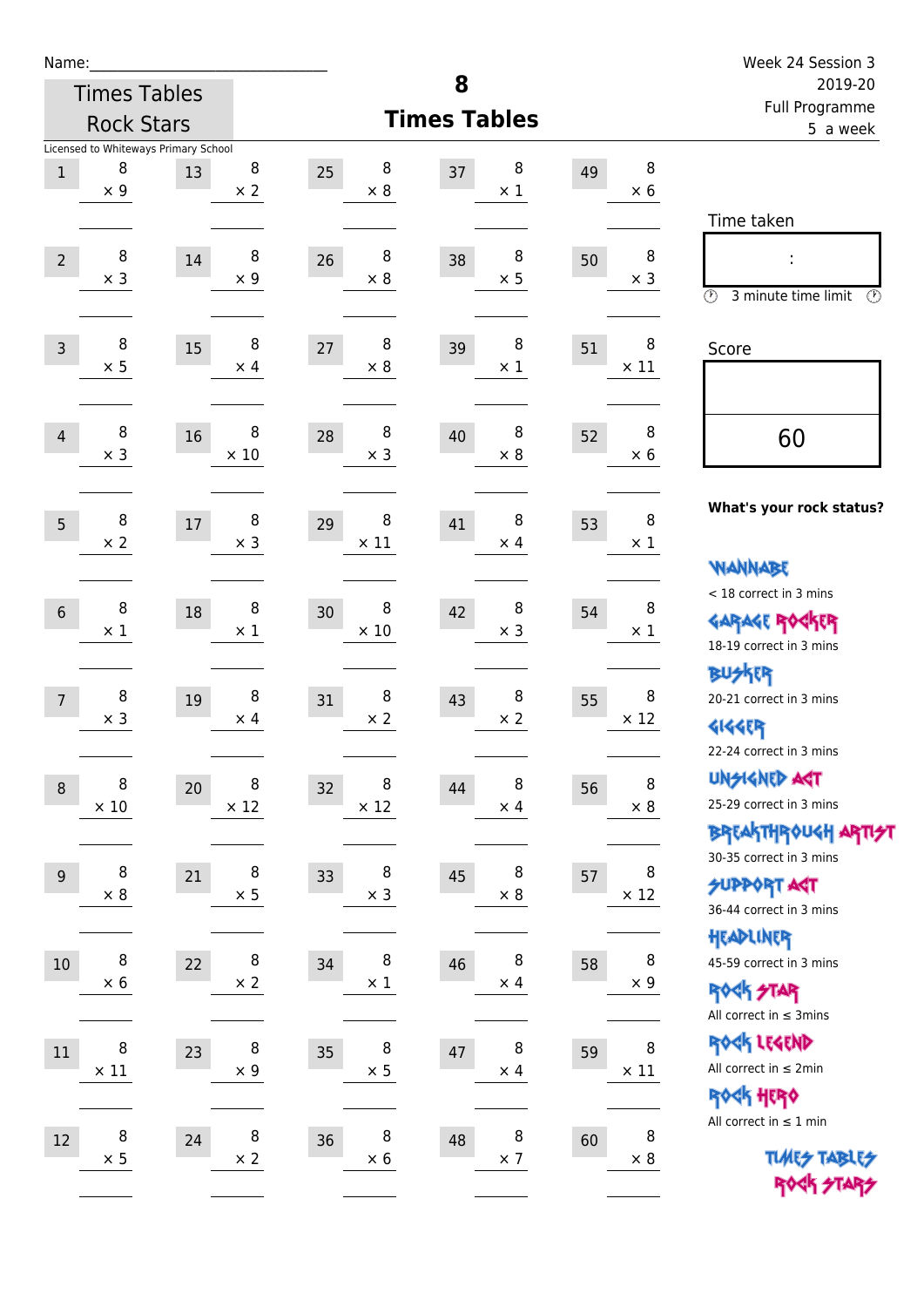Times Tables

|                 | <b>Rock Stars</b>                    |                 | <b>Times Tables</b> | <u>Lan Llogrammic</u><br>5 a week |               |                                                      |
|-----------------|--------------------------------------|-----------------|---------------------|-----------------------------------|---------------|------------------------------------------------------|
|                 | Licensed to Whiteways Primary School |                 |                     |                                   |               |                                                      |
| $\mathbf{1}$    | $80 \div 8 =$                        | 21              | $16 \div 8 =$       | 41                                | $56 \div 8 =$ |                                                      |
| 2 <sup>7</sup>  | $96 \div 8 =$                        | 22              | $32 \div 8 =$       | 42                                | $64 \div 8 =$ | Time taken                                           |
|                 |                                      |                 |                     |                                   |               | ÷                                                    |
| $\mathbf{3}$    | $64 \div 8 =$                        | 23              | $64 \div 8 =$       | 43                                | $88 \div 8 =$ | $\overline{\odot}$<br>3 minute time limit<br>$\odot$ |
| $\overline{4}$  | $96 \div 8 =$                        | 24              | $56 \div 8 =$       | 44                                | $64 \div 8 =$ |                                                      |
|                 |                                      |                 |                     |                                   |               | Score                                                |
| 5 <sub>1</sub>  | $16 \div 8 =$                        | 25              | $80 \div 8 =$       | 45                                | $16 \div 8 =$ |                                                      |
|                 |                                      |                 |                     |                                   |               |                                                      |
| $6\overline{6}$ | $64 \div 8 =$                        | 26              | $80 \div 8 =$       | 46                                | $8 \div 8 =$  | 60                                                   |
| 7 <sup>7</sup>  | $56 \div 8 =$                        | 27              | $48 \div 8 =$       | 47                                | $24 \div 8 =$ |                                                      |
|                 |                                      |                 |                     |                                   |               | What's your rock status?                             |
| 8               | $48 \div 8 =$                        | 28              | $88 \div 8 =$       | 48                                | $64 \div 8 =$ |                                                      |
|                 |                                      |                 |                     |                                   |               | <b>JARNARY</b>                                       |
| 9 <sup>°</sup>  | $56 \div 8 =$                        | 29              | $56 \div 8 =$       | 49                                | $96 \div 8 =$ | < 18 correct in 3 mins                               |
|                 |                                      |                 |                     |                                   |               | <b>GARAGE ROGKER</b>                                 |
| $10\,$          | $24 \div 8 =$                        | 30 <sub>o</sub> | $8 \div 8 =$        | 50                                | $96 \div 8 =$ | 18-19 correct in 3 mins                              |
| 11              |                                      |                 |                     | 51                                |               | <b>BUSKRR</b><br>20-21 correct in 3 mins             |
|                 | $8 \div 8 =$                         | 31              | $88 \div 8 =$       |                                   | $48 \div 8 =$ | <b>4144EP</b>                                        |
| 12              | $64 \div 8 =$                        | 32              | $56 \div 8 =$       | 52                                | $32 \div 8 =$ | 22-24 correct in 3 mins                              |
|                 |                                      |                 |                     |                                   |               | <b>UNSIGNED AGT</b>                                  |
| 13              | $88 \div 8 =$                        | 33              | $72 \div 8 =$       | 53                                | $16 \div 8 =$ | 25-29 correct in 3 mins                              |
|                 |                                      |                 |                     |                                   |               | <b>BREAKTHROUGH ARTI<del>S</del>T</b>                |
| $14\,$          | $16 \div 8 =$                        | 34              | $64 \div 8 =$       | 54                                | $8 \div 8 =$  | 30-35 correct in 3 mins                              |
|                 |                                      |                 |                     |                                   |               | <b>SUPPORT ART</b>                                   |
| 15              | $24 \div 8 =$                        | 35              | $72 \div 8 =$       | 55                                | $88 \div 8 =$ | 36-44 correct in 3 mins                              |
|                 |                                      |                 |                     |                                   |               | HEADLINER                                            |
| 16              | $64 \div 8 =$                        | 36              | $56 \div 8 =$       | 56                                | $32 \div 8 =$ | 45-59 correct in 3 mins                              |
|                 |                                      |                 |                     |                                   |               | <b>ROCK STAR</b><br>All correct in $\leq$ 3mins      |
| 17              | $96 \div 8 =$                        | 37              | $56 \div 8 =$       | 57                                | $56 \div 8 =$ | ROCK LEGEND                                          |
| $18\,$          | $8 \div 8 =$                         | 38              | $64 \div 8 =$       | 58                                | $56 \div 8 =$ | All correct in $\leq 2$ min                          |
|                 |                                      |                 |                     |                                   |               | <b>ROCK HERO</b>                                     |
| 19              | $8 \div 8 =$                         | 39              | $96 \div 8 =$       | 59                                | $64 \div 8 =$ | All correct in $\leq 1$ min                          |
|                 |                                      |                 |                     |                                   |               | <b>TUARS TABLES</b>                                  |
| 20              | $88 \div 8 =$                        | 40              | $32 \div 8 =$       | 60                                | $16 \div 8 =$ | ROCK STARS                                           |

**8**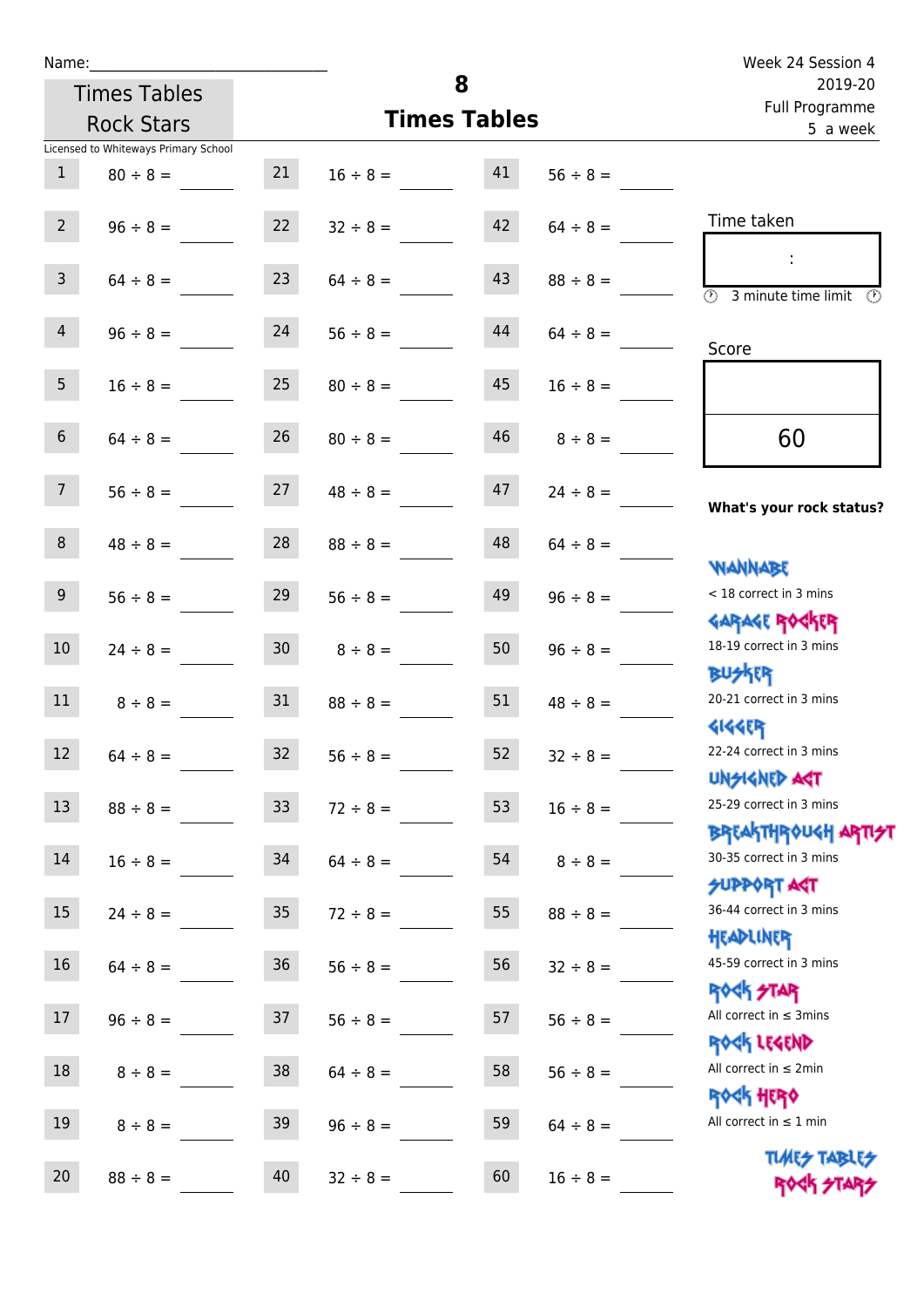| Name:           |                                      |                 |                      | 8                         |               | Week 24 Session 5                                                                       |
|-----------------|--------------------------------------|-----------------|----------------------|---------------------------|---------------|-----------------------------------------------------------------------------------------|
|                 | <b>Times Tables</b>                  |                 |                      | 2019-20<br>Full Programme |               |                                                                                         |
|                 | <b>Rock Stars</b>                    |                 |                      | <b>Times Tables</b>       |               | 5 a week                                                                                |
|                 | Licensed to Whiteways Primary School |                 |                      |                           |               |                                                                                         |
| $\mathbf{1}$    | $8 \times 4 =$                       |                 | 21 $8 \times 7 =$    | 41                        | $32 \div 8 =$ |                                                                                         |
| $2^{\circ}$     | $8 \times 8 =$                       |                 | $22 \t 8 \times 2 =$ | 42                        | $16 \div 8 =$ | Time taken                                                                              |
| $\mathsf{3}$    | $8 \times 9 =$                       | 23              | $8 \times 12 =$      | 43                        | $64 \div 8 =$ | $\sim$<br>$\overline{\textcircled{1}}$ 3 minute time limit $\overline{\textcircled{1}}$ |
| $\overline{4}$  | $8 \times 4 =$                       | 24              | $8 \times 5 =$       | 44                        | $64 \div 8 =$ | Score                                                                                   |
| 5 <sub>1</sub>  | $8 \times 2 =$                       | 25              | $8 \times 8 =$       | 45                        | $40 \div 8 =$ |                                                                                         |
| 6 <sup>1</sup>  | $8 \times 2 =$                       | 26              | $8 \times 12 =$      | 46                        | $16 \div 8 =$ | 60                                                                                      |
| 7 <sup>7</sup>  | $8 \times 6 =$                       |                 | $27 \t 8 \times 8 =$ | 47                        | $80 \div 8 =$ | Add up your time                                                                        |
| 8               | $8 \times 3 =$                       | 28              | $8 \times 2 =$       | 48                        | $88 \div 8 =$ | <b>Mins</b><br><b>S1 S1</b>                                                             |
| 9               | $8 \times 3 =$                       | 29              | $8 \times 3 =$       | 49                        | $32 \div 8 =$ |                                                                                         |
| 10 <sup>°</sup> | $8 \times 3 =$                       | 30 <sup>1</sup> | $8 \times 4 =$       | 50                        | $72 \div 8 =$ |                                                                                         |
| 11              | $8 \times 7 =$                       | 31              | $40 \div 8 =$        | 51                        | $96 \div 8 =$ | S5<br>Total                                                                             |
| 12              | $8 \times 3 =$                       | 32              | $16 \div 8 =$        | 52                        | $8 \div 8 =$  | <b>Secs</b>                                                                             |
| 13 <sup>°</sup> | $8 \times 9 =$                       | 33              | $56 \div 8 =$        | 53                        | $24 \div 8 =$ | S2                                                                                      |
| 14              | $8 \times 3 =$                       | 34              | $80 \div 8 =$        | 54                        | $80 \div 8 =$ |                                                                                         |
| 15              | $8 \times 5 =$                       | 35              | $8 \div 8 =$         | 55                        | $8 \div 8 =$  | S5                                                                                      |
| 16              | $8 \times 1 =$                       | 36              | $72 \div 8 =$        | 56                        | $16 \div 8 =$ | <b>Total</b> __________                                                                 |
| 17              | $8 \times 5 =$                       | 37              | $40 \div 8 =$        | 57                        | $16 \div 8 =$ | Add up your score<br>S1                                                                 |
| 18              | $8 \times 12 =$                      | 38              | $72 \div 8 =$        | 58                        | $64 \div 8 =$ |                                                                                         |
| 19              | $8 \times 11 =$                      | 39              | $56 \div 8 =$        | 59                        | $32 \div 8 =$ | S5                                                                                      |
| 20              | $8 \times 9 =$                       | 40              | $64 \div 8 =$        | 60                        | $80 \div 8 =$ | Total $\_\_$                                                                            |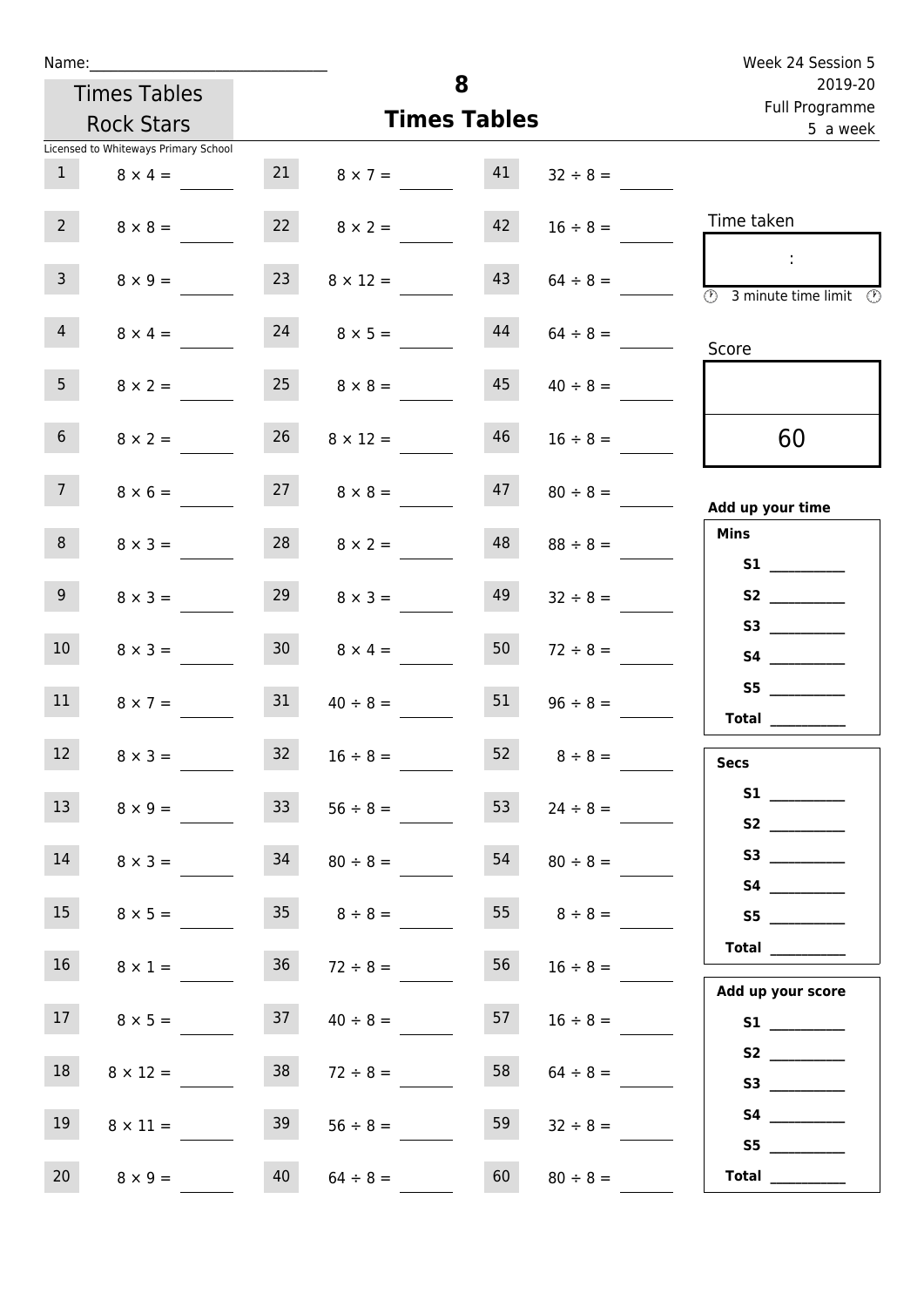| Week 25 Session 1                                                             |                 |                     |                 |                  |                                      | Name:           |  |  |  |  |  |
|-------------------------------------------------------------------------------|-----------------|---------------------|-----------------|------------------|--------------------------------------|-----------------|--|--|--|--|--|
| 2019-20<br>Full Programme                                                     |                 | 9                   |                 |                  | <b>Times Tables</b>                  |                 |  |  |  |  |  |
| 5 a week                                                                      |                 | <b>Times Tables</b> |                 |                  | <b>Rock Stars</b>                    |                 |  |  |  |  |  |
|                                                                               |                 |                     |                 |                  | Licensed to Whiteways Primary School |                 |  |  |  |  |  |
|                                                                               | $11 \times 9 =$ | 41                  | $9 \times 8 =$  | 21               | $9 \times 2 =$                       | $\mathbf{1}$    |  |  |  |  |  |
| Time taken                                                                    | $11 \times 9 =$ | 42                  | $9 \times 12 =$ | 22               | $9 \times 11 =$                      | $2^{\circ}$     |  |  |  |  |  |
| $\overline{\textcircled{1}}$ 3 minute time limit $\overline{\textcircled{1}}$ | $3 \times 9 =$  | 43                  | $9 \times 5 =$  | 23               | $9 \times 1 =$                       | $\mathbf{3}$    |  |  |  |  |  |
| Score                                                                         | $11 \times 9 =$ | 44                  | $9 \times 2 =$  | 24               | $9 \times 6 =$                       | $\overline{4}$  |  |  |  |  |  |
|                                                                               | $9 \times 9 =$  | 45                  | $9 \times 2 =$  | 25               | $9 \times 8 =$                       | 5 <sub>1</sub>  |  |  |  |  |  |
| 60                                                                            | $4 \times 9 =$  | 46                  | $9 \times 4 =$  | 26               | $9 \times 3 =$                       | $6\overline{6}$ |  |  |  |  |  |
| What's your rock status?                                                      | $6 \times 9 =$  | 47                  | $9 \times 10 =$ | 27               | $9 \times 2 =$                       | 7 <sup>7</sup>  |  |  |  |  |  |
| <b>NANNABE</b>                                                                | $7 \times 9 =$  | 48                  | $9 \times 2 =$  | 28               | $9 \times 1 =$                       | 8               |  |  |  |  |  |
| < 18 correct in 3 mins<br><b>GARAGE ROCKER</b>                                | $3 \times 9 =$  | 49                  | $9 \times 2 =$  | 29               | $9 \times 8 =$                       | 9 <sub>o</sub>  |  |  |  |  |  |
| 18-19 correct in 3 mins<br><b>BUSKER</b>                                      | $3 \times 9 =$  | 50                  | $9 \times 4 =$  | 30 <sup>7</sup>  | $9 \times 10 =$                      | 10 <sup>°</sup> |  |  |  |  |  |
| 20-21 correct in 3 mins<br><b>4144EP</b>                                      | $6 \times 9 =$  | 51                  | $12 \times 9 =$ | 31               | $9 \times 7 =$                       | 11              |  |  |  |  |  |
| 22-24 correct in 3 mins<br><b>UNSIGNED AST</b>                                | $1 \times 9 =$  | 52                  | $10 \times 9 =$ | 32               | $9 \times 2 =$                       | 12              |  |  |  |  |  |
| 25-29 correct in 3 mins<br><b>BREAKTHROUGH ARTH</b>                           | $8 \times 9 =$  | 53                  | $2 \times 9 =$  | 33               | $9 \times 1 =$                       | 13              |  |  |  |  |  |
| 30-35 correct in 3 mins<br><b>SUPPORT AGT</b>                                 | $2 \times 9 =$  | 54                  | $7 \times 9 =$  | 34               | $9 \times 10 =$                      | $14\,$          |  |  |  |  |  |
| 36-44 correct in 3 mins<br>HEADLINER                                          | $10 \times 9 =$ | 55                  | $4 \times 9 =$  | $35\phantom{.0}$ | $9 \times 4 =$                       | 15              |  |  |  |  |  |
| 45-59 correct in 3 mins<br><b>ROCK STAR</b>                                   | $3 \times 9 =$  | 56                  | $2 \times 9 =$  | 36               | $9 \times 2 =$                       | 16              |  |  |  |  |  |
| All correct in $\leq$ 3mins<br>ROCK LEGEND                                    | $11 \times 9 =$ | 57                  | $7 \times 9 =$  | 37               | $9 \times 3 =$                       | 17              |  |  |  |  |  |
| All correct in $\leq 2$ min<br>ROCK HERO                                      | $10 \times 9 =$ | 58                  | $3 \times 9 =$  | 38               | $9 \times 9 =$                       | $18\,$          |  |  |  |  |  |
| All correct in $\leq 1$ min                                                   | $11 \times 9 =$ | 59                  | $12 \times 9 =$ | 39               | $9 \times 10 =$                      | 19              |  |  |  |  |  |
| <b>TUARS TABLES</b><br>ROCK STARS                                             | $8 \times 9 =$  | 60                  | $3 \times 9 =$  | 40               | $9 \times 3 =$                       | 20              |  |  |  |  |  |

Rock STARS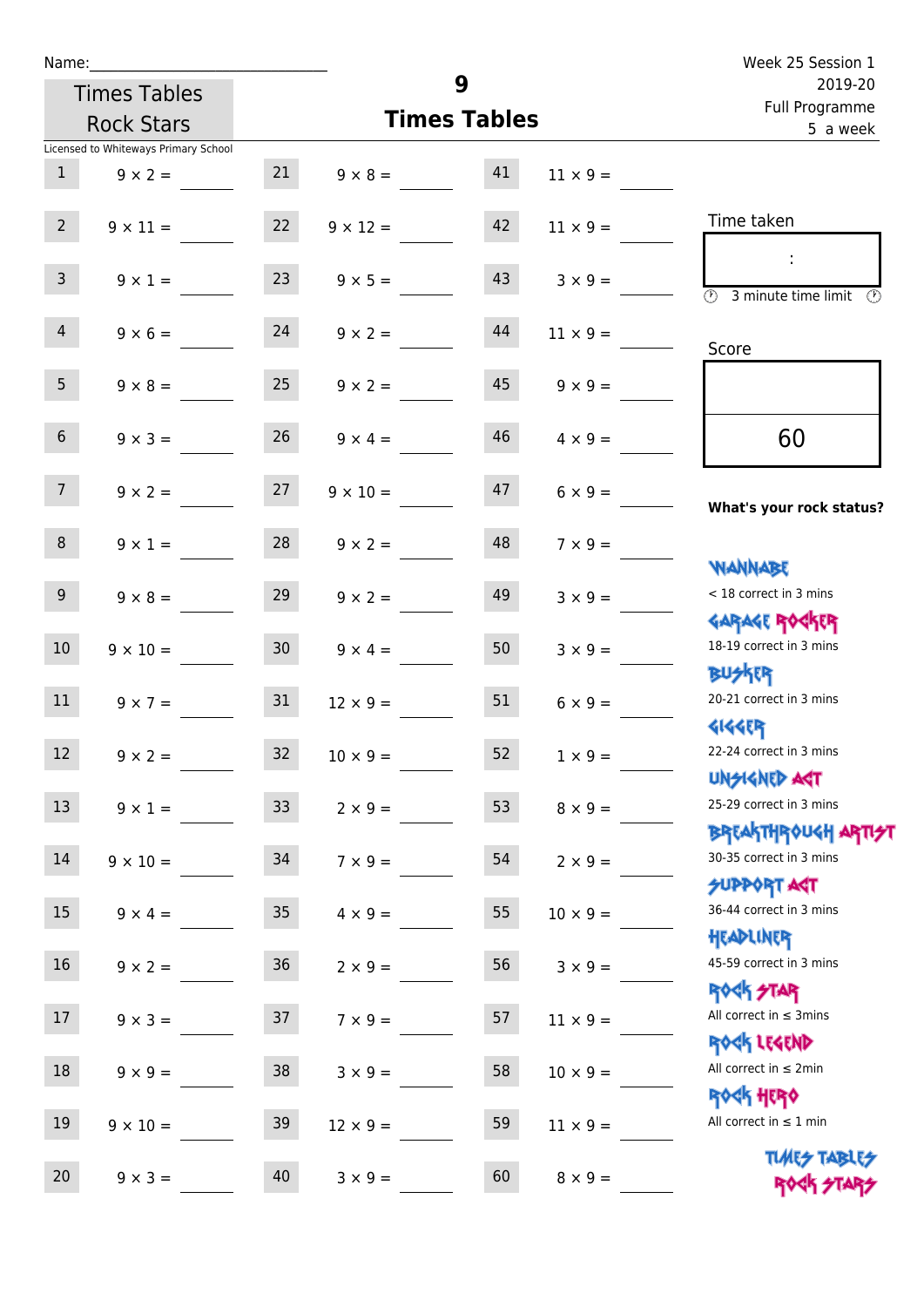| Name:                                   |                                                                           | Week 25 Session 2                                                |
|-----------------------------------------|---------------------------------------------------------------------------|------------------------------------------------------------------|
| <b>Times Tables</b>                     | 9                                                                         | 2019-20                                                          |
| <b>Rock Stars</b>                       | <b>Times Tables</b>                                                       | Full Programme<br>5 a week                                       |
| Licensed to Whiteways Primary School    |                                                                           |                                                                  |
| $\mathbf{1}$<br>13                      | $25\,$<br>37<br>49                                                        |                                                                  |
| 108<br>$\boldsymbol{9}$<br>9<br>9       | 18<br>81<br>63<br>9<br>$\boldsymbol{9}$<br>9                              | Time taken                                                       |
| $\overline{2}$<br>14                    | 26<br>38<br>50                                                            | ÷                                                                |
| 18<br>36<br>9<br>9                      | 90<br>$\boldsymbol{9}$<br>$\boldsymbol{9}$<br>$\boldsymbol{9}$<br>9<br>18 | $\overline{\mathbb{O}}$<br>3 minute time limit<br>$\circled{r}$  |
| $\overline{3}$<br>15                    | 27<br>39<br>51                                                            | Score                                                            |
| 99<br>99<br>9<br>9                      | 108<br>9<br>$\boldsymbol{9}$<br>99<br>9<br>63                             |                                                                  |
| 16<br>4                                 | 28<br>40<br>52                                                            | 60                                                               |
| 54<br>$72\,$<br>9<br>9                  | 72<br>36<br>$9\,$<br>$\boldsymbol{9}$<br>99<br>$\boldsymbol{9}$           |                                                                  |
| 5<br>$17$                               | 41<br>29<br>53                                                            | What's your rock status?                                         |
| 81<br>$\mathsf g$<br>9<br>9             | 54<br>99<br>63<br>9<br>$\boldsymbol{9}$<br>9                              | WANNABE                                                          |
|                                         |                                                                           | < 18 correct in 3 mins                                           |
| 18<br>$6\phantom{1}6$                   | 30<br>42<br>54                                                            | <b>GARAGE ROGKER</b>                                             |
| $27\,$<br>$27$<br>9<br>$\boldsymbol{9}$ | $81\,$<br>81<br>108<br>$\boldsymbol{9}$<br>$\boldsymbol{9}$<br>9          | 18-19 correct in 3 mins                                          |
|                                         |                                                                           | <b>BUSKER</b>                                                    |
| 19<br>$\overline{7}$                    | 55<br>31<br>43                                                            | 20-21 correct in 3 mins                                          |
| $\boldsymbol{9}$<br>99<br>9<br>9        | $18\,$<br>81<br>99<br>9<br>9<br>9                                         | <b>4144EP</b>                                                    |
|                                         |                                                                           | 22-24 correct in 3 mins                                          |
| 20<br>8                                 | 32<br>56<br>44                                                            | UNSIGNED AST                                                     |
| 45<br>9<br>99<br>9                      | 45<br>9<br>54<br>9<br>9<br>63                                             | 25-29 correct in 3 mins                                          |
|                                         |                                                                           | <b>BREAKTHROUGH ARTI<del>S</del>T</b><br>30-35 correct in 3 mins |
| 21<br>9                                 | 33<br>45<br>57                                                            | <b>SUPPORT AGT</b>                                               |
| 18<br>81<br>9<br>9                      | 54<br>99<br>90<br>9<br>9<br>9                                             | 36-44 correct in 3 mins                                          |
|                                         |                                                                           | HEADLINER                                                        |
| 22<br>10                                | 34<br>46<br>58                                                            | 45-59 correct in 3 mins                                          |
| 45<br>18<br>9<br>9                      | $72\,$<br>72<br>9<br>9<br>9<br>9                                          | <b>ROGK</b><br>外体                                                |
|                                         |                                                                           | All correct in $\leq$ 3mins                                      |
| $11\,$<br>23                            | 35<br>47<br>59                                                            | ROGK LEGEND                                                      |
| 27<br>108<br>9<br>9                     | $72\,$<br>36<br>45<br>9<br>9<br>9                                         | All correct in ≤ 2min                                            |
|                                         |                                                                           | <b>ROGK HERO</b>                                                 |
| 12<br>24                                | 60<br>36<br>48                                                            | All correct in $\leq 1$ min                                      |
| 54<br>$90\,$<br>9<br>9                  | 108<br>$\boldsymbol{9}$<br>$9 \mid$<br>$90\,$<br>9<br>9                   | <b>TUARS TABLES</b>                                              |

ROCK STARS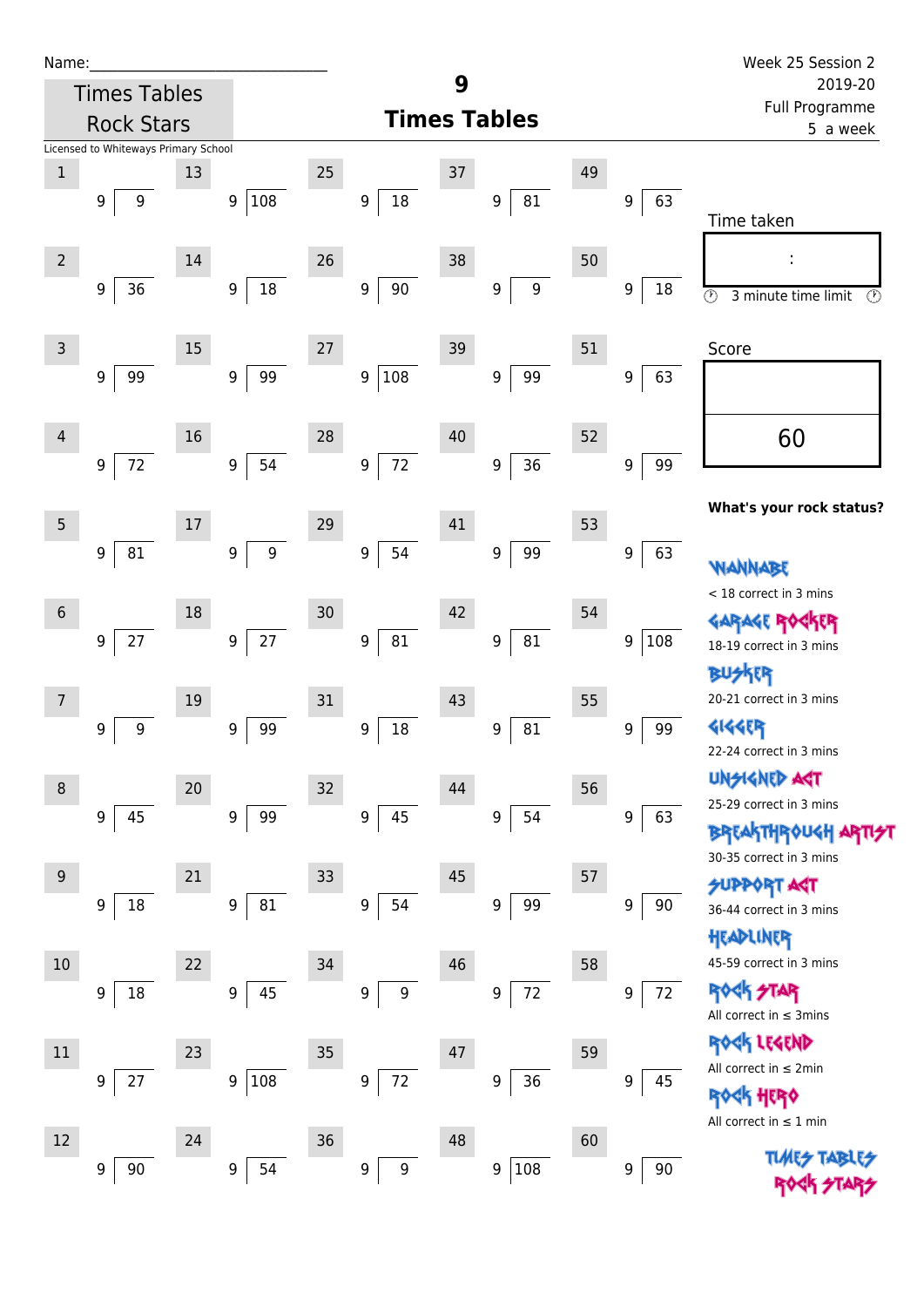| Name:            |                                 |                                            |                  |                        |                        |    |                                | Week 25 Session 3                                                                          |
|------------------|---------------------------------|--------------------------------------------|------------------|------------------------|------------------------|----|--------------------------------|--------------------------------------------------------------------------------------------|
|                  | <b>Times Tables</b>             |                                            |                  |                        | 9                      |    |                                | 2019-20<br><b>Full Programme</b>                                                           |
|                  | <b>Rock Stars</b>               |                                            |                  |                        | <b>Times Tables</b>    |    |                                | 5 a week                                                                                   |
| $\,1$            | 9<br>$\times$ 11                | Licensed to Whiteways Primary School<br>13 | 9<br>$\times$ 3  | 9<br>25<br>$\times$ 9  | 9<br>37<br>$\times$ 7  | 49 | 9<br>$\times$ 12               | Time taken                                                                                 |
| $\overline{2}$   | 9<br>$\times 1$                 | 14                                         | 9<br>$\times$ 7  | 9<br>26<br>$\times$ 10 | 9<br>38<br>$\times$ 4  | 50 | $\boldsymbol{9}$<br>$\times 9$ | $\circled{r}$<br>3 minute time limit<br>$\circled{r}$                                      |
| $\overline{3}$   | 9<br>$\times$ 3                 | 15                                         | 9<br>$\times$ 8  | 9<br>27<br>$\times$ 9  | 9<br>39<br>$\times$ 3  | 51 | 9<br>$\times$ 1                | Score                                                                                      |
| $\overline{4}$   | 9<br>$\times 2$                 | 16                                         | 9<br>$\times$ 9  | 9<br>28<br>$\times$ 5  | 9<br>40<br>$\times$ 12 | 52 | 9<br>$\times$ 11               | 60                                                                                         |
| 5                | 9<br>$\times$ 4                 | 17                                         | 9<br>$\times$ 10 | 9<br>29<br>$\times$ 4  | 9<br>41<br>$\times$ 4  | 53 | 9<br>$\times$ 11               | What's your rock status?<br><b>WANNABE</b>                                                 |
| $6\phantom{1}$   | 9<br>$\times$ 5                 | 18                                         | 9<br>$\times 6$  | 9<br>30<br>$\times$ 10 | 9<br>42<br>$\times$ 3  | 54 | 9<br>$\times$ 7                | < 18 correct in 3 mins<br><b>GARAGE ROCKER</b><br>18-19 correct in 3 mins<br><b>BUSKER</b> |
| $\overline{7}$   | 9<br>$\times$ 11                | 19                                         | 9<br>$\times$ 6  | 9<br>31<br>$\times$ 3  | 9<br>43<br>$\times$ 3  | 55 | 9<br>$\times$ 7                | 20-21 correct in 3 mins<br><b>4144EP</b><br>22-24 correct in 3 mins                        |
| $\boldsymbol{8}$ | $\boldsymbol{9}$<br>$\times$ 6  | 20                                         | 9<br>$\times$ 12 | 9<br>32<br>$\times$ 7  | 9<br>44<br>$\times$ 9  | 56 | 9<br>$\times$ 10               | <b>UNGIGNED AST</b><br>25-29 correct in 3 mins<br>BRTAKTHR0UGH ARTI <del>\$</del> 1        |
| $9\,$            | 9<br>$\times$ 3                 | 21                                         | 9<br>$\times$ 12 | 9<br>33<br>$\times$ 5  | 9<br>45<br>$\times$ 9  | 57 | 9<br>$\times$ 12               | 30-35 correct in 3 mins<br><b>SUPPORT ART</b><br>36-44 correct in 3 mins<br>HEADLINER      |
| 10               | 9<br>$\times$ 7                 | 22                                         | 9<br>$\times$ 4  | 9<br>34<br>$\times$ 4  | 9<br>46<br>$\times$ 8  | 58 | 9<br>$\times$ 8                | 45-59 correct in 3 mins<br><b>ROCK STAR</b><br>All correct in $\leq$ 3mins                 |
| 11               | $\boldsymbol{9}$<br>$\times$ 10 | 23                                         | 9<br>$\times$ 11 | 9<br>35<br>$\times$ 1  | 9<br>47<br>$\times$ 4  | 59 | 9<br>$\times 6$                | ROCK LEGEND<br>All correct in $\leq 2$ min<br>ROCK HERO                                    |
| 12               | $\boldsymbol{9}$<br>$\times$ 6  | 24                                         | 9<br>$\times$ 3  | 9<br>36<br>$\times$ 4  | 9<br>48<br>$\times$ 4  | 60 | 9<br>$\times 6$                | All correct in $\leq 1$ min<br><b>TUARS TABLES</b><br>ROCK STARS                           |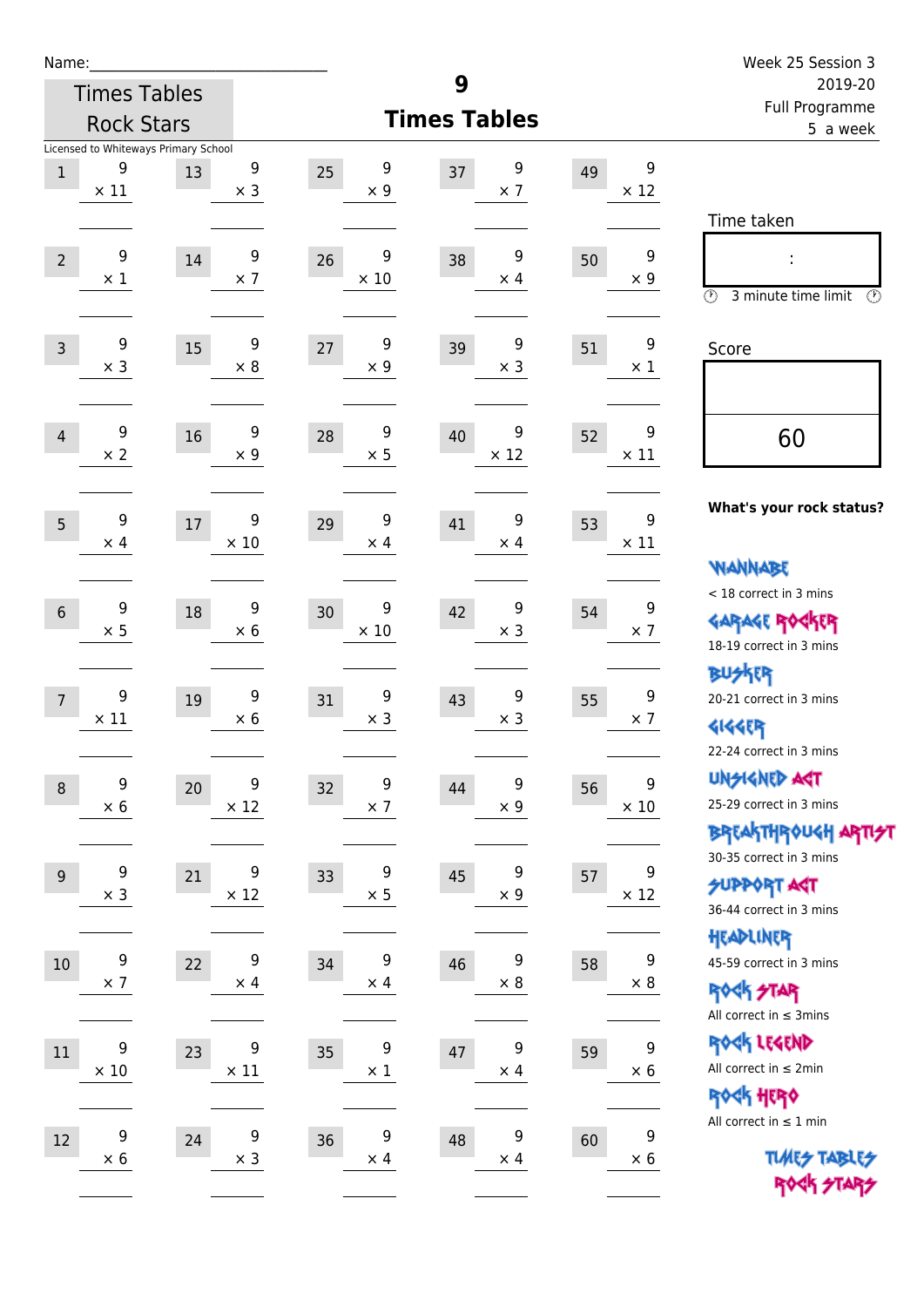|                 | <b>Times Tables</b>                  |                 |                | 9                   |                | 2019-20                                                                  |
|-----------------|--------------------------------------|-----------------|----------------|---------------------|----------------|--------------------------------------------------------------------------|
|                 | <b>Rock Stars</b>                    |                 |                | <b>Times Tables</b> |                | Full Programme<br>5 a week                                               |
|                 | Licensed to Whiteways Primary School |                 |                |                     |                |                                                                          |
| $\mathbf{1}$    | $45 \div 9 =$                        | 21              | $63 \div 9 =$  | 41                  | $9 ÷ 9 =$      |                                                                          |
| $2^{\circ}$     | $108 \div 9 =$                       | 22              | $108 \div 9 =$ | 42                  | $54 \div 9 =$  | Time taken                                                               |
| $\mathsf{3}$    | $27 \div 9 =$                        | 23              | $108 \div 9 =$ | 43                  | $108 \div 9 =$ | $\overline{\mathcal{O}}$<br>3 minute time limit<br>$\mathcal{O}$         |
| $\overline{4}$  | $45 \div 9 =$                        | 24              | $54 \div 9 =$  | 44                  | $18 \div 9 =$  | Score                                                                    |
| 5 <sub>1</sub>  | $63 ÷ 9 =$                           | 25              | $54 \div 9 =$  | 45                  | $72 \div 9 =$  |                                                                          |
| $6\overline{6}$ | $18 \div 9 =$                        | 26              | $27 \div 9 =$  | 46                  | $18 \div 9 =$  | 60                                                                       |
| 7 <sup>7</sup>  | $18 \div 9 =$                        | 27              | $18 \div 9 =$  | 47                  | $72 \div 9 =$  | What's your rock status?                                                 |
| 8               | $63 \div 9 =$                        | 28              | $54 \div 9 =$  | 48                  | $18 \div 9 =$  | <b>JARANAM</b>                                                           |
| 9               | $18 \div 9 =$                        | 29              | $81 \div 9 =$  | 49                  | $9 \div 9 =$   | < 18 correct in 3 mins<br><b>GARAGE ROCKER</b>                           |
| 10              | $81 \div 9 =$                        | 30 <sup>°</sup> | $54 \div 9 =$  | 50                  | $54 \div 9 =$  | 18-19 correct in 3 mins<br><b>BUSKER</b>                                 |
| 11              | $90 \div 9 =$                        | 31              | $90 \div 9 =$  | 51                  | $27 \div 9 =$  | 20-21 correct in 3 mins<br><b>4144EP</b>                                 |
| 12              | $45 \div 9 =$                        | 32              | $99 ÷ 9 =$     | 52                  | $18 \div 9 =$  | 22-24 correct in 3 mins<br><b>UNSIGNED AGT</b>                           |
| 13              | $45 \div 9 =$                        | 33              | $63 ÷ 9 =$     | 53                  | $81 \div 9 =$  | 25-29 correct in 3 mins<br>ΒΡΓΑ <sup>Κ</sup> ΤΗΡΟυΚΗ ΑΡΤΙ <del>2</del> Τ |
| 14              | $36 ÷ 9 =$                           | 34              | $90 \div 9 =$  | 54                  | $90 \div 9 =$  | 30-35 correct in 3 mins<br><b>SUPPORT AGT</b>                            |
| 15              | $90 \div 9 =$                        | $35\,$          | $99 ÷ 9 =$     | 55                  | $18 \div 9 =$  | 36-44 correct in 3 mins<br>HEADLINER                                     |
| 16              | $45 \div 9 =$                        | 36              | $90 \div 9 =$  | 56                  | $27 ÷ 9 =$     | 45-59 correct in 3 mins<br><b>ROCK STAR</b>                              |
| 17              | $27 ÷ 9 =$                           | 37              | $99 \div 9 =$  | 57                  | $9 ÷ 9 =$      | All correct in $\leq$ 3mins<br>ROCK LEGEND                               |
| $18\,$          | $18 \div 9 =$                        | 38              | $108 \div 9 =$ | 58                  | $54 \div 9 =$  | All correct in $\leq 2$ min<br><b>ROCK HERO</b>                          |
| 19              | $72 \div 9 =$                        | 39              | $45 \div 9 =$  | 59                  | $54 \div 9 =$  | All correct in $\leq 1$ min                                              |
| 20              | $108 \div 9 =$                       | 40              | $63 ÷ 9 =$     | 60                  | $108 \div 9 =$ | <b>TUARS TABLES</b><br>ROCK STARS                                        |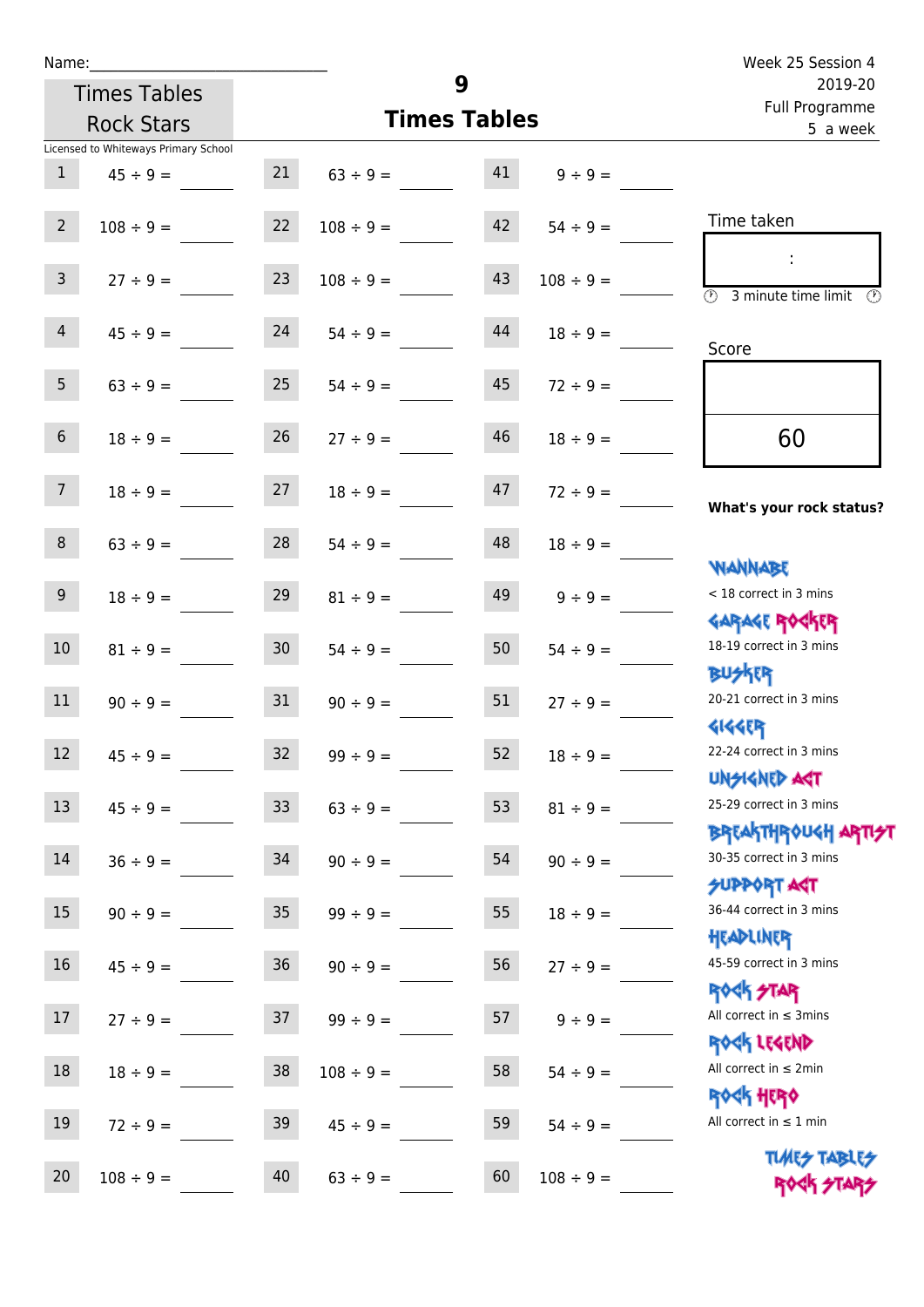| Week 25 Session 5                                                                          |                    |    |                     |                      | Name:               |                                      |                 |  |  |  |
|--------------------------------------------------------------------------------------------|--------------------|----|---------------------|----------------------|---------------------|--------------------------------------|-----------------|--|--|--|
| 2019-20<br>Full Programme                                                                  |                    |    | 9                   |                      | <b>Times Tables</b> |                                      |                 |  |  |  |
| 5 a week                                                                                   |                    |    | <b>Times Tables</b> |                      |                     | <b>Rock Stars</b>                    |                 |  |  |  |
|                                                                                            |                    |    |                     |                      |                     | Licensed to Whiteways Primary School |                 |  |  |  |
|                                                                                            | $45 \div 9 =$      |    | $9 \times 2 = 41$   |                      | 21                  | $9 \times 3 =$                       | 1               |  |  |  |
| Time taken                                                                                 | $63 \div 9 =$      | 42 |                     | $22 \t 9 \times 4 =$ |                     | $9 \times 8 =$                       | $2^{\circ}$     |  |  |  |
| $\sim 10$<br>$\overline{\textcircled{2}}$ 3 minute time limit $\overline{\textcircled{2}}$ | $99 \div 9 =$      | 43 | $9 \times 5 =$      |                      | 23                  | $9 \times 5 =$                       | 3 <sup>7</sup>  |  |  |  |
| Score                                                                                      | $108 \div 9 =$     | 44 | $9 \times 10 =$     |                      | 24                  | $9 \times 10 =$                      | $\overline{4}$  |  |  |  |
|                                                                                            | $90 \div 9 =$      | 45 | $9 \times 2 =$      |                      | 25                  | $9 \times 8 =$                       | 5 <sub>1</sub>  |  |  |  |
| 60                                                                                         | $90 \div 9 =$      | 46 | $9 \times 7 =$      |                      | 26                  | $9 \times 2 =$                       | 6 <sup>1</sup>  |  |  |  |
| Add up your time                                                                           | $47$ $18 \div 9 =$ |    |                     | $27 \t 9 \times 3 =$ |                     | $9 \times 11 =$                      | 7 <sup>7</sup>  |  |  |  |
| <b>Mins</b><br><b>S1</b> and the set of $\sim$                                             | $48$ $54 \div 9 =$ |    | $9 \times 10 =$     |                      | 28                  | $9 \times 1 =$                       | 8               |  |  |  |
| S2                                                                                         | $108 \div 9 =$     | 49 | $9 \times 7 =$      |                      | 29                  | $9 \times 4 =$                       | 9 <sub>o</sub>  |  |  |  |
| S4                                                                                         | $108 \div 9 =$     | 50 |                     | $9 \times 6 =$       | 30 <sup>°</sup>     | $9 \times 5 =$                       | 10 <sup>°</sup> |  |  |  |
| S5<br>Total $\qquad$                                                                       | $99 \div 9 =$      | 51 | $72 \div 9 =$       |                      | 31                  | $9 \times 3 =$                       | 11              |  |  |  |
| <b>Secs</b>                                                                                | $18 \div 9 =$      | 52 |                     | $72 \div 9 =$        | 32                  | $9 \times 5 =$                       | 12              |  |  |  |
|                                                                                            | $99 \div 9 =$      | 53 | $90 \div 9 =$       |                      | 33                  | $9 \times 1 =$                       | 13              |  |  |  |
| S3                                                                                         | $90 \div 9 =$      | 54 | $27 \div 9 =$       |                      | 34                  | $9 \times 11 =$                      | 14              |  |  |  |
| S5                                                                                         | $36 ÷ 9 =$         | 55 |                     | $45 \div 9 =$        | 35                  | $9 \times 3 =$                       | 15              |  |  |  |
| <b>Total</b><br>Add up your score                                                          | $63 ÷ 9 =$         | 56 |                     | $36 \t 9 \div 9 =$   |                     | $9 \times 1 =$                       | 16              |  |  |  |
|                                                                                            | $54 \div 9 =$      | 57 |                     | $81 \div 9 =$        | 37                  | $9 \times 7 =$                       | 17              |  |  |  |
| S2                                                                                         | $9 ÷ 9 =$          | 58 | $36 \div 9 =$       |                      | 38                  | $9 \times 1 =$                       | 18              |  |  |  |
| S5                                                                                         | $9 \div 9 =$       | 59 | $45 \div 9 =$       |                      | 39                  | $9 \times 1 =$                       | 19              |  |  |  |
| Total $\frac{1}{1}$                                                                        | $108 \div 9 =$     | 60 |                     | $72 \div 9 =$        | 40                  | $9 \times 4 =$                       | 20              |  |  |  |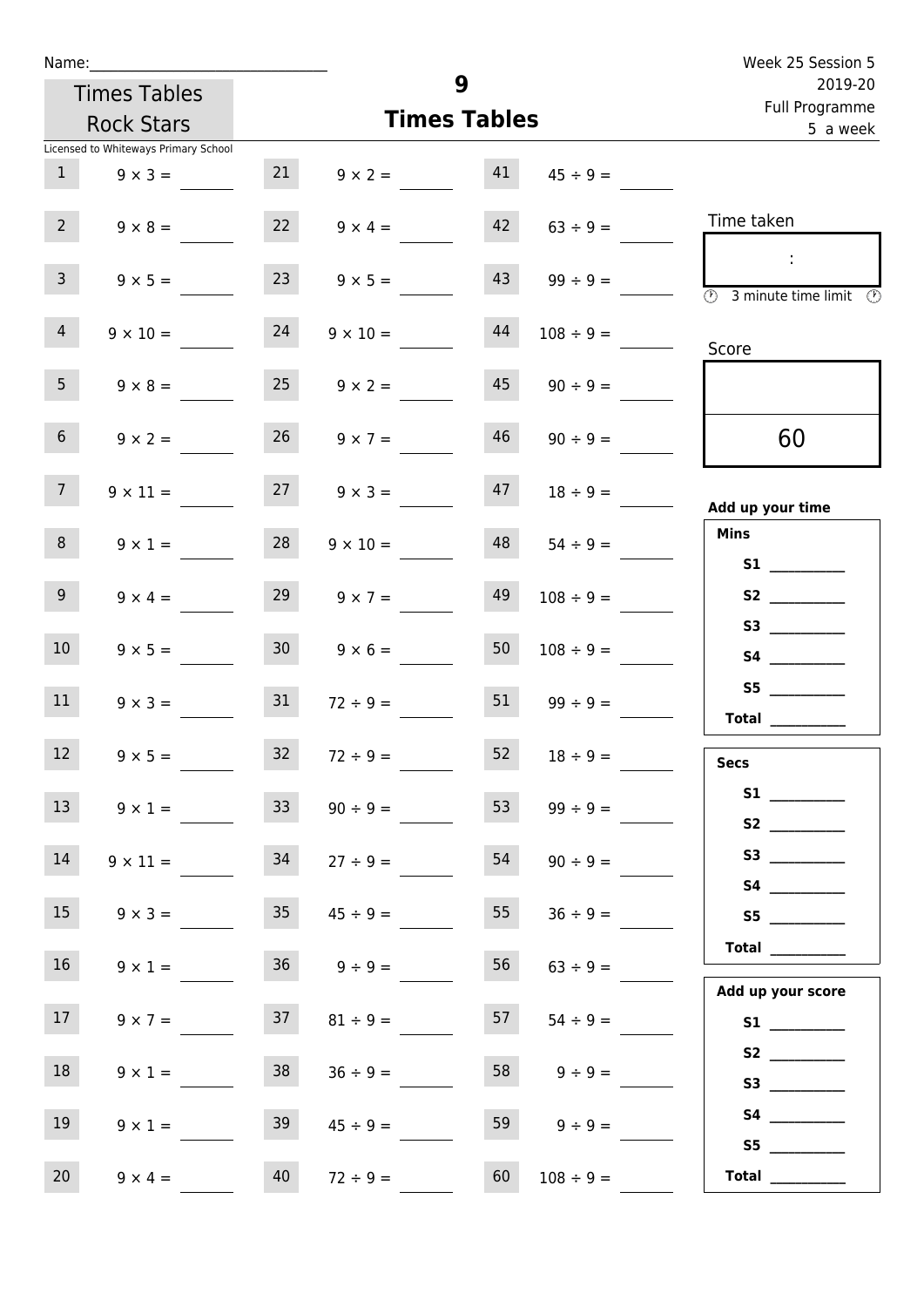|  | Name: |  |
|--|-------|--|
|  |       |  |

| Name:                                |                 |                 |                     |                 | Week 26 Session 1                                                  |
|--------------------------------------|-----------------|-----------------|---------------------|-----------------|--------------------------------------------------------------------|
| <b>Times Tables</b>                  |                 |                 | 8,9                 |                 | 2019-20                                                            |
| <b>Rock Stars</b>                    |                 |                 | <b>Times Tables</b> |                 | Full Programme<br>5 a week                                         |
| Licensed to Whiteways Primary School |                 |                 |                     |                 |                                                                    |
| $\mathbf{1}$<br>$8 \times 9 =$       | 21              | $8 \times 2 =$  | 41                  | $4 \times 9 =$  |                                                                    |
| 2 <sup>7</sup><br>$8 \times 5 =$     | 22              | $9 \times 3 =$  | 42                  | $3 \times 9 =$  | Time taken                                                         |
| $\mathbf{3}$<br>$9 \times 6 =$       | 23              | $9 \times 9 =$  | 43                  | $6 \times 8 =$  | $\overline{(\mathcal{V})}$<br>3 minute time limit<br>$\mathcal{O}$ |
| $\overline{4}$<br>$8 \times 11 =$    | 24              | $8 \times 3 =$  | 44                  | $12 \times 9 =$ | Score                                                              |
| 5<br>$9 \times 3 =$                  | 25              | $9 \times 7 =$  | 45                  | $6 \times 9 =$  |                                                                    |
| 6 <sup>1</sup><br>$8 \times 9 =$     | 26              | $8 \times 12 =$ | 46                  | $4 \times 8 =$  | 60                                                                 |
| 7 <sup>7</sup><br>$9 \times 9 =$     | 27              | $9 \times 6 =$  | 47                  | $8 \times 9 =$  | What's your rock status?                                           |
| 8<br>$9 \times 4 =$                  | 28              | $8 \times 4 =$  | 48                  | $5 \times 9 =$  |                                                                    |
| 9 <sup>°</sup><br>$9 \times 12 =$    | 29              | $8 \times 6 =$  | 49                  | $5 \times 8 =$  | <b>NANNABE</b><br>< 18 correct in 3 mins                           |
| 10<br>$8 \times 1 =$                 | 30 <sub>o</sub> | $9 \times 5 =$  | 50                  | $9 \times 9 =$  | <b>GARAGE ROGKER</b><br>18-19 correct in 3 mins                    |
| 11<br>$9 \times 6 =$                 | 31              | $10 \times 9 =$ | 51                  | $8 \times 8 =$  | <b>BUSKER</b><br>20-21 correct in 3 mins                           |
| $\boxed{12}$<br>$9 \times 10 =$      | 32              | $6 \times 8 =$  | 52                  | $6 \times 9 =$  | <b>4144EP</b><br>22-24 correct in 3 mins                           |
| 13<br>$8 \times 7 =$                 | 33 <sup>°</sup> | $6 \times 8 =$  | 53                  | $11 \times 8 =$ | <b>UNSIGNED AGT</b><br>25-29 correct in 3 mins                     |
| 14<br>$9 \times 1 =$                 | 34              | $3 \times 9 =$  | 54                  | $1 \times 9 =$  | BREAKTHRÓUGH ARTI <del>2</del> 1<br>30-35 correct in 3 mins        |
| 15<br>$8 \times 5 =$                 | 35              | $6 \times 9 =$  | 55                  | $10 \times 9 =$ | <b>SUPPORT AGT</b><br>36-44 correct in 3 mins                      |
| 16 <sup>1</sup><br>$9 \times 8 =$    | 36              | $3 \times 9 =$  | 56                  | $11 \times 8 =$ | HEADLINER<br>45-59 correct in 3 mins                               |
| $17\,$<br>$8 \times 8 =$             | 37              | $11 \times 9 =$ | 57                  | $10 \times 9 =$ | ROCK STAR<br>All correct in $\leq$ 3mins                           |
| 18<br>$9 \times 9 =$                 | 38              | $10 \times 8 =$ | 58                  | $6 \times 9 =$  | ROCK LEGEND<br>All correct in $\leq 2$ min                         |
| 19<br>$8 \times 12 =$                | 39              | $9 \times 8 =$  | 59                  | $2 \times 9 =$  | ROCK HERO<br>All correct in $\leq 1$ min                           |

20  $9 \times 9 =$   $40$   $7 \times 8 =$   $60$   $11 \times 8 =$ 

**TIMES TABLES** ROCK STARS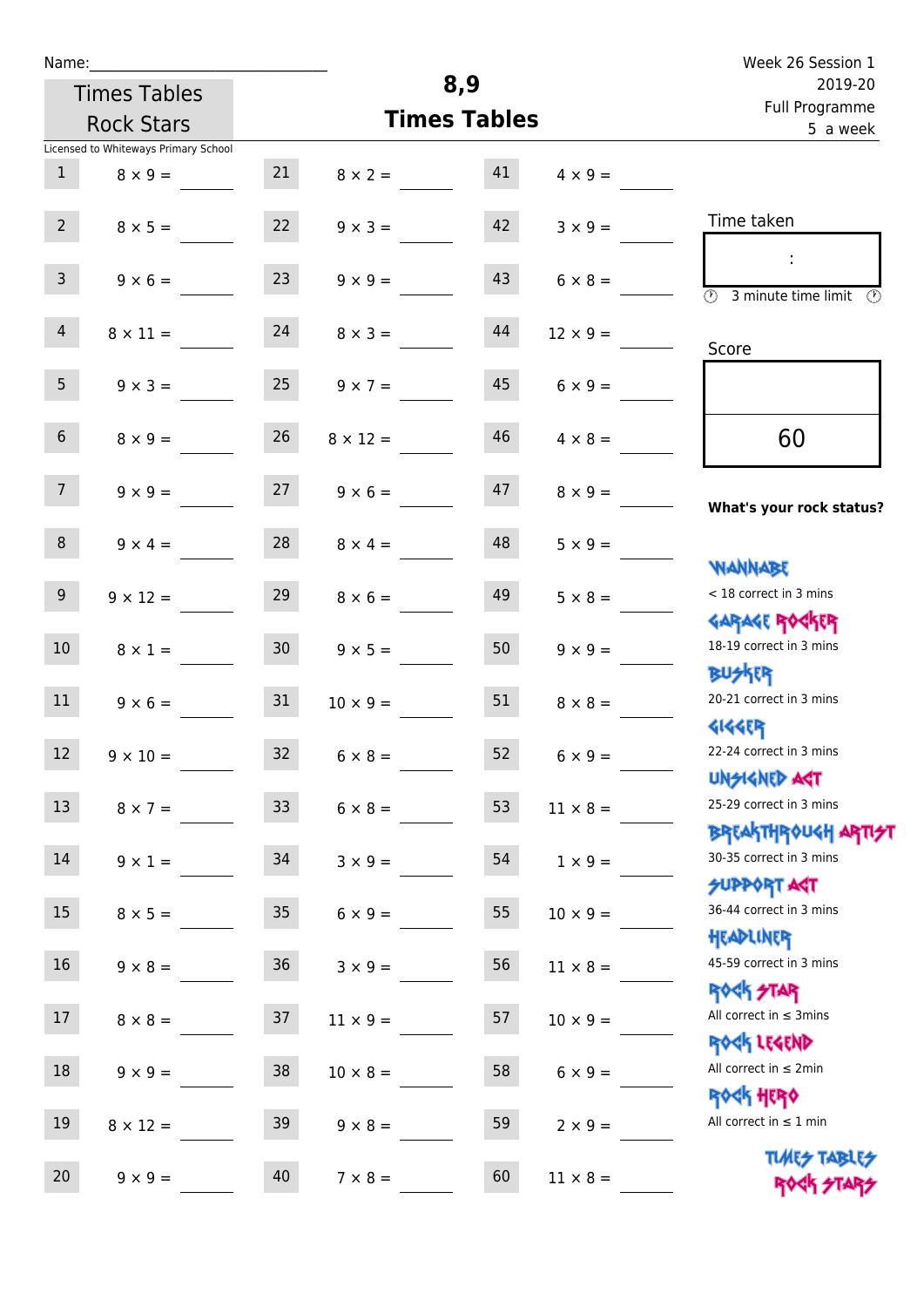| Name:             |                                      |    |                        |        |                   |     |                     |    |                            | Week 26 Session 2                                |  |  |
|-------------------|--------------------------------------|----|------------------------|--------|-------------------|-----|---------------------|----|----------------------------|--------------------------------------------------|--|--|
|                   | <b>Times Tables</b>                  |    |                        |        |                   | 8,9 |                     |    |                            | 2019-20                                          |  |  |
| <b>Rock Stars</b> |                                      |    |                        |        |                   |     | <b>Times Tables</b> |    |                            | <b>Full Programme</b><br>5 a week                |  |  |
|                   | Licensed to Whiteways Primary School |    |                        |        |                   |     |                     |    |                            |                                                  |  |  |
| $\mathbf{1}$      |                                      | 13 |                        | $25\,$ |                   | 37  |                     | 49 |                            |                                                  |  |  |
|                   | 90<br>9                              |    | $\boldsymbol{9}$<br>9  |        | 32<br>8           |     | 45<br>9             |    | 72<br>9                    | Time taken                                       |  |  |
|                   |                                      |    |                        |        |                   |     |                     |    |                            |                                                  |  |  |
| $\overline{2}$    |                                      | 14 |                        | 26     |                   | 38  |                     | 50 |                            | I,                                               |  |  |
|                   | 40<br>8                              |    | 45<br>9                |        | $36\,$<br>9       |     | 36<br>9             |    | 9<br>108                   | $\circledcirc$<br>3 minute time limit<br>$\odot$ |  |  |
|                   |                                      |    |                        |        |                   |     |                     |    |                            |                                                  |  |  |
| 3                 |                                      | 15 |                        | 27     |                   | 39  |                     | 51 |                            | Score                                            |  |  |
|                   | 99<br>$\boldsymbol{9}$               |    | 40<br>$\, 8$           |        | $72\,$<br>$\bf 8$ |     | 9<br>81             |    | $27\,$<br>$\boldsymbol{9}$ |                                                  |  |  |
|                   |                                      |    |                        |        |                   |     |                     |    |                            |                                                  |  |  |
| 4                 |                                      | 16 |                        | 28     |                   | 40  |                     | 52 |                            | 60                                               |  |  |
|                   | $27$<br>$\boldsymbol{9}$             |    | 56<br>8                |        | 36<br>9           |     | $72\,$<br>9         |    | $\, 8$<br>8                |                                                  |  |  |
|                   |                                      |    |                        |        |                   |     |                     |    |                            |                                                  |  |  |
| 5                 |                                      | 17 |                        | 29     |                   | 41  |                     | 53 |                            | What's your rock status?                         |  |  |
|                   | 63<br>9                              |    | $16\,$<br>8            |        | 9 108             |     | 108<br>9            |    | 9<br>54                    |                                                  |  |  |
|                   |                                      |    |                        |        |                   |     |                     |    |                            | WANNABE<br>< 18 correct in 3 mins                |  |  |
| $\sqrt{6}$        |                                      | 18 |                        | 30     |                   | 42  |                     | 54 |                            |                                                  |  |  |
|                   | 63<br>9                              |    | $\, 8$<br>8            |        | 36<br>9           |     | $72\,$<br>8         |    | 9<br>63                    | GARAGE ROGKER<br>18-19 correct in 3 mins         |  |  |
|                   |                                      |    |                        |        |                   |     |                     |    |                            | ktr                                              |  |  |
| 7                 |                                      | 19 |                        | 31     |                   | 43  |                     | 55 |                            | 20-21 correct in 3 mins                          |  |  |
|                   | 45<br>9                              |    | 54<br>$\boldsymbol{9}$ |        | 96<br>8           |     | 36<br>9             |    | 54<br>9                    | <b>4144EP</b>                                    |  |  |
|                   |                                      |    |                        |        |                   |     |                     |    |                            | 22-24 correct in 3 mins                          |  |  |
| 8                 |                                      | 20 |                        | 32     |                   | 44  |                     | 56 |                            | <b>UNSIGNED AST</b>                              |  |  |
|                   | 54<br>9                              |    | 54<br>$\boldsymbol{9}$ |        | 99<br>9           |     | $72\,$<br>8         |    | 9<br>90                    | 25-29 correct in 3 mins                          |  |  |
|                   |                                      |    |                        |        |                   |     |                     |    |                            | <b>BREAKTHROUGH ARTIST</b>                       |  |  |
| 9                 |                                      | 21 |                        | 33     |                   | 45  |                     | 57 |                            | 30-35 correct in 3 mins                          |  |  |
|                   | 24<br>8                              |    | 64<br>8                |        | 9<br>9            |     | $72\,$<br>8         |    | 72<br>9                    | <b>SUPPORT AGT</b>                               |  |  |
|                   |                                      |    |                        |        |                   |     |                     |    |                            | 36-44 correct in 3 mins<br>HEADLINER             |  |  |
| $10$              |                                      | 22 |                        | 34     |                   | 46  |                     | 58 |                            | 45-59 correct in 3 mins                          |  |  |
|                   | 99<br>9                              |    | 24<br>8                |        | 108<br>9          |     | 18<br>9             |    | 72<br>9                    | <b>ROCK STAR</b>                                 |  |  |
|                   |                                      |    |                        |        |                   |     |                     |    |                            | All correct in $\leq$ 3mins                      |  |  |
|                   |                                      |    |                        |        |                   |     |                     |    |                            | ROCK LEGEND                                      |  |  |
| $11\,$            |                                      | 23 |                        | $35\,$ |                   | 47  |                     | 59 |                            | All correct in $\leq 2$ min                      |  |  |
|                   | 88<br>8                              |    | 9<br>81                |        | 56<br>8           |     | 40<br>8             |    | 9<br>9                     | ବଚ୍ୟା ଧାରୀ                                       |  |  |
|                   |                                      |    |                        |        |                   |     |                     |    |                            | All correct in $\leq 1$ min                      |  |  |
| 12                |                                      | 24 |                        | 36     |                   | 48  |                     | 60 |                            | <b>TLMES</b>                                     |  |  |
|                   | 48<br>8                              |    | 96<br>8                |        | 8<br>64           |     | 32<br>8             |    | 36<br>$\boldsymbol{9}$     |                                                  |  |  |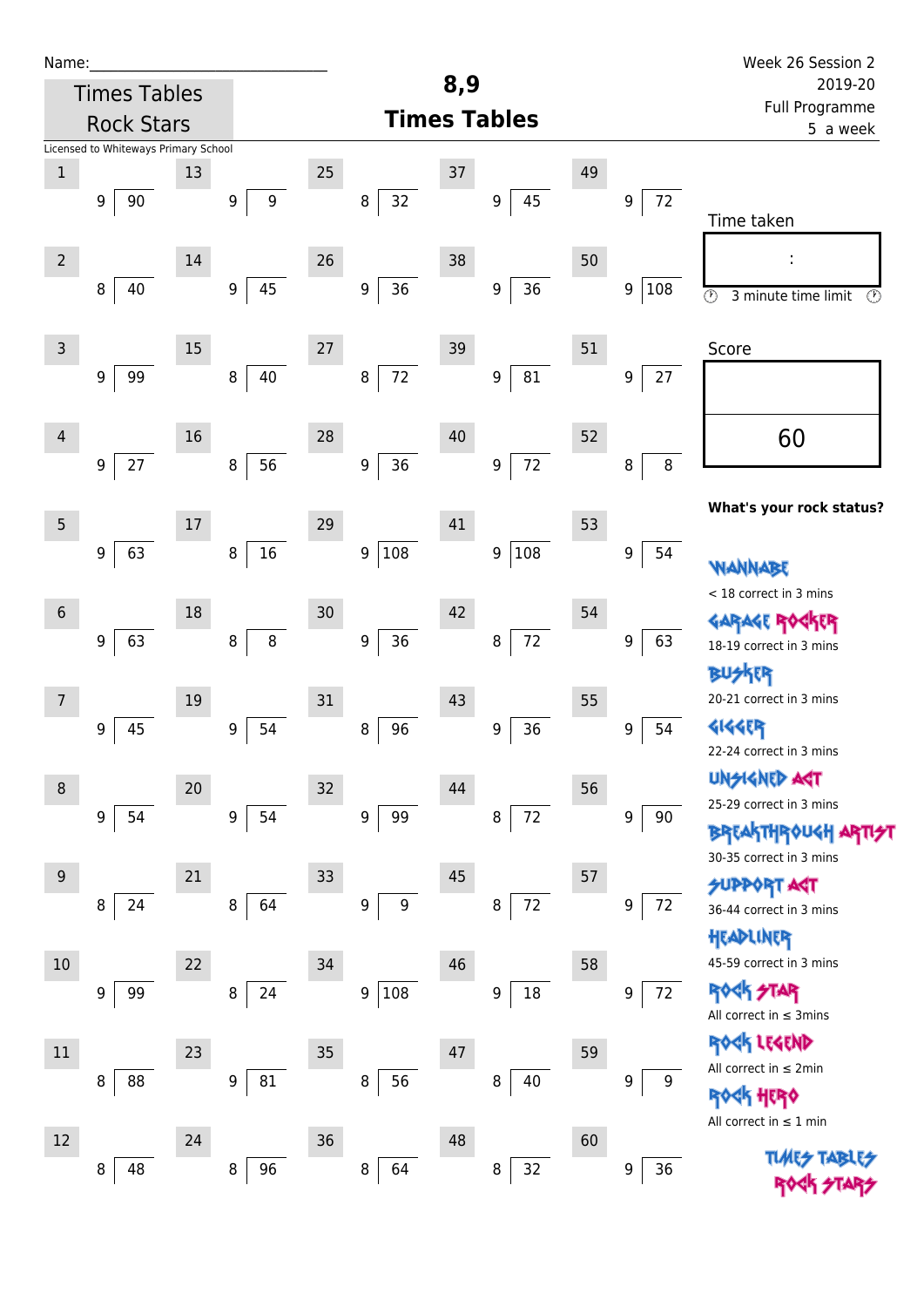| Name:            |                                                         |    |                  |                        | 8,9                    |    |                                 | Week 26 Session 3                                                                       |  |
|------------------|---------------------------------------------------------|----|------------------|------------------------|------------------------|----|---------------------------------|-----------------------------------------------------------------------------------------|--|
|                  | <b>Times Tables</b>                                     |    |                  |                        | 2019-20                |    |                                 |                                                                                         |  |
|                  | <b>Rock Stars</b>                                       |    |                  |                        | <b>Times Tables</b>    |    |                                 | <b>Full Programme</b><br>5 a week                                                       |  |
| $\,1$            | Licensed to Whiteways Primary School<br>8<br>$\times$ 9 | 13 | 9<br>$\times$ 9  | 9<br>25<br>$\times$ 1  | 8<br>37<br>$\times$ 12 | 49 | 8<br>$\times$ 11                | Time taken                                                                              |  |
| $\overline{2}$   | 8<br>$\times$ 4                                         | 14 | 9<br>$\times$ 6  | 9<br>26<br>$\times$ 3  | 8<br>38<br>$\times$ 1  | 50 | $\boldsymbol{9}$<br>$\times$ 10 | $\odot$<br>3 minute time limit<br>$\mathcal{O}$                                         |  |
| $\overline{3}$   | 9<br>$\times$ 6                                         | 15 | 9<br>$\times$ 5  | 8<br>27<br>$\times$ 6  | 8<br>39<br>$\times$ 3  | 51 | 9<br>$\times$ 1                 | Score                                                                                   |  |
| $\overline{4}$   | 9<br>$\times 2$                                         | 16 | 9<br>$\times$ 5  | 8<br>28<br>$\times$ 11 | 8<br>40<br>$\times$ 7  | 52 | 9<br>$\times$ 12                | 60                                                                                      |  |
| 5                | 9<br>$\times$ 4                                         | 17 | 9<br>$\times$ 8  | 8<br>29<br>$\times$ 5  | 8<br>41<br>$\times$ 9  | 53 | 8<br>$\times 9$                 | What's your rock status?<br><b>NANNABE</b>                                              |  |
| $6\phantom{1}$   | 9<br>$\times$ 7                                         | 18 | 8<br>$\times$ 3  | 9<br>30<br>$\times 6$  | 9<br>42<br>$\times$ 5  | 54 | 9<br>$\times 8$                 | < 18 correct in 3 mins<br><b>GARAGE ROCKER</b><br>18-19 correct in 3 mins               |  |
| $\overline{7}$   | 8<br>$\times$ 1                                         | 19 | 8<br>$\times$ 1  | 9<br>31<br>$\times$ 7  | 9<br>43<br>$\times$ 5  | 55 | 9<br>$\times$ 1                 | <b>BUSKER</b><br>20-21 correct in 3 mins<br><b>4144EP</b><br>22-24 correct in 3 mins    |  |
| $\boldsymbol{8}$ | 8<br>$\times$ 8                                         | 20 | 8<br>$\times$ 2  | 9<br>32<br>$\times$ 12 | 8<br>44<br>$\times$ 6  | 56 | 9<br>$\times$ 9                 | <b>UNGIGNED AST</b><br>25-29 correct in 3 mins<br><b>BREAKTHROUGH ARTI<del>S</del>T</b> |  |
| $9\,$            | 9<br>$\times$ 6                                         | 21 | 8<br>$\times$ 8  | 9<br>33<br>$\times$ 4  | 9<br>45<br>$\times$ 5  | 57 | 9<br>$\times$ 2                 | 30-35 correct in 3 mins<br><b>SUPPORT AGT</b><br>36-44 correct in 3 mins                |  |
| $10\,$           | 8<br>$\times 6$                                         | 22 | 9<br>$\times$ 12 | 9<br>34<br>$\times$ 7  | 9<br>46<br>$\times$ 6  | 58 | 8<br>$\times$ 2                 | HEADLINER<br>45-59 correct in 3 mins<br>ROCK STAR<br>All correct in $\leq$ 3mins        |  |
| $11\,$           | $\boldsymbol{9}$<br>$\times$ 1                          | 23 | 8<br>$\times$ 2  | 8<br>35<br>$\times$ 2  | 9<br>47<br>$\times$ 9  | 59 | 8<br>$\times$ 6                 | ROCK LEGEND<br>All correct in $\leq 2$ min<br>ROCK HERO                                 |  |
| 12               | 9<br>$\times$ 7                                         | 24 | 9<br>$\times$ 10 | 9<br>36<br>$\times$ 3  | 9<br>48<br>$\times$ 5  | 60 | 8<br>$\times$ 3                 | All correct in $\leq 1$ min<br><b>TUARS TABLES</b><br>ROCK STARS                        |  |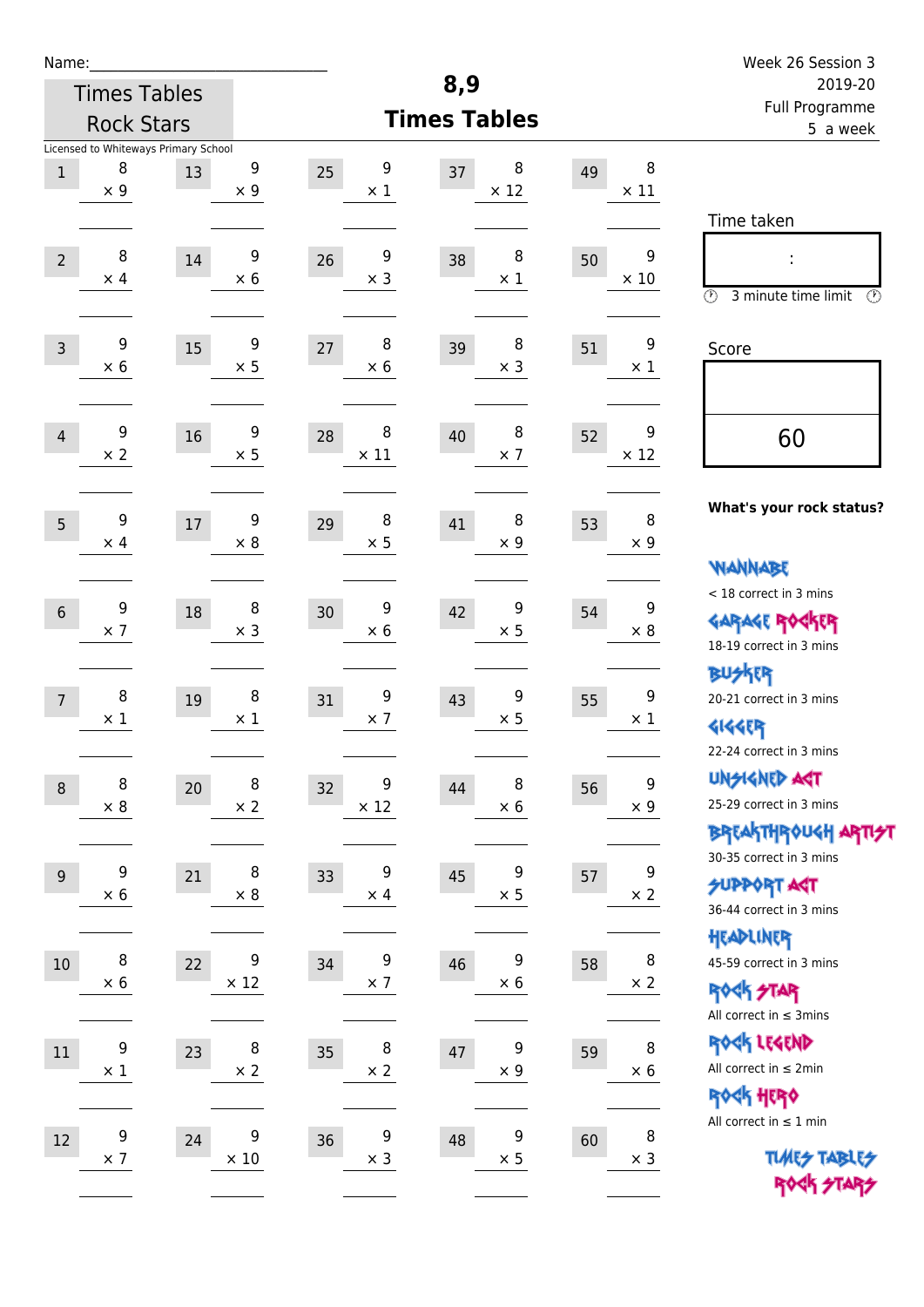| Name:           |                                      |                 |                     | 8,9                       |                | Week 26 Session 4                                                   |  |
|-----------------|--------------------------------------|-----------------|---------------------|---------------------------|----------------|---------------------------------------------------------------------|--|
|                 | <b>Times Tables</b>                  |                 |                     | 2019-20<br>Full Programme |                |                                                                     |  |
|                 | <b>Rock Stars</b>                    |                 | <b>Times Tables</b> |                           | 5 a week       |                                                                     |  |
|                 | Licensed to Whiteways Primary School |                 |                     |                           |                |                                                                     |  |
| $\mathbf{1}$    | $108 \div 9 =$                       | 21              | $16 \div 8 =$       | 41                        | $90 \div 9 =$  |                                                                     |  |
| $2^{\circ}$     | $63 \div 9 =$                        | 22              | $9 \div 9 =$        | 42                        | $99 \div 9 =$  | Time taken                                                          |  |
| 3 <sup>7</sup>  | $90 \div 9 =$                        | 23              | $72 \div 9 =$       | 43                        | $80 \div 8 =$  | $\overline{(\mathfrak{h})}$<br>3 minute time limit<br>$\mathcal{O}$ |  |
| $\overline{4}$  | $56 \div 8 =$                        | 24              | $9 \div 9 =$        | 44                        | $108 \div 9 =$ | Score                                                               |  |
| 5 <sub>1</sub>  | $56 \div 8 =$                        | 25              | $27 \div 9 =$       | 45                        | $63 \div 9 =$  |                                                                     |  |
| 6 <sup>1</sup>  | $56 \div 8 =$                        | 26              | $40 \div 8 =$       | 46                        | $8 \div 8 =$   | 60                                                                  |  |
| 7 <sup>7</sup>  | $24 \div 8 =$                        | 27              | $8 \div 8 =$        | 47                        | $72 \div 9 =$  | What's your rock status?                                            |  |
| 8               | $54 \div 9 =$                        | 28              | $99 \div 9 =$       | 48                        | $72 \div 9 =$  | <b>JARANAM</b>                                                      |  |
| 9 <sub>o</sub>  | $48 \div 8 =$                        | 29              | $72 \div 8 =$       | 49                        | $18 \div 9 =$  | < 18 correct in 3 mins<br><b>GARAGE ROGKER</b>                      |  |
| 10 <sup>°</sup> | $63 \div 9 =$                        | 30 <sup>°</sup> | $8 \div 8 =$        | 50                        | $72 \div 9 =$  | 18-19 correct in 3 mins<br><b>BUSKER</b>                            |  |
| 11              | $40 \div 8 =$                        | 31              | $64 \div 8 =$       | 51                        | $96 \div 8 =$  | 20-21 correct in 3 mins<br><b>4144ER</b>                            |  |
| 12              | $36 ÷ 9 =$                           | 32              | $45 \div 9 =$       | 52                        | $99 ÷ 9 =$     | 22-24 correct in 3 mins<br><b>UNSIGNED AGT</b>                      |  |
| 13              | $80 \div 8 =$                        | 33 <sup>°</sup> | $27 \div 9 =$       | 53                        | $72 \div 9 =$  | 25-29 correct in 3 mins<br><b>BREAKTHROUGH ARTI<del>S</del>T</b>    |  |
| 14              | $96 \div 8 =$                        | 34              | $72 \div 8 =$       | 54                        | $56 \div 8 =$  | 30-35 correct in 3 mins<br><b>SUPPORT AGT</b>                       |  |
| 15              | $9 ÷ 9 =$                            | 35 <sub>2</sub> | $45 \div 9 =$       | 55                        | $90 \div 9 =$  | 36-44 correct in 3 mins<br>HEADLINER                                |  |
| 16              | $36 ÷ 9 =$                           | $36\,$          | $80 \div 8 =$       | 56                        | $64 \div 8 =$  | 45-59 correct in 3 mins<br><b>ROCK STAR</b>                         |  |
| 17              | $18 \div 9 =$                        | 37              | $72 \div 8 =$       | 57                        | $24 \div 8 =$  | All correct in $\leq$ 3mins<br>ROCK LEGEND                          |  |
| 18              | $81 \div 9 =$                        | 38              | $16 \div 8 =$       | 58                        | $45 \div 9 =$  | All correct in $\leq 2$ min<br><b>ROCK HERO</b>                     |  |
| 19              | $16 \div 8 =$                        | 39              | $18 \div 9 =$       | 59                        | $81 \div 9 =$  | All correct in $\leq 1$ min                                         |  |
| 20              | $40 \div 8 =$                        | 40              | $18 \div 9 =$       | 60                        | $48 \div 8 =$  | <b>TUARS TABLES</b><br>ROCK STARS                                   |  |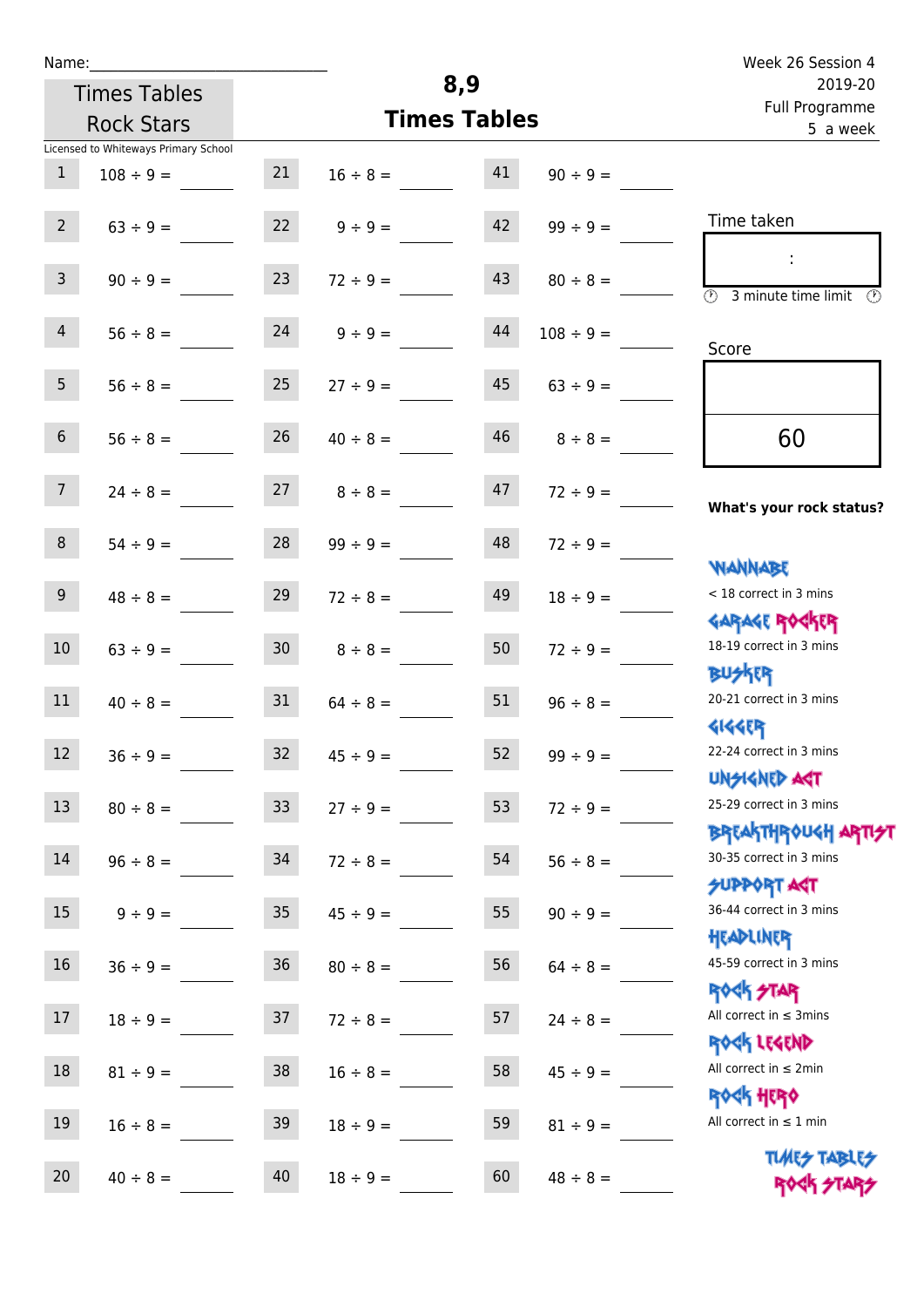| u | am |  |  |
|---|----|--|--|
|   |    |  |  |

| Name:          |                                      |                 |                                  |     |                     | Week 26 Session 5                                                                          |
|----------------|--------------------------------------|-----------------|----------------------------------|-----|---------------------|--------------------------------------------------------------------------------------------|
|                | <b>Times Tables</b>                  |                 |                                  | 8,9 |                     | 2019-20<br>Full Programme                                                                  |
|                | <b>Rock Stars</b>                    |                 | <b>Times Tables</b>              |     |                     | 5 a week                                                                                   |
|                | Licensed to Whiteways Primary School |                 |                                  |     |                     |                                                                                            |
| $\mathbf{1}$   | $8 \times 4 =$                       | 21              | $9 \times 6 =$                   | 41  | $48 \div 8 =$       |                                                                                            |
| 2 <sup>7</sup> | $9 \times 6 =$                       | 22              | $9 \times 8 =$                   | 42  | $56 \div 8 =$       | Time taken                                                                                 |
| 3 <sup>7</sup> | $8 \times 9 =$                       | 23              | $8 \times 12 =$                  | 43  | $96 \div 8 =$       | $\ddot{\phantom{a}}$<br>$\overline{(\mathcal{V})}$<br>3 minute time limit<br>$\mathcal{O}$ |
| $\overline{4}$ | $8 \times 2 =$                       | 24              | $8 \times 10 =$                  | 44  | $32 \div 8 =$       | Score                                                                                      |
| 5 <sub>1</sub> | $8 \times 1 =$                       | 25              | $8 \times 12 =$                  | 45  | $24 \div 8 =$       |                                                                                            |
| $6\phantom{.}$ | $8 \times 6 =$                       | 26              | $8 \times 6 =$                   | 46  | $8 \div 8 =$        | 60                                                                                         |
| 7 <sup>7</sup> | $8 \times 7 =$                       | 27              | $8 \times 8 =$                   | 47  | $16 \div 8 =$       | Add up your time                                                                           |
| 8              | $9 \times 3 =$                       | 28              | $9 \times 7 =$                   | 48  | $16 \div 8 =$       | <b>Mins</b>                                                                                |
|                |                                      |                 |                                  |     |                     |                                                                                            |
| 9 <sup>°</sup> | $9 \times 9 =$                       | 29              | $9 \times 8 =$                   | 49  | $90 \div 9 =$       |                                                                                            |
| 10             |                                      | 30 <sub>2</sub> |                                  | 50  |                     |                                                                                            |
|                | $9 \times 2 =$                       |                 | $9 \times 8 =$                   |     | $96 \div 8 =$       | <b>S4 S4</b>                                                                               |
| 11             | $8 \times 4 =$                       | 31              | $99 \div 9 =$                    | 51  | $108 \div 9 =$      | S5                                                                                         |
|                |                                      |                 |                                  |     |                     | Total $\_\_$                                                                               |
| 12             | $8 \times 6 =$                       |                 | $32 \t 64 \div 8 =$              | 52  | $108 \div 9 =$      | <b>Secs</b>                                                                                |
| 13             |                                      |                 |                                  |     |                     |                                                                                            |
|                | $9 \times 4 =$                       | 33 <sup>°</sup> | $9 \div 9 =$                     | 53  | $88 \div 8 =$       | S2                                                                                         |
| 14             | $9 \times 7 =$                       | 34              | $72 \div 9 =$                    | 54  | $72 \div 8 =$       | S3                                                                                         |
|                |                                      |                 |                                  |     |                     |                                                                                            |
| 15             |                                      |                 | $8 \times 10 = 35$ $80 \div 8 =$ |     | $55 \t 24 \div 8 =$ | S5                                                                                         |
|                |                                      |                 |                                  |     |                     |                                                                                            |

| 16 | $9 \times 10 =$ | 36 | $45 \div 9 =$  | 56<br>$63 \div 9 =$  | <b>Total</b>                                                                                                                                                                                                                            |
|----|-----------------|----|----------------|----------------------|-----------------------------------------------------------------------------------------------------------------------------------------------------------------------------------------------------------------------------------------|
|    |                 |    |                |                      | Add up your score                                                                                                                                                                                                                       |
| 17 | $9 \times 8 =$  | 37 | $40 \div 8 =$  | 57<br>$18 \div 9 =$  | <b>S1</b>                                                                                                                                                                                                                               |
| 18 |                 | 38 |                | 58<br>$81 \div 9 =$  | S <sub>2</sub> and the set of the set of the set of the set of the set of the set of the set of the set of the set of the set of the set of the set of the set of the set of the set of the set of the set of the set of the set of the |
|    | $8 \times 8 =$  |    | $80 \div 8 =$  |                      | S3                                                                                                                                                                                                                                      |
| 19 | $8 \times 3 =$  | 39 | $9 ÷ 9 =$      | 59<br>$108 \div 9 =$ | S4                                                                                                                                                                                                                                      |
|    |                 |    |                |                      | S <sub>5</sub>                                                                                                                                                                                                                          |
| 20 | $9 \times 5 =$  | 40 | $108 \div 9 =$ | 60<br>$32 \div 8 =$  | <b>Total</b>                                                                                                                                                                                                                            |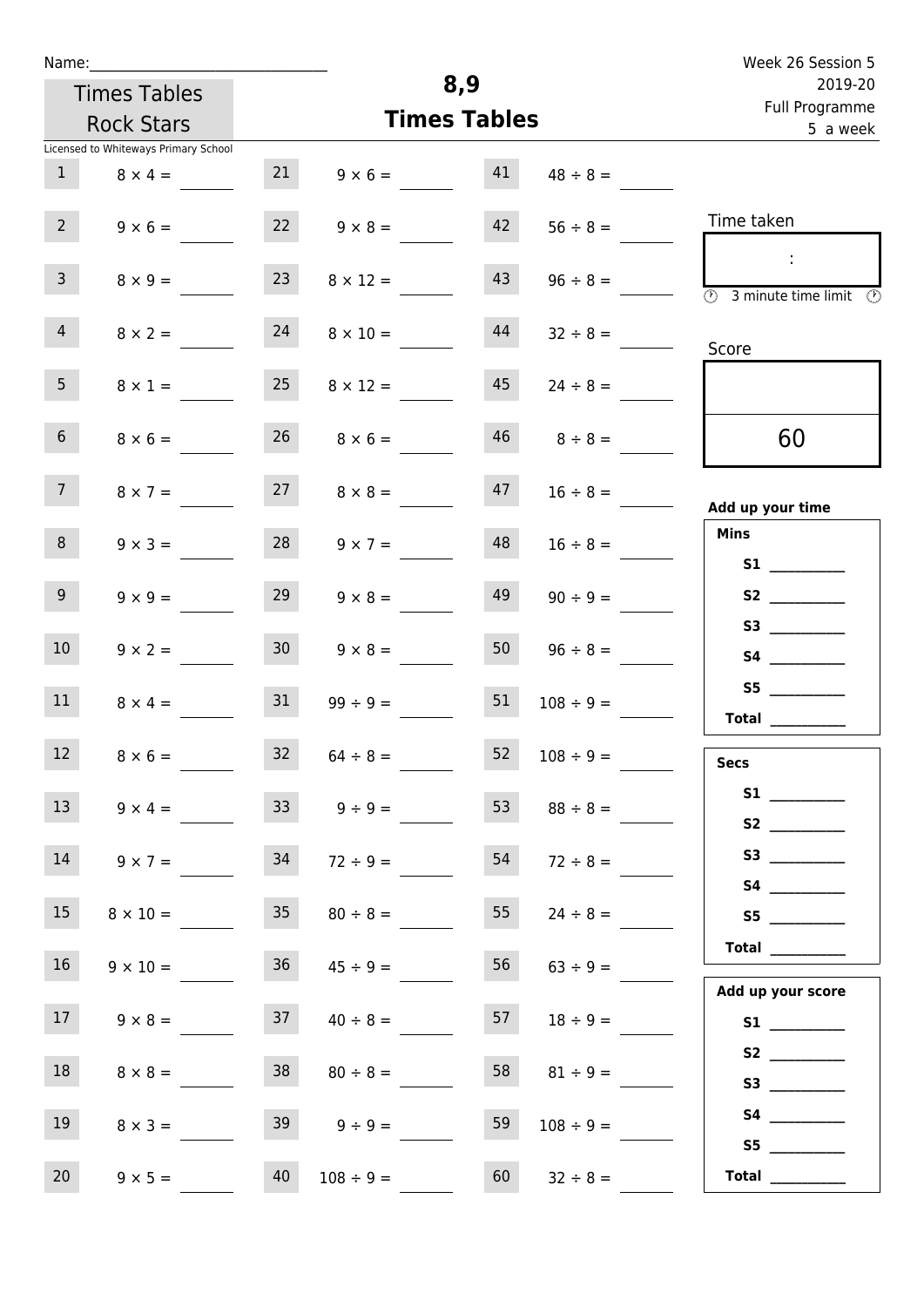| Name:           |                                      |                 |                     | Week 27 Session 1 |                                       |                                                                  |
|-----------------|--------------------------------------|-----------------|---------------------|-------------------|---------------------------------------|------------------------------------------------------------------|
|                 | <b>Times Tables</b>                  |                 | 11,12               |                   | 2019-20<br>Full Programme<br>5 a week |                                                                  |
|                 | <b>Rock Stars</b>                    |                 | <b>Times Tables</b> |                   |                                       |                                                                  |
| $\mathbf{1}$    | Licensed to Whiteways Primary School | 21              |                     | 41                | $9 \times 12 =$                       |                                                                  |
|                 | $11 \times 10 =$                     |                 | $11 \times 11 =$    |                   |                                       |                                                                  |
| $2^{\circ}$     | $12 \times 6 =$                      | 22              | $12 \times 8 =$     | 42                | $4 \times 11 =$                       | Time taken                                                       |
| $\overline{3}$  | $11 \times 10 =$                     | 23              | $12 \times 2 =$     | 43                | $10 \times 11 =$                      | $\overline{(\mathcal{V})}$<br>3 minute time limit                |
| $\overline{4}$  | $12 \times 12 =$                     | 24              | $12 \times 4 =$     | 44                | $7 \times 11 =$                       | Score                                                            |
| 5 <sup>5</sup>  | $12 \times 12 =$                     | 25              | $11 \times 6 =$     | 45                | $1 \times 12 =$                       |                                                                  |
| $6\overline{6}$ | $12 \times 3 =$                      | 26              | $11 \times 3 =$     | 46                | $12 \times 11 =$                      | 60                                                               |
| $7\overline{ }$ | $11 \times 10 =$                     | 27              | $11 \times 8 =$     | 47                | $4 \times 11 =$                       | What's your rock status?                                         |
| 8               | $12 \times 2 =$                      | 28              | $12 \times 2 =$     | 48                | $3 \times 11 =$                       | <b>NANNABE</b>                                                   |
| 9 <sup>°</sup>  | $12 \times 10 =$                     | 29              | $12 \times 6 =$     | 49                | $1 \times 11 =$                       | < 18 correct in 3 mins                                           |
| 10 <sup>°</sup> | $11 \times 8 =$                      | 30 <sub>o</sub> | $11 \times 11 =$    | 50                | $5 \times 11 =$                       | <b>GARAGE ROCKER</b><br>18-19 correct in 3 mins<br><b>BUSKER</b> |
| 11              | $12 \times 2 =$                      | 31              | $2 \times 12 =$     | 51                | $7 \times 12 =$                       | 20-21 correct in 3 mins<br><b>4144EP</b>                         |
| 12              | $12 \times 8 =$                      | 32              | $5 \times 12 =$     | 52                | $9 \times 12 =$                       | 22-24 correct in 3 mins                                          |
| 13              | $12 \times 6 =$                      | 33 <sup>°</sup> | $8 \times 12 =$     | 53                | $8 \times 12 =$                       | <b>UNSIGNED AST</b><br>25-29 correct in 3 mins                   |
| 14              | $12 \times 10 =$                     | 34              | $5 \times 11 =$     | 54                | $9 \times 11 =$                       | <b>BREAKTHROUGH ARTI<del>S</del>T</b><br>30-35 correct in 3 mins |
| 15              | $12 \times 5 =$                      | 35              | $7 \times 11 =$     | 55                | $10 \times 11 =$                      | SUPPORT ART<br>36-44 correct in 3 mins                           |
| 16              | $11 \times 6 =$                      | 36              | $8 \times 12 =$     | 56                | $5 \times 11 =$                       | HEADLINER<br>45-59 correct in 3 mins                             |
| 17              | $12 \times 6 =$                      | 37              | $2 \times 11 =$     | 57                | $4 \times 12 =$                       | ROCK STAR<br>All correct in $\leq$ 3mins                         |
| 18              | $12 \times 11 =$                     | 38              | $9 \times 11 =$     | 58                | $10 \times 12 =$                      | ROCK LEGEND<br>All correct in $\leq 2$ min                       |
| 19              | $11 \times 3 =$                      | 39              | $10 \times 11 =$    | 59                | $6 \times 12 =$                       | ROCK HERO<br>All correct in $\leq 1$ min                         |
| 20              | $11 \times 7 =$                      | 40              | $3 \times 11 =$     | 60                | $12 \times 12 =$                      | <b>TUARS TABLES</b><br>ROCK STARS                                |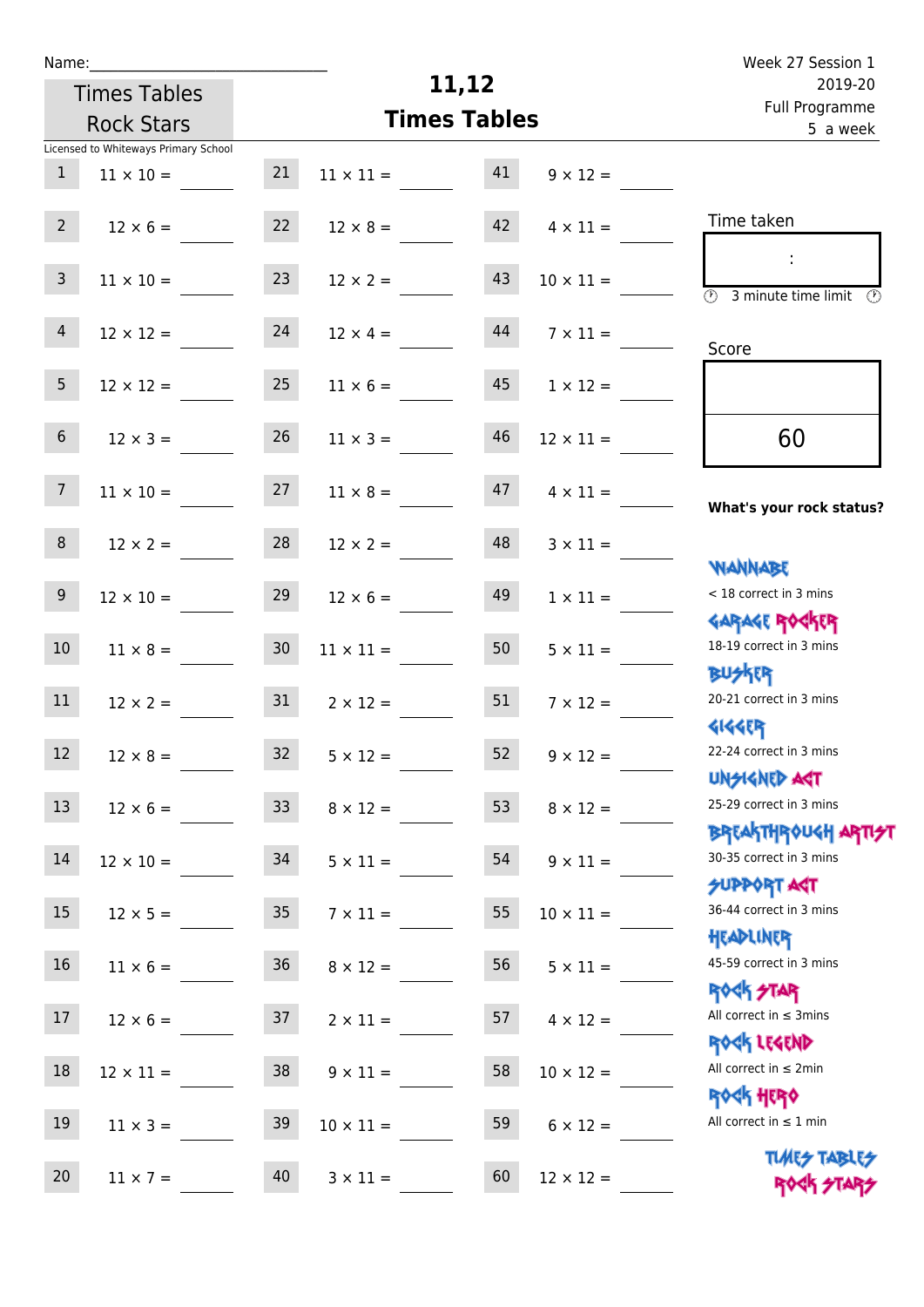| Name:          |                                      |    |                         |               |                     | Week 27 Session 2          |                         |                                                            |
|----------------|--------------------------------------|----|-------------------------|---------------|---------------------|----------------------------|-------------------------|------------------------------------------------------------|
|                | <b>Times Tables</b>                  |    |                         |               | 11,12               | 2019-20                    |                         |                                                            |
|                | <b>Rock Stars</b>                    |    |                         |               | <b>Times Tables</b> | Full Programme<br>5 a week |                         |                                                            |
|                | Licensed to Whiteways Primary School |    |                         |               |                     |                            |                         |                                                            |
| $\mathbf 1$    |                                      | 13 |                         | 25            | $37\,$              | 49                         |                         |                                                            |
|                | 77<br>11                             |    | 132<br>12               | 12<br>24      | 88<br>$11\,$        |                            | 66<br>11                | Time taken                                                 |
| $\overline{2}$ |                                      | 14 |                         | 26            | 38                  | 50                         |                         |                                                            |
|                | 36<br>12                             |    | $72\,$<br>12            | 132<br>11     | $ 120\rangle$<br>12 |                            | 12<br>24                | $\overline{\circ}$<br>3 minute time limit<br>$\circled{r}$ |
| $\mathsf{3}$   |                                      | 15 |                         | 27            | 39                  | 51                         |                         | Score                                                      |
|                | $11\,$<br>11                         |    | $77 \,$<br>$11\,$       | 132<br>11     | 108<br>$12\,$       |                            | 144<br>12               |                                                            |
| $\overline{4}$ |                                      | 16 |                         | 28            | 40                  | 52                         |                         | 60                                                         |
|                | 44<br>11                             |    | 99<br>11                | 120<br>12     | 33<br>$11\,$        |                            | 22<br>$11\,$            |                                                            |
| $\overline{5}$ |                                      | 17 |                         | 29            | 41                  | 53                         |                         | What's your rock status?                                   |
|                | $110\,$<br>11                        |    | 84<br>12                | 60<br>12      | 96<br>12            |                            | 12<br>144               | WANNABE                                                    |
| $6\phantom{1}$ |                                      | 18 |                         | 30            | 42                  | 54                         |                         | < 18 correct in 3 mins<br><b>GARAGE ROC</b>                |
|                | 60<br>12                             |    | $77\,$<br>11            | 48<br>$12\,$  | 48<br>12            |                            | 72<br>$12 \overline{ }$ | 18-19 correct in 3 mins                                    |
| 7              |                                      | 19 |                         | 31            | 43                  | 55                         |                         | 外郎<br>20-21 correct in 3 mins                              |
|                | 12<br>120                            |    | 55<br>$11\,$            | 77<br>11      | 99<br>11            |                            | $ 120\rangle$<br>12     | <b>4144EP</b><br>22-24 correct in 3 mins                   |
| 8              |                                      | 20 |                         | 32            | 44                  | 56                         |                         | <b>UNGIGNED AST</b>                                        |
|                | 132<br>11                            |    | 11<br>99                | 12<br>72      | 121<br>$11\,$       |                            | 11<br> 110              | 25-29 correct in 3 mins<br><b>BREAKTHROUGH</b>             |
| 9              |                                      | 21 |                         | 33            | 45                  | 57                         |                         | 30-35 correct in 3 mins                                    |
|                | 12<br>12                             |    | $12 \overline{ }$<br>24 | 12<br>132     | 12<br>48            |                            | 11<br>22                | <b>SUPPORT AST</b><br>36-44 correct in 3 mins<br>HEADLINER |
| 10             |                                      | 22 |                         | 34            | 46                  | 58                         |                         | 45-59 correct in 3 mins                                    |
|                | 77<br>11                             |    | 55<br>11                | $12\,$<br>132 | 36<br>12            |                            | 12<br>24                | <b>ROCK STAR</b><br>All correct in $\leq$ 3mins            |
| 11             |                                      | 23 |                         | 35            | 47                  | 59                         |                         | ROCK LEGEND                                                |
|                | 36<br>12                             |    | 11<br>44                | 77<br>$11\,$  | $ 120\rangle$<br>12 |                            | $11\,$<br>33            | All correct in $\leq 2$ min<br>HERQ                        |
| 12             |                                      | 24 |                         | 36            | 48                  | 60                         |                         | All correct in $\leq 1$ min                                |
|                | 48<br>12                             |    | $11\,$<br>77            | $11\,$<br>11  | $12\,$<br>120       |                            | 12<br>60                | <b>TLARS</b>                                               |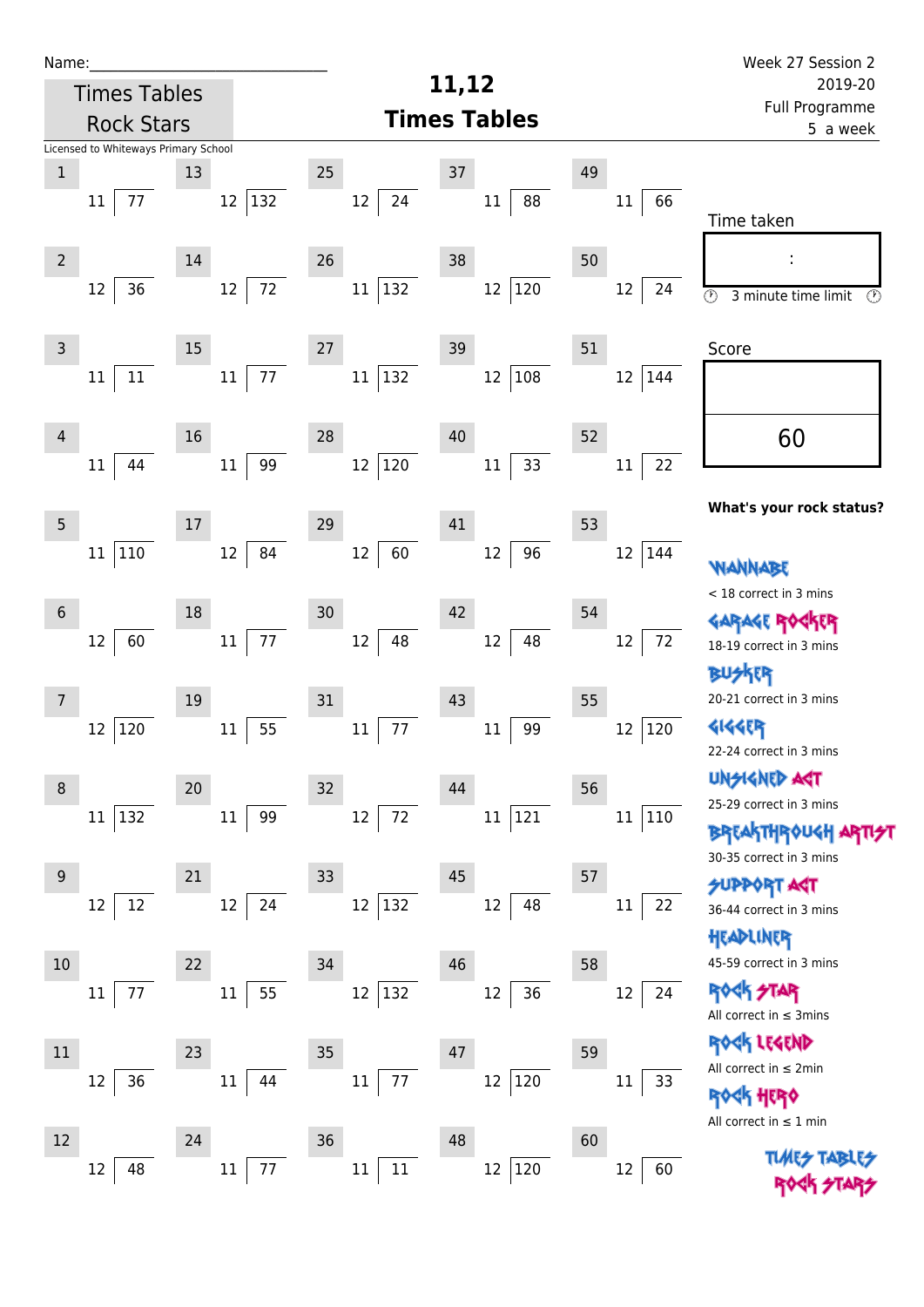| Name:          |                                      |    |                      |                         | 11,12                   |                            |                   | Week 27 Session 3                         |  |
|----------------|--------------------------------------|----|----------------------|-------------------------|-------------------------|----------------------------|-------------------|-------------------------------------------|--|
|                | <b>Times Tables</b>                  |    |                      |                         | 2019-20                 |                            |                   |                                           |  |
|                | <b>Rock Stars</b>                    |    |                      |                         | <b>Times Tables</b>     | Full Programme<br>5 a week |                   |                                           |  |
|                | Licensed to Whiteways Primary School |    |                      |                         |                         |                            |                   |                                           |  |
| $\,1\,$        | 12<br>$\times$ 5                     | 13 | $11\,$<br>$\times 8$ | 12<br>25<br>$\times$ 6  | 11<br>37<br>$\times$ 6  | 49                         | 11<br>$\times$ 4  |                                           |  |
|                |                                      |    |                      |                         |                         |                            |                   | Time taken                                |  |
|                |                                      |    |                      |                         |                         |                            |                   |                                           |  |
| $\overline{2}$ | 12<br>$\times$ 7                     | 14 | 11<br>$\times$ 7     | 11<br>26<br>$\times$ 10 | 12<br>38<br>$\times$ 11 | 50                         | 12<br>$\times$ 12 |                                           |  |
|                |                                      |    |                      |                         |                         |                            |                   | $\circled{r}$<br>3 minute time limit<br>⊕ |  |
|                |                                      |    |                      |                         |                         |                            |                   |                                           |  |
| $\overline{3}$ | 11<br>$\times$ 6                     | 15 | 11<br>$\times$ 3     | 11<br>27<br>$\times$ 1  | 11<br>39<br>$\times 2$  | 51                         | 12<br>$\times$ 12 | Score                                     |  |
|                |                                      |    |                      |                         |                         |                            |                   |                                           |  |
|                | 11                                   |    | 12                   | 12                      | 11                      |                            | 12                |                                           |  |
| $\overline{4}$ | $\times$ 3                           | 16 | $\times$ 11          | 28<br>$\times$ 2        | 40<br>$\times$ 3        | 52                         | $\times$ 5        | 60                                        |  |
|                |                                      |    |                      |                         |                         |                            |                   |                                           |  |
|                | 12                                   |    | 11                   | 12                      | 12                      |                            | 11                | What's your rock status?                  |  |
| 5              | $\times 8$                           | 17 | $\times$ 12          | 29<br>$\times$ 4        | 41<br>$\times$ 4        | 53                         | $\times$ 1        |                                           |  |
|                |                                      |    |                      |                         |                         |                            |                   | <b>WANNABE</b>                            |  |
|                | 12                                   |    | $11\,$               | 11                      | 11                      |                            | 12                | < 18 correct in 3 mins                    |  |
| $6\,$          | $\times$ 4                           | 18 | $\times$ 10          | 30<br>$\times$ 2        | 42<br>$\times$ 3        | 54                         | $\times$ 11       | <b>GARAGE ROCKER</b>                      |  |
|                |                                      |    |                      |                         |                         |                            |                   | 18-19 correct in 3 mins                   |  |
|                | 12                                   |    | 11                   | 11                      | $11\,$                  |                            | 11                | <b>BUSKRR</b>                             |  |
| $\overline{7}$ | $\times$ 5                           | 19 | $\times 2$           | 31<br>$\times$ 11       | 43<br>$\times$ 10       | 55                         | $\times$ 1        | 20-21 correct in 3 mins                   |  |
|                |                                      |    |                      |                         |                         |                            |                   | <b>4144EP</b><br>22-24 correct in 3 mins  |  |
|                | $11\,$                               |    | 12                   | 11                      | $11\,$                  |                            | 11                | <b>UNSIGNED AGT</b>                       |  |
| $\,8\,$        | $\times$ 7                           | 20 | $\times 6$           | 32<br>$\times$ 4        | 44<br>$\times$ 1        | 56                         | $\times$ 5        | 25-29 correct in 3 mins                   |  |
|                |                                      |    |                      |                         |                         |                            |                   | <b>BREAKTHROUGH ARTI<del>S</del>T</b>     |  |
|                | 12                                   |    | 12                   | 11                      | 12                      |                            | 12                | 30-35 correct in 3 mins                   |  |
| $\overline{9}$ | $\times$ 9                           | 21 | $\times$ 10          | 33<br>$\times$ 11       | 45<br>$\times$ 5        | 57                         | $\times$ 3        | <b>SUPPORT AGT</b>                        |  |
|                |                                      |    |                      |                         |                         |                            |                   | 36-44 correct in 3 mins                   |  |
|                | 12                                   |    | $12\,$               | 11                      | $11\,$                  |                            | 12                | HEADLINER<br>45-59 correct in 3 mins      |  |
| 10             | $\times$ 12                          | 22 | $\times$ 1           | 34<br>$\times$ 8        | 46<br>$\times 6$        | 58                         | $\times 6$        | <b>ROCK STAR</b>                          |  |
|                |                                      |    |                      |                         |                         |                            |                   | All correct in $\leq$ 3mins               |  |
|                | 12                                   |    | $11\,$               | 12                      | $11\,$                  |                            | 12                | ROCK LEGEND                               |  |
| 11             | $\times$ 12                          | 23 | $\times$ 11          | 35<br>$\times$ 4        | 47<br>$\times$ 7        | 59                         | $\times$ 11       | All correct in $\leq 2$ min               |  |
|                |                                      |    |                      |                         |                         |                            |                   | ROCK HERO                                 |  |
|                | $11\,$                               |    | $11\,$               | $11\,$                  | 12                      |                            | 12                | All correct in $\leq 1$ min               |  |
| 12             | $\times 8$                           | 24 | $\times$ 2           | 36<br>$\times$ 8        | 48<br>$\times$ 12       | 60                         | $\times$ 1        | <b>TUARS TABLES</b>                       |  |
|                |                                      |    |                      |                         |                         |                            |                   | ROCK STARS                                |  |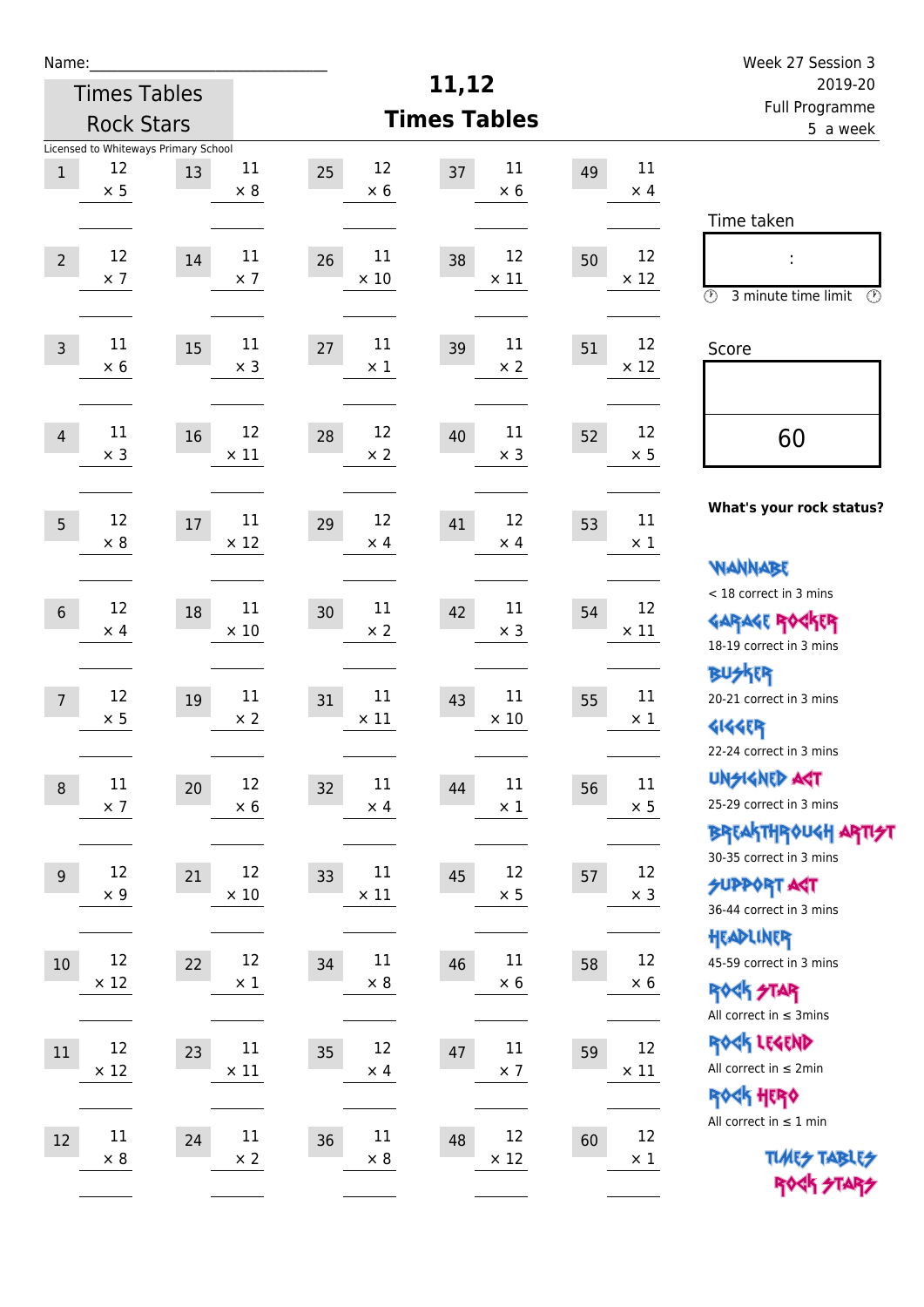| u | am |  |  |
|---|----|--|--|
|   |    |  |  |

## **11,12**

|                 | <b>Times Tables</b>                  |                 |                                  | 11,12                      |                                  | 2019-20                                                         |  |
|-----------------|--------------------------------------|-----------------|----------------------------------|----------------------------|----------------------------------|-----------------------------------------------------------------|--|
|                 | <b>Rock Stars</b>                    |                 | <b>Times Tables</b>              | Full Programme<br>5 a week |                                  |                                                                 |  |
|                 | Licensed to Whiteways Primary School |                 |                                  |                            |                                  |                                                                 |  |
| $\mathbf{1}$    | $84 \div 12 =$                       | 21              | $88 \div 11 =$                   | 41                         | $36 \div 12 =$                   |                                                                 |  |
| $2^{\circ}$     | $77 \div 11 =$                       | 22              | $22 \div 11 =$                   | 42                         | $33 \div 11 =$                   | Time taken                                                      |  |
| $\mathsf{3}$    | $77 \div 11 =$                       | 23              | $24 \div 12 =$                   | 43                         | $12 \div 12 =$                   | $\overline{(\mathcal{V})}$<br>3 minute time limit<br>⊕          |  |
| $\overline{4}$  | $108 \div 12 =$                      | 24              | $120 \div 12 =$                  | 44                         | $121 \div 11 =$                  | Score                                                           |  |
| 5               | $132 \div 11 =$                      | 25              | $72 \div 12 =$                   | 45                         | $55 \div 11 =$                   |                                                                 |  |
| $\sqrt{6}$      | $108 \div 12 =$                      | 26              | $132 \div 12 =$                  | 46                         | $120 \div 12 =$                  | 60                                                              |  |
| $7\overline{ }$ | $77 \div 11 =$                       | 27              | $110 \div 11 =$                  | 47                         | $110 \div 11 =$                  | What's your rock status?                                        |  |
| 8               | $33 \div 11 =$                       | 28              | $99 \div 11 =$                   | 48                         | $132 \div 12 =$                  | <b>NANNABE</b>                                                  |  |
| 9               | $77 \div 11 =$                       | 29              | $12 \div 12 =$                   | 49                         | $60 \div 12 =$                   | < 18 correct in 3 mins<br><b>GARAGE ROGKER</b>                  |  |
| 10              | $88 \div 11 =$                       | 30 <sub>o</sub> | $144 \div 12 =$                  | 50                         | $121 \div 11 =$                  | 18-19 correct in 3 mins<br><b>BUSKER</b>                        |  |
| 11              | $110 \div 11 =$                      | 31              | $72 \div 12 =$                   | 51                         | $11 \div 11 =$                   | 20-21 correct in 3 mins<br><b>4144ER</b>                        |  |
| 12              | $132 \div 11 =$                      | 32              | $121 \div 11 =$                  | 52                         | $108 \div 12 =$                  | 22-24 correct in 3 mins<br><b>UNSIGNED ART</b>                  |  |
| 13              | $60 \div 12 =$                       | 33              | $121 \div 11 =$                  | 53                         | $12 \div 12 =$                   | 25-29 correct in 3 mins<br>ΒΡΓΑΚΤΗΡΟUGH ΑΡΤΙ <del>2</del> Τ     |  |
| 14              | $88 \div 11 =$                       | 34              | $44 \div 11 =$                   | 54                         | $132 \div 12 =$                  | 30-35 correct in 3 mins<br><b>SUPPORT AGT</b>                   |  |
| 15              | $44 \div 11 =$                       | 35              | $12 \div 12 =$                   | 55                         | $77 \div 11 =$                   | 36-44 correct in 3 mins<br>HEADLINER<br>45-59 correct in 3 mins |  |
| 16<br>17        | $72 \div 12 =$                       | 36<br>37        | $44 \div 11 =$                   | 56<br>57                   | $96 \div 12 =$                   | <b>ROCK STAR</b><br>All correct in $\leq$ 3mins                 |  |
| 18              | $22 \div 11 =$<br>$11 \div 11 =$     | 38              | $96 \div 12 =$<br>$22 \div 11 =$ | 58                         | $24 \div 12 =$<br>$99 \div 11 =$ | ROCK LEGEND<br>All correct in $\leq 2$ min                      |  |
| 19              | $72 \div 12 =$                       | 39              | $12 \div 12 =$                   | 59                         | $132 \div 11 =$                  | <b>ROCK HERO</b><br>All correct in $\leq 1$ min                 |  |
| 20              | $22 \div 11 =$                       | 40              | $120 \div 12 =$                  | 60                         | $88 \div 11 =$                   | <b>TUARS TABLES</b><br>ROCK STARS                               |  |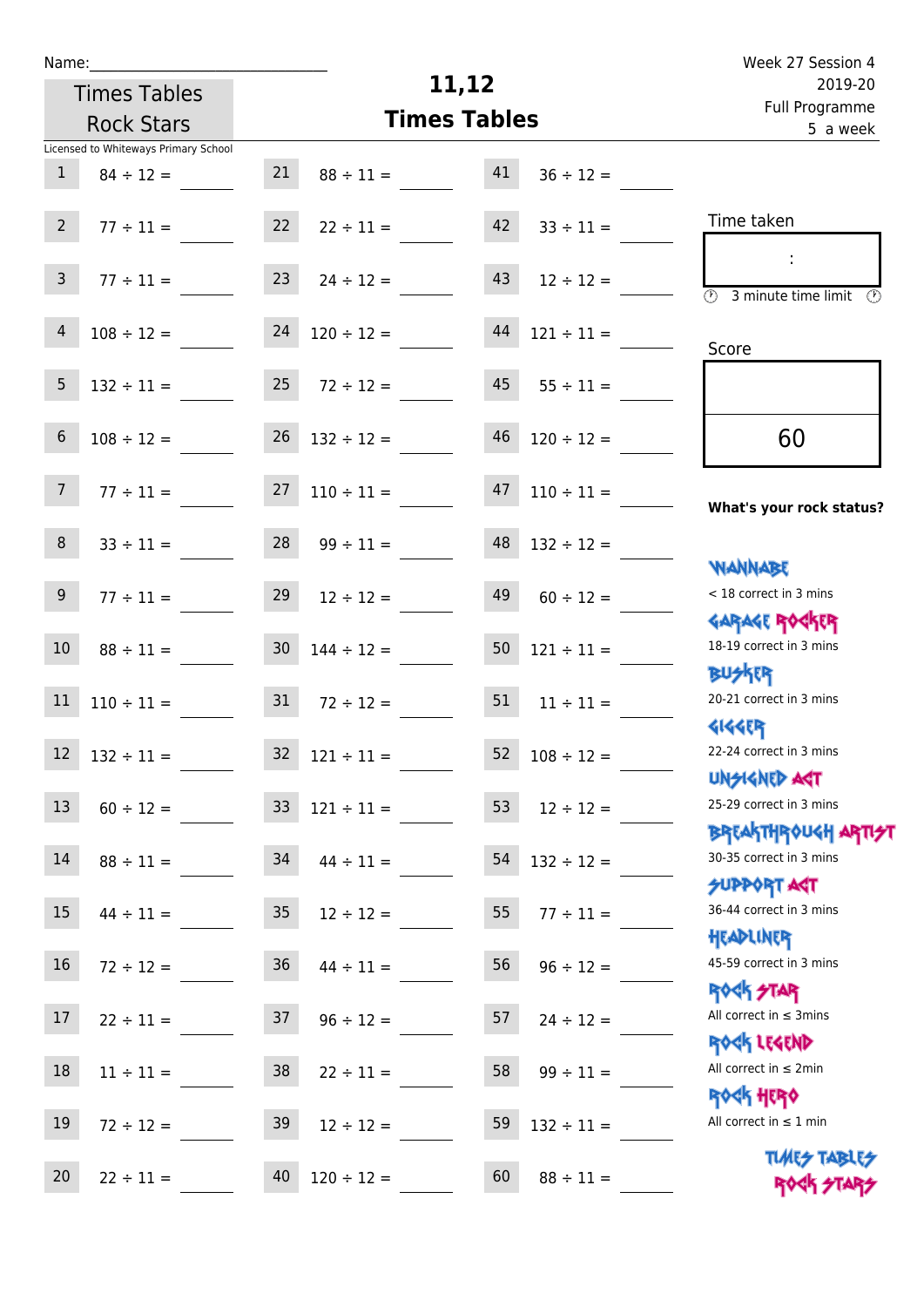|                                                                     | Week 27 Session 5                                                                                                                                                                                                                       |  |  |
|---------------------------------------------------------------------|-----------------------------------------------------------------------------------------------------------------------------------------------------------------------------------------------------------------------------------------|--|--|
| 11,12                                                               | 2019-20<br>Full Programme<br>5 a week                                                                                                                                                                                                   |  |  |
| <b>Times Tables</b>                                                 |                                                                                                                                                                                                                                         |  |  |
| 21<br>$41 \quad 121 \div 11 =$<br>$12 \times 12 =$                  |                                                                                                                                                                                                                                         |  |  |
| $12 \times 6 =$<br>$42 \t22 \div 11 =$<br>$11 \times 5 =$           | Time taken                                                                                                                                                                                                                              |  |  |
| 23<br>$43 \t 48 \div 12 =$<br>$12 \times 7 =$<br>$12 \times 10 =$   | $\overline{\textcircled{2}}$ 3 minute time limit $\overline{\textcircled{2}}$                                                                                                                                                           |  |  |
| 24<br>44<br>$11 \times 5 =$<br>$11 \times 9 =$<br>$12 \div 12 =$    | Score                                                                                                                                                                                                                                   |  |  |
| 25<br>45<br>$12 \times 5 =$<br>$11 \times 4 =$<br>$22 \div 11 =$    |                                                                                                                                                                                                                                         |  |  |
| 46<br>26<br>$12 \times 8 =$<br>$12 \times 7 =$<br>$60 \div 12 =$    | 60                                                                                                                                                                                                                                      |  |  |
| 27<br>$47 \t 44 \div 11 =$<br>$12 \times 6 =$<br>$12 \times 3 =$    | Add up your time                                                                                                                                                                                                                        |  |  |
| 28<br>$48$ $144 \div 12 =$<br>$11 \times 12 =$<br>$11 \times 11 =$  | <b>Mins</b><br>S1                                                                                                                                                                                                                       |  |  |
| $12 \times 5 =$<br>$11 \times 10 =$<br>$49$ $121 \div 11 =$         | S <sub>2</sub> and the set of the set of the set of the set of the set of the set of the set of the set of the set of the set of the set of the set of the set of the set of the set of the set of the set of the set of the set of the |  |  |
| $30 \t 12 \times 9 =$<br>$50 \t 22 \div 11 =$<br>$12 \times 10 =$   |                                                                                                                                                                                                                                         |  |  |
| 51<br>$31 \quad 110 \div 11 =$<br>$11 \times 7 =$<br>$44 \div 11 =$ | S5<br>Total                                                                                                                                                                                                                             |  |  |
| $32 \t 72 \div 12 =$<br>$52 \quad 108 \div 12 =$<br>$12 \times 8 =$ | <b>Secs</b>                                                                                                                                                                                                                             |  |  |
| $33 \t108 \div 12 =$<br>$53 \quad 121 \div 11 =$<br>$12 \times 7 =$ |                                                                                                                                                                                                                                         |  |  |
| $34$ $22 \div 11 =$<br>$54$ $12 \div 12 =$<br>$12 \times 9 =$       |                                                                                                                                                                                                                                         |  |  |
| 35<br>55<br>$12 \times 7 =$<br>$12 \div 12 =$<br>$96 \div 12 =$     |                                                                                                                                                                                                                                         |  |  |
| 36<br>56<br>$11 \times 7 =$<br>$22 \div 11 =$<br>$33 \div 11 =$     | Total $\_\_$<br>Add up your score                                                                                                                                                                                                       |  |  |
| $37 \t 96 \div 12 =$<br>$57 \t 72 \div 12 =$<br>$11 \times 8 =$     |                                                                                                                                                                                                                                         |  |  |
| $38 \t 44 \div 11 =$<br>$58 \t 96 \div 12 =$<br>$11 \times 6 =$     | S2<br>S3                                                                                                                                                                                                                                |  |  |
| $11 \times 5 =$<br>$39 \t 84 \div 12 =$<br>59 $144 \div 12 =$       | S5                                                                                                                                                                                                                                      |  |  |
| $40$ $132 \div 12 =$<br>60<br>$88 \div 11 =$                        | Total                                                                                                                                                                                                                                   |  |  |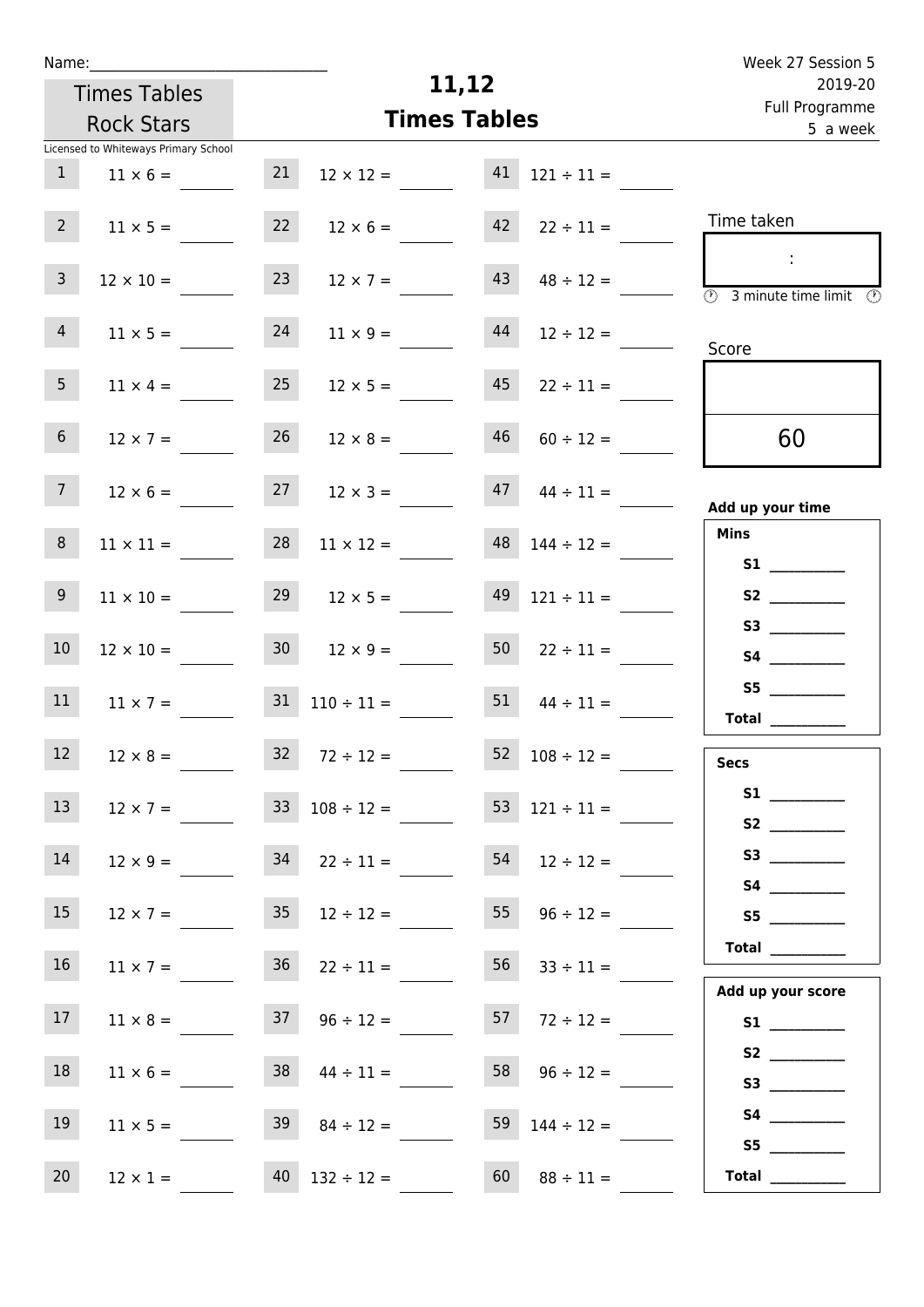| Week 28 Session 1                                                |                       |                     |                       |                     |                                      | Name:            |
|------------------------------------------------------------------|-----------------------|---------------------|-----------------------|---------------------|--------------------------------------|------------------|
| 2019-20<br>Full Programme                                        |                       | 9,11,12             |                       | <b>Times Tables</b> |                                      |                  |
| 5 a week                                                         |                       | <b>Times Tables</b> | <b>Rock Stars</b>     |                     |                                      |                  |
|                                                                  |                       |                     |                       |                     | Licensed to Whiteways Primary School |                  |
|                                                                  | $6 \times 11 =$       | 41                  | $12 \times 3 =$       | 21                  | $12 \times 5 =$                      | $\mathbf{1}$     |
| Time taken                                                       | $11 \times 12 =$      | 42                  | $11 \times 12 =$      | 22                  | $12 \times 3 =$                      | $2^{\circ}$      |
| $\overline{(\mathcal{V})}$<br>3 minute time limit<br>$\odot$     | $6 \times 9 =$        | 43                  | $12 \times 2 =$       | 23                  | $12 \times 4 =$                      | 3 <sup>7</sup>   |
| Score                                                            | $7 \times 12 =$       | 44                  | $9 \times 2 =$        | 24                  | $11 \times 2 =$                      | $\overline{4}$   |
|                                                                  | $4 \times 9 =$        | 45                  | $12 \times 5 =$       | 25                  | $9 \times 12 =$                      | 5 <sup>1</sup>   |
| 60                                                               | $12 \times 12 =$      | 46                  | $12 \times 2 =$       | 26                  | $9 \times 12 =$                      | 6 <sup>1</sup>   |
| What's your rock status?                                         | $2 \times 9 =$        | 47                  | $12 \times 8 =$       | 27                  | $12 \times 10 =$                     | $7\overline{ }$  |
| <b>NANNABE</b>                                                   | $1 \times 9 =$        | 48                  | $12 \times 5 =$       | 28                  | $9 \times 10 =$                      | 8                |
| < 18 correct in 3 mins                                           | $11 \times 11 =$      | 49                  | $11 \times 8 =$       | 29                  | $11 \times 10 =$                     | $9\phantom{.0}$  |
| <b>GARAGE ROGKER</b><br>18-19 correct in 3 mins                  | $8 \times 11 =$       | 50                  | $9 \times 2 =$        | 30 <sub>2</sub>     | $12 \times 3 =$                      | $10\,$           |
| <b>BUSKER</b><br>20-21 correct in 3 mins<br><b>4144ER</b>        | $11 \times 12 =$      | 51                  | $7 \times 12 =$       | 31                  | $9 \times 1 =$                       | 11               |
| 22-24 correct in 3 mins<br>UNSIGNED AGT                          | $52 \t 8 \times 11 =$ |                     | $32 \t 9 \times 12 =$ |                     | $12 \times 2 =$                      | 12 <sup>12</sup> |
| 25-29 correct in 3 mins<br><b>BREAKTHROUGH ARTI<del>S</del>T</b> | $3 \times 11 =$       | 53                  | $12 \times 12 =$      | 33                  | $12 \times 11 =$                     | 13               |
| 30-35 correct in 3 mins<br><b>SUPPORT ART</b>                    | $8 \times 9 =$        | 54                  | $7 \times 12 =$       |                     | $12 \times 2 = 34$                   | 14               |
| 36-44 correct in 3 mins<br>HEADLINER                             | $5 \times 11 =$       | 55                  | $5 \times 11 =$       | 35                  | $12 \times 11 =$                     | $15\phantom{.0}$ |
| 45-59 correct in 3 mins<br><b>ROCK STAR</b>                      | $12 \times 11 =$      | 56                  | $10 \times 9 =$       | 36                  | $11 \times 6 =$                      | 16               |
| All correct in $\leq$ 3mins                                      | $1 \times 11 =$       | 57                  | $3 \times 11 =$       |                     | $9 \times 9 = 37$                    | 17 <sub>2</sub>  |
| ROCK LEGEND<br>All correct in $\leq 2$ min                       | $1 \times 12 =$       | 58                  | $11 \times 12 =$      | 38                  | $12 \times 12 =$                     | 18               |
| <b>ROCK HERO</b><br>All correct in $\leq 1$ min                  | $5 \times 12 =$       | 59                  | $2 \times 9 =$        | 39                  | $11 \times 1 =$                      | 19               |
| <b>TUARS TABLES</b><br>ROCK STARS                                | $10 \times 9 =$       | 60                  | $9 \times 12 =$       | 40                  | $11 \times 2 =$                      | 20               |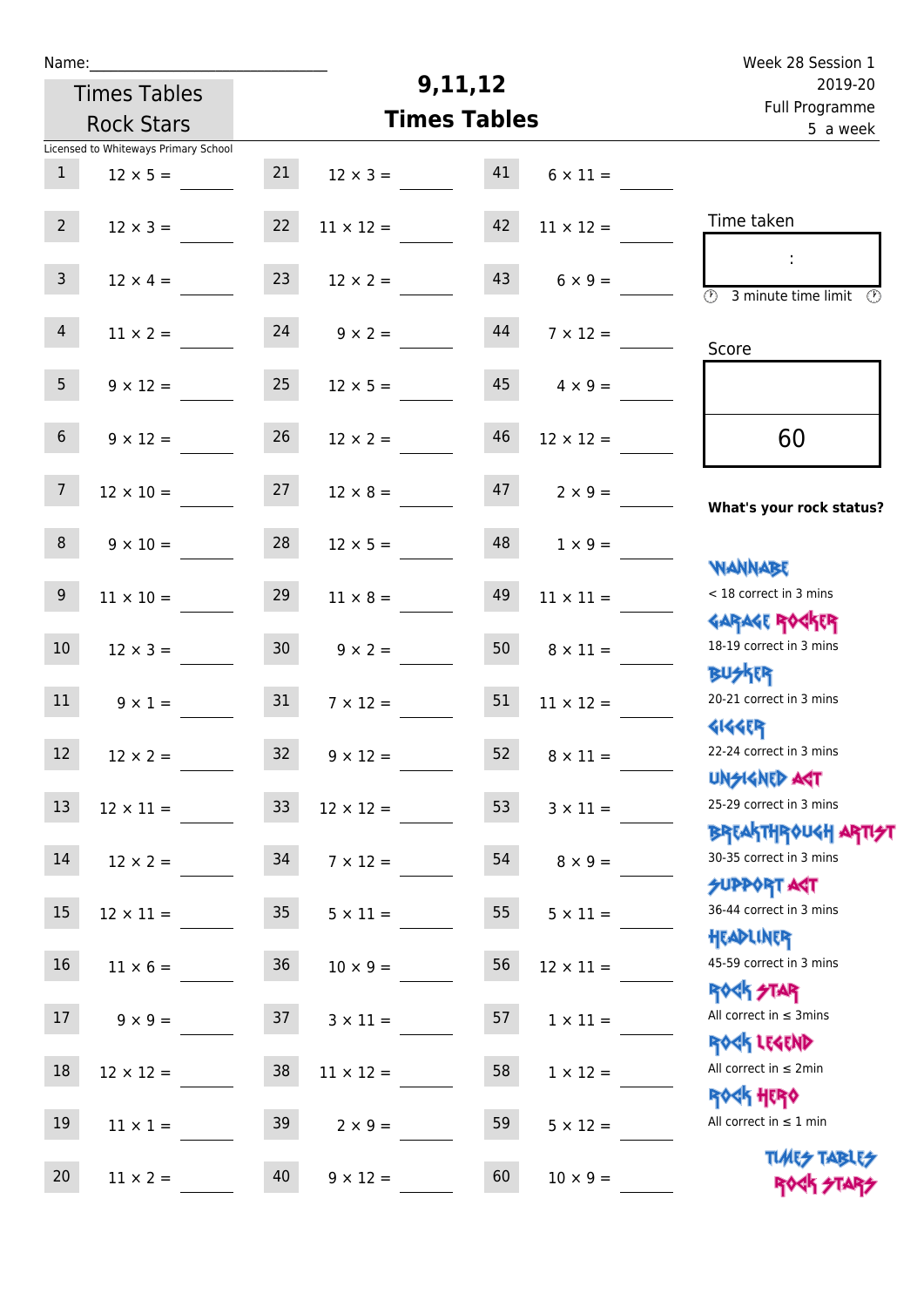| Name:                                |                        |                        |                     |                     | Week 28 Session 2                                          |
|--------------------------------------|------------------------|------------------------|---------------------|---------------------|------------------------------------------------------------|
| <b>Times Tables</b>                  |                        |                        | 9,11,12             |                     | 2019-20                                                    |
| <b>Rock Stars</b>                    |                        |                        | <b>Times Tables</b> |                     | Full Programme<br>5 a week                                 |
| Licensed to Whiteways Primary School |                        |                        |                     |                     |                                                            |
| $\mathbf 1$<br>13                    |                        | 25                     | 37                  | 49                  |                                                            |
| 36<br>12                             | 88<br>$11\,$           | 108<br>12              | 12<br>144           | 54<br>9             | Time taken                                                 |
| $\overline{2}$<br>14                 |                        | 26                     | 38                  | 50                  |                                                            |
| 88<br>11                             | 72<br>9                | 45<br>9                | $72\,$<br>12        | 9<br>72             | $\overline{\circ}$<br>3 minute time limit<br>$\circled{r}$ |
| 15<br>$\mathsf 3$                    |                        | 27                     | 39                  | 51                  | Score                                                      |
| 96<br>12                             | 72<br>$\boldsymbol{9}$ | 12<br>48               | 88<br>$11\,$        | 108<br>9            |                                                            |
| 16<br>4                              |                        | 28                     | 40                  | 52                  | 60                                                         |
| 44<br>11                             | 60<br>12               | 24<br>12               | 84<br>12            | 12 120              |                                                            |
| $\overline{5}$<br>$17\,$             |                        | 29                     | 41                  | 53                  | What's your rock status?                                   |
| 12<br>12                             | 72<br>12               | $27\,$<br>9            | $11\,$<br>$11\,$    | 66<br>11            | WANNABE                                                    |
| 18<br>$\boldsymbol{6}$               |                        | 30                     | 42                  | 54                  | < 18 correct in 3 mins                                     |
| 9<br>$\boldsymbol{9}$                | 96<br>12               | 9<br>$90\,$            | 99<br>9             | 121<br>11           | <b>GARAGE ROC</b><br>18-19 correct in 3 mins               |
| 19<br>$\overline{7}$                 |                        | 31                     | 43                  | 55                  | 外郎<br>20-21 correct in 3 mins                              |
| 90<br>9                              | 110<br>$11\,$          | 18<br>$\boldsymbol{9}$ | $11\,$<br>44        | 77<br>11            | <b>4144EP</b>                                              |
|                                      |                        |                        |                     |                     | 22-24 correct in 3 mins                                    |
| 20<br>8                              |                        | 32                     | 44                  | 56                  | <b>UNGIGNED AST</b><br>25-29 correct in 3 mins             |
| 132<br>12                            | 12<br>24               | 9<br>63                | $12\,$<br>12        | $11\,$<br> 110      | <b>BREAKTHROUGH</b><br>30-35 correct in 3 mins             |
| $9\,$<br>21                          |                        | 33                     | 45                  | 57                  | <b>SUPPORT AGT</b>                                         |
| 12<br>144                            | 121<br>11              | 99<br>11               | 121<br>$11\,$       | 63<br>9             | 36-44 correct in 3 mins<br>HEADLINER                       |
| 22<br>10                             |                        | 34                     | 46                  | 58                  | 45-59 correct in 3 mins                                    |
| 18<br>9                              | 121<br>$11\,$          | 63<br>9                | 36<br>12            | 81<br>9             | <b>ROCK STAR</b><br>All correct in $\leq$ 3mins            |
| $11\,$<br>23                         |                        | 35                     | 47                  | 59                  | ROCK LEGEND                                                |
| 90<br>9                              | 96<br>12               | 110<br>11              | $11\,$<br>99        | 12<br>48            | All correct in $\leq 2$ min                                |
|                                      |                        |                        |                     |                     | HERQ<br>All correct in $\leq 1$ min                        |
| 12<br>24                             |                        | 36                     | 48                  | 60                  | <b>TUARS TABLES</b>                                        |
| 54<br>9                              | $11\,$<br>$11\,$       | 99<br>11               | 45<br>9             | 12<br>$ 132\rangle$ | ROCK STA                                                   |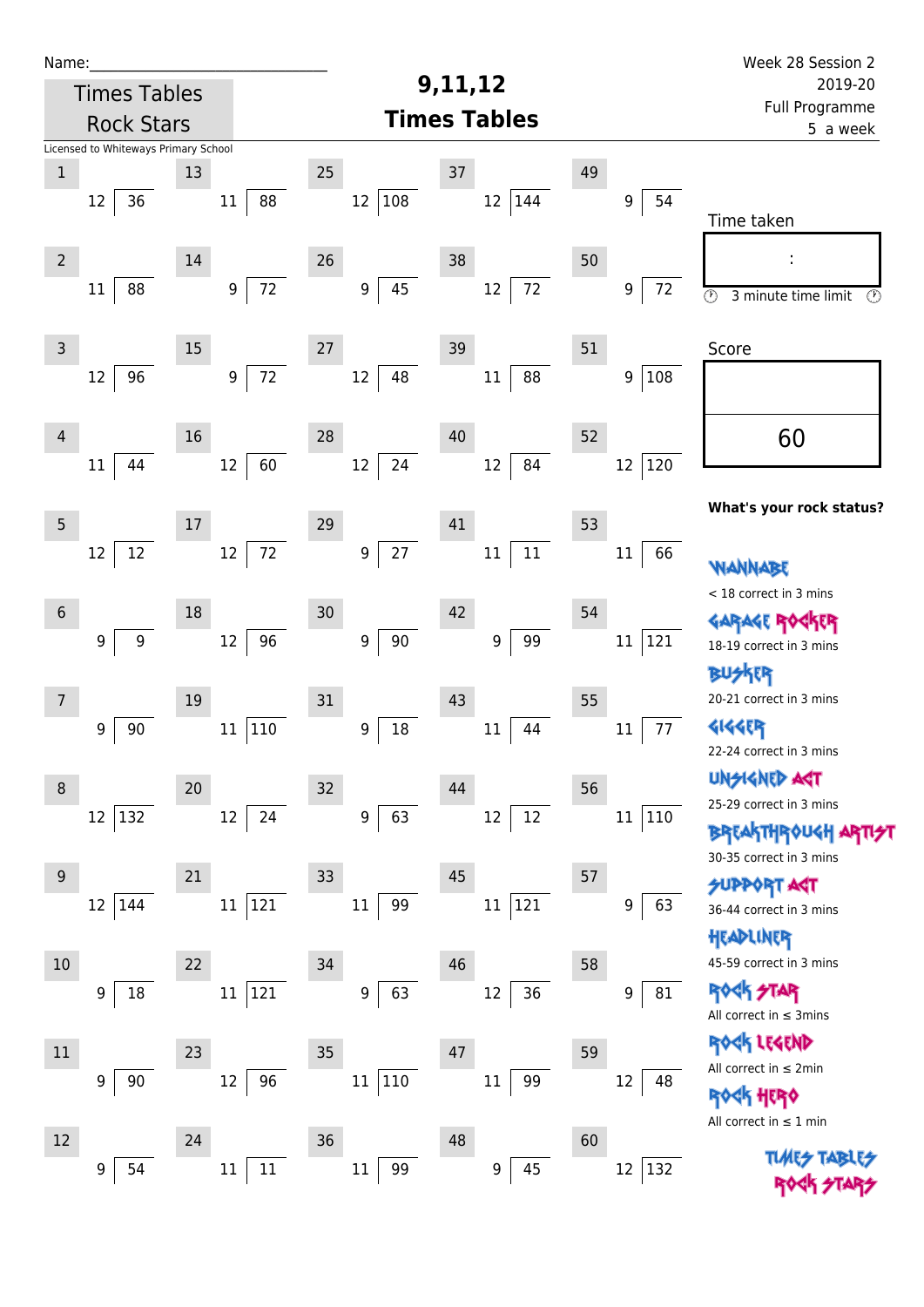| Name:                                    |                                      |        |                   |                         | 9,11,12                    |    |                                | Week 28 Session 3                               |
|------------------------------------------|--------------------------------------|--------|-------------------|-------------------------|----------------------------|----|--------------------------------|-------------------------------------------------|
| <b>Times Tables</b><br><b>Rock Stars</b> |                                      |        |                   |                         | 2019-20                    |    |                                |                                                 |
|                                          |                                      |        |                   | <b>Times Tables</b>     | Full Programme<br>5 a week |    |                                |                                                 |
|                                          | Licensed to Whiteways Primary School |        |                   |                         |                            |    |                                |                                                 |
| $\mathbf{1}$                             | 12<br>$\times$ 12                    | 13     | 11<br>$\times$ 9  | 11<br>25<br>$\times$ 10 | 11<br>37<br>$\times$ 12    | 49 | $\boldsymbol{9}$<br>$\times$ 1 |                                                 |
|                                          |                                      |        |                   |                         |                            |    |                                | Time taken                                      |
| $\overline{2}$                           | 12                                   | $14\,$ | 11                | 12<br>26                | 12<br>38                   | 50 | 11                             |                                                 |
|                                          | $\times$ 4                           |        | $\times 9$        | $\times$ 4              | $\times$ 4                 |    | $\times$ 7                     |                                                 |
|                                          |                                      |        |                   |                         |                            |    |                                | $\circled{r}$<br>3 minute time limit<br>$\odot$ |
|                                          | 9                                    |        | 12                | 12                      | 11                         |    | 12                             |                                                 |
| $\overline{3}$                           | $\times$ 11                          | 15     | $\times$ 3        | 27<br>$\times$ 6        | 39<br>$\times$ 10          | 51 | $\times 2$                     | Score                                           |
|                                          |                                      |        |                   |                         |                            |    |                                |                                                 |
|                                          |                                      |        |                   |                         |                            |    |                                |                                                 |
| $\overline{4}$                           | 9<br>$\times$ 11                     | 16     | 12<br>$\times$ 12 | 9<br>28<br>$\times 2$   | 11<br>40<br>$\times$ 9     | 52 | 12<br>$\times$ 4               | 60                                              |
|                                          |                                      |        |                   |                         |                            |    |                                |                                                 |
|                                          |                                      |        |                   |                         |                            |    |                                | What's your rock status?                        |
| 5                                        | 12                                   | 17     | 12                | 11<br>29                | 11<br>41                   | 53 | $\boldsymbol{9}$               |                                                 |
|                                          | $\times$ 3                           |        | $\times$ 7        | $\times$ 3              | $\times 6$                 |    | $\times$ 4                     | WANNABE                                         |
|                                          |                                      |        |                   |                         |                            |    |                                | < 18 correct in 3 mins                          |
| $6\,$                                    | 12                                   | 18     | 9                 | 9<br>30                 | 11<br>42                   | 54 | 12                             |                                                 |
|                                          | $\times$ 4                           |        | $\times$ 5        | $\times$ 9              | $\times 2$                 |    | $\times$ 1                     | <b>GARAGE ROCKER</b><br>18-19 correct in 3 mins |
|                                          |                                      |        |                   |                         |                            |    |                                | <b>BUSKER</b>                                   |
| $\overline{7}$                           | 11                                   | 19     | $11\,$            | 9<br>31                 | 12<br>43                   | 55 | 12                             | 20-21 correct in 3 mins                         |
|                                          | $\times$ 6                           |        | $\times 2$        | $\times 6$              | $\times$ 9                 |    | $\times$ 3                     | <b>4144EP</b>                                   |
|                                          |                                      |        |                   |                         |                            |    |                                | 22-24 correct in 3 mins                         |
|                                          | $11\,$                               |        | $11\,$            | 9                       | 9                          |    | $\boldsymbol{9}$               | <b>UNSIGNED AGT</b>                             |
| $\,8\,$                                  | $\times$ 4                           | 20     | $\times$ 12       | 32<br>$\times$ 12       | 44<br>$\times$ 3           | 56 | $\times$ 8                     | 25-29 correct in 3 mins                         |
|                                          |                                      |        |                   |                         |                            |    |                                | ΒΡΓΑ <sup>Κ</sup> ΤΗΡΟυΚΗ ΑΡΤΙ <del>2</del> Τ   |
|                                          |                                      |        |                   |                         |                            |    |                                | 30-35 correct in 3 mins                         |
| $\mathsf g$                              | 9<br>$\times 10$                     | 21     | 9<br>$\times$ 4   | 11<br>33<br>$\times$ 8  | 12<br>45<br>$\times$ 1     | 57 | $11\,$<br>$\times$ 12          | <b>SUPPORT ART</b>                              |
|                                          |                                      |        |                   |                         |                            |    |                                | 36-44 correct in 3 mins                         |
|                                          |                                      |        |                   |                         |                            |    |                                | HEADLINER                                       |
| 10                                       | $11\,$                               | 22     | 12                | 11<br>34                | 9<br>46                    | 58 | 12                             | 45-59 correct in 3 mins                         |
|                                          | $\times$ 5                           |        | $\times$ 1        | $\times$ 5              | $\times$ 7                 |    | $\times 2$                     | <b>ROCK STAR</b>                                |
|                                          |                                      |        |                   |                         |                            |    |                                | All correct in $\leq$ 3mins                     |
| 11                                       | 12                                   | 23     | 9                 | 11<br>35                | $11\,$<br>47               | 59 | $\boldsymbol{9}$               | ROCK LEGEND                                     |
|                                          | $\times$ 12                          |        | $\times$ 9        | $\times$ 4              | $\times 2$                 |    | $\times$ 12                    | All correct in $\leq 2$ min                     |
|                                          |                                      |        |                   |                         |                            |    |                                | <b>ROCK HERO</b>                                |
| 12                                       | 12                                   | 24     | $11\,$            | 11<br>36                | 9<br>48                    | 60 | $11\,$                         | All correct in $\leq 1$ min                     |
|                                          | $\times$ 2                           |        | $\times$ 12       | $\times$ 2              | $\times$ 9                 |    | $\times$ 12                    | <b>TUARS TABLES</b>                             |
|                                          |                                      |        |                   |                         |                            |    |                                | ROCK STARS                                      |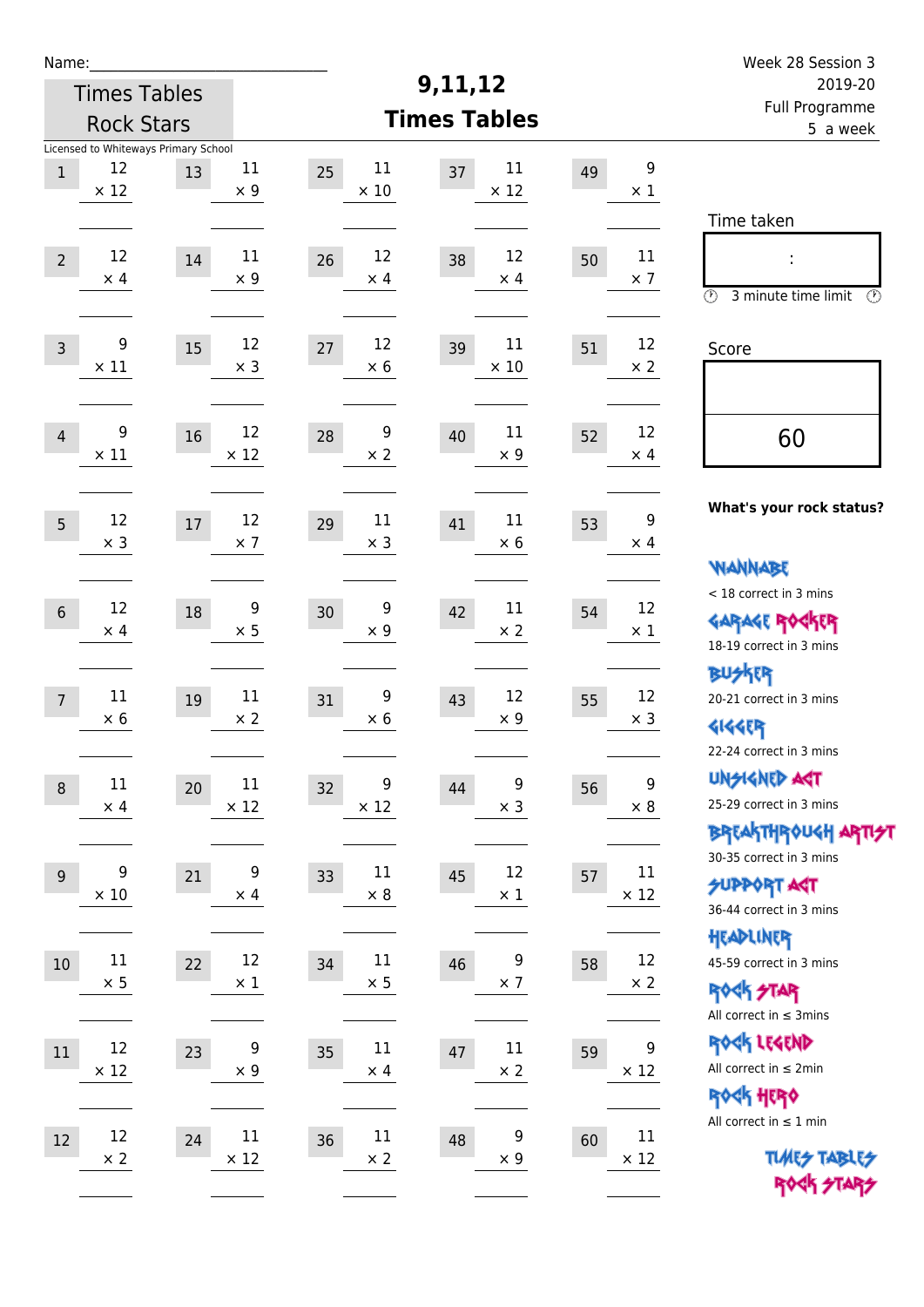| v | am |  |  |
|---|----|--|--|
|   |    |  |  |

Times Tables

## **9,11,12**

|                 | <b>Rock Stars</b>                    |                 | <b>Times Tables</b>     | <u>. un rivyrunnic</u><br>5 a week |                 |                                                                  |
|-----------------|--------------------------------------|-----------------|-------------------------|------------------------------------|-----------------|------------------------------------------------------------------|
|                 | Licensed to Whiteways Primary School |                 |                         |                                    |                 |                                                                  |
| $\mathbf{1}$    | $144 \div 12 =$                      | 21              | $90 \div 9 =$           | 41                                 | $66 \div 11 =$  |                                                                  |
| $2^{\circ}$     | $22 \div 11 =$                       | 22              | $81 \div 9 =$           | 42                                 | $144 \div 12 =$ | Time taken                                                       |
| $\mathbf{3}$    | $27 ÷ 9 =$                           | 23              | $48 \div 12 =$          | 43                                 | $108 \div 12 =$ | ÷<br>$\overline{\odot}$<br>3 minute time limit<br>⊕              |
| $\overline{4}$  | $110 \div 11 =$                      | 24              | $22 \div 11 =$          | 44                                 | $22 \div 11 =$  | Score                                                            |
| 5 <sub>1</sub>  | $18 \div 9 =$                        | 25              | $27 \div 9 =$           | 45                                 | $110 \div 11 =$ |                                                                  |
| $6\overline{6}$ | $66 \div 11 =$                       | 26              | $66 \div 11 =$          | 46                                 | $144 \div 12 =$ | 60                                                               |
| 7 <sup>7</sup>  | $18 \div 9 =$                        | 27              | $63 \div 9 =$           | 47                                 | $132 \div 12 =$ | What's your rock status?                                         |
| 8               | $9 ÷ 9 =$                            | 28              | $48 \div 12 =$          | 48                                 | $96 \div 12 =$  | <b>NANNABE</b>                                                   |
| 9 <sup>°</sup>  | $72 \div 12 =$                       | 29              | $81 \div 9 =$           | 49                                 | $24 \div 12 =$  | < 18 correct in 3 mins                                           |
| 10              | $99 ÷ 9 =$                           | 30 <sub>o</sub> | $48 \div 12 =$          | 50                                 | $11 \div 11 =$  | <b>GARAGE ROGKER</b><br>18-19 correct in 3 mins                  |
| 11              | $72 \div 9 =$                        | 31              | $121 \div 11 =$         | 51                                 | $27 ÷ 9 =$      | <b>BUSKRR</b><br>20-21 correct in 3 mins                         |
| $12\,$          | $120 \div 12 =$                      | 32              | $72 \div 9 =$           | 52                                 | $144 \div 12 =$ | <b>4144EP</b><br>22-24 correct in 3 mins                         |
|                 | $13 \t 44 \div 11 =$                 |                 | $33 \t 55 \div 11 =$    | 53                                 | $36 \div 9 =$   | <b>UNSIGNED AGT</b><br>25-29 correct in 3 mins                   |
| 14              | $60 \div 12 =$                       | 34              | $55 \div 11 =$          | 54                                 | $99 \div 9 =$   | <b>BREAKTHROUGH ARTI<del>S</del>T</b><br>30-35 correct in 3 mins |
| 15 <sub>1</sub> | $55 \div 11 =$                       | 35              | $108 \div 12 =$         | 55                                 | $54 \div 9 =$   | <b>SUPPORT ART</b><br>36-44 correct in 3 mins                    |
| $16\,$          | $108 \div 12 =$                      | 36              | $66 \div 11 =$          | 56                                 | $11 \div 11 =$  | HEADLINER<br>45-59 correct in 3 mins                             |
| 17              | $36 \div 12 =$                       |                 | $37 \quad 33 \div 11 =$ | 57                                 | $108 \div 9 =$  | <b>ROCK STAR</b><br>All correct in $\leq$ 3mins                  |
| 18              | $96 \div 12 =$                       | 38              | $108 \div 12 =$         | 58                                 | $63 \div 9 =$   | ROCK LEGEND<br>All correct in $\leq 2$ min                       |
| 19              | $99 \div 9 =$                        | 39              | $144 \div 12 =$         | 59                                 | $45 \div 9 =$   | <b>ROCK HERO</b><br>All correct in $\leq 1$ min                  |
| 20              | $27 \div 9 =$                        | 40              | $27 \div 9 =$           | 60                                 | $144 \div 12 =$ | <b>TUARS TABLES</b><br>ROCK STARS                                |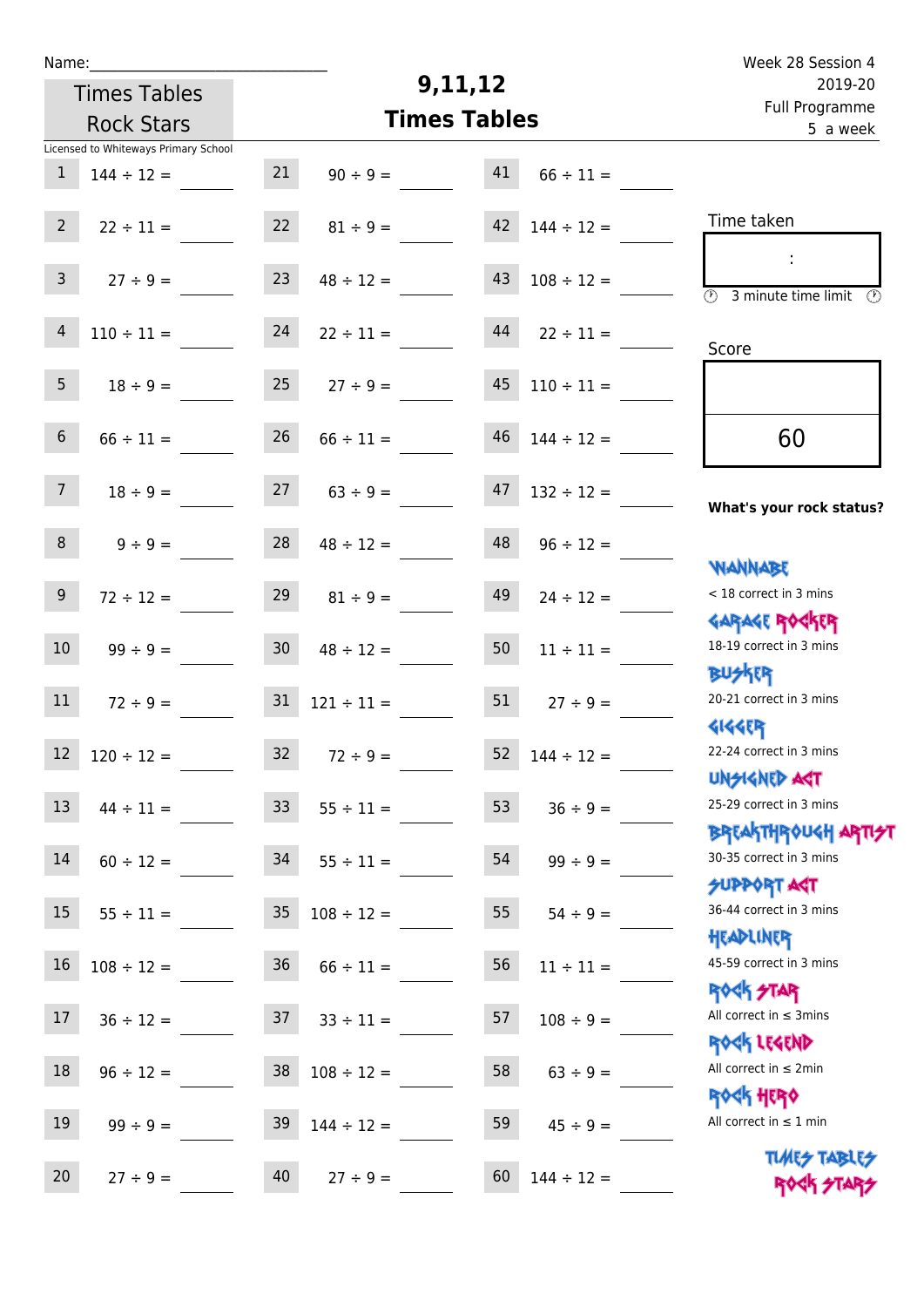| Name:           |                                      |                 |                                          |                            |                      | Week 28 Session 5                                                                                            |
|-----------------|--------------------------------------|-----------------|------------------------------------------|----------------------------|----------------------|--------------------------------------------------------------------------------------------------------------|
|                 | <b>Times Tables</b>                  |                 | 9,11,12                                  | 2019-20                    |                      |                                                                                                              |
|                 | <b>Rock Stars</b>                    |                 | <b>Times Tables</b>                      | Full Programme<br>5 a week |                      |                                                                                                              |
|                 | Licensed to Whiteways Primary School |                 |                                          |                            |                      |                                                                                                              |
| 1               | $11 \times 5 =$                      | 21              | $9 \times 12 =$                          | 41                         | $24 \div 12 =$       |                                                                                                              |
| 2 <sup>7</sup>  | $12 \times 10 =$                     | 22              | $11 \times 2 =$                          | 42                         | $48 \div 12 =$       | Time taken                                                                                                   |
| 3 <sup>7</sup>  | $11 \times 11 =$                     | 23              | $12 \times 7 =$                          | 43                         | $72 \div 12 =$       | $\mathcal{L}_{\mathcal{C}}$<br>$\overline{\textcircled{2}}$ 3 minute time limit $\overline{\textcircled{2}}$ |
| $\overline{4}$  | $9 \times 3 =$                       | 24              | $9 \times 10 =$                          | 44                         | $36 \div 12 =$       | Score                                                                                                        |
| 5 <sub>1</sub>  | $12 \times 3 =$                      | 25              | $9 \times 3 =$                           | 45                         | $18 \div 9 =$        |                                                                                                              |
| 6 <sup>1</sup>  | $11 \times 3 =$                      | 26              | $11 \times 7 =$                          |                            | $46$ $132 \div 11 =$ | 60                                                                                                           |
| 7 <sup>7</sup>  | $12 \times 4 =$                      | 27              | $12 \times 3 =$                          | 47                         | $63 \div 9 =$        | Add up your time                                                                                             |
| 8 <sup>1</sup>  | $11 \times 1 =$                      | 28              | $12 \times 5 =$                          | 48                         | $63 ÷ 9 =$           | <b>Mins</b><br>S1                                                                                            |
| 9 <sub>o</sub>  | $11 \times 7 =$                      | 29              | $12 \times 4 =$                          | 49                         | $72 \div 12 =$       | S2                                                                                                           |
| 10 <sup>°</sup> | $11 \times 7 =$                      | 30 <sup>°</sup> | $12 \times 4 =$                          | 50                         | $84 \div 12 =$       |                                                                                                              |
| 11              | $9 \times 4 =$                       | 31              | $12 \div 12 =$                           | 51                         | $84 \div 12 =$       | S5                                                                                                           |
|                 |                                      |                 |                                          |                            |                      | Total $\_\_$                                                                                                 |
| 12              | $12 \times 3 =$                      |                 | $32 \t 12 \div 12 =$                     |                            | $52 \t 45 \div 9 =$  | <b>Secs</b>                                                                                                  |
| 13              | $12 \times 12 =$                     |                 | $33 \t 48 \div 12 =$                     | 53                         | $36 \div 12 =$       | S2                                                                                                           |
| 14              | $11 \times 10 =$                     |                 | $34 \t 60 \div 12 =$                     |                            | $54$ $22 \div 11 =$  |                                                                                                              |
| 15              |                                      |                 | $12 \times 2 =$ $35 \quad 144 \div 12 =$ |                            | $55 \t 55 \div 11 =$ |                                                                                                              |
| 16              | $9 \times 12 =$                      |                 | $36 \t 72 \div 12 =$                     |                            | $56$ $132 \div 11 =$ | Total                                                                                                        |
| 17              | $11 \times 1 =$                      |                 | $37 \t 72 \div 12 =$                     |                            | $57 \t 66 \div 11 =$ | Add up your score                                                                                            |
| 18              | $9 \times 9 =$                       |                 | $38 \quad 120 \div 12 =$                 |                            | $58 \t 33 \div 11 =$ |                                                                                                              |
| 19              | $12 \times 1 =$                      |                 | $39 \quad 110 \div 11 =$                 | 59                         | $33 \div 11 =$       |                                                                                                              |
| 20              | $12 \times 10 =$                     |                 | $40 \t 22 \div 11 =$                     | 60                         | $24 \div 12 =$       | S5<br>Total $\_\_$                                                                                           |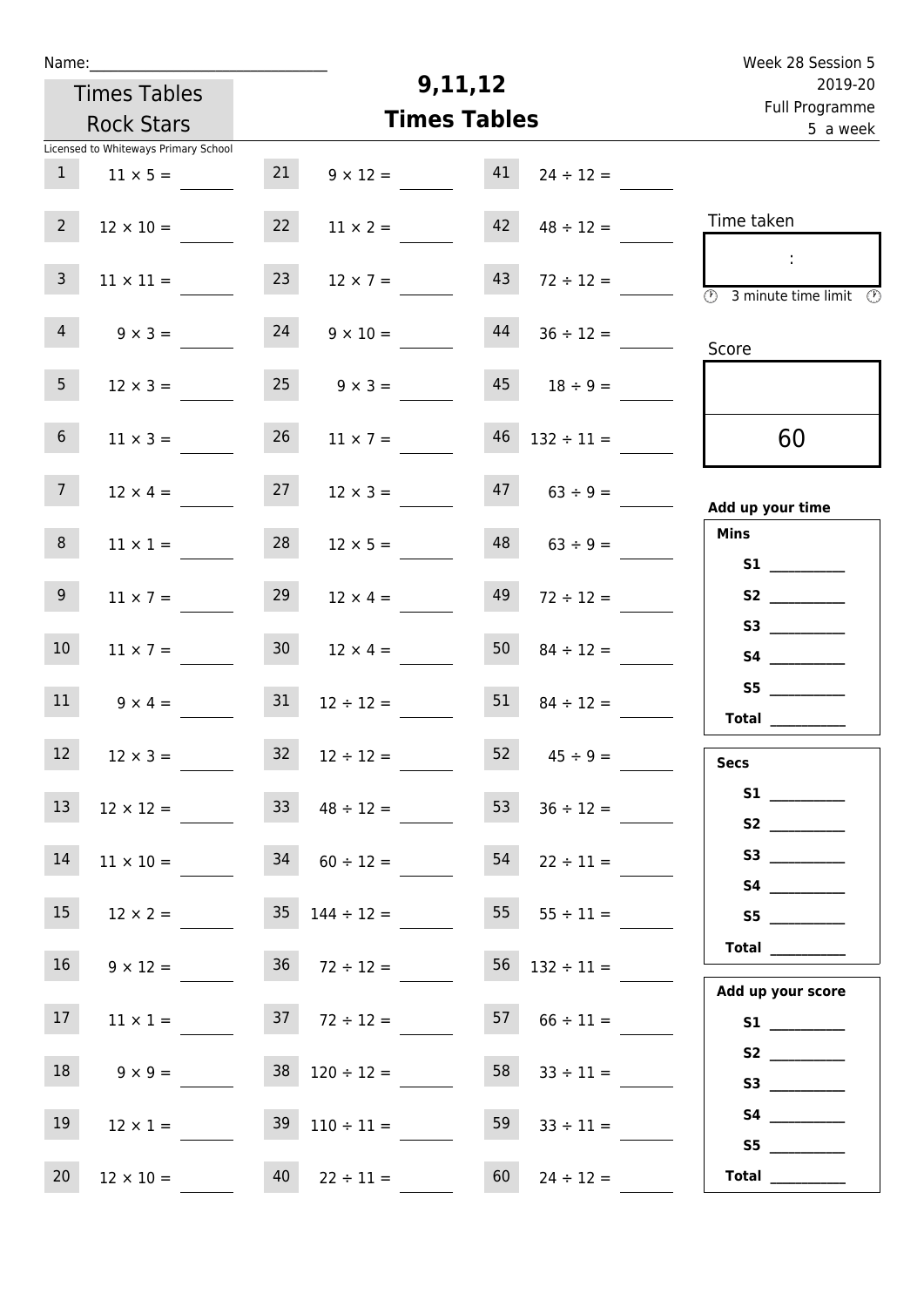| Name:               |                                      |                 |                   |                     |                 | Week 29 Session 1                                               |
|---------------------|--------------------------------------|-----------------|-------------------|---------------------|-----------------|-----------------------------------------------------------------|
| <b>Times Tables</b> |                                      |                 |                   | 6, 7, 8             | 2019-20         |                                                                 |
|                     | <b>Rock Stars</b>                    |                 |                   | <b>Times Tables</b> |                 | Full Programme<br>5 a week                                      |
|                     | Licensed to Whiteways Primary School |                 |                   |                     |                 |                                                                 |
| $\mathbf{1}$        | $7 \times 7 =$                       | 21              | $7 \times 6 = 41$ |                     | $5 \times 7 =$  |                                                                 |
| $2^{\circ}$         | $6 \times 7 =$                       | 22              | $6 \times 6 =$    | 42                  | $10 \times 7 =$ | Time taken                                                      |
| 3 <sup>7</sup>      | $6 \times 2 = 23$                    |                 | $7 \times 9 =$    | 43                  | $10 \times 8 =$ | $\overline{\textcircled{1}}$ 3 minute time limit                |
| $\overline{4}$      | $6 \times 7 =$                       | 24              | $6 \times 7 =$    | 44                  | $6 \times 8 =$  | Score                                                           |
| 5 <sub>1</sub>      | $6 \times 9 =$                       | 25              | $8 \times 7 =$    | 45                  | $8 \times 8 =$  |                                                                 |
| 6 <sup>1</sup>      | $6 \times 1 =$                       | 26              | $7 \times 2 =$    | 46                  | $2 \times 6 =$  | 60                                                              |
| 7 <sup>7</sup>      | $7 \times 9 =$                       | 27              | $7 \times 9 =$    | 47                  | $4 \times 6 =$  |                                                                 |
| 8                   | $8 \times 11 =$                      | 28              | $6 \times 12 =$   | 48                  | $7 \times 8 =$  | What's your rock status?                                        |
| 9                   | $6 \times 11 =$                      | 29              | $7 \times 1 =$    | 49                  | $1 \times 8 =$  | <b>NANNABE</b><br>< 18 correct in 3 mins                        |
| 10 <sup>°</sup>     | $7 \times 7 =$                       | 30 <sup>°</sup> | $7 \times 3 =$    | 50                  | $12 \times 6 =$ | <b>GARAGE ROCKER</b><br>18-19 correct in 3 mins                 |
| 11                  | $7 \times 11 =$                      | 31              | $1 \times 6 =$    | 51                  | $9 \times 8 =$  | <b>BUSKER</b><br>20-21 correct in 3 mins                        |
| 12                  | $6 \times 11 =$                      | 32              | $12 \times 8 =$   | 52                  | $8 \times 7 =$  | <b>4144EP</b><br>22-24 correct in 3 mins                        |
| 13                  | $8 \times 8 =$                       | 33              | $6 \times 8 =$    | 53                  | $8 \times 7 =$  | <b>UNSIGNED AGT</b><br>25-29 correct in 3 mins                  |
| 14                  | $6 \times 12 =$                      | 34              | $4 \times 6 =$    | 54                  | $3 \times 8 =$  | <b>BREAKTHROUGH ARTI<del>S</del></b><br>30-35 correct in 3 mins |
| 15                  | $6 \times 3 =$                       | 35              | $8 \times 6 =$    | 55                  | $7 \times 7 =$  | <b>SUPPORT AGT</b><br>36-44 correct in 3 mins                   |
| 16 <sup>1</sup>     | $8 \times 5 =$                       | 36              | $3 \times 6 =$    | 56                  | $9 \times 7 =$  | HEADLINER<br>45-59 correct in 3 mins                            |
| 17                  | $6 \times 11 =$                      | 37              | $7 \times 7 =$    | 57                  | $2 \times 7 =$  | <b>ROCK STAR</b><br>All correct in $\leq$ 3mins                 |
| 18                  | $6 \times 8 =$                       | 38              | $7 \times 8 =$    | 58                  | $6 \times 7 =$  | ROCK LEGEND<br>All correct in $\leq 2$ min                      |
| 19                  | $6 \times 12 =$                      | 39              | $11 \times 6 =$   | 59                  | $5 \times 6 =$  | ROCK HERO<br>All correct in $\leq 1$ min                        |
| 20                  | $8 \times 1 =$                       | 40              | $5 \times 8 =$    | 60                  | $1 \times 7 =$  | <b>TUARS TABLES</b><br>ROCK STARS                               |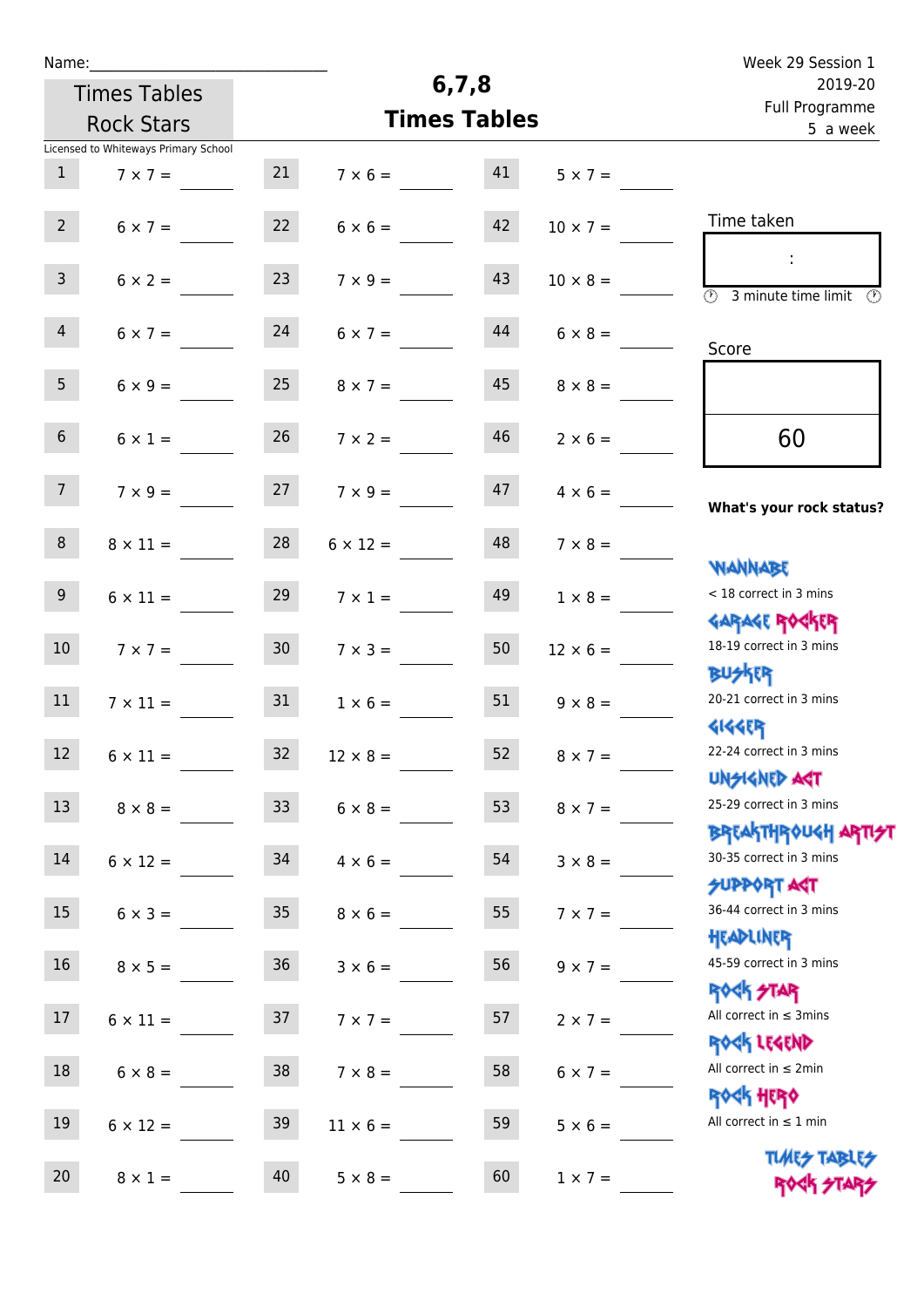| Name:           |                                      |        |                                  |    |                          |       |                              |    |                        | Week 29 Session 2                                                |
|-----------------|--------------------------------------|--------|----------------------------------|----|--------------------------|-------|------------------------------|----|------------------------|------------------------------------------------------------------|
|                 | <b>Times Tables</b>                  |        |                                  |    |                          | 6,7,8 |                              |    |                        | 2019-20<br>Full Programme                                        |
|                 | <b>Rock Stars</b>                    |        |                                  |    |                          |       | <b>Times Tables</b>          |    |                        | 5 a week                                                         |
|                 | Licensed to Whiteways Primary School |        |                                  |    |                          |       |                              |    |                        |                                                                  |
| $\,1\,$         |                                      | 13     |                                  | 25 |                          | 37    |                              | 49 |                        |                                                                  |
|                 | $7\overline{ }$<br>84                |        | 64<br>8                          |    | 18<br>6                  |       | $\,6\,$<br>$\,6\,$           |    | 84<br>$\overline{7}$   | Time taken                                                       |
|                 |                                      |        |                                  |    |                          |       |                              |    |                        |                                                                  |
| $\overline{2}$  |                                      | 14     |                                  | 26 |                          | 38    |                              | 50 |                        |                                                                  |
|                 | 96<br>8                              |        | 49<br>7 <sup>1</sup>             |    | 32<br>8                  |       | ${\bf 28}$<br>$\overline{7}$ |    | $\boldsymbol{6}$<br>12 | $\overline{\circlearrowright}$<br>3 minute time limit<br>$\odot$ |
|                 |                                      |        |                                  |    |                          |       |                              |    |                        |                                                                  |
| $\mathsf{3}$    |                                      | 15     |                                  | 27 |                          | 39    |                              | 51 |                        | Score                                                            |
|                 | $\overline{7}$<br>$\overline{7}$     |        | 84<br>$\overline{7}$             |    | 8<br>48                  |       | 24<br>$\,6$                  |    | 8<br>56                |                                                                  |
|                 |                                      |        |                                  |    |                          |       |                              |    |                        |                                                                  |
| 4               |                                      | 16     |                                  | 28 |                          | 40    |                              | 52 |                        | 60                                                               |
|                 | 56<br>8                              |        | 80<br>8                          |    | 48<br>8                  |       | 49<br>$\overline{7}$         |    | 48<br>8                |                                                                  |
|                 |                                      |        |                                  |    |                          |       |                              |    |                        | What's your rock status?                                         |
| $5\phantom{.0}$ |                                      | $17\,$ |                                  | 29 |                          | 41    |                              | 53 |                        |                                                                  |
|                 | $\overline{7}$<br>$\overline{7}$     |        | 40<br>$\,8\,$                    |    | $16\,$<br>8              |       | 24<br>$\,6$                  |    | 63<br>7                | <b>WANNABE</b>                                                   |
|                 |                                      |        |                                  |    |                          |       |                              |    |                        | < 18 correct in 3 mins                                           |
| $6\,$           |                                      | 18     |                                  | 30 |                          | 42    |                              | 54 |                        | <b>GARAGE RO</b>                                                 |
|                 | $\,$ 6 $\,$<br>72                    |        | ${\bf 80}$<br>$\bf 8$            |    | $72\,$<br>6              |       | 84<br>7                      |    | 7<br>49                | 18-19 correct in 3 mins                                          |
|                 |                                      |        |                                  |    |                          |       |                              |    |                        | <b>BUSKER</b>                                                    |
| 7               |                                      | 19     |                                  | 31 |                          | 43    |                              | 55 |                        | 20-21 correct in 3 mins                                          |
|                 | 42<br>7                              |        | 56<br>$\, 8$                     |    | 14<br>7                  |       | $\overline{7}$<br>7          |    | 54<br>6                | <b>4144EP</b><br>22-24 correct in 3 mins                         |
|                 |                                      |        |                                  |    |                          |       |                              |    |                        | <b>UNSIGNED AGT</b>                                              |
| 8               |                                      | 20     |                                  | 32 |                          | 44    |                              | 56 |                        | 25-29 correct in 3 mins                                          |
|                 | 12<br>6                              |        | $\overline{7}$<br>$\overline{7}$ |    | $\overline{7}$<br>63     |       | 66<br>6                      |    | $\,6\,$<br>72          | <b>BREAKTHROUGH</b>                                              |
|                 |                                      |        |                                  |    |                          |       |                              |    |                        | 30-35 correct in 3 mins                                          |
| 9               | 40<br>8                              | 21     | 77<br>$\overline{7}$             | 33 | $\overline{7}$<br>77     | 45    | 49<br>7                      | 57 | 84<br>7                | <b>SUPPORT AGT</b>                                               |
|                 |                                      |        |                                  |    |                          |       |                              |    |                        | 36-44 correct in 3 mins                                          |
| 10              |                                      | 22     |                                  | 34 |                          | 46    |                              | 58 |                        | HEADLINER<br>45-59 correct in 3 mins                             |
|                 | 24<br>6                              |        | 35<br>7 <sup>1</sup>             |    | 6<br>42                  |       | $72\,$<br>6                  |    | 96<br>8                | <b>ROCK STAR</b>                                                 |
|                 |                                      |        |                                  |    |                          |       |                              |    |                        | All correct in $\leq$ 3mins                                      |
| 11              |                                      | 23     |                                  | 35 |                          | 47    |                              | 59 |                        | ROCK LEGEND                                                      |
|                 | $7\overline{ }$<br>63                |        | $\overline{7}$<br>84             |    | $\overline{7}$<br>$14\,$ |       | 42<br>$\overline{7}$         |    | 70<br>$\overline{7}$   | All correct in $\leq 2$ min                                      |
|                 |                                      |        |                                  |    |                          |       |                              |    |                        | <b><k b="" her0<=""></k></b>                                     |
| 12              |                                      | 24     |                                  | 36 |                          | 48    |                              | 60 |                        | All correct in $\leq 1$ min                                      |
|                 | 80<br>8                              |        | $\,8\,$<br>64                    |    | 96<br>8                  |       | $\bf 8$<br>8                 |    | 35<br>7                | <b>TUARS TABLES</b>                                              |
|                 |                                      |        |                                  |    |                          |       |                              |    |                        |                                                                  |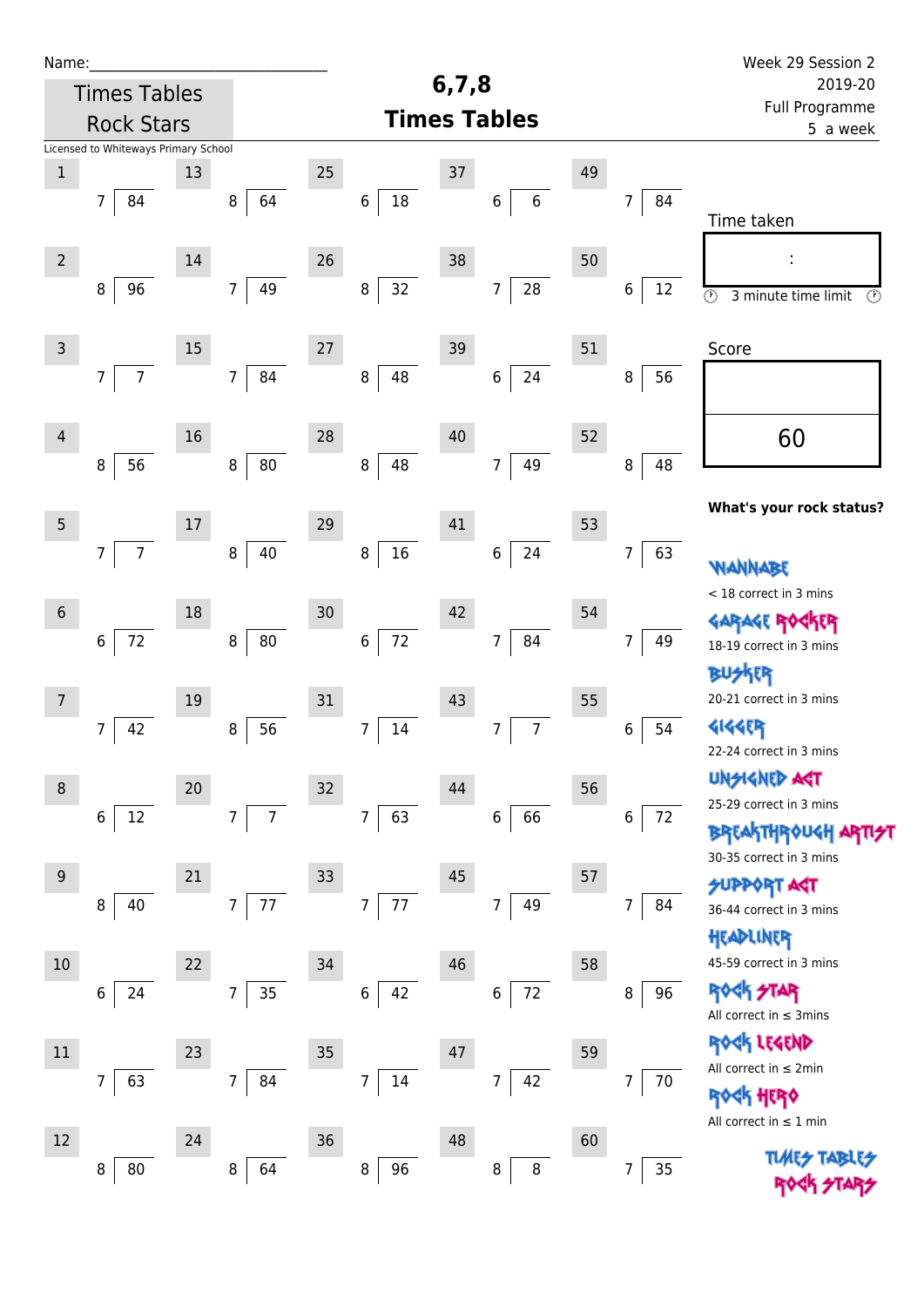| Name:                                    |                                                         |    |                               |                                    |                        |                            |                                | Week 29 Session 3                                                                               |
|------------------------------------------|---------------------------------------------------------|----|-------------------------------|------------------------------------|------------------------|----------------------------|--------------------------------|-------------------------------------------------------------------------------------------------|
| <b>Times Tables</b><br><b>Rock Stars</b> |                                                         |    |                               |                                    | 6, 7, 8                |                            |                                | 2019-20                                                                                         |
|                                          |                                                         |    |                               |                                    | <b>Times Tables</b>    | Full Programme<br>5 a week |                                |                                                                                                 |
| $\mathbf 1$                              | Licensed to Whiteways Primary School<br>6<br>$\times$ 5 | 13 | 6<br>$\times$ 12              | 8<br>25<br>$\times$ 7              | 7<br>37<br>$\times 8$  | 49                         | 8<br>$\times 2$                |                                                                                                 |
| $\overline{2}$                           | 7<br>$\times$ 9                                         | 14 | $\overline{7}$<br>$\times$ 7  | 6<br>26<br>$\times$ 1              | 6<br>38<br>$\times$ 1  | 50                         | 6<br>$\times$ 10               | Time taken<br>Ì,<br>$\circled{r}$<br>3 minute time limit<br>⊕                                   |
| $\overline{3}$                           | 7<br>$\times$ 11                                        | 15 | 8<br>$\times$ 2               | 6<br>27<br>$\times$ 5              | 6<br>39<br>$\times$ 12 | 51                         | 8<br>$\times$ 7                | Score                                                                                           |
| $\overline{4}$                           | 8<br>$\times 8$                                         | 16 | 8<br>$\times$ 10              | 6<br>28<br>$\times$ 3              | 7<br>40<br>$\times$ 10 | 52                         | 8<br>$\times 2$                | 60                                                                                              |
| 5                                        | 7<br>$\times 6$                                         | 17 | 7<br>$\times$ 10              | 8<br>29<br>$\times$ 7              | 6<br>41<br>$\times$ 10 | 53                         | 6<br>$\times 6$                | What's your rock status?<br><b>WANNABE</b>                                                      |
| $\sqrt{6}$                               | 8<br>$\times$ 3                                         | 18 | 7<br>$\times$ 4               | $\overline{7}$<br>30<br>$\times$ 7 | 7<br>42<br>$\times$ 11 | 54                         | $\overline{7}$<br>$\times$ 5   | < 18 correct in 3 mins<br><b>GARAGE ROCKER</b><br>18-19 correct in 3 mins                       |
| $\overline{7}$                           | 8<br>$\times$ 11                                        | 19 | 7<br>$\times$ 12              | 8<br>31<br>$\times 8$              | 7<br>43<br>$\times$ 10 | 55                         | 8<br>$\times$ 10               | <b>BU外界</b><br>20-21 correct in 3 mins<br><b>4144EP</b><br>22-24 correct in 3 mins              |
| $\,8\,$                                  | 7<br>$\times$ 3                                         | 20 | 7<br>$\times$ 11              | 6<br>32<br>$\times$ 10             | 8<br>44<br>$\times$ 4  | 56                         | $\overline{7}$<br>$\times$ 8   | <b>UNSIGNED AGT</b><br>25-29 correct in 3 mins<br>ΒΡΓΑ <sup>Κ</sup> ΤΗΡΟυΚΗ ΑΡΤΙ <del>2</del> Τ |
| 9                                        | 6<br>$\times$ 11                                        | 21 | 8<br>$\times 2$               | 8<br>33<br>$\times$ 7              | 6<br>45<br>$\times$ 3  | 57                         | 6<br>$\times$ 10               | 30-35 correct in 3 mins<br><b>SUPPORT AGT</b><br>36-44 correct in 3 mins                        |
| $10\,$                                   | $\boldsymbol{6}$<br>$\times$ 3                          | 22 | $\overline{7}$<br>$\times$ 3  | $\overline{7}$<br>34<br>$\times 8$ | 8<br>46<br>$\times$ 8  | 58                         | 8<br>$\times$ 10               | HEADLINER<br>45-59 correct in 3 mins<br><b>ROCK STAR</b><br>All correct in $\leq$ 3mins         |
| 11                                       | 6<br>$\times$ 11                                        | 23 | 8<br>$\times$ 12              | 6<br>35<br>$\times$ 5              | 8<br>47<br>$\times$ 6  | 59                         | $\boldsymbol{6}$<br>$\times$ 6 | ROCK LEGEND<br>All correct in $\leq 2$ min<br>ROCK HERO                                         |
| 12                                       | 6<br>$\times$ 11                                        | 24 | $\overline{7}$<br>$\times$ 11 | 8<br>36<br>$\times$ 3              | 7<br>48<br>$\times$ 10 | 60                         | 6<br>$\times$ 7                | All correct in $\leq 1$ min<br><b>TUARS TABLES</b><br>ROCK STARS                                |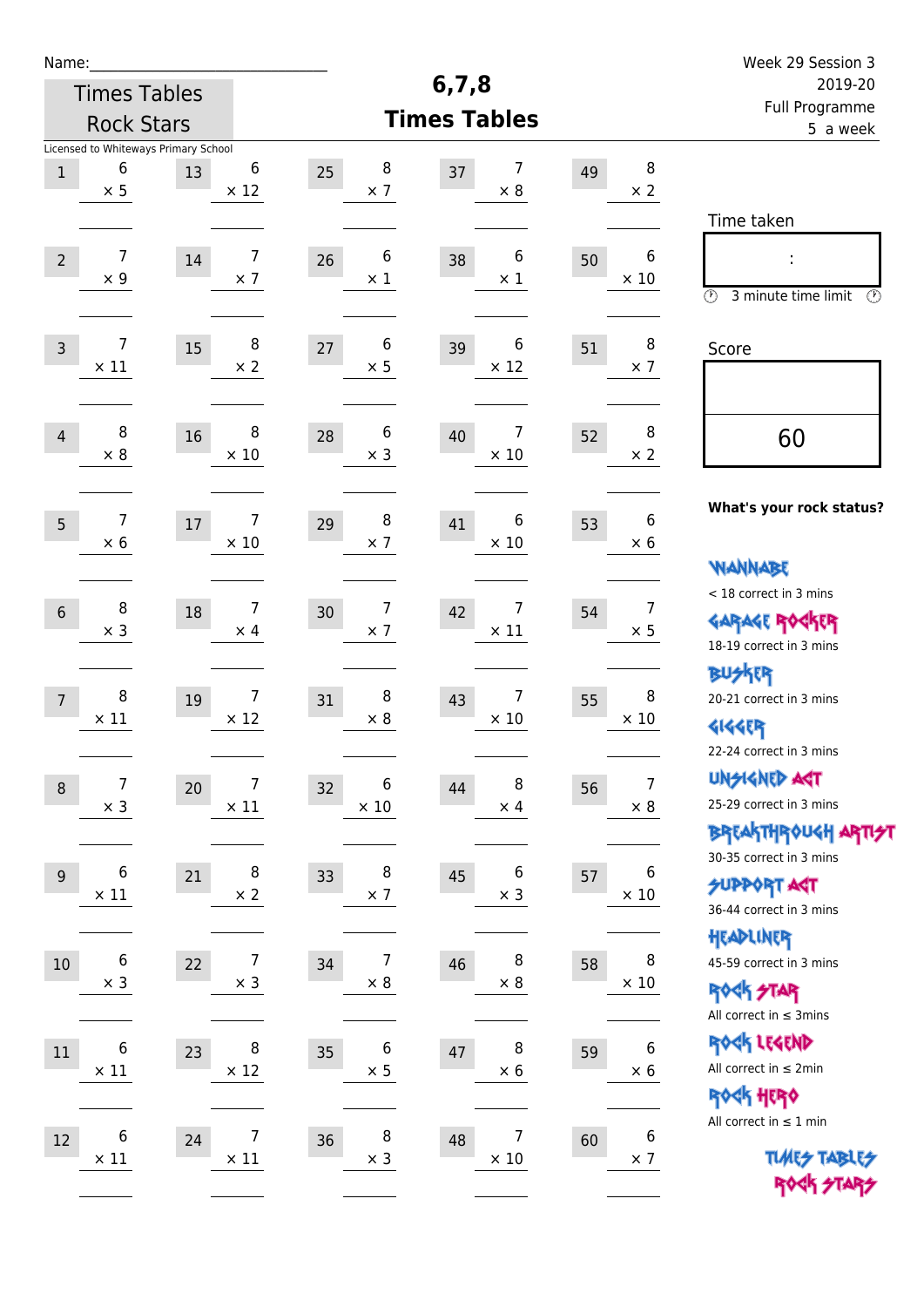| Name:                                |               |                 |                     |                                       |               | Week 29 Session 4                                                       |
|--------------------------------------|---------------|-----------------|---------------------|---------------------------------------|---------------|-------------------------------------------------------------------------|
| <b>Times Tables</b>                  |               |                 | 6, 7, 8             | 2019-20<br>Full Programme<br>5 a week |               |                                                                         |
| <b>Rock Stars</b>                    |               |                 | <b>Times Tables</b> |                                       |               |                                                                         |
| Licensed to Whiteways Primary School |               |                 |                     |                                       |               |                                                                         |
| $\mathbf{1}$                         | $72 \div 6 =$ | 21              | $21 \div 7 =$       | 41                                    | $72 \div 8 =$ |                                                                         |
| $2^{\circ}$                          | $24 \div 6 =$ | 22              | $63 \div 7 =$       | 42                                    | $21 \div 7 =$ | Time taken                                                              |
| $\overline{3}$                       | $48 \div 6 =$ | 23              | $70 \div 7 =$       | 43                                    | $30 \div 6 =$ | ÷<br>$\overline{(\mathcal{V})}$<br>3 minute time limit<br>$\mathcal{O}$ |
| $\overline{4}$                       | $80 \div 8 =$ | 24              | $14 \div 7 =$       | 44                                    | $8 \div 8 =$  | Score                                                                   |
| 5 <sub>1</sub>                       | $64 \div 8 =$ | 25              | $42 \div 6 =$       | 45                                    | $30 \div 6 =$ |                                                                         |
| 6 <sup>1</sup>                       | $7 ÷ 7 =$     | 26              | $63 \div 7 =$       | 46                                    | $30 \div 6 =$ | 60                                                                      |
| 7 <sup>7</sup>                       | $54 \div 6 =$ | 27              | $24 \div 8 =$       | 47                                    | $48 \div 8 =$ | What's your rock status?                                                |
| 8                                    | $48 \div 6 =$ | 28              | $40 \div 8 =$       | 48                                    | $8 \div 8 =$  |                                                                         |
| 9 <sup>°</sup>                       | $30 \div 6 =$ | 29              | $18 \div 6 =$       | 49                                    | $30 \div 6 =$ | <b>NANNABE</b><br>< 18 correct in 3 mins                                |
| 10                                   | $21 \div 7 =$ | 30 <sup>°</sup> | $48 \div 8 =$       | 50                                    | $48 \div 8 =$ | <b>GARAGE ROGKER</b><br>18-19 correct in 3 mins                         |
| 11                                   | $30 \div 6 =$ | 31              | $42 \div 6 =$       | 51                                    | $30 \div 6 =$ | <b>BUSKER</b><br>20-21 correct in 3 mins                                |
| 12                                   | $36 \div 6 =$ | 32              | $21 \div 7 =$       | 52                                    | $42 \div 6 =$ | <b>4144EP</b><br>22-24 correct in 3 mins<br><b>UNSIGNED AST</b>         |
| 13                                   | $72 \div 8 =$ | 33 <sup>°</sup> | $28 \div 7 =$       | 53                                    | $48 \div 8 =$ | 25-29 correct in 3 mins                                                 |
| 14                                   | $48 \div 8 =$ | 34              | $28 \div 7 =$       | 54                                    | $80 \div 8 =$ | BREAKTHRÓUGH ARTI <del>2</del> 1<br>30-35 correct in 3 mins             |
| 15                                   | $48 \div 6 =$ | 35 <sub>1</sub> | $66 \div 6 =$       | 55                                    | $72 \div 8 =$ | <b>SUPPORT AGT</b><br>36-44 correct in 3 mins                           |
| 16                                   | $72 \div 6 =$ | 36              | $18 \div 6 =$       | 56                                    | $60 \div 6 =$ | HEADLINER<br>45-59 correct in 3 mins                                    |
| 17                                   | $49 \div 7 =$ | 37              | $24 \div 8 =$       | 57                                    | $88 \div 8 =$ | ROCK STAR<br>All correct in $\leq$ 3mins                                |
| 18                                   | $72 \div 8 =$ | 38              | $16 \div 8 =$       | 58                                    | $42 \div 7 =$ | ROCK LEGEND<br>All correct in $\leq 2$ min                              |
| 19                                   | $56 \div 8 =$ | 39              | $80 \div 8 =$       | 59                                    | $28 \div 7 =$ | <b>ROCK HERO</b><br>All correct in $\leq 1$ min                         |
| 20                                   | $18 \div 6 =$ | 40              | $56 \div 8 =$       | 60                                    | $24 \div 8 =$ | <b>TUARS TABLES</b><br>ROCK STARS                                       |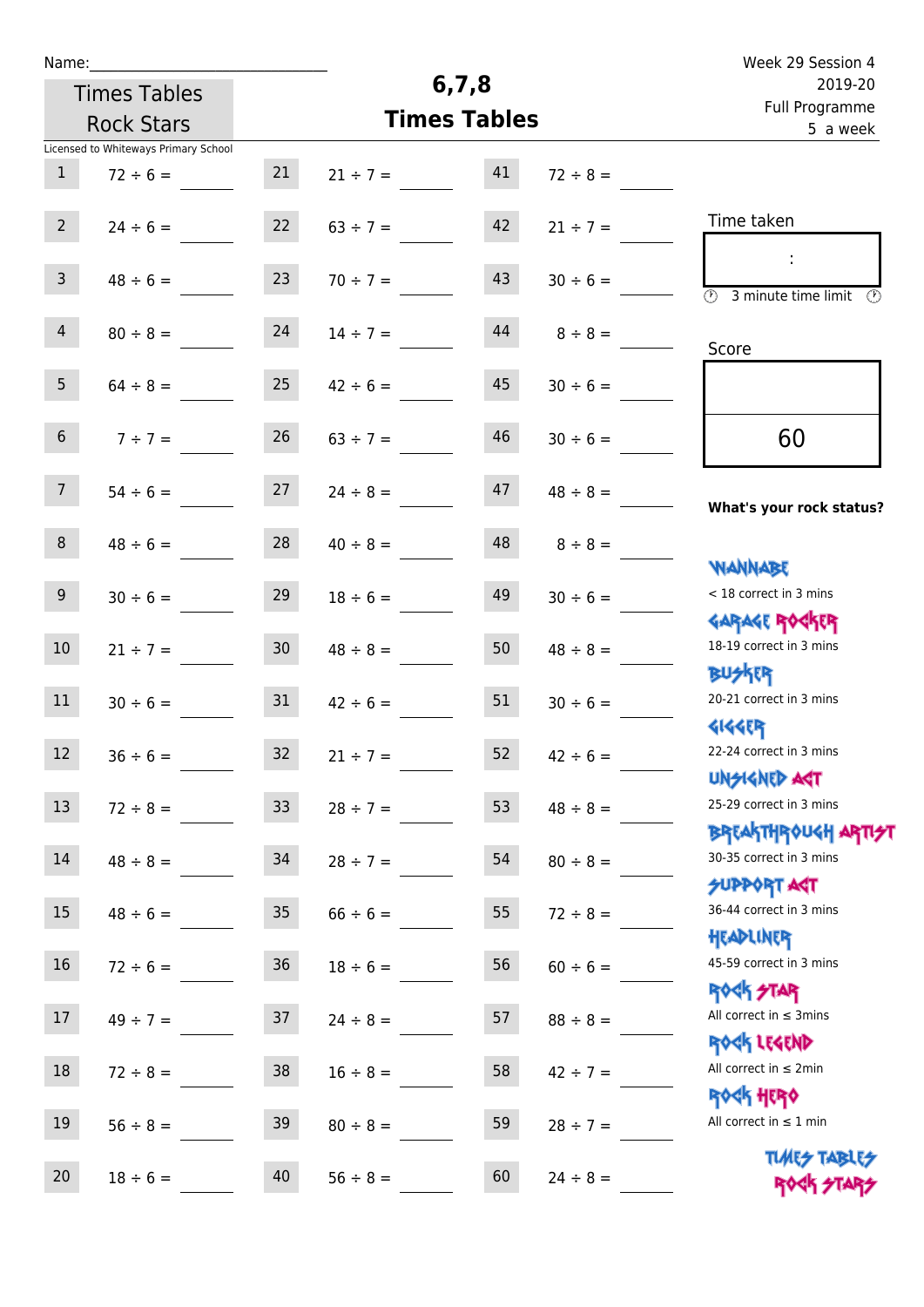| Week 29 Session 5                                                                  |                    |         |                      |                 | Name:                                |                 |  |  |  |
|------------------------------------------------------------------------------------|--------------------|---------|----------------------|-----------------|--------------------------------------|-----------------|--|--|--|
| 2019-20                                                                            |                    | 6, 7, 8 |                      |                 | <b>Times Tables</b>                  |                 |  |  |  |
| Full Programme                                                                     |                    |         | <b>Times Tables</b>  |                 | <b>Rock Stars</b>                    |                 |  |  |  |
| 5 a week                                                                           |                    |         |                      |                 | Licensed to Whiteways Primary School |                 |  |  |  |
|                                                                                    | $28 \div 7 =$      | 41      | $6 \times 10 =$      | 21              | $8 \times 8 =$                       | 1               |  |  |  |
| Time taken                                                                         | $96 \div 8 =$      | 42      | $7 \times 2 =$       | 22              | $6 \times 7 =$                       | 2 <sup>7</sup>  |  |  |  |
| ÷<br>$\overline{\textcircled{1}}$ 3 minute time limit $\overline{\textcircled{1}}$ | $30 \div 6 =$      | 43      | $7 \times 10 =$      | 23              | $8 \times 3 =$                       | 3 <sup>7</sup>  |  |  |  |
| Score                                                                              | $84 \div 7 =$      | 44      | $8 \times 12 =$      | 24              | $6 \times 1 =$                       | 4               |  |  |  |
|                                                                                    | $42 \div 7 =$      | 45      | $25 \t 7 \times 3 =$ |                 | $6 \times 6 =$                       | 5 <sub>1</sub>  |  |  |  |
| 60                                                                                 | $18 \div 6 =$      | 46      | $6 \times 8 =$       | 26              | $7 \times 12 =$                      | 6 <sup>1</sup>  |  |  |  |
| Add up your time                                                                   | $54 \div 6 =$      | 47      | $6 \times 2 =$       | 27              | $8 \times 1 =$                       | 7 <sup>7</sup>  |  |  |  |
| <b>Mins</b>                                                                        | $35 \div 7 =$      | 48      | $8 \times 3 =$       | 28              | $6 \times 2 =$                       | 8               |  |  |  |
|                                                                                    | $42 \div 7 =$      | 49      | $7 \times 4 =$       | 29              | $7 \times 2 =$                       | 9 <sub>o</sub>  |  |  |  |
|                                                                                    | $6 \div 6 =$       | 50      | $8 \times 2 =$       | 30 <sup>°</sup> | $8 \times 9 =$                       | 10 <sup>°</sup> |  |  |  |
| S5<br>Total $\_\_$                                                                 | $56 \div 8 =$      | 51      | $64 \div 8 =$        | 31              | $6 \times 2 =$                       | 11              |  |  |  |
| <b>Secs</b>                                                                        | $52 \t 6 \div 6 =$ |         | $32 \t 28 \div 7 =$  |                 | $8 \times 8 =$                       | 12              |  |  |  |
|                                                                                    | $21 \div 7 =$      | 53      | $80 \div 8 =$        | 33 <sup>°</sup> | $6 \times 2 =$                       | 13              |  |  |  |
|                                                                                    | $30 \div 6 =$      | 54      | $84 \div 7 =$        | 34              | $8 \times 10 =$                      | 14              |  |  |  |
| S5                                                                                 | $66 \div 6 =$      | 55      | $56 \div 7 =$        | 35              | $6 \times 6 =$                       | 15              |  |  |  |
| Total                                                                              | $60 \div 6 =$      | 56      | $24 \div 8 =$        | 36              | $6 \times 8 =$                       | 16              |  |  |  |
| Add up your score                                                                  | $48 \div 6 =$      | 57      | $12 \div 6 =$        | 37              | $7 \times 1 =$                       | 17              |  |  |  |
| S3                                                                                 | $56 \div 7 =$      | 58      | $24 \div 6 =$        | 38              | $6 \times 5 =$                       | 18              |  |  |  |
|                                                                                    | $80 \div 8 =$      | 59      | $56 \div 7 =$        | 39              | $7 \times 3 =$                       | 19              |  |  |  |
| S5<br>Total $\frac{1}{1}$                                                          | $8 \div 8 =$       | 60      | $48 \div 8 =$        | 40              | $6 \times 3 =$                       | 20              |  |  |  |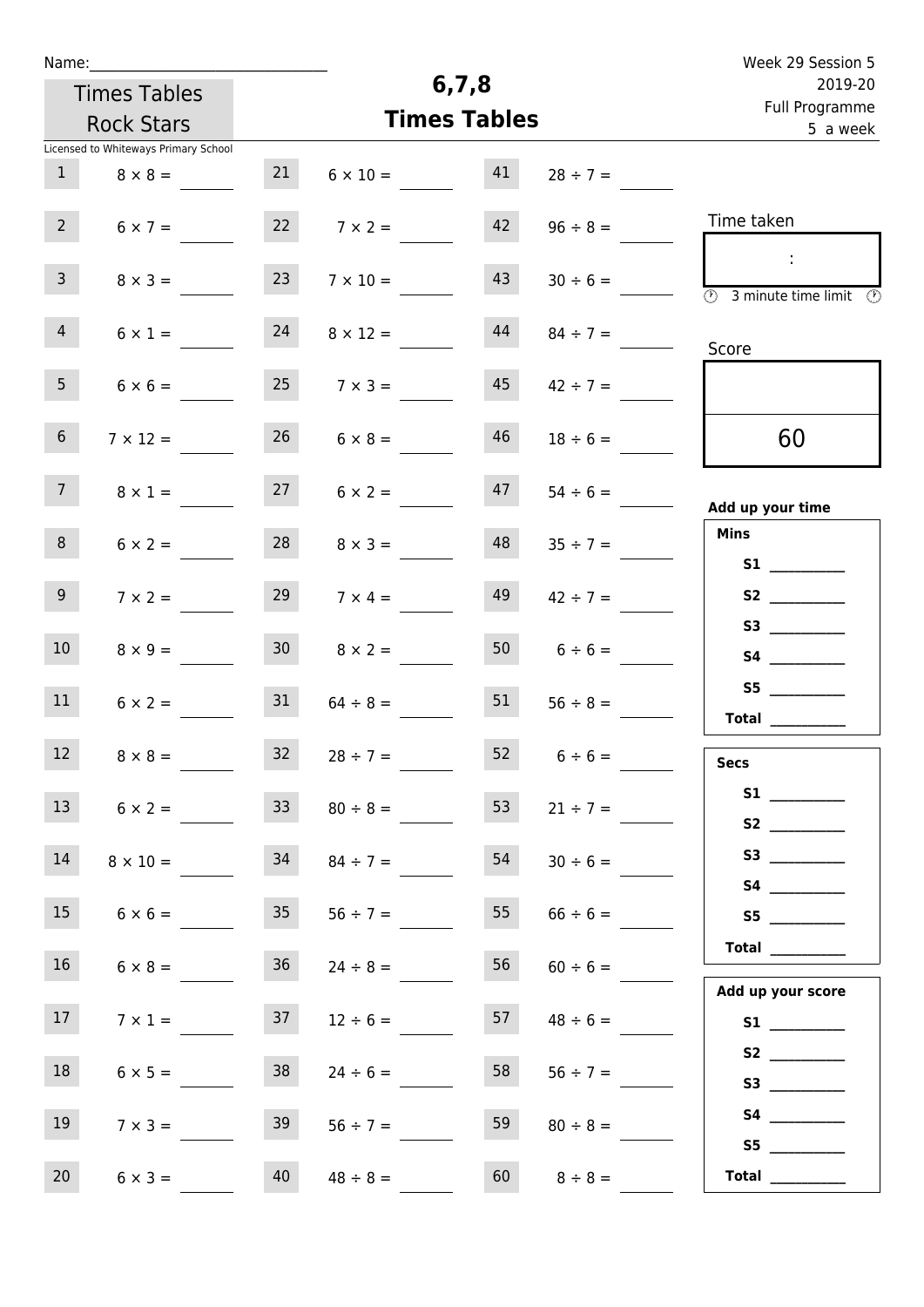| Week 30 Session 1                                                |                 |                     |                 |                 | Name:                                |                 |
|------------------------------------------------------------------|-----------------|---------------------|-----------------|-----------------|--------------------------------------|-----------------|
| 2019-20<br>Full Programme                                        |                 | 7,8,9               |                 |                 | <b>Times Tables</b>                  |                 |
| 5 a week                                                         |                 | <b>Times Tables</b> |                 |                 | <b>Rock Stars</b>                    |                 |
|                                                                  |                 |                     |                 |                 | Licensed to Whiteways Primary School |                 |
|                                                                  | $8 \times 7 =$  | 41                  | $8 \times 11 =$ | 21              | $9 \times 3 =$                       | $\mathbf{1}$    |
| Time taken                                                       | $12 \times 9 =$ | 42                  | $9 \times 8 =$  | 22              | $8 \times 10 =$                      | $2^{\circ}$     |
| ÷                                                                | $2 \times 7 =$  | 43                  | $8 \times 2 =$  | 23              | $7 \times 11 =$                      | $\mathsf{3}$    |
| $\overline{\mathcal{O}}$<br>3 minute time limit<br>$\mathcal{O}$ |                 |                     |                 |                 |                                      |                 |
| Score                                                            | $3 \times 9 =$  | 44                  | $9 \times 10 =$ | 24              | $7 \times 6 =$                       | $\overline{4}$  |
|                                                                  | $3 \times 8 =$  | 45                  | $9 \times 10 =$ | 25              | $7 \times 2 =$                       | 5 <sub>1</sub>  |
| 60                                                               | $2 \times 9 =$  | 46                  | $9 \times 10 =$ | 26              | $8 \times 5 =$                       | 6 <sup>1</sup>  |
| What's your rock status?                                         | $9 \times 8 =$  | 47                  | $8 \times 6 =$  | 27              | $8 \times 3 =$                       | 7 <sup>1</sup>  |
|                                                                  | $8 \times 7 =$  | 48                  | $7 \times 8 =$  | 28              | $9 \times 4 =$                       | 8               |
| <b>NANNABE</b><br>< 18 correct in 3 mins                         | $3 \times 7 =$  | 49                  | $8 \times 9 =$  | 29              | $8 \times 2 =$                       | 9               |
| <b>GARAGE ROCKER</b><br>18-19 correct in 3 mins                  | $2 \times 7 =$  | 50                  | $7 \times 9 =$  | 30 <sub>o</sub> | $7 \times 4 =$                       | 10 <sup>°</sup> |
| <b>BUSKER</b><br>20-21 correct in 3 mins                         | $4 \times 9 =$  | 51                  | $4 \times 7 =$  | 31              | $7 \times 9 =$                       | 11              |
| <b>4144EP</b><br>22-24 correct in 3 mins                         | $3 \times 7 =$  | 52                  | $3 \times 7 =$  | 32              | $7 \times 4 =$                       | 12 <sub>2</sub> |
| <b>UNSIGNED AGT</b><br>25-29 correct in 3 mins                   | $10 \times 9 =$ | 53                  | $10 \times 7 =$ | 33 <sup>°</sup> | $8 \times 4 =$                       | 13              |
| ΒΡΓΑΚΤΗΡΟUGH ΑΡΤΙ <del>2</del> Τ<br>30-35 correct in 3 mins      | $3 \times 9 =$  | 54                  | $10 \times 7 =$ | 34              | $7 \times 3 =$                       | 14              |
| <b>SUPPORT AGT</b><br>36-44 correct in 3 mins                    | $1 \times 8 =$  | 55                  | $2 \times 7 =$  | 35              | $9 \times 1 =$                       | 15              |
| HEADLINER<br>45-59 correct in 3 mins                             | $5 \times 9 =$  | 56                  | $7 \times 8 =$  | 36 <sup>°</sup> | $8 \times 9 =$                       | 16              |
| <b>ROCK STAR</b><br>All correct in $\leq$ 3mins                  | $9 \times 9 =$  | 57                  | $8 \times 7 =$  | 37              | $7 \times 11 =$                      | 17              |
| ROCK LEGEND<br>All correct in $\leq 2$ min                       | $1 \times 8 =$  | 58                  | $2 \times 9 =$  | 38              | $9 \times 2 =$                       | 18              |
| <b>ROCK HERO</b><br>All correct in $\leq 1$ min                  | $6 \times 7 =$  | 59                  | $10 \times 7 =$ | 39              | $8 \times 4 =$                       | 19              |
| <b>TUARS TABLES</b><br>ROCK STARS                                | $2 \times 7 =$  | 60                  | $10 \times 9 =$ | 40              | $9 \times 3 =$                       | 20              |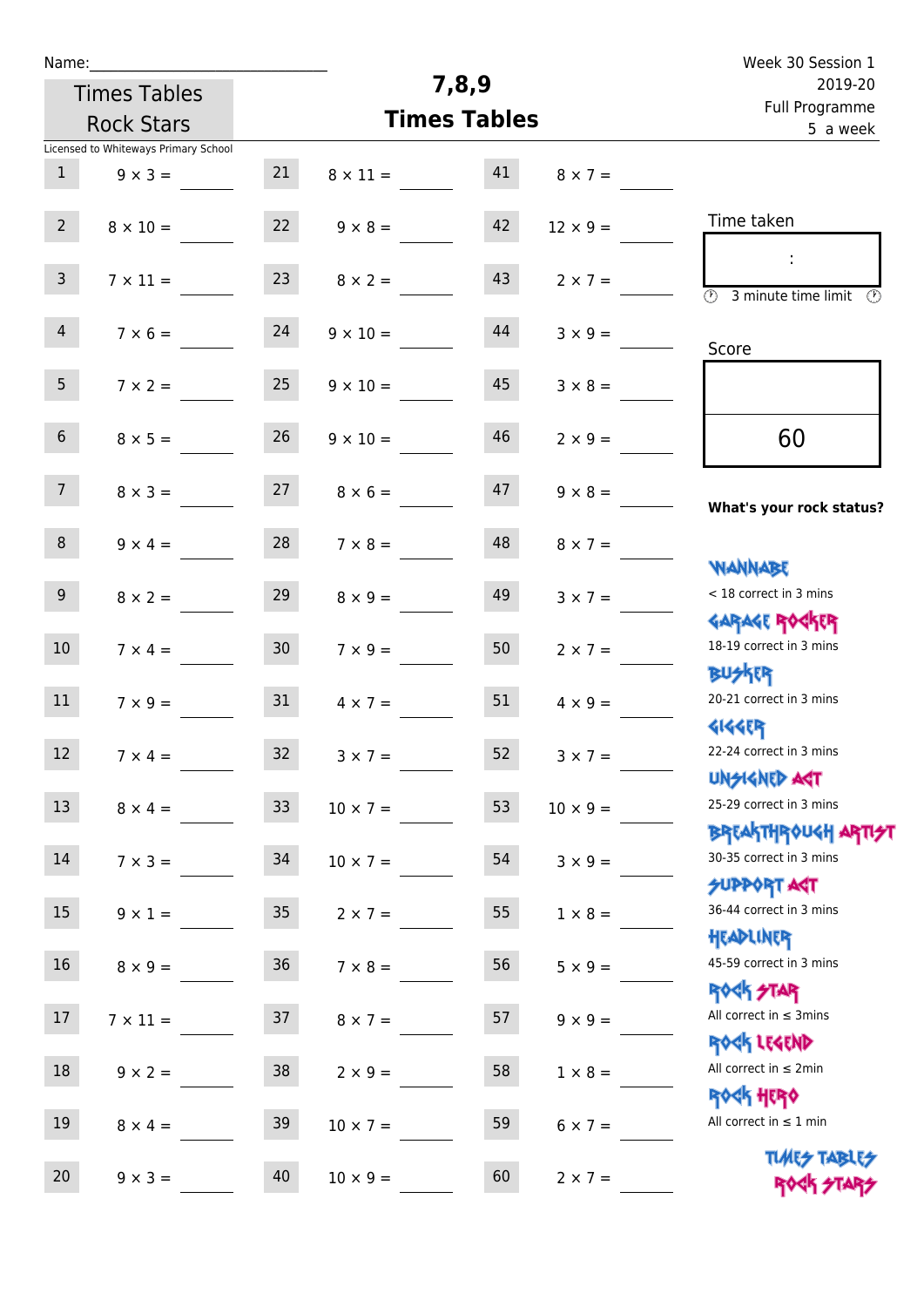| Name:          |                                      |        |                                      |        |                                  |       |                              |    |                      | Week 30 Session 2                                          |
|----------------|--------------------------------------|--------|--------------------------------------|--------|----------------------------------|-------|------------------------------|----|----------------------|------------------------------------------------------------|
|                | <b>Times Tables</b>                  |        |                                      |        |                                  | 7,8,9 |                              |    |                      | 2019-20                                                    |
|                | <b>Rock Stars</b>                    |        |                                      |        |                                  |       | <b>Times Tables</b>          |    |                      | Full Programme<br>5 a week                                 |
|                | Licensed to Whiteways Primary School |        |                                      |        |                                  |       |                              |    |                      |                                                            |
| $\,1$          |                                      | 13     |                                      | 25     |                                  | 37    |                              | 49 |                      |                                                            |
|                | 108<br>9 <sup>1</sup>                |        | 64<br>8                              |        | 70<br>$\overline{7}$             |       | 63<br>7                      |    | 18<br>9              | Time taken                                                 |
|                |                                      |        |                                      |        |                                  |       |                              |    |                      |                                                            |
| $\overline{2}$ |                                      | 14     |                                      | 26     |                                  | 38    |                              | 50 |                      |                                                            |
|                | $\overline{7}$<br>84                 |        | 35<br>$\overline{7}$                 |        | 8<br>64                          |       | ${\bf 28}$<br>$\overline{7}$ |    | 9<br>9               | $\overline{\circ}$<br>3 minute time limit<br>$\circled{r}$ |
|                |                                      |        |                                      |        |                                  |       |                              |    |                      |                                                            |
| $\mathsf{3}$   |                                      | $15\,$ |                                      | $27\,$ |                                  | 39    |                              | 51 |                      | Score                                                      |
|                | 81<br>9                              |        | $\boldsymbol{9}$<br>$\boldsymbol{9}$ |        | 24<br>$\bf 8$                    |       | 21<br>7                      |    | 90<br>9              |                                                            |
|                |                                      |        |                                      |        |                                  |       |                              |    |                      |                                                            |
| $\overline{4}$ |                                      | 16     |                                      | 28     |                                  | 40    |                              | 52 |                      | 60                                                         |
|                | 96<br>8                              |        | 96<br>$\, 8$                         |        | $16\,$<br>$\bf 8$                |       | 36<br>$\boldsymbol{9}$       |    | 56<br>8              |                                                            |
|                |                                      |        |                                      |        |                                  |       |                              |    |                      |                                                            |
| $\overline{5}$ |                                      | $17\,$ |                                      | 29     |                                  | 41    |                              | 53 |                      | What's your rock status?                                   |
|                | 18<br>$\boldsymbol{9}$               |        | 56<br>$\overline{7}$                 |        | 84<br>$\overline{7}$             |       | $90\,$<br>9                  |    | 16<br>8              |                                                            |
|                |                                      |        |                                      |        |                                  |       |                              |    |                      | wannabe<br>< 18 correct in 3 mins                          |
| $\sqrt{6}$     |                                      | 18     |                                      | 30     |                                  | 42    |                              | 54 |                      | <b>TR</b><br><b>GARAGE RO</b>                              |
|                | 14<br>7                              |        | 80<br>$\, 8$                         |        | 108<br>9                         |       | 56<br>8                      |    | 24<br>8              | 18-19 correct in 3 mins                                    |
|                |                                      |        |                                      |        |                                  |       |                              |    |                      | <b>BUSKER</b>                                              |
| 7              |                                      | 19     |                                      | 31     |                                  | 43    |                              | 55 |                      | 20-21 correct in 3 mins                                    |
|                | 24<br>8                              |        | 49<br>7                              |        | $\overline{7}$<br>$\overline{7}$ |       | $\overline{7}$<br>56         |    | 63<br>9              | <b>4144EP</b>                                              |
|                |                                      |        |                                      |        |                                  |       |                              |    |                      | 22-24 correct in 3 mins                                    |
| $\,8\,$        |                                      | 20     |                                      | 32     |                                  | 44    |                              | 56 |                      | <b>UNSIGNED AGT</b>                                        |
|                | $\overline{7}$<br>84                 |        | $\,8\,$<br>40                        |        | $\overline{7}$<br>56             |       | $27\,$<br>9                  |    | 56<br>8              | 25-29 correct in 3 mins                                    |
|                |                                      |        |                                      |        |                                  |       |                              |    |                      | <b>BREAKTHROUGH</b>                                        |
| $9\,$          |                                      | 21     |                                      | 33     |                                  | 45    |                              | 57 |                      | 30-35 correct in 3 mins                                    |
|                | 88<br>8                              |        | 108<br>9                             |        | 45<br>$\boldsymbol{9}$           |       | 45<br>$\boldsymbol{9}$       |    | 96<br>8              | <b>SUPPORT AGT</b><br>36-44 correct in 3 mins              |
|                |                                      |        |                                      |        |                                  |       |                              |    |                      | HEADLINER                                                  |
| $10\,$         |                                      | 22     |                                      | 34     |                                  | 46    |                              | 58 |                      | 45-59 correct in 3 mins                                    |
|                | 7<br>77                              |        | 80<br>8                              |        | $\overline{7}$<br>35             |       | 36<br>$\boldsymbol{9}$       |    | 14<br>$\overline{7}$ | <b>ROCK STAR</b>                                           |
|                |                                      |        |                                      |        |                                  |       |                              |    |                      | All correct in $\leq$ 3mins                                |
| 11             |                                      | 23     |                                      | 35     |                                  | 47    |                              | 59 |                      | ROCK LEGEND                                                |
|                | 9<br>45                              |        | $\overline{7}$<br>84                 |        | $\overline{7}$<br>84             |       | 40<br>8                      |    | 8<br>40              | All correct in $\leq 2$ min                                |
|                |                                      |        |                                      |        |                                  |       |                              |    |                      | <b><k b="" her0<=""></k></b>                               |
| 12             |                                      | 24     |                                      | 36     |                                  | 48    |                              | 60 |                      | All correct in $\leq 1$ min                                |
|                | 21<br>7                              |        | 21<br>7                              |        | $\overline{7}$<br>$\overline{7}$ |       | 40<br>8                      |    | 54<br>9              | <b>TUARS TABLES</b>                                        |
|                |                                      |        |                                      |        |                                  |       |                              |    |                      |                                                            |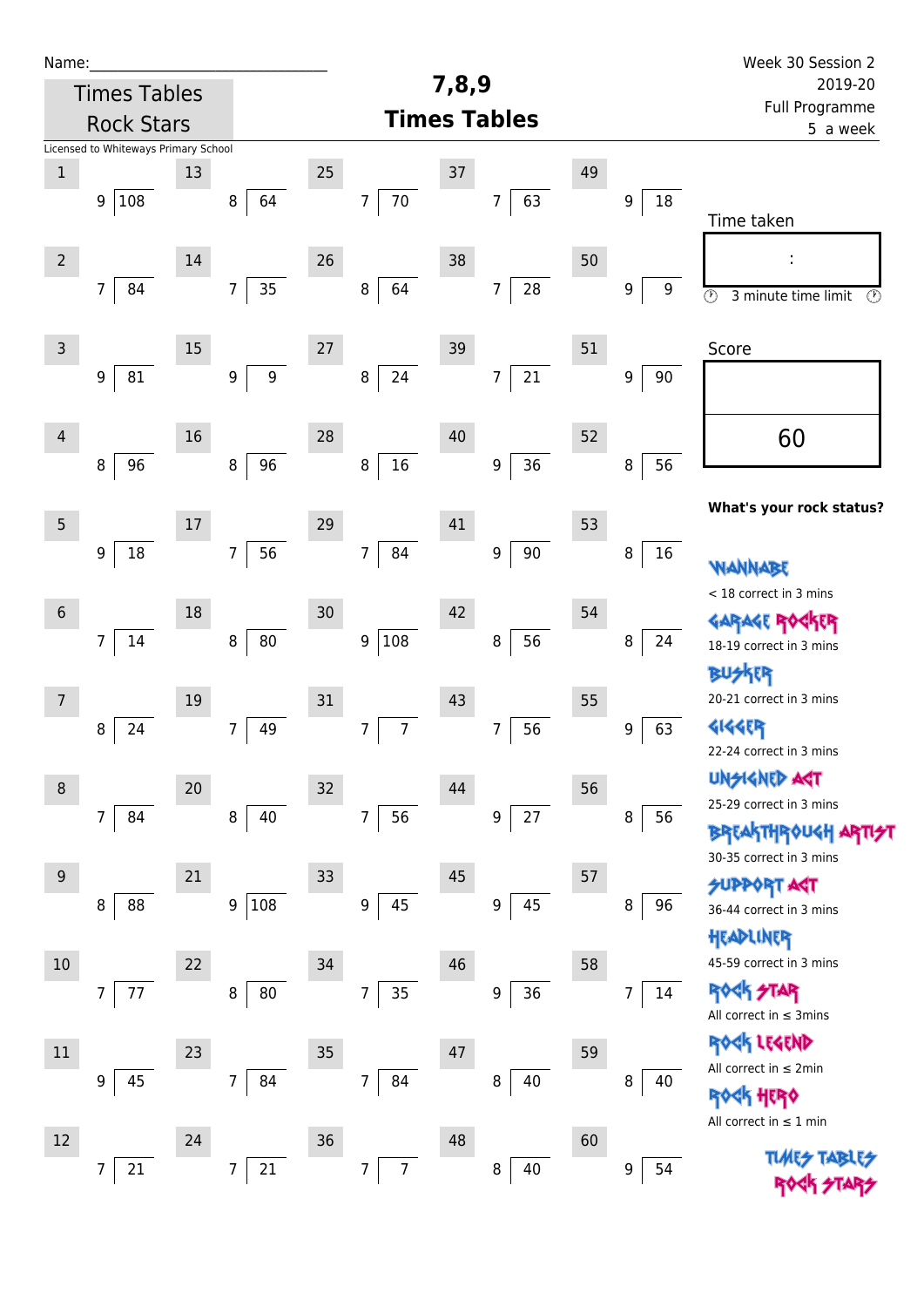| Name:          |                                                         |    |                              |                                    |                        |    |                               | Week 30 Session 3                                                                               |
|----------------|---------------------------------------------------------|----|------------------------------|------------------------------------|------------------------|----|-------------------------------|-------------------------------------------------------------------------------------------------|
|                | 7,8,9<br><b>Times Tables</b>                            |    |                              |                                    |                        |    |                               | 2019-20                                                                                         |
|                | <b>Rock Stars</b>                                       |    |                              |                                    | <b>Times Tables</b>    |    |                               | Full Programme<br>5 a week                                                                      |
| $\mathbf 1$    | Licensed to Whiteways Primary School<br>7<br>$\times 6$ | 13 | 8<br>$\times$ 12             | 8<br>25<br>$\times$ 4              | 7<br>37<br>$\times$ 12 | 49 | $\overline{7}$<br>$\times 6$  |                                                                                                 |
| $\overline{2}$ | 8<br>$\times$ 6                                         | 14 | $\overline{7}$<br>$\times$ 5 | 8<br>26<br>$\times 2$              | 8<br>38<br>$\times$ 5  | 50 | 8<br>$\times$ 7               | Time taken<br>Ì,<br>$\circled{r}$<br>3 minute time limit<br>⊕                                   |
| $\overline{3}$ | 8<br>$\times$ 10                                        | 15 | 9<br>$\times 10$             | 7<br>27<br>$\times$ 11             | 7<br>39<br>$\times$ 7  | 51 | $\overline{7}$<br>$\times 6$  | Score                                                                                           |
| $\overline{4}$ | 8<br>$\times$ 6                                         | 16 | 9<br>$\times$ 11             | 9<br>28<br>$\times 8$              | 8<br>40<br>$\times$ 6  | 52 | $\overline{7}$<br>$\times$ 9  | 60                                                                                              |
| 5              | 9<br>$\times 6$                                         | 17 | 7<br>$\times$ 12             | 9<br>29<br>$\times$ 7              | 7<br>41<br>$\times 2$  | 53 | $\overline{7}$<br>$\times 2$  | What's your rock status?<br><b>WANNABE</b>                                                      |
| $6\phantom{1}$ | 8<br>$\times$ 11                                        | 18 | 9<br>$\times$ 12             | 7<br>30<br>$\times$ 1              | 7<br>42<br>$\times$ 1  | 54 | 9<br>$\times$ 1               | < 18 correct in 3 mins<br><b>GARAGE ROCKER</b><br>18-19 correct in 3 mins                       |
| $\overline{7}$ | 8<br>$\times 2$                                         | 19 | 9<br>$\times$ 2              | 7<br>31<br>$\times$ 11             | 9<br>43<br>$\times$ 8  | 55 | 9<br>$\times$ 12              | BUSKER<br>20-21 correct in 3 mins<br><b>4144EP</b><br>22-24 correct in 3 mins                   |
| $\,8\,$        | 9<br>$\times$ 9                                         | 20 | 8<br>$\times$ 6              | 9<br>32<br>$\times$ 10             | 7<br>44<br>$\times$ 10 | 56 | $\mathsf 9$<br>$\times$ 5     | <b>UNSIGNED AGT</b><br>25-29 correct in 3 mins<br>ΒΡΓΑ <sup>Κ</sup> ΤΗΡΟυΚΗ ΑΡΤΙ <del>2</del> Τ |
| 9              | 8<br>$\times$ 12                                        | 21 | 8<br>$\times$ 6              | 7<br>33<br>$\times$ 2              | 9<br>45<br>$\times$ 11 | 57 | 8<br>$\times$ 1               | 30-35 correct in 3 mins<br><b>SUPPORT AGT</b><br>36-44 correct in 3 mins                        |
| $10\,$         | 9<br>$\times 2$                                         | 22 | 8<br>$\times$ 9              | 9<br>34<br>$\times$ 6              | 9<br>46<br>$\times$ 2  | 58 | $\overline{7}$<br>$\times$ 12 | HEADLINER<br>45-59 correct in 3 mins<br><b>ROCK STAR</b><br>All correct in $\leq$ 3mins         |
| 11             | 8<br>$\times$ 3                                         | 23 | 9<br>$\times$ 4              | $\overline{7}$<br>35<br>$\times$ 6 | 7<br>47<br>$\times$ 4  | 59 | 9<br>$\times$ 3               | ROCK LEGEND<br>All correct in $\leq 2$ min<br>ROCK HERO                                         |
| 12             | 8<br>$\times$ 8                                         | 24 | 8<br>$\times$ 8              | 8<br>36<br>$\times$ 10             | 8<br>48<br>$\times$ 4  | 60 | 9<br>$\times$ 11              | All correct in $\leq 1$ min<br><b>TUARS TABLES</b><br>ROCK STARS                                |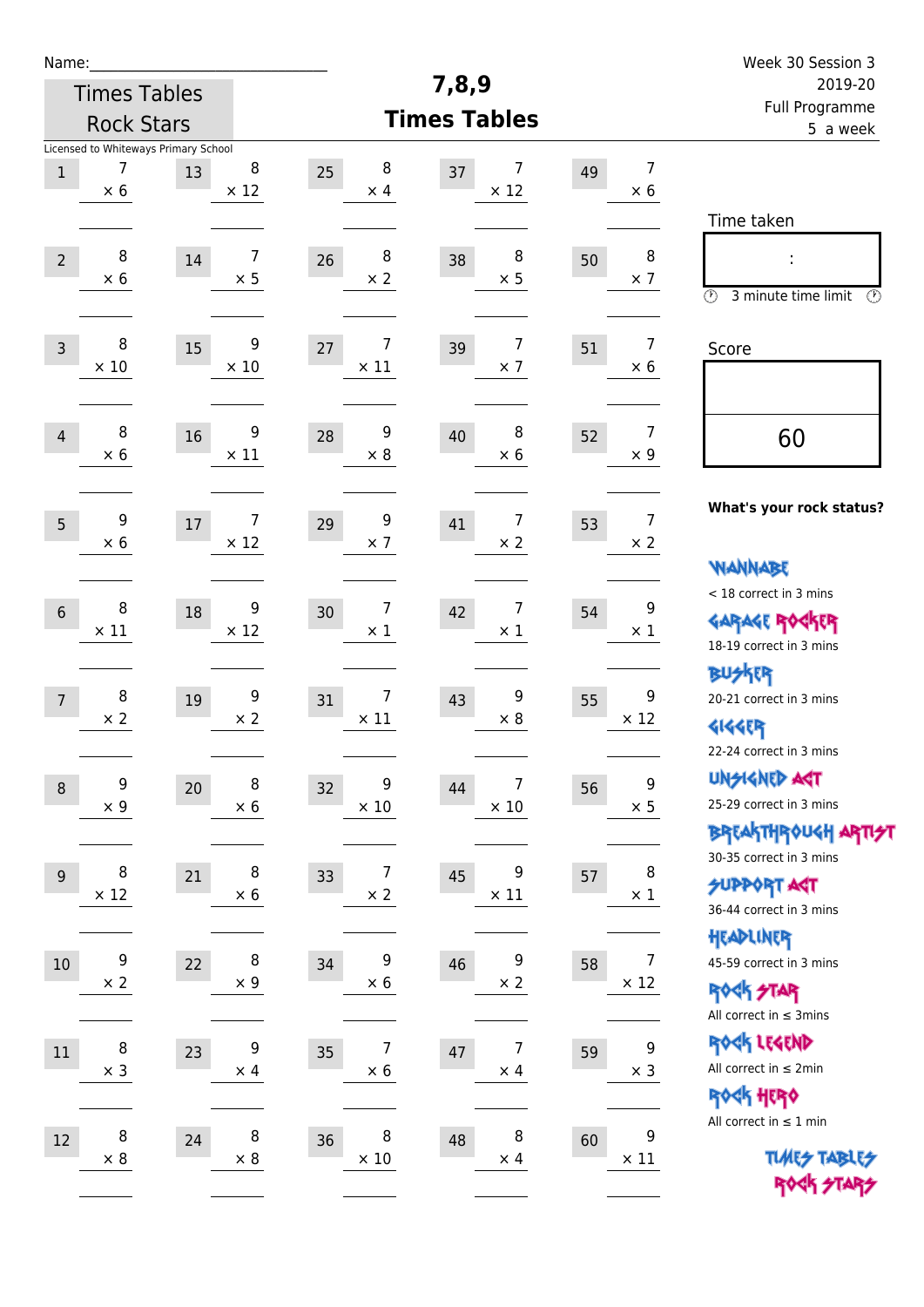| Name:           |                                      |                 |               |                     |               | Week 30 Session 4                                                |
|-----------------|--------------------------------------|-----------------|---------------|---------------------|---------------|------------------------------------------------------------------|
|                 | <b>Times Tables</b>                  |                 |               | 7,8,9               |               | 2019-20                                                          |
|                 | <b>Rock Stars</b>                    |                 |               | <b>Times Tables</b> |               | Full Programme<br>5 a week                                       |
|                 | Licensed to Whiteways Primary School |                 |               |                     |               |                                                                  |
| $\mathbf{1}$    | $108 \div 9 =$                       | 21              | $48 \div 8 =$ | 41                  | $63 \div 9 =$ |                                                                  |
| $2^{\circ}$     | $27 \div 9 =$                        | 22              | $32 \div 8 =$ | 42                  | $77 \div 7 =$ | Time taken                                                       |
| $\mathsf{3}$    | $32 \div 8 =$                        | 23              | $9 ÷ 9 =$     | 43                  | $45 \div 9 =$ | $\overline{\mathcal{O}}$<br>3 minute time limit<br>$\mathcal{O}$ |
| $\overline{4}$  | $42 \div 7 =$                        | 24              | $48 \div 8 =$ | 44                  | $9 \div 9 =$  | Score                                                            |
| 5 <sup>5</sup>  | $28 \div 7 =$                        | 25              | $81 \div 9 =$ | 45                  | $24 \div 8 =$ |                                                                  |
| 6               | $36 \div 9 =$                        | 26              | $8 \div 8 =$  | 46                  | $32 \div 8 =$ | 60                                                               |
| $7\overline{ }$ | $108 \div 9 =$                       | 27              | $49 \div 7 =$ | 47                  | $81 \div 9 =$ | What's your rock status?                                         |
| 8               | $8 \div 8 =$                         | 28              | $21 ÷ 7 =$    | 48                  | $18 \div 9 =$ |                                                                  |
| 9               | $63 \div 9 =$                        | 29              | $77 ÷ 7 =$    | 49                  | $72 \div 8 =$ | <b>NANNABE</b><br>< 18 correct in 3 mins                         |
| 10              | $88 \div 8 =$                        | 30 <sub>o</sub> | $21 \div 7 =$ | 50                  | $9 \div 9 =$  | <b>GARAGE ROCKER</b><br>18-19 correct in 3 mins                  |
| 11              | $32 \div 8 =$                        | 31              | $8 \div 8 =$  | 51                  | $54 \div 9 =$ | <b>BUSKER</b><br>20-21 correct in 3 mins                         |
| 12              | $36 ÷ 9 =$                           | 32              | $32 \div 8 =$ | 52                  | $88 \div 8 =$ | <b>4144EP</b><br>22-24 correct in 3 mins<br><b>UNSIGNED AST</b>  |
| 13              | $56 ÷ 7 =$                           | 33 <sup>°</sup> | $24 \div 8 =$ | 53                  | $90 \div 9 =$ | 25-29 correct in 3 mins                                          |
| 14              | $14 \div 7 =$                        | 34              | $18 \div 9 =$ | 54                  | $16 \div 8 =$ | BREAKTHRÓUGH ARTI <del>2</del> 1<br>30-35 correct in 3 mins      |
| 15              | $84 \div 7 =$                        | 35              | $84 \div 7 =$ | 55                  | $96 \div 8 =$ | <b>SUPPORT AGT</b><br>36-44 correct in 3 mins                    |
| 16              | $32 \div 8 =$                        | 36              | $42 \div 7 =$ | 56                  | $56 \div 8 =$ | HEADLINER<br>45-59 correct in 3 mins                             |
| 17              | $9 ÷ 9 =$                            | 37              | $63 \div 7 =$ | 57                  | $63 ÷ 9 =$    | ROCK STAR<br>All correct in $\leq$ 3mins                         |
| 18              | $96 \div 8 =$                        | 38              | $63 \div 7 =$ | 58                  | $48 \div 8 =$ | ROCK LEGEND<br>All correct in $\leq 2$ min                       |
| 19              | $108 \div 9 =$                       | 39              | $24 \div 8 =$ | 59                  | $45 \div 9 =$ | ROCK HERO<br>All correct in $\leq 1$ min                         |
| 20              | $63 ÷ 9 =$                           | 40              | $32 \div 8 =$ | 60                  | $63 \div 7 =$ | <b>TUARS TABLES</b><br>ROCK STARS                                |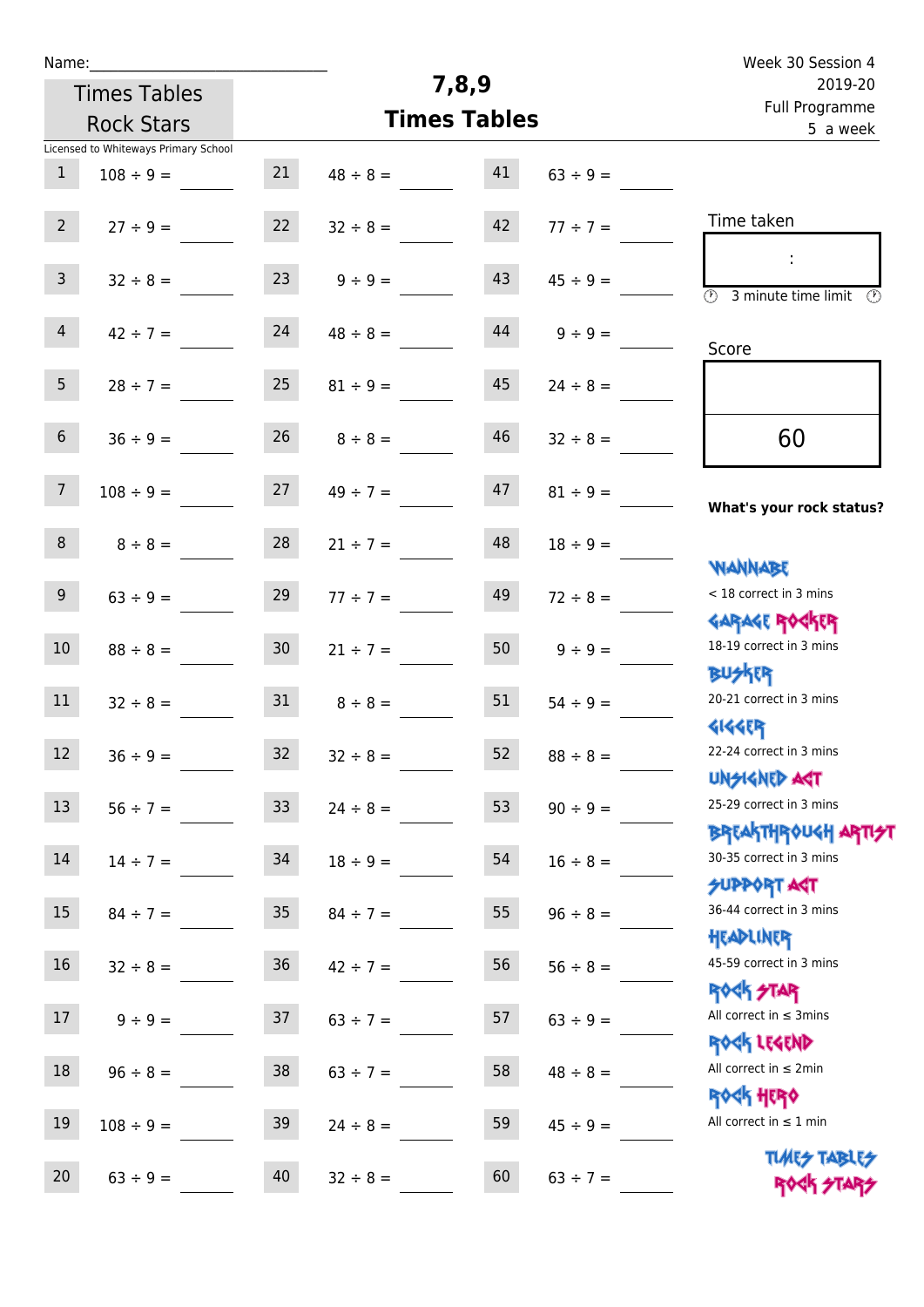| Name:                                                             | Week 30 Session 5                          |                                                                    |
|-------------------------------------------------------------------|--------------------------------------------|--------------------------------------------------------------------|
| <b>Times Tables</b>                                               | 7,8,9                                      | 2019-20<br>Full Programme                                          |
| <b>Rock Stars</b>                                                 | <b>Times Tables</b>                        | 5 a week                                                           |
| Licensed to Whiteways Primary School<br>21<br>1<br>$9 \times 1 =$ | 41<br>$9 \times 7 =$<br>$21 \div 7 =$      |                                                                    |
| 2<br>$8 \times 5 =$                                               | $8 \times 8 =$<br>$42 \t 49 \div 7 =$      | Time taken                                                         |
| 3 <sup>7</sup><br>23<br>$9 \times 6 =$                            | 43<br>$9 \times 10 =$<br>$108 \div 9 =$    | $\overline{\textcircled{1}}$ 3 minute time limit $\textcircled{2}$ |
| $\overline{4}$<br>24<br>$9 \times 11 =$                           | 44<br>$7 \times 1 =$<br>$42 \div 7 =$      | Score                                                              |
| 5 <sub>1</sub><br>25<br>$9 \times 10 =$                           | 45<br>$8 \times 10 =$<br>$56 \div 7 =$     |                                                                    |
| 26<br>6 <sup>1</sup><br>$9 \times 9 =$                            | 46<br>$8 \times 7 =$<br>$72 \div 9 =$      | 60                                                                 |
| 27<br>7 <sup>7</sup><br>$9 \times 9 =$                            | 47<br>$8 \times 8 =$<br>$7 ÷ 7 =$          | Add up your time                                                   |
| 8<br>$9 \times 1 =$                                               | $28$ $7 \times 6 =$<br>48<br>$28 \div 7 =$ | <b>Mins</b>                                                        |
| 9 <sub>o</sub><br>29<br>$9 \times 5 =$                            | $149$ $7 \div 7 =$<br>$9 \times 9 =$       | <b>S2 S2</b>                                                       |
| 10 <sup>°</sup><br>30 <sup>1</sup><br>$7 \times 10 =$             | 50<br>$8 \times 11 =$<br>$63 \div 7 =$     |                                                                    |
| 31<br>11<br>$8 \times 9 =$                                        | 51<br>$7 ÷ 7 =$<br>$32 \div 8 =$           | S5<br>Total                                                        |
| 12 <sub>2</sub><br>32<br>$8 \times 7 =$                           | $36 \div 9 =$<br>52<br>$54 \div 9 =$       | <b>Secs</b>                                                        |
| 13<br>33<br>$7 \times 6 =$                                        | 53<br>$63 \div 7 =$<br>$90 \div 9 =$       |                                                                    |
| 14<br>34<br>$9 \times 10 =$                                       | 54<br>$54 \div 9 =$<br>$90 \div 9 =$       | S4                                                                 |
| 15<br>35 <sub>1</sub><br>$8 \times 6 =$                           | 55<br>$18 \div 9 =$<br>$63 \div 9 =$       |                                                                    |
| 16 <sup>1</sup><br>36 <sub>2</sub><br>$9 \times 1 =$              | 56<br>$63 \div 7 =$<br>$16 \div 8 =$       | Total                                                              |
| 37<br>17 <sub>1</sub><br>$8 \times 7 =$                           | 57<br>$24 \div 8 =$<br>$72 \div 9 =$       | Add up your score<br>S1                                            |
| 18<br>38<br>$7 \times 10 =$                                       | 58<br>$14 \div 7 =$<br>$36 \div 9 =$       | S2<br>S3                                                           |
| 19<br>39<br>$7 \times 2 =$                                        | 59<br>$14 \div 7 =$<br>$72 \div 8 =$       | S4                                                                 |
| 20<br>40<br>$8 \times 5 =$                                        | 60<br>$63 \div 7 =$<br>$63 \div 7 =$       | S5<br><b>Total</b> __________                                      |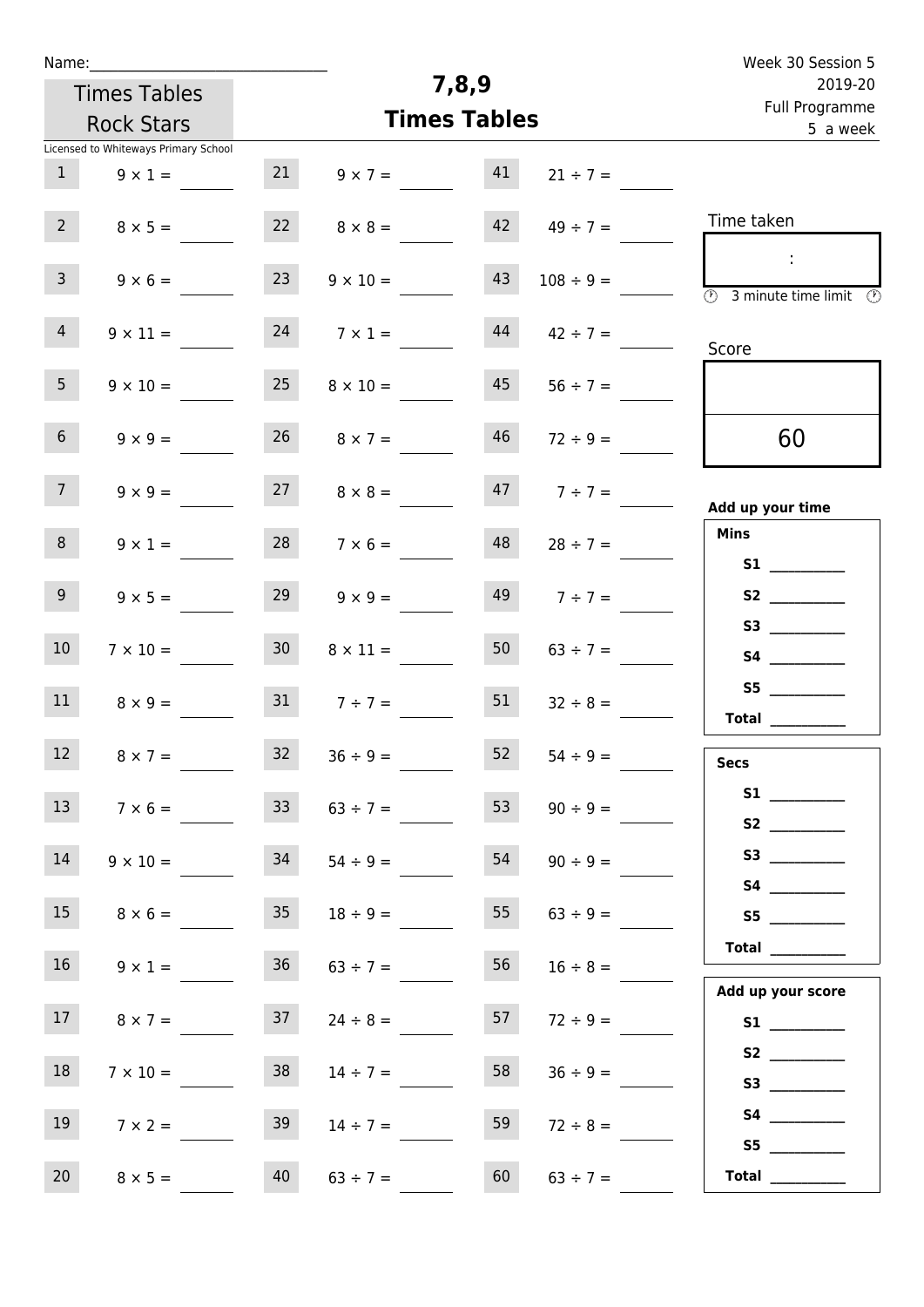| Name:            |                                      |                 |                  |                     |                  | Week 31 Session 1                                                         |
|------------------|--------------------------------------|-----------------|------------------|---------------------|------------------|---------------------------------------------------------------------------|
|                  | <b>Times Tables</b>                  |                 |                  | 8,9,10              |                  | 2019-20                                                                   |
|                  | <b>Rock Stars</b>                    |                 |                  | <b>Times Tables</b> |                  | Full Programme<br>5 a week                                                |
|                  | Licensed to Whiteways Primary School |                 |                  |                     |                  |                                                                           |
| 1                | $8 \times 1 =$                       | 21              | $10 \times 4 =$  | 41                  | $8 \times 9 =$   |                                                                           |
| 2 <sup>7</sup>   | $10 \times 2 =$                      | 22              | $8 \times 1 =$   | 42                  | $1 \times 9 =$   | Time taken                                                                |
| $\mathbf{3}$     | $10 \times 8 =$                      | 23              | $9 \times 4 =$   | 43                  | $1 \times 8 =$   | $\mathcal{L}$<br>$\overline{(\mathcal{V})}$<br>3 minute time limit<br>- O |
| $\overline{4}$   | $8 \times 7 =$                       | 24              | $9 \times 2 =$   | 44                  | $6 \times 8 =$   | Score                                                                     |
| 5 <sub>1</sub>   | $8 \times 5 =$                       | 25              | $9 \times 12 =$  | 45                  | $4 \times 9 =$   |                                                                           |
| 6 <sup>1</sup>   | $9 \times 7 =$                       | 26              | $10 \times 12 =$ | 46                  | $1 \times 8 =$   | 60                                                                        |
| 7 <sup>7</sup>   | $9 \times 5 =$                       | 27              | $10 \times 6 =$  | 47                  | $8 \times 9 =$   | What's your rock status?                                                  |
| 8                | $9 \times 3 =$                       | 28              | $10 \times 5 =$  | 48                  | $10 \times 9 =$  |                                                                           |
| 9 <sub>o</sub>   | $10 \times 9 =$                      | 29              | $8 \times 5 =$   | 49                  | $1 \times 8 =$   | <b>NANNABE</b><br>< 18 correct in 3 mins                                  |
| 10 <sup>°</sup>  | $10 \times 2 =$                      | 30 <sub>2</sub> | $9 \times 1 =$   | 50                  | $7 \times 10 =$  | <b>GARAGE ROGKER</b><br>18-19 correct in 3 mins                           |
| 11               | $8 \times 1 =$                       | 31              | $12 \times 9 =$  | 51                  | $6 \times 8 =$   | <b>BUSKRR</b><br>20-21 correct in 3 mins                                  |
| 12 <sup>12</sup> | $9 \times 10 =$                      | 32              | $10 \times 9 =$  | 52                  | $2 \times 9 =$   | <b>4144EP</b><br>22-24 correct in 3 mins<br><b>UNSIGNED AST</b>           |
| 13               | $8 \times 5 =$                       | 33 <sup>°</sup> | $10 \times 8 =$  | 53                  | $12 \times 10 =$ | 25-29 correct in 3 mins                                                   |
| 14               | $9 \times 2 =$                       | 34              | $5 \times 8 =$   | 54                  | $7 \times 9 =$   | <b>BREAKTHROUGH ARTI<del>S</del>T</b><br>30-35 correct in 3 mins          |
| 15               | $10 \times 12 =$                     | 35 <sub>1</sub> | $4 \times 9 =$   | 55                  | $7 \times 9 =$   | <b>SUPPORT AGT</b><br>36-44 correct in 3 mins                             |
| 16               | $8 \times 6 =$                       | 36 <sup>°</sup> | $5 \times 10 =$  | 56                  | $9 \times 9 =$   | HEADLINER<br>45-59 correct in 3 mins                                      |
| 17               | $8 \times 8 =$                       | 37              | $2 \times 9 =$   | 57                  | $10 \times 8 =$  | <b>ROCK STAR</b><br>All correct in $\leq$ 3mins                           |
| 18               | $9 \times 2 =$                       | 38              | $9 \times 10 =$  | 58                  | $10 \times 8 =$  | ROCK LEGEND<br>All correct in $\leq 2$ min                                |
| 19               | $10 \times 6 =$                      | 39              | $5 \times 8 =$   | 59                  | $4 \times 10 =$  | <b>ROCK HERO</b><br>All correct in $\leq 1$ min                           |
| 20               | $9 \times 11 =$                      | 40              | $2 \times 9 =$   | 60                  | $10 \times 10 =$ | <b>TUARS TABLES</b><br>ROCK STARS                                         |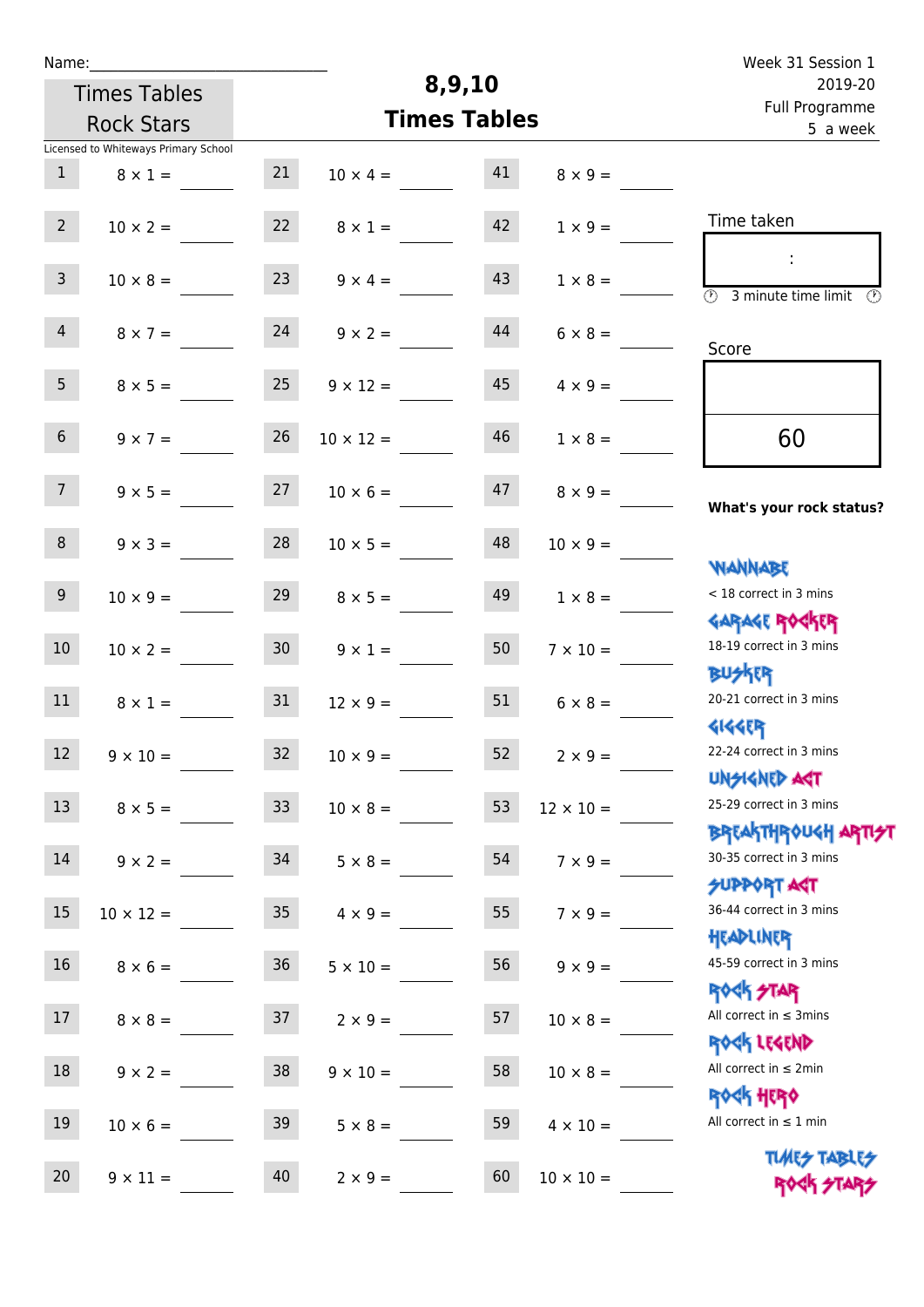| Name:           |                                      |        |                  |                            |                         |              | Week 31 Session 2                                          |
|-----------------|--------------------------------------|--------|------------------|----------------------------|-------------------------|--------------|------------------------------------------------------------|
|                 | <b>Times Tables</b>                  |        |                  |                            | 8,9,10                  | 2019-20      |                                                            |
|                 | <b>Rock Stars</b>                    |        |                  |                            | <b>Times Tables</b>     |              | Full Programme<br>5 a week                                 |
|                 | Licensed to Whiteways Primary School |        |                  |                            |                         |              |                                                            |
| $\mathbf 1$     |                                      | 13     |                  | 25                         | 37                      | 49           |                                                            |
|                 | 8<br>48                              |        | 81<br>9          | $90\,$<br>$\boldsymbol{9}$ | $ 110\rangle$<br>$10\,$ | 70<br>10     | Time taken                                                 |
| $\overline{2}$  |                                      | $14\,$ |                  | 26                         | 38                      | 50           |                                                            |
|                 | 72<br>8                              |        | 45<br>9          | 40<br>8                    | 96<br>8                 | $10\,$<br>70 | $\overline{\circ}$<br>3 minute time limit<br>$\circled{r}$ |
| $\mathsf{3}$    |                                      | 15     |                  | 27                         | 39                      | 51           | Score                                                      |
|                 | 88<br>8                              |        | 100<br>$10\,$    | 40<br>8                    | $16\,$<br>8             | 9<br>99      |                                                            |
| $\overline{4}$  |                                      | 16     |                  | 28                         | $40\,$                  | 52           | 60                                                         |
|                 | 80<br>8                              |        | 50<br>$10\,$     | $20\,$<br>$10\,$           | 48<br>$\bf 8$           | 16<br>8      |                                                            |
| $5\phantom{.0}$ |                                      | 17     |                  | 29                         | 41                      | 53           | What's your rock status?                                   |
|                 | 45<br>9                              |        | 90<br>9          | $100\,$<br>$10\,$          | 27<br>$\boldsymbol{9}$  | $10\,$<br>90 | WANNABE                                                    |
|                 |                                      |        |                  |                            |                         |              | < 18 correct in 3 mins                                     |
| $6\,$           |                                      | 18     |                  | 30                         | 42                      | 54           | <b>GARAGE RO</b>                                           |
|                 | 9<br>18                              |        | $70\,$<br>$10\,$ | $10\,$<br>$10\,$           | $16\,$<br>8             | 30<br>10     | 18-19 correct in 3 mins                                    |
|                 |                                      |        |                  |                            |                         |              | <b>BUSKER</b><br>20-21 correct in 3 mins                   |
| 7               |                                      | 19     |                  | 31                         | 43                      | 55           |                                                            |
|                 | 60<br>10                             |        | 45<br>9          | 50<br>$10\,$               | 9<br>9                  | 63<br>9      | 4144EP<br>22-24 correct in 3 mins                          |
|                 |                                      |        |                  |                            |                         |              | <b>UNGIGNED AGT</b>                                        |
| 8               |                                      | 20     |                  | 32                         | 44                      | 56           | 25-29 correct in 3 mins                                    |
|                 | 9<br>90                              |        | 54<br>9          | 8<br>88                    | 40<br>$10\,$            | 8<br>24      | <b>BREAKTHROUGH</b>                                        |
|                 |                                      |        |                  |                            |                         |              | 30-35 correct in 3 mins                                    |
| $9\,$           |                                      | 21     |                  | 33                         | 45                      | 57           | <b>SUPPORT AGT</b>                                         |
|                 | 63<br>9                              |        | 90<br>$10\,$     | $72\,$<br>8                | 56<br>8                 | 99<br>9      | 36-44 correct in 3 mins                                    |
|                 |                                      |        |                  |                            |                         |              | HEADLINER                                                  |
| 10              |                                      | 22     |                  | 34                         | 46                      | 58           | 45-59 correct in 3 mins                                    |
|                 | 72<br>9                              |        | 80<br>$10\,$     | 72<br>9                    | 9<br>9                  | 70<br>$10\,$ | <b>ROCK STAR</b><br>All correct in $\leq$ 3mins            |
| 11              |                                      | 23     |                  | 35                         | 47                      | 59           | ROCK LEGEND                                                |
|                 | 8<br>8                               |        | 48<br>8          | 80<br>8                    | 48<br>8                 | $10\,$<br>50 | All correct in $\leq 2$ min                                |
|                 |                                      |        |                  |                            |                         |              | <b>ROGK HERO</b>                                           |
| 12              |                                      | 24     |                  | 36                         | 48                      | 60           | All correct in $\leq 1$ min                                |
|                 | 20<br>10                             |        | 8<br>88          | 108<br>9                   | $72\,$<br>8             | 56<br>8      | <b>TLARS</b><br><b>TARLE</b>                               |
|                 |                                      |        |                  |                            |                         |              |                                                            |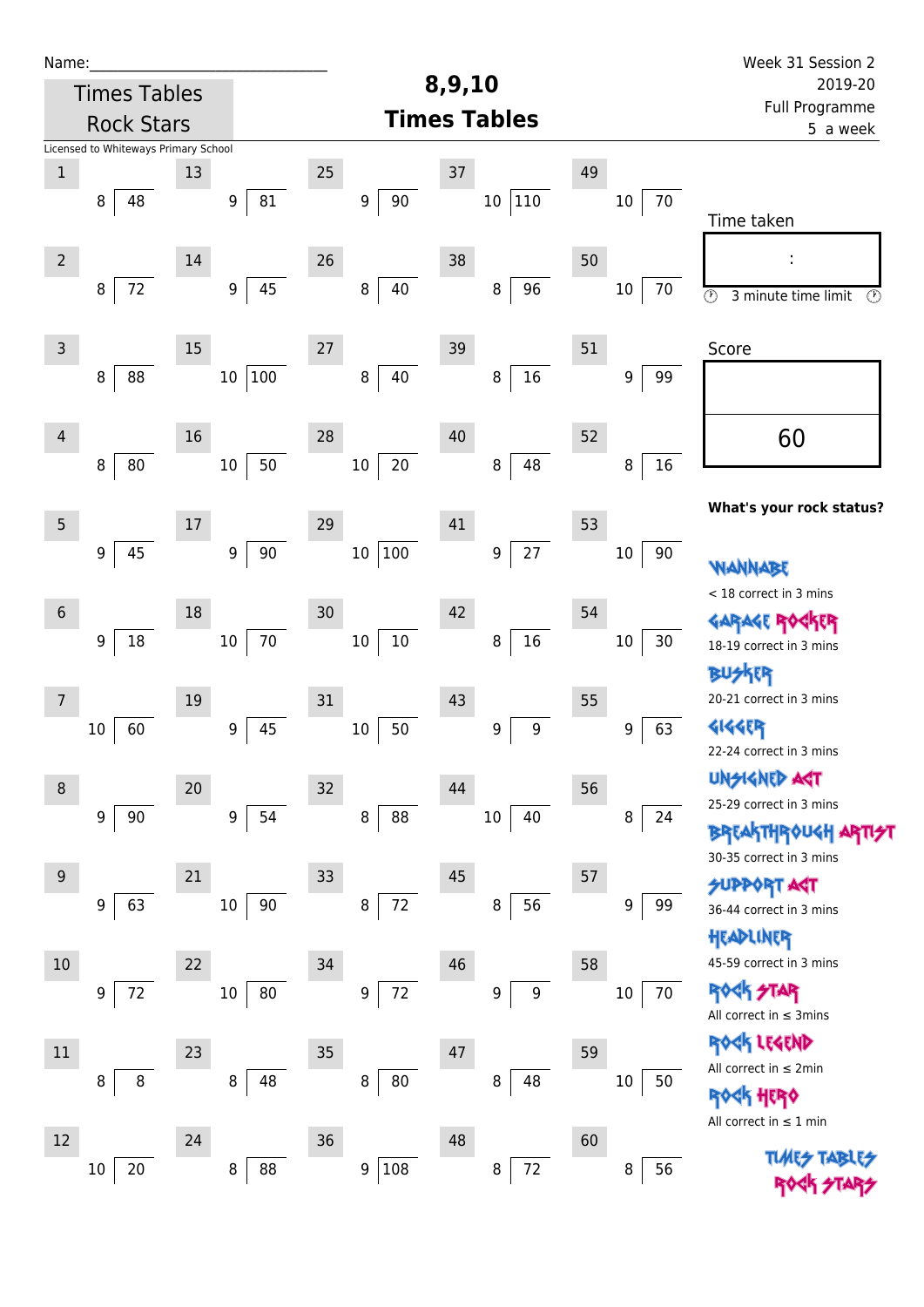| Name:           |                                                         |    |                                |                            |                            |    |                                | Week 31 Session 3<br>2019-20                                                                    |  |  |
|-----------------|---------------------------------------------------------|----|--------------------------------|----------------------------|----------------------------|----|--------------------------------|-------------------------------------------------------------------------------------------------|--|--|
|                 | <b>Times Tables</b>                                     |    |                                |                            | 8,9,10                     |    |                                |                                                                                                 |  |  |
|                 | <b>Rock Stars</b>                                       |    |                                |                            | <b>Times Tables</b>        |    |                                | Full Programme<br>5 a week                                                                      |  |  |
| $\mathbf 1$     | Licensed to Whiteways Primary School<br>8<br>$\times$ 7 | 13 | 9<br>$\times$ 1                | 8<br>25<br>$\times$ 7      | 8<br>37<br>$\times$ 10     | 49 | 8<br>$\times$ 6                |                                                                                                 |  |  |
| $\overline{2}$  | 10<br>$\times$ 11                                       | 14 | 9<br>$\times$ 7                | 9<br>26<br>$\times$ 4      | 8<br>38<br>$\times 6$      | 50 | 8<br>$\times$ 12               | Time taken<br>Ì,<br>$\circled{r}$<br>3 minute time limit<br>⊕                                   |  |  |
| $\overline{3}$  | 9<br>$\times$ 1                                         | 15 | 9<br>$\times 6$                | 8<br>27<br>$\times$ 9      | 8<br>39<br>$\times$ 9      | 51 | 10<br>$\times$ 7               | Score                                                                                           |  |  |
| $\overline{4}$  | 10<br>$\times 8$                                        | 16 | 10<br>$\times$ 12              | 8<br>28<br>$\times$ 9      | 8<br>40<br>$\times$ 12     | 52 | 9<br>$\times$ 12               | 60                                                                                              |  |  |
| $5\overline{)}$ | 9<br>$\times$ 10                                        | 17 | 9<br>$\times 1$                | 10<br>29<br>$\times$ 1     | 9<br>41<br>$\times$ 1      | 53 | 8<br>$\times$ 4                | What's your rock status?<br>WANNABE                                                             |  |  |
| $6\,$           | 9<br>$\times$ 3                                         | 18 | $\boldsymbol{9}$<br>$\times 2$ | 9<br>30<br>$\times$ 9      | 10<br>42<br>$\times$ 10    | 54 | $10\,$<br>$\times$ 1           | < 18 correct in 3 mins<br><b>GARAGE ROCKER</b><br>18-19 correct in 3 mins                       |  |  |
| $\overline{7}$  | 9<br>$\times$ 3                                         | 19 | 8<br>$\times$ 11               | 9<br>31<br>$\times$ 5      | 8<br>43<br>$\times$ 1      | 55 | 10<br>$\times$ 4               | <b>BUSKRR</b><br>20-21 correct in 3 mins<br><b>4144EP</b><br>22-24 correct in 3 mins            |  |  |
| $\,8\,$         | 9<br>$\times$ 3                                         | 20 | 8<br>$\times$ 1                | 8<br>32<br>$\times$ 3      | $10\,$<br>44<br>$\times$ 4 | 56 | 9<br>$\times$ 11               | <b>UNSIGNED AGT</b><br>25-29 correct in 3 mins<br>ΒΡΓΑ <sup>Κ</sup> ΤΗΡΟυΚΗ ΑΡΤΙ <del>2</del> Τ |  |  |
| 9               | 10<br>$\times$ 10                                       | 21 | 9<br>$\times$ 10               | 9<br>33<br>$\times 6$      | 10<br>45<br>$\times$ 7     | 57 | $10\,$<br>$\times$ 9           | 30-35 correct in 3 mins<br><b>SUPPORT AGT</b><br>36-44 correct in 3 mins                        |  |  |
| $10\,$          | 9<br>$\times$ 3                                         | 22 | $10\,$<br>$\times$ 5           | $10\,$<br>34<br>$\times$ 6 | $10\,$<br>46<br>$\times$ 4 | 58 | $\boldsymbol{9}$<br>$\times$ 9 | HEADLINER<br>45-59 correct in 3 mins<br><b>ROCK STAR</b><br>All correct in $\leq$ 3mins         |  |  |
| 11              | 9<br>$\times$ 6                                         | 23 | 8<br>$\times$ 12               | $10\,$<br>35<br>$\times$ 5 | 8<br>47<br>$\times$ 8      | 59 | $10\,$<br>$\times$ 9           | ROCK LEGEND<br>All correct in $\leq 2$ min<br><b>ROCK HERO</b>                                  |  |  |
| 12              | 9<br>$\times$ 10                                        | 24 | $10\,$<br>$\times$ 8           | $10\,$<br>36<br>$\times$ 4 | 9<br>48<br>$\times$ 10     | 60 | 9<br>$\times$ 8                | All correct in $\leq 1$ min<br><b>TUARS TABLES</b><br>ROCK STARS                                |  |  |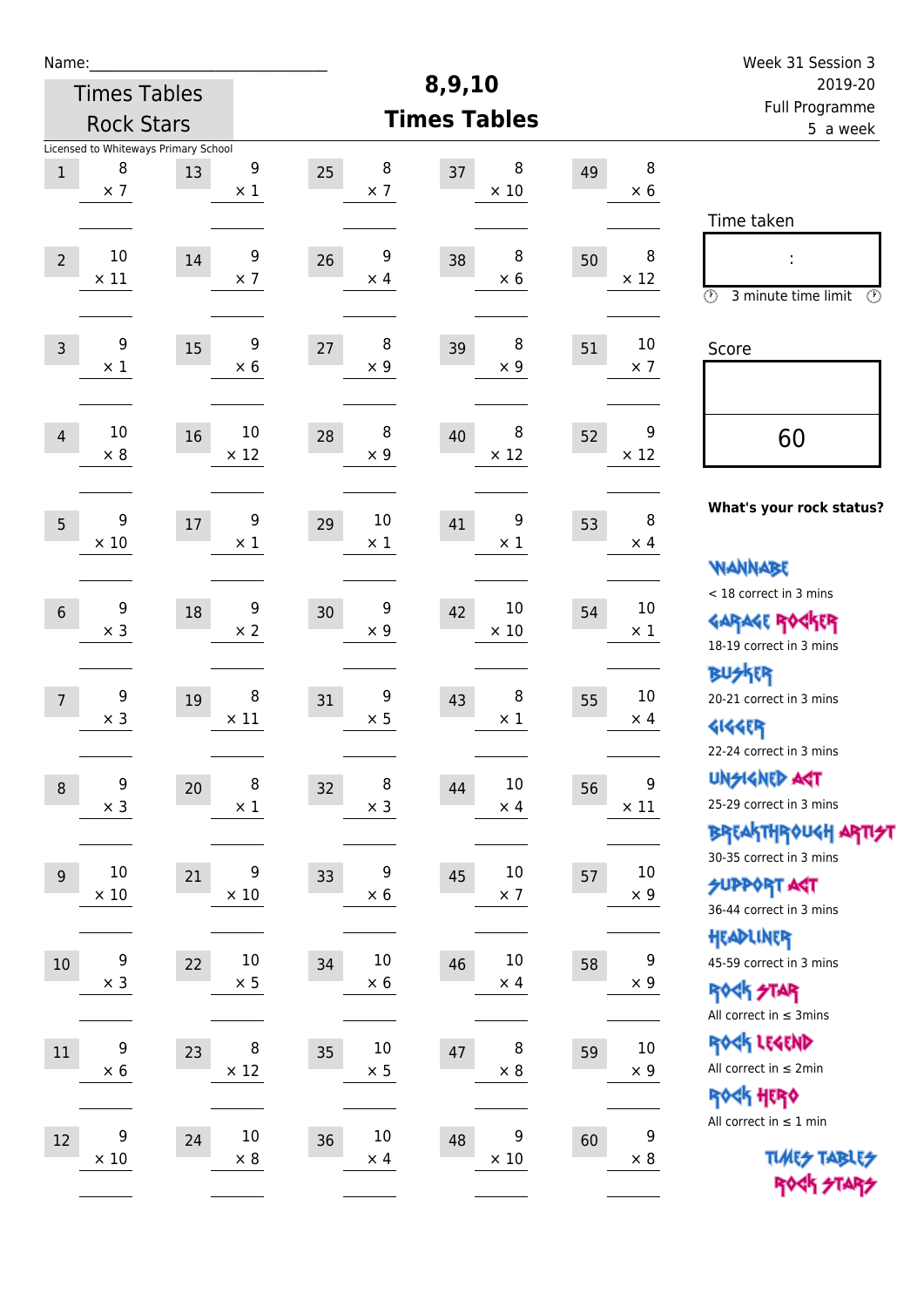| Name:           |                                      |                 | Week 31 Session 4 |                     |                |                                                                    |
|-----------------|--------------------------------------|-----------------|-------------------|---------------------|----------------|--------------------------------------------------------------------|
|                 | <b>Times Tables</b>                  |                 |                   | 8,9,10              |                | 2019-20<br>Full Programme                                          |
|                 | <b>Rock Stars</b>                    |                 |                   | <b>Times Tables</b> |                | 5 a week                                                           |
|                 | Licensed to Whiteways Primary School |                 |                   |                     |                |                                                                    |
| $\mathbf{1}$    | $56 \div 8 =$                        | 21              | $90 \div 9 =$     | 41                  | $18 \div 9 =$  |                                                                    |
| 2 <sup>7</sup>  | $27 \div 9 =$                        | 22              | $100 \div 10 =$   | 42                  | $8 \div 8 =$   | Time taken                                                         |
| 3 <sup>1</sup>  | $36 \div 9 =$                        | 23              | $100 \div 10 =$   | 43                  | $50 \div 10 =$ | $\overline{(\mathcal{V})}$<br>3 minute time limit<br>$\circled{r}$ |
| $\overline{4}$  | $100 \div 10 =$                      | 24              | $108 \div 9 =$    | 44                  | $36 \div 9 =$  | Score                                                              |
| 5               | $120 \div 10 =$                      | 25              | $81 \div 9 =$     | 45                  | $64 \div 8 =$  |                                                                    |
| $6\phantom{1}$  | $120 \div 10 =$                      | 26              | $100 \div 10 =$   | 46                  | $16 \div 8 =$  | 60                                                                 |
| $7\overline{ }$ | $10 \div 10 =$                       | 27              | $81 \div 9 =$     | 47                  | $48 \div 8 =$  | What's your rock status?                                           |
| 8               | $56 \div 8 =$                        | 28              | $18 \div 9 =$     | 48                  | $54 \div 9 =$  |                                                                    |
| 9               | $60 \div 10 =$                       | 29              | $18 \div 9 =$     | 49                  | $20 \div 10 =$ | <b>NANNABE</b><br>< 18 correct in 3 mins<br><b>GARAGE ROCKER</b>   |
| 10              | $40 \div 8 =$                        | 30 <sup>°</sup> | $27 \div 9 =$     | 50                  | $9 \div 9 =$   | 18-19 correct in 3 mins<br><b>BUSKER</b>                           |
| 11              | $70 \div 10 =$                       | 31              | $9 \div 9 =$      | 51                  | $18 \div 9 =$  | 20-21 correct in 3 mins<br><b>4144EP</b>                           |
| 12 <sup>7</sup> | $10 \div 10 =$                       | 32              | $88 \div 8 =$     | 52                  | $40 \div 8 =$  | 22-24 correct in 3 mins<br><b>UNSIGNED AST</b>                     |
| 13              | $32 \div 8 =$                        | 33              | $32 \div 8 =$     | 53                  | $10 \div 10 =$ | 25-29 correct in 3 mins                                            |
| 14              | $9 \div 9 =$                         | 34              | $16 \div 8 =$     | 54                  | $45 \div 9 =$  | ΒΡΓΑΚΤΗΡΟUGH ΑΡΤΙ <del>2</del> Τ<br>30-35 correct in 3 mins        |
| 15              | $72 \div 8 =$                        | 35              | $90 \div 10 =$    | 55                  | $9 \div 9 =$   | <b>SUPPORT ART</b><br>36-44 correct in 3 mins                      |
| 16              | $20 \div 10 =$                       | 36              | $64 \div 8 =$     | 56                  | $63 \div 9 =$  | HEADLINER<br>45-59 correct in 3 mins                               |
| 17              | $27 \div 9 =$                        | 37              | $56 \div 8 =$     | 57                  | $99 \div 9 =$  | <b>ROCK STAR</b><br>All correct in $\leq$ 3mins                    |
| 18              | $16 \div 8 =$                        | 38              | $36 \div 9 =$     | 58                  | $50 \div 10 =$ | ROCK LEGEND<br>All correct in $\leq 2$ min                         |
| 19              | $45 \div 9 =$                        | 39              | $88 \div 8 =$     | 59                  | $96 \div 8 =$  | <b>ROCK HERO</b><br>All correct in $\leq 1$ min                    |
| 20              | $20 \div 10 =$                       | 40              | $88 \div 8 =$     | 60                  | $24 \div 8 =$  | <b>TUARS TABLES</b><br>ROCK STARS                                  |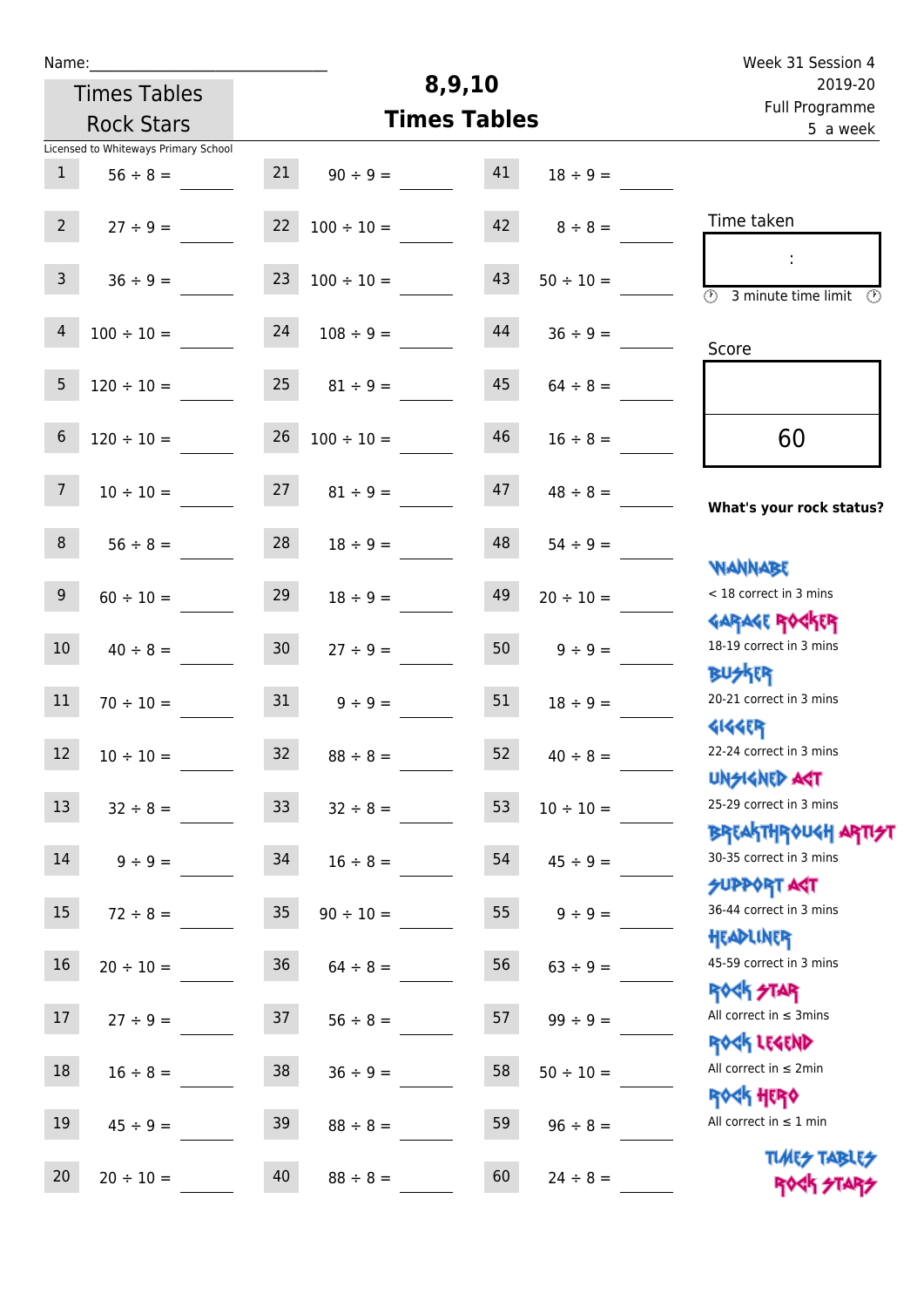| Name:                                 |                 |                          |                     |                          | Week 31 Session 5                                                                                            |
|---------------------------------------|-----------------|--------------------------|---------------------|--------------------------|--------------------------------------------------------------------------------------------------------------|
| <b>Times Tables</b>                   |                 |                          | 8,9,10              |                          | 2019-20                                                                                                      |
| <b>Rock Stars</b>                     |                 |                          | <b>Times Tables</b> |                          | Full Programme<br>5 a week                                                                                   |
| Licensed to Whiteways Primary School  |                 |                          |                     |                          |                                                                                                              |
| 1<br>$8 \times 6 =$                   | 21              | $8 \times 4 =$           | 41                  | $9 \div 9 =$             |                                                                                                              |
| 2 <sup>7</sup><br>$10 \times 2 =$     | 22              | $10 \times 5 =$          | 42                  | $40 \div 10 =$           | Time taken                                                                                                   |
| $\overline{3}$<br>$10 \times 12 =$    | 23              | $10 \times 6 =$          | 43                  | $30 \div 10 =$           | $\mathcal{L}_{\mathcal{A}}$<br>$\overline{\textcircled{2}}$ 3 minute time limit $\overline{\textcircled{2}}$ |
| 4<br>$10 \times 6 =$                  | 24              | $10 \times 11 =$         | 44                  | $88 \div 8 =$            | Score                                                                                                        |
| 5 <sub>1</sub><br>$8 \times 11 =$     | 25              | $9 \times 11 =$          | 45                  | $27 \div 9 =$            |                                                                                                              |
| 6 <sup>1</sup><br>$9 \times 12 =$     | 26              | $10 \times 5 =$          | 46                  | $32 \div 8 =$            | 60                                                                                                           |
| 7 <sup>7</sup><br>$8 \times 3 =$      | 27              | $10 \times 12 =$         | 47                  | $70 \div 10 =$           | Add up your time                                                                                             |
| 8 <sup>1</sup><br>$8 \times 6 =$      | 28              | $8 \times 7 =$           | 48                  | $81 \div 9 =$            | <b>Mins</b><br>S1                                                                                            |
| 9 <sub>o</sub><br>$10 \times 5 =$     | 29              | $8 \times 2 =$           | 49                  | $40 \div 10 =$           | S2                                                                                                           |
| 10 <sup>°</sup><br>$8 \times 3 =$     | 30 <sup>1</sup> | $8 \times 5 =$           | 50                  | $88 \div 8 =$            |                                                                                                              |
| 11<br>$8 \times 3 =$                  | 31              | $45 \div 9 =$            | 51                  | $32 \div 8 =$            | S5<br>Total $\qquad$                                                                                         |
| 12<br>$8 \times 5 =$                  | 32              | $90 \div 9 =$            | 52                  | $56 \div 8 =$            | <b>Secs</b>                                                                                                  |
| 13<br>$8 \times 8 =$                  | 33              | $36 \div 9 =$            | 53                  | $54 \div 9 =$            | S2                                                                                                           |
| 14<br>$8 \times 3 =$                  | 34              | $30 \div 10 =$           | 54                  | $80 \div 10 =$           |                                                                                                              |
| 15<br>$8 \times 12 = 35$ $8 \div 8 =$ |                 |                          |                     | 55 $72 \div 8 =$         | S5                                                                                                           |
| 16 <sup>1</sup><br>$10 \times 9 =$    |                 | $36 \quad 120 \div 10 =$ |                     | $56 \t 9 \div 9 =$       | Total<br>Add up your score                                                                                   |
| 17 <sub>1</sub><br>$10 \times 6 =$    |                 | $37 \t 40 \div 10 =$     |                     | $57 \quad 100 \div 10 =$ | S1                                                                                                           |
| 18<br>$8 \times 6 =$                  | 38              | $72 \div 9 =$            |                     | 58 $64 \div 8 =$         |                                                                                                              |
| 19<br>$8 \times 5 =$                  | 39              | $24 \div 8 =$            | 59                  | $96 \div 8 =$            | S5                                                                                                           |
| 20<br>$9 \times 4 =$                  | 40              | $9 \div 9 =$             | 60                  | $10 \div 10 =$           | Total $\_\_$                                                                                                 |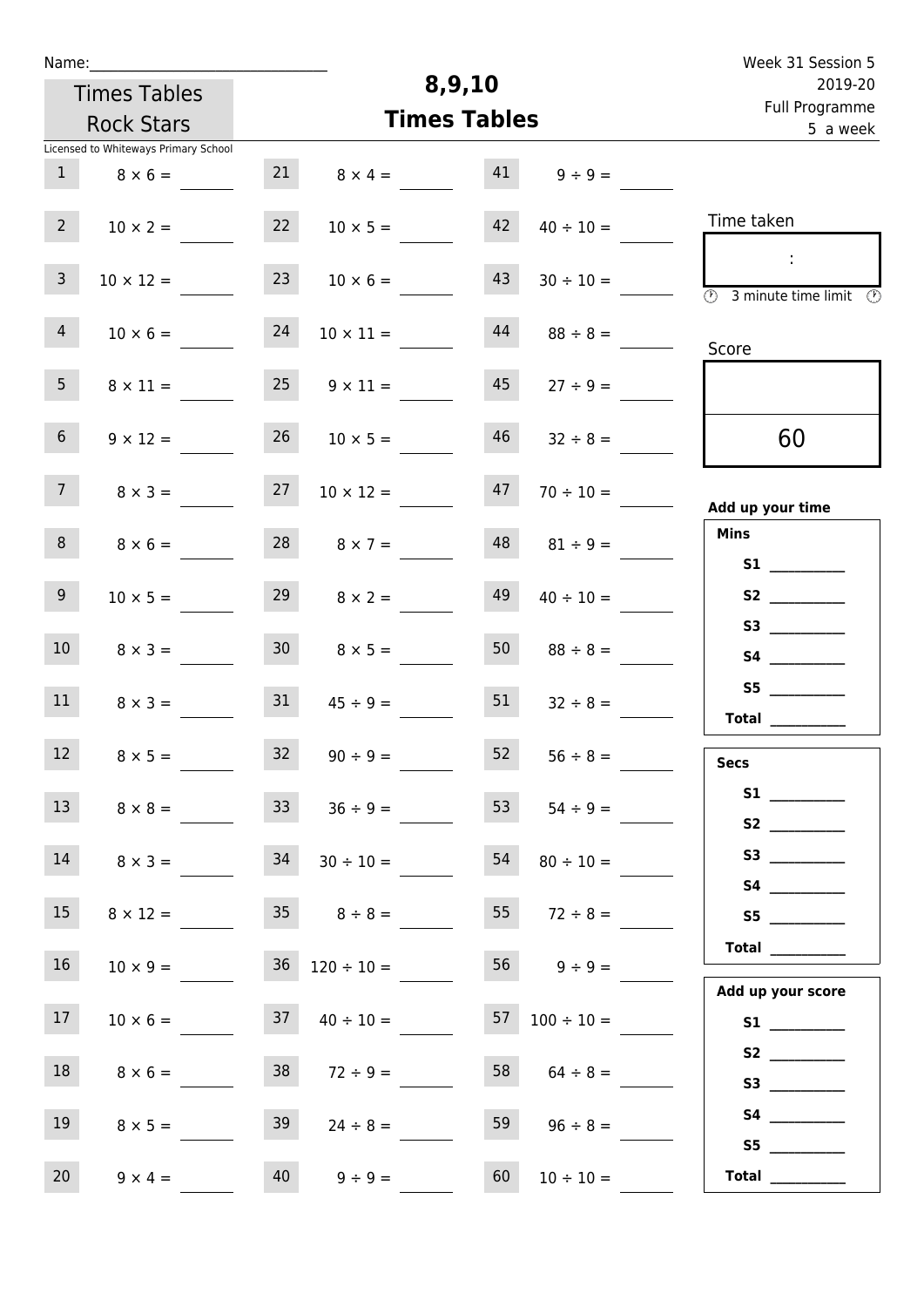| Name:           |                                      |                 | Week 32 Session 1 |                     |                  |                                                     |
|-----------------|--------------------------------------|-----------------|-------------------|---------------------|------------------|-----------------------------------------------------|
|                 | <b>Times Tables</b>                  |                 |                   | 9,10,11             |                  | 2019-20<br>Full Programme                           |
|                 | <b>Rock Stars</b>                    |                 |                   | <b>Times Tables</b> |                  | 5 a week                                            |
|                 | Licensed to Whiteways Primary School |                 |                   |                     |                  |                                                     |
| $\mathbf{1}$    | $9 \times 4 =$                       | 21              | $11 \times 2 =$   | 41                  | $3 \times 11 =$  |                                                     |
| $2^{\circ}$     | $9 \times 1 =$                       | 22              | $11 \times 5 =$   | 42                  | $8 \times 10 =$  | Time taken                                          |
| 3 <sup>7</sup>  | $9 \times 8 =$                       | 23              | $11 \times 11 =$  | 43                  | $6 \times 9 =$   | (1)<br>3 minute time limit                          |
| $\overline{4}$  | $10 \times 8 =$                      | 24              | $10 \times 5 =$   | 44                  | $5 \times 9 =$   | Score                                               |
| 5 <sub>1</sub>  | $10 \times 10 =$                     | 25              | $9 \times 7 =$    | 45                  | $1 \times 11 =$  |                                                     |
| 6 <sup>1</sup>  | $9 \times 8 =$                       | 26              | $11 \times 8 =$   | 46                  | $12 \times 10 =$ | 60                                                  |
| 7 <sup>7</sup>  | $9 \times 7 =$                       | 27              | $11 \times 2 =$   | 47                  | $9 \times 9 =$   | What's your rock status?                            |
| 8               | $9 \times 12 =$                      | 28              | $10 \times 10 =$  | 48                  | $9 \times 9 =$   | <b>NANNABE</b>                                      |
| 9 <sub>o</sub>  | $9 \times 1 =$                       | 29              | $10 \times 10 =$  | 49                  | $1 \times 9 =$   | < 18 correct in 3 mins<br><b>GARAGE ROGKER</b>      |
| 10 <sup>°</sup> | $10 \times 9 =$                      | 30 <sub>o</sub> | $11 \times 12 =$  | 50                  | $10 \times 11 =$ | 18-19 correct in 3 mins<br><b>BUSKER</b>            |
| 11              | $11 \times 8 =$                      | 31              | $9 \times 9 =$    | 51                  | $4 \times 10 =$  | 20-21 correct in 3 mins<br><b>4144EP</b>            |
| 12              | $9 \times 7 =$                       | 32              | $5 \times 10 =$   | 52                  | $4 \times 11 =$  | 22-24 correct in 3 mins<br><b>UNSIGNED AST</b>      |
| 13              | $11 \times 10 =$                     | 33              | $7 \times 11 =$   | 53                  | $8 \times 9 =$   | 25-29 correct in 3 mins<br><b>BREAKTHROUGH ARTH</b> |
| 14              | $10 \times 9 =$                      | 34              | $4 \times 11 =$   | 54                  | $6 \times 11 =$  | 30-35 correct in 3 mins<br>SUPPORT AGT              |
| 15              | $11 \times 12 =$                     | 35              | $11 \times 11 =$  | 55                  | $4 \times 11 =$  | 36-44 correct in 3 mins<br>HEADLINER                |
| 16 <sup>1</sup> | $9 \times 9 =$                       | 36              | $1 \times 10 =$   | 56                  | $2 \times 10 =$  | 45-59 correct in 3 mins<br>ROCK STAR                |
| 17              | $11 \times 2 =$                      | 37              | $7 \times 11 =$   | 57                  | $7 \times 10 =$  | All correct in $\leq$ 3mins<br>ROCK LEGEND          |
| 18              | $9 \times 12 =$                      | 38              | $5 \times 11 =$   | 58                  | $6 \times 9 =$   | All correct in $\leq 2$ min<br>ROCK HERO            |
| 19              | $10 \times 5 =$                      | 39              | $5 \times 11 =$   | 59                  | $9 \times 10 =$  | All correct in $\leq 1$ min                         |
| 20              | $10 \times 12 =$                     | 40              | $6 \times 10 =$   | 60                  | $3 \times 11 =$  | <b>TUARS TABLES</b><br>ROCK STARS                   |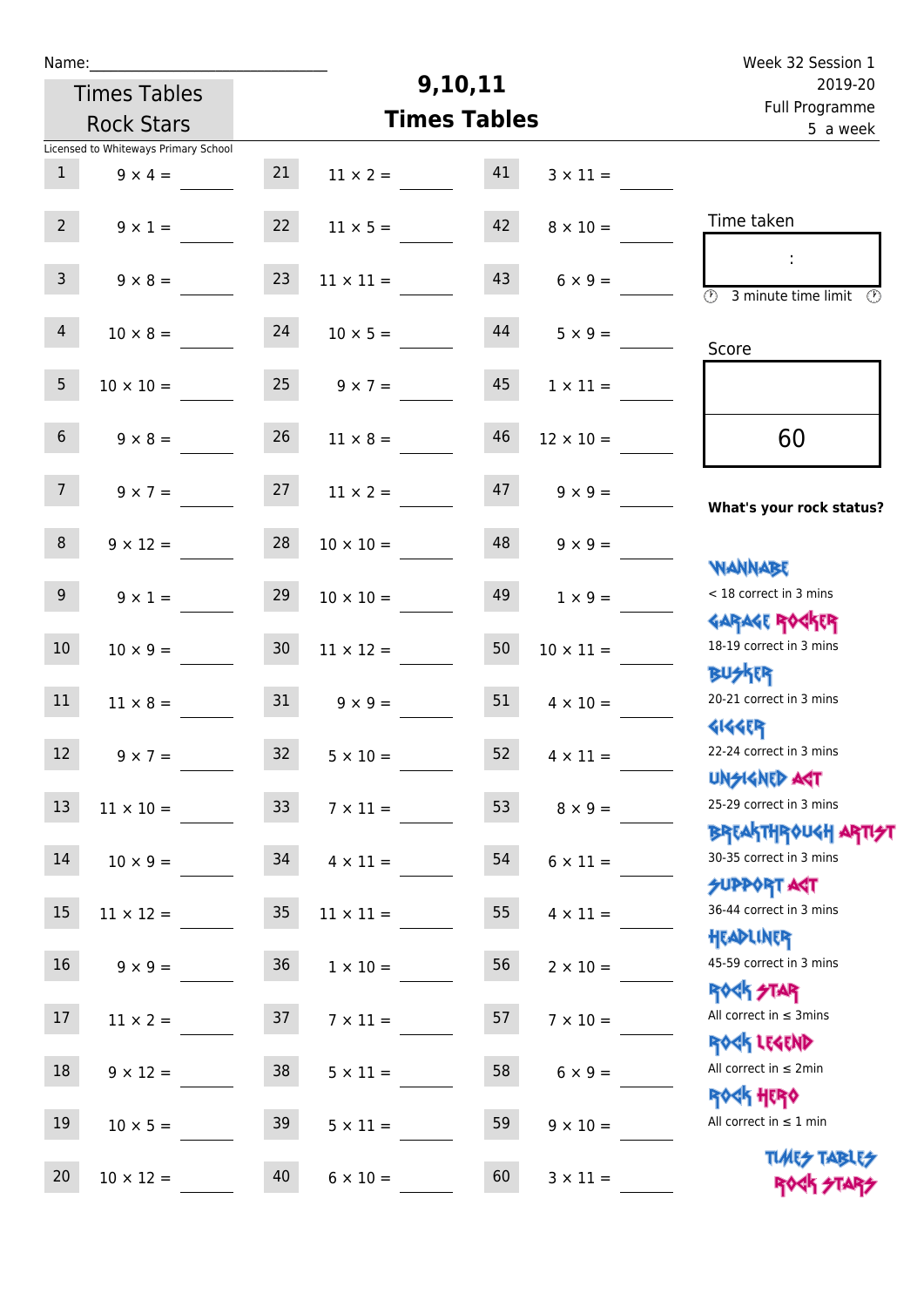| Name:          |                                      |        |                  |                        |                         |               | Week 32 Session 2                                          |  |  |  |
|----------------|--------------------------------------|--------|------------------|------------------------|-------------------------|---------------|------------------------------------------------------------|--|--|--|
|                | <b>Times Tables</b>                  |        |                  |                        | 9,10,11                 |               | 2019-20                                                    |  |  |  |
|                | <b>Rock Stars</b>                    |        |                  |                        | <b>Times Tables</b>     |               | Full Programme<br>5 a week                                 |  |  |  |
|                | Licensed to Whiteways Primary School |        |                  |                        |                         |               |                                                            |  |  |  |
| $\mathbf 1$    |                                      | 13     |                  | 25                     | 37                      | 49            |                                                            |  |  |  |
|                | 50<br>$10\,$                         |        | $11\,$<br>44     | 121<br>11              | 80<br>$10\,$            | 36<br>9       | Time taken                                                 |  |  |  |
| $\overline{2}$ |                                      | $14\,$ |                  | 26                     | 38                      | 50            |                                                            |  |  |  |
|                | 90<br>9                              |        | 120<br>$10\,$    | $110\,$<br>$10\,$      | $77\,$<br>$11\,$        | 110<br>11     | $\circledcirc$<br>3 minute time limit<br>$\circled{r}$     |  |  |  |
| $\mathsf{3}$   |                                      | $15\,$ |                  | 27                     | 39                      | 51            | Score                                                      |  |  |  |
|                | 63<br>9                              |        | 121<br>$11\,$    | 54<br>9                | $10\,$<br>$10\,$        | 99<br>$11\,$  |                                                            |  |  |  |
| $\overline{4}$ |                                      | 16     |                  | 28                     | 40                      | 52            | 60                                                         |  |  |  |
|                | 132<br>11                            |        | $30$<br>$10\,$   | 63<br>$\boldsymbol{9}$ | 45<br>$\boldsymbol{9}$  | 88<br>$11\,$  | What's your rock status?                                   |  |  |  |
| 5              |                                      | 17     |                  | 29                     | 41                      | 53            |                                                            |  |  |  |
|                | $\boldsymbol{9}$<br>9                |        | $11\,$<br>$11\,$ | 60<br>$10\,$           | 22<br>$11\,$            | 9<br>81       | WANNABE                                                    |  |  |  |
| $6\phantom{.}$ |                                      | 18     |                  | 30                     | 42                      | 54            | < 18 correct in 3 mins                                     |  |  |  |
|                | $11\,$<br>$11\,$                     |        | 54<br>9          | 60<br>$10\,$           | $110\,$<br>$11\,$       | 72<br>9       | <b>GARAGE ROG</b><br>18-19 correct in 3 mins               |  |  |  |
|                |                                      |        |                  |                        |                         |               | <b>BUSKER</b><br>20-21 correct in 3 mins                   |  |  |  |
| 7              | 18                                   | 19     | 18               | 31                     | 43                      | 55<br>80      | <b>4144EP</b>                                              |  |  |  |
|                | 9                                    |        | 9                | 100<br>10              | 9<br>9                  | $10\,$        | 22-24 correct in 3 mins                                    |  |  |  |
| 8              |                                      | 20     |                  | 32                     | 44                      | 56            | <b>UNSIGNED AST</b>                                        |  |  |  |
|                | 9<br>90                              |        | 36<br>9          | $110\,$<br>$10\,$      | 121<br>$11\,$           | 9<br>27       | 25-29 correct in 3 mins<br><b>BREAKTHROUGH</b>             |  |  |  |
| $9\,$          |                                      | 21     |                  | 33                     | 45                      | 57            | 30-35 correct in 3 mins                                    |  |  |  |
|                | 18<br>9                              |        | 22<br>11         | 63<br>$\boldsymbol{9}$ | $ 132\rangle$<br>$11\,$ | 81<br>9       | <b>SUPPORT AGT</b><br>36-44 correct in 3 mins<br>HEADLINER |  |  |  |
| 10             |                                      | 22     |                  | 34                     | 46                      | 58            | 45-59 correct in 3 mins                                    |  |  |  |
|                | 33<br>11                             |        | 33<br>11         | 10<br>60               | $10\,$<br>10            | $11\,$<br>88  | <b>ROCK STAR</b><br>All correct in $\leq$ 3mins            |  |  |  |
|                |                                      |        |                  |                        |                         |               | ROCK LEGEND                                                |  |  |  |
| 11             |                                      | 23     |                  | 35                     | 47                      | 59            | All correct in $\leq 2$ min                                |  |  |  |
|                | 10<br>10                             |        | $70\,$<br>$10\,$ | $80\,$<br>10           | 55<br>11                | $10\,$<br>20  | HERQ<br>All correct in $\leq 1$ min                        |  |  |  |
| 12             |                                      | 24     |                  | 36                     | 48                      | 60            |                                                            |  |  |  |
|                | 50<br>10                             |        | 90<br>$10\,$     | $100\,$<br>$10\,$      | 54<br>9                 | 110<br>$11\,$ | <b>TUARS TABARS</b>                                        |  |  |  |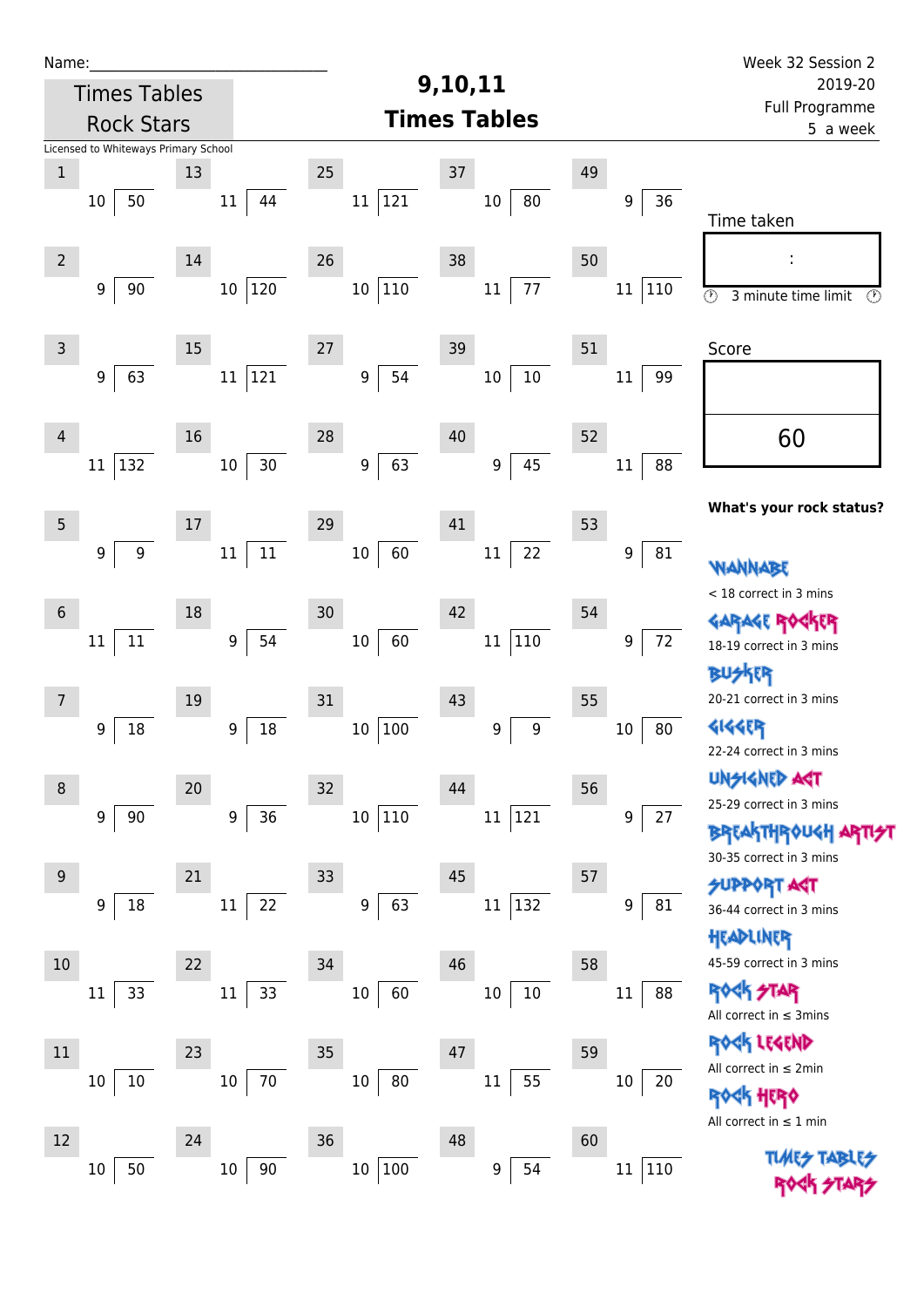| Name:            |                                                         |    |                       |                            | 9,10,11                     |                            | Week 32 Session 3                                                                            |
|------------------|---------------------------------------------------------|----|-----------------------|----------------------------|-----------------------------|----------------------------|----------------------------------------------------------------------------------------------|
|                  | <b>Times Tables</b>                                     |    |                       |                            | 2019-20<br>Full Programme   |                            |                                                                                              |
|                  | <b>Rock Stars</b>                                       |    |                       |                            | <b>Times Tables</b>         |                            | 5 a week                                                                                     |
| $\,1$            | Licensed to Whiteways Primary School<br>9<br>$\times$ 9 | 13 | 9<br>$\times$ 11      | 10<br>25<br>$\times$ 1     | 11<br>37<br>$\times$ 7      | 49<br>$\times$ 9           | 9<br>Time taken                                                                              |
| $\overline{2}$   | 10<br>$\times 8$                                        | 14 | 9<br>$\times$ 9       | 11<br>26<br>$\times$ 10    | 10<br>38<br>$\times 8$      | 50<br>$\times 8$           | 9<br>$\circled{r}$<br>3 minute time limit<br>⊕                                               |
| $\overline{3}$   | 9<br>$\times$ 12                                        | 15 | 9<br>$\times$ 12      | 9<br>27<br>$\times 8$      | 10<br>39<br>$\times 2$      | 11<br>51<br>$\times$ 11    | Score                                                                                        |
| $\overline{4}$   | 10<br>$\times$ 9                                        | 16 | 9<br>$\times$ 2       | 11<br>28<br>$\times$ 7     | 11<br>40<br>$\times$ 11     | 10<br>52<br>$\times 2$     | 60                                                                                           |
| 5                | 11<br>$\times$ 9                                        | 17 | 10<br>$\times$ 5      | 11<br>29<br>$\times 8$     | 11<br>41<br>$\times$ 4      | 11<br>53<br>$\times$ 7     | What's your rock status?                                                                     |
| $6\,$            | $10\,$<br>$\times$ 1                                    | 18 | 9<br>$\times$ 11      | 9<br>30<br>$\times$ 11     | 9<br>42<br>$\times$ 1       | 54<br>$\times$ 7           | <b>NANNABE</b><br>< 18 correct in 3 mins<br>9<br><b>GARAGE RO</b><br>18-19 correct in 3 mins |
| $7\overline{ }$  | 11<br>$\times$ 3                                        | 19 | 10<br>$\times$ 3      | 9<br>31<br>$\times$ 4      | 9<br>43<br>$\times$ 6       | 11<br>55<br>$\times 2$     | <b>BUSKER</b><br>20-21 correct in 3 mins<br><b>4144EP</b><br>22-24 correct in 3 mins         |
| $\boldsymbol{8}$ | $10\,$<br>$\times$ 10                                   | 20 | $10\,$<br>$\times$ 3  | 10<br>32<br>$\times$ 11    | $11\,$<br>44<br>$\times$ 4  | $10\,$<br>56<br>$\times$ 4 | <b>UNSIGNED AGT</b><br>25-29 correct in 3 mins<br><b>BREAKTHROUGH ARTI<del>S</del>T</b>      |
| 9                | 11<br>$\times$ 10                                       | 21 | $11\,$<br>$\times$ 6  | 11<br>33<br>$\times$ 10    | $11\,$<br>45<br>$\times$ 10 | $10\,$<br>57<br>$\times$ 8 | 30-35 correct in 3 mins<br><b>SUPPORT AGT</b><br>36-44 correct in 3 mins                     |
| $10$             | 9<br>$\times$ 11                                        | 22 | $11\,$<br>$\times$ 12 | 9<br>34<br>$\times$ 4      | 11<br>46<br>$\times$ 9      | 58<br>$\times$ 6           | HEADLINER<br>9<br>45-59 correct in 3 mins<br><b>ROCK STAR</b><br>All correct in $\leq$ 3mins |
| $11\,$           | $10\,$<br>$\times$ 1                                    | 23 | 9<br>$\times$ 6       | 9<br>35<br>$\times 2$      | $10\,$<br>47<br>$\times$ 11 | $11\,$<br>59<br>$\times 8$ | ROCK LEGEND<br>All correct in $\leq 2$ min<br>ROCK HERO                                      |
| 12               | 9<br>$\times$ 1                                         | 24 | $10\,$<br>$\times$ 4  | $11\,$<br>36<br>$\times$ 2 | $11\,$<br>48<br>$\times$ 12 | 60<br>$\times$ 3           | All correct in $\leq 1$ min<br>9<br><b>TUARS TABLES</b><br>ROCK STARS                        |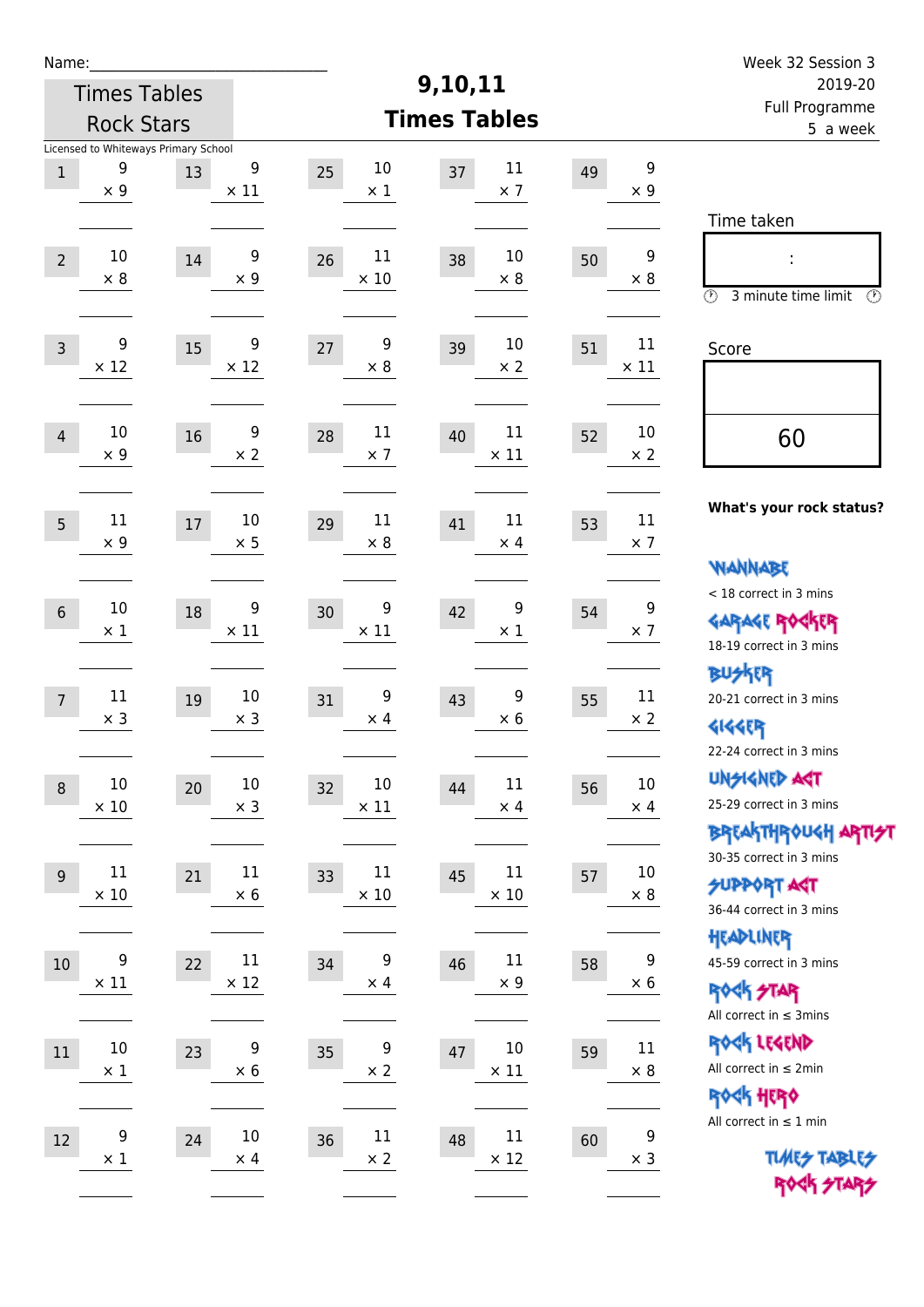| Week 32 Session 4                                     |                 |                     |                      |                 |                                      | Name:            |
|-------------------------------------------------------|-----------------|---------------------|----------------------|-----------------|--------------------------------------|------------------|
| 2019-20                                               |                 | 9,10,11             |                      |                 | <b>Times Tables</b>                  |                  |
| Full Programme<br>5 a week                            |                 | <b>Times Tables</b> | <b>Rock Stars</b>    |                 |                                      |                  |
|                                                       |                 |                     |                      |                 | Licensed to Whiteways Primary School |                  |
|                                                       | $88 \div 11 =$  | 41                  | $54 \div 9 =$        | 21              | $11 \div 11 =$                       | $\mathbf{1}$     |
|                                                       |                 |                     |                      |                 |                                      |                  |
| Time taken                                            | $99 \div 9 =$   | 42                  | $99 \div 11 =$       | 22              | $45 \div 9 =$                        | $\overline{2}$   |
|                                                       |                 |                     |                      |                 |                                      |                  |
| $\circled{r}$<br>3 minute time limit<br>$\mathcal{O}$ | $44 \div 11 =$  | 43                  | $108 \div 9 =$       | 23              | $132 \div 11 =$                      | $\overline{3}$   |
|                                                       |                 |                     |                      |                 |                                      | $\overline{4}$   |
| Score                                                 | $108 \div 9 =$  | 44                  | $80 \div 10 =$       | 24              | $45 \div 9 =$                        |                  |
|                                                       | $22 \div 11 =$  | 45                  | $99 \div 9 =$        | 25              | $100 \div 10 =$                      | 5                |
|                                                       |                 |                     |                      |                 |                                      |                  |
| 60                                                    | $132 \div 11 =$ | 46                  | $63 ÷ 9 =$           | 26              | $108 \div 9 =$                       | $\,$ 6 $\,$      |
|                                                       |                 |                     |                      |                 |                                      |                  |
|                                                       | $70 \div 10 =$  | 47                  | $120 \div 10 =$      | 27              | $70 \div 10 =$                       | $7\overline{ }$  |
| What's your rock status?                              |                 |                     |                      |                 |                                      |                  |
|                                                       | $50 \div 10 =$  | 48                  | $88 \div 11 =$       | 28              | $66 \div 11 =$                       | $\,8\,$          |
| <b>JARNARY</b>                                        |                 |                     |                      |                 |                                      |                  |
| < 18 correct in 3 mins                                | $33 \div 11 =$  | 49                  | $44 \div 11 =$       | 29              | $55 \div 11 =$                       | $\boldsymbol{9}$ |
| <b>GARAGE ROGKER</b>                                  |                 |                     |                      |                 |                                      |                  |
| 18-19 correct in 3 mins                               | $40 \div 10 =$  | 50                  | $36 \div 9 =$        | 30 <sub>o</sub> | $132 \div 11 =$                      | $10\,$           |
| <b>BUSKER</b><br>20-21 correct in 3 mins              |                 |                     |                      |                 |                                      |                  |
|                                                       | $81 \div 9 =$   | 51                  | $63 \div 9 =$        | 31              | $30 \div 10 =$                       | 11               |
| <b>4144EP</b><br>22-24 correct in 3 mins              |                 | 52                  |                      |                 |                                      | 12               |
| <b>UNSIGNED AGT</b>                                   | $20 \div 10 =$  |                     | $32 \t 108 \div 9 =$ |                 | $44 \div 11 =$                       |                  |
| 25-29 correct in 3 mins                               | $108 \div 9 =$  | 53                  | $22 \div 11 =$       | 33 <sup>°</sup> | $33 \div 11 =$                       | 13               |
| ΒΡΓΑΚΤΗΡΟUGH ΑΡΤΙ <del>2</del> Τ                      |                 |                     |                      |                 |                                      |                  |
| 30-35 correct in 3 mins                               | $66 \div 11 =$  | 54                  | $77 \div 11 =$       | 34              | $18 \div 9 =$                        | 14               |
| <b>SUPPORT AGT</b>                                    |                 |                     |                      |                 |                                      |                  |
| 36-44 correct in 3 mins                               | $90 \div 10 =$  | 55                  | $30 \div 10 =$       | 35              | $40 \div 10 =$                       | 15               |
| HEADLINER                                             |                 |                     |                      |                 |                                      |                  |
| 45-59 correct in 3 mins                               | $45 \div 9 =$   | 56                  | $11 \div 11 =$       | 36              | $10 \div 10 =$                       | 16               |
| ROCK STAR                                             |                 |                     |                      |                 |                                      |                  |
| All correct in $\leq$ 3mins                           | $36 ÷ 9 =$      | 57                  | $77 \div 11 =$       | 37              | $132 \div 11 =$                      | $17\,$           |
| ROCK LEGEND                                           |                 |                     |                      |                 |                                      |                  |
| All correct in $\leq 2$ min                           | $81 \div 9 =$   | 58                  | $121 \div 11 =$      | 38              | $27 \div 9 =$                        | 18               |
| <b>ROCK HERO</b><br>All correct in $\leq 1$ min       |                 |                     |                      |                 |                                      |                  |
|                                                       | $60 \div 10 =$  | 59                  | $99 \div 9 =$        | 39              | $40 \div 10 =$                       | 19               |
| <b>TUARS TABLES</b>                                   | $72 \div 9 =$   | 60                  | $66 \div 11 =$       | 40              | $36 \div 9 =$                        | 20               |
| ROCK STARS                                            |                 |                     |                      |                 |                                      |                  |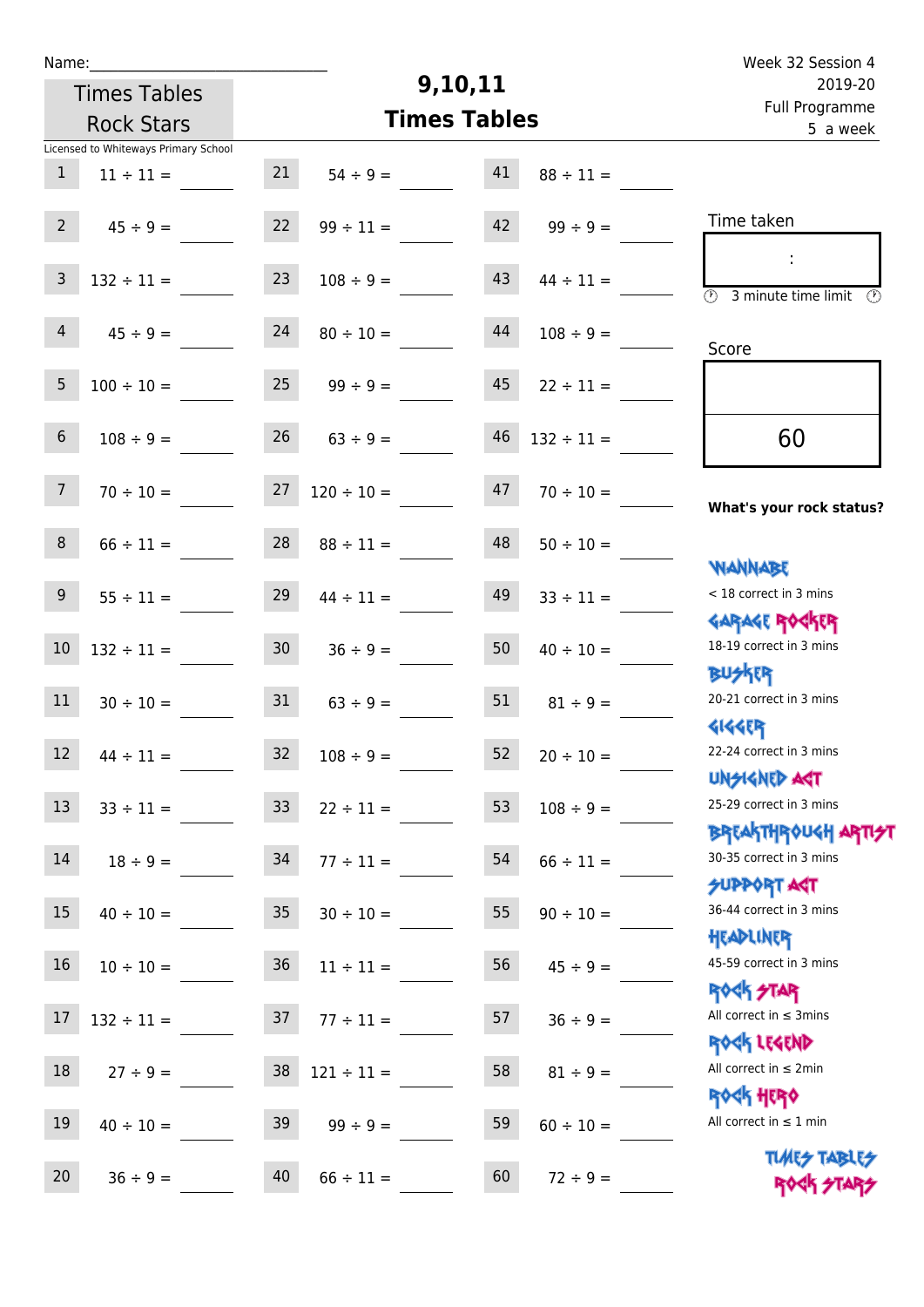| Week 32 Session 5                                                                  |                      |                     |                          |                 |                                      | Name:           |
|------------------------------------------------------------------------------------|----------------------|---------------------|--------------------------|-----------------|--------------------------------------|-----------------|
| 2019-20                                                                            |                      | 9,10,11             |                          |                 | <b>Times Tables</b>                  |                 |
| Full Programme                                                                     |                      | <b>Times Tables</b> |                          |                 | <b>Rock Stars</b>                    |                 |
| 5 a week                                                                           |                      |                     |                          |                 | Licensed to Whiteways Primary School |                 |
|                                                                                    | $110 \div 10 =$      | 41                  | $10 \times 1 =$          | 21              | $9 \times 10 =$                      | 1               |
| Time taken                                                                         | $22 \div 11 =$       | 42                  | $10 \times 10 =$         | 22              | $10 \times 9 =$                      | $2^{\circ}$     |
| ÷<br>$\overline{\textcircled{1}}$ 3 minute time limit $\overline{\textcircled{1}}$ | $63 \div 9 =$        | 43                  | $9 \times 7 =$           | 23              | $11 \times 1 =$                      | 3 <sup>7</sup>  |
| Score                                                                              | $44$ $110 \div 11 =$ |                     | $10 \times 5 =$          | 24              | $10 \times 10 =$                     | $\overline{4}$  |
|                                                                                    | $45$ $27 \div 9 =$   |                     | $25 \t 9 \times 2 =$     |                 | $9 \times 10 =$                      | 5 <sub>1</sub>  |
| 60                                                                                 | $20 \div 10 =$       | 46                  | $10 \times 6 =$          | 26              | $10 \times 2 =$                      | 6 <sup>1</sup>  |
| Add up your time                                                                   | $47 \t36 \div 9 =$   |                     | $9 \times 12 =$          | 27              | $10 \times 1 =$                      | 7 <sup>7</sup>  |
| <b>Mins</b>                                                                        | $18 \div 9 =$        | 48                  | $10 \times 5 =$          | 28              | $10 \times 3 =$                      | 8               |
|                                                                                    | $40 \div 10 =$       | 49                  | $9 \times 2 =$           | 29              | $11 \times 10 =$                     | 9 <sub>o</sub>  |
|                                                                                    | $55 \div 11 =$       | 50                  | $9 \times 5 =$           | 30 <sub>o</sub> | $10 \times 1 =$                      | 10 <sup>°</sup> |
| S5<br>Total                                                                        | 51 $72 \div 9 =$     |                     | $11 \div 11 =$           | 31              | $11 \times 11 =$                     | 11              |
| <b>Secs</b>                                                                        | $52 \t108 \div 9 =$  |                     | $32 \t 108 \div 9 =$     |                 | $12 \t 11 \times 4 =$                |                 |
|                                                                                    | $30 \div 10 =$       | 53                  | $72 \div 9 =$            | 33 <sup>°</sup> | $10 \times 2 =$                      | 13              |
|                                                                                    | $54$ $100 \div 10 =$ |                     | $34 \t 99 \div 9 =$      |                 | $11 \times 10 =$                     | 14              |
| S5                                                                                 | $55 \t 77 \div 11 =$ |                     | $35 \t 45 \div 9 =$      |                 | $9 \times 4 =$                       | 15              |
| Total                                                                              | $56$ $9 \div 9 =$    |                     | $36 \t 27 \div 9 =$      |                 | $9 \times 11 =$                      | 16              |
| Add up your score<br>S1                                                            | $57 \t36 \div 9 =$   |                     | $37 \t 99 \div 11 =$     |                 | $9 \times 11 =$                      | 17 <sup>7</sup> |
| S3                                                                                 | $55 \div 11 =$       | 58                  | $38 \quad 121 \div 11 =$ |                 | $9 \times 7 =$                       | 18              |
| S4                                                                                 | $90 \div 10 =$       | 59                  | $27 \div 9 =$            | 39              | $9 \times 2 =$                       | 19              |
| S5<br>Total $\_\_$                                                                 | $63 \div 9 =$        | 60                  | $66 \div 11 =$           | 40              | $10 \times 8 =$                      | 20              |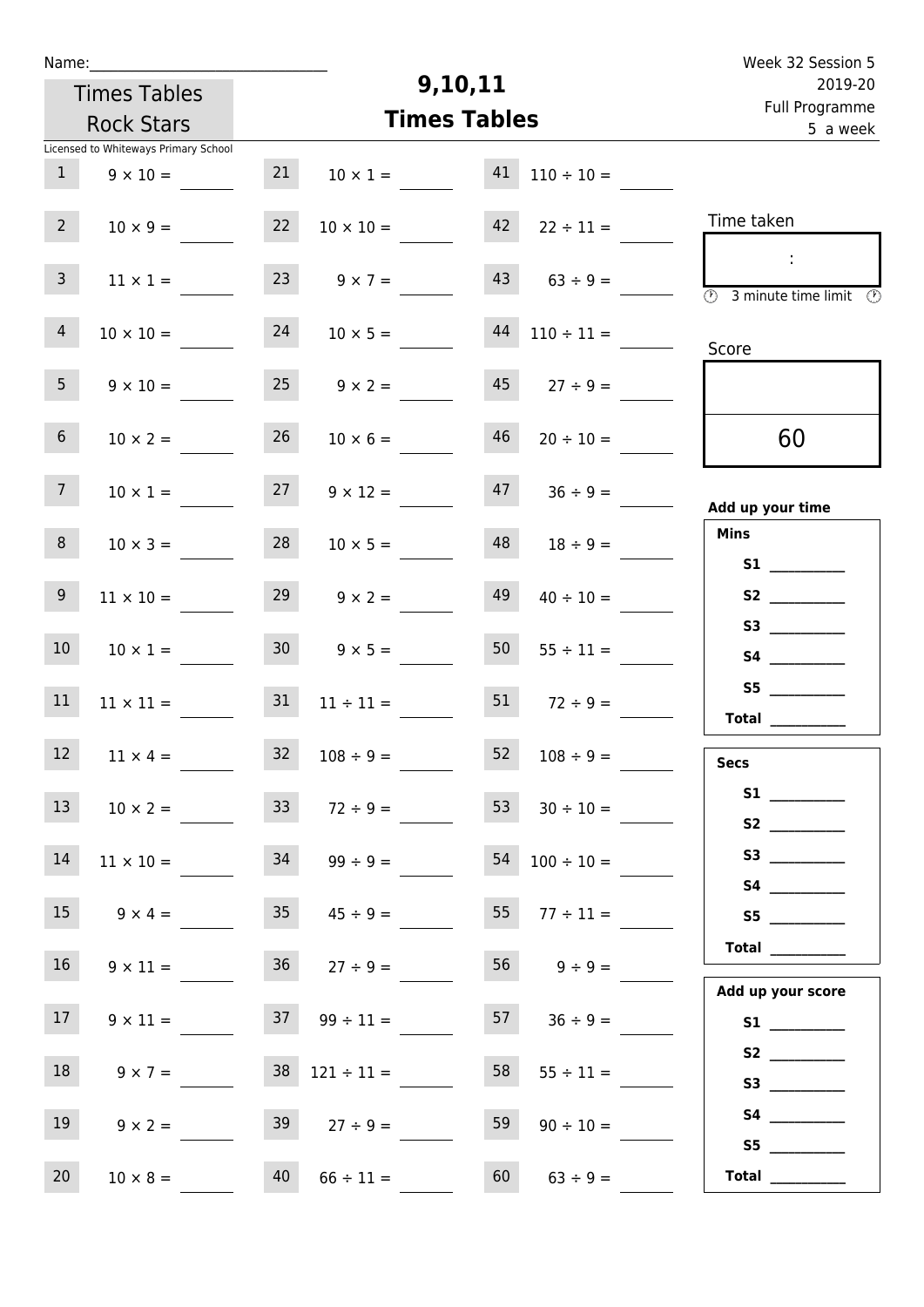| Name:            |                                      |                 |                  |                     |                       | Week 33 Session 1                                                |  |  |  |
|------------------|--------------------------------------|-----------------|------------------|---------------------|-----------------------|------------------------------------------------------------------|--|--|--|
|                  | <b>Times Tables</b>                  |                 |                  | 10,11,12            |                       | 2019-20<br>Full Programme<br>5 a week                            |  |  |  |
|                  | <b>Rock Stars</b>                    |                 |                  | <b>Times Tables</b> |                       |                                                                  |  |  |  |
|                  | Licensed to Whiteways Primary School |                 |                  |                     |                       |                                                                  |  |  |  |
| $\mathbf{1}$     | $11 \times 3 =$                      | 21              | $10 \times 1 =$  | 41                  | $8 \times 11 =$       |                                                                  |  |  |  |
| $2^{\circ}$      | $12 \times 11 =$                     | 22              | $12 \times 1 =$  | 42                  | $12 \times 10 =$      | Time taken                                                       |  |  |  |
| 3 <sup>7</sup>   | $11 \times 3 =$                      | 23              | $10 \times 3 =$  | 43                  | $12 \times 11 =$      | $\overline{(\Omega)}$<br>3 minute time limit $\circled{0}$       |  |  |  |
| $\overline{4}$   | $10 \times 3 =$                      | 24              | $10 \times 9 =$  | 44                  | $5 \times 11 =$       | Score                                                            |  |  |  |
| 5 <sub>1</sub>   | $12 \times 8 =$                      | 25              | $10 \times 10 =$ | 45                  | $6 \times 11 =$       |                                                                  |  |  |  |
| 6 <sup>1</sup>   | $10 \times 10 =$                     | 26              | $12 \times 11 =$ | 46                  | $8 \times 12 =$       | 60                                                               |  |  |  |
| 7 <sup>7</sup>   | $12 \times 9 =$                      | 27              | $10 \times 2 =$  | 47                  | $11 \times 12 =$      | What's your rock status?                                         |  |  |  |
| 8                | $12 \times 7 =$                      | 28              | $11 \times 5 =$  | 48                  | $6 \times 12 =$       | <b>NANNABE</b>                                                   |  |  |  |
| 9 <sub>o</sub>   | $11 \times 7 =$                      | 29              | $10 \times 9 =$  | 49                  | $1 \times 11 =$       | < 18 correct in 3 mins<br><b>GARAGE ROCKER</b>                   |  |  |  |
| 10 <sup>°</sup>  | $11 \times 6 =$                      | 30 <sub>2</sub> | $12 \times 3 =$  | 50                  | $11 \times 11 =$      | 18-19 correct in 3 mins<br><b>BUSKER</b>                         |  |  |  |
| 11               | $12 \times 5 =$                      | 31              | $6 \times 12 =$  | 51                  | $11 \times 10 =$      | 20-21 correct in 3 mins<br><b>4144EP</b>                         |  |  |  |
| 12 <sup>12</sup> | $12 \times 6 =$                      | 32              | $6 \times 10 =$  |                     | $52 \t 6 \times 11 =$ | 22-24 correct in 3 mins<br><b>UNSIGNED AST</b>                   |  |  |  |
| 13               | $11 \times 7 =$                      | 33 <sup>°</sup> | $6 \times 12 =$  | 53                  | $12 \times 11 =$      | 25-29 correct in 3 mins                                          |  |  |  |
| 14               | $12 \times 6 =$                      | 34              | $7 \times 10 =$  | 54                  | $8 \times 11 =$       | <b>BREAKTHROUGH ARTI<del>S</del>T</b><br>30-35 correct in 3 mins |  |  |  |
| 15 <sub>1</sub>  | $12 \times 7 =$                      | 35              | $4 \times 10 =$  | 55                  | $5 \times 10 =$       | <b>SUPPORT ART</b><br>36-44 correct in 3 mins                    |  |  |  |
| 16               | $12 \times 6 =$                      | 36              | $9 \times 12 =$  | 56                  | $7 \times 12 =$       | HEADLINER<br>45-59 correct in 3 mins<br><b>ROCK STAR</b>         |  |  |  |
| 17               | $11 \times 5 =$                      | 37              | $1 \times 12 =$  | 57                  | $1 \times 10 =$       | All correct in $\leq$ 3mins<br>ROCK LEGEND                       |  |  |  |
| 18               | $12 \times 6 =$                      | 38              | $10 \times 10 =$ | 58                  | $4 \times 11 =$       | All correct in $\leq 2$ min<br><b>ROCK HERO</b>                  |  |  |  |
| 19               | $11 \times 2 =$                      | 39              | $5 \times 11 =$  | 59                  | $8 \times 12 =$       | All correct in $\leq 1$ min                                      |  |  |  |
| 20               | $10 \times 10 =$                     | 40              | $7 \times 10 =$  | 60                  | $3 \times 10 =$       | <b>TUARS TABLES</b><br>ROCK STARS                                |  |  |  |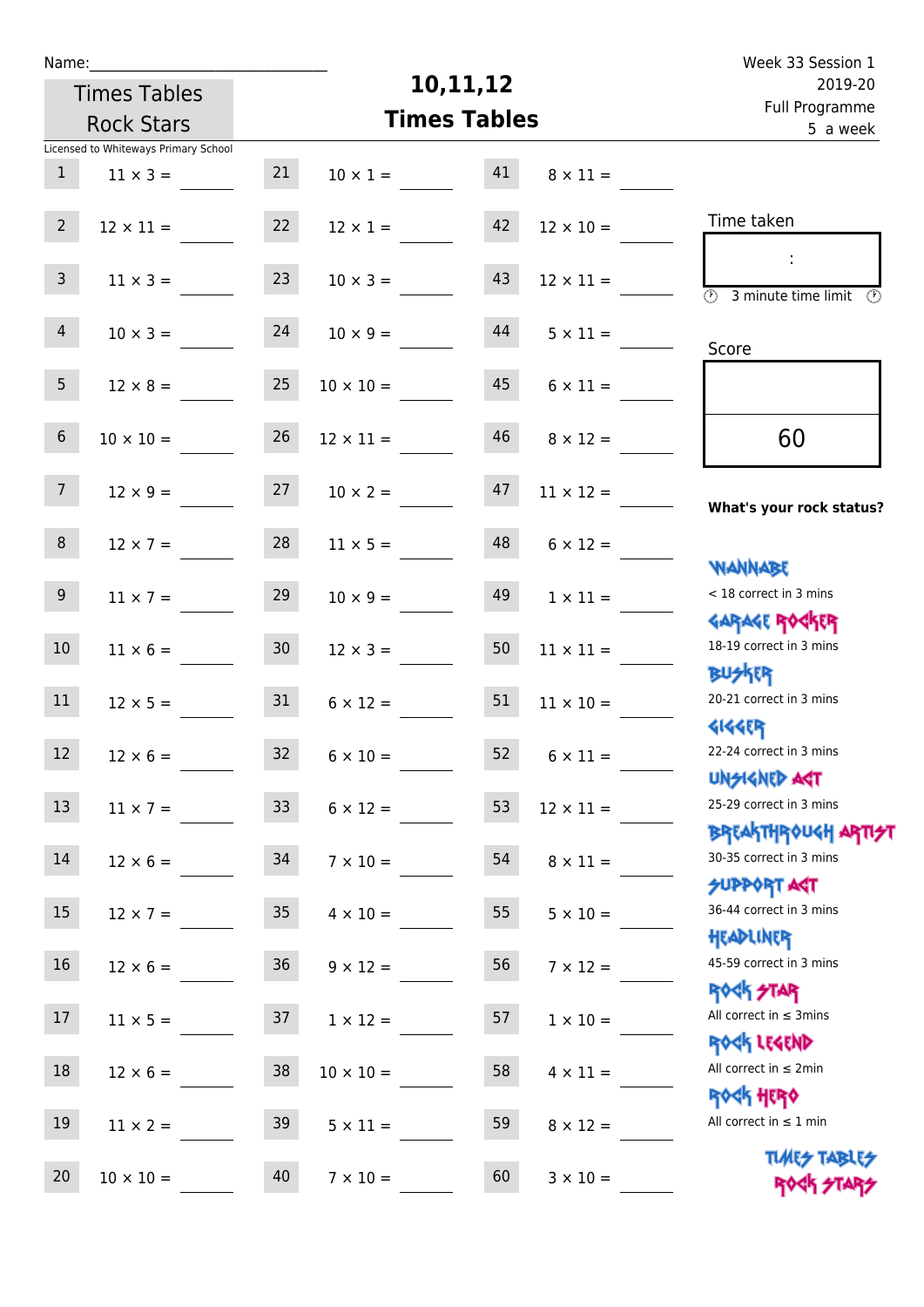| Name:          |                                      |    |                       |                  |                     | Week 33 Session 2 |                                       |                                                                                             |  |
|----------------|--------------------------------------|----|-----------------------|------------------|---------------------|-------------------|---------------------------------------|---------------------------------------------------------------------------------------------|--|
|                | <b>Times Tables</b>                  |    |                       |                  | 10,11,12            |                   | 2019-20<br>Full Programme<br>5 a week |                                                                                             |  |
|                | <b>Rock Stars</b>                    |    |                       |                  | <b>Times Tables</b> |                   |                                       |                                                                                             |  |
|                | Licensed to Whiteways Primary School |    |                       |                  |                     |                   |                                       |                                                                                             |  |
| $\mathbf 1$    |                                      | 13 |                       | 25               | $37\,$              | 49                |                                       |                                                                                             |  |
|                | 20<br>$10\,$                         |    | 80<br>$10\,$          | $11\,$<br>$11\,$ | 12<br>12            |                   | 90<br>10                              | Time taken                                                                                  |  |
| $\overline{2}$ |                                      | 14 |                       | 26               | 38                  | 50                |                                       |                                                                                             |  |
|                | 110<br>10 <sup>1</sup>               |    | 40<br>10 <sub>1</sub> | 77<br>$11\,$     | 60<br>$10\,$        |                   | $10\,$<br>70                          | $\overline{\odot}$<br>3 minute time limit<br>$\odot$                                        |  |
| $\mathsf{3}$   |                                      | 15 |                       | 27               | 39                  | 51                |                                       | Score                                                                                       |  |
|                | 100<br>$10\,$                        |    | 12<br>84              | 60<br>10         | 22<br>$11\,$        |                   | 66<br>11                              |                                                                                             |  |
| $\overline{4}$ |                                      | 16 |                       | 28               | 40                  | 52                |                                       | 60                                                                                          |  |
|                | 121<br>11                            |    | 10 110                | 44<br>$11\,$     | 132<br>$12\,$       |                   | 80<br>10                              |                                                                                             |  |
| 5              |                                      | 17 |                       | 29               | 41                  | 53                |                                       | What's your rock status?                                                                    |  |
|                | 84<br>12                             |    | 88<br>11              | $20\,$<br>$10\,$ | $10\,$<br>$10\,$    |                   | 70<br>$10\,$                          | <b>WANNABE</b>                                                                              |  |
| $\sqrt{6}$     |                                      | 18 |                       | 30               | 42                  | 54                |                                       | < 18 correct in 3 mins                                                                      |  |
|                | 12<br>48                             |    | 12 120                | $77 \,$<br>11    | 48<br>12            |                   | 120<br>$10\,$                         | <b>GARAGE ROCKER</b><br>18-19 correct in 3 mins                                             |  |
| 7              |                                      | 19 |                       | 31               | 43                  | 55                |                                       | 外取<br>20-21 correct in 3 mins                                                               |  |
|                | 40<br>10                             |    | $11\,$<br>11          | 100<br>10        | 100<br>$10\,$       |                   | 88<br>$11\,$                          | <b>4144EP</b><br>22-24 correct in 3 mins                                                    |  |
| 8              |                                      | 20 |                       | 32               | 44                  | 56                |                                       | <b>UNSIGNED ART</b>                                                                         |  |
|                | 12<br>132                            |    | 11<br>66              | 132<br>$11\,$    | $10\,$<br>20        |                   | 120<br>$10\,$                         | 25-29 correct in 3 mins<br><b>BREAKTHROUGH ARTI<del>S</del>T</b><br>30-35 correct in 3 mins |  |
| 9              |                                      | 21 |                       | 33               | 45                  | 57                |                                       | <b>SUPPORT AGT</b>                                                                          |  |
|                | 24<br>12                             |    | 12 132                | $10\,$<br>40     | 30<br>$10\,$        |                   | 12<br>24                              | 36-44 correct in 3 mins<br>HEADLINER                                                        |  |
| 10             |                                      | 22 |                       | 34               | 46                  | 58                |                                       | 45-59 correct in 3 mins                                                                     |  |
|                | 33<br>11                             |    | 110<br>$10\,$         | 80<br>$10\,$     | $10\,$<br>10        |                   | 12<br>12                              | <b>ROCK STAR</b><br>All correct in $\leq$ 3mins                                             |  |
| 11             |                                      | 23 |                       | 35               | 47                  | 59                |                                       | ROCK LEGEND                                                                                 |  |
|                | 108<br>12                            |    | $90\,$<br>$10\,$      | 12<br>48         | 48<br>12            |                   | 12<br>72                              | All correct in $\leq 2$ min<br><b>HERQ</b>                                                  |  |
| 12             |                                      | 24 |                       | 36               | 48                  | 60                |                                       | All correct in $\leq 1$ min                                                                 |  |
|                | 24<br>12                             |    | 100<br>$10\,$         | 36<br>12         | $11\,$<br>44        |                   | 88<br>$11\,$                          | <b>TUARS TABLES</b>                                                                         |  |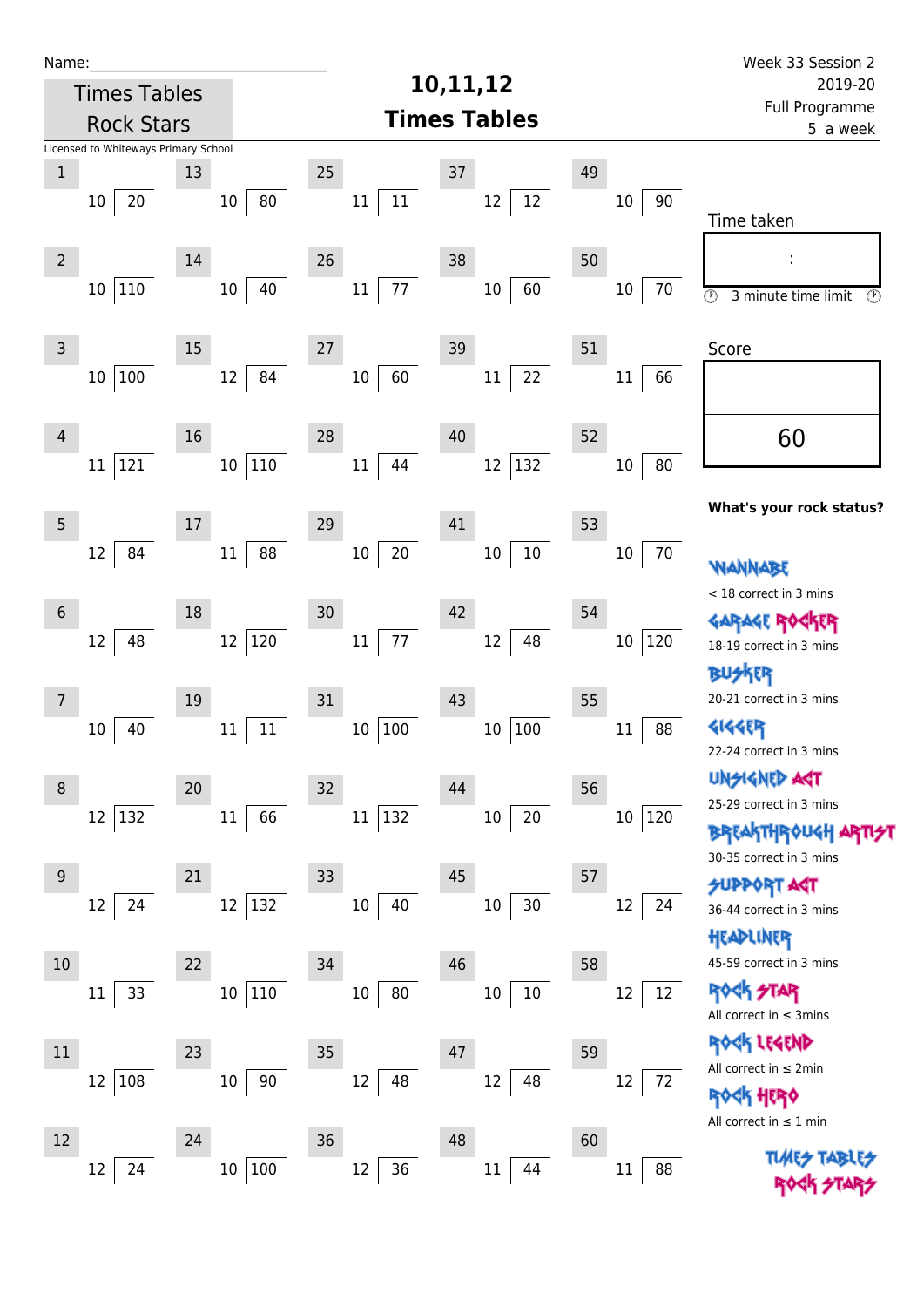| Name:          |                                            |    |                      |                         |                                   |    |                      | Week 33 Session 3                               |  |  |  |
|----------------|--------------------------------------------|----|----------------------|-------------------------|-----------------------------------|----|----------------------|-------------------------------------------------|--|--|--|
|                | <b>Times Tables</b>                        |    |                      |                         | 10,11,12                          |    |                      | 2019-20                                         |  |  |  |
|                | <b>Rock Stars</b>                          |    |                      | <b>Times Tables</b>     | <b>Full Programme</b><br>5 a week |    |                      |                                                 |  |  |  |
|                | Licensed to Whiteways Primary School<br>10 |    | $10\,$               | 12<br>25                | 10                                | 49 | 10                   |                                                 |  |  |  |
| $\,1$          | $\times$ 8                                 | 13 | $\times$ 1           | $\times 8$              | 37<br>$\times$ 4                  |    | $\times$ 5           |                                                 |  |  |  |
|                |                                            |    |                      |                         |                                   |    |                      | Time taken                                      |  |  |  |
| $\overline{2}$ | 12                                         | 14 | 10                   | 11<br>26                | 10<br>38                          | 50 | 12                   |                                                 |  |  |  |
|                | $\times$ 4                                 |    | $\times 8$           | $\times$ 4              | $\times 9$                        |    | $\times$ 12          | $\circled{r}$<br>3 minute time limit<br>⊕       |  |  |  |
|                |                                            |    |                      |                         |                                   |    |                      |                                                 |  |  |  |
| $\overline{3}$ | 11<br>$\times$ 9                           | 15 | 11<br>$\times$ 1     | 12<br>27<br>$\times$ 12 | 12<br>39<br>$\times 6$            | 51 | 11<br>$\times 8$     | Score                                           |  |  |  |
|                |                                            |    |                      |                         |                                   |    |                      |                                                 |  |  |  |
| $\overline{4}$ | 10                                         | 16 | 11                   | 11<br>28                | 12<br>40                          | 52 | 12                   | 60                                              |  |  |  |
|                | $\times$ 11                                |    | $\times$ 6           | $\times$ 12             | $\times$ 4                        |    | $\times$ 5           |                                                 |  |  |  |
|                |                                            |    |                      |                         |                                   |    |                      | What's your rock status?                        |  |  |  |
| 5              | 11<br>$\times$ 3                           | 17 | 12<br>$\times$ 9     | 10<br>29<br>$\times$ 6  | 12<br>41<br>$\times$ 3            | 53 | 12<br>$\times 6$     |                                                 |  |  |  |
|                |                                            |    |                      |                         |                                   |    |                      | <b>NANNABE</b>                                  |  |  |  |
|                | 11                                         | 18 | 12                   | 12<br>30                | 11<br>42                          | 54 | 12                   | < 18 correct in 3 mins                          |  |  |  |
| $6\,$          | $\times 2$                                 |    | $\times$ 10          | $\times 2$              | $\times$ 5                        |    | $\times$ 5           | <b>GARAGE ROCKER</b><br>18-19 correct in 3 mins |  |  |  |
|                |                                            |    |                      |                         |                                   |    |                      | <b>BUSKER</b>                                   |  |  |  |
| $\overline{7}$ | 11                                         | 19 | 11                   | 10<br>31                | 11<br>43                          | 55 | 12                   | 20-21 correct in 3 mins                         |  |  |  |
|                | $\times 8$                                 |    | $\times 6$           | $\times$ 3              | $\times$ 1                        |    | $\times$ 10          | <b>4144EP</b>                                   |  |  |  |
|                |                                            |    |                      |                         |                                   |    |                      | 22-24 correct in 3 mins<br><b>UNSIGNED AGT</b>  |  |  |  |
| $\,8\,$        | $10\,$<br>$\times$ 1                       | 20 | 11<br>$\times$ 11    | 11<br>32<br>$\times$ 10 | 12<br>44<br>$\times$ 11           | 56 | $10\,$<br>$\times$ 5 | 25-29 correct in 3 mins                         |  |  |  |
|                |                                            |    |                      |                         |                                   |    |                      | <b>BREAKTHROUGH ARTI<del>S</del>T</b>           |  |  |  |
| 9              | $11\,$                                     | 21 | 10                   | 11<br>33                | 10<br>45                          | 57 | 10                   | 30-35 correct in 3 mins                         |  |  |  |
|                | $\times$ 7                                 |    | $\times$ 12          | $\times$ 5              | $\times$ 2                        |    | $\times$ 8           | <b>SUPPORT ART</b><br>36-44 correct in 3 mins   |  |  |  |
|                |                                            |    |                      |                         |                                   |    |                      | HEADLINER                                       |  |  |  |
| 10             | $10\,$<br>$\times$ 1                       | 22 | $10\,$<br>$\times 2$ | 12<br>34<br>$\times$ 9  | $11\,$<br>46<br>$\times$ 2        | 58 | 12<br>$\times 8$     | 45-59 correct in 3 mins                         |  |  |  |
|                |                                            |    |                      |                         |                                   |    |                      | <b>ROCK STAR</b><br>All correct in $\leq$ 3mins |  |  |  |
| 11             | 12                                         |    | 12                   | 10                      | 12                                |    | $11\,$               | ROCK LEGEND                                     |  |  |  |
|                | $\times$ 7                                 | 23 | $\times$ 10          | 35<br>$\times$ 3        | 47<br>$\times$ 1                  | 59 | $\times 2$           | All correct in $\leq 2$ min                     |  |  |  |
|                |                                            |    |                      |                         |                                   |    |                      | <b>ROCK HERO</b>                                |  |  |  |
| 12             | $11\,$                                     | 24 | $11\,$               | 11<br>36                | $11\,$<br>48                      | 60 | $10\,$               | All correct in $\leq 1$ min                     |  |  |  |
|                | $\times$ 1                                 |    | $\times$ 3           | $\times$ 3              | $\times$ 7                        |    | $\times$ 2           | <b>TUARS TABLES</b><br>ROCK STARS               |  |  |  |
|                |                                            |    |                      |                         |                                   |    |                      |                                                 |  |  |  |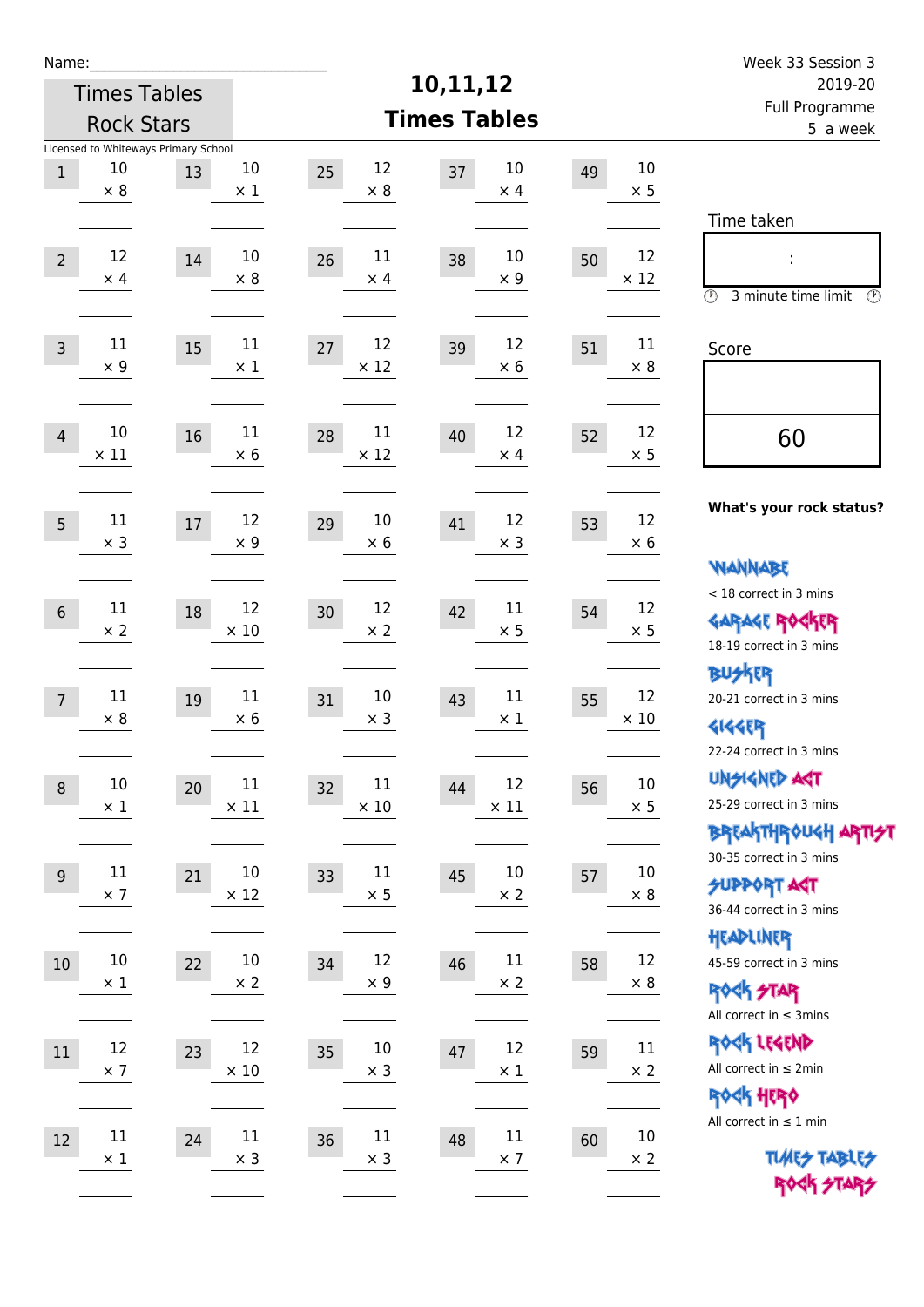| u | am |  |  |
|---|----|--|--|
|   |    |  |  |

# **10,11,12**

|                 | <b>Times Tables</b>                  | 10,11,12        |                     |                            |                 | 2019-20                                                          |  |  |
|-----------------|--------------------------------------|-----------------|---------------------|----------------------------|-----------------|------------------------------------------------------------------|--|--|
|                 | <b>Rock Stars</b>                    |                 | <b>Times Tables</b> | Full Programme<br>5 a week |                 |                                                                  |  |  |
|                 | Licensed to Whiteways Primary School |                 |                     |                            |                 |                                                                  |  |  |
| $\mathbf{1}$    | $50 \div 10 =$                       | 21              | $121 \div 11 =$     | 41                         | $96 \div 12 =$  |                                                                  |  |  |
| 2 <sup>7</sup>  | $22 \div 11 =$                       | 22              | $120 \div 10 =$     | 42                         | $70 \div 10 =$  | Time taken                                                       |  |  |
| $\mathsf{3}$    | $72 \div 12 =$                       | 23              | $20 \div 10 =$      | 43                         | $110 \div 11 =$ | 3 minute time limit<br>$\mathcal{O}$                             |  |  |
| $\overline{4}$  | $110 \div 10 =$                      |                 | $24$ 110 ÷ 10 =     | 44                         | $110 \div 10 =$ | Score                                                            |  |  |
| 5               | $100 \div 10 =$                      | 25              | $88 \div 11 =$      | 45                         | $144 \div 12 =$ |                                                                  |  |  |
| $6\phantom{.}6$ | $132 \div 11 =$                      | 26              | $36 \div 12 =$      | 46                         | $20 \div 10 =$  | 60                                                               |  |  |
| 7 <sup>7</sup>  | $10 \div 10 =$                       | 27              | $84 \div 12 =$      | 47                         | $70 \div 10 =$  | What's your rock status?                                         |  |  |
| $\bf 8$         | $110 \div 10 =$                      | 28              | $12 \div 12 =$      | 48                         | $10 \div 10 =$  | <b>JARNARY</b>                                                   |  |  |
| 9               | $99 \div 11 =$                       | 29              | $55 \div 11 =$      | 49                         | $99 \div 11 =$  | < 18 correct in 3 mins<br><b>GARAGE ROGKER</b>                   |  |  |
| 10 <sup>°</sup> | $11 \div 11 =$                       | 30 <sub>o</sub> | $36 \div 12 =$      | 50                         | $33 \div 11 =$  | 18-19 correct in 3 mins<br><b>BUSKER</b>                         |  |  |
| $11\,$          | $121 \div 11 =$                      | 31              | $132 \div 12 =$     | 51                         | $96 \div 12 =$  | 20-21 correct in 3 mins<br><b>4144ER</b>                         |  |  |
| 12 <sup>2</sup> | $60 \div 12 =$                       | 32              | $90 \div 10 =$      | 52                         | $50 \div 10 =$  | 22-24 correct in 3 mins<br>UNSIGNED AGT                          |  |  |
| 13              | $84 \div 12 =$ 33                    |                 | $11 \div 11 =$      | 53                         | $11 \div 11 =$  | 25-29 correct in 3 mins<br><b>BREAKTHROUGH ARTI<del>S</del>T</b> |  |  |
| 14              | $60 \div 12 =$                       | 34              | $80 \div 10 =$      | 54                         | $72 \div 12 =$  | 30-35 correct in 3 mins<br><b>SUPPORT AGT</b>                    |  |  |
| 15 <sub>1</sub> | $60 \div 10 =$                       | 35              | $48 \div 12 =$      | 55                         | $12 \div 12 =$  | 36-44 correct in 3 mins<br>HEADLINER                             |  |  |
| 16 <sup>1</sup> | $20 \div 10 =$                       | 36              | $90 \div 10 =$      | 56                         | $88 \div 11 =$  | 45-59 correct in 3 mins<br><b>ROCK STAR</b>                      |  |  |
| 17              | $132 \div 11 =$                      | 37              | $66 \div 11 =$      | 57                         | $121 \div 11 =$ | All correct in $\leq$ 3mins<br>ROCK LEGEND                       |  |  |
| 18              | $90 \div 10 =$                       | 38              | $30 \div 10 =$      | 58                         | $33 \div 11 =$  | All correct in $\leq 2$ min<br><b>ROCK HERO</b>                  |  |  |
| 19              | $55 \div 11 =$                       | 39              | $72 \div 12 =$      | 59                         | $10 \div 10 =$  | All correct in $\leq 1$ min                                      |  |  |
| 20              | $30 \div 10 =$                       | 40              | $121 \div 11 =$     | 60                         | $30 \div 10 =$  | <b>TUARS TABLES</b><br>ROCK STARS                                |  |  |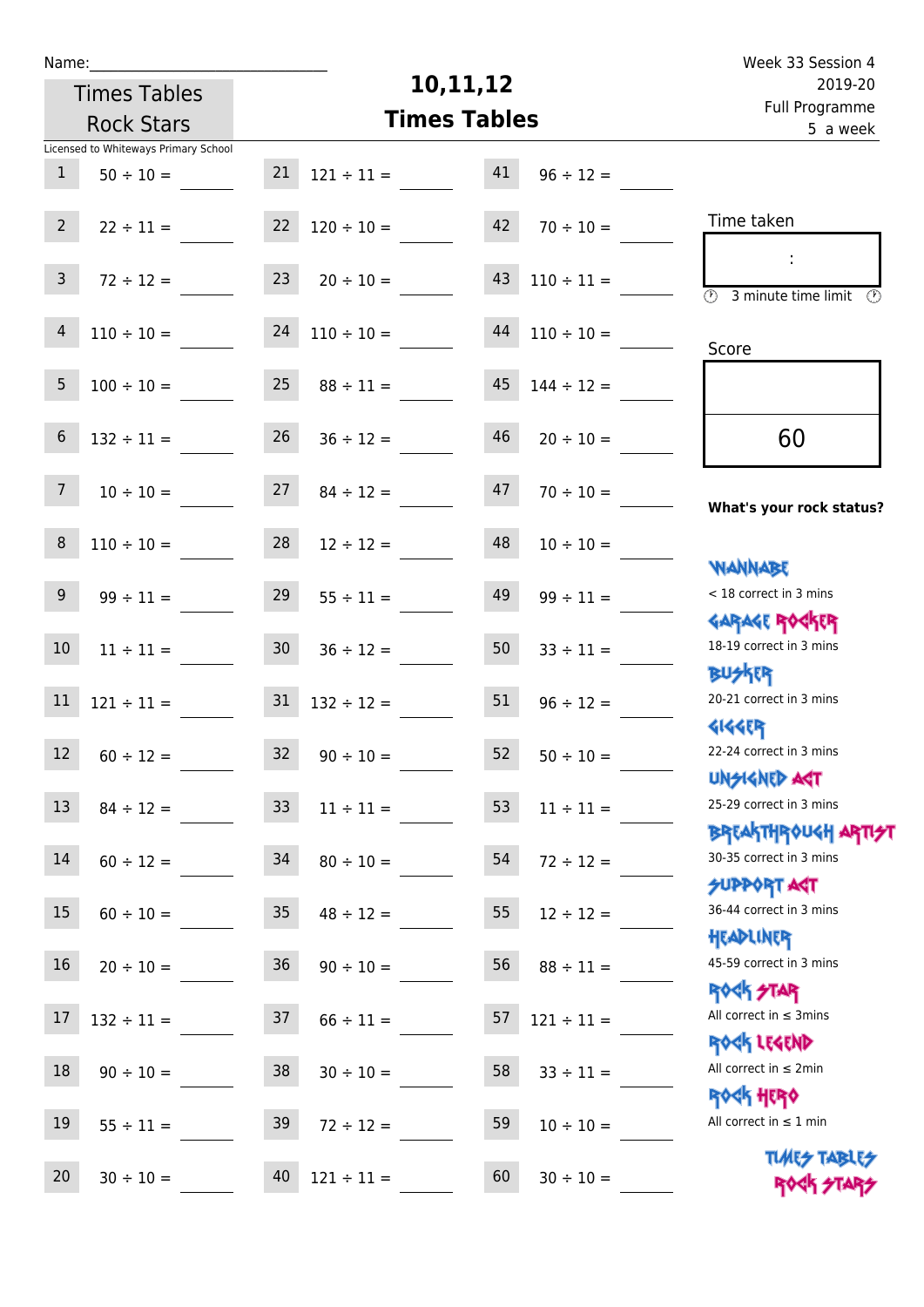| Week 33 Session 5                                                                                                                                                                                                                                                                                                                                                                                                                                                                                                                                                                                                         |                                           |                     |                                        |                 |                                      | Name:           |
|---------------------------------------------------------------------------------------------------------------------------------------------------------------------------------------------------------------------------------------------------------------------------------------------------------------------------------------------------------------------------------------------------------------------------------------------------------------------------------------------------------------------------------------------------------------------------------------------------------------------------|-------------------------------------------|---------------------|----------------------------------------|-----------------|--------------------------------------|-----------------|
| 2019-20                                                                                                                                                                                                                                                                                                                                                                                                                                                                                                                                                                                                                   |                                           | 10,11,12            |                                        |                 | <b>Times Tables</b>                  |                 |
| Full Programme<br>5 a week                                                                                                                                                                                                                                                                                                                                                                                                                                                                                                                                                                                                |                                           | <b>Times Tables</b> |                                        |                 | <b>Rock Stars</b>                    |                 |
|                                                                                                                                                                                                                                                                                                                                                                                                                                                                                                                                                                                                                           |                                           |                     |                                        |                 | Licensed to Whiteways Primary School |                 |
|                                                                                                                                                                                                                                                                                                                                                                                                                                                                                                                                                                                                                           | $36 \div 12 =$                            | 41                  | $11 \times 2 =$                        | 21              | $11 \times 11 =$                     | $\mathbf{1}$    |
| Time taken                                                                                                                                                                                                                                                                                                                                                                                                                                                                                                                                                                                                                | $42$ $132 \div 12 =$                      |                     | $11 \times 9 =$                        | 22              | $11 \times 8 =$                      | 2 <sup>7</sup>  |
| $\mathcal{L}_{\mathcal{C}}$<br>$\overline{\textcircled{2}}$ 3 minute time limit $\overline{\textcircled{2}}$                                                                                                                                                                                                                                                                                                                                                                                                                                                                                                              | $66 \div 11 =$                            | 43                  | $12 \times 4 =$                        | 23              | $12 \times 8 =$                      | 3 <sup>7</sup>  |
| Score                                                                                                                                                                                                                                                                                                                                                                                                                                                                                                                                                                                                                     | $99 \div 11 =$                            | 44                  | $12 \times 5 =$                        | 24              | $10 \times 7 =$                      | 4               |
|                                                                                                                                                                                                                                                                                                                                                                                                                                                                                                                                                                                                                           | $45$ $110 \div 10 =$                      |                     | $12 \times 5 =$                        | 25              | $12 \times 3 =$                      | 5 <sub>1</sub>  |
| 60                                                                                                                                                                                                                                                                                                                                                                                                                                                                                                                                                                                                                        | $46$ $84 \div 12 =$                       |                     | $10 \times 11 =$                       | 26              | $11 \times 5 =$                      | 6 <sup>1</sup>  |
| Add up your time                                                                                                                                                                                                                                                                                                                                                                                                                                                                                                                                                                                                          | $121 \div 11 =$                           | 47                  | $11 \times 3 =$                        | 27              | $10 \times 4 =$                      | 7 <sup>7</sup>  |
| <b>Mins</b>                                                                                                                                                                                                                                                                                                                                                                                                                                                                                                                                                                                                               | $110 \div 11 =$                           | 48                  | $10 \times 10 =$                       | 28              | $12 \times 10 =$                     | 8 <sup>1</sup>  |
|                                                                                                                                                                                                                                                                                                                                                                                                                                                                                                                                                                                                                           | $12 \div 12 =$                            | 49                  | $10 \times 1 =$                        | 29              | $11 \times 2 =$                      | 9 <sub>o</sub>  |
|                                                                                                                                                                                                                                                                                                                                                                                                                                                                                                                                                                                                                           | $48 \div 12 =$                            | 50                  | $12 \times 11 =$                       | 30 <sub>2</sub> | $11 \times 12 =$                     | 10 <sup>°</sup> |
| S5<br>$\begin{tabular}{c} Total & \underline{\hspace{1cm}} & \underline{\hspace{1cm}} & \underline{\hspace{1cm}} & \underline{\hspace{1cm}} & \underline{\hspace{1cm}} & \underline{\hspace{1cm}} & \underline{\hspace{1cm}} & \underline{\hspace{1cm}} & \underline{\hspace{1cm}} & \underline{\hspace{1cm}} & \underline{\hspace{1cm}} & \underline{\hspace{1cm}} & \underline{\hspace{1cm}} & \underline{\hspace{1cm}} & \underline{\hspace{1cm}} & \underline{\hspace{1cm}} & \underline{\hspace{1cm}} & \underline{\hspace{1cm}} & \underline{\hspace{1cm}} & \underline{\hspace{1cm}} & \underline{\hspace{1cm}} &$ | $24 \div 12 =$                            | 51                  | $72 \div 12 =$                         | 31              | $12 \times 3 =$                      | 11              |
| <b>Secs</b>                                                                                                                                                                                                                                                                                                                                                                                                                                                                                                                                                                                                               | $52 \t108 \div 12 =$                      |                     | $32 \t 66 \div 11 =$                   |                 | $12 \times 1 =$                      | 12              |
|                                                                                                                                                                                                                                                                                                                                                                                                                                                                                                                                                                                                                           | 53 $60 \div 12 =$                         |                     | $33 \t33 \div 11 =$                    |                 | $11 \times 12 =$                     | 13              |
|                                                                                                                                                                                                                                                                                                                                                                                                                                                                                                                                                                                                                           | $54$ $50 \div 10 =$                       |                     | $10 \times 7 = 34 \quad 144 \div 12 =$ |                 |                                      | 14              |
| S5                                                                                                                                                                                                                                                                                                                                                                                                                                                                                                                                                                                                                        | $55 \t108 \div 12 =$                      |                     | $11 \times 2 = 35$ $50 \div 10 =$      |                 |                                      | 15              |
| Total                                                                                                                                                                                                                                                                                                                                                                                                                                                                                                                                                                                                                     | $56 \t 99 \div 11 =$                      |                     | $36 \t 60 \div 12 =$                   |                 | $10 \times 9 =$                      | 16              |
| Add up your score                                                                                                                                                                                                                                                                                                                                                                                                                                                                                                                                                                                                         | $37 \quad 44 \div 11 =$ 57 $55 \div 11 =$ |                     |                                        |                 | $11 \times 11 =$                     | 17 <sup>2</sup> |
|                                                                                                                                                                                                                                                                                                                                                                                                                                                                                                                                                                                                                           | $58$ $110 \div 11 =$                      |                     | $38 \t 44 \div 11 =$                   |                 | $11 \times 2 =$                      | 18              |
|                                                                                                                                                                                                                                                                                                                                                                                                                                                                                                                                                                                                                           | 59 $144 \div 12 =$                        |                     | $39 \quad 110 \div 11 =$               |                 | $10 \times 2 =$                      | 19              |
| S5<br>Total $\qquad$                                                                                                                                                                                                                                                                                                                                                                                                                                                                                                                                                                                                      | $96 \div 12 =$                            | 60                  | $60 \div 10 =$                         | 40              | $11 \times 1 =$                      | 20              |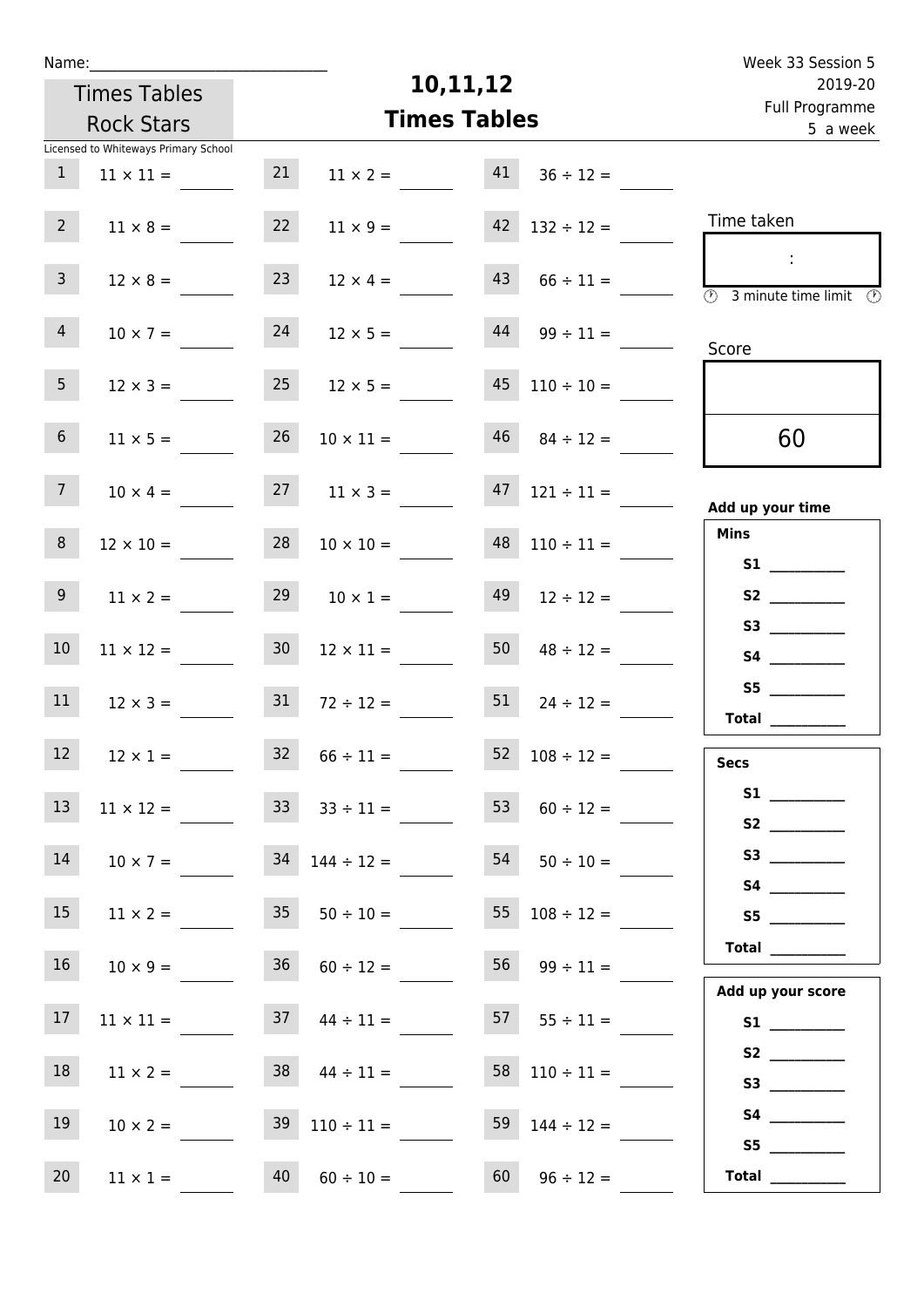| Ń | am |  | ı |  |
|---|----|--|---|--|
|   |    |  |   |  |
|   |    |  |   |  |

## **6,7,8,9,10,11,12**

| 2019-20                                                            | 6,7,8,9,10,11,12 |                     |                |                      |                 | <b>Times Tables</b>                  |                 |
|--------------------------------------------------------------------|------------------|---------------------|----------------|----------------------|-----------------|--------------------------------------|-----------------|
| Full Programme<br>5 a week                                         |                  | <b>Times Tables</b> |                | <b>Rock Stars</b>    |                 |                                      |                 |
|                                                                    |                  |                     |                |                      |                 | Licensed to Whiteways Primary School |                 |
|                                                                    | $1 \times 9 =$   | 41                  |                | $10 \times 3 =$      | 21              | $7 \times 4 =$                       | 1               |
| Time taken                                                         |                  |                     |                |                      |                 |                                      |                 |
|                                                                    | $6 \times 10 =$  | 42                  |                | $9 \times 12 =$      | 22              | $11 \times 6 =$                      | 2 <sup>7</sup>  |
| $\overline{(\mathcal{V})}$<br>3 minute time limit<br>$\circled{r}$ | $6 \times 6 =$   | 43                  | $6 \times 3 =$ |                      | 23              | $9 \times 2 =$                       | $\overline{3}$  |
|                                                                    | $12 \times 6 =$  | 44                  |                | $24 \t 8 \times 5 =$ |                 | $8 \times 11 =$                      | $\overline{4}$  |
| Score                                                              |                  |                     |                |                      |                 |                                      |                 |
|                                                                    | $1 \times 9 =$   | 45                  |                | $6 \times 5 =$       | 25              | $9 \times 3 =$                       | 5 <sub>1</sub>  |
| 60                                                                 | $4 \times 11 =$  | 46                  |                | $11 \times 8 =$      | 26              | $7 \times 8 =$                       | 6 <sup>1</sup>  |
| What's your rock status?                                           | $11 \times 12 =$ | 47                  |                | $12 \times 5 =$      | 27              | $8 \times 4 =$                       | 7 <sup>7</sup>  |
| <b>NANNABE</b>                                                     | $3 \times 10 =$  | 48                  | $8 \times 3 =$ |                      | 28              | $11 \times 10 =$                     | $\bf 8$         |
| < 18 correct in 3 mins                                             | $8 \times 11 =$  | 49                  |                | $7 \times 3 =$       | 29              | $8 \times 3 =$                       | 9 <sub>o</sub>  |
| <b>GARAGE ROGKER</b><br>18-19 correct in 3 mins<br><b>BUSKER</b>   | $5 \times 7 =$   | 50                  | $9 \times 2 =$ |                      | 30 <sub>o</sub> | $10 \times 3 =$                      | 10 <sup>°</sup> |
| 20-21 correct in 3 mins                                            | $8 \times 9 =$   | 51                  |                | $11 \times 8 =$      | 31              | $7 \times 10 =$                      | 11              |
| <b>4144ER</b><br>22-24 correct in 3 mins<br>UNSIGNED AGT           | $2 \times 10 =$  | 52                  |                | $4 \times 10 =$      | 32 <sup>2</sup> | $12 \times 8 =$                      | 12 <sup>°</sup> |
| 25-29 correct in 3 mins                                            | $5 \times 10 =$  | 53                  |                | $7 \times 8 =$       | 33 <sup>2</sup> | $12 \times 2 =$                      | 13              |
| <b>BREAKTHROUGH ARTI<del>S</del>T</b><br>30-35 correct in 3 mins   | $2 \times 6 =$   | 54                  |                | $10 \times 12 =$     | 34              | $6 \times 10 =$                      | 14              |
| <b>SUPPORT AGT</b><br>36-44 correct in 3 mins                      | $10 \times 6 =$  | 55                  |                | $11 \times 12 =$     | 35              | $9 \times 9 =$                       | 15 <sub>1</sub> |
| HEADLINER<br>45-59 correct in 3 mins                               | $7 \times 6 =$   | 56                  | $5 \times 9 =$ |                      | 36              | $10 \times 5 =$                      | $16\,$          |
| <b>ROCK STAR</b><br>All correct in $\leq$ 3mins                    | $12 \times 6 =$  | 57                  | $8 \times 7 =$ |                      | 37              | $11 \times 1 =$                      | 17 <sub>2</sub> |
| ROCK LEGEND<br>All correct in $\leq 2$ min                         | $3 \times 9 =$   | 58                  | $1 \times 6 =$ |                      | 38              | $6 \times 4 =$                       | 18              |
| <b>ROCK HERO</b><br>All correct in $\leq 1$ min                    | $6 \times 8 =$   | 59                  | $6 \times 8 =$ |                      | 39              | $10 \times 7 =$                      | 19              |
| <b>TUARS TABLES</b><br>ROCK STA                                    | $5 \times 7 =$   | 60                  | $4 \times 9 =$ |                      | 40              | $12 \times 1 =$                      | 20 <sub>2</sub> |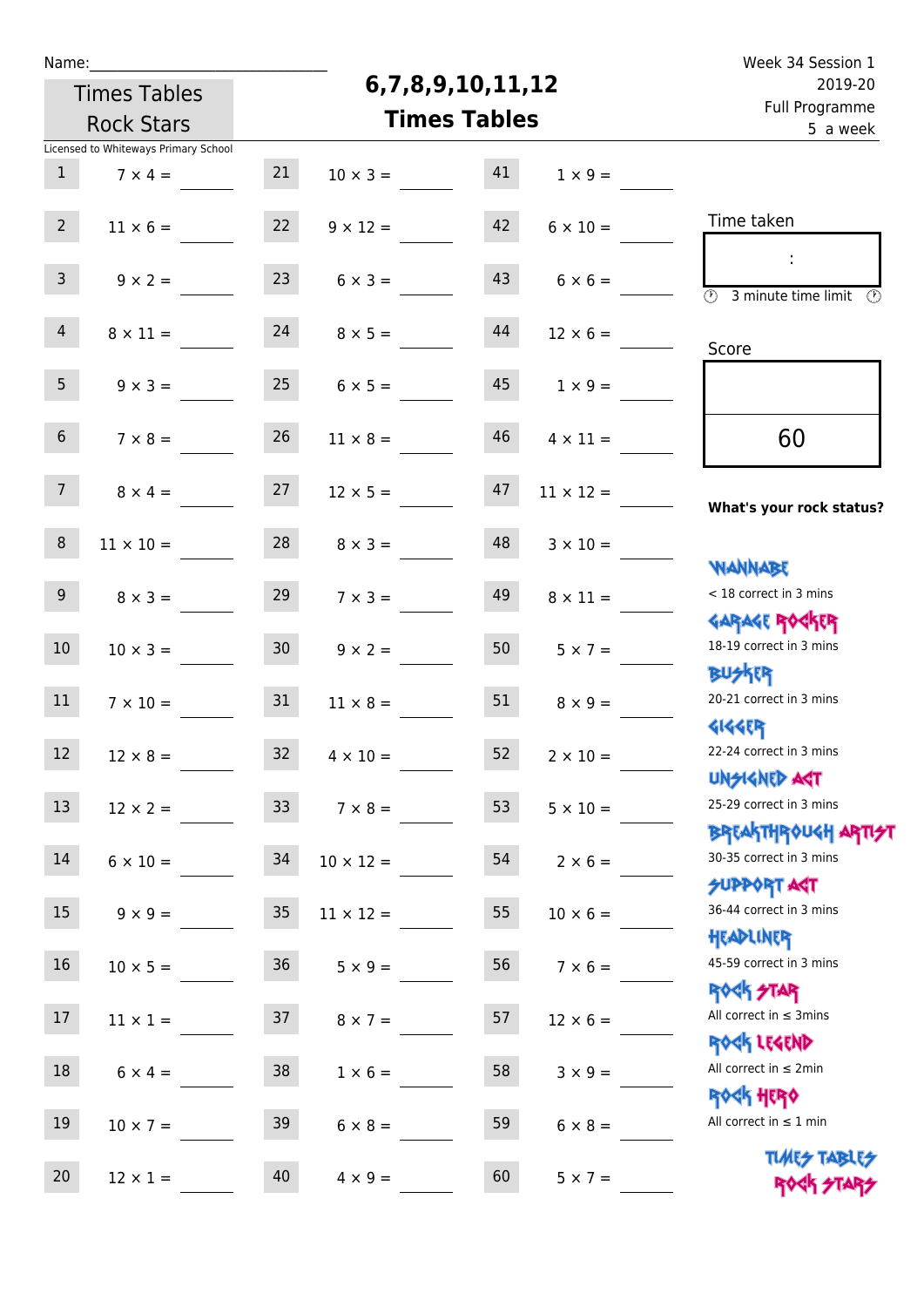| Name:          |                                      |    |                      |                                |                     |    |                     | Week 34 Session 2                                           |
|----------------|--------------------------------------|----|----------------------|--------------------------------|---------------------|----|---------------------|-------------------------------------------------------------|
|                | <b>Times Tables</b>                  |    |                      |                                | 6,7,8,9,10,11,12    |    |                     | 2019-20                                                     |
|                | <b>Rock Stars</b>                    |    |                      |                                | <b>Times Tables</b> |    |                     | Full Programme<br>5 a week                                  |
|                | Licensed to Whiteways Primary School |    |                      |                                |                     |    |                     |                                                             |
| $\mathbf 1$    |                                      | 13 |                      | 25                             | $37\,$              | 49 |                     |                                                             |
|                | 6<br>6                               |    | 80<br>$10\,$         | 28<br>7                        | 80<br>$10\,$        |    | 54<br>6             | Time taken                                                  |
| $\overline{2}$ |                                      | 14 |                      | 26                             | 38                  | 50 |                     |                                                             |
|                | $\boldsymbol{9}$<br>$90\,$           |    | 66<br>11             | $\,$ 6 $\,$<br>42              | 33<br>$11\,$        |    | 9<br>54             | $\overline{\odot}$<br>3 minute time limit<br>$\circledcirc$ |
| $\mathsf 3$    |                                      | 15 |                      | 27                             | 39                  | 51 |                     | Score                                                       |
|                | 48<br>8                              |    | 20<br>$10\,$         | 44<br>$11\,$                   | $18\,$<br>6         |    | 81<br>9             |                                                             |
| $\overline{4}$ |                                      | 16 |                      | 28                             | 40                  | 52 |                     | 60                                                          |
|                | $\,6$<br>48                          |    | 12<br>12             | $18\,$<br>9                    | 54<br>6             |    | 36<br>9             |                                                             |
| 5              |                                      | 17 |                      | 29                             | 41                  | 53 |                     | What's your rock status?                                    |
|                | 24<br>$\,6$                          |    | 40<br>$10\,$         | 24<br>$12\,$                   | 40<br>$10\,$        |    | $10\,$<br>80        | <b><i>NANNABE</i></b>                                       |
| $\sqrt{6}$     |                                      | 18 |                      | 30                             | 42                  | 54 |                     | < 18 correct in 3 mins                                      |
|                | $36\,$<br>6                          |    | $30\,$<br>$10\,$     | $\boldsymbol{9}$<br>${\bf 81}$ | $18\,$<br>6         |    | 49<br>7             | <b>GARAGE ROC</b><br>18-19 correct in 3 mins                |
| 7              |                                      | 19 |                      | 31                             | 43                  | 55 |                     | <b>BUSKER</b><br>20-21 correct in 3 mins                    |
|                | 11<br>11                             |    | 12<br>12             | 16<br>8                        | 60<br>$\,6\,$       |    | 40<br>$\, 8$        | <b>4144EP</b><br>22-24 correct in 3 mins                    |
| $\,8\,$        |                                      | 20 |                      | 32                             | 44                  | 56 |                     | <b>UNGIGNED AST</b>                                         |
|                | 66<br>6                              |    | 132<br>11            | 77<br>11                       | $11\,$<br>11        |    | 8<br>64             | 25-29 correct in 3 mins                                     |
|                |                                      |    |                      |                                |                     |    |                     | <b>BREAKTHROUGH</b><br>30-35 correct in 3 mins              |
| 9              |                                      | 21 |                      | 33                             | 45                  | 57 |                     | <b>SUPPORT AST</b>                                          |
|                | 24<br>6                              |    | 11<br>99             | $\boldsymbol{6}$<br>72         | 72<br>6             |    | $\overline{7}$<br>7 | 36-44 correct in 3 mins<br>HEADLINER                        |
| $10$           |                                      | 22 |                      | 34                             | 46                  | 58 |                     | 45-59 correct in 3 mins                                     |
|                | 8<br>8                               |    | 84<br>$\overline{7}$ | $12\,$<br>36                   | 30<br>6             |    | 63<br>7             | <b>ROCK STAR</b><br>All correct in $\leq$ 3mins             |
| 11             |                                      | 23 |                      | 35                             | 47                  | 59 |                     | ROCK LEGEND                                                 |
|                | 12<br>12                             |    | 36<br>6              | 22<br>$11\,$                   | 8<br>64             |    | 9<br>9              | All correct in $\leq 2$ min<br>HERO                         |
| 12             |                                      | 24 |                      | 36                             | 48                  | 60 |                     | All correct in $\leq 1$ min                                 |
|                | 6<br>6                               |    | 72<br>8              | 12<br>24                       | 33<br>11            |    | 54<br>6             | <b>TUARS TABARS</b><br><b>ROCK 41</b>                       |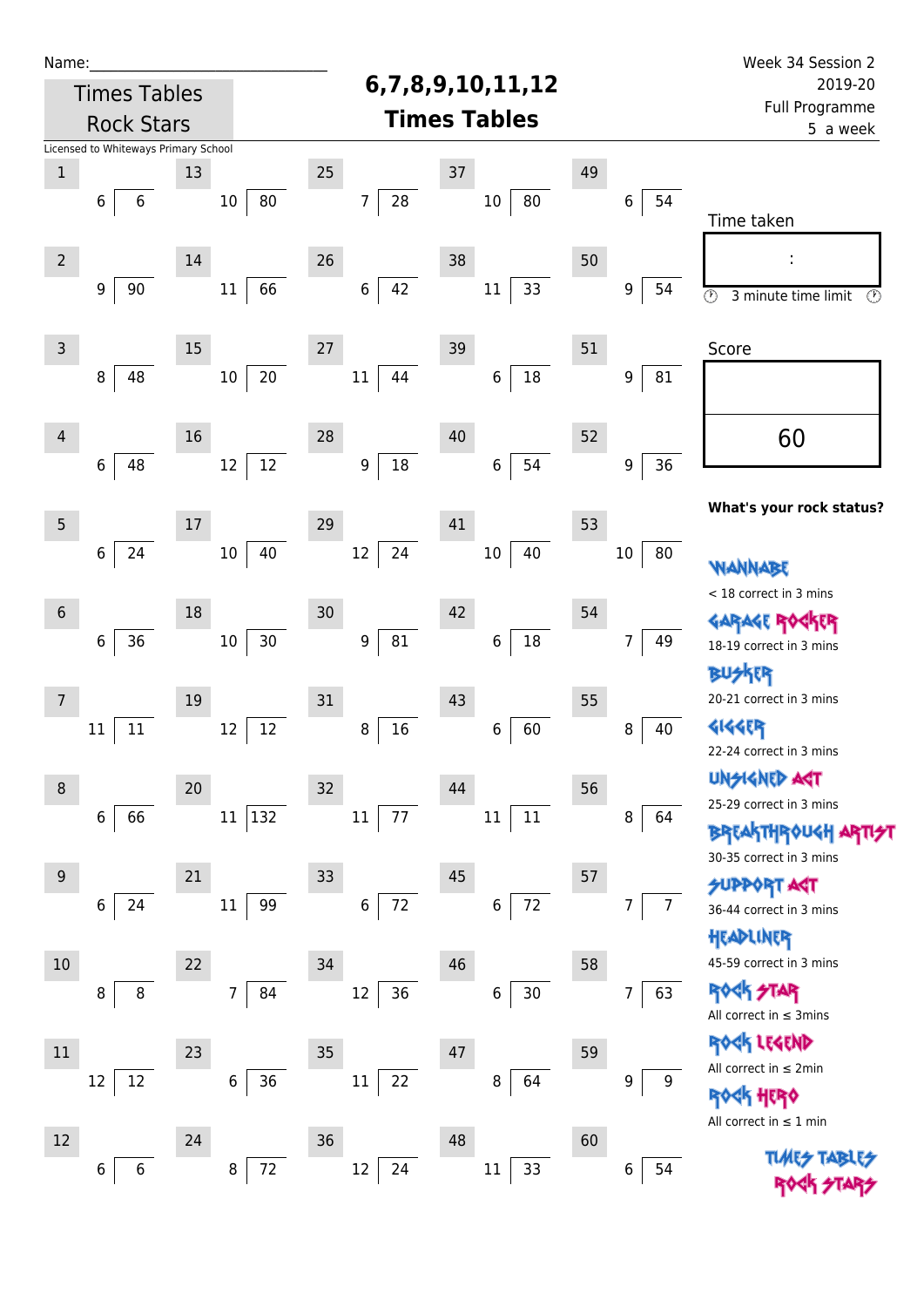| Name:          |                                      |    |                 |                        |                         |         |                  | Week 34 Session 3                                     |
|----------------|--------------------------------------|----|-----------------|------------------------|-------------------------|---------|------------------|-------------------------------------------------------|
|                | <b>Times Tables</b>                  |    |                 |                        | 6,7,8,9,10,11,12        | 2019-20 |                  |                                                       |
|                | <b>Rock Stars</b>                    |    |                 |                        | <b>Times Tables</b>     |         |                  | Full Programme<br>5 a week                            |
|                | Licensed to Whiteways Primary School |    |                 |                        |                         |         |                  |                                                       |
| $\mathbf 1$    | 8<br>$\times$ 3                      | 13 | 9<br>$\times$ 4 | 12<br>25<br>$\times$ 7 | 10<br>37<br>$\times$ 11 | 49      | 11<br>$\times$ 7 |                                                       |
|                |                                      |    |                 |                        |                         |         |                  | Time taken                                            |
|                | 10                                   |    | $\overline{7}$  | 8                      | 9                       |         | $\boldsymbol{6}$ |                                                       |
| $\overline{2}$ | $\times$ 11                          | 14 | $\times$ 9      | 26<br>$\times$ 5       | 38<br>$\times$ 3        | 50      | $\times 9$       |                                                       |
|                |                                      |    |                 |                        |                         |         |                  | $\circled{r}$<br>3 minute time limit<br>$\circled{r}$ |
| $\overline{3}$ | 9                                    | 15 | 8               | 9<br>27                | 11<br>39                | 51      | 8                | Score                                                 |
|                | $\times$ 1                           |    | $\times 6$      | $\times 6$             | $\times$ 12             |         | $\times$ 4       |                                                       |
|                |                                      |    |                 |                        |                         |         |                  |                                                       |
| $\overline{4}$ | 9                                    | 16 | 8               | 9<br>28                | 8<br>40                 | 52      | 6                | 60                                                    |
|                | $\times$ 11                          |    | $\times$ 11     | $\times$ 9             | $\times$ 10             |         | $\times$ 5       |                                                       |
|                |                                      |    |                 |                        |                         |         |                  |                                                       |
| 5              | 11                                   | 17 | 10              | 10<br>29               | 11<br>41                | 53      | $\boldsymbol{6}$ | What's your rock status?                              |
|                | $\times$ 9                           |    | $\times$ 6      | $\times$ 4             | $\times$ 9              |         | $\times$ 5       |                                                       |
|                |                                      |    |                 |                        |                         |         |                  | <b>NANNABE</b>                                        |
| $\sqrt{6}$     | 11                                   | 18 | 7               | 9<br>30                | 8<br>42                 | 54      | 8                | < 18 correct in 3 mins                                |
|                | $\times 8$                           |    | $\times$ 7      | $\times$ 9             | $\times$ 6              |         | $\times$ 5       | <b>GARAGE ROCKER</b>                                  |
|                |                                      |    |                 |                        |                         |         |                  | 18-19 correct in 3 mins<br><b>BUSKER</b>              |
| $\overline{7}$ | 7                                    | 19 | 10              | 9<br>31                | 10<br>43                | 55      | $\overline{7}$   | 20-21 correct in 3 mins                               |
|                | $\times$ 3                           |    | $\times$ 9      | $\times$ 7             | $\times$ 5              |         | $\times$ 11      | <b>4144EP</b>                                         |
|                |                                      |    |                 |                        |                         |         |                  | 22-24 correct in 3 mins                               |
| $\,8\,$        | $\boldsymbol{9}$                     | 20 | 6               | 7<br>32                | 9<br>44                 | 56      | 6                | <b>UNSIGNED AGT</b>                                   |
|                | $\times$ 10                          |    | $\times$ 12     | $\times$ 4             | $\times$ 11             |         | $\times$ 4       | 25-29 correct in 3 mins                               |
|                |                                      |    |                 |                        |                         |         |                  | BREAKTHRÓUGH ARTI <del>2</del> 1                      |
| 9              | $11\,$                               | 21 | 6               | 8<br>33                | $11\,$<br>45            | 57      | $10\,$           | 30-35 correct in 3 mins                               |
|                | $\times$ 10                          |    | $\times$ 12     | $\times$ 5             | $\times$ 12             |         | $\times$ 3       | <b>SUPPORT ART</b><br>36-44 correct in 3 mins         |
|                |                                      |    |                 |                        |                         |         |                  | HEADLINER                                             |
| $10$           | $11\,$                               | 22 | 6               | 10<br>34               | 8<br>46                 | 58      | 11               | 45-59 correct in 3 mins                               |
|                | $\times$ 1                           |    | $\times$ 7      | $\times$ 11            | $\times$ 11             |         | $\times$ 10      | <b>ROCK STAR</b>                                      |
|                |                                      |    |                 |                        |                         |         |                  | All correct in $\leq$ 3mins                           |
| $11\,$         | $\boldsymbol{6}$                     | 23 | 7               | 9<br>35                | 12<br>47                | 59      | 11               | ROCK LEGEND                                           |
|                | $\times$ 9                           |    | $\times$ 5      | $\times$ 11            | $\times$ 3              |         | $\times$ 12      | All correct in $\leq 2$ min                           |
|                |                                      |    |                 |                        |                         |         |                  | ROCK HERO                                             |
| 12             | 7                                    | 24 | 7               | 8<br>36                | 8<br>48                 | 60      | 8                | All correct in $\leq 1$ min                           |
|                | $\times$ 12                          |    | $\times 6$      | $\times$ 6             | $\times 8$              |         | $\times$ 11      | <b>TUARS TABLES</b>                                   |
|                |                                      |    |                 |                        |                         |         |                  | ROCK STARS                                            |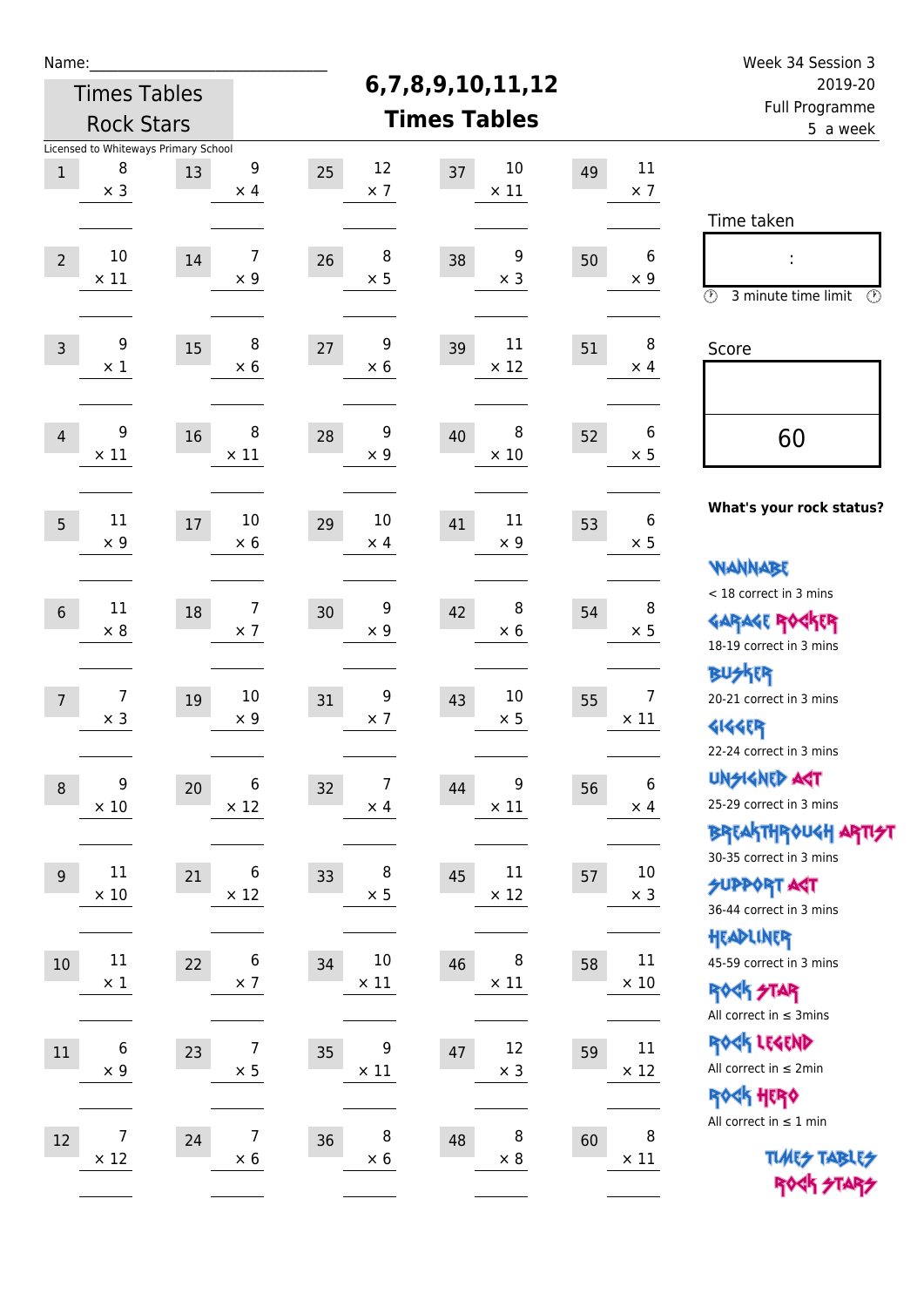| u | am |  |  |
|---|----|--|--|
|   |    |  |  |

## **6,7,8,9,10,11,12**

Week 34 Session 4 Full Programme 2019-20

|                 | <b>Times Tables</b>                  |                 | 6,7,8,9,10,11,12               | 2019-20             |                                 |                                                                            |
|-----------------|--------------------------------------|-----------------|--------------------------------|---------------------|---------------------------------|----------------------------------------------------------------------------|
|                 | <b>Rock Stars</b>                    |                 |                                | <b>Times Tables</b> |                                 | Full Programme<br>5 a week                                                 |
|                 | Licensed to Whiteways Primary School |                 |                                |                     |                                 |                                                                            |
| $\mathbf{1}$    | $12 \div 12 =$                       | 21              | $72 \div 9 =$                  | 41                  | $32 \div 8 =$                   |                                                                            |
| $\overline{2}$  | $121 \div 11 =$                      | 22              | $70 \div 10 =$                 | 42                  | $70 \div 10 =$                  | Time taken                                                                 |
| $\mathsf{3}$    | $56 \div 8 =$                        | 23              | $132 \div 12 =$                | 43                  | $30 \div 10 =$                  | $\overline{(\mathcal{V})}$<br>3 minute time limit<br>$\circled{r}$         |
| $\overline{4}$  | $108 \div 12 =$                      | 24              | $24 \div 8 =$                  | 44                  | $9 \div 9 =$                    | Score                                                                      |
| 5               | $120 \div 10 =$                      | 25              | $110 \div 10 =$                | 45                  | $132 \div 11 =$                 |                                                                            |
| 6 <sup>1</sup>  | $9 \div 9 =$                         | 26              | $70 \div 10 =$                 | 46                  | $120 \div 12 =$                 | 60                                                                         |
| 7 <sup>7</sup>  | $84 \div 12 =$                       | 27              | $56 \div 7 =$                  | 47                  | $99 \div 11 =$                  | What's your rock status?                                                   |
| 8               | $49 \div 7 =$                        | 28              | $63 \div 7 =$                  | 48                  | $22 \div 11 =$                  | <b>NANNABE</b>                                                             |
| 9 <sup>°</sup>  | $90 \div 10 =$                       | 29              | $7 ÷ 7 =$                      | 49                  | $42 \div 6 =$                   | < 18 correct in 3 mins<br><b>GARAGE ROGKER</b>                             |
| 10              | $30 \div 10 =$                       | 30 <sub>o</sub> | $66 \div 11 =$                 | 50                  | $48 \div 6 =$                   | 18-19 correct in 3 mins<br><b>BUSKER</b>                                   |
| 11              | $72 \div 9 =$                        | 31              | $45 \div 9 =$                  | 51                  | $18 \div 9 =$                   | 20-21 correct in 3 mins<br><b>4144ER</b>                                   |
| 12              | $99 \div 9 =$                        | 32              | $60 \div 10 =$                 | 52                  | $42 \div 7 =$                   | 22-24 correct in 3 mins<br>UNSIGNED AGT                                    |
| 13              | $88 \div 8 =$                        | 33              | $72 \div 9 =$                  | 53                  | $12 \div 6 =$                   | 25-29 correct in 3 mins<br>ΒΡΓΑΚΤΗΡΟUGH ΑΡΤΙ <del>2</del> Τ                |
| 14              | $77 \div 11 =$                       | 34              | $99 \div 11 =$                 | 54                  | $12 \div 6 =$                   | 30-35 correct in 3 mins<br><b>SUPPORT AGT</b>                              |
| 15              | $84 \div 7 =$                        | 35 <sub>1</sub> | $88 \div 11 =$                 | 55                  | $96 \div 12 =$                  | 36-44 correct in 3 mins<br>HEADLINER                                       |
| 16              | $10 \div 10 =$                       | 36              | $120 \div 10 =$                | 56                  | $100 \div 10 =$                 | 45-59 correct in 3 mins<br><b>ROCK STAR</b><br>All correct in $\leq$ 3mins |
| 17<br>18        | $72 \div 12 =$                       | 37              | $22 \div 11 =$                 | 57                  | $49 \div 7 =$                   | ROCK LEGEND<br>All correct in $\leq 2$ min                                 |
| 19              | $88 \div 8 =$<br>$144 \div 12 =$     | 38<br>39        | $12 \div 6 =$<br>$42 \div 7 =$ | 58<br>59            | $84 \div 12 =$<br>$40 \div 8 =$ | <b>ROCK HERO</b><br>All correct in $\leq 1$ min                            |
| 20 <sub>2</sub> | $32 \div 8 =$                        | 40              | $24 \div 8 =$                  | 60                  | $121 \div 11 =$                 | <b>TUARS TABLES</b><br>ROCK STARS                                          |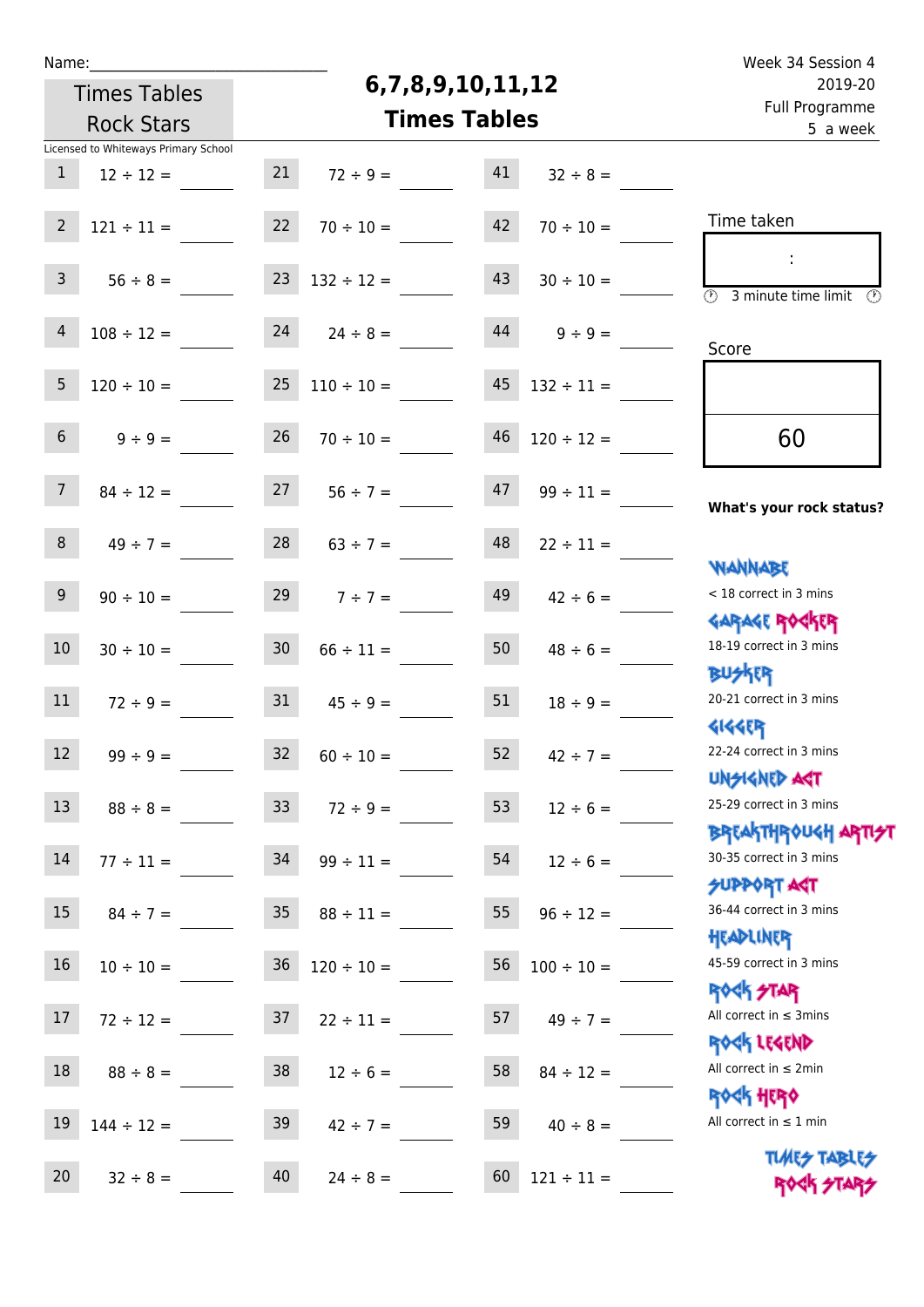| Ń | am |  | ı |  |
|---|----|--|---|--|
|   |    |  |   |  |
|   |    |  |   |  |

## **6,7,8,9,10,11,12**

| i uli rivyialillile<br>5 a week                                               |                     | <b>Times Tables</b> |                          |    |                                      |                 |
|-------------------------------------------------------------------------------|---------------------|---------------------|--------------------------|----|--------------------------------------|-----------------|
|                                                                               |                     |                     |                          |    | Licensed to Whiteways Primary School |                 |
|                                                                               | $30 \div 6 =$       | 41                  | $11 \times 6 =$          | 21 | $10 \times 10 =$                     | $\mathbf{1}$    |
| Time taken                                                                    | $66 \div 11 =$      | 42                  | $9 \times 9 =$           | 22 | $11 \times 9 =$                      | 2 <sup>7</sup>  |
|                                                                               |                     |                     |                          |    |                                      |                 |
| $\mathcal{L}_{\mathcal{C}}$                                                   | $40 \div 10 =$      | 43                  | $11 \times 5 =$          | 23 | $8 \times 10 =$                      | 3 <sup>7</sup>  |
| $\overline{\textcircled{1}}$ 3 minute time limit $\overline{\textcircled{1}}$ |                     |                     |                          |    |                                      |                 |
|                                                                               | $24 \div 12 =$      | 44                  | $9 \times 9 =$           | 24 | $11 \times 5 =$                      | 4               |
| Score                                                                         |                     |                     |                          |    |                                      |                 |
|                                                                               | $100 \div 10 =$     | 45                  | $8 \times 5 =$           | 25 | $12 \times 7 =$                      | 5 <sub>1</sub>  |
|                                                                               |                     |                     |                          |    |                                      |                 |
| 60                                                                            | $46$ $64 \div 8 =$  |                     | $26 \t 6 \times 8 =$     |    | $9 \times 5 =$                       | 6 <sup>1</sup>  |
|                                                                               |                     |                     |                          |    |                                      |                 |
| Add up your time                                                              | $47$ $12 \div 6 =$  |                     | $9 \times 8 =$           | 27 | $12 \times 4 =$                      | 7 <sup>7</sup>  |
| <b>Mins</b>                                                                   | $22 \div 11 =$      | 48                  | $8 \times 8 =$           | 28 | $9 \times 2 =$                       | 8               |
| S1                                                                            |                     |                     |                          |    |                                      |                 |
|                                                                               | $77 \div 11 =$      | 49                  | $10 \times 9 =$          | 29 | $11 \times 8 =$                      | 9 <sub>o</sub>  |
|                                                                               |                     |                     |                          |    |                                      |                 |
|                                                                               | $14 \div 7 =$       | 50                  | $30 \t 9 \times 4 =$     |    | $12 \times 3 =$                      | 10 <sup>°</sup> |
| S5                                                                            |                     |                     |                          |    |                                      |                 |
| Total $\_\_$                                                                  | $100 \div 10 =$     | 51                  | $31 \quad 121 \div 11 =$ |    | $10 \times 5 =$                      | 11              |
|                                                                               |                     |                     |                          |    |                                      |                 |
| <b>Secs</b>                                                                   | $81 \div 9 =$       | 52                  | $32 \t 66 \div 6 =$      |    | $10 \times 4 =$                      | 12              |
| S1                                                                            |                     |                     |                          |    |                                      |                 |
| S2                                                                            | 53 $16 \div 8 =$    |                     | $33 \t 12 \div 12 =$     |    | $13 \t 12 \times 12 =$               |                 |
|                                                                               | $99 \div 11 =$      | 54                  | $28 \div 7 =$            | 34 | $9 \times 4 =$                       | 14              |
|                                                                               |                     |                     |                          |    |                                      |                 |
| S5                                                                            | $55 \t 36 \div 9 =$ |                     | $35 \t 48 \div 6 =$      |    | $10 \times 1 =$                      | 15              |
| Total $\_\_$                                                                  |                     |                     |                          |    |                                      |                 |
|                                                                               | $16 \div 8 =$       | 56                  | $12 \div 6 =$            | 36 | $8 \times 6 =$                       | 16              |
| Add up your score                                                             |                     |                     |                          |    |                                      |                 |
| S1                                                                            | $70 \div 7 =$       | 57                  | $45 \div 9 =$            | 37 | $6 \times 10 =$                      | 17              |
|                                                                               |                     |                     |                          |    |                                      |                 |
|                                                                               | $24 \div 8 =$       | 58                  | $8 \div 8 =$             | 38 | $10 \times 10 =$                     | 18              |
|                                                                               |                     | 59                  | $64 \div 8 =$            | 39 | $8 \times 1 =$                       | 19              |
| S5                                                                            | $81 \div 9 =$       |                     |                          |    |                                      |                 |
| Total $\_\_$                                                                  | $72 \div 12 =$      | 60                  | $77 ÷ 7 =$               | 40 | $10 \times 8 =$                      | 20 <sub>2</sub> |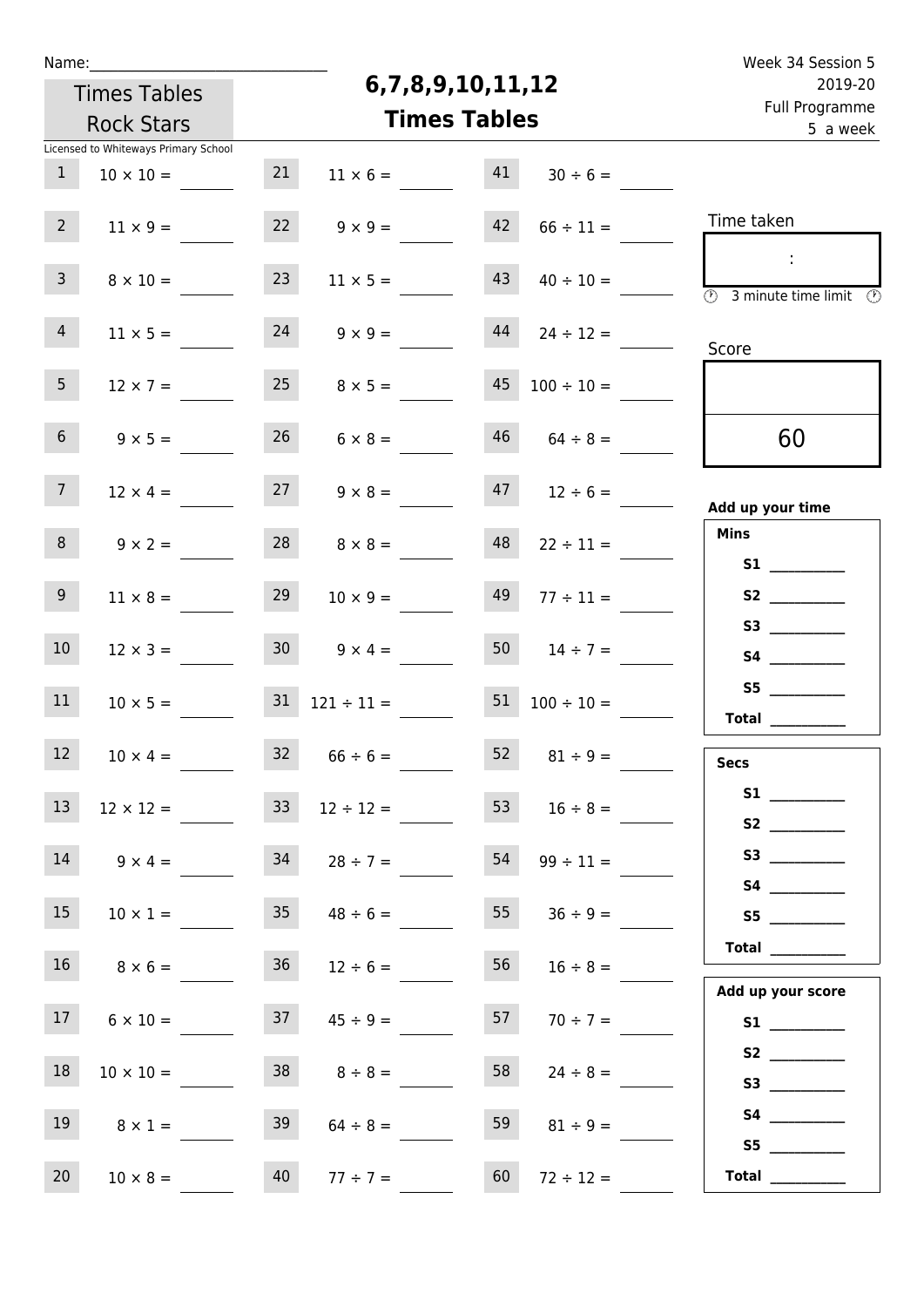| Week 35 Session 1                                                                                 |                 |                     |                 |                 |                                      | Name:            |
|---------------------------------------------------------------------------------------------------|-----------------|---------------------|-----------------|-----------------|--------------------------------------|------------------|
| 2019-20                                                                                           |                 | 2, 3, 4, 5          |                 |                 | <b>Times Tables</b>                  |                  |
| Full Programme<br>5 a week                                                                        |                 | <b>Times Tables</b> |                 |                 | <b>Rock Stars</b>                    |                  |
|                                                                                                   |                 |                     |                 |                 | Licensed to Whiteways Primary School |                  |
|                                                                                                   | $3 \times 3 =$  | 41                  | $5 \times 9 =$  | 21              | $5 \times 8 =$                       | 1                |
| Time taken                                                                                        | $2 \times 2 =$  | 42                  | $3 \times 12 =$ | 22              | $5 \times 9 =$                       | 2 <sup>7</sup>   |
| $\mathcal{L}_{\mathcal{C}}$<br>$\overline{(\mathcal{V})}$<br>3 minute time limit<br>$\mathcal{O}$ | $6 \times 2 =$  | 43                  | $3 \times 12 =$ | 23              | $3 \times 12 =$                      | $\mathbf{3}$     |
| Score                                                                                             | $12 \times 3 =$ | 44                  | $2 \times 4 =$  | 24              | $3 \times 5 =$                       | $\overline{4}$   |
|                                                                                                   | $4 \times 3 =$  | 45                  | $4 \times 10 =$ | 25              | $4 \times 5 =$                       | 5 <sub>1</sub>   |
| 60                                                                                                | $2 \times 4 =$  | 46                  | $4 \times 4 =$  | 26              | $2 \times 12 =$                      | 6 <sup>1</sup>   |
| What's your rock status?                                                                          | $6 \times 3 =$  | 47                  | $2 \times 4 =$  | 27              | $5 \times 8 =$                       | 7 <sup>7</sup>   |
| <b>NANNABE</b>                                                                                    | $8 \times 5 =$  | 48                  | $3 \times 11 =$ | 28              | $5 \times 10 =$                      | 8                |
| < 18 correct in 3 mins<br><b>GARAGE ROGKER</b>                                                    | $3 \times 3 =$  | 49                  | $4 \times 9 =$  | 29              | $3 \times 4 =$                       | 9 <sup>°</sup>   |
| 18-19 correct in 3 mins<br><b>BUSKRR</b>                                                          | $10 \times 5 =$ | 50                  | $4 \times 11 =$ | 30 <sub>2</sub> | $4 \times 9 =$                       | 10 <sup>°</sup>  |
| 20-21 correct in 3 mins<br><b>4144ER</b>                                                          | $3 \times 4 =$  | 51                  | $1 \times 4 =$  | 31              | $2 \times 7 =$                       | 11               |
| 22-24 correct in 3 mins<br><b>UNSIGNED AST</b>                                                    | $10 \times 2 =$ | 52                  | $12 \times 4 =$ | 32              | $4 \times 7 =$                       | 12 <sup>12</sup> |
| 25-29 correct in 3 mins                                                                           | $6 \times 3 =$  | 53                  | $4 \times 3 =$  | 33              | $2 \times 4 =$                       | 13               |
| ΒΡ[Α  THP\0U <h αρ  7 <del="">2 <br/>30-35 correct in 3 mins</h>                                  | $5 \times 4 =$  | 54                  | $2 \times 3 =$  | 34              | $4 \times 12 =$                      | 14               |
| <b>SUPPORT AGT</b><br>36-44 correct in 3 mins                                                     | $8 \times 5 =$  | 55                  | $10 \times 5 =$ | 35 <sub>2</sub> | $5 \times 4 =$                       | 15               |
| HEADLINER<br>45-59 correct in 3 mins<br><b>ROCK STAR</b>                                          | $8 \times 2 =$  | 56                  | $7 \times 5 =$  | 36 <sup>°</sup> | $3 \times 10 =$                      | 16               |
| All correct in $\leq$ 3mins<br>ROCK LEGEND                                                        | $2 \times 5 =$  | 57                  | $5 \times 5 =$  | 37              | $3 \times 7 =$                       | 17               |
| All correct in $\leq 2$ min<br><b>ROCK HERO</b>                                                   | $10 \times 2 =$ | 58                  | $3 \times 2 =$  | 38              | $4 \times 5 =$                       | 18               |
| All correct in $\leq 1$ min                                                                       | $6 \times 2 =$  | 59                  | $8 \times 3 =$  | 39              | $5 \times 8 =$                       | 19               |
| <b>TUARS TABLES</b><br>ROCK STARS                                                                 | $8 \times 3 =$  | 60                  | $7 \times 5 =$  | 40              | $3 \times 8 =$                       | 20               |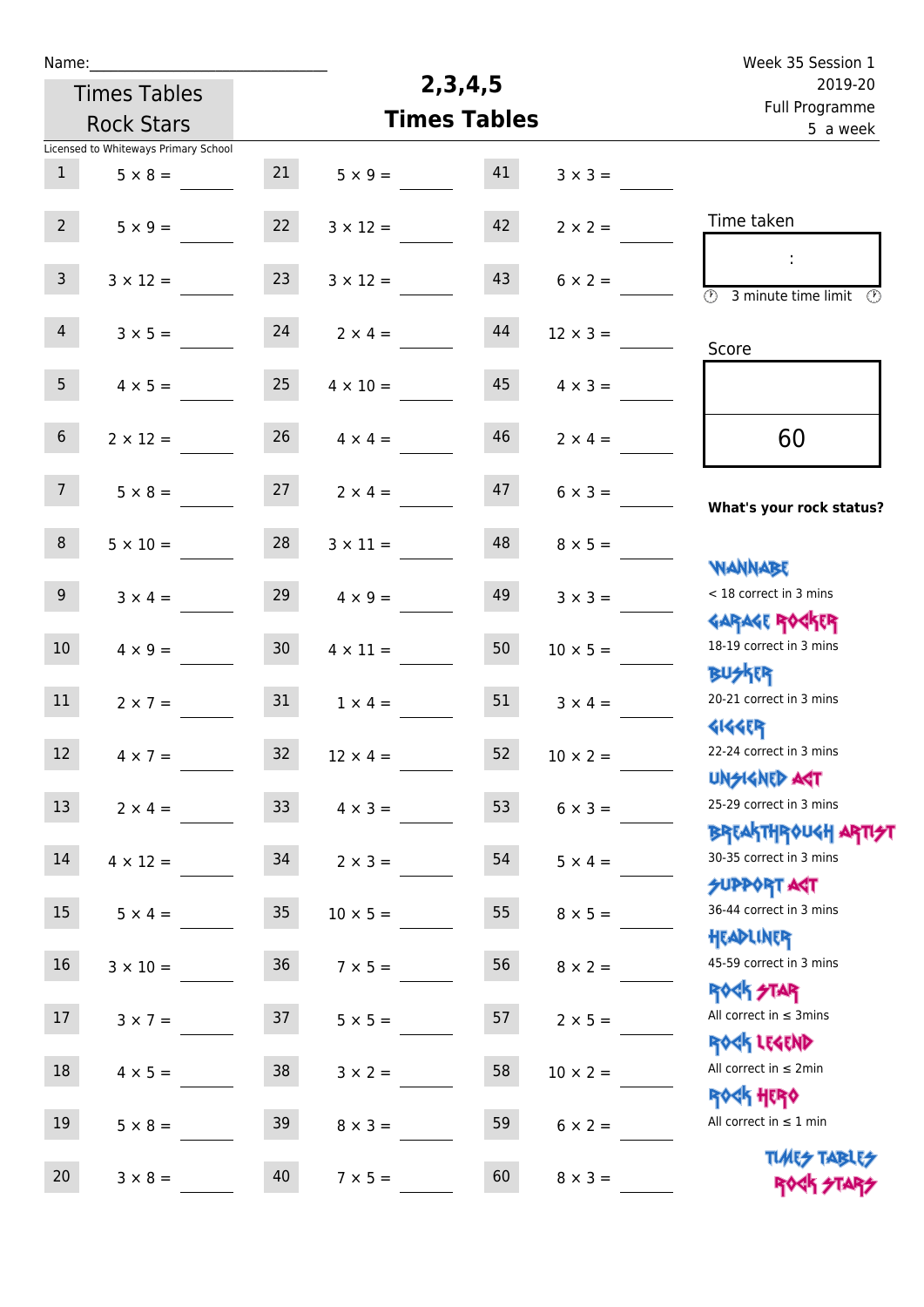| Name:           |                                      |        |                                |    |                          |            |                           |    |                      | Week 35 Session 2                                    |
|-----------------|--------------------------------------|--------|--------------------------------|----|--------------------------|------------|---------------------------|----|----------------------|------------------------------------------------------|
|                 | <b>Times Tables</b>                  |        |                                |    |                          | 2, 3, 4, 5 |                           |    |                      | 2019-20                                              |
|                 | <b>Rock Stars</b>                    |        |                                |    |                          |            | <b>Times Tables</b>       |    |                      | Full Programme<br>5 a week                           |
|                 | Licensed to Whiteways Primary School |        |                                |    |                          |            |                           |    |                      |                                                      |
| $\,1$           |                                      | 13     |                                | 25 |                          | 37         |                           | 49 |                      |                                                      |
|                 | $\mathsf{3}$<br>33                   |        | 44<br>4                        |    | $20\,$<br>4              |            | 25<br>5                   |    | 24<br>4              | Time taken                                           |
| $\overline{2}$  |                                      | 14     |                                | 26 |                          | 38         |                           | 50 |                      |                                                      |
|                 | 4<br>4                               |        | 25<br>5 <sub>5</sub>           |    | 22<br>$\overline{2}$     |            | 21<br>3                   |    | 3<br>27              | $\overline{\odot}$<br>$\odot$<br>3 minute time limit |
| $\mathsf 3$     |                                      | $15\,$ |                                | 27 |                          | 39         |                           | 51 |                      | Score                                                |
|                 | $\mathsf{3}$<br>$30$                 |        | 36<br>3                        |    | 5<br>$30\,$              |            | $\,6\,$<br>$\overline{2}$ |    | 5<br>60              |                                                      |
| $\overline{4}$  |                                      | 16     |                                | 28 |                          | 40         |                           | 52 |                      | 60                                                   |
|                 | 5<br>50                              |        | $\overline{3}$<br>$\mathbf{3}$ |    | 15<br>3                  |            | 28<br>4                   |    | 22<br>$\overline{2}$ |                                                      |
| $5\phantom{.0}$ |                                      | 17     |                                | 29 |                          | 41         |                           | 53 |                      | What's your rock status?                             |
|                 | $\overline{2}$<br>18                 |        | 16<br>4                        |    | 33<br>$\mathsf{3}$       |            | 15<br>$\overline{5}$      |    | 5<br>60              | WANNABE                                              |
|                 |                                      |        |                                |    |                          |            |                           |    |                      | < 18 correct in 3 mins                               |
| $\sqrt{6}$      |                                      | 18     |                                | 30 |                          | 42         |                           | 54 |                      | <b>GARAGE RO</b><br><b>TR</b>                        |
|                 | $\overline{2}$<br>$\bf 8$            |        | $12\,$<br>4                    |    | 8<br>4                   |            | $10\,$<br>5               |    | $36\,$<br>3          | 18-19 correct in 3 mins                              |
|                 |                                      |        |                                |    |                          |            |                           |    |                      | <b>BUSKER</b>                                        |
| $\overline{7}$  |                                      | 19     |                                | 31 |                          | 43         |                           | 55 |                      | 20-21 correct in 3 mins                              |
|                 | 3<br>3                               |        | 4<br>2                         |    | 32<br>4                  |            | 25<br>5                   |    | 40<br>4              | <b>4144EP</b>                                        |
|                 |                                      |        |                                |    |                          |            |                           |    |                      | 22-24 correct in 3 mins                              |
| $\,8\,$         |                                      | 20     |                                | 32 |                          | 44         |                           | 56 |                      | <b>UNSIGNED AGT</b>                                  |
|                 | $\overline{2}$<br>24                 |        | 2 <sup>1</sup><br>24           |    | 3<br>$15\,$              |            | $20\,$<br>$\overline{2}$  |    | 5<br>30              | 25-29 correct in 3 mins                              |
|                 |                                      |        |                                |    |                          |            |                           |    |                      | <b>BREAKTHROUGH</b>                                  |
| 9               |                                      | 21     |                                | 33 |                          | 45         |                           | 57 |                      | 30-35 correct in 3 mins                              |
|                 | 5<br>15                              |        | 16<br>4                        |    | $\overline{2}$<br>$18\,$ |            | 36<br>3                   |    | 9<br>3               | <b>SUPPORT AGT</b>                                   |
|                 |                                      |        |                                |    |                          |            |                           |    |                      | 36-44 correct in 3 mins                              |
| 10              |                                      | 22     |                                | 34 |                          | 46         |                           | 58 |                      | HEADLINER<br>45-59 correct in 3 mins                 |
|                 | 8<br>4                               |        | 5<br>10                        |    | 4<br>4                   |            | 36<br>3                   |    | 6<br>$\overline{2}$  | <b>ROCK STAR</b>                                     |
|                 |                                      |        |                                |    |                          |            |                           |    |                      | All correct in $\leq$ 3mins                          |
|                 |                                      |        |                                |    |                          |            |                           |    |                      | ROCK LEGEND                                          |
| $11\,$          |                                      | 23     |                                | 35 |                          | 47         |                           | 59 |                      | All correct in $\leq 2$ min                          |
|                 | $\overline{2}$<br>$20\,$             |        | $\, 8$<br>$\overline{2}$       |    | $\overline{2}$<br>6      |            | 35<br>5                   |    | 2<br>24              | <b><htps: <="" b=""></htps:></b>                     |
|                 |                                      |        |                                |    |                          |            |                           |    |                      | All correct in $\leq 1$ min                          |
| 12              |                                      | 24     |                                | 36 |                          | 48         |                           | 60 |                      | <b>TUARS TABLES</b>                                  |
|                 | 25<br>5                              |        | 36<br>4                        |    | $12\,$<br>4              |            | 35<br>5                   |    | 40<br>4              |                                                      |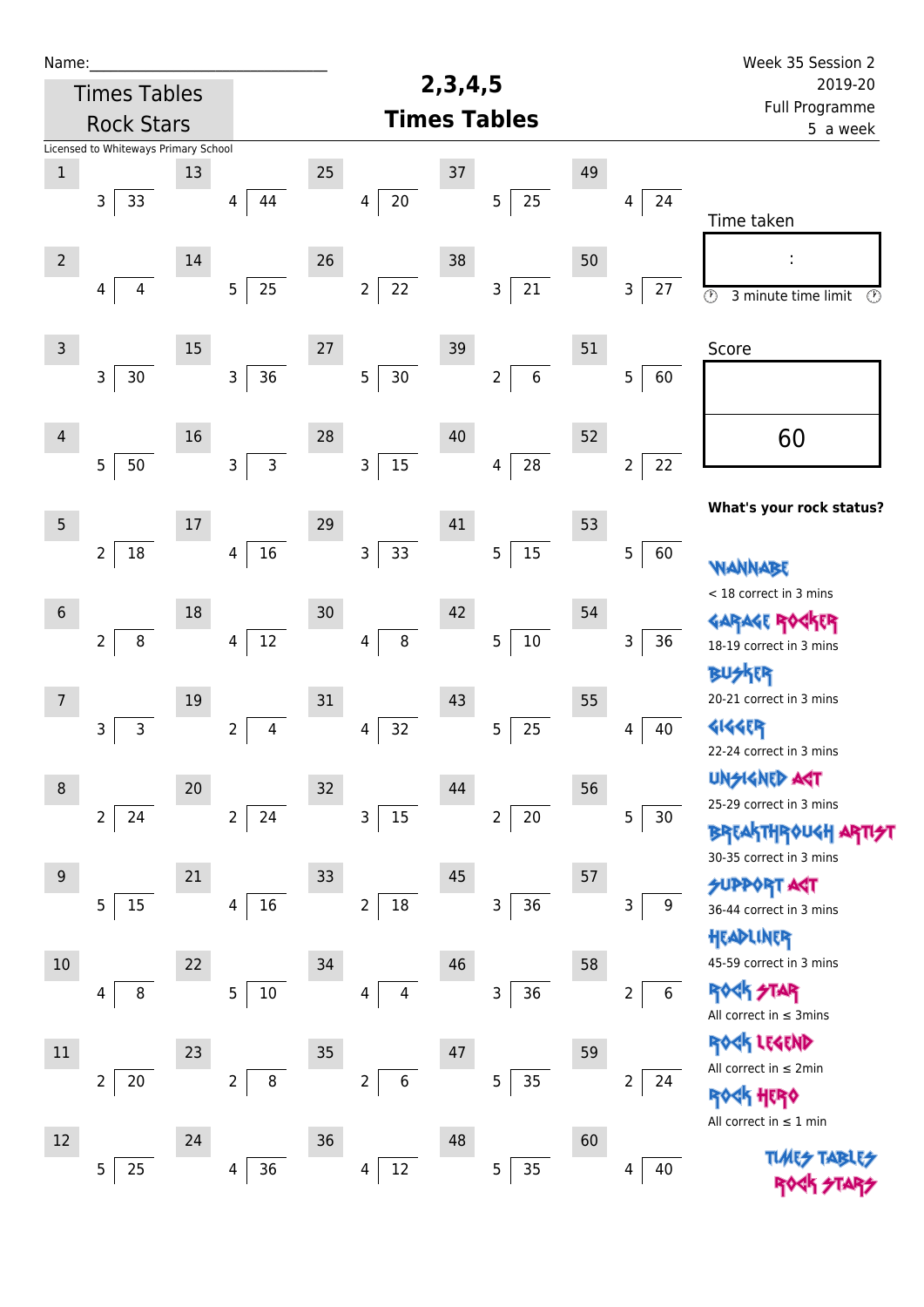| Name:            |                                                         |    |                                        |                                     |            |                                       |                            |                              | Week 35 Session 3                                                                               |
|------------------|---------------------------------------------------------|----|----------------------------------------|-------------------------------------|------------|---------------------------------------|----------------------------|------------------------------|-------------------------------------------------------------------------------------------------|
|                  | <b>Times Tables</b>                                     |    |                                        |                                     | 2, 3, 4, 5 |                                       |                            |                              | 2019-20                                                                                         |
|                  | <b>Rock Stars</b>                                       |    |                                        | <b>Times Tables</b>                 |            |                                       | Full Programme<br>5 a week |                              |                                                                                                 |
| $\mathbf{1}$     | Licensed to Whiteways Primary School<br>2<br>$\times$ 1 | 13 | 3<br>$\times$ 6                        | 3<br>25<br>$\times$ 5               | 37         | 4<br>$\times$ 11                      | 49                         | $\overline{2}$<br>$\times$ 3 |                                                                                                 |
| $\overline{2}$   | 4<br>$\times$ 8                                         | 14 | 3<br>$\times$ 10                       | 5<br>26<br>$\times$ 12              | 38         | 2<br>$\times$ 3                       | 50                         | $\overline{2}$<br>$\times 6$ | Time taken<br>÷<br>$\circled{r}$<br>3 minute time limit<br>⊕                                    |
| $\overline{3}$   | 3<br>$\times$ 10                                        | 15 | 4<br>$\times$ 12                       | $\overline{2}$<br>27<br>$\times 2$  | 39         | $\overline{2}$<br>$\times$ 4          | 51                         | 4<br>$\times$ 4              | Score                                                                                           |
| $\overline{4}$   | 3<br>$\times$ 5                                         | 16 | $\overline{2}$<br>$\times$ 1           | 5<br>28<br>$\times$ 10              | 40         | 3<br>$\times$ 4                       | 52                         | 3<br>$\times$ 12             | 60                                                                                              |
| 5                | 5<br>$\times$ 10                                        | 17 | 3<br>$\times 6$                        | $\mathsf 3$<br>29<br>$\times 2$     | 41         | 2<br>$\times$ 3                       | 53                         | 3<br>$\times$ 4              | What's your rock status?<br><b>WANNABE</b>                                                      |
| $6\,$            | $\overline{2}$<br>$\times$ 4                            | 18 | 5<br>$\times 2$                        | 5<br>30<br>$\times$ 9               | 42         | 5<br>$\times$ 9                       | 54                         | $\mathsf 3$<br>$\times$ 9    | < 18 correct in 3 mins<br><b>GARAGE ROGKER</b><br>18-19 correct in 3 mins                       |
| $\overline{7}$   | 4<br>$\times$ 12                                        | 19 | $\overline{2}$<br>$\times$ 12          | $\overline{2}$<br>31<br>$\times$ 12 | 43         | 3<br>$\times$ 9                       | 55                         | 3<br>$\times$ 5              | <b>BUSKER</b><br>20-21 correct in 3 mins<br><b>4144EP</b><br>22-24 correct in 3 mins            |
| $\boldsymbol{8}$ | 5<br>$\times$ 6                                         | 20 | $\overline{\mathbf{c}}$<br>$\times$ 12 | 3<br>32<br>$\times$ 7               | 44         | $\overline{\mathbf{c}}$<br>$\times$ 4 | 56                         | $\mathsf 3$<br>$\times$ 5    | <b>UNSIGNED AGT</b><br>25-29 correct in 3 mins<br>ΒΡΓΑ <sup>Κ</sup> ΤΗΡΟυΚΗ ΑΡΤΙ <del>2</del> Τ |
| $9$              | 5<br>$\times$ 12                                        | 21 | 3<br>$\times$ 9                        | 3<br>33<br>$\times$ 12              | 45         | 4<br>$\times$ 2                       | 57                         | 4<br>$\times 8$              | 30-35 correct in 3 mins<br><b>SUPPORT ART</b><br>36-44 correct in 3 mins                        |
| 10               | 3<br>$\times$ 10                                        | 22 | $\overline{\mathbf{c}}$<br>$\times$ 10 | 4<br>34<br>$\times$ 9               | 46         | 5<br>$\times$ 9                       | 58                         | 4<br>$\times 8$              | HEADLINER<br>45-59 correct in 3 mins<br><b>ROCK STAR</b><br>All correct in $\leq$ 3mins         |
| 11               | 5<br>$\times$ 6                                         | 23 | $\overline{2}$<br>$\times$ 11          | $\mathsf{3}$<br>35<br>$\times$ 8    | $47\,$     | 2<br>$\times$ 5                       | 59                         | 3<br>$\times$ 5              | ROCK LEGEND<br>All correct in $\leq 2$ min<br>ROCK HERO                                         |
| 12               | $\overline{\mathbf{c}}$<br>$\times$ 9                   | 24 | $\sqrt{5}$<br>$\times$ 11              | 5<br>36<br>$\times$ 10              | 48         | 5<br>$\times$ 5                       | 60                         | 4<br>$\times$ 7              | All correct in $\leq 1$ min<br><b>TUARS TABLES</b><br>ROCK STARS                                |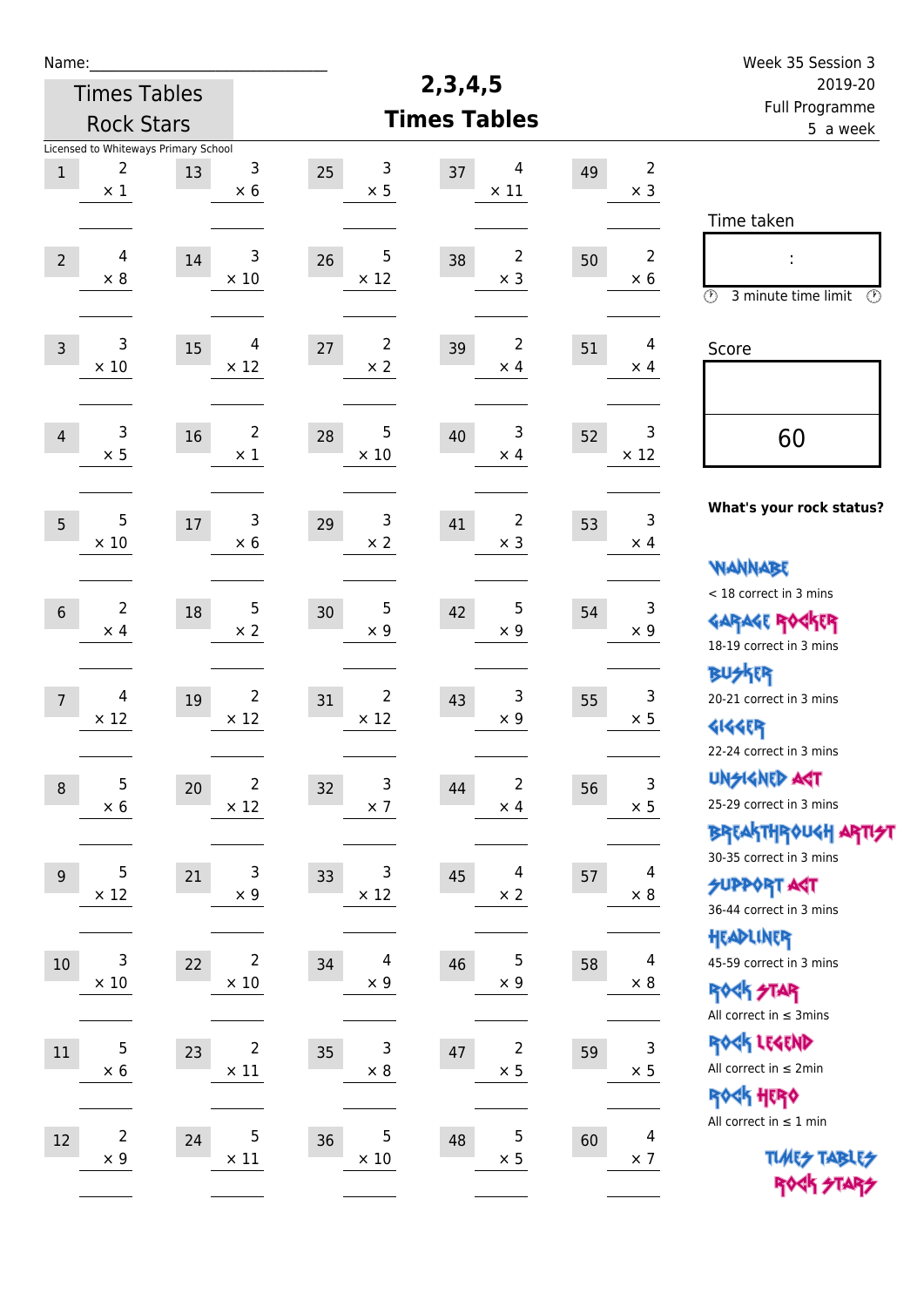| Week 35 Session 4                                                |               |                     |               |                 |                                      | Name:            |
|------------------------------------------------------------------|---------------|---------------------|---------------|-----------------|--------------------------------------|------------------|
| 2019-20                                                          |               | 2, 3, 4, 5          |               |                 | <b>Times Tables</b>                  |                  |
| Full Programme<br>5 a week                                       |               | <b>Times Tables</b> |               |                 | <b>Rock Stars</b>                    |                  |
|                                                                  |               |                     |               |                 | Licensed to Whiteways Primary School |                  |
|                                                                  | $50 \div 5 =$ | 41                  | $36 \div 3 =$ | 21              | $35 \div 5 =$                        | $\mathbf{1}$     |
| Time taken                                                       | $28 \div 4 =$ | 42                  | $24 \div 2 =$ | 22              | $20 \div 5 =$                        | $2^{\circ}$      |
| $\overline{\odot}$<br>3 minute time limit<br>⊕                   | $33 \div 3 =$ | 43                  | $8 \div 4 =$  | 23              | $60 \div 5 =$                        | $\mathbf{3}$     |
| Score                                                            | $10 \div 5 =$ | 44                  | $25 \div 5 =$ | 24              | $30 \div 5 =$                        | $\overline{4}$   |
|                                                                  | $16 \div 2 =$ | 45                  | $9 \div 3 =$  | 25              | $32 \div 4 =$                        | 5 <sub>1</sub>   |
| 60                                                               | $10 \div 5 =$ | 46                  | $21 \div 3 =$ | 26              | $20 \div 2 =$                        | 6 <sup>1</sup>   |
| What's your rock status?                                         | $3 ÷ 3 =$     | 47                  | $6 \div 2 =$  | 27              | $48 \div 4 =$                        | 7 <sup>7</sup>   |
| <b>NANNABE</b>                                                   | $18 \div 2 =$ | 48                  | $12 \div 3 =$ | 28              | $40 \div 5 =$                        | 8                |
| < 18 correct in 3 mins<br><b>GARAGE ROCKER</b>                   | $5 \div 5 =$  | 49                  | $24 \div 3 =$ | 29              | $3 ÷ 3 =$                            | 9 <sup>°</sup>   |
| 18-19 correct in 3 mins<br>BU外R                                  | $24 \div 3 =$ | 50                  | $21 \div 3 =$ | 30 <sub>o</sub> | $4 \div 4 =$                         | 10 <sup>°</sup>  |
| 20-21 correct in 3 mins<br><b>4144EP</b>                         | $10 \div 5 =$ | 51                  | $12 \div 3 =$ | 31              | $18 \div 2 =$                        | 11               |
| 22-24 correct in 3 mins<br><b>UNSIGNED AGT</b>                   | $8 \div 2 =$  | 52                  | $24 \div 2 =$ | 32              | $40 \div 4 =$                        | 12 <sup>12</sup> |
| 25-29 correct in 3 mins<br><b>BREAKTHROUGH ARTI<del>S</del>T</b> | $24 \div 3 =$ | 53                  | $14 \div 2 =$ | 33 <sup>2</sup> | $20 \div 5 =$                        | 13               |
| 30-35 correct in 3 mins<br><b>SUPPORT AGT</b>                    | $9 \div 3 =$  | 54                  | $27 \div 3 =$ | 34              | $6 \div 2 =$                         | 14               |
| 36-44 correct in 3 mins<br>HEADLINER                             | $10 \div 5 =$ | 55                  | $21 \div 3 =$ | 35 <sub>1</sub> | $30 \div 5 =$                        | 15               |
| 45-59 correct in 3 mins<br><b>ROCK STAR</b>                      | $22 \div 2 =$ | 56                  | $6 \div 2 =$  | 36 <sup>°</sup> | $4 \div 2 =$                         | 16               |
| All correct in $\leq$ 3mins<br>ROCK LEGEND                       | $40 \div 5 =$ | 57                  | $25 \div 5 =$ | 37              | $4 \div 2 =$                         | 17               |
| All correct in $\leq 2$ min<br><b>ROCK HERO</b>                  | $16 \div 4 =$ | 58                  | $12 \div 2 =$ | 38              | $44 \div 4 =$                        | 18               |
| All correct in $\leq 1$ min                                      | $44 \div 4 =$ | 59                  | $4 \div 2 =$  | 39              | $24 \div 4 =$                        | 19               |
| <b>TUARS TABLES</b><br>ROCK STARS                                | $25 \div 5 =$ | 60                  | $20 \div 4 =$ | 40              | $50 \div 5 =$                        | 20               |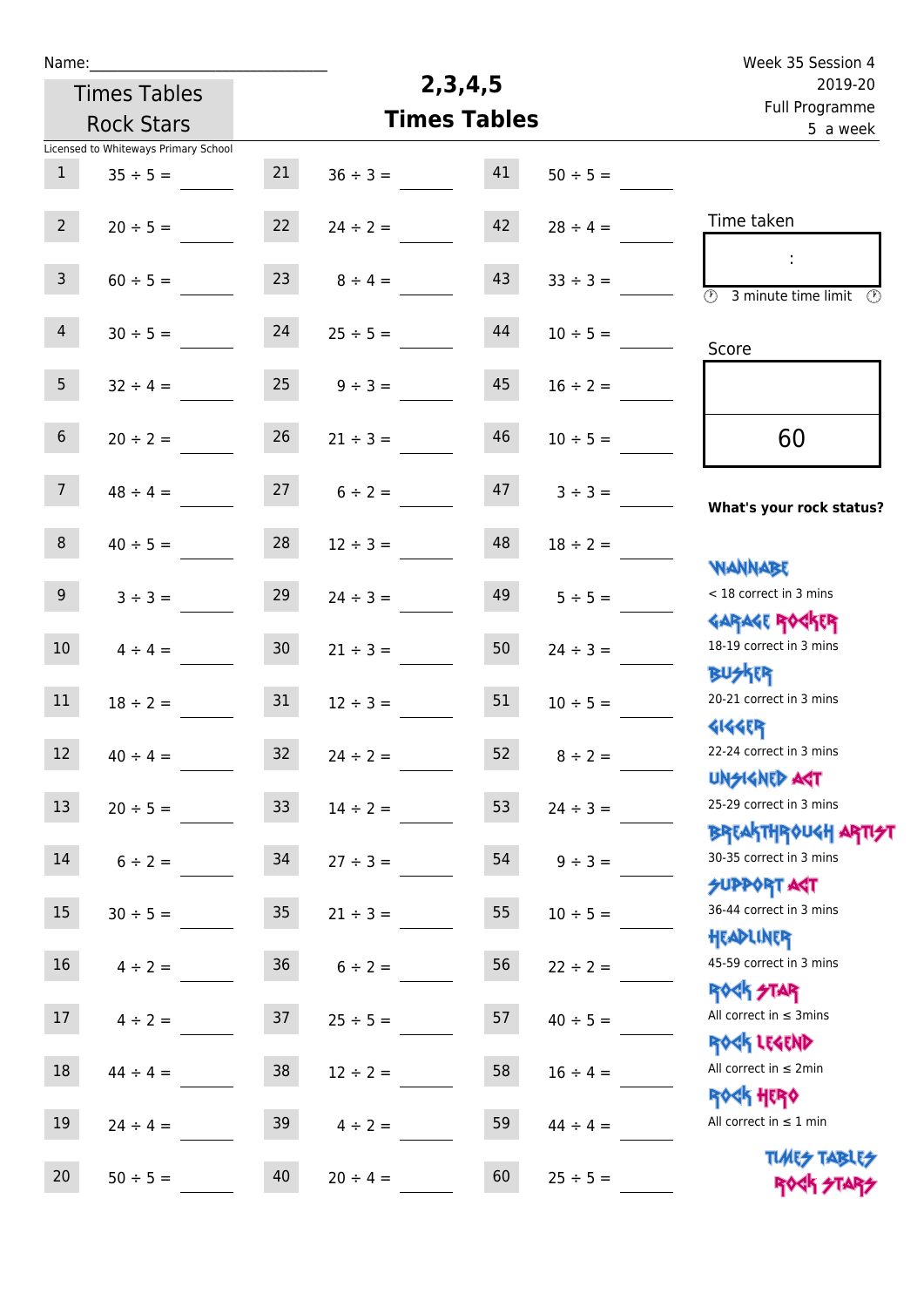|                                    | Name:                                | 2, 3, 4, 5           |                 | Week 35 Session 5                                                                                            |
|------------------------------------|--------------------------------------|----------------------|-----------------|--------------------------------------------------------------------------------------------------------------|
|                                    | <b>Times Tables</b>                  | 2019-20              |                 |                                                                                                              |
|                                    | <b>Rock Stars</b>                    | <b>Times Tables</b>  |                 | Full Programme<br>5 a week                                                                                   |
|                                    | Licensed to Whiteways Primary School |                      |                 |                                                                                                              |
| 21                                 | 1<br>$3 \times 3 =$                  | 41<br>$2 \times 7 =$ | $21 \div 3 =$   |                                                                                                              |
| 22                                 | $2^{\circ}$<br>$2 \times 2 =$        | 42<br>$4 \times 9 =$ | $5 \div 5 =$    | Time taken                                                                                                   |
| 23                                 | $\mathbf{3}$<br>$4 \times 8 =$       | 43<br>$2 \times 8 =$ | $24 \div 3 =$   | $\mathcal{L}_{\mathcal{A}}$<br>$\overline{\textcircled{2}}$ 3 minute time limit $\overline{\textcircled{2}}$ |
| 24<br>$5 \times 10 =$              | $\overline{4}$<br>$4 \times 7 =$     | 44                   | $35 \div 5 =$   | Score                                                                                                        |
| 25<br>$2 \times 10 =$              | 5 <sub>1</sub><br>$4 \times 4 =$     | 45                   | $15 \div 3 =$   |                                                                                                              |
| 26                                 | 6 <sup>1</sup><br>$2 \times 1 =$     | 46<br>$5 \times 2 =$ | $40 \div 5 =$   | 60                                                                                                           |
| 27                                 | 7 <sup>7</sup><br>$2 \times 2 =$     | 47<br>$3 \times 8 =$ | $10 \div 2 =$   | Add up your time                                                                                             |
| 28                                 | 8<br>$2 \times 5 =$                  | 48<br>$4 \times 6 =$ | $36 \div 4 =$   | <b>Mins</b><br>S1                                                                                            |
| 29                                 | 9 <sub>o</sub><br>$2 \times 8 =$     | 49<br>$4 \times 8 =$ | $22 \div 2 =$   | S2                                                                                                           |
| 30 <sup>1</sup><br>$5 \times 10 =$ | 10 <sup>°</sup><br>$3 \times 8 =$    | 50                   | $10 \div 2 =$   | S4                                                                                                           |
| 31<br>$21 \div 3 =$                | 11<br>$5 \times 5 =$                 | 51                   | $24 \div 3 =$   | S5<br>Total $\frac{1}{2}$                                                                                    |
| 32<br>$35 \div 5 =$                | 12<br>$5 \times 7 =$                 |                      | 52 $4 \div 2 =$ | <b>Secs</b>                                                                                                  |
| 33<br>$40 \div 4 =$                | 13<br>$5 \times 10 =$                |                      | 53 $4 \div 4 =$ | S2                                                                                                           |
| 34<br>$50 \div 5 =$                | 14<br>$2 \times 1 =$                 | 54                   | $20 \div 4 =$   |                                                                                                              |
| 35                                 | 15<br>$2 \times 12 =$                | 55<br>$30 \div 3 =$  | $24 \div 4 =$   | S5                                                                                                           |
| 36<br>$30 \div 3 =$                | 16 <sup>1</sup><br>$4 \times 10 =$   | 56                   | $20 \div 2 =$   | Total $\_\_$<br>Add up your score                                                                            |
| 37<br>$55 \div 5 =$                | 17<br>$2 \times 3 =$                 | 57                   | $12 \div 2 =$   | S1                                                                                                           |
| 38<br>$24 \div 4 =$                | 18<br>$4 \times 4 =$                 | 58                   | $8 \div 4 =$    | <b>S3 S3</b>                                                                                                 |
| 39<br>$20 \div 2 =$                | 19<br>$5 \times 8 =$                 | 59                   | $24 \div 2 =$   | S5                                                                                                           |
| 40<br>$24 \div 4 =$                | 20<br>$3 \times 10 =$                | 60                   | $20 \div 5 =$   | Total $\frac{1}{2}$                                                                                          |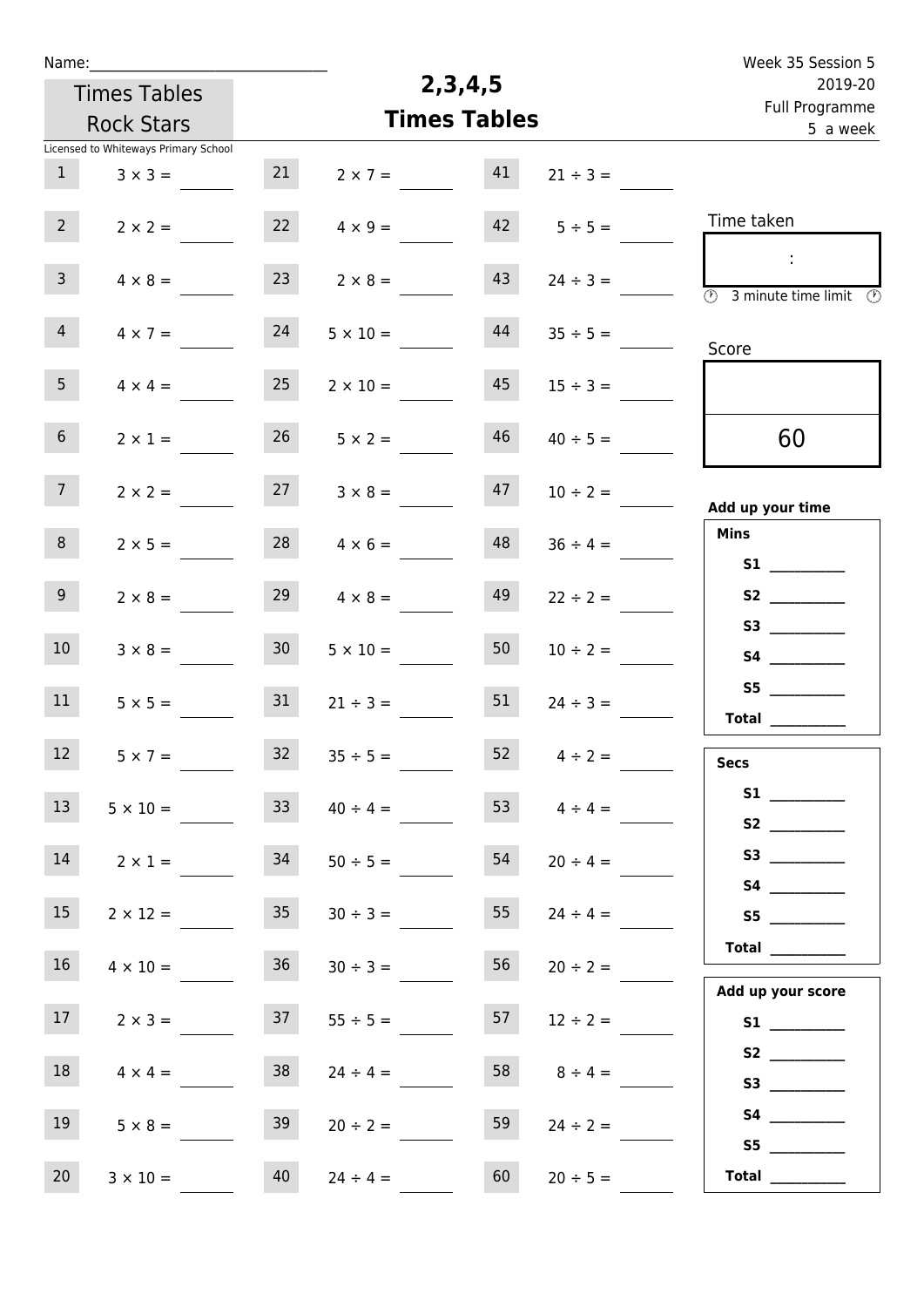|  | vam | L |  |
|--|-----|---|--|
|  |     |   |  |

**2,3,4,5,6,7,8,9,10,11,12**

|                 | <b>Rock Stars</b>                                       |                 | <b>Times Tables</b> | Full Flogramme<br>5 a week |                    |                                                                  |
|-----------------|---------------------------------------------------------|-----------------|---------------------|----------------------------|--------------------|------------------------------------------------------------------|
| $\mathbf{1}$    | Licensed to Whiteways Primary School<br>$2 \times 10 =$ | 21              | $7 \times 10 =$     | 41                         | $4 \times 11 =$    |                                                                  |
| 2 <sup>7</sup>  | $11 \times 9 =$                                         | 22              | $11 \times 3 =$     | 42                         | $6 \times 4 =$     | Time taken                                                       |
| 3 <sup>7</sup>  | $10 \times 9 =$                                         | 23              | $6 \times 9 =$      | 43                         | $12 \times 2 =$    | $\circled{r}$<br>3 minute time limit<br>$\mathcal{O}$            |
| $\overline{4}$  | $4 \times 12 =$                                         | 24              | $3 \times 3 =$      | 44                         | $9 \times 4 =$     | Score                                                            |
| 5 <sub>1</sub>  | $10 \times 1 =$                                         | 25              | $9 \times 2 =$      | 45                         | $8 \times 11 =$    |                                                                  |
| 6 <sup>1</sup>  | $5 \times 3 =$                                          | 26              | $4 \times 2 =$      | 46                         | $2 \times 6 =$     | 60                                                               |
| 7 <sup>7</sup>  | $5 \times 12 =$                                         | 27              | $8 \times 12 =$     | 47                         | $11 \times 10 =$   | What's your rock status?                                         |
| 8               | $10 \times 8 =$                                         | 28              | $7 \times 8 =$      | 48                         | $7 \times 10 =$    | <b>NANNABE</b>                                                   |
| 9 <sub>o</sub>  | $2 \times 2 =$                                          | 29              | $6 \times 3 =$      | 49                         | $12 \times 8 =$    | < 18 correct in 3 mins                                           |
| 10 <sup>°</sup> | $12 \times 4 =$                                         | 30 <sub>o</sub> | $12 \times 8 =$     | 50                         | $5 \times 8 =$     | <b>GARAGE ROCKER</b><br>18-19 correct in 3 mins                  |
| 11              | $7 \times 9 =$                                          | 31              | $6 \times 8 =$      | 51                         | $2 \times 2 =$     | <b>BUSKER</b><br>20-21 correct in 3 mins                         |
| 12              | $9 \times 3 =$                                          | 32              | $11 \times 8 =$     | 52                         | $11 \times 2 =$    | <b>4144EP</b><br>22-24 correct in 3 mins                         |
| 13              | $2 \times 12 =$                                         | 33              | $5 \times 9 =$      |                            | 53 $4 \times 10 =$ | <b>UNSIGNED AGT</b><br>25-29 correct in 3 mins                   |
| 14              | $6 \times 4 =$                                          | 34              | $4 \times 4 =$      | 54                         | $4 \times 5 =$     | <b>BREAKTHROUGH ARTI<del>S</del>T</b><br>30-35 correct in 3 mins |
| 15              | $3 \times 11 =$                                         | 35 <sub>1</sub> | $9 \times 5 =$      | 55                         | $4 \times 3 =$     | <b>SUPPORT ART</b><br>36-44 correct in 3 mins                    |
| 16              | $9 \times 11 =$                                         | 36              | $5 \times 7 =$      | 56                         | $1 \times 10 =$    | HEADLINER<br>45-59 correct in 3 mins                             |
| 17              | $7 \times 1 =$                                          | 37              | $1 \times 11 =$     | 57                         | $8 \times 12 =$    | <b>ROCK STAR</b><br>All correct in $\leq$ 3mins                  |
| 18              | $6 \times 8 =$                                          | 38              | $3 \times 12 =$     | 58                         | $6 \times 9 =$     | ROCK LEGEND<br>All correct in $\leq 2$ min                       |
| 19              | $6 \times 5 =$                                          | 39              | $2 \times 6 =$      | 59                         | $7 \times 7 =$     | ROCK HERO<br>All correct in $\leq 1$ min                         |
| 20              | $10\times11=$                                           | 40              | $8 \times 4 =$      | 60                         | $11\times11=$      | <b>TUARS TABLES</b><br>ROCK STARS                                |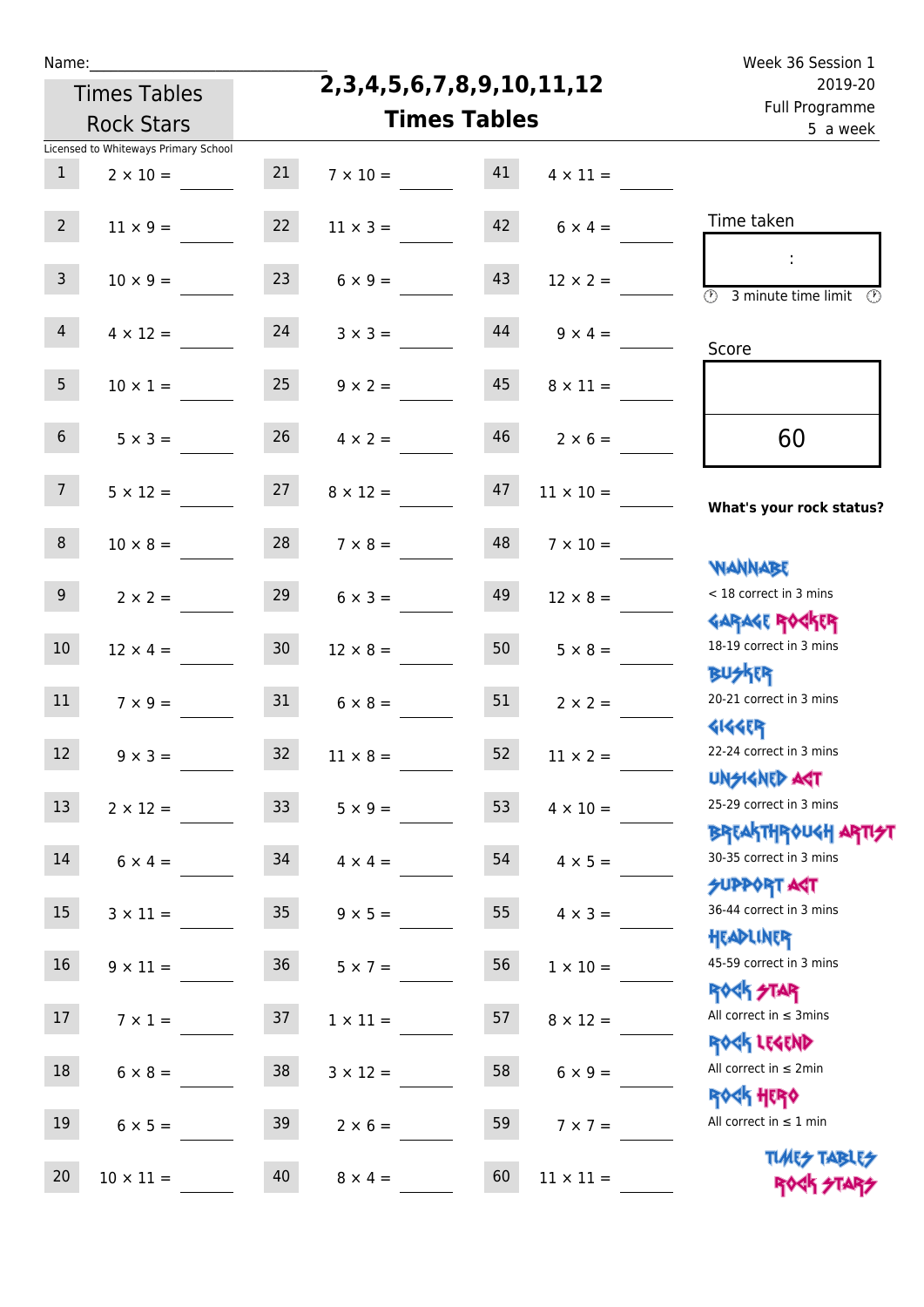| Name:           |                                      |    |                |              |                                    |                |        |                     |                |             |    |                           | Week 36 Session 2                                            |  |  |  |
|-----------------|--------------------------------------|----|----------------|--------------|------------------------------------|----------------|--------|---------------------|----------------|-------------|----|---------------------------|--------------------------------------------------------------|--|--|--|
|                 | <b>Times Tables</b>                  |    |                |              | 2, 3, 4, 5, 6, 7, 8, 9, 10, 11, 12 |                |        |                     |                |             |    | 2019-20<br>Full Programme |                                                              |  |  |  |
|                 | <b>Rock Stars</b>                    |    |                |              |                                    |                |        | <b>Times Tables</b> |                |             |    |                           | 5 a week                                                     |  |  |  |
|                 | Licensed to Whiteways Primary School |    |                |              |                                    |                |        |                     |                |             |    |                           |                                                              |  |  |  |
| $\mathbf 1$     |                                      | 13 |                |              | 25                                 |                |        | 37                  |                |             | 49 |                           |                                                              |  |  |  |
|                 | 8<br>2                               |    | 3              | $\mathsf{3}$ |                                    | $\overline{2}$ | 22     |                     | $\overline{7}$ | $70\,$      |    | 110<br>$10\,$             | Time taken                                                   |  |  |  |
|                 |                                      |    |                |              |                                    |                |        |                     |                |             |    |                           |                                                              |  |  |  |
| $\overline{2}$  |                                      | 14 |                |              | 26                                 |                |        | 38                  |                |             | 50 |                           | ÷                                                            |  |  |  |
|                 | 4<br>4                               |    | 11             | $77 \,$      |                                    | $\,$ 6 $\,$    | 60     |                     | 10 120         |             |    | 2<br>18                   | $\odot$<br>3 minute time limit<br>$\circled{r}$              |  |  |  |
|                 |                                      |    |                |              |                                    |                |        |                     |                |             |    |                           |                                                              |  |  |  |
| 3               |                                      | 15 |                |              | $27\,$                             |                |        | 39                  |                |             | 51 |                           | Score                                                        |  |  |  |
|                 | 60<br>$10\,$                         |    | $\overline{5}$ | $10\,$       |                                    | $11\,$         | 110    |                     | 4              | 28          |    | $12\,$<br>120             |                                                              |  |  |  |
|                 |                                      |    |                |              |                                    |                |        |                     |                |             |    |                           |                                                              |  |  |  |
| $\overline{4}$  |                                      | 16 |                |              | 28                                 |                |        | 40                  |                |             | 52 |                           | 60                                                           |  |  |  |
|                 | 110<br>11                            |    | 4              | 16           |                                    | 7              | 21     |                     | 10             | 40          |    | 6<br>$\overline{2}$       |                                                              |  |  |  |
|                 |                                      |    |                |              |                                    |                |        |                     |                |             |    |                           | What's your rock status?                                     |  |  |  |
| $5\phantom{.0}$ |                                      | 17 |                |              | 29                                 |                |        | 41                  |                |             | 53 |                           |                                                              |  |  |  |
|                 | 72<br>$\boldsymbol{9}$               |    | $10\,$         | 50           |                                    | 3              | 9      |                     | $\overline{7}$ | $21\,$      |    | 72<br>8                   | WANNABE                                                      |  |  |  |
|                 |                                      |    |                |              |                                    |                |        |                     |                |             |    |                           | < 18 correct in 3 mins                                       |  |  |  |
| $\,$ 6 $\,$     |                                      | 18 |                |              | 30                                 |                |        | 42                  |                |             | 54 |                           | GARAGE ROGKER                                                |  |  |  |
|                 | 22<br>2                              |    | 9              | 108          |                                    | 12             | 84     |                     | 9              | ${\bf 81}$  |    | 5<br>50                   | 18-19 correct in 3 mins                                      |  |  |  |
|                 |                                      |    |                |              |                                    |                |        |                     |                |             |    |                           | (CR                                                          |  |  |  |
| 7               |                                      | 19 |                |              | 31                                 |                |        | 43                  |                |             | 55 |                           | 20-21 correct in 3 mins                                      |  |  |  |
|                 | 121<br>11                            |    | 8              | 48           |                                    | 6              | 72     |                     | 6              | 12          |    | 6<br>6                    | 4144ER                                                       |  |  |  |
|                 |                                      |    |                |              |                                    |                |        |                     |                |             |    |                           | 22-24 correct in 3 mins                                      |  |  |  |
| 8               |                                      | 20 |                |              | 32                                 |                |        | 44                  |                |             | 56 |                           | <b>UNGIGNED ART</b>                                          |  |  |  |
|                 | 45<br>5                              |    | $\overline{5}$ | 45           |                                    | 10             | 120    |                     | $\overline{2}$ | $\,$ 6 $\,$ |    | 9<br>90                   | 25-29 correct in 3 mins                                      |  |  |  |
|                 |                                      |    |                |              |                                    |                |        |                     |                |             |    |                           | BRTAKTHR0UGH ARTI <del>\$</del> 1<br>30-35 correct in 3 mins |  |  |  |
| 9               |                                      | 21 |                |              | 33                                 |                |        | 45                  |                |             | 57 |                           | <b>SUPPORT ART</b>                                           |  |  |  |
|                 | 21<br>3                              |    | 4              | 24           |                                    | $10\,$         | $20\,$ |                     | 8              | $72\,$      |    | 7<br>49                   | 36-44 correct in 3 mins                                      |  |  |  |
|                 |                                      |    |                |              |                                    |                |        |                     |                |             |    |                           | HEADLINER                                                    |  |  |  |
| 10              |                                      | 22 |                |              | 34                                 |                |        | 46                  |                |             | 58 |                           | 45-59 correct in 3 mins                                      |  |  |  |
|                 | 8<br>8                               |    | 3              | 3            |                                    | 7              | 21     |                     | 2              | 4           |    | 3<br>$18\,$               | <b>ROCK STAR</b>                                             |  |  |  |
|                 |                                      |    |                |              |                                    |                |        |                     |                |             |    |                           | All correct in $\leq$ 3mins                                  |  |  |  |
| 11              |                                      | 23 |                |              | 35                                 |                |        | 47                  |                |             | 59 |                           | ROCK LEGEND                                                  |  |  |  |
|                 | 24<br>$\overline{2}$                 |    | 9              | 63           |                                    | $10\,$         | 100    |                     | $10\,$         | $90\,$      |    | 6<br>24                   | All correct in ≤ 2min                                        |  |  |  |
|                 |                                      |    |                |              |                                    |                |        |                     |                |             |    |                           | HERQ                                                         |  |  |  |
| 12              |                                      | 24 |                |              | 36                                 |                |        | 48                  |                |             | 60 |                           | All correct in $\leq 1$ min                                  |  |  |  |
|                 | 54<br>9                              |    | 4              | 40           |                                    | $\,6\,$        | 48     |                     | 8              | 32          |    | 20<br>$10\,$              | <b>TLARS</b>                                                 |  |  |  |
|                 |                                      |    |                |              |                                    |                |        |                     |                |             |    |                           |                                                              |  |  |  |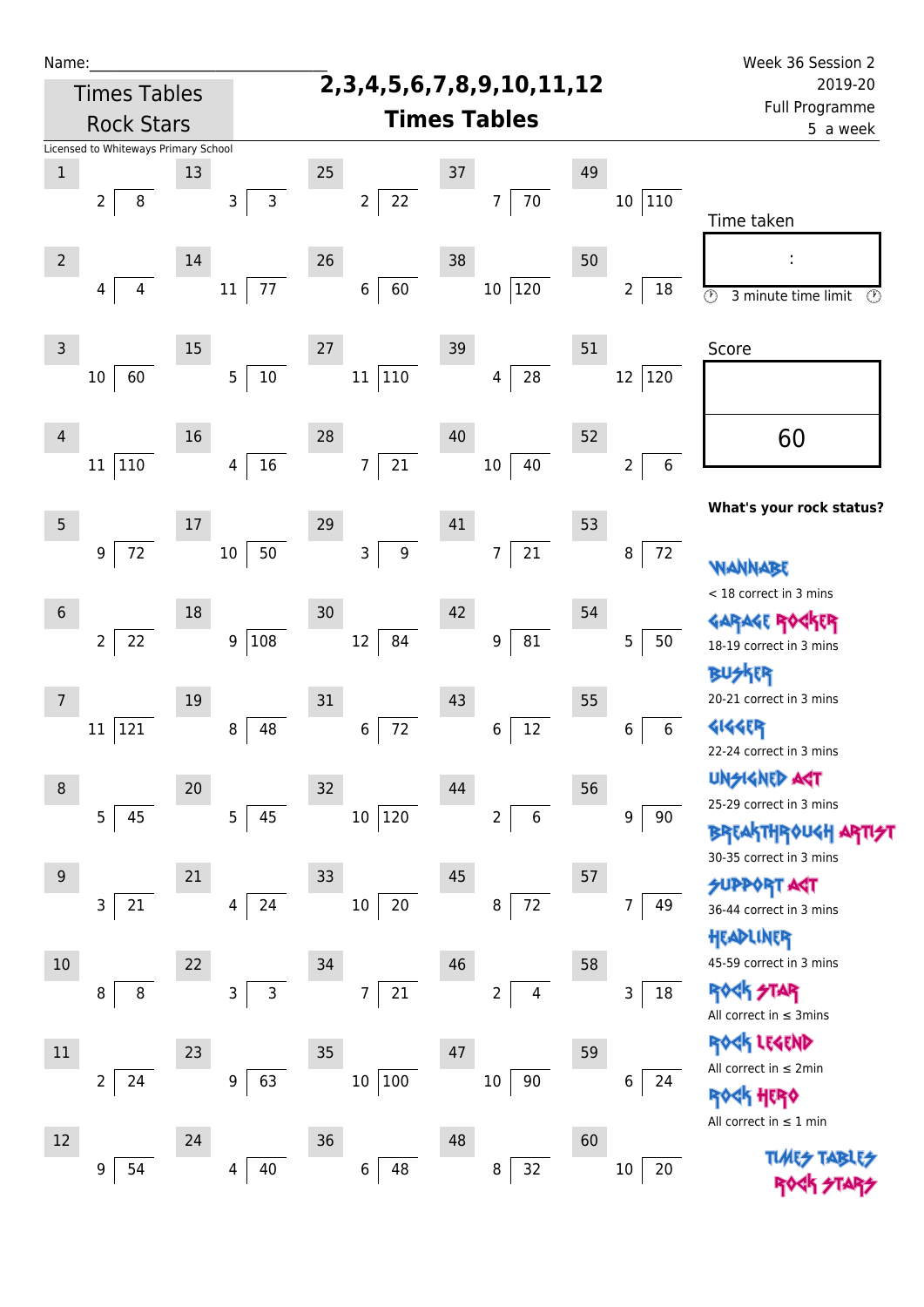| Name |  |  |  |
|------|--|--|--|
|      |  |  |  |

## **2,3,4,5,6,7,8,9,10,11,12**

Week 36 Session 3 Full Programme 2019-20

|                 | <b>Rock Stars</b>                    |        |                              | <b>Times Tables</b>                 | Full Programme<br>5 a week          |                                     |                                                                                      |  |
|-----------------|--------------------------------------|--------|------------------------------|-------------------------------------|-------------------------------------|-------------------------------------|--------------------------------------------------------------------------------------|--|
|                 | Licensed to Whiteways Primary School |        |                              |                                     |                                     |                                     |                                                                                      |  |
| $\mathbf{1}$    | 12<br>$\times$ 7                     | 13     | $9\,$<br>$\times$ 8          | 12<br>25<br>$\times$ 7              | 8<br>37<br>$\times$ 1               | 9<br>49<br>$\times$ 9               |                                                                                      |  |
| $\overline{2}$  | 5<br>$\times$ 12                     | $14\,$ | $11\,$<br>$\times$ 6         | 9<br>26<br>$\times$ 5               | 6<br>38<br>$\times$ 11              | 3<br>50<br>$\times$ 1               | Time taken<br>$\circled{r}$<br>3 minute time limit<br>$\odot$                        |  |
| $\mathsf{3}$    | 9<br>$\times$ 10                     | 15     | $\overline{2}$<br>$\times 2$ | $10\,$<br>27<br>$\times$ 11         | $\overline{7}$<br>39<br>$\times$ 4  | 12<br>51<br>$\times$ 5              | Score                                                                                |  |
| $\overline{4}$  | 5<br>$\times$ 4                      | 16     | 9<br>$\times$ 6              | 4<br>28<br>$\times$ 2               | 7<br>40<br>$\times$ 5               | 4<br>52<br>$\times$ 2               | 60                                                                                   |  |
| 5               | 12<br>$\times 2$                     | $17\,$ | $\overline{4}$<br>$\times 6$ | $11\,$<br>29<br>$\times$ 6          | $\overline{2}$<br>41<br>$\times$ 11 | 3<br>53<br>$\times$ 5               | What's your rock status?<br><b>WANNABE</b>                                           |  |
| $6\,$           | 5<br>$\times$ 1                      | 18     | 4<br>$\times$ 10             | $10\,$<br>30<br>$\times$ 2          | 8<br>42<br>$\times$ 4               | 10<br>54<br>$\times$ 12             | < 18 correct in 3 mins<br><b>GARAGE ROGKER</b><br>18-19 correct in 3 mins            |  |
| $7\overline{ }$ | 11<br>$\times 2$                     | 19     | $11\,$<br>$\times 6$         | 3<br>31<br>$\times$ 11              | 5<br>43<br>$\times 6$               | 9<br>55<br>$\times$ 1               | <b>BUSKRR</b><br>20-21 correct in 3 mins<br><b>4144EP</b><br>22-24 correct in 3 mins |  |
| $\,8\,$         | 12<br>$\times$ 3                     | 20     | 5<br>$\times$ 1              | 4<br>32<br>$\times$ 1               | 3<br>44<br>$\times$ 1               | 12<br>56<br>$\times$ 6              | <b>UNSIGNED AGT</b><br>25-29 correct in 3 mins<br><b>BREAKTHROUGH ARTIST</b>         |  |
| $9\,$           | $\overline{4}$<br>$\times$ 9         | 21     | $11\,$<br>$\times$ 11        | 9<br>33<br>$\times$ 7               | 7<br>45<br>$\times$ 1               | 3<br>57<br>$\times$ 1               | 30-35 correct in 3 mins<br>SUPPORT AGT<br>36-44 correct in 3 mins<br>HEADLINER       |  |
| $10\,$          | $10\,$<br>$\times$ 3                 | 22     | $11\,$<br>$\times$ 8         | 4<br>34<br>$\times$ 4               | 9<br>46<br>$\times$ 7               | $11\,$<br>58<br>$\times$ 1          | 45-59 correct in 3 mins<br><b>ROGK STAR</b><br>All correct in $\leq$ 3mins           |  |
| $11\,$          | $\boldsymbol{6}$<br>$\times$ 6       | 23     | 9<br>$\times$ 6              | $\overline{2}$<br>35<br>$\times$ 10 | 5<br>47<br>$\times$ 10              | $\overline{7}$<br>59<br>$\times$ 12 | ROCK LEGEND<br>All correct in $\leq 2$ min<br><b>ROCK HERO</b>                       |  |
| 12              | 9<br>$\times$ 1                      | 24     | 12<br>$\times$ 11            | 12<br>36<br>$\times 6$              | 5<br>48<br>$\times$ 4               | 4<br>60<br>$\times$ 3               | All correct in $\leq 1$ min<br><b>TUARS TABLES</b><br>ROCK STARS                     |  |
|                 |                                      |        |                              |                                     |                                     |                                     |                                                                                      |  |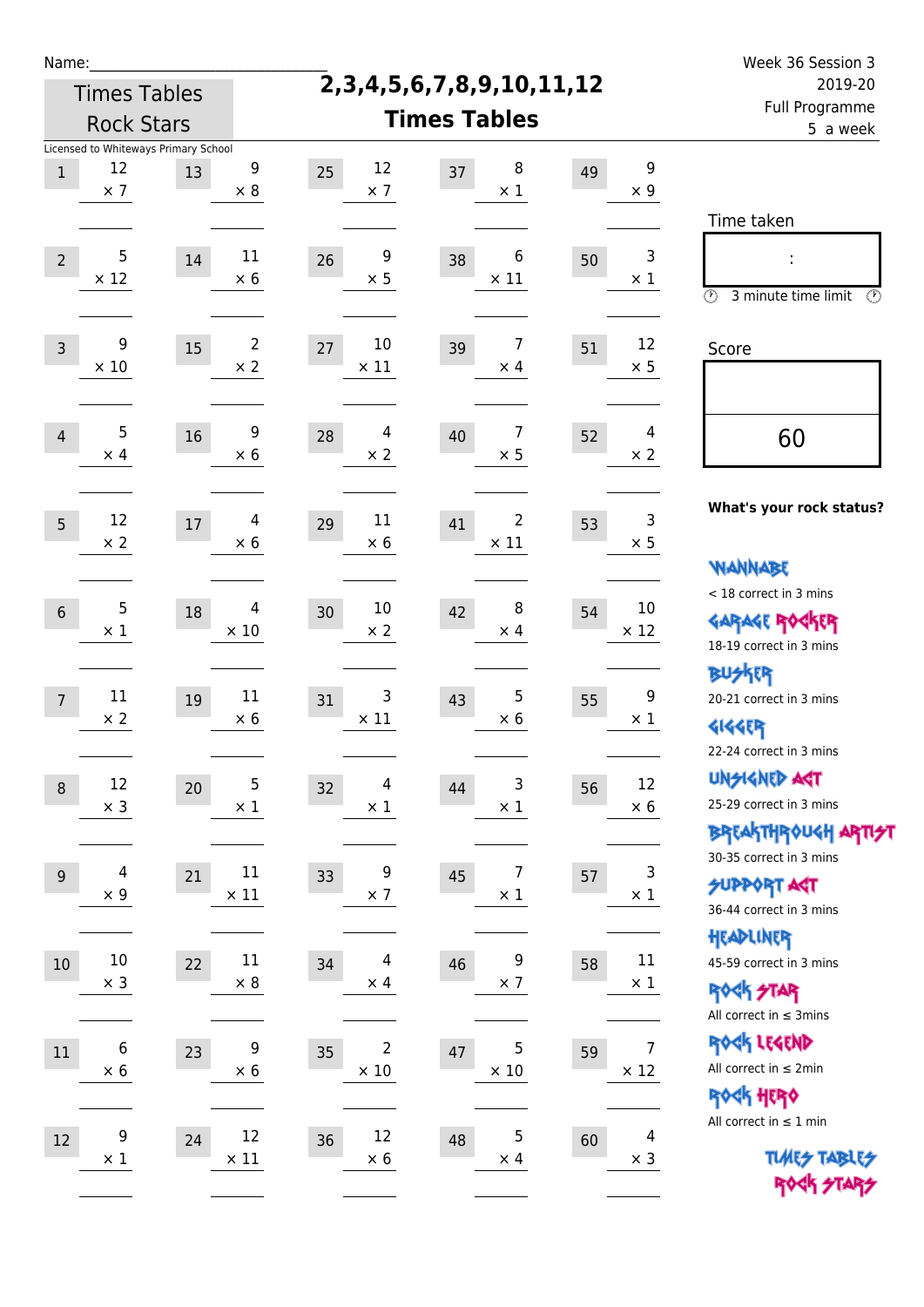## **2,3,4,5,6,7,8,9,10,11,12**

Name: Week 36 Session 4 Full Programme 2019-20

| 2019-20                                                          |                     | 2,3,4,5,6,7,8,9,10,11,12 |                | <b>Times Tables</b> |                                      |                 |
|------------------------------------------------------------------|---------------------|--------------------------|----------------|---------------------|--------------------------------------|-----------------|
| Full Programme<br>5 a week                                       | <b>Times Tables</b> |                          |                |                     | <b>Rock Stars</b>                    |                 |
|                                                                  |                     |                          |                |                     | Licensed to Whiteways Primary School |                 |
|                                                                  | $60 \div 12 =$      | 41                       | $14 \div 2 =$  | 21                  | $54 \div 6 =$                        | $\mathbf{1}$    |
| Time taken                                                       | $72 \div 6 =$       | 42                       | $24 \div 12 =$ | 22                  | $49 \div 7 =$                        | 2 <sup>7</sup>  |
| $\overline{\mathcal{O}}$<br>3 minute time limit<br>$\circled{r}$ | $121 \div 11 =$     | 43                       | $42 \div 7 =$  | 23                  | $6 \div 2 =$                         | 3 <sup>7</sup>  |
| Score                                                            | $77 \div 11 =$      | 44                       | $55 \div 5 =$  | 24                  | $6 \div 6 =$                         | 4               |
|                                                                  | $9 \div 9 =$        | 45                       | $88 \div 11 =$ | 25                  | $28 \div 4 =$                        | 5 <sub>1</sub>  |
| 60                                                               | $9 \div 9 =$        | 46                       | $44 \div 11 =$ | 26                  | $55 \div 11 =$                       | 6 <sup>1</sup>  |
| What's your rock status?                                         | $55 \div 11 =$      | 47                       | $55 \div 11 =$ | 27                  | $54 \div 6 =$                        | 7 <sup>7</sup>  |
| <b>NANNABE</b>                                                   | $27 \div 3 =$       | 48                       | $84 \div 12 =$ | 28                  | $32 \div 8 =$                        | 8 <sup>1</sup>  |
| < 18 correct in 3 mins<br><b>GARAGE ROGKER</b>                   | $6 \div 6 =$        | 49                       | $12 \div 3 =$  | 29                  | $54 \div 9 =$                        | 9 <sub>o</sub>  |
| 18-19 correct in 3 mins<br><b>BUSKER</b>                         | $84 \div 12 =$      | 50                       | $36 \div 3 =$  | 30 <sub>o</sub>     | $88 \div 11 =$                       | 10              |
| 20-21 correct in 3 mins<br><b>4144ER</b>                         | $24 \div 3 =$       | 51                       | $48 \div 8 =$  | 31                  | $88 \div 11 =$                       | 11              |
| 22-24 correct in 3 mins<br><b>UNSIGNED AST</b>                   | $24 \div 4 =$       | 52                       | $27 \div 9 =$  | 32 <sup>2</sup>     | $6 \div 3 =$                         | 12              |
| 25-29 correct in 3 mins<br><b>BREAKTHROUGH ARTI<del>S</del>T</b> | $24 \div 12 =$      | 53                       | $14 \div 2 =$  | 33 <sup>°</sup>     | $70 \div 7 =$                        | 13              |
| 30-35 correct in 3 mins<br><b>SUPPORT AGT</b>                    | $72 \div 6 =$       | 54                       | $88 \div 11 =$ | 34                  | $144 \div 12 =$                      | 14              |
| 36-44 correct in 3 mins<br>HEADLINER                             | $27 \div 3 =$       | 55                       | $42 \div 7 =$  | 35 <sub>1</sub>     | $9 \div 3 =$                         | 15 <sub>1</sub> |
| 45-59 correct in 3 mins<br><b>ROCK STAR</b>                      | $70 \div 10 =$      | 56                       | $18 \div 2 =$  | 36 <sup>°</sup>     | $8 \div 2 =$                         | 16 <sup>1</sup> |
| All correct in $\leq$ 3mins<br>ROCK LEGEND                       | $4 \div 2 =$        | 57                       | $55 \div 5 =$  | 37                  | $8 \div 8 =$                         | 17 <sup>2</sup> |
| All correct in $\leq 2$ min<br><b>ROCK HERO</b>                  | $108 \div 9 =$      | 58                       | $8 \div 8 =$   | 38                  | $70 \div 10 =$                       | 18              |
| All correct in $\leq 1$ min<br><b>TUARS TABLES</b>               | $24 \div 6 =$       | 59                       | $25 \div 5 =$  | 39                  | $30 \div 6 =$                        | 19              |
| ROCK STARS                                                       | $66 \div 6 =$       | 60                       | $55 \div 5 =$  | 40                  | $16 \div 2 =$                        | 20              |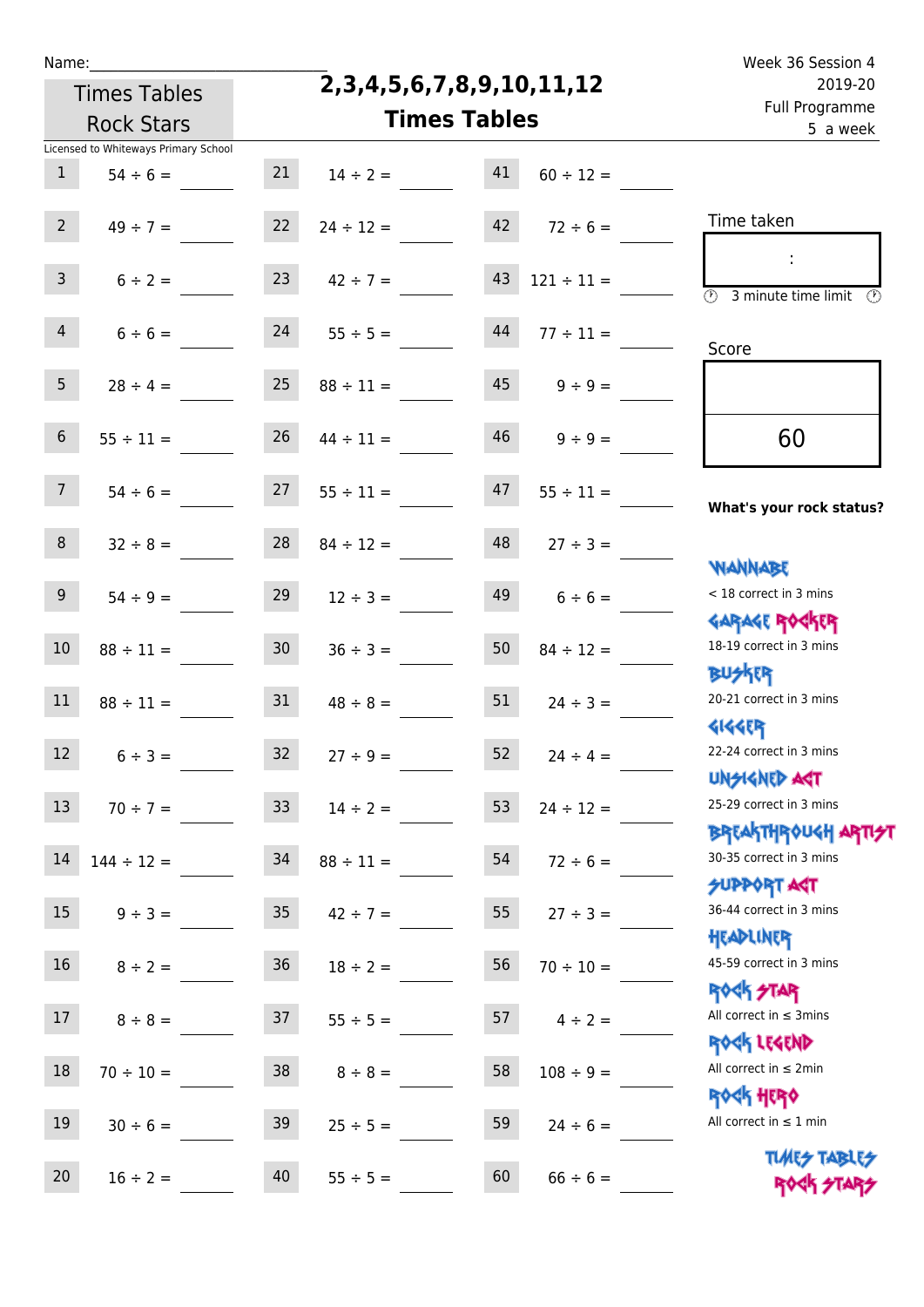|  | vam | L |  |
|--|-----|---|--|
|  |     |   |  |

**2,3,4,5,6,7,8,9,10,11,12**

| 5 a week                                                                                       |                          |    | <b>Times Tables</b>   |                 | <b>Rock Stars</b>                                       |                 |
|------------------------------------------------------------------------------------------------|--------------------------|----|-----------------------|-----------------|---------------------------------------------------------|-----------------|
|                                                                                                | $63 ÷ 9 =$               | 41 | $11 \times 6 =$       | 21              | Licensed to Whiteways Primary School<br>$11 \times 5 =$ | $\mathbf{1}$    |
| Time taken                                                                                     | $60 \div 10 =$           | 42 | $11 \times 3 =$       | 22              | $6 \times 8 =$                                          | $2^{\circ}$     |
| $\mathcal{L}$<br>$\overline{\textcircled{1}}$ 3 minute time limit $\overline{\textcircled{1}}$ | $20 \div 5 =$            | 43 | $12 \times 11 =$      | 23              | $4 \times 2 =$                                          | 3 <sup>7</sup>  |
| Score                                                                                          | $12 \div 12 =$           | 44 | $10 \times 11 =$      | 24              | $3 \times 3 =$                                          | 4 <sup>1</sup>  |
|                                                                                                | $45 \t 72 \div 9 =$      |    | $25 \t 6 \times 11 =$ |                 | $4 \times 2 =$                                          | 5 <sub>1</sub>  |
| 60                                                                                             | $46 \t 9 \div 3 =$       |    | $11 \times 4 =$       | 26              | $4 \times 1 =$                                          | 6 <sup>1</sup>  |
| Add up your time                                                                               | $47$ $132 \div 12 =$     |    | $3 \times 11 =$       | 27              | $5 \times 7 =$                                          | 7 <sup>7</sup>  |
| <b>Mins</b><br>S1                                                                              | $28 \div 7 =$            | 48 | $11 \times 4 =$       | 28              | $7 \times 12 =$                                         | 8 <sup>°</sup>  |
|                                                                                                | $132 \div 12 =$          | 49 | $10 \times 4 =$       | 29              | $11 \times 10 =$                                        | 9               |
|                                                                                                | $45 \div 5 =$            | 50 | $10 \times 5 =$       | 30 <sub>1</sub> | $11 \times 4 =$                                         | 10 <sub>1</sub> |
| S5<br>Total __________                                                                         | $20 \div 2 =$            | 51 | $31 \t 8 \div 4 =$    |                 | $6 \times 1 =$                                          | 11              |
| <b>Secs</b>                                                                                    | $54 \div 6 =$            | 52 | $30 \div 3 =$         | 32              | $6 \times 7 =$                                          | 12              |
| <b>S1 S1</b>                                                                                   | 53 $42 \div 7 =$         |    | $33 \t 60 \div 10 =$  |                 | $5 \times 3 =$                                          | 13              |
|                                                                                                | $54 \t 40 \div 8 =$      |    | $34$ $28 \div 4 =$    |                 | $8 \times 10 =$                                         | 14              |
| S5<br>$\begin{tabular}{c} Total \end{tabular}$                                                 | $55 \t 44 \div 11 =$     |    | $35 \t 32 \div 8 =$   |                 | $15 \t 7 \times 5 =$                                    |                 |
| Add up your score                                                                              | $56 \t 80 \div 8 =$      |    | $36 \t 30 \div 3 =$   |                 | $11 \times 8 =$                                         | 16              |
|                                                                                                | $57 \quad 100 \div 10 =$ |    | $22 \div 11 =$        | 37              | $10 \times 12 =$                                        | 17 <sub>2</sub> |
| S3                                                                                             | $14 \div 2 =$            | 58 | $38$ $22 \div 2 =$    |                 | $5 \times 3 =$                                          | 18              |
| S5                                                                                             | $40 \div 8 =$            | 59 | $44 \div 11 =$        | 39              | $10 \times 11 =$                                        | 19              |
| Total $\qquad$                                                                                 | $16 \div 2 =$            | 60 | $99 \div 11 =$        | 40              | $11 \times 8 =$                                         | 20 <sub>2</sub> |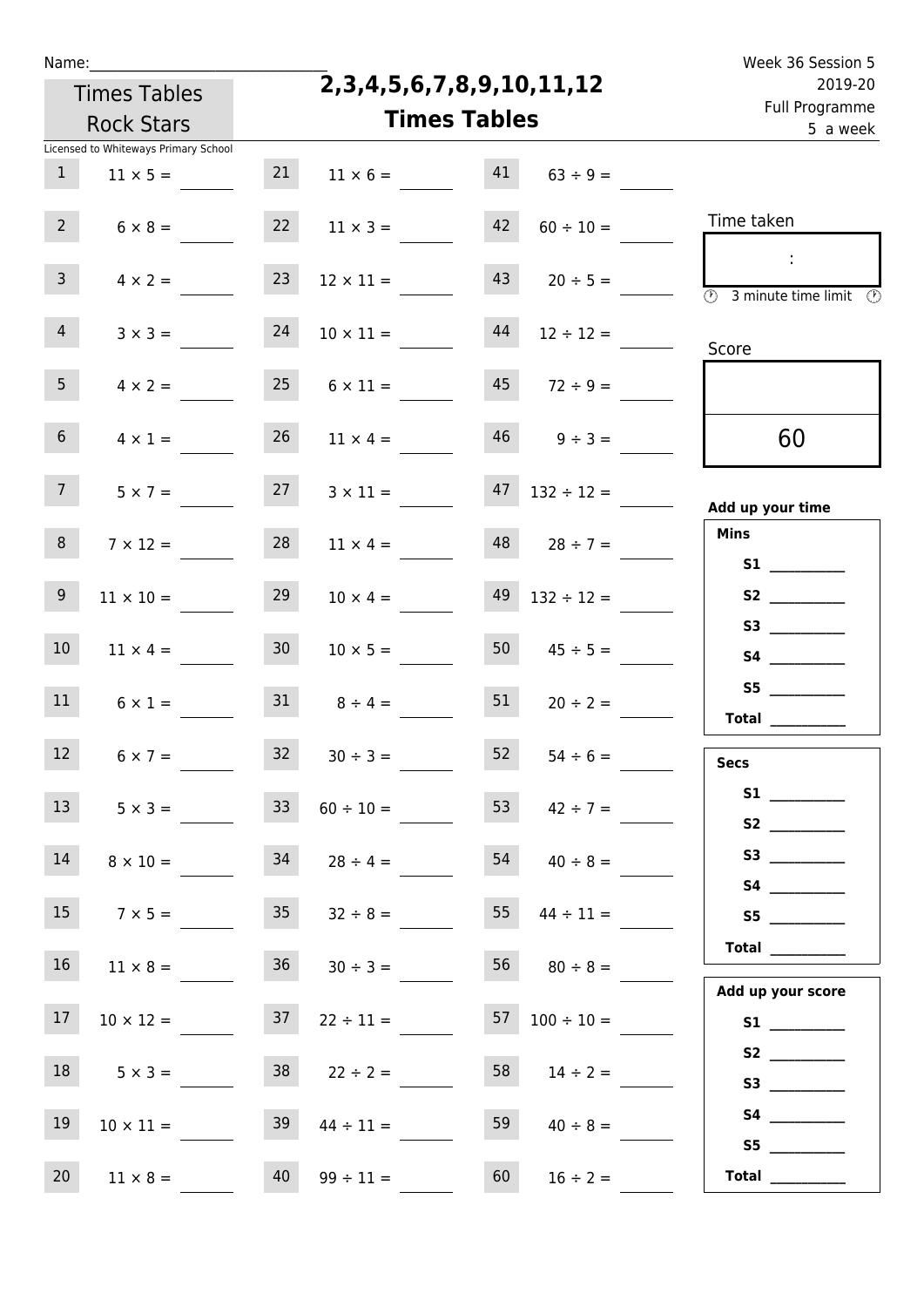|  | Name |  |
|--|------|--|
|  |      |  |
|  |      |  |

| 2019-20<br>Full Programme                                    |                     |    | 2, 3, 4, 5, 6, 7, 8, 9, 10, 11, 12 |                 | <b>Times Tables</b>                  |                  |
|--------------------------------------------------------------|---------------------|----|------------------------------------|-----------------|--------------------------------------|------------------|
| 5 a week                                                     | <b>Times Tables</b> |    |                                    |                 | <b>Rock Stars</b>                    |                  |
|                                                              |                     |    |                                    |                 | Licensed to Whiteways Primary School |                  |
|                                                              | $7 \times 2 =$      | 41 | $7 \times 3 =$                     | 21              | $4 \times 6 =$                       | 1                |
| Time taken                                                   | $1 \times 7 =$      | 42 | $6 \times 1 =$                     | 22              | $9 \times 8 =$                       | $2^{\circ}$      |
| $\overline{(\mathcal{V})}$<br>3 minute time limit<br>$\odot$ | $9 \times 3 =$      | 43 | $8 \times 10 =$                    | 23              | $5 \times 4 =$                       | $\mathbf{3}$     |
| Score                                                        | $6 \times 5 =$      | 44 | $5 \times 1 =$                     | 24              | $7 \times 7 =$                       | 4                |
|                                                              | $9 \times 10 =$     | 45 | $9 \times 6 =$                     | 25              | $5 \times 3 =$                       | 5 <sub>1</sub>   |
| 60                                                           | $1 \times 7 =$      | 46 | $8 \times 8 =$                     | 26              | $2 \times 1 =$                       | 6 <sup>1</sup>   |
| What's your rock status?                                     | $8 \times 2 =$      | 47 | $4 \times 8 =$                     |                 | $6 \times 7 = 27$                    | 7 <sup>7</sup>   |
| <b>NANNABE</b>                                               | $11 \times 6 =$     | 48 | $11 \times 6 =$                    | 28              | $6 \times 11 =$                      | 8                |
| < 18 correct in 3 mins<br><b>GARAGE ROGKER</b>               | $5 \times 12 =$     | 49 | $8 \times 5 =$                     | 29              | $9 \times 12 =$                      | 9 <sub>o</sub>   |
| 18-19 correct in 3 mins<br><b>BUSKER</b>                     | $2 \times 4 =$      | 50 | $3 \times 8 =$                     | 30 <sub>2</sub> | $5 \times 9 =$                       | 10 <sup>1</sup>  |
| 20-21 correct in 3 mins<br><b>4144ER</b>                     | $4 \times 7 =$      | 51 | $2 \times 8 =$                     | 31              | $10 \times 11 =$                     | 11               |
| 22-24 correct in 3 mins<br>UNSIGNED AGT                      | $2 \times 7 =$      | 52 | $2 \times 10 =$                    | 32              | $4 \times 8 =$                       | 12 <sup>°</sup>  |
| 25-29 correct in 3 mins<br>ΒΡΓΑΚΤΗΡΟUGH ΑΡΤΙ <del>2</del> Τ  | $3 \times 8 =$      | 53 | $12 \times 7 =$                    |                 | $5 \times 4 = 33$                    | 13               |
| 30-35 correct in 3 mins<br><b>SUPPORT AGT</b>                | $3 \times 10 =$     | 54 | $10 \times 12 =$                   | 34              | $10 \times 11 =$                     | 14               |
| 36-44 correct in 3 mins<br>HEADLINER                         | $4 \times 2 =$      | 55 | $5 \times 8 =$                     | 35              | $8 \times 7 =$                       | 15               |
| 45-59 correct in 3 mins<br><b>ROCK STAR</b>                  | $1 \times 7 =$      | 56 | $6 \times 11 =$                    | 36              | $5 \times 6 =$                       | 16 <sup>1</sup>  |
| All correct in $\leq$ 3mins<br>ROCK LEGEND                   | $9 \times 8 =$      | 57 | $1 \times 12 =$                    | 37              | $5 \times 9 =$                       | 17 <sup>17</sup> |
| All correct in $\leq 2$ min<br><b>ROCK HERO</b>              | $5 \times 4 =$      | 58 | $6 \times 7 =$                     | 38              | $3 \times 8 =$                       | 18               |
| All correct in $\leq 1$ min<br><b>TUARS TABLES</b>           | $12 \times 5 =$     | 59 | $3 \times 5 =$                     | 39              | $11 \times 2 =$                      | 19               |
| ROCK STAI                                                    | $4 \times 10 =$     | 60 | $11 \times 8 =$                    | 40              | $8 \times 11 =$                      | 20 <sub>2</sub>  |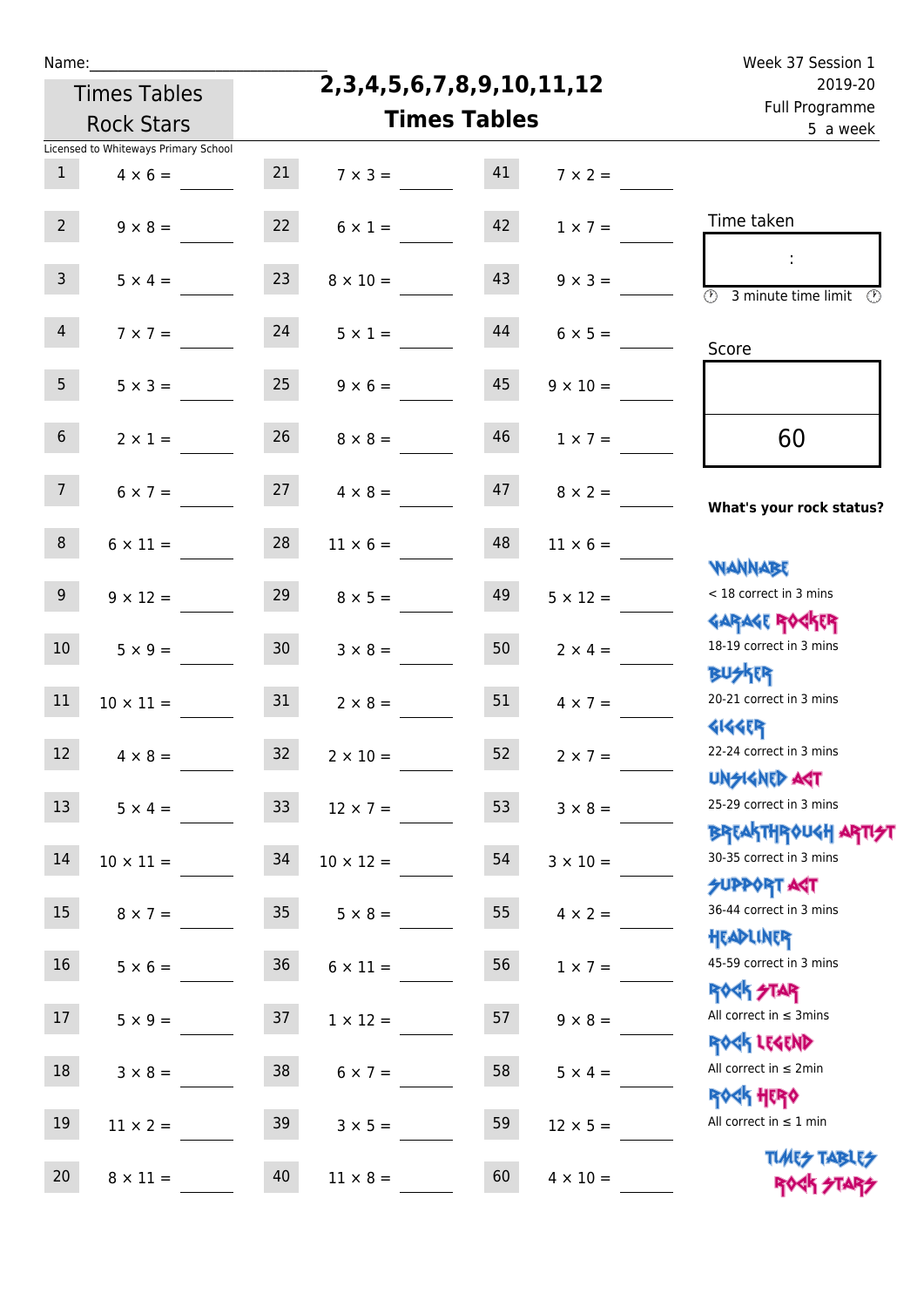| Name:          |                                      |      |                      |    |                          |                     |                                    |    |                     | Week 37 Session 2                                                         |  |  |
|----------------|--------------------------------------|------|----------------------|----|--------------------------|---------------------|------------------------------------|----|---------------------|---------------------------------------------------------------------------|--|--|
|                | <b>Times Tables</b>                  |      |                      |    |                          |                     | 2, 3, 4, 5, 6, 7, 8, 9, 10, 11, 12 |    |                     | 2019-20<br>Full Programme                                                 |  |  |
|                | <b>Rock Stars</b>                    |      |                      |    |                          | <b>Times Tables</b> | 5 a week                           |    |                     |                                                                           |  |  |
|                | Licensed to Whiteways Primary School |      |                      |    |                          |                     |                                    |    |                     |                                                                           |  |  |
| $1\,$          |                                      | 13   |                      | 25 |                          | 37                  |                                    | 49 |                     |                                                                           |  |  |
|                | 30<br>6                              |      | $\, 8$<br>4          |    | $14\,$<br>$\overline{7}$ |                     | 32<br>8                            |    | 36<br>3             | Time taken                                                                |  |  |
| $\overline{2}$ |                                      | 14   |                      | 26 |                          | 38                  |                                    | 50 |                     |                                                                           |  |  |
|                | 120<br>$10\,$                        |      | $18\,$<br>6          |    | 8<br>4                   |                     | 12<br>$ 132\rangle$                |    | 132<br>11           | $\overline{\odot}$<br>$\circled{r}$<br>3 minute time limit                |  |  |
| $\overline{3}$ |                                      | 15   |                      | 27 |                          | 39                  |                                    | 51 |                     | Score                                                                     |  |  |
|                | 132<br>12                            |      | 32<br>8              |    | 36<br>4                  |                     | 40<br>8                            |    | 11<br>66            |                                                                           |  |  |
| 4              |                                      | 16   |                      | 28 |                          | 40                  |                                    | 52 |                     | 60                                                                        |  |  |
|                | 44<br>$11\,$                         |      | 24<br>$\overline{4}$ |    | 27<br>9                  |                     | 27<br>3                            |    | 30<br>6             |                                                                           |  |  |
| $\overline{5}$ |                                      | $17$ |                      | 29 |                          | 41                  |                                    | 53 |                     | What's your rock status?                                                  |  |  |
|                | 8<br>8                               |      | 50<br>$10\,$         |    | 10<br>40                 |                     | 96<br>8                            |    | $\overline{5}$<br>5 | WANNABE                                                                   |  |  |
| $6\,$          |                                      | 18   |                      | 30 |                          | 42                  |                                    | 54 |                     | < 18 correct in 3 mins                                                    |  |  |
|                | 64<br>8                              |      | $18\,$<br>3          |    | $\overline{7}$<br>49     |                     | 44<br>4                            |    | 3<br>18             |                                                                           |  |  |
|                |                                      |      |                      |    |                          |                     |                                    |    |                     | 18-19 correct in 3 mins<br><b>BUSKER</b>                                  |  |  |
| 7              |                                      | 19   |                      | 31 |                          | 43                  |                                    | 55 |                     | 20-21 correct in 3 mins                                                   |  |  |
|                | 15<br>3                              |      | $77 \,$<br>$11\,$    |    | 54<br>6                  |                     | 48<br>12                           |    | $30\,$<br>3         | <b>4144ER</b><br>22-24 correct in 3 mins                                  |  |  |
| 8              |                                      | 20   |                      | 32 |                          | 44                  |                                    | 56 |                     | <b>UNGIGNED ART</b>                                                       |  |  |
|                | $11\,$<br>$11\,$                     |      | 70<br>$\overline{7}$ |    | 4<br>4                   |                     | 110<br>11                          |    | 22<br>11            | 25-29 correct in 3 mins<br><b>BREAKTHROUGH</b><br>30-35 correct in 3 mins |  |  |
| 9              |                                      | 21   |                      | 33 |                          | 45                  |                                    | 57 |                     | <b>SUPPORT AGT</b>                                                        |  |  |
|                | 108<br>9                             |      | 80<br>$10\,$         |    | 5<br>40                  |                     | $10\,$<br>5                        |    | 8<br>2              | 36-44 correct in 3 mins<br>HEADLINER                                      |  |  |
| 10             |                                      | 22   |                      | 34 |                          | 46                  |                                    | 58 |                     | 45-59 correct in 3 mins                                                   |  |  |
|                | 11<br>11                             |      | 12<br>12             |    | 27<br>$\mathsf{3}$       |                     | 5<br>5                             |    | $11\,$<br>132       | <b>ROCK STAR</b><br>All correct in $\leq$ 3mins                           |  |  |
| $11\,$         |                                      | 23   |                      | 35 |                          | 47                  |                                    | 59 |                     | ROCK LEGEND                                                               |  |  |
|                | 27<br>9                              |      | 77<br>$\overline{7}$ |    | $12\,$<br>36             |                     | ${\bf 81}$<br>$\boldsymbol{9}$     |    | 8<br>64             | All correct in $\leq 2$ min                                               |  |  |
|                |                                      |      |                      |    |                          |                     |                                    |    |                     | ROCK HERO<br>All correct in $\leq 1$ min                                  |  |  |
| 12             |                                      | 24   |                      | 36 |                          | 48                  |                                    | 60 |                     |                                                                           |  |  |
|                | $12\,$<br>4                          |      | 6<br>54              |    | $\overline{2}$<br>$\,6$  |                     | 90<br>9                            |    | 5<br>5              |                                                                           |  |  |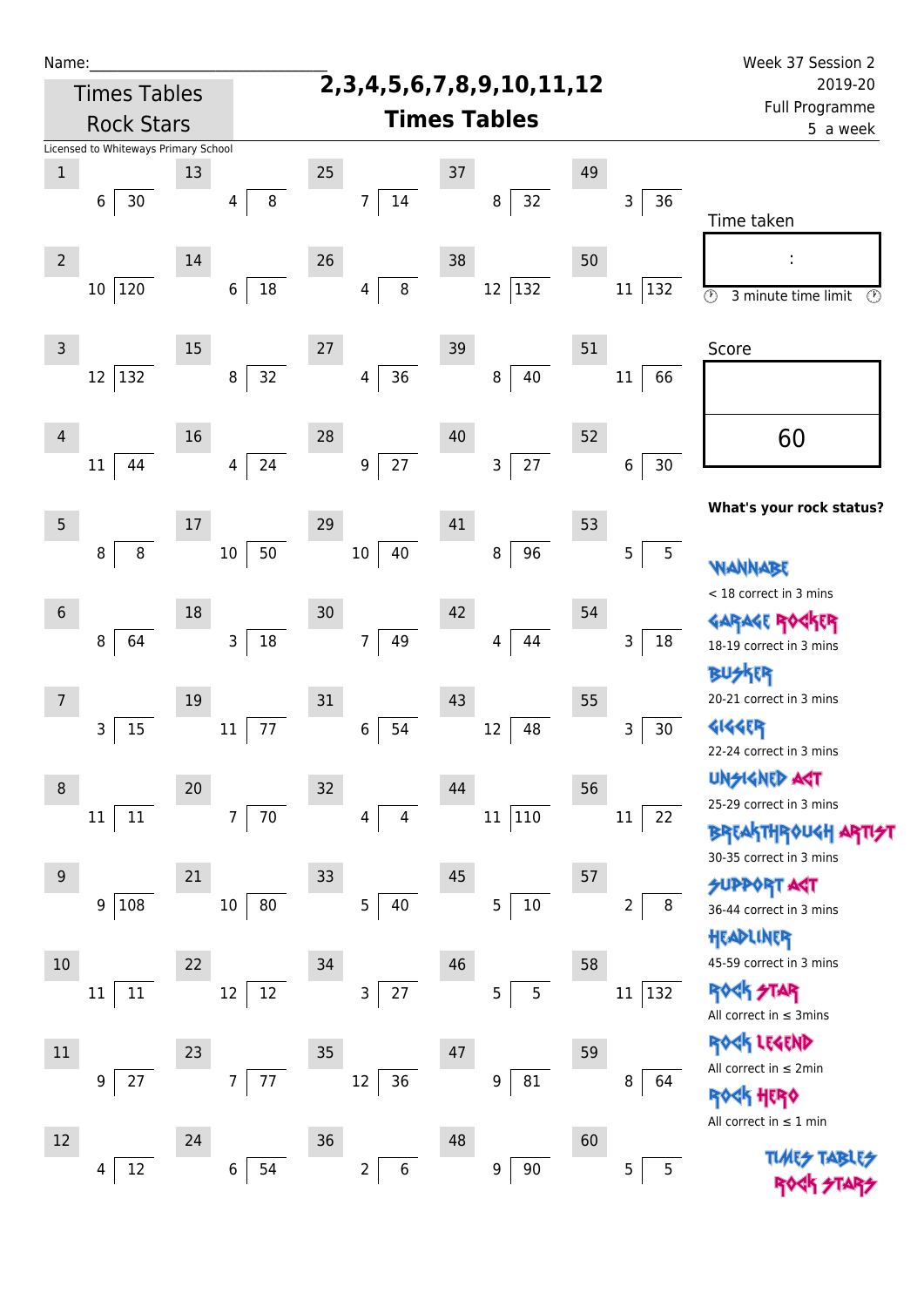| N | arr |  | ı |  |
|---|-----|--|---|--|
|   |     |  |   |  |

Times Tables

| <b>Rock Stars</b>                                                       |                                        |                                    | <b>Times Tables</b>                  |                                      | <u>, an i i ografinite</u><br>5 a week                                                  |
|-------------------------------------------------------------------------|----------------------------------------|------------------------------------|--------------------------------------|--------------------------------------|-----------------------------------------------------------------------------------------|
| Licensed to Whiteways Primary School<br>3<br>$\mathbf{1}$<br>$\times 2$ | 3<br>13<br>$\times$ 11                 | 6<br>25<br>$\times$ 1              | 8<br>37<br>$\times$ 4                | $\boldsymbol{9}$<br>49<br>$\times$ 5 | Time taken                                                                              |
| 10<br>$\overline{2}$<br>$\times$ 2                                      | 6<br>$14\,$<br>$\times 9$              | $\overline{7}$<br>26<br>$\times$ 7 | 9<br>38<br>$\times$ 5                | 3<br>50<br>$\times$ 1                | ÷<br>$\circled{r}$<br>3 minute time limit<br>⊕                                          |
| 8                                                                       | $\overline{7}$                         | 3                                  | 3                                    | 4                                    | Score                                                                                   |
| $\mathsf{3}$                                                            | 15                                     | 27                                 | 39                                   | 51                                   |                                                                                         |
| $\times$ 7                                                              | $\times$ 7                             | $\times$ 7                         | $\times$ 8                           | $\times$ 6                           |                                                                                         |
| $\overline{7}$                                                          | 6                                      | 7                                  | 9                                    | $\overline{7}$                       | 60                                                                                      |
| $\overline{4}$                                                          | 16                                     | 28                                 | 40                                   | 52                                   |                                                                                         |
| $\times$ 12                                                             | $\times$ 7                             | $\times$ 10                        | $\times$ 1                           | $\times$ 1                           |                                                                                         |
| $10\,$<br>5 <sup>5</sup><br>$\times$ 10                                 | $\overline{4}$<br>$17\,$<br>$\times$ 9 | $11\,$<br>29<br>$\times$ 11        | $10\,$<br>41<br>$\times$ 4           | $\overline{7}$<br>53<br>$\times$ 10  | What's your rock status?<br><b>WANNABE</b>                                              |
| $\overline{2}$                                                          | 4                                      | 4                                  | $\overline{2}$                       | 4                                    | < 18 correct in 3 mins                                                                  |
| $\sqrt{6}$                                                              | $18\,$                                 | 30                                 | 42                                   | 54                                   | <b>GARAGE ROCKER</b>                                                                    |
| $\times$ 3                                                              | $\times 8$                             | $\times$ 2                         | $\times$ 3                           | $\times$ 1                           | 18-19 correct in 3 mins                                                                 |
| 9<br>$\overline{7}$<br>$\times$ 10                                      | $\overline{4}$<br>$19\,$<br>$\times$ 1 | 5<br>31<br>$\times$ 10             | $\boldsymbol{6}$<br>43<br>$\times$ 3 | $10\,$<br>55<br>$\times$ 10          | <b>BUSKRR</b><br>20-21 correct in 3 mins<br><b>4144ER</b><br>22-24 correct in 3 mins    |
| 12                                                                      | 3                                      | 4                                  | 12                                   | 5                                    | <b>UNSIGNED AGT</b>                                                                     |
| $\,8\,$                                                                 | 20                                     | 32                                 | 44                                   | 56                                   | 25-29 correct in 3 mins                                                                 |
| $\times$ 7                                                              | $\times$ 12                            | $\times$ 1                         | $\times$ 8                           | $\times$ 2                           | <b>BREAKTHROUGH ARTI<del>S</del>T</b>                                                   |
| $\mathbf 2$                                                             | $\overline{4}$                         | $11\,$                             | $\boldsymbol{6}$                     | 3                                    | 30-35 correct in 3 mins                                                                 |
| $9\,$                                                                   | 21                                     | 33                                 | 45                                   | 57                                   | <b>SUPPORT ART</b>                                                                      |
| $\times$ 12                                                             | $\times$ 1                             | $\times$ 8                         | $\times$ 5                           | $\times$ 11                          | 36-44 correct in 3 mins                                                                 |
| 4<br>$10\,$<br>$\times$ 7                                               | 12<br>22<br>$\times$ 9                 | $11\,$<br>34<br>$\times$ 11        | $10\,$<br>46<br>$\times$ 11          | $\overline{2}$<br>58<br>$\times$ 1   | HEADLINER<br>45-59 correct in 3 mins<br><b>ROCK STAR</b><br>All correct in $\leq$ 3mins |
| 4                                                                       | 12                                     | $\overline{2}$                     | 3                                    | $\boldsymbol{9}$                     | ROCK LEGEND                                                                             |
| $11\,$                                                                  | 23                                     | 35                                 | 47                                   | 59                                   | All correct in $\leq 2$ min                                                             |
| $\times$ 5                                                              | $\times 5$                             | $\times$ 6                         | $\times$ 9                           | $\times$ 7                           | ROCK HERO                                                                               |
| $11\,$                                                                  | $10\,$                                 | 12                                 | 12                                   | $\overline{4}$                       | All correct in $\leq 1$ min                                                             |
| $12\,$                                                                  | 24                                     | 36                                 | 48                                   | 60                                   | <b>TUARS TABLES</b>                                                                     |
| $\times$ 1                                                              | $\times$ 9                             | $\times$ 6                         | $\times$ 9                           | $\times$ 5                           | ROCK STARS                                                                              |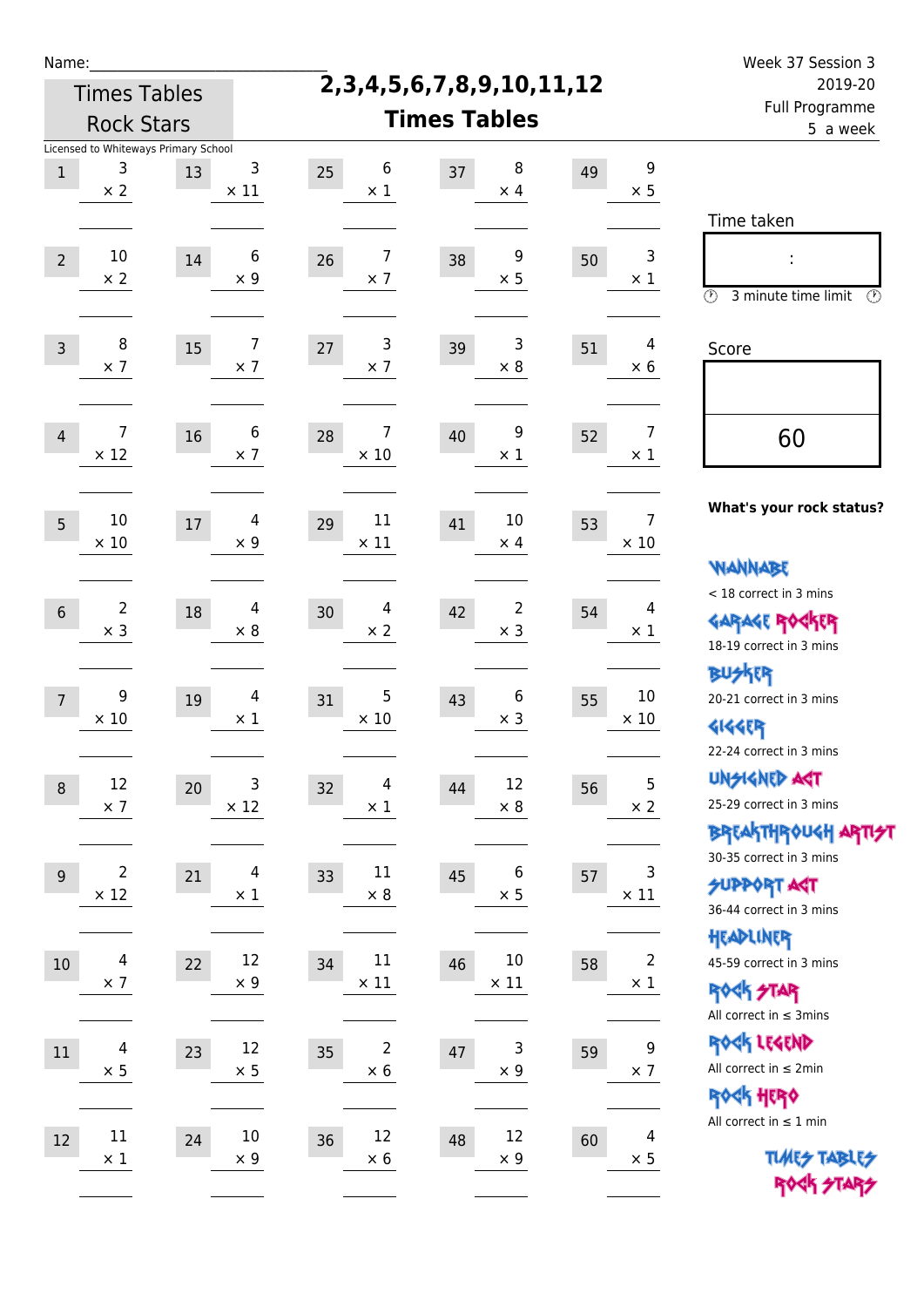| 2019-20<br>Full Programme<br>5 a week                            |                | 2,3,4,5,6,7,8,9,10,11,12<br><b>Times Tables</b> |                      |                 | <b>Times Tables</b><br><b>Rock Stars</b> |                  |  |
|------------------------------------------------------------------|----------------|-------------------------------------------------|----------------------|-----------------|------------------------------------------|------------------|--|
|                                                                  |                |                                                 |                      |                 | Licensed to Whiteways Primary School     |                  |  |
|                                                                  | $30 \div 5 =$  | 41                                              | $32 \div 4 =$        | 21              | $44 \div 4 =$                            | $\mathbf{1}$     |  |
| Time taken                                                       | $55 \div 11 =$ | 42                                              | $132 \div 11 =$      | 22              | $24 \div 3 =$                            | 2 <sup>7</sup>   |  |
| $\overline{\mathcal{D}}$<br>3 minute time limit<br>$\circled{r}$ | $63 \div 7 =$  | 43                                              | $2 \div 2 =$         | 23              | $50 \div 5 =$                            | 3 <sup>7</sup>   |  |
| Score                                                            | $40 \div 8 =$  | 44                                              | $54 \div 9 =$        | 24              | $20 \div 2 =$                            | $\overline{4}$   |  |
|                                                                  | $21 \div 3 =$  | 45                                              | $36 \div 12 =$       | 25              | $110 \div 10 =$                          | $5\phantom{.0}$  |  |
| 60                                                               | $55 \div 11 =$ | 46                                              | $24 \div 4 =$        | 26              | $40 \div 8 =$                            | $6\phantom{.}6$  |  |
| What's your rock status?                                         | $36 \div 12 =$ | 47                                              | $132 \div 11 =$      | 27              | $24 \div 6 =$                            | 7 <sup>7</sup>   |  |
| <b>NANNABE</b>                                                   | $4 \div 2 =$   | 48                                              | $84 \div 7 =$        | 28              | $24 \div 8 =$                            | 8                |  |
| < 18 correct in 3 mins<br><b>GARAGE ROGKER</b>                   | $88 \div 11 =$ | 49                                              | $24 \div 2 =$        | 29              | $16 \div 2 =$                            | 9 <sub>o</sub>   |  |
| 18-19 correct in 3 mins<br><b>BUSKER</b>                         | $45 \div 5 =$  | 50                                              | $18 \div 3 =$        | 30 <sub>o</sub> | $120 \div 12 =$                          | 10               |  |
| 20-21 correct in 3 mins<br><b>4144ER</b>                         | $33 \div 3 =$  | 51                                              | $14 \div 7 =$        | 31              | $132 \div 12 =$                          | 11               |  |
| 22-24 correct in 3 mins<br><b>UNSIGNED AGT</b>                   | $24 \div 2 =$  | 52                                              | $20 \div 4 =$        | 32 <sup>2</sup> | $44 \div 11 =$                           | 12               |  |
| 25-29 correct in 3 mins<br><b>BREAKTHROUGH ARTI<del>S</del>T</b> | $28 \div 4 =$  | 53                                              | $18 \div 6 =$        | 33              | $9 \div 3 =$                             | 13 <sup>13</sup> |  |
| 30-35 correct in 3 mins<br><b>SUPPORT ART</b>                    | $30 \div 5 =$  | 54                                              | $11 \div 11 =$       | 34              | $24 \div 3 =$                            | 14               |  |
| 36-44 correct in 3 mins<br>HEADLINER                             | $14 \div 7 =$  | 55                                              | $35 \t 55 \div 11 =$ |                 | $36 \div 3 =$                            | 15               |  |
| 45-59 correct in 3 mins<br><b>ROCK STAR</b>                      | $54 \div 6 =$  | 56                                              | $121 \div 11 =$      | 36              | $120 \div 10 =$                          | 16               |  |
| All correct in $\leq$ 3mins<br>ROCK LEGEND                       | $40 \div 5 =$  | 57                                              | $24 \div 3 =$        | 37              | $63 \div 9 =$                            | 17 <sup>17</sup> |  |
| All correct in $\leq 2$ min<br><b>ROCK HERO</b>                  | $108 \div 9 =$ | 58                                              | $96 \div 12 =$       | 38              | $36 \div 9 =$                            | 18               |  |
| All correct in $\leq 1$ min                                      | $12 \div 6 =$  | 59                                              | $14 \div 2 =$        | 39              | $36 \div 12 =$                           | 19               |  |
| <b>TUARS TABLES</b><br>ROCK STARS                                | $11 \div 11 =$ | 60                                              | $36 \div 4 =$        | 40              | $132 \div 12 =$                          | 20               |  |